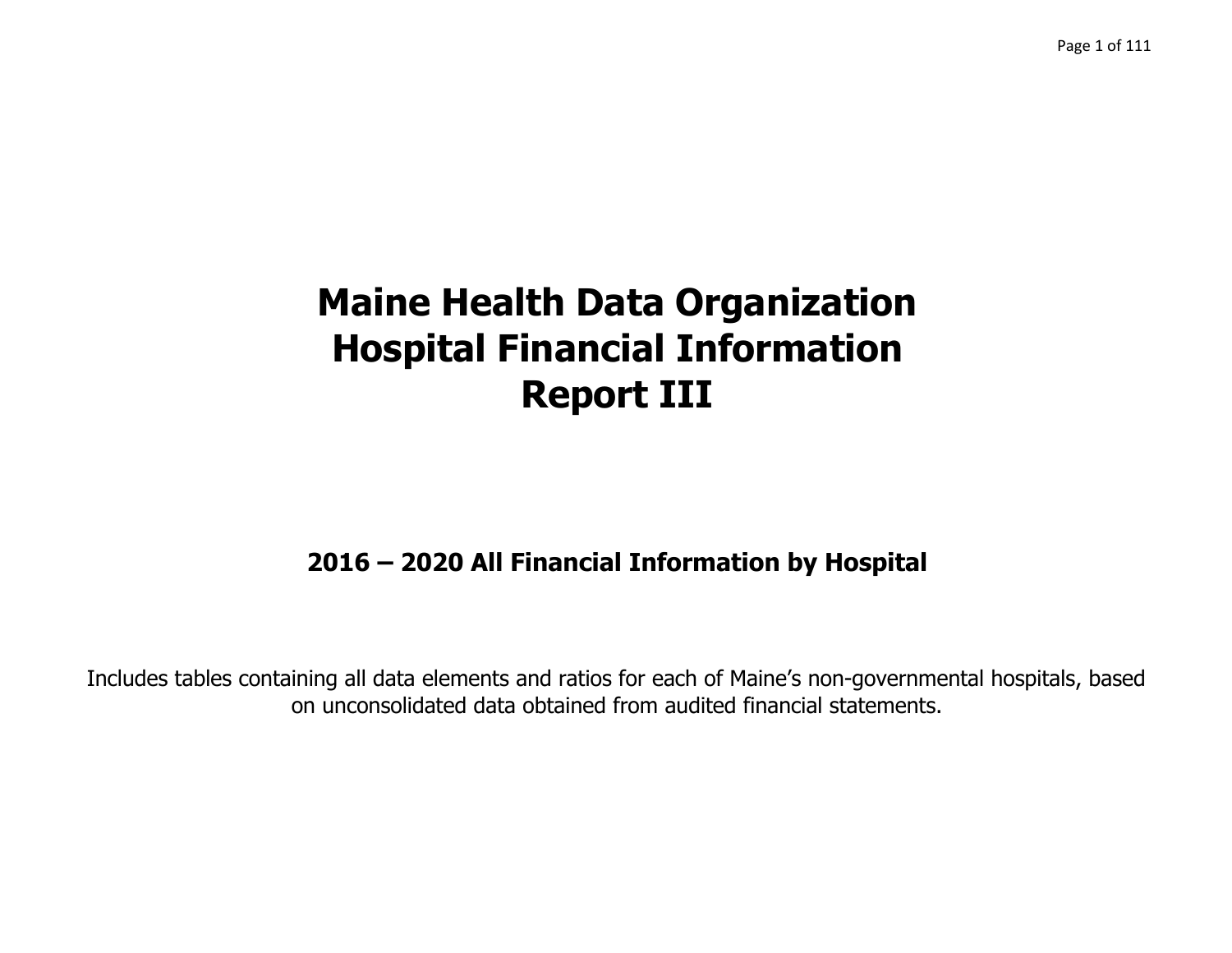#### **Maine Health Data Organization Hospital Financial Data Release Notes - December 2021**

#### **Hospital Mergers/Acquisitions:**

**Mayo Regional Hospital -** On 3/1/2020 Mayo Regional Hospital merged into Northern Light Health and became the 10th hospital of Northern Light Health system. Last reporting year for Mayo as a stand alone enity was FY 2019.

**MaineHealth Unification -** Effective 1/1/2019, the MaineHealth System is comprised of MaineHealth Services (formerly named MaineHealth), the parent organization, and its subsidiaries. The subsidaries of MaineHealth Services include MaineHealth, NorDx, MaineHealth Care at Home, and The Memorial Hospital at N.H. The subsidiary MaineHealth, whose former legal name was Maine Medical Center, includes eight acute care hospitals that were formerly individual entities until the execution of the unification merger. These hospitals are now local health systems within the subsidiary named MaineHealth utilizing d/b/a's of Maine Medical Center, Southern Maine Health Care, LincolnHealth, Western Maine Healthcare (Stephens Memorial Hospital), Franklin Community Health Network (Franklin Memorial Hospital), Maine Behavioral Healthcare, and Coastal Healthcare Alliance (Waldo County General Hospital and Pen Bay Medical Center). The accounting changes necessitated by the MaineHealth unification process distorts the Changes in Unrestricted Net Assets and the balance sheet accounts as things shifted to MaineHealth Corporate. These changes therefore impact some of the ratio calculations (e.g.; Days Cash on Hand did not actually drop precipitously from FY18 to FY19; as cash was now accounted for at the MH level).

#### **Aroostook Medical Center (TAMC) -** d/b/a Northern Light A.R. Gould Hospital

**Mid Coast Hospital** – On 8/21/2015 Mid Coast Hospital acquired Parkview Adventist Medical Center due to Parkview filing bankruptcy 6/16/2015. Last financial data reporting year for Parkview was FY 2014 (see https://mhdo.maine.gov/hosp\_fins\_previous.htm).

#### **Fiscal Year End Date Changes:**

**Maine Coast Memorial Hospital** changed its FYE from 6/30 to 9/30 on 10/1/2015

**Franklin Memorial Hospital** changed its FYE from 6/30 to 9/30 on 10/1/2014

**York Hospital** changed its FYE from 6/30 to 12/31 on 07/01/2014

#### **Hospital Peer Group Changes:**

#### **Effective April 2017:**

- Inland Hospital and Northern Maine Medical Center changed from Peer Group "D" to "C".
- Peer Group "E" (Critical Access Hospitals) changed to "D".
- Peer Group "F" (Private Psychiatric Hospitals) changed to "E".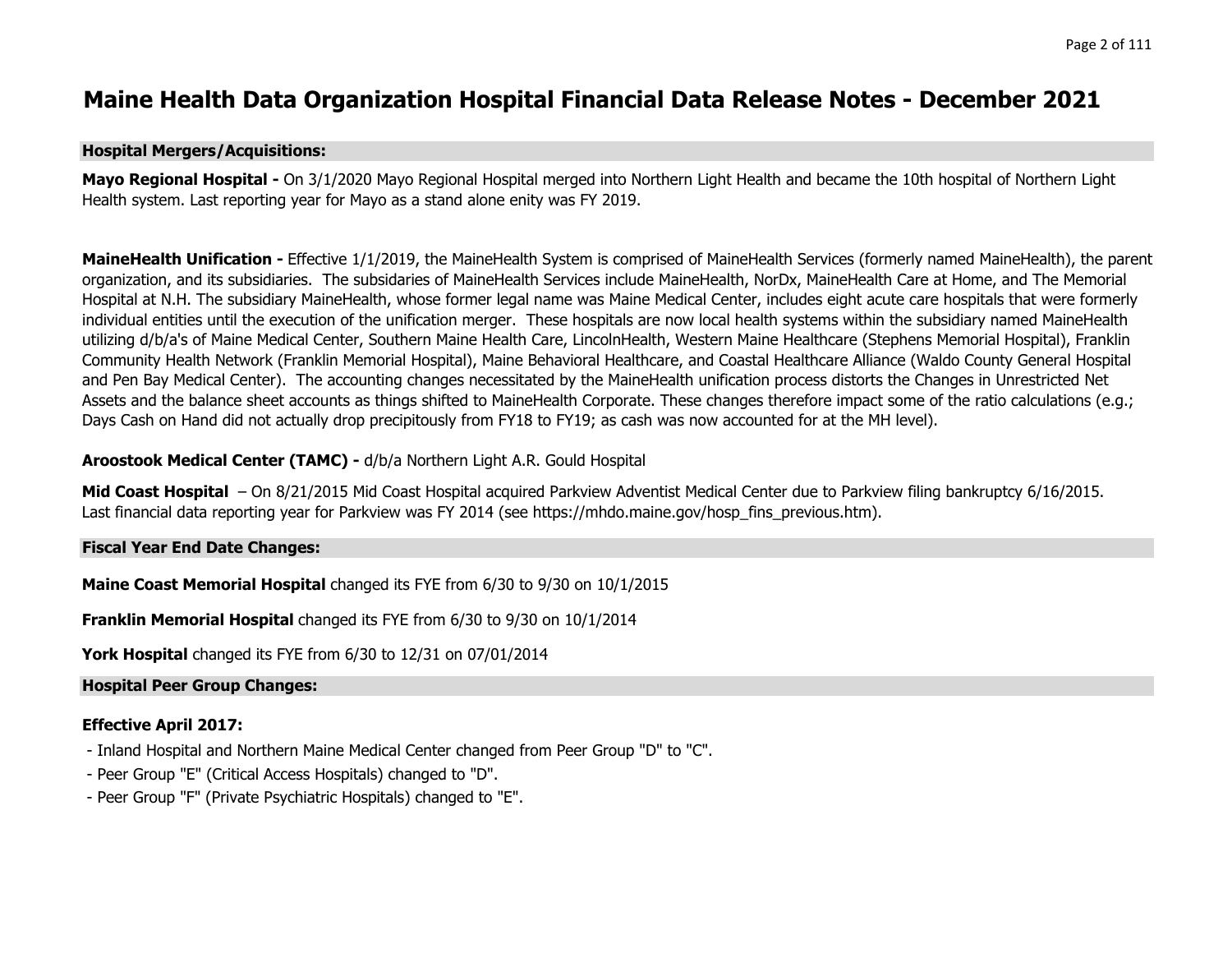#### **Maine Hospital Designation\***

**May 1, 2021**

| <b>Hospital Name</b>                                                        | <b>Peer Group</b> |
|-----------------------------------------------------------------------------|-------------------|
| Acadia Hospital (Northern Light Acadia Hospital)                            | Е                 |
| Aroostook Medical Center (Northern Light A.R. Gould Hospital)               | B                 |
| Blue Hill Memorial Hospital (Northern Light Blue Hill Hospital)             | D                 |
| <b>Bridgton Hospital</b>                                                    | D                 |
| Calais Regional Hospital                                                    | D                 |
| Cary Medical Center                                                         | C                 |
| <b>Central Maine Medical Center</b>                                         | A                 |
| Charles A. Dean Memorial Hospital (Northern Light Charles A. Dean Hospital) | D                 |
| Down East Community Hospital                                                | D                 |
| Eastern Maine Medical Center (Northern Light Eastern Maine Medical Center)  | A                 |
| Franklin Memorial Hospital                                                  | C                 |
| Houlton Regional Hospital                                                   | D                 |
| Inland Hospital (Northern Light Inland Hospital)                            | C                 |
| LincolnHealth                                                               | D                 |
| Maine Behavioral Healthcare (Spring Harbor Hospital)                        | E                 |
| Maine Coast Memorial Hospital (Northern Light Maine Coast)                  | $\mathsf{C}$      |
| Maine Medical Center                                                        | A                 |
| MaineGeneral Medical Center                                                 | A                 |
| Northern Light Mayo Hospital (Mayo Regional Hospital)                       | D                 |
| Mercy Hospital (Northern Light Mercy Hospital)                              | B                 |
| Mid Coast Hospital                                                          | B                 |
| Millinocket Regional Hospital                                               | D                 |
| Mount Desert Island Hospital                                                | D                 |
| New England Rehabilitation Hospital                                         | F                 |
| Northern Maine Medical Center                                               | C                 |
| Penobscot Bay Medical Center                                                | B                 |
| Penobscot Valley Hospital                                                   | D                 |
| Redington-Fairview General Hospital                                         | D                 |
| <b>Rumford Community Hospital</b>                                           | D                 |
| Sebasticook Valley Hospital (Northern Light Sebasticook Valley Hospital)    | D                 |
| Southern Maine Health Care                                                  | B                 |
| St. Joseph Hospital                                                         | B                 |
| St. Mary's Regional Medical Center                                          | B                 |
| <b>Stephens Memorial Hospital</b>                                           | D                 |
| Waldo County General Hospital                                               | D                 |
| York Hospital                                                               | B                 |

\*Peer Group designations provided by the Maine Hospital Association (MHA)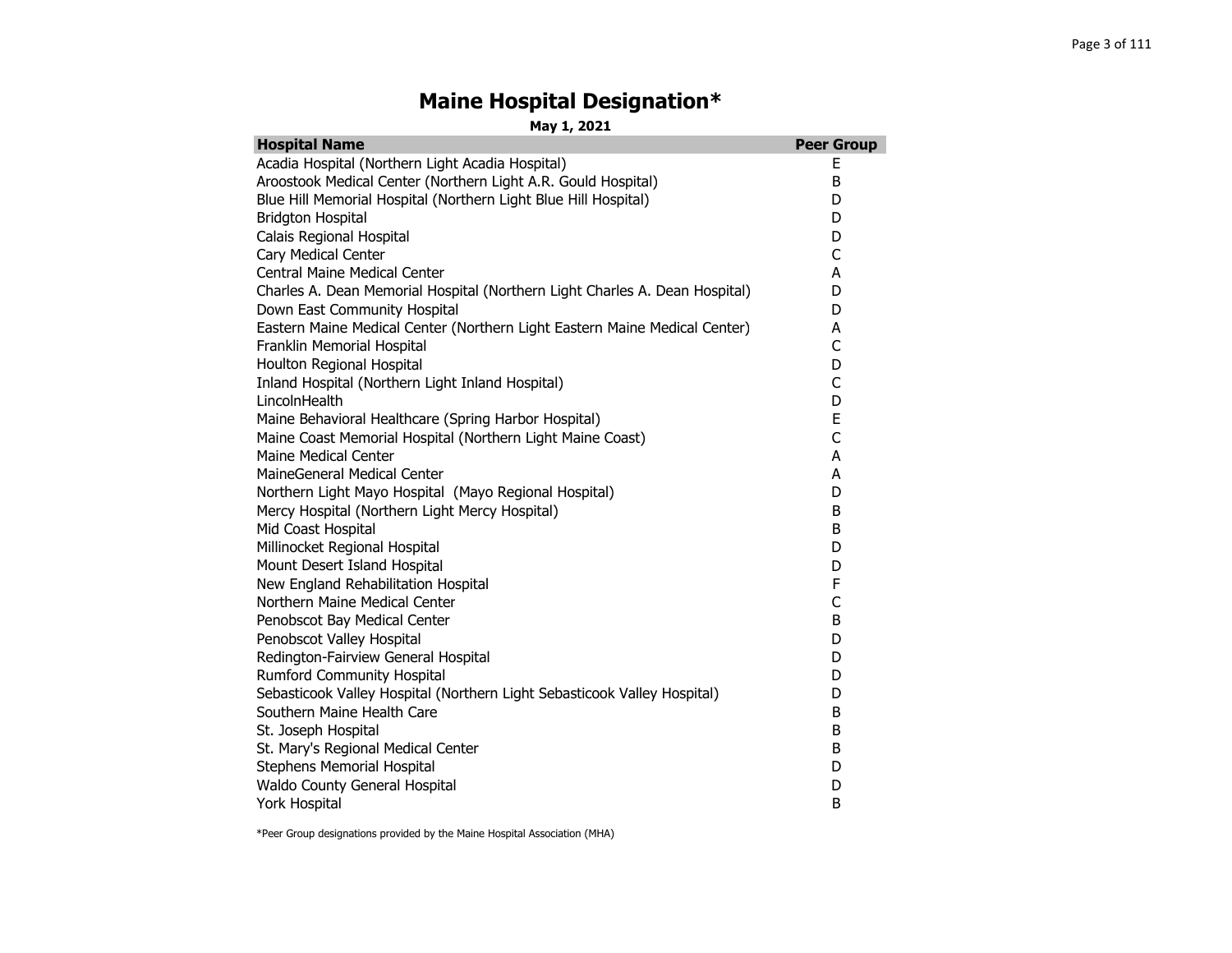|                                                                                                                                                                                                                                     |                                                                            |                                                                           | Acadia Hospital Corporation -- Bangor, Me.                                   |                                                                                   |                                                                  |
|-------------------------------------------------------------------------------------------------------------------------------------------------------------------------------------------------------------------------------------|----------------------------------------------------------------------------|---------------------------------------------------------------------------|------------------------------------------------------------------------------|-----------------------------------------------------------------------------------|------------------------------------------------------------------|
|                                                                                                                                                                                                                                     | <b>FY 2016</b>                                                             | <b>FY 2017</b>                                                            | <b>FY 2018</b>                                                               | <b>FY 2019</b>                                                                    | <b>FY 2020</b>                                                   |
| <b>DATA ELEMENTS</b>                                                                                                                                                                                                                | \$<br>\$                                                                   | \$                                                                        | \$                                                                           | \$                                                                                |                                                                  |
| <b>Total Current Assets</b><br>Cash and Investment<br>Current Assets Whose Use is Limited                                                                                                                                           | 24,839,650<br>20,937,756<br>424,244                                        | 18,654,885<br>8,310,290<br>416,646                                        | 21,961,231<br>15,587,645<br>426,257                                          | 26,997,777<br>21,097,376<br>442,803                                               | 35,698,934<br>24,477,833<br>78,939                               |
| Net Patient Accounts Receivable<br>Due from Affiliates<br>Third Party Settlements Receivable<br>Other Accounts Receivable<br>Inventory                                                                                              | 2,931,290<br>299,988<br>$^{+}$<br>48,323<br>142,863                        | 3,222,148<br>269,802<br>6,130,432<br>21,008<br>128,921                    | 3,752,113<br>166,074<br>1,710,711<br>48,940<br>111,035                       | 3,881,123<br>52,079<br>1,220,671<br>54,210<br>95,897                              | 3,096,503<br>211,702<br>7,512,301<br>149,796<br>89,000           |
| <b>Other Current Assets</b>                                                                                                                                                                                                         | 55,186                                                                     | 155,638                                                                   | 158,456                                                                      | 153,618                                                                           | 82,860                                                           |
| <b>Total Non-Current Assets</b><br>Trustee Held Investments<br>Board Designated and Undesignated Investments                                                                                                                        | 24,389,415<br>19,248<br>11,543,285                                         | 9,761,693<br>$\ddagger$<br>140,773                                        | 8,988,469<br>$\pm$<br>101,126                                                | 8,695,749<br>109,372                                                              | 8,583,401<br>154,556                                             |
| Due from Affiliates<br>Investment in Affiliates<br><b>Other Non-Current Assets</b><br>Gross Property, Plant and Equipment (PP&E)<br><b>Accumulated Depreciation</b><br>Net Property, Plant and Equipment (PP&E)                     | 2,483,488<br>35,325,641<br>24,982,247<br>10,343,394                        | 100,062<br>32,539,789<br>23,018,931<br>9,520,858                          | 81,704<br>32,735,433<br>23,929,794<br>8,805,639                              | 83,702<br>33,320,080<br>24,817,405<br>8,502,675                                   | 63,037<br>33,644,390<br>25,278,582<br>8,365,808                  |
| <b>Total Unrestricted Assets</b>                                                                                                                                                                                                    | 49,229,065                                                                 | 28,416,578                                                                | 30,949,700                                                                   | 35,693,526                                                                        | 44,282,335                                                       |
| <b>Total Current Liabilities</b><br>Current Long Term Debt (LTD)<br><b>Accounts Payable and Accrued Expenses</b><br><b>Estimated Third Party Settlements</b><br>Due to Affiliates<br><b>Other Current Liabilities</b>               | 11,753,772<br>1,251,014<br>4,699,387<br>5,471,056<br>332,315<br>$\ddagger$ | 9,884,844<br>1,313,328<br>4,754,589<br>3,454,466<br>362,461<br>$\ddagger$ | 10,912,779<br>1,365,772<br>3,786,845<br>4,571,114<br>1,189,048<br>$\ddagger$ | 7,669,440<br>1,307,343<br>3,667,040<br>4,659<br>2,690,398<br>$\ddot{\phantom{1}}$ | 8,522,305<br>147<br>4,300,176<br>570,164<br>3,387,711<br>264,107 |
| <b>Total Non-Current Liabilities</b><br>Long Term Debt<br><b>Estimated Third Party Settlements</b><br>Due to Affiliates<br>Self Insurance Fund<br>Accrued Pension and Post Retiree Health Benefits<br>Other Non-Current Liabilities | 19,222,786<br>4,262,041<br>5,093,763<br>$^{+}$<br>9,866,982<br>$\ddagger$  | 12,918,435<br>2,891,723<br>10,026,712<br>$\ddagger$                       | 11,438,259<br>1,468,961<br>9,969,298<br>$\ddagger$                           | 12,161,200<br>104,628<br>12,056,572<br>$\pm$                                      | 15,373,732<br>47,491<br>14,542,963<br>783,278                    |
| <b>Fund Balance Unrestricted</b>                                                                                                                                                                                                    | 18,252,507                                                                 | 5,613,299                                                                 | 8,598,662                                                                    | 15,862,886                                                                        | 20,386,298                                                       |
| <b>Total Liabilities &amp; Equity</b>                                                                                                                                                                                               | 49,229,065                                                                 | 28,416,578                                                                | 30,949,700                                                                   | 35,693,526                                                                        | 44,282,335                                                       |
| <b>Total Restricted Assets</b><br>Cash and Investments<br>Receivables<br><b>Other Assets</b>                                                                                                                                        | 435,203<br>435,203                                                         | 456,506<br>456,506                                                        | 432,465<br>432,465                                                           | 554,167<br>554,167                                                                | 544,669<br>544,669                                               |
| <b>Total Restricted Liabilities and Equity</b>                                                                                                                                                                                      | 435,203                                                                    | 456,506                                                                   | 432,465                                                                      | 554,167                                                                           | 544,669                                                          |
| <b>Total Restricted Fund Balance</b><br><b>Total Liabilities</b><br><b>Temporarily Restricted Net Assets</b><br>Permanently Restricted Net Assets                                                                                   | 435,203<br>173,201<br>262,002                                              | 456,506<br>$\ddagger$<br>190,404<br>266,102                               | 432,465<br>$\ddagger$<br>163,963<br>268,502                                  | 554,167<br>283,065<br>271,102                                                     | 544,669<br>271,867<br>272,802                                    |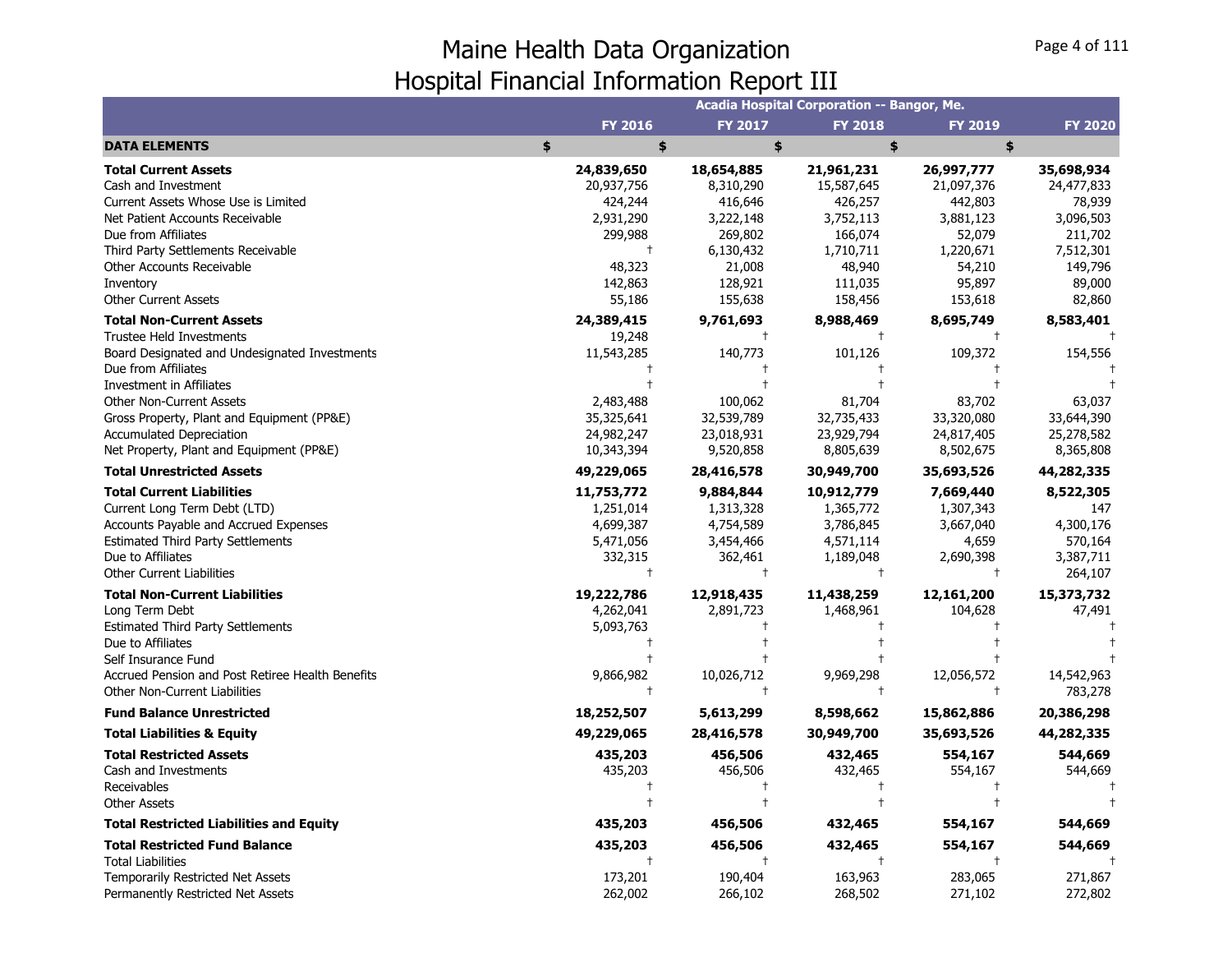|                                                                                                                                                                                                                                                                                                                                                                                                                                                                                                                                                                                                                    |                                                                                                                                                                       |                                                                                                                                                                               | Acadia Hospital Corporation -- Bangor, Me.                                                                                                              |                                                                                                                                                            |                                                                                                                                                     |
|--------------------------------------------------------------------------------------------------------------------------------------------------------------------------------------------------------------------------------------------------------------------------------------------------------------------------------------------------------------------------------------------------------------------------------------------------------------------------------------------------------------------------------------------------------------------------------------------------------------------|-----------------------------------------------------------------------------------------------------------------------------------------------------------------------|-------------------------------------------------------------------------------------------------------------------------------------------------------------------------------|---------------------------------------------------------------------------------------------------------------------------------------------------------|------------------------------------------------------------------------------------------------------------------------------------------------------------|-----------------------------------------------------------------------------------------------------------------------------------------------------|
|                                                                                                                                                                                                                                                                                                                                                                                                                                                                                                                                                                                                                    | <b>FY 2016</b>                                                                                                                                                        | <b>FY 2017</b>                                                                                                                                                                | <b>FY 2018</b>                                                                                                                                          | <b>FY 2019</b>                                                                                                                                             | <b>FY 2020</b>                                                                                                                                      |
| † Data not available or not applicable                                                                                                                                                                                                                                                                                                                                                                                                                                                                                                                                                                             |                                                                                                                                                                       |                                                                                                                                                                               |                                                                                                                                                         |                                                                                                                                                            |                                                                                                                                                     |
| <b>DATA ELEMENTS</b>                                                                                                                                                                                                                                                                                                                                                                                                                                                                                                                                                                                               | \$<br>\$                                                                                                                                                              | \$                                                                                                                                                                            |                                                                                                                                                         | \$                                                                                                                                                         | \$                                                                                                                                                  |
| <b>Total Gross Patient Service Revenue (GPSR)</b><br>Gross Inpatient Service Revenue<br><b>Gross Outpatient Service Revenue</b><br>Free Care (Charity Care)<br>Bad Debt (Provision for Bad Debt)<br>Contractuals<br>Changes in Prior Year Estimated/Final Settlements<br>Net Patient Service Revenue                                                                                                                                                                                                                                                                                                               | 101,468,427<br>61,509,222<br>39,959,205<br>17,909,612<br>3,426,608<br>28,365,501<br>(1,326,861)<br>53,093,567                                                         | 109,546,583<br>72,636,659<br>36,909,924<br>19,939,408<br>1,383,150<br>32,814,184<br>(9,646,965)<br>65,056,806                                                                 | 112,803,285<br>74,530,064<br>38,273,221<br>18,128,249<br>4,108,382<br>36,402,667<br>(1,464,182)<br>55,628,169                                           | 115,522,283<br>78,345,868<br>37,176,415<br>18,461,574<br>4,247,417<br>35,355,915<br>(4,542,032)<br>61,999,409                                              | 120,813,682<br>82,834,886<br>37,978,796<br>19,021,482<br>4,582,410<br>36,475,095<br>659,348<br>60,075,347                                           |
| Other Operating Revenue                                                                                                                                                                                                                                                                                                                                                                                                                                                                                                                                                                                            | 3,046,431                                                                                                                                                             | 3,356,083                                                                                                                                                                     | 2,065,570                                                                                                                                               | 1,839,051                                                                                                                                                  | 2,690,924                                                                                                                                           |
| <b>Total Operating Revenue</b><br><b>Total Operating Expenses</b><br>Depreciation and Amortization<br>Interest<br><b>Advertising Expenses</b><br>Allowed Advertising Expenses<br>Non-Allowed Advertising Expenses<br>Salaries and Benefits<br><b>Other Operating Expenses</b><br><b>Net Operating Income</b><br><b>Total Non-Operating Revenue</b><br><b>Total Investment Income</b><br>Interest and Dividends<br>Realized Gains/Losses on Sales of Securities<br>Permanently Impaired Security Writedowns<br>Gains/Losses on Joint Ventures/Equity Investments<br>Permanently Impaired Writedowns of Other Assets | 56,139,998<br>52,585,560<br>1,176,544<br>279,557<br>22,563<br>$\ddagger$<br>22,563<br>37,062,975<br>14,043,921<br>3,554,438<br>491,309<br>491,309<br>481,670<br>9,639 | 68,412,889<br>54,853,017<br>947,245<br>233,913<br>6,474<br>$\mathbf +$<br>6,474<br>40,374,013<br>13,291,372<br>13,559,872<br>(105, 930)<br>(105, 930)<br>50,989<br>(156, 919) | 57,693,739<br>54,291,304<br>912,814<br>176,387<br>74,635<br>$\ddagger$<br>74,635<br>40,677,185<br>12,450,283<br>3,402,435<br>10,902<br>10,902<br>10,902 | 63,838,460<br>53,902,382<br>882,939<br>119,393<br>51,288<br>$\ddagger$<br>51,288<br>40,350,207<br>12,498,555<br>9,936,078<br>(34, 617)<br>10,883<br>10,883 | 62,766,271<br>56,174,255<br>820,133<br>55,948<br>44,638<br>44,638<br>41,235,174<br>14,018,362<br>6,592,016<br>(62, 267)<br>(107, 767)<br>(107, 767) |
| Other Non-Operating Revenues (Gifts, Bequests, etc.)                                                                                                                                                                                                                                                                                                                                                                                                                                                                                                                                                               |                                                                                                                                                                       |                                                                                                                                                                               |                                                                                                                                                         | (45,500)                                                                                                                                                   | 45,500                                                                                                                                              |
| <b>Excess of Revenue over Expenses</b><br><b>Extraordinary Gains/Losses</b>                                                                                                                                                                                                                                                                                                                                                                                                                                                                                                                                        | 4,045,747<br>$\ddagger$                                                                                                                                               | 13,453,942<br>$\ddagger$                                                                                                                                                      | 3,413,337<br>$\ddagger$                                                                                                                                 | 9,901,461<br>$\ddagger$                                                                                                                                    | 6,529,749                                                                                                                                           |
| <b>Total Surplus/Deficit</b>                                                                                                                                                                                                                                                                                                                                                                                                                                                                                                                                                                                       | 4,045,747                                                                                                                                                             | 13,453,942                                                                                                                                                                    | 3,413,337                                                                                                                                               | 9,901,461                                                                                                                                                  | 6,529,749                                                                                                                                           |
| <b>Total Change in Unrestricted Net Assets</b><br>Net Assets Released for Restrictions - Capital<br>Unrealized Gains/Losses on Investments<br>Minimum Pension Liability Adjustment<br>Transfers From/To Affiliates                                                                                                                                                                                                                                                                                                                                                                                                 | 2,327,056<br>$\ddagger$<br>10,595<br>(742, 939)<br>(990, 543)                                                                                                         | (12, 639, 208)<br>21,669<br>105,057<br>522,275<br>(26, 746, 746)                                                                                                              | 2,985,362<br>31,012<br>$\ddagger$<br>66,812<br>(529, 035)                                                                                               | 7,264,223<br>12,271<br>$\mathbf +$<br>(2,404,598)<br>(246,999)                                                                                             | 4,523,412<br>(1,697)<br>(2,004,599)<br>(500)                                                                                                        |
| Mergers<br>Consolidations with Support<br>Other Changes                                                                                                                                                                                                                                                                                                                                                                                                                                                                                                                                                            | 4,196                                                                                                                                                                 | 4,595                                                                                                                                                                         | 3,236                                                                                                                                                   | 2,088                                                                                                                                                      | 459                                                                                                                                                 |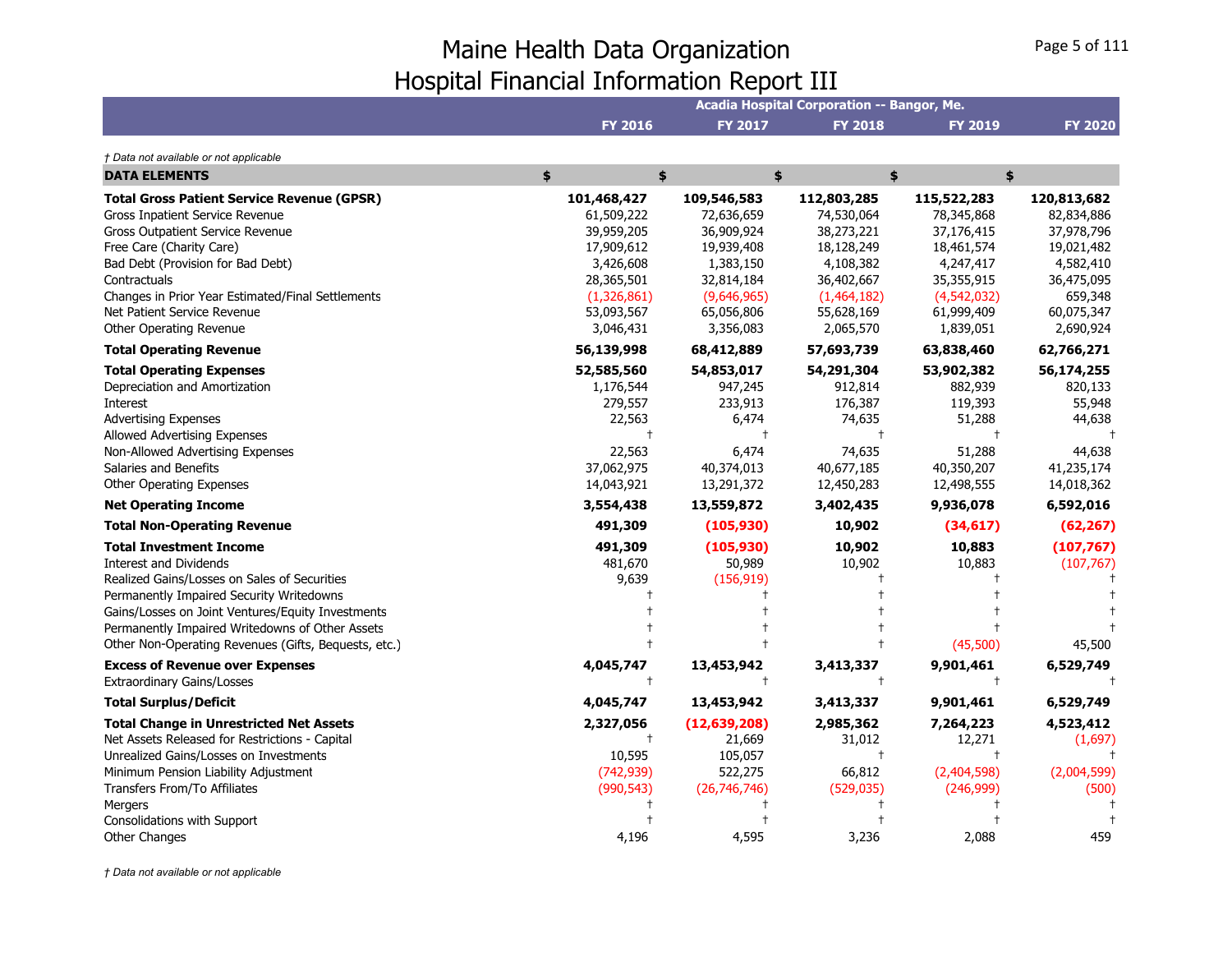|                                                                     | Acadia Hospital Corporation -- Bangor, Me. |         |                |                |                |
|---------------------------------------------------------------------|--------------------------------------------|---------|----------------|----------------|----------------|
|                                                                     | <b>FY 2016</b>                             | FY 2017 | <b>FY 2018</b> | <b>FY 2019</b> | <b>FY 2020</b> |
|                                                                     |                                            |         |                |                |                |
|                                                                     |                                            |         |                |                |                |
| <b>RATIOS</b>                                                       |                                            |         |                |                |                |
| Liquidity                                                           |                                            |         |                |                |                |
| Current Ratio with Board Designated and Undesignated Investments    | 3.095                                      | 1.901   | 2.022          | 3.534          | 4.207          |
| Current Ratio without Board Designated and Undesignated Investments | 2.113                                      | 1.887   | 2.012          | 3.520          | 4.189          |
| Days in Accounts Receivable                                         | 20.152                                     | 18.078  | 24.619         | 22.849         | 18.813         |
| <b>Acid Test</b>                                                    | 1.817                                      | .883    | 1.467          | 2.809          | 2.881          |
| Days Cash on Hand, Current                                          | 151.669                                    | 59.091  | 109.502        | 148.288        | 161.925        |
| Days Cash on Hand, Incl Board Designated & Undesignated Investments | 233.625                                    | 60.044  | 110.194        | 149.041        | 162.944        |
| Average Payment Period, Accounts Payable and Accrued Expenses       | 33.365                                     | 32.194  | 25.894         | 25.245         | 28.355         |
| Average Payment Period, Current Liabilities                         | 83.451                                     | 66.931  | 74.621         | 52.798         | 56.195         |
| <b>Capital Structure</b>                                            |                                            |         |                |                |                |
| <b>Equity Financing Ratio</b>                                       | .371                                       | .198    | .278           | .444           | .460           |
| <b>Fixed Asset Financing</b>                                        | .412                                       | .304    | .167           | .012           | .006           |
| Cash Flow Divided by Total Debt                                     | .169                                       | .632    | .194           | .544           | .308           |
| Cash Flow Divided by Total Debt with Operating Income Only          | .153                                       | .636    | .193           | .546           | .310           |
| Debt Service Coverage                                               | 4.052                                      | 9.856   | 3.022          | 7.342          | 5.432          |
| Debt Service Coverage with Operating Income Only                    | 3.690                                      | 9.927   | 3.015          | 7.365          | 5.478          |
| <b>Profitability</b>                                                |                                            |         |                |                |                |
| <b>Total Margin</b>                                                 | .071                                       | .197    | .059           | .155           | .104           |
| <b>Operating Margin</b>                                             | .063                                       | .198    | .059           | .156           | .105           |
| Non Operating Revenue Margin                                        | .121                                       | (.008)  | .003           | (.003)         | (.010)         |
| <b>Return on Assets</b>                                             | .082                                       | .473    | .110           | .277           | .147           |
| Return on Equity                                                    | .222                                       | 2.397   | .397           | .624           | .320           |
| Markup                                                              | 1.988                                      | 2.058   | 2.116          | 2.177          | 2.199          |
| Deductible                                                          | .280                                       | .300    | .323           | .306           | .302           |
| Markup Adjustment for Deductible                                    | 1.448                                      | 1.460   | 1.445          | 1.521          | 1.549          |
| Reported Income Index                                               | 1.739                                      | (1.064) | 1.143          | 1.363          | 1.444          |
| <b>Asset Efficiency</b>                                             |                                            |         |                |                |                |
| <b>Total Asset Turnover</b>                                         | 1.150                                      | 2.404   | 1.864          | 1.788          | 1.416          |
| <b>Fixed Asset Turnover</b>                                         | 5.428                                      | 7.186   | 6.552          | 7.508          | 7.503          |
| Average Age of Plant Depreciation Only                              | 21.234                                     | 24.301  | 26.215         | 28.108         | 30.823         |
| <b>Other Financial Ratios</b>                                       |                                            |         |                |                |                |
| Total Operating Expense Growth                                      | .072                                       | .043    | (.010)         | (.007)         | .042           |
| Total Operating Revenue Growth                                      | .091                                       | .219    | (.157)         | .107           | (.017)         |
| Realized Gains Divided by NonOperating Revenue                      | .020                                       | 1.481   | .000           | .000           | ,000           |
| Realized Gains Divided by NetIncome                                 | .002                                       | (.012)  | .000           | .000           | .000           |
| Long Term Debt to Equity                                            | .234                                       | .515    | .171           | .007           | .002           |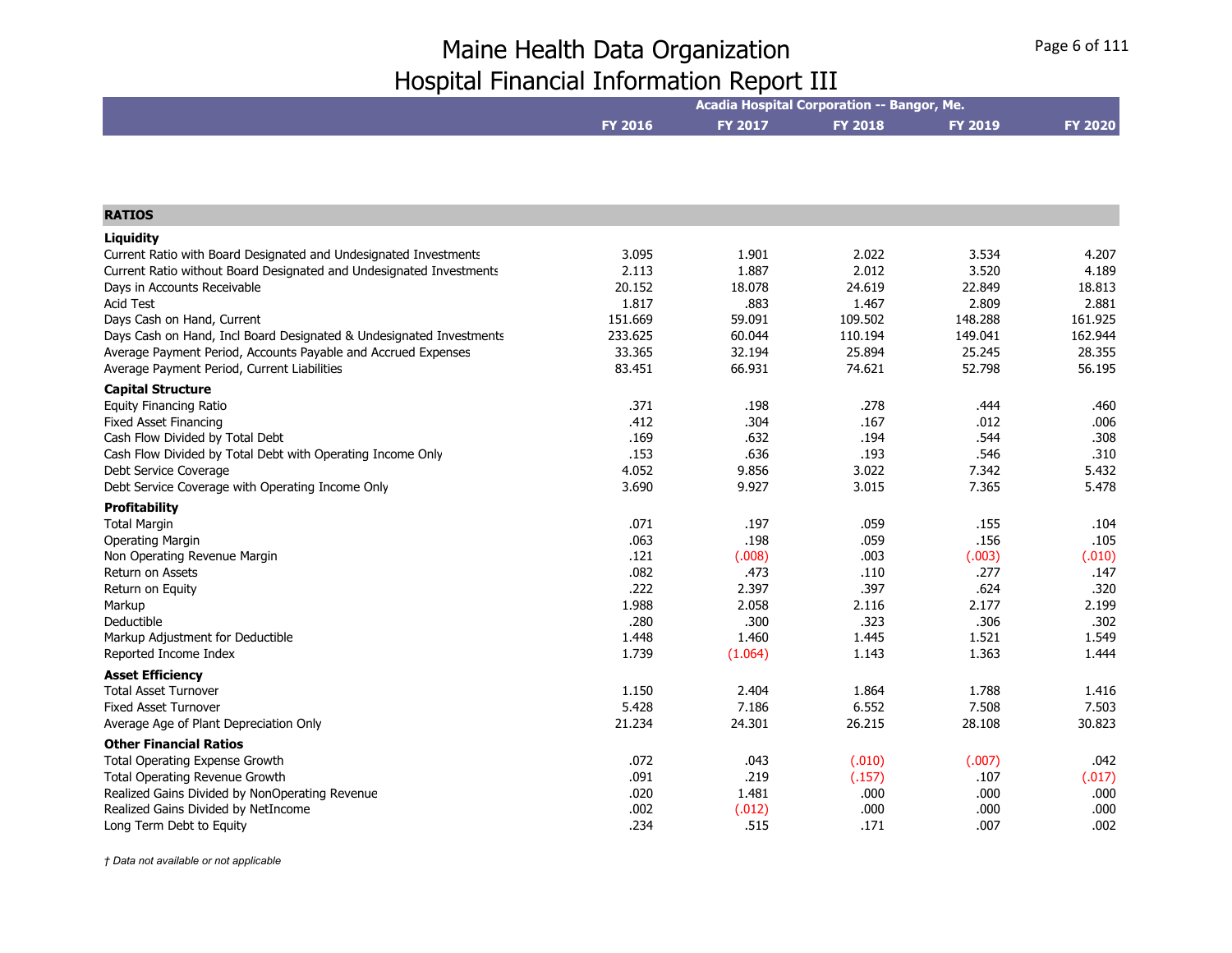|                                                  |             |              |                | Aroostook Medical Center, The (TAMC) -- Presque Isle, Me. |                |
|--------------------------------------------------|-------------|--------------|----------------|-----------------------------------------------------------|----------------|
|                                                  | FY 2016     | FY 2017      | <b>FY 2018</b> | FY 2019                                                   | <b>FY 2020</b> |
| <b>DATA ELEMENTS</b>                             | \$<br>\$    | \$           | \$             | \$                                                        |                |
| <b>Total Current Assets</b>                      | 21,546,264  | 15,358,769   | 21,071,930     | 25,897,530                                                | 46,662,635     |
| Cash and Investment                              | (1,871,709) | (13,600,972) | (4,059,631)    | (2,679,201)                                               | 18,479,090     |
| Current Assets Whose Use is Limited              | 3,171,287   | 73,576       | 88,772         | 116,987                                                   | 152,842        |
| Net Patient Accounts Receivable                  | 13,590,298  | 13,775,722   | 12,853,867     | 16,713,593                                                | 17,120,727     |
| Due from Affiliates                              | 101,106     | 42,607       | 81,916         | 1,212                                                     | 10,633         |
| Third Party Settlements Receivable               | 2,423,020   | 10,453,929   | 6,649,039      | 7,300,913                                                 | 6,930,659      |
| Other Accounts Receivable                        | 709,960     | 1,009,719    | 2,183,086      | 1,413,172                                                 | 1,608,827      |
| Inventory                                        | 2,084,926   | 2,198,408    | 2,254,826      | 2,025,307                                                 | 2,058,074      |
| <b>Other Current Assets</b>                      | 1,337,376   | 1,405,780    | 1,020,055      | 1,005,547                                                 | 301,783        |
| <b>Total Non-Current Assets</b>                  | 48,106,869  | 41,639,490   | 40,226,237     | 38,095,579                                                | 37,402,221     |
| <b>Trustee Held Investments</b>                  | 5,366,168   |              | $\ddagger$     |                                                           |                |
| Board Designated and Undesignated Investments    | 7,500       | 5,796,355    | 6,273,011      | 5,995,958                                                 | 6,204,801      |
| Due from Affiliates                              |             |              | $\overline{1}$ |                                                           |                |
| Investment in Affiliates                         |             |              | $\overline{1}$ |                                                           |                |
| <b>Other Non-Current Assets</b>                  | 4,960,214   | 1,052,369    | 1,044,833      | 1,088,173                                                 | 989,868        |
| Gross Property, Plant and Equipment (PP&E)       | 99,807,201  | 92,546,262   | 93,986,463     | 94,876,280                                                | 96,754,759     |
| <b>Accumulated Depreciation</b>                  | 62,034,214  | 57,755,496   | 61,078,070     | 63,864,832                                                | 66,547,207     |
| Net Property, Plant and Equipment (PP&E)         | 37,772,987  | 34,790,766   | 32,908,393     | 31,011,448                                                | 30,207,552     |
| <b>Total Unrestricted Assets</b>                 | 69,653,133  | 56,998,259   | 61,298,167     | 63,993,109                                                | 84,064,856     |
| <b>Total Current Liabilities</b>                 | 28,379,335  | 15,383,571   | 15,804,443     | 19,172,454                                                | 27,685,974     |
| Current Long Term Debt (LTD)                     | 51,767      | 55,316       | 62,711         | 97,025                                                    | 133,706        |
| Accounts Payable and Accrued Expenses            | 12,071,067  | 11,678,764   | 11,772,784     | 10,550,200                                                | 11,143,812     |
| <b>Estimated Third Party Settlements</b>         | 1,216,949   | 1,295,361    | 1,096,912      | 444,440                                                   | 3,479,440      |
| Due to Affiliates                                | 15,039,552  | 2,354,130    | 2,872,036      | 8,080,789                                                 | 8,917,485      |
| <b>Other Current Liabilities</b>                 |             | $\ddagger$   | $\ddagger$     | $\ddagger$                                                | 4,011,531      |
| <b>Total Non-Current Liabilities</b>             | 27,221,824  | 26,456,540   | 26,802,662     | 26,391,429                                                | 38,243,445     |
| Long Term Debt                                   | 20,483,650  | 20,382,063   | 20,273,253     | 20,130,091                                                | 19,950,202     |
| <b>Estimated Third Party Settlements</b>         | 1,117,314   | 26,520       |                |                                                           |                |
| Due to Affiliates                                |             |              |                |                                                           |                |
| Self Insurance Fund                              |             |              |                |                                                           |                |
| Accrued Pension and Post Retiree Health Benefits | 5,366,168   | 5,791,355    | 6,270,497      | 5,993,364                                                 | 6,202,171      |
| Other Non-Current Liabilities                    | 254,692     | 256,602      | 258,912        | 267,974                                                   | 12,091,072     |
| <b>Fund Balance Unrestricted</b>                 | 14,051,974  | 15,158,148   | 18,691,062     | 18,429,226                                                | 18,135,437     |
| <b>Total Liabilities &amp; Equity</b>            | 69,653,133  | 56,998,259   | 61,298,167     | 63,993,109                                                | 84,064,856     |
| <b>Total Restricted Assets</b>                   | 7,024,147   | 7,236,746    | 6,680,972      | 6,037,020                                                 | 5,891,544      |
| Cash and Investments                             | 7,024,147   | 7,236,746    | 6,680,972      | 6,037,020                                                 | 5,891,544      |
| Receivables                                      |             |              | $\overline{1}$ |                                                           |                |
| <b>Other Assets</b>                              |             |              |                |                                                           |                |
| <b>Total Restricted Liabilities and Equity</b>   | 7,024,147   | 7,236,746    | 6,680,972      | 6,037,020                                                 | 5,891,544      |
| <b>Total Restricted Fund Balance</b>             | 7,024,147   | 7,236,746    | 6,680,972      | 6,037,020                                                 | 5,891,544      |
| <b>Total Liabilities</b>                         |             | $\ddagger$   | $\pm$          |                                                           |                |
| Temporarily Restricted Net Assets                | 4,299,974   | 4,512,573    | 3,956,599      | 3,312,447                                                 | 3,164,098      |
| Permanently Restricted Net Assets                | 2,724,173   | 2,724,173    | 2,724,373      | 2,724,573                                                 | 2,727,446      |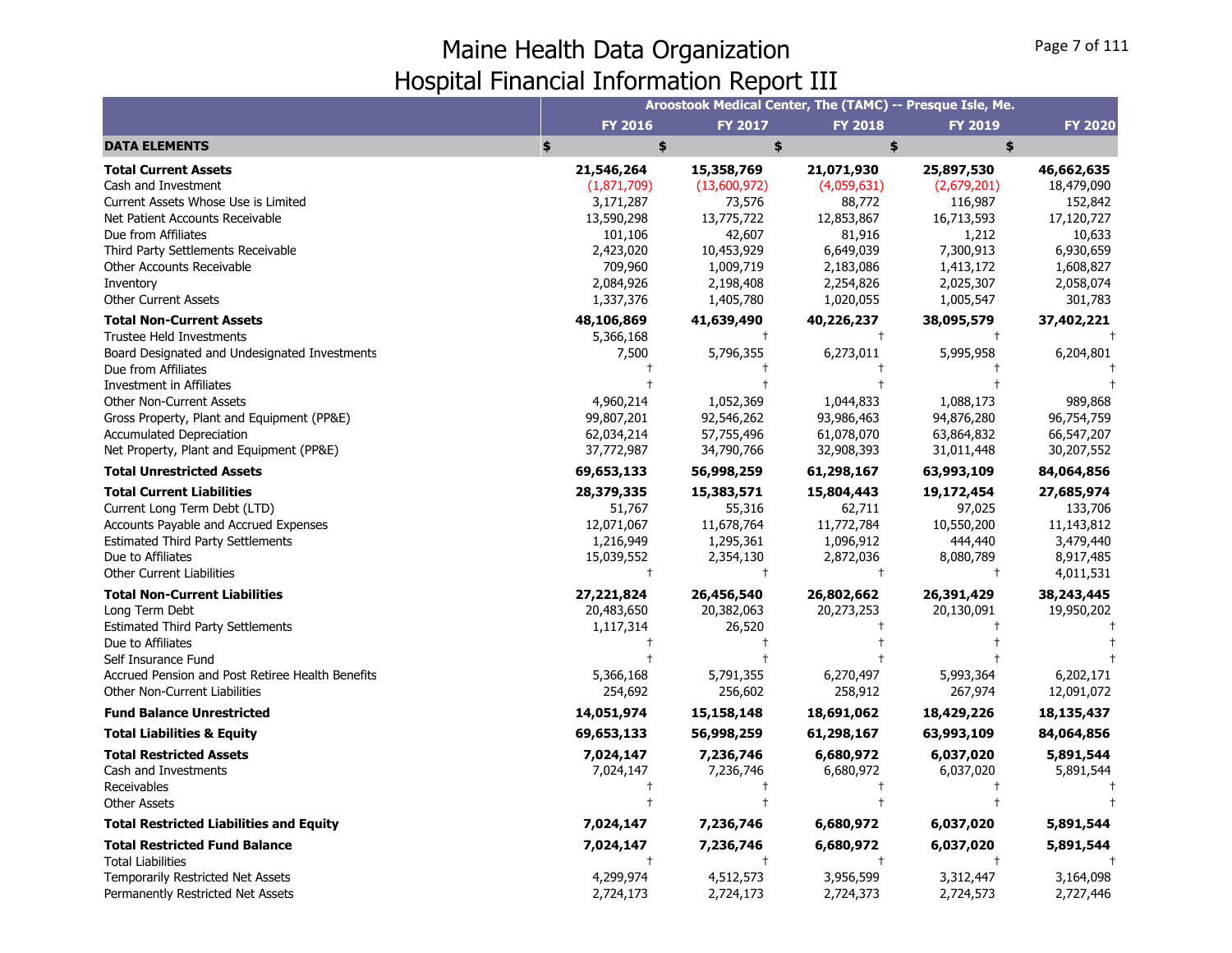|                                                                                                                                                                                                                                                                                                                                                                                                                                                                                                                                                                                                                                   |                                                                                                                                 |                                                                                                                             | Aroostook Medical Center, The (TAMC) -- Presque Isle, Me.                                                                 |                                                                                                                      |                                                                                                                      |
|-----------------------------------------------------------------------------------------------------------------------------------------------------------------------------------------------------------------------------------------------------------------------------------------------------------------------------------------------------------------------------------------------------------------------------------------------------------------------------------------------------------------------------------------------------------------------------------------------------------------------------------|---------------------------------------------------------------------------------------------------------------------------------|-----------------------------------------------------------------------------------------------------------------------------|---------------------------------------------------------------------------------------------------------------------------|----------------------------------------------------------------------------------------------------------------------|----------------------------------------------------------------------------------------------------------------------|
|                                                                                                                                                                                                                                                                                                                                                                                                                                                                                                                                                                                                                                   | <b>FY 2016</b>                                                                                                                  | <b>FY 2017</b>                                                                                                              | <b>FY 2018</b>                                                                                                            | <b>FY 2019</b>                                                                                                       | <b>FY 2020</b>                                                                                                       |
| † Data not available or not applicable                                                                                                                                                                                                                                                                                                                                                                                                                                                                                                                                                                                            |                                                                                                                                 |                                                                                                                             |                                                                                                                           |                                                                                                                      |                                                                                                                      |
| <b>DATA ELEMENTS</b>                                                                                                                                                                                                                                                                                                                                                                                                                                                                                                                                                                                                              | \$<br>\$                                                                                                                        |                                                                                                                             | \$                                                                                                                        | \$<br>\$                                                                                                             |                                                                                                                      |
| <b>Total Gross Patient Service Revenue (GPSR)</b><br>Gross Inpatient Service Revenue<br>Gross Outpatient Service Revenue<br>Free Care (Charity Care)<br>Bad Debt (Provision for Bad Debt)<br>Contractuals<br>Changes in Prior Year Estimated/Final Settlements<br>Net Patient Service Revenue<br>Other Operating Revenue                                                                                                                                                                                                                                                                                                          | 274,295,361<br>78,640,920<br>195,654,441<br>3,036,601<br>7,857,185<br>152,910,005<br>(218,003)<br>110,709,573<br>3,221,404      | 303,285,308<br>81,293,257<br>221,992,051<br>5,020,903<br>6,304,884<br>166,116,819<br>232,474<br>125,610,228<br>7,465,904    | 318,136,458<br>81,623,574<br>236,512,884<br>4,049,326<br>8,571,822<br>175,546,326<br>283,334<br>129,685,650<br>11,076,452 | 346,027,655<br>84,185,943<br>261,841,712<br>1,269,641<br>7,800,818<br>207,877,606<br>129,079,590<br>10,941,955       | 365,714,903<br>83,315,059<br>282,399,844<br>1,595,043<br>8,610,870<br>235,287,321<br>120,221,669<br>27,932,081       |
| <b>Total Operating Revenue</b>                                                                                                                                                                                                                                                                                                                                                                                                                                                                                                                                                                                                    | 113,930,977                                                                                                                     | 133,076,132                                                                                                                 | 140,762,102                                                                                                               | 140,021,545                                                                                                          | 148,153,750                                                                                                          |
| <b>Total Operating Expenses</b><br>Depreciation and Amortization<br>Interest<br><b>Advertising Expenses</b><br>Allowed Advertising Expenses<br>Non-Allowed Advertising Expenses<br>Salaries and Benefits<br>Other Operating Expenses<br><b>Net Operating Income</b><br><b>Total Non-Operating Revenue</b><br><b>Total Investment Income</b><br>Interest and Dividends<br>Realized Gains/Losses on Sales of Securities<br>Permanently Impaired Security Writedowns<br>Gains/Losses on Joint Ventures/Equity Investments<br>Permanently Impaired Writedowns of Other Assets<br>Other Non-Operating Revenues (Gifts, Bequests, etc.) | 125,821,317<br>5,753,662<br>431,389<br>74,562,559<br>45,073,707<br>(11,890,340)<br>(196, 846)<br>31,271<br>31,271<br>(228, 117) | 131,825,980<br>3,903,877<br>825,111<br>77,133,986<br>49,963,006<br>1,250,152<br>(49, 871)<br>51,365<br>51,365<br>(101, 236) | 137,155,467<br>3,832,868<br>838,128<br>81,640,627<br>50,843,844<br>3,606,635<br>66,056<br>66,056<br>66,056                | 140,548,425<br>3,613,113<br>837,964<br>82,267,399<br>53,829,949<br>(526, 880)<br>(47, 654)<br>(47, 654)<br>(47, 654) | 148,731,197<br>3,439,037<br>835,816<br>82,003,481<br>62,452,863<br>(577, 447)<br>(125,008)<br>(125,008)<br>(125,008) |
| <b>Excess of Revenue over Expenses</b>                                                                                                                                                                                                                                                                                                                                                                                                                                                                                                                                                                                            | (12,087,186)                                                                                                                    | 1,200,281                                                                                                                   | 3,672,691                                                                                                                 | (574, 534)                                                                                                           | (702, 455)                                                                                                           |
| <b>Extraordinary Gains/Losses</b>                                                                                                                                                                                                                                                                                                                                                                                                                                                                                                                                                                                                 |                                                                                                                                 | $\ddagger$                                                                                                                  | $\ddagger$                                                                                                                |                                                                                                                      |                                                                                                                      |
| <b>Total Surplus/Deficit</b>                                                                                                                                                                                                                                                                                                                                                                                                                                                                                                                                                                                                      | (12,087,186)                                                                                                                    | 1,200,281                                                                                                                   | 3,672,691                                                                                                                 | (574, 534)                                                                                                           | (702, 455)                                                                                                           |
| <b>Total Change in Unrestricted Net Assets</b><br>Net Assets Released for Restrictions - Capital<br>Unrealized Gains/Losses on Investments<br>Minimum Pension Liability Adjustment<br>Transfers From/To Affiliates<br>Mergers<br>Consolidations with Support                                                                                                                                                                                                                                                                                                                                                                      | (13,686,703)<br>724,049<br>(2,323,566)                                                                                          | 1,106,173<br>736,214<br>(830, 322)                                                                                          | 3,532,915<br>804,786<br>(944, 577)                                                                                        | (261, 834)<br>831,087<br>(518, 387)                                                                                  | (293,788)<br>408,630<br>37                                                                                           |
| Other Changes                                                                                                                                                                                                                                                                                                                                                                                                                                                                                                                                                                                                                     |                                                                                                                                 |                                                                                                                             | 15                                                                                                                        |                                                                                                                      |                                                                                                                      |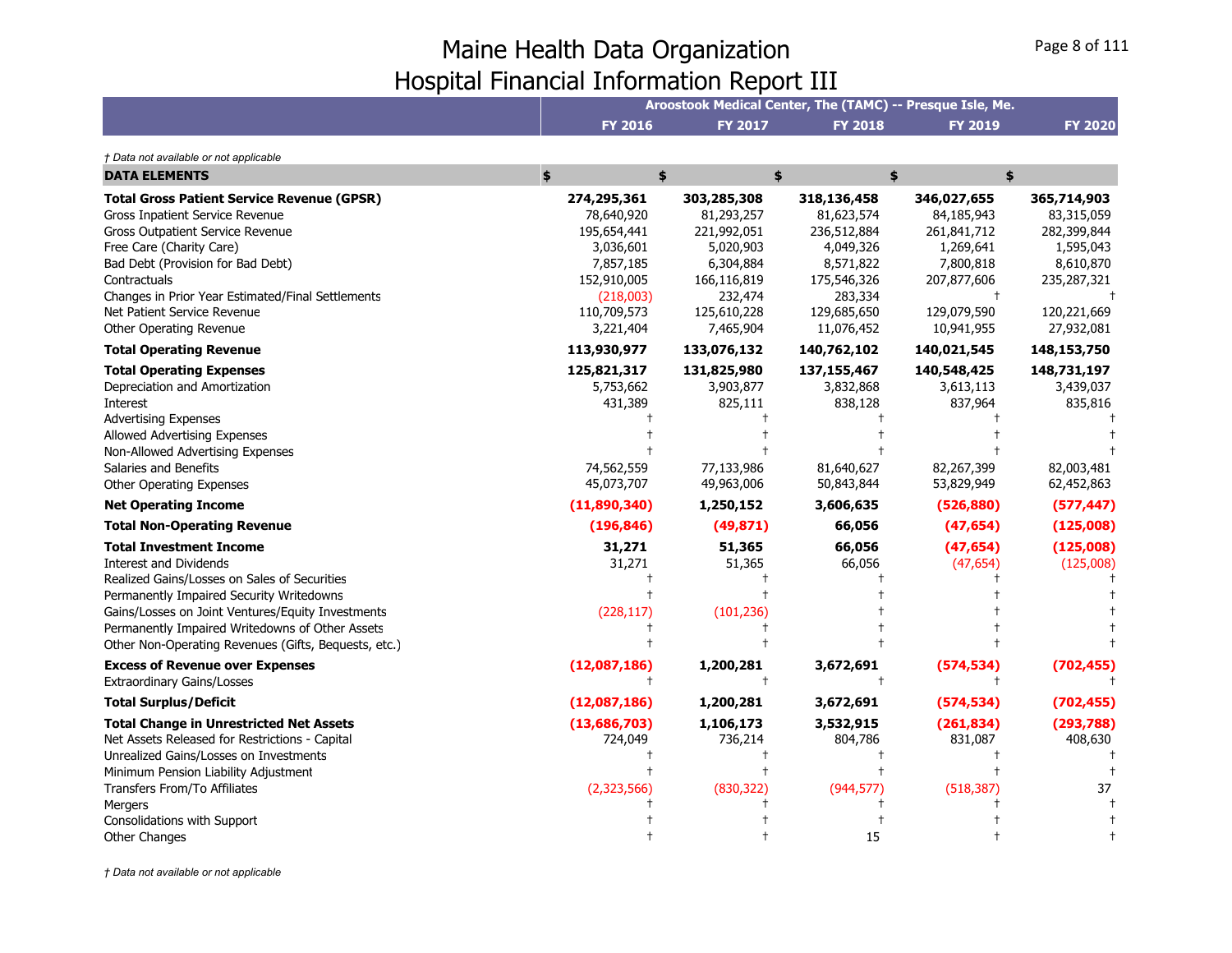|                                                                     | Aroostook Medical Center, The (TAMC) -- Presque Isle, Me. |          |                |                |                |
|---------------------------------------------------------------------|-----------------------------------------------------------|----------|----------------|----------------|----------------|
|                                                                     | <b>FY 2016</b>                                            | FY 2017  | <b>FY 2018</b> | <b>FY 2019</b> | <b>FY 2020</b> |
|                                                                     |                                                           |          |                |                |                |
| <b>RATIOS</b>                                                       |                                                           |          |                |                |                |
| Liquidity                                                           |                                                           |          |                |                |                |
| Current Ratio with Board Designated and Undesignated Investments    | .759                                                      | 1.375    | 1.730          | 1.664          | 1.910          |
| Current Ratio without Board Designated and Undesignated Investments | .759                                                      | .998     | 1.333          | 1.351          | 1.685          |
| Days in Accounts Receivable                                         | 44.806                                                    | 40.030   | 36.177         | 47.261         | 51.980         |
| <b>Acid Test</b>                                                    | .046                                                      | (.879)   | (.251)         | (.134)         | .673           |
| Days Cash on Hand, Current                                          | 3.951                                                     | (38.598) | (10.871)       | (6.830)        | 46.807         |
| Days Cash on Hand, Incl Board Designated & Undesignated Investments | 3.973                                                     | (22.059) | 6.303          | 9.153          | 62.394         |
| Average Payment Period, Accounts Payable and Accrued Expenses       | 36.695                                                    | 33.323   | 32.231         | 28.121         | 27.995         |
| Average Payment Period, Current Liabilities                         | 86.272                                                    | 43.894   | 43.268         | 51.104         | 69.552         |
| <b>Capital Structure</b>                                            |                                                           |          |                |                |                |
| <b>Equity Financing Ratio</b>                                       | .202                                                      | .266     | .305           | .288           | .216           |
| Fixed Asset Financing                                               | .542                                                      | .586     | .616           | .649           | .660           |
| Cash Flow Divided by Total Debt                                     | (.114)                                                    | .122     | .176           | .067           | .042           |
| Cash Flow Divided by Total Debt with Operating Income Only          | (.110)                                                    | .123     | .175           | .068           | .043           |
| Debt Service Coverage                                               | (3.249)                                                   | 6.762    | 9.339          | 4.304          | 3.830          |
| Debt Service Coverage with Operating Income Only                    | (3.141)                                                   | 6.819    | 9.265          | 4.357          | 3.964          |
| <b>Profitability</b>                                                |                                                           |          |                |                |                |
| <b>Total Margin</b>                                                 | (.106)                                                    | .009     | .026           | (.004)         | (.005)         |
| <b>Operating Margin</b>                                             | (.104)                                                    | .009     | .026           | (.004)         | (.004)         |
| Non Operating Revenue Margin                                        | .016                                                      | (.042)   | .018           | .083           | .178           |
| Return on Assets                                                    | (.174)                                                    | .021     | .060           | (.009)         | (.008)         |
| Return on Equity                                                    | (.860)                                                    | .079     | .196           | (.031)         | (.039)         |
| Markup                                                              | 2.206                                                     | 2.357    | 2.400          | 2.540          | 2.647          |
| Deductible                                                          | .557                                                      | .548     | .552           | .601           | .643           |
| Markup Adjustment for Deductible                                    | .990                                                      | 1.097    | 1.120          | 1.061          | 1.065          |
| Reported Income Index                                               | .883                                                      | 1.085    | 1.040          | 2.194          | 2.391          |
| <b>Asset Efficiency</b>                                             |                                                           |          |                |                |                |
| <b>Total Asset Turnover</b>                                         | 1.633                                                     | 2.334    | 2.297          | 2.187          | 1.761          |
| <b>Fixed Asset Turnover</b>                                         | 3.016                                                     | 3.825    | 4.277          | 4.515          | 4.905          |
| Average Age of Plant Depreciation Only                              | 10.782                                                    | 14.794   | 15.935         | 17.676         | 19.351         |
| <b>Other Financial Ratios</b>                                       |                                                           |          |                |                |                |
| Total Operating Expense Growth                                      | .084                                                      | .048     | .040           | .025           | .058           |
| Total Operating Revenue Growth                                      | (.020)                                                    | .168     | .058           | (.005)         | .058           |
| Realized Gains Divided by NonOperating Revenue                      | .000                                                      | .000     | .000           | .000           | .000           |
| Realized Gains Divided by NetIncome                                 | .000                                                      | .000     | .000           | .000           | .000           |
| Long Term Debt to Equity                                            | 1.458                                                     | 1.345    | 1.085          | 1.092          | 1.100          |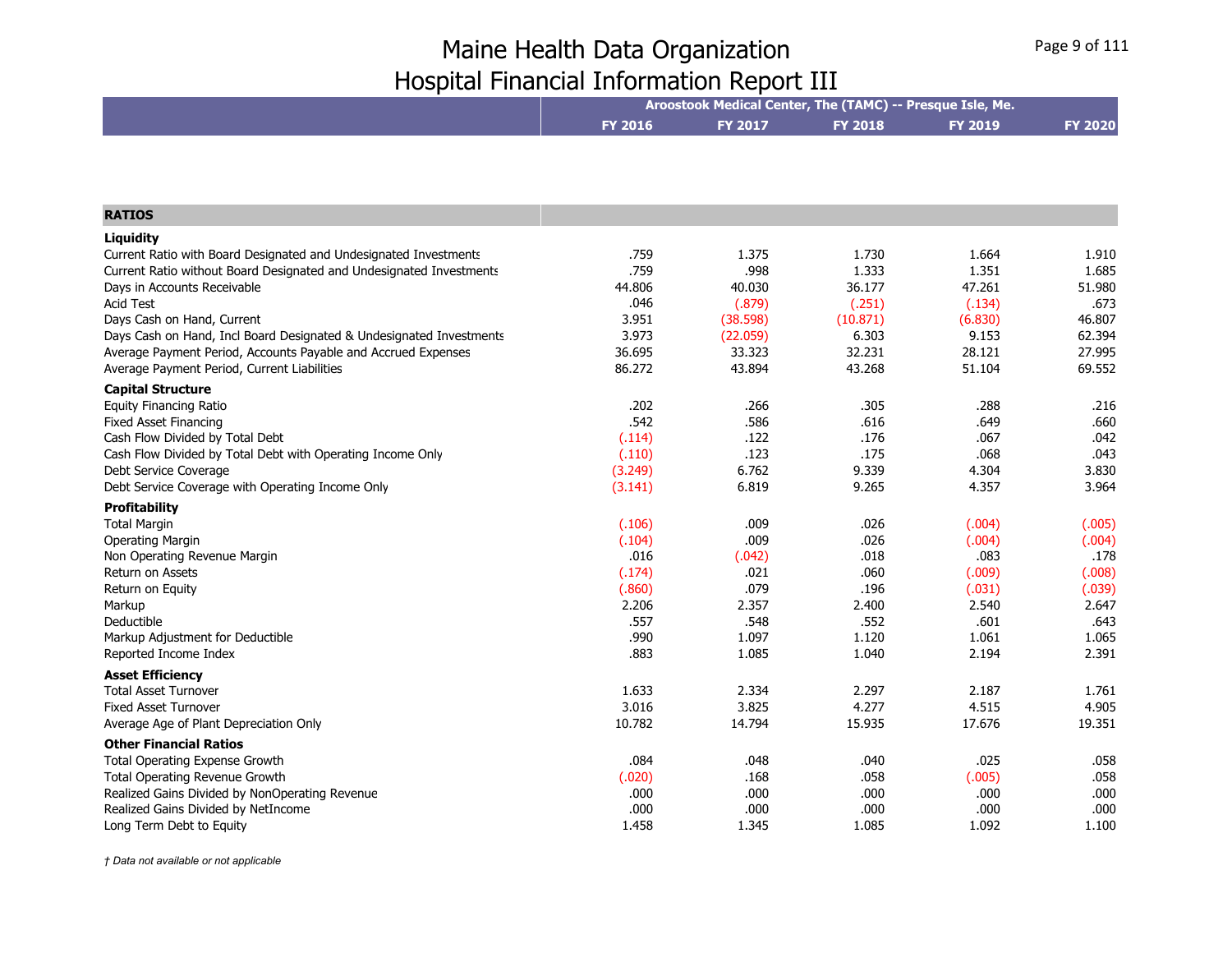|                                                                  |                  |                  | <b>Blue Hill Memorial Hospital -- Blue Hill, Me.</b> |                     |                     |
|------------------------------------------------------------------|------------------|------------------|------------------------------------------------------|---------------------|---------------------|
|                                                                  | <b>FY 2016</b>   | <b>FY 2017</b>   | <b>FY 2018</b>                                       | <b>FY 2019</b>      | <b>FY 2020</b>      |
| <b>DATA ELEMENTS</b>                                             | \$<br>\$         | \$               | \$                                                   | \$                  |                     |
| <b>Total Current Assets</b>                                      | 9,560,762        | 5,847,457        | 11,134,185                                           | 14,129,851          | 24,842,159          |
| Cash and Investment                                              | 2,634,934        | (244, 361)       | 3,774,271                                            | 6,882,493           | 20,127,042          |
| Current Assets Whose Use is Limited                              | 22,727           | 30,953           | 30,333                                               | 28,979              | 35,759              |
| Net Patient Accounts Receivable                                  | 5,534,830        | 4,209,699        | 4,395,812                                            | 4,428,438           | 2,324,500           |
| Due from Affiliates                                              | 96,979           | 24,930           | 36,247                                               | 158,206             | 118,607             |
| Third Party Settlements Receivable                               |                  | 948,289          | 1,718,424                                            | 1,960,230           | 1,473,062           |
| Other Accounts Receivable                                        | 764,909          | 332,542          | 613,706                                              | 291,807             | 539,595             |
| Inventory                                                        | 227,613          | 178,600          | 130,255                                              | 211,823             | 209,290             |
| <b>Other Current Assets</b>                                      | 278,770          | 366,805          | 435,137                                              | 167,875             | 14,304              |
| <b>Total Non-Current Assets</b>                                  | 27,564,256       | 8,523,967        | 8,282,210                                            | 7,498,484           | 6,412,173           |
| <b>Trustee Held Investments</b>                                  | 96,285           | $\ddagger$       | $\overline{1}$                                       |                     |                     |
| Board Designated and Undesignated Investments                    | 19,620,640       | 157,430          | 160,750                                              | 209,439             | 305,340             |
| Due from Affiliates                                              |                  |                  |                                                      |                     |                     |
| Investment in Affiliates<br><b>Other Non-Current Assets</b>      | 365,525          | 391,330          | 366,648                                              | 25,675              | 34,030              |
| Gross Property, Plant and Equipment (PP&E)                       | 29,858,355       | 30,075,457       | 30,609,051                                           | 30,586,493          | 29,301,117          |
| <b>Accumulated Depreciation</b>                                  | 22,376,549       | 22,100,250       |                                                      | 23,323,123          | 23,228,314          |
| Net Property, Plant and Equipment (PP&E)                         | 7,481,806        | 7,975,207        | 22,854,239<br>7,754,812                              | 7,263,370           | 6,072,803           |
| <b>Total Unrestricted Assets</b>                                 | 37,125,018       | 14,371,424       | 19,416,395                                           | 21,628,335          | 31,254,332          |
|                                                                  |                  |                  |                                                      |                     |                     |
| <b>Total Current Liabilities</b><br>Current Long Term Debt (LTD) | 7,502,692<br>226 | 5,422,915<br>239 | 5,846,863                                            | 6,477,220           | 8,312,905           |
| Accounts Payable and Accrued Expenses                            | 3,835,377        | 3,303,970        | 27,080                                               | 28,363<br>3,146,103 | 28,359<br>3,409,544 |
| <b>Estimated Third Party Settlements</b>                         | 3,125,792        | 1,239,933        | 3,089,240<br>1,385,676                               | 1,518,714           | 1,092,031           |
| Due to Affiliates                                                | 541,297          | 878,773          | 1,344,867                                            | 1,784,040           | 2,256,106           |
| <b>Other Current Liabilities</b>                                 | $\ddagger$       | $\ddagger$       | $\ddagger$                                           | $^{+}$              | 1,526,865           |
| <b>Total Non-Current Liabilities</b>                             | 4,595,254        | 4,558,130        | 4,647,409                                            | 5,297,292           | 10,796,896          |
| Long Term Debt                                                   | 1,946,427        | 1,939,532        | 2,025,277                                            | 1,990,288           | 1,951,909           |
| <b>Estimated Third Party Settlements</b>                         | 769,720          | 209,123          | 7,073                                                |                     |                     |
| Due to Affiliates                                                | t                | $\ddagger$       | $\overline{1}$                                       |                     |                     |
| Self Insurance Fund                                              |                  |                  |                                                      |                     |                     |
| Accrued Pension and Post Retiree Health Benefits                 | 1,879,107        | 2,409,475        | 2,615,059                                            | 3,307,004           | 4,264,391           |
| <b>Other Non-Current Liabilities</b>                             | $\ddagger$       | $^{+}$           | $\ddagger$                                           |                     | 4,580,596           |
| <b>Fund Balance Unrestricted</b>                                 | 25,027,072       | 4,390,379        | 8,922,123                                            | 9,853,823           | 12,144,531          |
| <b>Total Liabilities &amp; Equity</b>                            | 37,125,018       | 14,371,424       | 19,416,395                                           | 21,628,335          | 31,254,332          |
| <b>Total Restricted Assets</b>                                   | 2,261,925        | 2,595,653        | 2,621,113                                            | 2,660,590           | 2,763,660           |
| Cash and Investments                                             | 2,261,925        | 2,595,653        | 2,621,113                                            | 2,660,590           | 2,763,660           |
| Receivables                                                      |                  | $\ddagger$       |                                                      |                     |                     |
| <b>Other Assets</b>                                              |                  | $\ddagger$       | $\ddagger$                                           |                     |                     |
| <b>Total Restricted Liabilities and Equity</b>                   | 2,261,925        | 2,595,653        | 2,621,113                                            | 2,660,590           | 2,763,660           |
| <b>Total Restricted Fund Balance</b>                             | 2,261,925        | 2,595,653        | 2,621,113                                            | 2,660,590           | 2,763,660           |
| <b>Total Liabilities</b>                                         |                  | $\ddagger$       |                                                      |                     |                     |
| Temporarily Restricted Net Assets                                | 488,957          | 688,759          | 704,395                                              | 755,959             | 790,592             |
| Permanently Restricted Net Assets                                | 1,772,968        | 1,906,894        | 1,916,718                                            | 1,904,631           | 1,973,068           |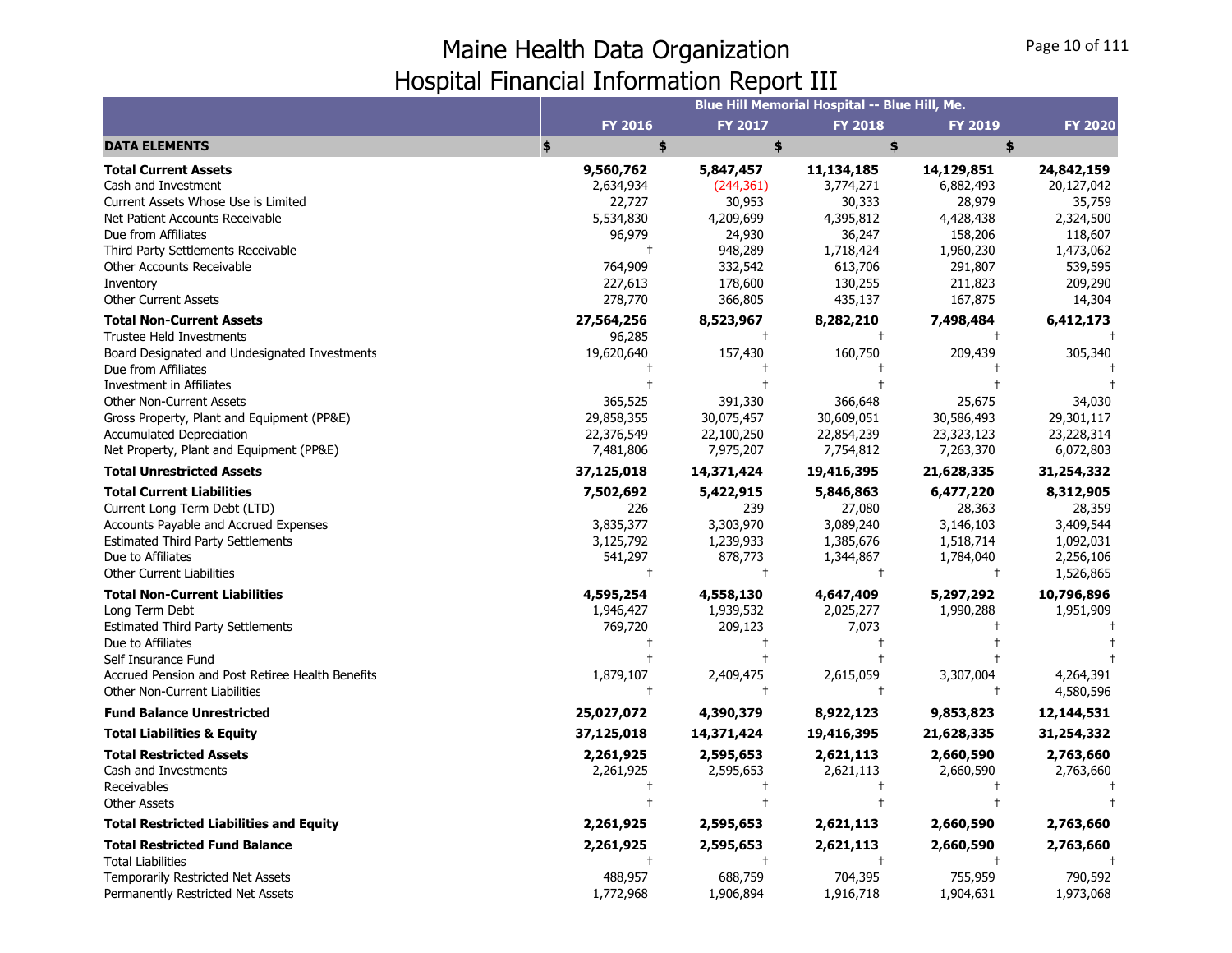|                                                                                                                                                                                                                                                                                                                                                                                                                                                                                                                                                                                                                                   |                                                                                                                                                     |                                                                                                                                              | Blue Hill Memorial Hospital -- Blue Hill, Me.                                                                              |                                                                                                                         |                                                                                                                                        |
|-----------------------------------------------------------------------------------------------------------------------------------------------------------------------------------------------------------------------------------------------------------------------------------------------------------------------------------------------------------------------------------------------------------------------------------------------------------------------------------------------------------------------------------------------------------------------------------------------------------------------------------|-----------------------------------------------------------------------------------------------------------------------------------------------------|----------------------------------------------------------------------------------------------------------------------------------------------|----------------------------------------------------------------------------------------------------------------------------|-------------------------------------------------------------------------------------------------------------------------|----------------------------------------------------------------------------------------------------------------------------------------|
|                                                                                                                                                                                                                                                                                                                                                                                                                                                                                                                                                                                                                                   | <b>FY 2016</b>                                                                                                                                      | <b>FY 2017</b>                                                                                                                               | <b>FY 2018</b>                                                                                                             | <b>FY 2019</b>                                                                                                          | <b>FY 2020</b>                                                                                                                         |
| † Data not available or not applicable                                                                                                                                                                                                                                                                                                                                                                                                                                                                                                                                                                                            |                                                                                                                                                     |                                                                                                                                              |                                                                                                                            |                                                                                                                         |                                                                                                                                        |
| <b>DATA ELEMENTS</b>                                                                                                                                                                                                                                                                                                                                                                                                                                                                                                                                                                                                              | \$<br>\$                                                                                                                                            |                                                                                                                                              | \$                                                                                                                         | \$<br>\$                                                                                                                |                                                                                                                                        |
| <b>Total Gross Patient Service Revenue (GPSR)</b><br>Gross Inpatient Service Revenue<br>Gross Outpatient Service Revenue<br>Free Care (Charity Care)<br>Bad Debt (Provision for Bad Debt)<br>Contractuals<br>Changes in Prior Year Estimated/Final Settlements<br>Net Patient Service Revenue                                                                                                                                                                                                                                                                                                                                     | 58,794,908<br>9,422,807<br>49,372,101<br>939,061<br>2,146,541<br>19,012,144<br>(293, 335)<br>36,990,497                                             | 63,412,452<br>9,990,028<br>53,422,424<br>873,002<br>1,604,153<br>22,202,911<br>660,548<br>38,071,838                                         | 60,951,752<br>9,384,995<br>51,566,757<br>1,333,453<br>2,095,581<br>14,002,772<br>2,634,758<br>40,885,188                   | 59,193,886<br>7,699,376<br>51,494,510<br>612,184<br>1,786,390<br>20,223,888<br>(169, 538)<br>36,740,962                 | 50,278,914<br>5,460,617<br>44,818,297<br>175,461<br>2,272,040<br>16,709,580<br>(422, 265)<br>31,544,098                                |
| Other Operating Revenue<br><b>Total Operating Revenue</b>                                                                                                                                                                                                                                                                                                                                                                                                                                                                                                                                                                         | 2,403,915<br>39,394,412                                                                                                                             | 2,526,648<br>40,598,486                                                                                                                      | 3,236,681<br>44,121,869                                                                                                    | 2,841,399<br>39,582,361                                                                                                 | 8,818,202<br>40,362,300                                                                                                                |
| <b>Total Operating Expenses</b><br>Depreciation and Amortization<br>Interest<br><b>Advertising Expenses</b><br>Allowed Advertising Expenses<br>Non-Allowed Advertising Expenses<br>Salaries and Benefits<br>Other Operating Expenses<br><b>Net Operating Income</b><br><b>Total Non-Operating Revenue</b><br><b>Total Investment Income</b><br>Interest and Dividends<br>Realized Gains/Losses on Sales of Securities<br>Permanently Impaired Security Writedowns<br>Gains/Losses on Joint Ventures/Equity Investments<br>Permanently Impaired Writedowns of Other Assets<br>Other Non-Operating Revenues (Gifts, Bequests, etc.) | 38,324,114<br>1,263,418<br>55,723<br>77,149<br>77,149<br>22,000,809<br>14,927,015<br>1,070,298<br>(119, 427)<br>(119, 427)<br>275,116<br>(394, 543) | 39,649,265<br>804,992<br>73,322<br>66,366<br>66,366<br>22,434,017<br>16,270,568<br>949,221<br>1,395,560<br>1,395,560<br>136,799<br>1,258,761 | 39,331,903<br>782,430<br>80,709<br>22,864<br>22,864<br>21,256,096<br>17,189,804<br>4,789,966<br>20,829<br>20,829<br>20,829 | 37,801,306<br>754,916<br>81,153<br>47,124<br>47,124<br>20,442,444<br>16,475,669<br>1,781,055<br>9,700<br>9,700<br>9,700 | 37,510,981<br>701,083<br>78,827<br>75,052<br>75,052<br>19,450,914<br>17,205,105<br>2,851,319<br>(9,701)<br>8,058<br>8,058<br>(17, 759) |
| <b>Excess of Revenue over Expenses</b><br><b>Extraordinary Gains/Losses</b>                                                                                                                                                                                                                                                                                                                                                                                                                                                                                                                                                       | 950,871<br>$\ddagger$                                                                                                                               | 2,344,781<br>$\ddagger$                                                                                                                      | 4,810,795<br>$\ddagger$                                                                                                    | 1,790,755                                                                                                               | 2,841,618                                                                                                                              |
| <b>Total Surplus/Deficit</b>                                                                                                                                                                                                                                                                                                                                                                                                                                                                                                                                                                                                      | 950,871                                                                                                                                             | 2,344,781                                                                                                                                    | 4,810,795                                                                                                                  | 1,790,755                                                                                                               | 2,841,618                                                                                                                              |
| <b>Total Change in Unrestricted Net Assets</b><br>Net Assets Released for Restrictions - Capital<br>Unrealized Gains/Losses on Investments<br>Minimum Pension Liability Adjustment                                                                                                                                                                                                                                                                                                                                                                                                                                                | 430,461<br>76,177<br>695,551<br>(336,005)                                                                                                           | (20, 636, 693)<br>154,649<br>(1, 284, 390)<br>(37, 130)                                                                                      | 4,531,745<br>62,820<br>108<br>(56, 439)                                                                                    | 931,700<br>98<br>(697, 975)                                                                                             | 2,290,708<br>21,618<br>44<br>(572, 572)                                                                                                |
| Transfers From/To Affiliates<br>Mergers<br>Consolidations with Support<br><b>Other Changes</b>                                                                                                                                                                                                                                                                                                                                                                                                                                                                                                                                    | (956, 133)                                                                                                                                          | (21, 814, 603)                                                                                                                               | (285, 539)                                                                                                                 | (161, 178)                                                                                                              |                                                                                                                                        |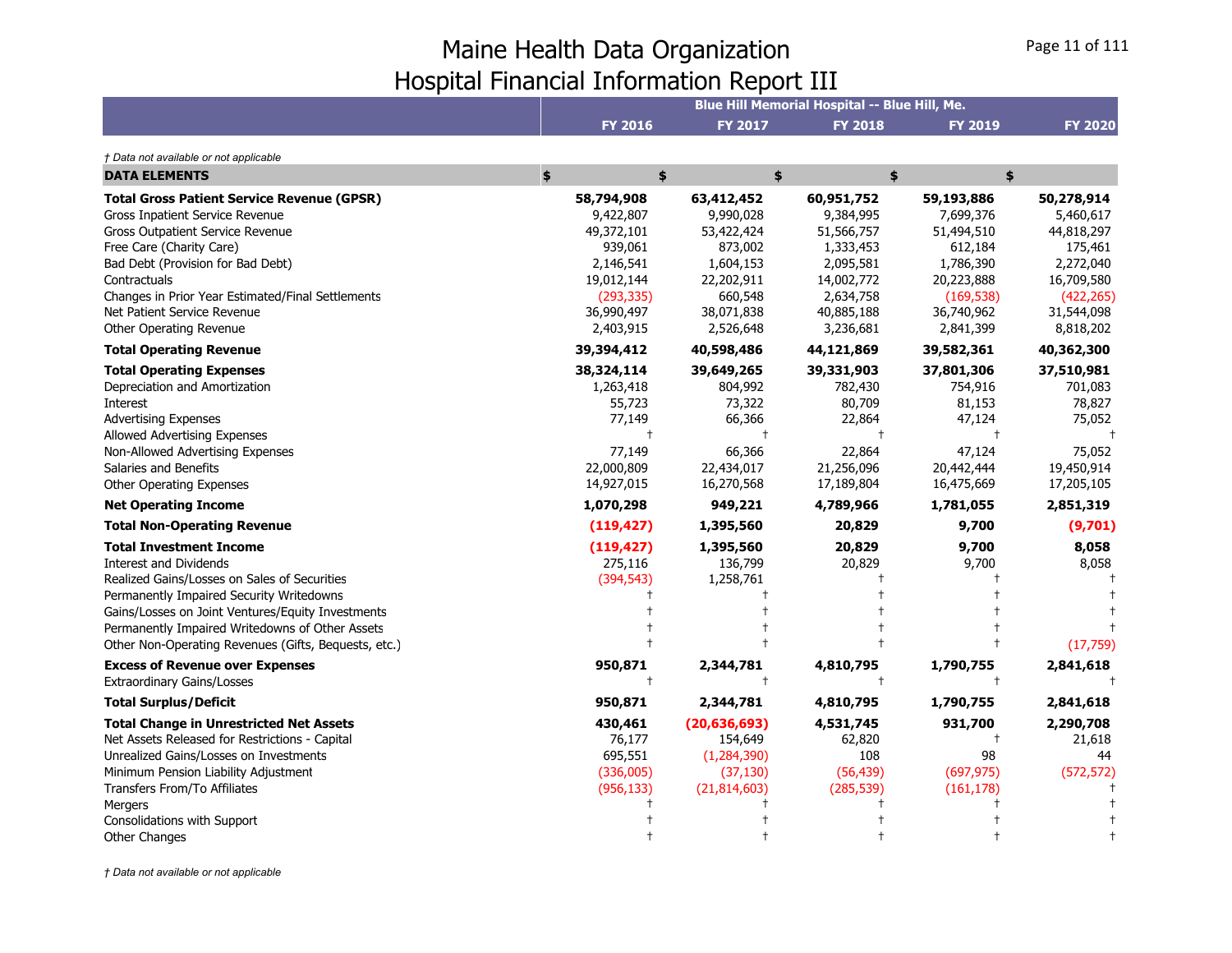|                                                                     | Blue Hill Memorial Hospital -- Blue Hill, Me. |         |                |                |                |
|---------------------------------------------------------------------|-----------------------------------------------|---------|----------------|----------------|----------------|
|                                                                     | FY 2016                                       | FY 2017 | <b>FY 2018</b> | <b>FY 2019</b> | <b>FY 2020</b> |
|                                                                     |                                               |         |                |                |                |
| <b>RATIOS</b>                                                       |                                               |         |                |                |                |
| Liquidity                                                           |                                               |         |                |                |                |
| Current Ratio with Board Designated and Undesignated Investments    | 3.889                                         | 1.107   | 1.932          | 2.214          | 3.025          |
| Current Ratio without Board Designated and Undesignated Investments | 1.274                                         | 1.078   | 1.904          | 2.181          | 2.988          |
| Days in Accounts Receivable                                         | 54.614                                        | 40.359  | 39.243         | 43.994         | 26.897         |
| <b>Acid Test</b>                                                    | .354                                          | (.039)  | .651           | 1.067          | 2.425          |
| Days Cash on Hand, Current                                          | 26.175                                        | (2.005) | 36.023         | 68.095         | 199.931        |
| Days Cash on Hand, Incl Board Designated & Undesignated Investments | 219.412                                       | (.526)  | 37.545         | 70.159         | 202.958        |
| Average Payment Period, Accounts Payable and Accrued Expenses       | 37.774                                        | 31.046  | 29.250         | 30.997         | 33.808         |
| Average Payment Period, Current Liabilities                         | 73.892                                        | 50.956  | 55.360         | 63.817         | 82.429         |
| <b>Capital Structure</b>                                            |                                               |         |                |                |                |
| <b>Equity Financing Ratio</b>                                       | .674                                          | .305    | .460           | .456           | .389           |
| <b>Fixed Asset Financing</b>                                        | .260                                          | .243    | .261           | .274           | .321           |
| Cash Flow Divided by Total Debt                                     | .183                                          | .316    | .533           | .216           | .185           |
| Cash Flow Divided by Total Debt with Operating Income Only          | .193                                          | .176    | .531           | .215           | .186           |
| Debt Service Coverage                                               | 13.280                                        | 43.823  | 70.094         | 24.270         | 33.786         |
| Debt Service Coverage with Operating Income Only                    | 13.978                                        | 24.848  | 69.836         | 24.180         | 33.877         |
| <b>Profitability</b>                                                |                                               |         |                |                |                |
| <b>Total Margin</b>                                                 | .024                                          | .056    | .109           | .045           | .070           |
| <b>Operating Margin</b>                                             | .027                                          | .023    | .109           | .045           | .071           |
| Non Operating Revenue Margin                                        | (.126)                                        | .595    | .004           | .005           | (.003)         |
| Return on Assets                                                    | .026                                          | .163    | .248           | .083           | .091           |
| Return on Equity                                                    | .038                                          | .534    | .539           | .182           | .234           |
| Markup                                                              | 1.597                                         | 1.663   | 1.632          | 1.641          | 1.575          |
| Deductible                                                          | .323                                          | .350    | .230           | .342           | .332           |
| Markup Adjustment for Deductible                                    | 1.101                                         | 1.103   | 1.276          | 1.106          | 1.130          |
| Reported Income Index                                               | 2.209                                         | (.114)  | 1.062          | 1.922          | 1.240          |
| <b>Asset Efficiency</b>                                             |                                               |         |                |                |                |
| <b>Total Asset Turnover</b>                                         | 1.058                                         | 2.922   | 2.273          | 1.831          | 1.291          |
| <b>Fixed Asset Turnover</b>                                         | 5.265                                         | 5.091   | 5.690          | 5.450          | 6.646          |
| Average Age of Plant Depreciation Only                              | 17.711                                        | 27.454  | 29.209         | 30.895         | 33.132         |
| <b>Other Financial Ratios</b>                                       |                                               |         |                |                |                |
| Total Operating Expense Growth                                      | .035                                          | .035    | (.008)         | (.039)         | (.008)         |
| Total Operating Revenue Growth                                      | (.005)                                        | .031    | .087           | (.103)         | .020           |
| Realized Gains Divided by NonOperating Revenue                      | 3.304                                         | .902    | .000           | .000           | .000           |
| Realized Gains Divided by NetIncome                                 | (.415)                                        | .537    | .000           | .000           | .000           |
| Long Term Debt to Equity                                            | .078                                          | .442    | .227           | .202           | .161           |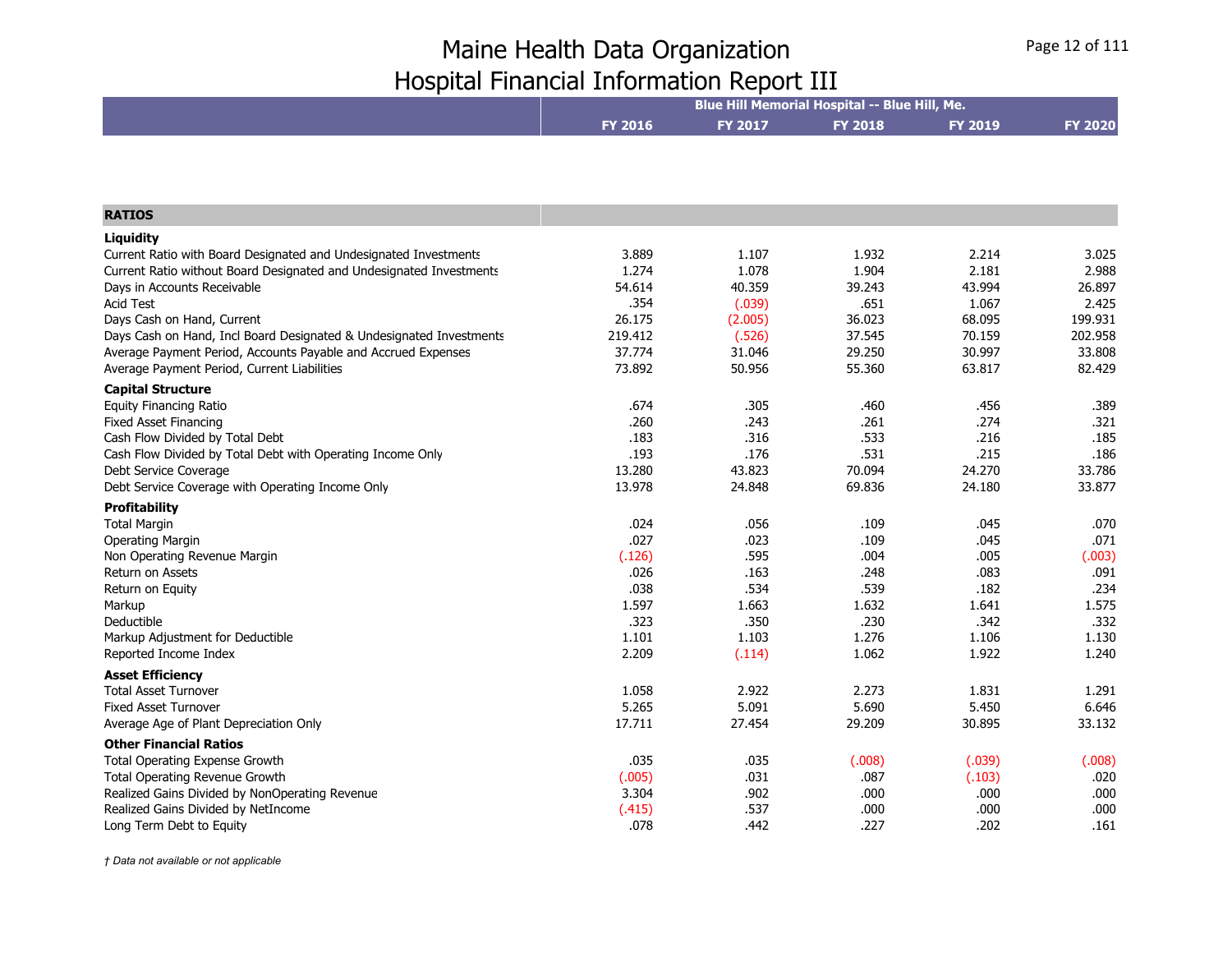|                                                                                                                                                                                                                                                                                                                                 |                                                                                                  |                                                                                           | Bridgton Hospital -- Bridgton, Me.                                                        |                                                                                           |                                                                                                   |
|---------------------------------------------------------------------------------------------------------------------------------------------------------------------------------------------------------------------------------------------------------------------------------------------------------------------------------|--------------------------------------------------------------------------------------------------|-------------------------------------------------------------------------------------------|-------------------------------------------------------------------------------------------|-------------------------------------------------------------------------------------------|---------------------------------------------------------------------------------------------------|
|                                                                                                                                                                                                                                                                                                                                 | <b>FY 2016</b>                                                                                   | FY 2017                                                                                   | <b>FY 2018</b>                                                                            | <b>FY 2019</b>                                                                            | <b>FY 2020</b>                                                                                    |
| <b>DATA ELEMENTS</b>                                                                                                                                                                                                                                                                                                            | \$<br>\$                                                                                         | \$                                                                                        | \$                                                                                        | \$                                                                                        |                                                                                                   |
| <b>Total Current Assets</b><br>Cash and Investment<br>Current Assets Whose Use is Limited<br>Net Patient Accounts Receivable<br>Due from Affiliates<br>Third Party Settlements Receivable<br>Other Accounts Receivable<br>Inventory                                                                                             | 29,006,295<br>20,839,133<br>450,231<br>6,127,207<br>$\ddagger$<br>613,990<br>$\Omega$<br>353,303 | 27,937,200<br>21,519,014<br>13,700<br>5,464,160<br>$^{+}$<br>233,281<br>0<br>463,872      | 28,931,956<br>22,432,690<br>402,616<br>4,859,802<br>$\ddagger$<br>230,171<br>0<br>481,749 | 29,934,301<br>22,159,679<br>463,782<br>5,068,154<br>$\ddagger$<br>1,572,600<br>451,307    | 39,031,647<br>31,610,210<br>420,714<br>4,920,670<br>306,683<br>1,001,802<br>$\sqrt{ }$<br>557,150 |
| <b>Other Current Assets</b>                                                                                                                                                                                                                                                                                                     | 622,431                                                                                          | 243,173                                                                                   | 524,928                                                                                   | 218,779                                                                                   | 214,418                                                                                           |
| <b>Total Non-Current Assets</b><br>Trustee Held Investments<br>Board Designated and Undesignated Investments<br>Due from Affiliates<br>Investment in Affiliates<br><b>Other Non-Current Assets</b><br>Gross Property, Plant and Equipment (PP&E)<br><b>Accumulated Depreciation</b><br>Net Property, Plant and Equipment (PP&E) | 23,281,902<br>883,496<br>4,632,553<br>515,852<br>40,227,802<br>22,977,801<br>17,250,001          | 23,316,294<br>786,166<br>5,087,911<br>1,341,982<br>40,281,164<br>24,180,929<br>16,100,235 | 23,917,170<br>786,166<br>5,585,926<br>1,599,092<br>42,008,492<br>26,062,506<br>15,945,986 | 23,906,206<br>786,166<br>6,015,068<br>1,303,834<br>43,339,141<br>27,538,003<br>15,801,138 | 22,872,512<br>786,166<br>6,256,372<br>1,464,127<br>43,696,158<br>29,330,311<br>14,365,847         |
| <b>Total Unrestricted Assets</b>                                                                                                                                                                                                                                                                                                | 52,288,197                                                                                       | 51,253,494                                                                                | 52,849,126                                                                                | 53,840,507                                                                                | 61,904,159                                                                                        |
| <b>Total Current Liabilities</b><br>Current Long Term Debt (LTD)<br><b>Accounts Payable and Accrued Expenses</b><br><b>Estimated Third Party Settlements</b><br>Due to Affiliates<br>Other Current Liabilities                                                                                                                  | 3,886,304<br>600,031<br>2,717,091<br>569,182                                                     | 2,775,172<br>225,972<br>2,361,540<br>187,660                                              | 5,432,630<br>313,956<br>2,946,004<br>2,172,670                                            | 6,805,048<br>458,990<br>4,719,316<br>1,626,742                                            | 12,564,630<br>468,826<br>3,845,286<br>6,294,803<br>1,955,715                                      |
| <b>Total Non-Current Liabilities</b><br>Long Term Debt<br><b>Estimated Third Party Settlements</b><br>Due to Affiliates<br>Self Insurance Fund<br>Accrued Pension and Post Retiree Health Benefits<br>Other Non-Current Liabilities                                                                                             | 8,312,606<br>7,648,773<br>663,833                                                                | 7,499,629<br>6,928,797<br>570,832                                                         | 7,290,825<br>6,693,683<br>597,142                                                         | 6,953,704<br>6,318,171<br>635,533                                                         | 6,748,491<br>5,874,850<br>873,641                                                                 |
| <b>Fund Balance Unrestricted</b>                                                                                                                                                                                                                                                                                                | 40,089,287                                                                                       | 40,978,693                                                                                | 40,125,671                                                                                | 40,081,755                                                                                | 42,591,578                                                                                        |
| <b>Total Liabilities &amp; Equity</b>                                                                                                                                                                                                                                                                                           | 52,288,197                                                                                       | 51,253,494                                                                                | 52,849,126                                                                                | 53,840,507                                                                                | 61,904,699                                                                                        |
| <b>Total Restricted Assets</b><br>Cash and Investments<br>Receivables<br>Other Assets                                                                                                                                                                                                                                           | 4,296,343<br>4,036,368<br>259,975                                                                | 4,421,122<br>4,305,084<br>116,038                                                         | 4,605,710<br>4,505,132<br>$\pm$<br>100,578                                                | 3,864,503<br>3,864,503                                                                    | 3,273,300<br>3,273,300                                                                            |
| <b>Total Restricted Liabilities and Equity</b>                                                                                                                                                                                                                                                                                  | 4,296,343                                                                                        | 4,421,122                                                                                 | 4,605,710                                                                                 | 3,864,503                                                                                 | 3,273,300                                                                                         |
| <b>Total Restricted Fund Balance</b><br><b>Total Liabilities</b><br>Temporarily Restricted Net Assets<br>Permanently Restricted Net Assets                                                                                                                                                                                      | 4,296,343<br>3,143,120<br>1,153,223                                                              | 4,421,122<br>3,223,052<br>1,198,070                                                       | 4,605,710<br>3,366,434<br>1,239,276                                                       | 3,864,503<br>2,191,633<br>1,672,870                                                       | 3,273,300<br>1,276,724<br>1,996,576                                                               |
|                                                                                                                                                                                                                                                                                                                                 |                                                                                                  |                                                                                           |                                                                                           |                                                                                           |                                                                                                   |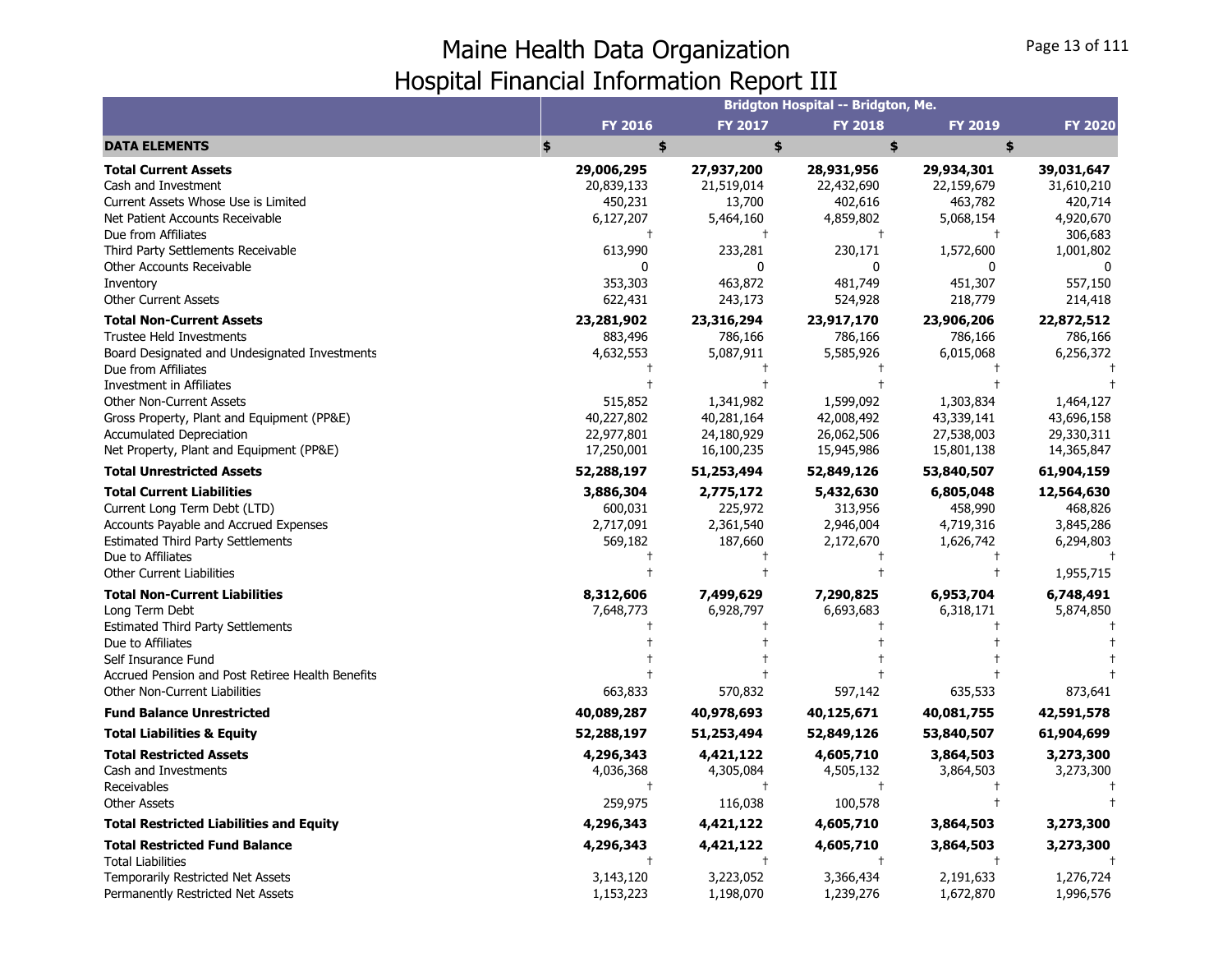|                                                      |                |                | Bridgton Hospital -- Bridgton, Me. |                |                |
|------------------------------------------------------|----------------|----------------|------------------------------------|----------------|----------------|
|                                                      | <b>FY 2016</b> | <b>FY 2017</b> | <b>FY 2018</b>                     | <b>FY 2019</b> | <b>FY 2020</b> |
| † Data not available or not applicable               |                |                |                                    |                |                |
| <b>DATA ELEMENTS</b>                                 | \$<br>\$       |                | \$                                 | \$<br>\$       |                |
| <b>Total Gross Patient Service Revenue (GPSR)</b>    | 93,025,765     | 96,867,857     | 89,831,110                         | 87,212,988     | 93,175,963     |
| <b>Gross Inpatient Service Revenue</b>               | 15,276,846     | 16,018,690     | 15,916,835                         | 15,614,928     | 16,024,580     |
| Gross Outpatient Service Revenue                     | 77,748,919     | 80,849,167     | 73,914,275                         | 71,598,060     | 77,151,383     |
| Free Care (Charity Care)                             | 1,402,980      | 1,456,852      | 966,128                            | 808,838        | 354,149        |
| Bad Debt (Provision for Bad Debt)                    | 4,794,931      | 4,960,575      | 5,312,635                          | 5,299,209      | 5,229,329      |
| Contractuals                                         | 40,862,299     | 44,143,619     | 40,749,324                         | 36,583,867     | 44,276,029     |
| Changes in Prior Year Estimated/Final Settlements    | $\ddagger$     | $\ddagger$     | $\ddagger$                         |                |                |
| Net Patient Service Revenue                          | 45,965,555     | 46,306,811     | 42,803,023                         | 44,521,074     | 43,316,456     |
| Other Operating Revenue                              | 2,971,369      | 2,244,724      | 2,312,252                          | 2,429,784      | 4,609,350      |
| <b>Total Operating Revenue</b>                       | 48,936,924     | 48,551,535     | 45,115,275                         | 46,950,858     | 47,925,806     |
| <b>Total Operating Expenses</b>                      | 49,070,650     | 48,001,623     | 46,522,162                         | 48,853,075     | 45,988,382     |
| Depreciation and Amortization                        | 1,492,371      | 1,688,228      | 2,128,297                          | 2,275,121      | 2,136,401      |
| Interest                                             | 436,979        | 368,344        | 289,144                            | 306,056        | 264,618        |
| <b>Advertising Expenses</b>                          | 177,018        | 126,778        | 28,290                             | 1,286          |                |
| Allowed Advertising Expenses                         | $\ddagger$     | $\ddagger$     |                                    |                |                |
| Non-Allowed Advertising Expenses                     | 177,018        | 126,778        | 28,290                             | 1,286          |                |
| Salaries and Benefits                                | 31,782,135     | 31,396,777     | 29,135,908                         | 27,699,234     | 26,856,166     |
| Other Operating Expenses                             | 15,182,147     | 14,421,496     | 14,940,523                         | 18,571,378     | 16,731,197     |
| <b>Net Operating Income</b>                          | (133, 726)     | 549,912        | (1,406,887)                        | (1,902,217)    | 1,937,424      |
| <b>Total Non-Operating Revenue</b>                   | (130, 550)     | 144,808        | 511,640                            | 330,049        | 1,491,181      |
| <b>Total Investment Income</b>                       | 70,379         | 179,295        | 452,048                            | 312,894        | 1,491,181      |
| <b>Interest and Dividends</b>                        | 147,823        | 137,451        | 180,138                            | 217,114        | 225,560        |
| Realized Gains/Losses on Sales of Securities         | (77, 444)      | 41,844         | 271,910                            | 95,780         | 1,265,621      |
| Permanently Impaired Security Writedowns             |                |                |                                    |                |                |
| Gains/Losses on Joint Ventures/Equity Investments    |                |                |                                    |                |                |
| Permanently Impaired Writedowns of Other Assets      |                |                |                                    |                |                |
| Other Non-Operating Revenues (Gifts, Bequests, etc.) | (200, 929)     | (34, 487)      | 59,592                             | 17,155         |                |
| <b>Excess of Revenue over Expenses</b>               | (264, 276)     | 694,720        | (895, 247)                         | (1,572,168)    | 3,428,605      |
| <b>Extraordinary Gains/Losses</b>                    | $\pm$          | (60, 744)      | $^+$                               | (35, 158)      | 33,395         |
| <b>Total Surplus/Deficit</b>                         | (264, 276)     | 633,976        | (895, 247)                         | (1,607,326)    | 3,462,000      |
| <b>Total Change in Unrestricted Net Assets</b>       | 147,781        | 889,339        | (853, 022)                         | (43, 916)      | 2,509,823      |
| Net Assets Released for Restrictions - Capital       | 307,355        | 12,666         | 20,977                             | 1,421,810      | 199,650        |
| Unrealized Gains/Losses on Investments               | 104,702        | 242,697        | 21,248                             | 141,600        | (1, 151, 827)  |
| Minimum Pension Liability Adjustment                 |                |                |                                    |                |                |
| Transfers From/To Affiliates                         |                |                |                                    |                |                |
| Mergers                                              |                |                |                                    |                |                |
| Consolidations with Support                          |                |                |                                    |                |                |
| <b>Other Changes</b>                                 |                |                |                                    |                |                |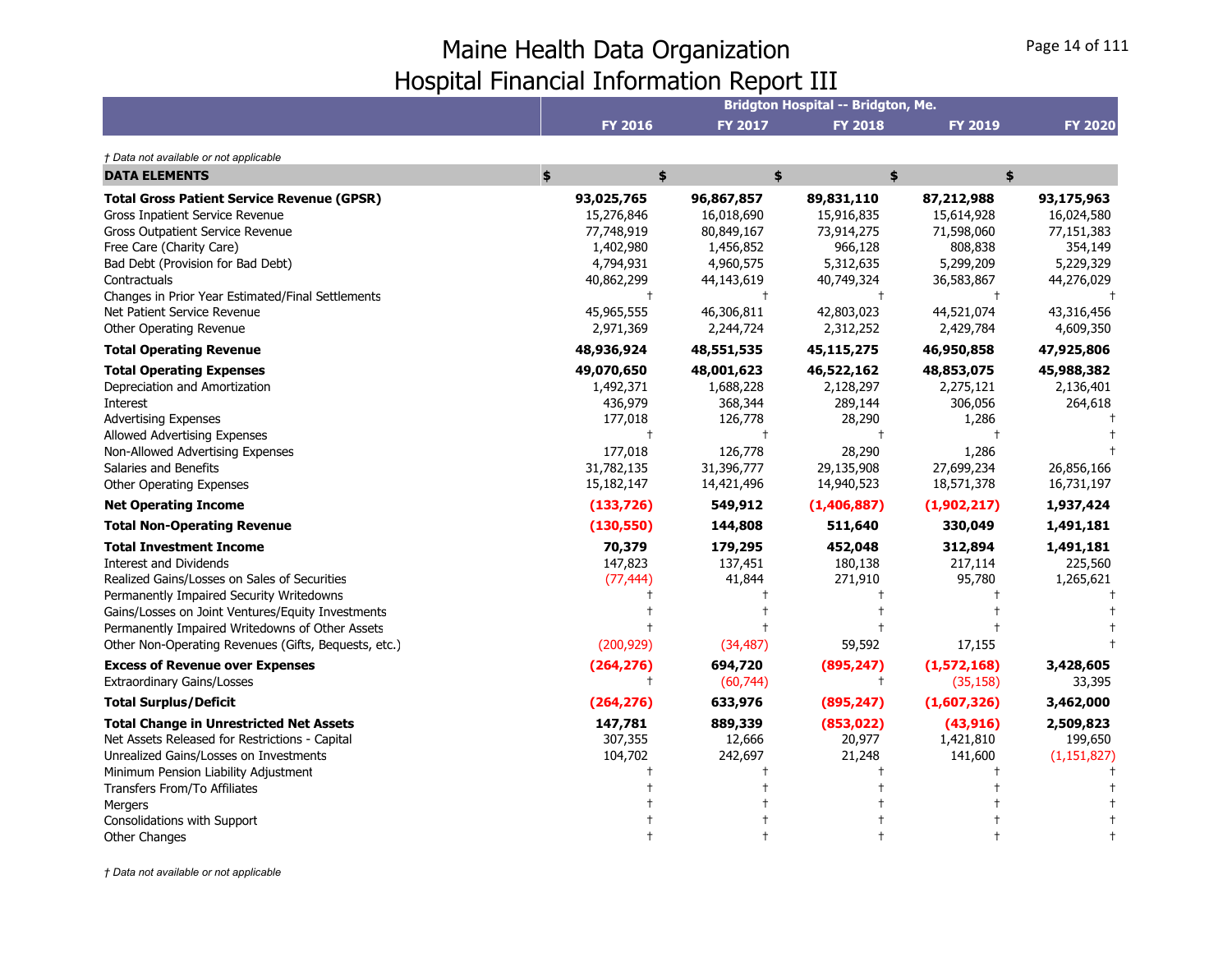|                                                                     |         |                | Bridgton Hospital -- Bridgton, Me. |                |                |
|---------------------------------------------------------------------|---------|----------------|------------------------------------|----------------|----------------|
|                                                                     | FY 2016 | <b>FY 2017</b> | <b>FY 2018</b>                     | <b>FY 2019</b> | <b>FY 2020</b> |
|                                                                     |         |                |                                    |                |                |
| <b>RATIOS</b>                                                       |         |                |                                    |                |                |
| Liquidity                                                           |         |                |                                    |                |                |
| Current Ratio with Board Designated and Undesignated Investments    | 8.656   | 11.900         | 6.354                              | 5.283          | 3.604          |
| Current Ratio without Board Designated and Undesignated Investments | 7.464   | 10.067         | 5.326                              | 4.399          | 3.106          |
| Days in Accounts Receivable                                         | 48.654  | 43.070         | 41.442                             | 41.551         | 41.463         |
| <b>Acid Test</b>                                                    | 5.478   | 7.759          | 4.203                              | 3.325          | 2.549          |
| Days Cash on Hand, Current                                          | 163.323 | 169.701        | 187.749                            | 177.285        | 266.608        |
| Days Cash on Hand, Incl Board Designated & Undesignated Investments | 198.862 | 209.800        | 233.675                            | 224.421        | 318.683        |
| Average Payment Period, Accounts Payable and Accrued Expenses       | 20.844  | 18.612         | 24.222                             | 36.982         | 32.006         |
| Average Payment Period, Current Liabilities                         | 29.814  | 21.871         | 44.666                             | 53.327         | 104.581        |
| <b>Capital Structure</b>                                            |         |                |                                    |                |                |
| <b>Equity Financing Ratio</b>                                       | .767    | .800           | .759                               | .744           | .688           |
| <b>Fixed Asset Financing</b>                                        | .443    | .430           | .420                               | .400           | .409           |
| Cash Flow Divided by Total Debt                                     | .101    | .232           | .097                               | .051           | .288           |
| Cash Flow Divided by Total Debt with Operating Income Only          | .111    | .218           | .057                               | .027           | .211           |
| Debt Service Coverage                                               | 1.732   | 2.841          | 2.955                              | 1.627          | 8.056          |
| Debt Service Coverage with Operating Income Only                    | 1.868   | 2.692          | 1.962                              | 1.095          | 5.996          |
| <b>Profitability</b>                                                |         |                |                                    |                |                |
| <b>Total Margin</b>                                                 | (.005)  | .014           | (.020)                             | (.033)         | .069           |
| <b>Operating Margin</b>                                             | (.003)  | .011           | (.031)                             | (.041)         | .040           |
| Non Operating Revenue Margin                                        | .494    | .208           | (.572)                             | (.210)         | .435           |
| <b>Return on Assets</b>                                             | (.005)  | .014           | (.017)                             | (.029)         | .055           |
| Return on Equity                                                    | (.007)  | .017           | (.022)                             | (.039)         | .080           |
| Markup                                                              | 1.956   | 2.065          | 1.981                              | 1.835          | 2.126          |
| Deductible                                                          | .439    | .456           | .454                               | .419           | .475           |
| Markup Adjustment for Deductible                                    | 1.124   | 1.145          | 1.105                              | 1.086          | 1.164          |
| Reported Income Index                                               | (1.788) | .781           | 1.050                              | 35.799         | 1.366          |
| <b>Asset Efficiency</b>                                             |         |                |                                    |                |                |
| <b>Total Asset Turnover</b>                                         | .933    | .950           | .863                               | .878           | .798           |
| <b>Fixed Asset Turnover</b>                                         | 2.837   | 3.016          | 2.829                              | 2.971          | 3.336          |
| Average Age of Plant Depreciation Only                              | 15.397  | 14.323         | 12.246                             | 12.104         | 13.729         |
| <b>Other Financial Ratios</b>                                       |         |                |                                    |                |                |
| Total Operating Expense Growth                                      | .059    | (.022)         | (.031)                             | .050           | (.059)         |
| Total Operating Revenue Growth                                      | .013    | (.008)         | (.071)                             | .041           | .021           |
| Realized Gains Divided by NonOperating Revenue                      | .593    | .289           | .531                               | .290           | .849           |
| Realized Gains Divided by NetIncome                                 | .293    | .060           | (.304)                             | (.061)         | .369           |
| Long Term Debt to Equity                                            | .191    | .169           | .167                               | .158           | .138           |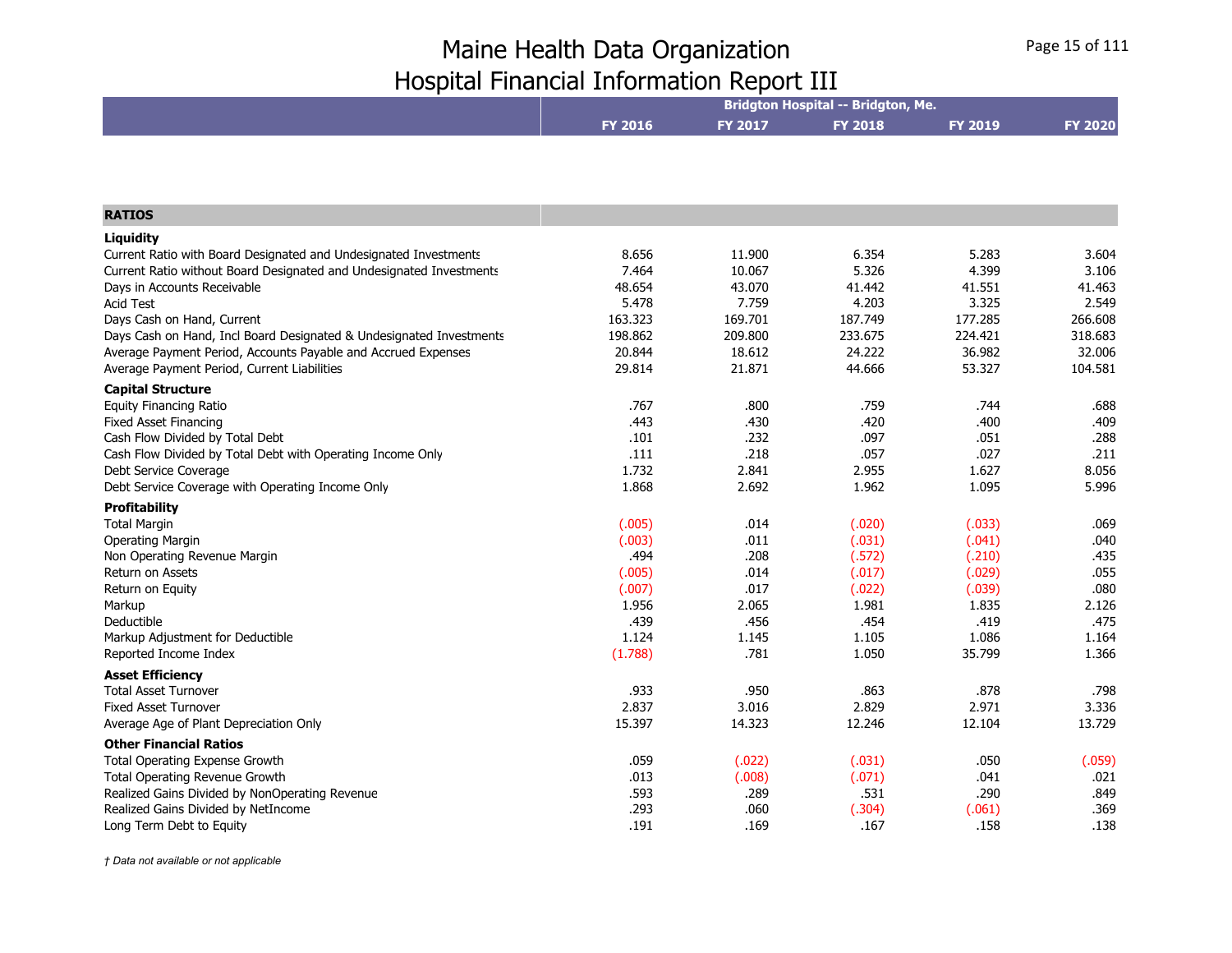|                                                                                                                                                                                                                                            |                                                                         |                                                                          | Calais Regional Hospital -- Calais, Me.                              |                                                   |                                     |
|--------------------------------------------------------------------------------------------------------------------------------------------------------------------------------------------------------------------------------------------|-------------------------------------------------------------------------|--------------------------------------------------------------------------|----------------------------------------------------------------------|---------------------------------------------------|-------------------------------------|
|                                                                                                                                                                                                                                            | <b>FY 2016</b>                                                          | <b>FY 2017</b>                                                           | <b>FY 2018</b>                                                       | <b>FY 2019</b>                                    | <b>FY 2020</b>                      |
| <b>DATA ELEMENTS</b>                                                                                                                                                                                                                       | \$<br>\$                                                                | \$                                                                       | \$                                                                   | \$                                                |                                     |
| <b>Total Current Assets</b><br>Cash and Investment                                                                                                                                                                                         | 7,057,744<br>505,439                                                    | 5,717,780<br>1,018,314                                                   | 5,276,613<br>353,802                                                 | 5,432,569<br>1,243,551                            | 7,405,059<br>1,802,661              |
| Current Assets Whose Use is Limited<br>Net Patient Accounts Receivable<br>Due from Affiliates                                                                                                                                              | $\mathsf{t}$<br>5,467,597                                               | $\ddagger$<br>3,634,826                                                  | $\pm$<br>3,080,783<br>$\ddagger$                                     | 163,901<br>2,188,704<br>$\ddagger$                | 164,816<br>1,500,839                |
| Third Party Settlements Receivable<br>Other Accounts Receivable                                                                                                                                                                            |                                                                         | n                                                                        | 611,818<br>0                                                         | 329,884<br><sup>0</sup>                           | 2,627,733                           |
| Inventory<br><b>Other Current Assets</b>                                                                                                                                                                                                   | 1,084,708                                                               | 1,064,640                                                                | 0<br>1,230,210                                                       | $\Omega$<br>1,506,529                             | $\Omega$<br>1,309,010               |
| <b>Total Non-Current Assets</b><br><b>Trustee Held Investments</b><br>Board Designated and Undesignated Investments<br>Due from Affiliates                                                                                                 | 15,654,673<br>852,830<br>258,546                                        | 14,500,062<br>793,841<br>259,507                                         | 13,818,868<br>794,397<br>270,989                                     | 12,938,838<br>653,557<br>289,191                  | 12,200,701<br>653,982<br>302,579    |
| Investment in Affiliates<br><b>Other Non-Current Assets</b><br>Gross Property, Plant and Equipment (PP&E)<br><b>Accumulated Depreciation</b><br>Net Property, Plant and Equipment (PP&E)                                                   | 439,301<br>30,573,465<br>16,469,469<br>14,103,996                       | 531,508<br>30,662,395<br>17,747,189<br>12,915,206                        | 528,182<br>30,921,713<br>18,696,413                                  | 641,456<br>31,025,068<br>19,670,434               | 735,683<br>31,040,807<br>20,532,350 |
| <b>Total Unrestricted Assets</b>                                                                                                                                                                                                           | 22,712,417                                                              | 20,217,842                                                               | 12,225,300<br>19,095,481                                             | 11,354,634<br>18,371,407                          | 10,508,457<br>19,605,760            |
| <b>Total Current Liabilities</b><br>Current Long Term Debt (LTD)<br>Accounts Payable and Accrued Expenses<br><b>Estimated Third Party Settlements</b><br>Due to Affiliates<br><b>Other Current Liabilities</b>                             | 9,228,975<br>544,501<br>5,938,475<br>1,863,451<br>$\ddagger$<br>882,548 | 10,079,570<br>913,818<br>7,567,693<br>263,529<br>$\ddagger$<br>1,334,530 | 9,933,676<br>568,306<br>5,253,139<br>3,112,231<br>$\pm$<br>1,000,000 | 5,511,581<br>$\ddagger$<br>4,460,429<br>1,051,152 | 3,530,767<br>3,530,767              |
| <b>Total Non-Current Liabilities</b><br>Long Term Debt<br><b>Estimated Third Party Settlements</b><br>Due to Affiliates<br>Self Insurance Fund<br>Accrued Pension and Post Retiree Health Benefits<br><b>Other Non-Current Liabilities</b> | 17,100,482<br>15,796,689<br>864,492<br>439,301<br>$\mathsf{t}$          | 15,909,298<br>15,377,789<br>531,508<br>1                                 | 15,507,415<br>14,979,233<br>528,182<br>$\ddagger$                    | 20,405,650<br>641,456<br>19,764,194               | 20,292,255<br>735,683<br>19,556,572 |
| <b>Fund Balance Unrestricted</b>                                                                                                                                                                                                           | (3,617,040)                                                             | (5,771,026)                                                              | (6,345,610)                                                          | (7, 545, 824)                                     | (4, 217, 262)                       |
| <b>Total Liabilities &amp; Equity</b>                                                                                                                                                                                                      | 22,712,417                                                              | 20,217,842                                                               | 19,095,481                                                           | 18,371,407                                        | 19,605,760                          |
| <b>Total Restricted Assets</b><br>Cash and Investments<br>Receivables<br><b>Other Assets</b>                                                                                                                                               | 1,500,023<br>1,500,023                                                  | 1,717,985<br>1,717,985                                                   | 1,611,612<br>1,611,612                                               | 1,783,474<br>1,783,474                            | 1,835,202<br>1,835,202              |
| <b>Total Restricted Liabilities and Equity</b>                                                                                                                                                                                             | 1,500,023                                                               | 1,717,985                                                                | 1,611,612                                                            | 1,783,474                                         | 1,835,202                           |
| <b>Total Restricted Fund Balance</b><br><b>Total Liabilities</b><br>Temporarily Restricted Net Assets                                                                                                                                      | 1,500,023<br>1,021,098                                                  | 1,717,985<br>$\ddot{\phantom{1}}$<br>1,194,847                           | 1,611,612<br>$\overline{1}$<br>1,138,452                             | 1,783,474<br>1,254,201                            | 1,835,202<br>1,263,426              |
| Permanently Restricted Net Assets                                                                                                                                                                                                          | 478,925                                                                 | 523,138                                                                  | 473,160                                                              | 529,273                                           | 571,776                             |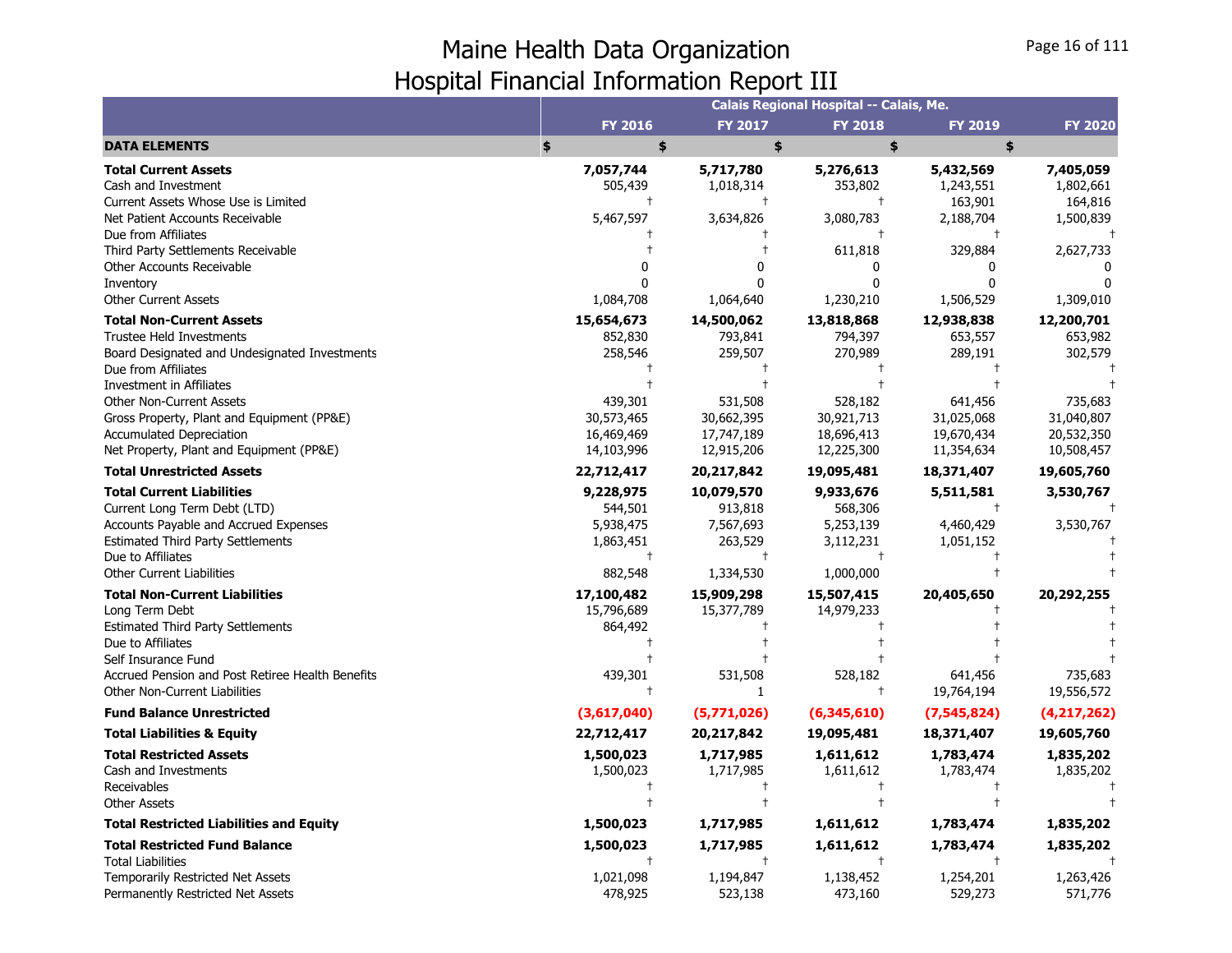|                                                                                                                                                                                                                                                                                                                                 |                                                                                                                        |                                                                                                                        | Calais Regional Hospital -- Calais, Me.                                                                           |                                                                                                                   |                                                                                                                     |
|---------------------------------------------------------------------------------------------------------------------------------------------------------------------------------------------------------------------------------------------------------------------------------------------------------------------------------|------------------------------------------------------------------------------------------------------------------------|------------------------------------------------------------------------------------------------------------------------|-------------------------------------------------------------------------------------------------------------------|-------------------------------------------------------------------------------------------------------------------|---------------------------------------------------------------------------------------------------------------------|
|                                                                                                                                                                                                                                                                                                                                 | <b>FY 2016</b>                                                                                                         | FY 2017                                                                                                                | <b>FY 2018</b>                                                                                                    | <b>FY 2019</b>                                                                                                    | <b>FY 2020</b>                                                                                                      |
| † Data not available or not applicable                                                                                                                                                                                                                                                                                          |                                                                                                                        |                                                                                                                        |                                                                                                                   |                                                                                                                   |                                                                                                                     |
| <b>DATA ELEMENTS</b>                                                                                                                                                                                                                                                                                                            | \$<br>\$                                                                                                               |                                                                                                                        | \$<br>\$                                                                                                          | \$                                                                                                                |                                                                                                                     |
| <b>Total Gross Patient Service Revenue (GPSR)</b><br>Gross Inpatient Service Revenue<br><b>Gross Outpatient Service Revenue</b><br>Free Care (Charity Care)<br>Bad Debt (Provision for Bad Debt)<br>Contractuals<br>Changes in Prior Year Estimated/Final Settlements<br>Net Patient Service Revenue<br>Other Operating Revenue | 73,271,493<br>20,220,612<br>53,050,881<br>1,858,519<br>1,774,450<br>34,581,115<br>(266,000)<br>35,323,409<br>1,026,385 | 65,278,976<br>15,962,511<br>49,316,465<br>1,313,163<br>1,979,228<br>29,337,977<br>(221,000)<br>32,869,608<br>1,195,602 | 54,053,842<br>8,228,156<br>45,825,686<br>708,453<br>2,214,521<br>22,898,681<br>144,000<br>28,088,187<br>1,697,043 | 50,178,498<br>9,510,441<br>40,668,057<br>204,088<br>1,322,351<br>20,728,475<br>767,000<br>27,156,584<br>1,626,902 | 38,130,000<br>6,500,696<br>31,629,304<br>755,245<br>1,004,653<br>12,361,804<br>(171,000)<br>24,179,298<br>5,955,619 |
| <b>Total Operating Revenue</b>                                                                                                                                                                                                                                                                                                  | 36,349,794                                                                                                             | 34,065,210                                                                                                             | 29,785,230                                                                                                        | 28,783,486                                                                                                        | 30,134,917                                                                                                          |
| <b>Total Operating Expenses</b><br>Depreciation and Amortization<br>Interest<br><b>Advertising Expenses</b><br>Allowed Advertising Expenses<br>Non-Allowed Advertising Expenses<br>Salaries and Benefits<br>Other Operating Expenses<br><b>Net Operating Income</b>                                                             | 37,618,073<br>1,605,530<br>960,976<br>18,449,625<br>16,601,942<br>(1, 268, 279)                                        | 36,305,490<br>1,277,725<br>934,252<br>17,883,401<br>16,210,112<br>(2, 240, 280)                                        | 30,465,638<br>1,042,051<br>949,574<br>16,169,450<br>12,304,563<br>(680, 408)                                      | 29,716,856<br>974,021<br>601,600<br>16,662,311<br>11,478,924<br>(933, 370)                                        | 26,072,350<br>861,916<br>14,559,448<br>10,650,986<br>4,062,567                                                      |
| <b>Total Non-Operating Revenue</b>                                                                                                                                                                                                                                                                                              | 53,441                                                                                                                 | 58,304                                                                                                                 | 84,249                                                                                                            | 50,867                                                                                                            | 46,250                                                                                                              |
| <b>Total Investment Income</b><br>Interest and Dividends<br>Realized Gains/Losses on Sales of Securities<br>Permanently Impaired Security Writedowns<br>Gains/Losses on Joint Ventures/Equity Investments<br>Permanently Impaired Writedowns of Other Assets<br>Other Non-Operating Revenues (Gifts, Bequests, etc.)            | 14,707<br>14,707<br>38,734                                                                                             | 12,398<br>12,398<br>45,906                                                                                             | 18,666<br>18,666<br>65,583                                                                                        | 21,224<br>21,224<br>29,643                                                                                        | 14,751<br>14,751<br>31,499                                                                                          |
| <b>Excess of Revenue over Expenses</b>                                                                                                                                                                                                                                                                                          | (1, 214, 838)                                                                                                          | (2, 181, 976)                                                                                                          | (596, 159)                                                                                                        | (882, 503)                                                                                                        | 4,108,817                                                                                                           |
| <b>Extraordinary Gains/Losses</b>                                                                                                                                                                                                                                                                                               | $\pm$                                                                                                                  |                                                                                                                        | $\ddagger$                                                                                                        | (327, 711)                                                                                                        | (780, 255)                                                                                                          |
| <b>Total Surplus/Deficit</b>                                                                                                                                                                                                                                                                                                    | (1, 214, 838)                                                                                                          | (2, 181, 976)                                                                                                          | (596, 159)                                                                                                        | (1, 210, 214)                                                                                                     | 3,328,562                                                                                                           |
| <b>Total Change in Unrestricted Net Assets</b><br>Net Assets Released for Restrictions - Capital<br>Unrealized Gains/Losses on Investments<br>Minimum Pension Liability Adjustment<br>Transfers From/To Affiliates<br>Mergers<br>Consolidations with Support                                                                    | (1, 212, 944)<br>1,894                                                                                                 | (2, 153, 986)<br>22,388<br>5,602                                                                                       | (574, 584)<br>15,419<br>6,156                                                                                     | (1, 200, 214)<br>10,000                                                                                           | 3,328,562                                                                                                           |
| Other Changes                                                                                                                                                                                                                                                                                                                   |                                                                                                                        |                                                                                                                        |                                                                                                                   |                                                                                                                   |                                                                                                                     |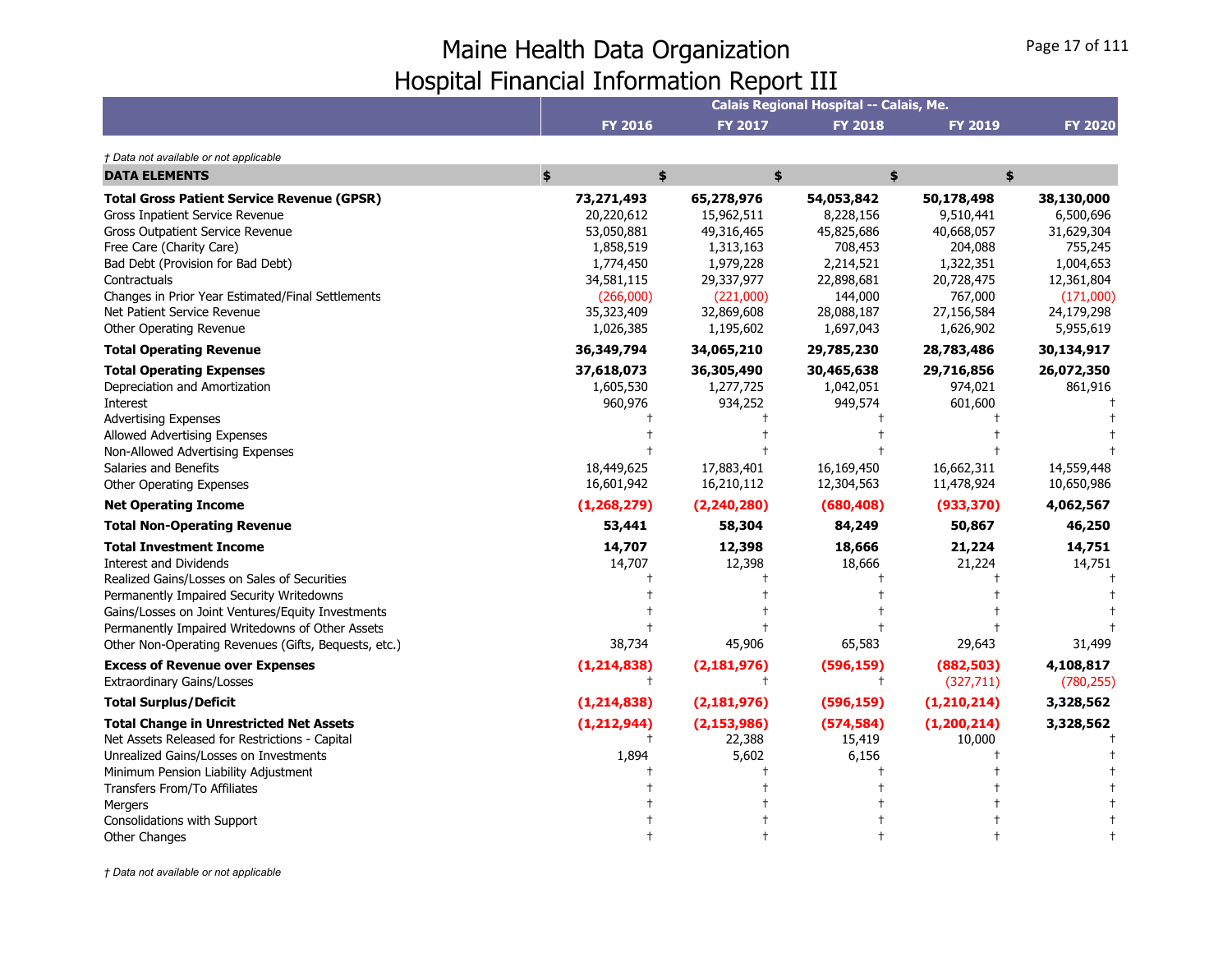|                                                                                                    |                |              | Calais Regional Hospital -- Calais, Me. |                |                |
|----------------------------------------------------------------------------------------------------|----------------|--------------|-----------------------------------------|----------------|----------------|
|                                                                                                    | <b>FY 2016</b> | FY 2017      | <b>FY 2018</b>                          | <b>FY 2019</b> | <b>FY 2020</b> |
|                                                                                                    |                |              |                                         |                |                |
|                                                                                                    |                |              |                                         |                |                |
| <b>RATIOS</b>                                                                                      |                |              |                                         |                |                |
|                                                                                                    |                |              |                                         |                |                |
| Liquidity                                                                                          |                |              |                                         |                |                |
| Current Ratio with Board Designated and Undesignated Investments                                   | .793<br>.765   | .593<br>.567 | .558<br>.531                            | 1.038<br>.986  | 2.183<br>2.097 |
| Current Ratio without Board Designated and Undesignated Investments<br>Days in Accounts Receivable | 56.497         | 40.363       | 40.034                                  | 29.417         | 22.656         |
| <b>Acid Test</b>                                                                                   | .055           | .101         | .036                                    | .255           | .557           |
| Days Cash on Hand, Current                                                                         | 5.123          | 10.611       | 4.389                                   | 17.873         | 28.485         |
| Days Cash on Hand, Incl Board Designated & Undesignated Investments                                | 7.743          | 13.315       | 7.751                                   | 21.545         | 32.866         |
| Average Payment Period, Accounts Payable and Accrued Expenses                                      | 60.189         | 78.858       | 65.165                                  | 56.642         | 51.119         |
| Average Payment Period, Current Liabilities                                                        | 93.539         | 105.032      | 123.227                                 | 69.991         | 51.119         |
| <b>Capital Structure</b>                                                                           |                |              |                                         |                |                |
| <b>Equity Financing Ratio</b>                                                                      | (.159)         | (.285)       | (.332)                                  | (.411)         | (.215)         |
| <b>Fixed Asset Financing</b>                                                                       | 1.120          | 1.191        | 1.225                                   | .000           | .000           |
| Cash Flow Divided by Total Debt                                                                    | .015           | (.035)       | .018                                    | .004           | .209           |
| Cash Flow Divided by Total Debt with Operating Income Only                                         | .013           | (.037)       | .014                                    | .002           | .207           |
| Debt Service Coverage                                                                              | .769           | .020         | .749                                    | .592           | .000           |
| Debt Service Coverage with Operating Income Only                                                   | .738           | (.019)       | .704                                    | .549           | .000           |
| <b>Profitability</b>                                                                               |                |              |                                         |                |                |
| <b>Total Margin</b>                                                                                | (.033)         | (.064)       | (.020)                                  | (.031)         | .136           |
| <b>Operating Margin</b>                                                                            | (.035)         | (.066)       | (.023)                                  | (.032)         | .135           |
| Non Operating Revenue Margin                                                                       | (.044)         | (.027)       | (.141)                                  | (.058)         | .011           |
| <b>Return on Assets</b>                                                                            | (.053)         | (.108)       | (.031)                                  | (.048)         | .210           |
| Return on Equity                                                                                   | .336           | .378         | .094                                    | .117           | (.974)         |
| Markup                                                                                             | 1.975          | 1.831        | 1.830                                   | 1.743          | 1.691          |
| Deductible                                                                                         | .472           | .449         | .424                                    | .413           | .324           |
| Markup Adjustment for Deductible                                                                   | 1.056          | 1.023        | 1.078                                   | 1.046          | 1.217          |
| Reported Income Index                                                                              | 1.002          | 1.013        | 1.038                                   | .735           | 1.234          |
| <b>Asset Efficiency</b>                                                                            |                |              |                                         |                |                |
| <b>Total Asset Turnover</b>                                                                        | 1.603          | 1.688        | 1.564                                   | 1.570          | 1.539          |
| <b>Fixed Asset Turnover</b>                                                                        | 2.577          | 2.638        | 2.436                                   | 2.535          | 2.868          |
| Average Age of Plant Depreciation Only                                                             | 10.258         | 13.890       | 17.942                                  | 20.195         | 23.822         |
| <b>Other Financial Ratios</b>                                                                      |                |              |                                         |                |                |
| Total Operating Expense Growth                                                                     | .032           | (.035)       | (.161)                                  | (.025)         | (.123)         |
| Total Operating Revenue Growth                                                                     | .050           | (.063)       | (.126)                                  | (.034)         | .047           |
| Realized Gains Divided by NonOperating Revenue                                                     | .000           | .000         | .000                                    | .000           | .000           |
| Realized Gains Divided by NetIncome                                                                | .000           | .000         | .000                                    | .000           | .000           |
| Long Term Debt to Equity                                                                           | (4.367)        | (2.665)      | (2.361)                                 | .000           | .000           |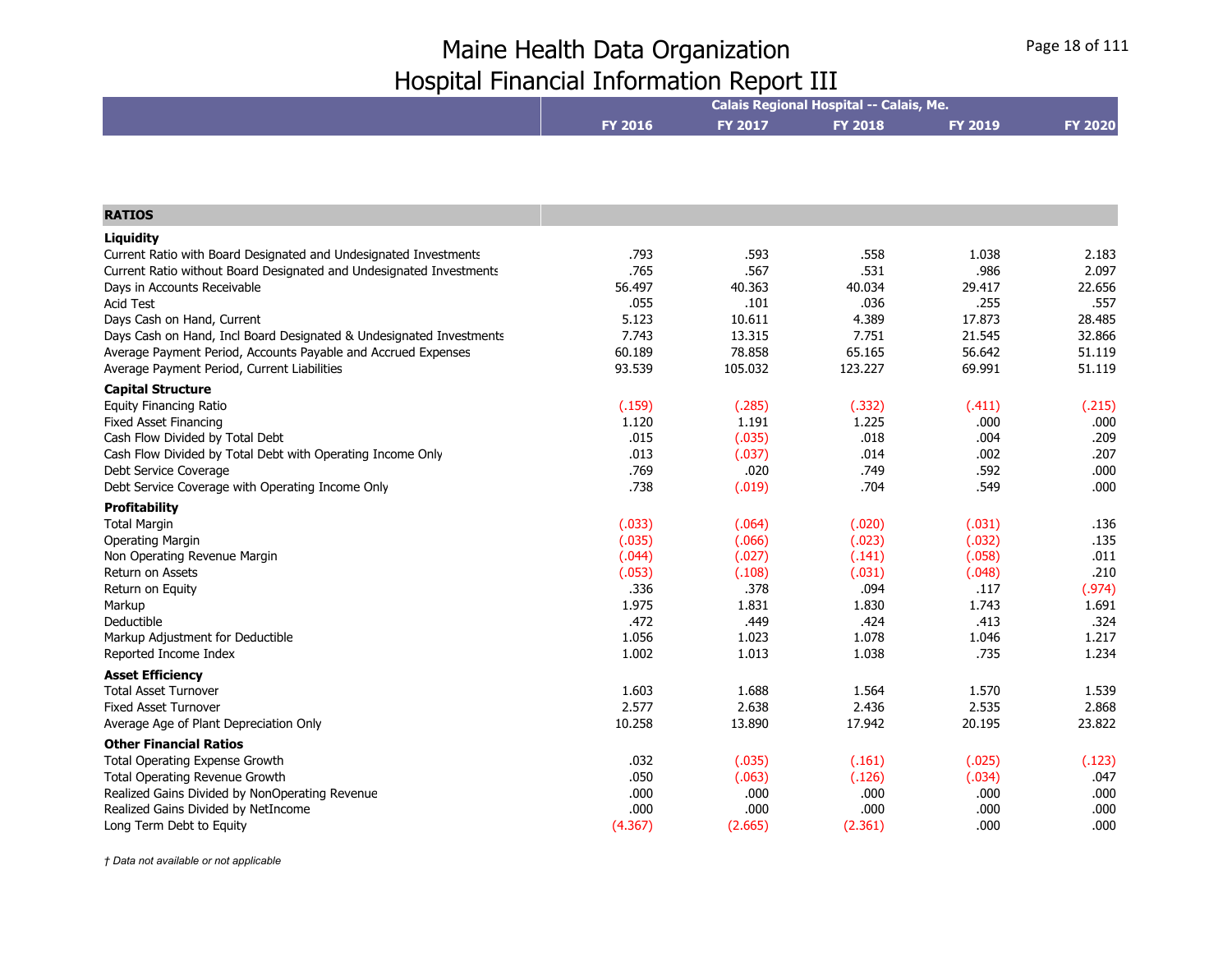|                                                                                                                                                                                                                                            |                                                                   |                                                                   | Cary Medical Center -- Caribou, Me.                                     |                                                                         |                                                    |
|--------------------------------------------------------------------------------------------------------------------------------------------------------------------------------------------------------------------------------------------|-------------------------------------------------------------------|-------------------------------------------------------------------|-------------------------------------------------------------------------|-------------------------------------------------------------------------|----------------------------------------------------|
|                                                                                                                                                                                                                                            | <b>FY 2016</b>                                                    | <b>FY 2017</b>                                                    | <b>FY 2018</b>                                                          | <b>FY 2019</b>                                                          | <b>FY 2020</b>                                     |
| <b>DATA ELEMENTS</b>                                                                                                                                                                                                                       | \$<br>\$                                                          | \$                                                                | \$                                                                      | \$                                                                      |                                                    |
| <b>Total Current Assets</b><br>Cash and Investment<br>Current Assets Whose Use is Limited                                                                                                                                                  | 12,474,642<br>2,397,708<br>$^{+}$                                 | 13,300,471<br>2,665,357<br>$\ddagger$                             | 16,015,323<br>4,006,820<br>$\ddagger$                                   | 19,198,452<br>3,822,347<br>$\ddagger$                                   | 34,938,221<br>20,020,236                           |
| Net Patient Accounts Receivable<br>Due from Affiliates                                                                                                                                                                                     | 7,549,412<br>$\ddagger$                                           | 6,918,549<br>$\ddagger$                                           | 8,541,422<br>$\ddagger$                                                 | 9,699,895<br>$\ddagger$                                                 | 8,081,624                                          |
| Third Party Settlements Receivable<br>Other Accounts Receivable<br>Inventory                                                                                                                                                               | 469,000<br>413,015<br>0                                           | 1,597,300<br>392,138<br>0                                         | 158,134<br>1,396,208<br>0                                               | 2,434,777<br>1,147,339<br>$\Omega$                                      | 3,622,389<br>993,318                               |
| <b>Other Current Assets</b>                                                                                                                                                                                                                | 1,645,507                                                         | 1,727,127                                                         | 1,912,739                                                               | 2,094,094                                                               | 2,220,654                                          |
| <b>Total Non-Current Assets</b><br><b>Trustee Held Investments</b><br>Board Designated and Undesignated Investments                                                                                                                        | 14,869,244<br>3,976,793                                           | 13,326,038<br>$\ddagger$<br>4,025,508                             | 12,579,975<br>4,067,280                                                 | 12,311,099<br>4,257,538                                                 | 11,426,520<br>4,407,658                            |
| Due from Affiliates<br>Investment in Affiliates<br><b>Other Non-Current Assets</b>                                                                                                                                                         |                                                                   |                                                                   |                                                                         |                                                                         |                                                    |
| Gross Property, Plant and Equipment (PP&E)<br><b>Accumulated Depreciation</b><br>Net Property, Plant and Equipment (PP&E)                                                                                                                  | 38,652,405<br>27,759,954<br>10,892,451                            | 38,926,202<br>29,625,672<br>9,300,530                             | 39,408,118<br>30,895,423<br>8,512,695                                   | 39,677,933<br>31,624,372<br>8,053,561                                   | 39,265,676<br>32,246,814<br>7,018,862              |
| <b>Total Unrestricted Assets</b>                                                                                                                                                                                                           | 27,343,886                                                        | 26,626,509                                                        | 28,595,298                                                              | 31,509,551                                                              | 46,364,741                                         |
| <b>Total Current Liabilities</b><br>Current Long Term Debt (LTD)<br>Accounts Payable and Accrued Expenses<br><b>Estimated Third Party Settlements</b><br>Due to Affiliates<br><b>Other Current Liabilities</b>                             | 5,339,029<br>715,118<br>3,653,284<br>610,714<br>17,500<br>342,413 | 5,920,508<br>617,365<br>3,834,936<br>941,202<br>22,500<br>504,505 | 7,676,932<br>611,342<br>4,858,438<br>1,669,332<br>$\ddagger$<br>537,820 | 9,953,964<br>261,407<br>6,473,243<br>2,601,059<br>$\ddagger$<br>618,255 | 23,876,312<br>5,933,956<br>3,623,756<br>14,318,600 |
| <b>Total Non-Current Liabilities</b><br>Long Term Debt<br><b>Estimated Third Party Settlements</b><br>Due to Affiliates<br>Self Insurance Fund<br>Accrued Pension and Post Retiree Health Benefits<br><b>Other Non-Current Liabilities</b> | 1,753,113<br>1,503,016<br>250,097                                 | 1,110,256<br>879,397<br>230,859                                   | 473,028<br>261,407<br>211,621                                           | 192,383<br>192,383                                                      | 219,860<br>46,716<br>173,144                       |
| <b>Fund Balance Unrestricted</b>                                                                                                                                                                                                           | 20,251,744                                                        | 19,595,745                                                        | 20,445,338                                                              | 21,363,204                                                              | 22,268,569                                         |
| <b>Total Liabilities &amp; Equity</b>                                                                                                                                                                                                      | 27,343,886                                                        | 26,626,509                                                        | 28,595,298                                                              | 31,509,551                                                              | 46,364,741                                         |
| <b>Total Restricted Assets</b><br>Cash and Investments<br>Receivables<br><b>Other Assets</b>                                                                                                                                               | 94,878<br>94,878                                                  | 84,075<br>84,075                                                  | 79,200<br>79,200                                                        | 71,841<br>71,841                                                        | 74,041<br>74,041                                   |
| <b>Total Restricted Liabilities and Equity</b>                                                                                                                                                                                             | 94,878                                                            | 84,705                                                            | 79,200                                                                  | 71,841                                                                  | 74,041                                             |
| <b>Total Restricted Fund Balance</b><br><b>Total Liabilities</b><br><b>Temporarily Restricted Net Assets</b><br>Permanently Restricted Net Assets                                                                                          | 94,878<br>94,878                                                  | 84,705<br>84,705<br>$\ddot{\phantom{1}}$                          | 79,200<br>79,200<br>$\ddagger$                                          | 71,841<br>71,841<br>$\ddagger$                                          | 74,041<br>74,041<br>ŧ                              |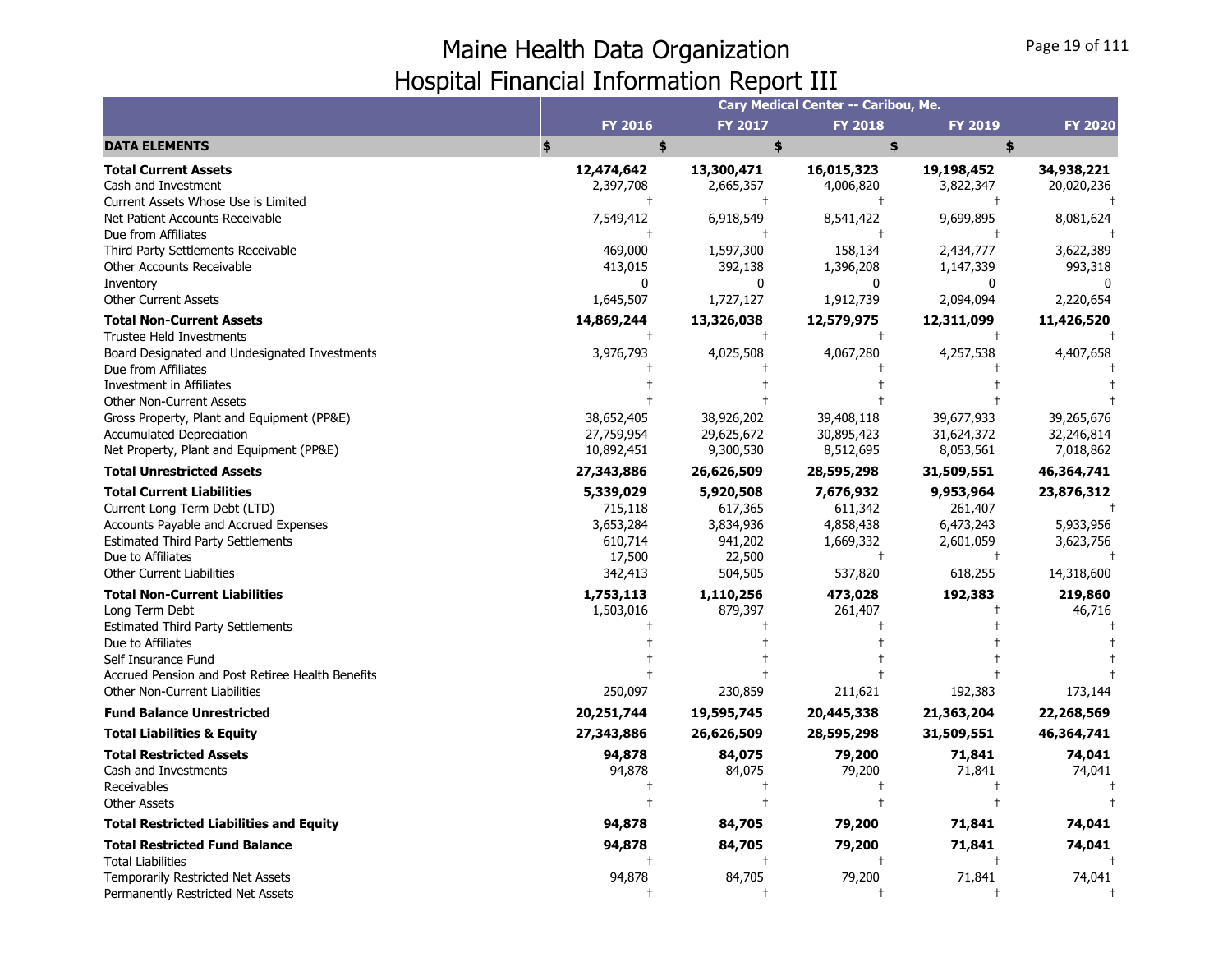|                                                      |                |                | Cary Medical Center -- Caribou, Me. |                |                |
|------------------------------------------------------|----------------|----------------|-------------------------------------|----------------|----------------|
|                                                      | <b>FY 2016</b> | <b>FY 2017</b> | <b>FY 2018</b>                      | <b>FY 2019</b> | <b>FY 2020</b> |
| † Data not available or not applicable               |                |                |                                     |                |                |
| <b>DATA ELEMENTS</b>                                 | \$<br>\$       |                | \$                                  | \$             | \$             |
| <b>Total Gross Patient Service Revenue (GPSR)</b>    | 114,411,169    | 113,168,858    | 123,116,062                         | 133,820,490    | 126,047,402    |
| Gross Inpatient Service Revenue                      | 30,870,606     | 29,768,349     | 30,604,830                          | 31,992,880     | 26,988,316     |
| <b>Gross Outpatient Service Revenue</b>              | 83,540,563     | 83,400,509     | 92,511,232                          | 101,827,610    | 99,059,086     |
| Free Care (Charity Care)                             | 1,983,156      | 2,014,015      | 3,022,427                           | 1,325,841      | 702,218        |
| Bad Debt (Provision for Bad Debt)                    | 3,646,925      | 4,443,115      | 3,750,706                           | 4,651,860      | 3,499,000      |
| Contractuals                                         | 59,284,970     | 59,609,087     | 63,855,757                          | 73,723,787     | 73,339,293     |
| Changes in Prior Year Estimated/Final Settlements    | 82,000         | (204,000)      | 96,000                              | (1,700,000)    | 363,000        |
| Net Patient Service Revenue                          | 49,414,118     | 47,306,641     | 52,391,172                          | 55,819,002     | 48,143,891     |
| Other Operating Revenue                              | 4,104,959      | 4,455,822      | 4,353,266                           | 4,221,593      | 11,909,179     |
| <b>Total Operating Revenue</b>                       | 53,519,077     | 51,762,463     | 56,744,438                          | 60,040,595     | 60,053,070     |
| <b>Total Operating Expenses</b>                      | 54,068,844     | 52,463,829     | 55,943,616                          | 59,296,320     | 59,266,309     |
| Depreciation and Amortization                        | 1,943,037      | 2,015,579      | 1,855,192                           | 1,719,567      | 1,595,163      |
| Interest                                             | 102,894        | 77,387         | 42,509                              | 22,864         | 7,234          |
| <b>Advertising Expenses</b>                          | 325,027        | 340,018        | 359,604                             | 307,062        | 265,099        |
| Allowed Advertising Expenses                         | 11,000         | 11,360         | 7,900                               | 6,500          | 6,610          |
| Non-Allowed Advertising Expenses                     | 314,027        | 328,658        | 351,704                             | 300,562        | 258,489        |
| Salaries and Benefits                                | 26,061,220     | 26,361,216     | 27,183,665                          | 28,986,254     | 29,861,568     |
| Other Operating Expenses                             | 25,636,666     | 23,669,629     | 26,502,646                          | 28,260,573     | 27,537,245     |
| <b>Net Operating Income</b>                          | (549, 767)     | (701, 366)     | 800,822                             | 744,275        | 786,761        |
| <b>Total Non-Operating Revenue</b>                   | 56,059         | 53,410         | 51,684                              | 62,233         | 61,493         |
| <b>Total Investment Income</b>                       | 8,474          | 37,171         | 38,212                              | 50,813         | 59,193         |
| <b>Interest and Dividends</b>                        | 43,418         | 51,633         | 53,310                              | 62,350         | 22,824         |
| Realized Gains/Losses on Sales of Securities         | (34, 944)      | (14, 462)      | (15,098)                            | (11, 537)      | 36,369         |
| Permanently Impaired Security Writedowns             |                |                |                                     |                |                |
| Gains/Losses on Joint Ventures/Equity Investments    |                |                |                                     |                |                |
| Permanently Impaired Writedowns of Other Assets      |                |                |                                     |                |                |
| Other Non-Operating Revenues (Gifts, Bequests, etc.) | 47,585         | 16,239         | 13,472                              | 11,420         | 2,300          |
| <b>Excess of Revenue over Expenses</b>               | (493,708)      | (647, 956)     | 852,506                             | 806,508        | 848,254        |
| <b>Extraordinary Gains/Losses</b>                    | $^{\dagger}$   | $^+$           | $\ddagger$                          | $\ddagger$     |                |
| <b>Total Surplus/Deficit</b>                         | (493,708)      | (647, 956)     | 852,506                             | 806,508        | 848,254        |
| <b>Total Change in Unrestricted Net Assets</b>       | (92, 565)      | (661, 683)     | 853,998                             | 924,672        | 922,371        |
| Net Assets Released for Restrictions - Capital       | 395,000        | 4,957          | 26,797                              | 6,000          | 39,222         |
| Unrealized Gains/Losses on Investments               | 6,143          | (18, 684)      | (25, 305)                           | 112,164        | 34,895         |
| Minimum Pension Liability Adjustment                 |                |                |                                     |                |                |
| Transfers From/To Affiliates                         |                |                |                                     |                |                |
| Mergers                                              |                |                |                                     |                |                |
| Consolidations with Support                          |                |                |                                     |                |                |
| <b>Other Changes</b>                                 |                |                |                                     |                |                |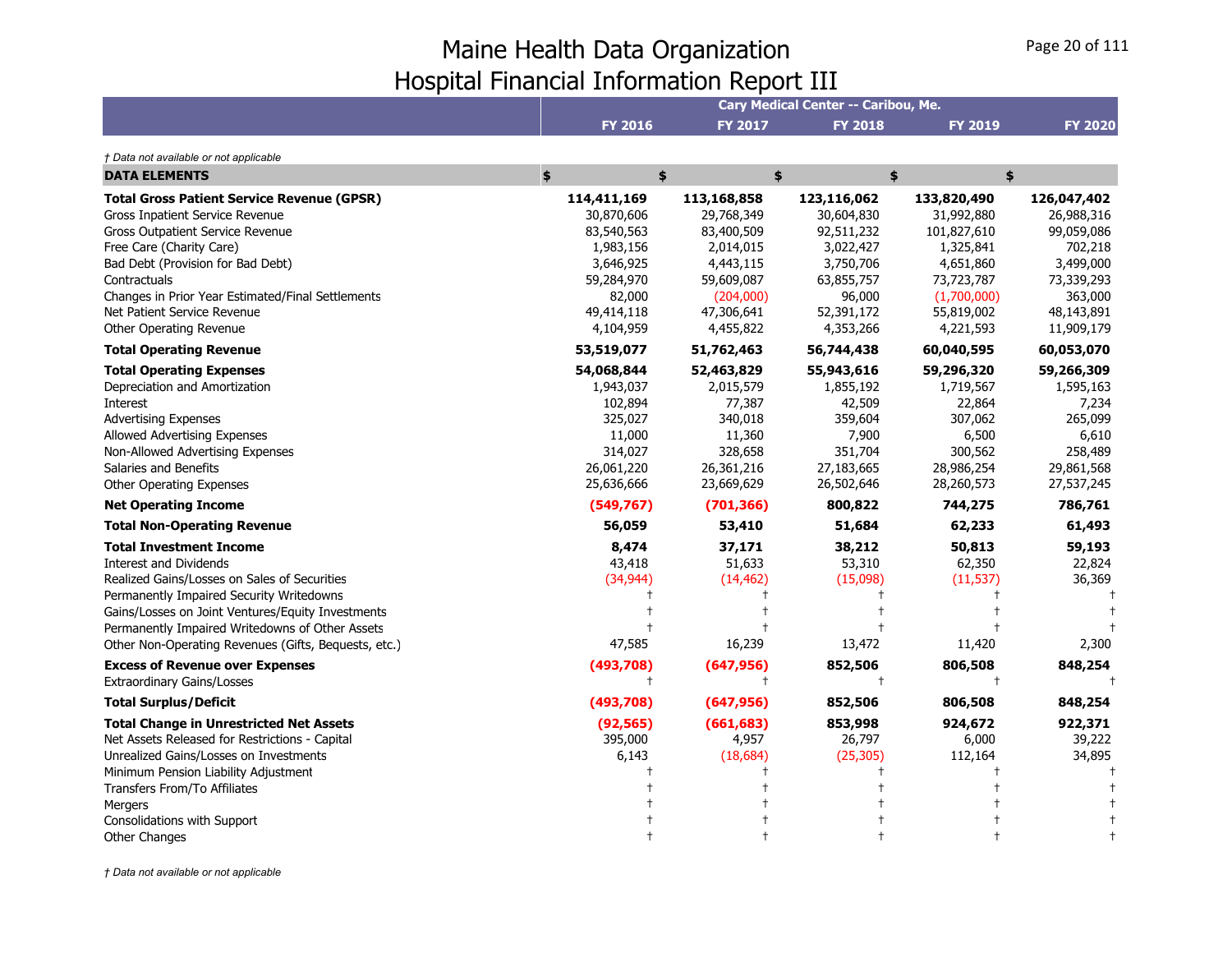|                                                                     |                |                | Cary Medical Center -- Caribou, Me. |                |                |
|---------------------------------------------------------------------|----------------|----------------|-------------------------------------|----------------|----------------|
|                                                                     | <b>FY 2016</b> | <b>FY 2017</b> | <b>FY 2018</b>                      | <b>FY 2019</b> | <b>FY 2020</b> |
|                                                                     |                |                |                                     |                |                |
|                                                                     |                |                |                                     |                |                |
| <b>RATIOS</b>                                                       |                |                |                                     |                |                |
| Liquidity                                                           |                |                |                                     |                |                |
| Current Ratio with Board Designated and Undesignated Investments    | 3.081          | 2.926          | 2.616                               | 2.356          | 1.648          |
| Current Ratio without Board Designated and Undesignated Investments | 2.337          | 2.247          | 2.086                               | 1.929          | 1.463          |
| Days in Accounts Receivable                                         | 55.764         | 53.381         | 59.507                              | 63.428         | 61.270         |
| <b>Acid Test</b>                                                    | .449           | .450           | .522                                | .384           | .838           |
| Days Cash on Hand, Current                                          | 16.789         | 19.284         | 27.039                              | 24.231         | 126.708        |
| Days Cash on Hand, Incl Board Designated & Undesignated Investments | 44.636         | 48.409         | 54.486                              | 51.221         | 154.604        |
| Average Payment Period, Accounts Payable and Accrued Expenses       | 25.581         | 27.746         | 32.786                              | 41.036         | 37.556         |
| Average Payment Period, Current Liabilities                         | 37.385         | 42.836         | 51.806                              | 63.102         | 151.113        |
| <b>Capital Structure</b>                                            |                |                |                                     |                |                |
| <b>Equity Financing Ratio</b>                                       | .741           | .736           | .715                                | .678           | .480           |
| <b>Fixed Asset Financing</b>                                        | .138           | .095           | .031                                | .000           | .007           |
| Cash Flow Divided by Total Debt                                     | .204           | .195           | .332                                | .249           | .101           |
| Cash Flow Divided by Total Debt with Operating Income Only          | .196           | .187           | .326                                | .243           | .099           |
| Debt Service Coverage                                               | 1.795          | 1.823          | 4.168                               | 4.019          | 9.122          |
| Debt Service Coverage with Operating Income Only                    | 1.730          | 1.756          | 4.089                               | 3.921          | 8.893          |
| <b>Profitability</b>                                                |                |                |                                     |                |                |
| <b>Total Margin</b>                                                 | (.009)         | (.013)         | .015                                | .013           | .014           |
| <b>Operating Margin</b>                                             | (.010)         | (.014)         | .014                                | .012           | .013           |
| Non Operating Revenue Margin                                        | (.114)         | (.082)         | .061                                | .077           | .072           |
| <b>Return on Assets</b>                                             | (.018)         | (.024)         | .030                                | .026           | .018           |
| Return on Equity                                                    | (.024)         | (.033)         | .042                                | .038           | .038           |
| Markup                                                              | 2.192          | 2.242          | 2.279                               | 2.328          | 2.328          |
| Deductible                                                          | .518           | .527           | .519                                | .551           | .582           |
| Markup Adjustment for Deductible                                    | 1.095          | 1.106          | 1.137                               | 1.085          | 1.090          |
| Reported Income Index                                               | (147.288)      | .988           | 1.003                               | .879           | .937           |
| <b>Asset Efficiency</b>                                             |                |                |                                     |                |                |
| <b>Total Asset Turnover</b>                                         | 1.959          | 1.946          | 1.986                               | 1.907          | 1.297          |
| <b>Fixed Asset Turnover</b>                                         | 4.913          | 5.566          | 6.666                               | 7.455          | 8.556          |
| Average Age of Plant Depreciation Only                              | 14.287         | 14.698         | 16.653                              | 18.391         | 20.215         |
| <b>Other Financial Ratios</b>                                       |                |                |                                     |                |                |
| Total Operating Expense Growth                                      | .024           | (.030)         | .066                                | .060           | (.001)         |
| Total Operating Revenue Growth                                      | (.019)         | (.033)         | .096                                | .058           | .000           |
| Realized Gains Divided by NonOperating Revenue                      | (.623)         | (.271)         | (.292)                              | (.185)         | .591           |
| Realized Gains Divided by NetIncome                                 | .071           | .022           | (.018)                              | (.014)         | .043           |
| Long Term Debt to Equity                                            | .074           | .045           | .013                                | .000           | .002           |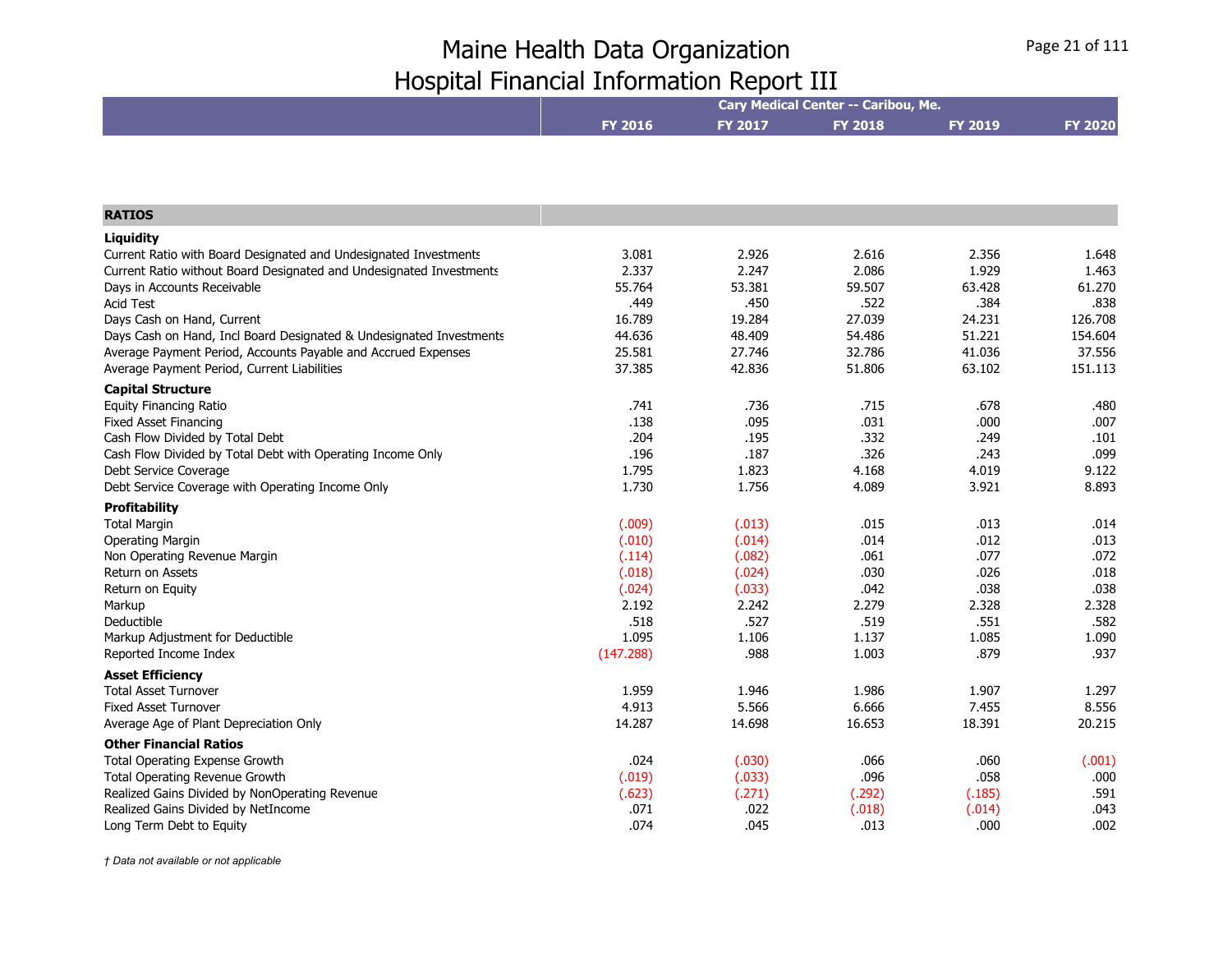|                                                                                                                                                                                                                |                                                                           |                                                                                   | <b>Central Maine Medical Center -- Lewiston, Me.</b>                            |                                                       |                                                                    |
|----------------------------------------------------------------------------------------------------------------------------------------------------------------------------------------------------------------|---------------------------------------------------------------------------|-----------------------------------------------------------------------------------|---------------------------------------------------------------------------------|-------------------------------------------------------|--------------------------------------------------------------------|
|                                                                                                                                                                                                                | FY 2016                                                                   | <b>FY 2017</b>                                                                    | <b>FY 2018</b>                                                                  | FY 2019                                               | <b>FY 2020</b>                                                     |
| <b>DATA ELEMENTS</b>                                                                                                                                                                                           | \$<br>\$                                                                  | \$                                                                                | \$                                                                              | \$                                                    |                                                                    |
| <b>Total Current Assets</b><br>Cash and Investment<br>Current Assets Whose Use is Limited                                                                                                                      | 85,012,575<br>12,406,161<br>5,911,158                                     | 68,733,156<br>7,712,672<br>3,954,481                                              | 86,576,414<br>18,108,395<br>5,964,179                                           | 135,262,689<br>62,733,027<br>4,734,086                | 134,195,923<br>61,444,951<br>4,055,990                             |
| Net Patient Accounts Receivable<br>Due from Affiliates                                                                                                                                                         | 48,448,554<br>$\ddagger$                                                  | 42,469,270<br>$\ddagger$                                                          | 42,324,208<br>$\ddagger$                                                        | 47,422,342<br>$\ddagger$                              | 39,925,804<br>4,195,880                                            |
| Third Party Settlements Receivable<br>Other Accounts Receivable<br>Inventory                                                                                                                                   | 6,880,940<br>ŋ<br>4,889,356                                               | 6,838,136<br>O<br>4,932,848                                                       | 9,025,482<br>$\Omega$<br>6,374,629                                              | 9,061,691<br>0<br>6,746,482                           | 8,876,198<br>$\Omega$<br>8,833,266                                 |
| <b>Other Current Assets</b>                                                                                                                                                                                    | 6,476,406                                                                 | 2,825,749                                                                         | 4,779,521                                                                       | 4,565,061                                             | 6,863,834                                                          |
| <b>Total Non-Current Assets</b><br><b>Trustee Held Investments</b><br>Board Designated and Undesignated Investments                                                                                            | 187,946,198<br>14,791,138                                                 | 175,746,613<br>13,728,149                                                         | 167,650,259<br>13,256,953                                                       | 167,341,128<br>13,518,372                             | 152,596,830<br>12,622,452                                          |
| Due from Affiliates<br>Investment in Affiliates<br><b>Other Non-Current Assets</b>                                                                                                                             | 24,426,888                                                                | 27,757,218                                                                        | 21,771,835                                                                      | 21,349,075                                            | 20,435,707                                                         |
| Gross Property, Plant and Equipment (PP&E)<br><b>Accumulated Depreciation</b><br>Net Property, Plant and Equipment (PP&E)                                                                                      | 398,509,946<br>249,781,774<br>148,728,172                                 | 398,155,668<br>263,894,422<br>134,261,246                                         | 414,066,675<br>281,445,204<br>132,621,471                                       | 427,867,823<br>295,394,142<br>132,473,681             | 431,270,685<br>311,732,014<br>119,538,671                          |
| <b>Total Unrestricted Assets</b>                                                                                                                                                                               | 272,958,773                                                               | 244,479,769                                                                       | 254,226,673                                                                     | 302,603,817                                           | 286,792,753                                                        |
| <b>Total Current Liabilities</b><br>Current Long Term Debt (LTD)<br>Accounts Payable and Accrued Expenses<br><b>Estimated Third Party Settlements</b><br>Due to Affiliates<br><b>Other Current Liabilities</b> | 99,033,679<br>8,081,441<br>27,263,367<br>2,993,969<br>8,934<br>60,685,968 | 91,580,684<br>4,335,390<br>27,238,496<br>2,108,675<br>$^\mathrm{+}$<br>57,898,123 | 107,082,453<br>4,418,149<br>43,737,359<br>1,258,047<br>$\ddagger$<br>57,668,898 | 175,387,223<br>4,659,803<br>59,170,161<br>111,557,259 | 173,659,780<br>5,633,046<br>50,531,670<br>40,228,979<br>77,266,085 |
| <b>Total Non-Current Liabilities</b><br>Long Term Debt<br><b>Estimated Third Party Settlements</b>                                                                                                             | 118,319,263<br>109,376,388                                                | 107,301,567<br>101,884,944                                                        | 111,442,827<br>107,501,802                                                      | 110,151,284<br>107,024,265                            | 106,811,329<br>101,095,794                                         |
| Due to Affiliates<br>Self Insurance Fund<br>Accrued Pension and Post Retiree Health Benefits<br>Other Non-Current Liabilities                                                                                  | 4,074,838<br>2,738,395<br>2,129,642                                       | 1,237,852<br>1,940,644<br>2,238,127                                               | $\ddagger$<br>1,499,360<br>65,696<br>2,375,969                                  | 1,168,241<br>(474, 189)<br>2,432,967                  | 1,255,563<br>334,889<br>4,125,083                                  |
| <b>Fund Balance Unrestricted</b>                                                                                                                                                                               | 55,605,831                                                                | 45,597,518                                                                        | 35,701,393                                                                      | 17,065,310                                            | 6,321,644                                                          |
| <b>Total Liabilities &amp; Equity</b>                                                                                                                                                                          | 272,958,773                                                               | 244,479,769                                                                       | 254,226,673                                                                     | 302,603,817                                           | 286,792,753                                                        |
| <b>Total Restricted Assets</b><br>Cash and Investments<br>Receivables<br><b>Other Assets</b>                                                                                                                   | 29,261,397<br>29,261,397                                                  | 30,131,023<br>30,131,023<br>$^{+}$                                                | 27,403,658<br>27,403,658                                                        | 28,346,652<br>28,346,652                              | 26,937,438<br>26,937,438                                           |
| <b>Total Restricted Liabilities and Equity</b>                                                                                                                                                                 | 29,261,397                                                                | 30,131,023                                                                        | 27,403,658                                                                      | 28,346,652                                            | 26,937,438                                                         |
| <b>Total Restricted Fund Balance</b><br><b>Total Liabilities</b><br><b>Temporarily Restricted Net Assets</b><br>Permanently Restricted Net Assets                                                              | 29,258,072<br>3,325<br>8,481,827<br>20,776,245                            | 30,127,915<br>3,108<br>9,091,763<br>21,036,152                                    | 27,576,585<br>(172, 927)<br>6,319,286<br>21,257,299                             | 28,346,652<br>14,548,218<br>13,798,434                | 26,937,438<br>13,185,521<br>13,751,917                             |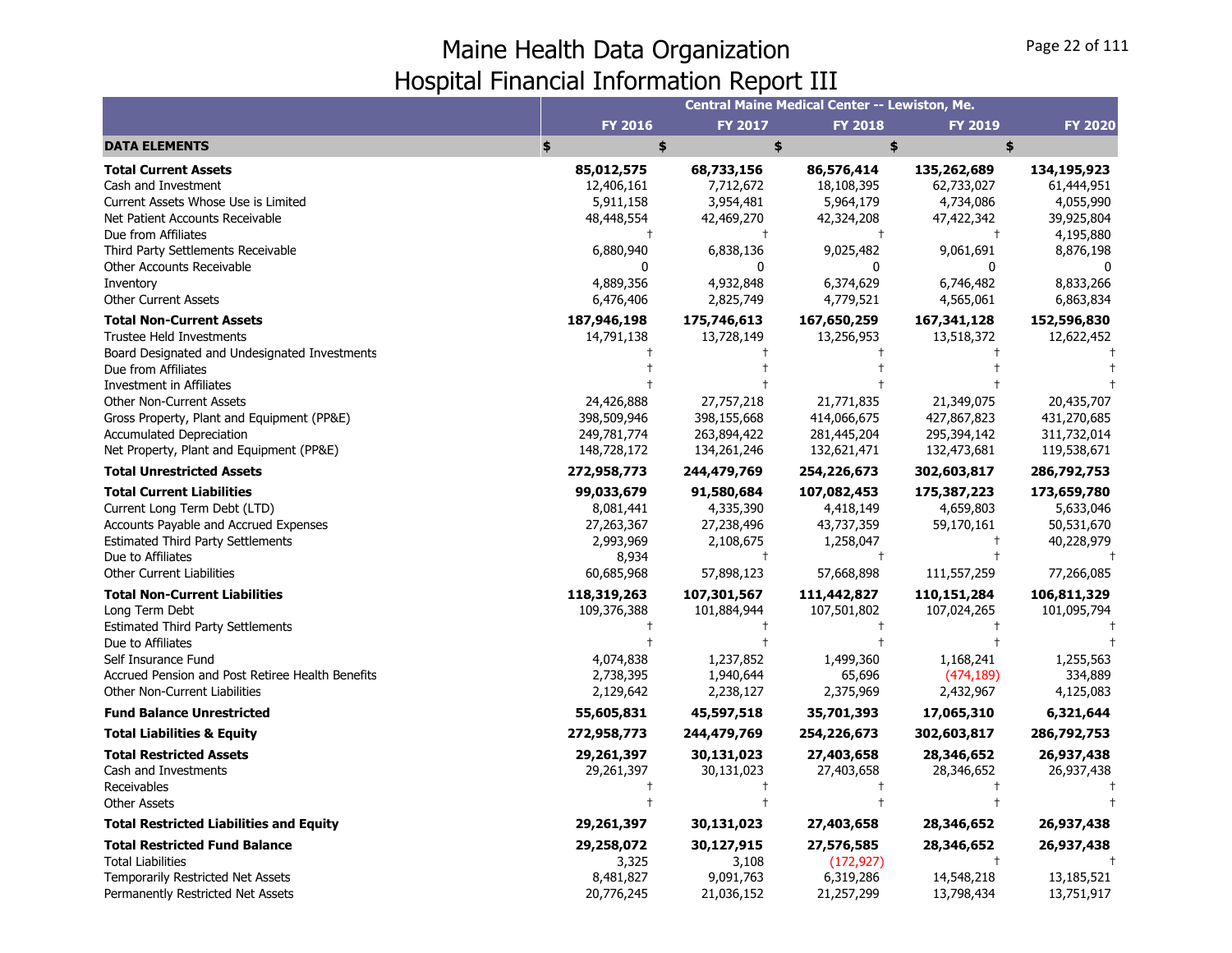|                                                                                                                                                                                                                                                                                                                                                                                                                                                                                                                                      |                                                                                                                                                                                                    |                                                                                                                                                                                          | Central Maine Medical Center -- Lewiston, Me.                                                                                                                                                |                                                                                                                                                                                      |                                                                                                                                                                 |
|--------------------------------------------------------------------------------------------------------------------------------------------------------------------------------------------------------------------------------------------------------------------------------------------------------------------------------------------------------------------------------------------------------------------------------------------------------------------------------------------------------------------------------------|----------------------------------------------------------------------------------------------------------------------------------------------------------------------------------------------------|------------------------------------------------------------------------------------------------------------------------------------------------------------------------------------------|----------------------------------------------------------------------------------------------------------------------------------------------------------------------------------------------|--------------------------------------------------------------------------------------------------------------------------------------------------------------------------------------|-----------------------------------------------------------------------------------------------------------------------------------------------------------------|
|                                                                                                                                                                                                                                                                                                                                                                                                                                                                                                                                      | <b>FY 2016</b>                                                                                                                                                                                     | <b>FY 2017</b>                                                                                                                                                                           | <b>FY 2018</b>                                                                                                                                                                               | <b>FY 2019</b>                                                                                                                                                                       | <b>FY 2020</b>                                                                                                                                                  |
| † Data not available or not applicable                                                                                                                                                                                                                                                                                                                                                                                                                                                                                               |                                                                                                                                                                                                    |                                                                                                                                                                                          |                                                                                                                                                                                              |                                                                                                                                                                                      |                                                                                                                                                                 |
| <b>DATA ELEMENTS</b>                                                                                                                                                                                                                                                                                                                                                                                                                                                                                                                 | \$<br>\$                                                                                                                                                                                           |                                                                                                                                                                                          | \$                                                                                                                                                                                           | \$<br>\$                                                                                                                                                                             |                                                                                                                                                                 |
| <b>Total Gross Patient Service Revenue (GPSR)</b><br><b>Gross Inpatient Service Revenue</b><br>Gross Outpatient Service Revenue<br>Free Care (Charity Care)<br>Bad Debt (Provision for Bad Debt)<br>Contractuals<br>Changes in Prior Year Estimated/Final Settlements<br>Net Patient Service Revenue<br>Other Operating Revenue                                                                                                                                                                                                      | 827,203,148<br>371,924,687<br>455,278,461<br>14,896,001<br>27,197,719<br>440,027,593<br>$\ddagger$<br>345,081,835<br>35,017,644                                                                    | 887,546,190<br>404,642,208<br>482,903,982<br>18,578,335<br>25,871,009<br>490,738,421<br>$^{+}$<br>352,358,425<br>25,606,868                                                              | 890,236,339<br>381,411,664<br>508,824,675<br>16,010,704<br>26,803,115<br>497,817,508<br>$\ddagger$<br>349,605,012<br>24,801,176                                                              | 929,413,335<br>422,860,804<br>506,552,531<br>9,681,554<br>31,044,711<br>520,837,809<br>367,849,261<br>34,592,460                                                                     | 942,648,823<br>431,474,270<br>511,174,553<br>3,739,004<br>21,930,482<br>577,979,554<br>338,999,783<br>68,955,306                                                |
| <b>Total Operating Revenue</b>                                                                                                                                                                                                                                                                                                                                                                                                                                                                                                       | 380,099,479                                                                                                                                                                                        | 377,965,293                                                                                                                                                                              | 374,406,188                                                                                                                                                                                  | 402,441,721                                                                                                                                                                          | 407,955,089                                                                                                                                                     |
| <b>Total Operating Expenses</b><br>Depreciation and Amortization<br><b>Interest</b><br><b>Advertising Expenses</b><br>Allowed Advertising Expenses<br>Non-Allowed Advertising Expenses<br>Salaries and Benefits<br>Other Operating Expenses<br><b>Net Operating Income</b><br><b>Total Non-Operating Revenue</b><br><b>Total Investment Income</b><br><b>Interest and Dividends</b><br>Realized Gains/Losses on Sales of Securities<br>Permanently Impaired Security Writedowns<br>Gains/Losses on Joint Ventures/Equity Investments | 387,126,544<br>17,889,087<br>5,245,299<br>1,181,213<br>$\ddagger$<br>1,181,213<br>222,489,915<br>140,321,030<br>(7,027,065)<br>402,855<br>221,093<br>289,215<br>(68, 122)<br>$\ddagger$<br>168,046 | 390,289,127<br>18,219,999<br>5,032,029<br>690,803<br>$\pm$<br>690,803<br>221,899,700<br>144,446,596<br>(12, 323, 834)<br>2,011,664<br>225,478<br>262,540<br>(37,062)<br>$\pm$<br>113,080 | 386,202,982<br>20,306,509<br>4,922,201<br>546,910<br>$\ddagger$<br>546,910<br>211,879,691<br>148,547,671<br>(11,796,794)<br>518,936<br>349,858<br>273,861<br>75,997<br>$\ddagger$<br>348,367 | 421,867,479<br>20,753,345<br>5,233,108<br>156,951<br>156,951<br>221,641,928<br>174,082,147<br>(19, 425, 758)<br>155,061<br>286,934<br>311,774<br>(24, 840)<br>$\mathbf +$<br>210,957 | 418,689,717<br>19,073,757<br>4,600,557<br>80,106<br>80,106<br>230,396,394<br>164,538,903<br>(10,734,628)<br>474,392<br>507,423<br>224,445<br>282,978<br>673,944 |
| Permanently Impaired Writedowns of Other Assets                                                                                                                                                                                                                                                                                                                                                                                                                                                                                      | $\mathbf +$                                                                                                                                                                                        | $\pm$                                                                                                                                                                                    | $\ddagger$                                                                                                                                                                                   |                                                                                                                                                                                      |                                                                                                                                                                 |
| Other Non-Operating Revenues (Gifts, Bequests, etc.)<br><b>Excess of Revenue over Expenses</b><br><b>Extraordinary Gains/Losses</b>                                                                                                                                                                                                                                                                                                                                                                                                  | 13,716<br>(6,624,210)<br>$\pm$                                                                                                                                                                     | 1,673,106<br>(10, 312, 170)<br>(481, 725)                                                                                                                                                | (179, 289)<br>(11, 277, 858)<br>20,291                                                                                                                                                       | (342, 830)<br>(19, 270, 697)<br>7,907                                                                                                                                                | (706, 975)<br>(10, 260, 236)<br>(461, 392)                                                                                                                      |
| <b>Total Surplus/Deficit</b>                                                                                                                                                                                                                                                                                                                                                                                                                                                                                                         | (6,624,210)                                                                                                                                                                                        | (10,793,895)                                                                                                                                                                             | (11, 257, 567)                                                                                                                                                                               | (19, 262, 790)                                                                                                                                                                       | (10,721,628)                                                                                                                                                    |
| <b>Total Change in Unrestricted Net Assets</b><br>Net Assets Released for Restrictions - Capital<br>Unrealized Gains/Losses on Investments<br>Minimum Pension Liability Adjustment<br>Transfers From/To Affiliates<br>Mergers                                                                                                                                                                                                                                                                                                        | (6,319,033)<br>129,432<br>175,745                                                                                                                                                                  | (10,005,205)<br>808,133<br>(19, 443)                                                                                                                                                     | (10,072,160)<br>1,429,950<br>(244, 543)                                                                                                                                                      | (18, 463, 156)<br>531,391<br>268,243                                                                                                                                                 | (10,743,666)<br>136,087<br>(158, 125)                                                                                                                           |
| Consolidations with Support<br><b>Other Changes</b>                                                                                                                                                                                                                                                                                                                                                                                                                                                                                  |                                                                                                                                                                                                    |                                                                                                                                                                                          |                                                                                                                                                                                              |                                                                                                                                                                                      |                                                                                                                                                                 |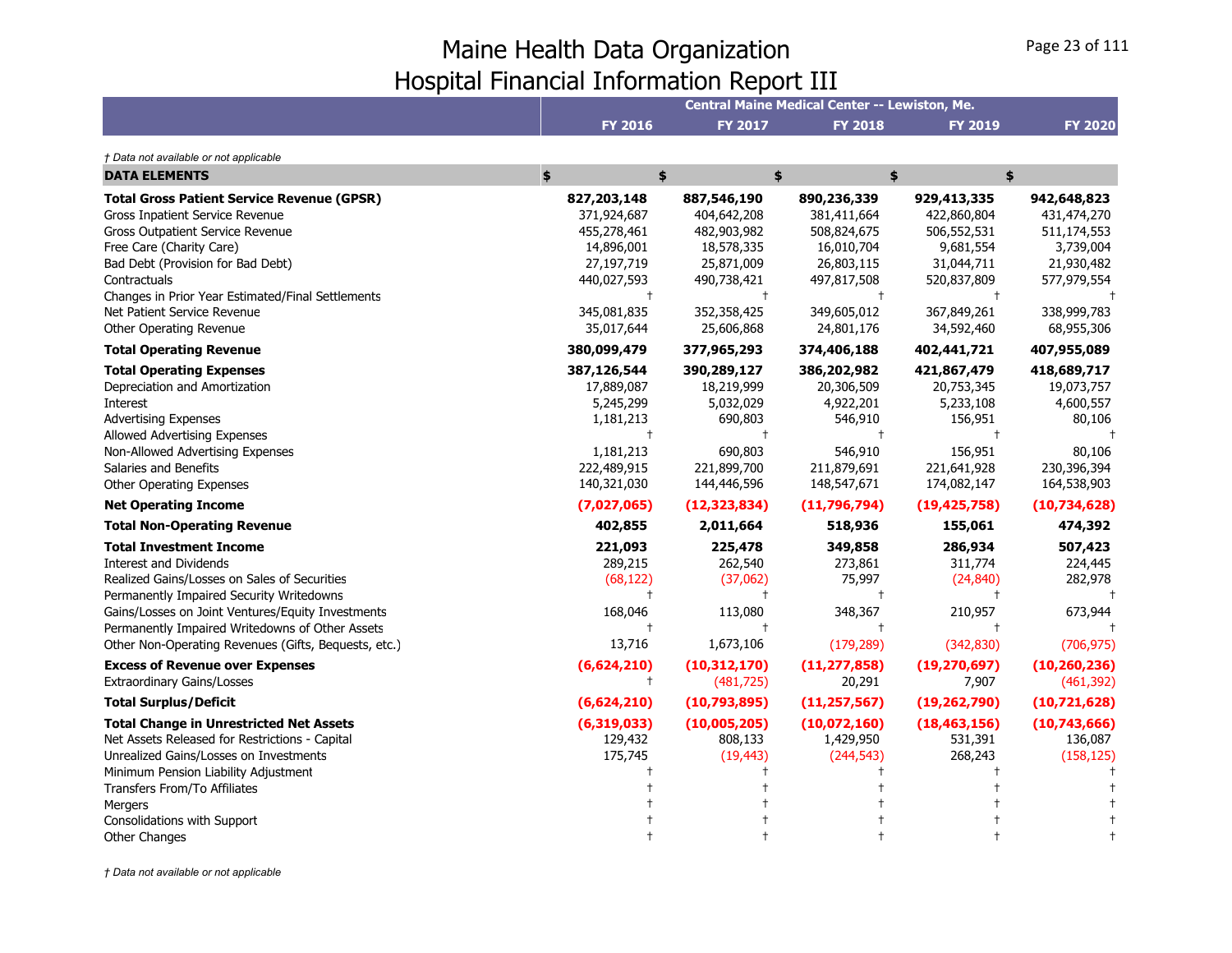|                                                                                     |                  |                  | Central Maine Medical Center -- Lewiston, Me. |                  |                  |
|-------------------------------------------------------------------------------------|------------------|------------------|-----------------------------------------------|------------------|------------------|
|                                                                                     |                  |                  |                                               |                  |                  |
|                                                                                     | <b>FY 2016</b>   | FY 2017          | <b>FY 2018</b>                                | <b>FY 2019</b>   | <b>FY 2020</b>   |
|                                                                                     |                  |                  |                                               |                  |                  |
|                                                                                     |                  |                  |                                               |                  |                  |
|                                                                                     |                  |                  |                                               |                  |                  |
| <b>RATIOS</b>                                                                       |                  |                  |                                               |                  |                  |
|                                                                                     |                  |                  |                                               |                  |                  |
| Liquidity                                                                           |                  |                  |                                               |                  |                  |
| Current Ratio with Board Designated and Undesignated Investments                    | .858<br>.858     | .751<br>.751     | .809                                          | .771<br>.771     | .773             |
| Current Ratio without Board Designated and Undesignated Investments                 |                  | 43.993           | .809                                          |                  | .773             |
| Days in Accounts Receivable<br><b>Acid Test</b>                                     | 51.245<br>.185   | .127             | 44.188<br>.225                                | 47.055<br>.385   | 42.988<br>.377   |
| Days Cash on Hand, Current                                                          | 18.107           | 11.445           | 24.014                                        | 61.393           | 59.827           |
| Days Cash on Hand, Incl Board Designated & Undesignated Investments                 | 18.107           | 11.445           | 24.014                                        | 61.393           | 59.827           |
| Average Payment Period, Accounts Payable and Accrued Expenses                       | 26.950           | 26.721           | 43.630                                        | 53.843           | 46.154           |
| Average Payment Period, Current Liabilities                                         | 97.897           | 89.841           | 106.820                                       | 159.596          | 158.617          |
|                                                                                     |                  |                  |                                               |                  |                  |
| <b>Capital Structure</b>                                                            |                  |                  |                                               |                  |                  |
| <b>Equity Financing Ratio</b>                                                       | .204             | .187<br>.759     | .140                                          | .056             | .022             |
| <b>Fixed Asset Financing</b>                                                        | .735<br>.052     |                  | .811                                          | .808             | .846             |
| Cash Flow Divided by Total Debt                                                     | .050             | .040<br>.030     | .041<br>.039                                  | .005<br>.005     | .031<br>.030     |
| Cash Flow Divided by Total Debt with Operating Income Only<br>Debt Service Coverage | 1.409            | .987             | 1.507                                         | .696             | 1.449            |
| Debt Service Coverage with Operating Income Only                                    | 1.374            | .833             | 1.451                                         | .680             | 1.397            |
|                                                                                     |                  |                  |                                               |                  |                  |
| <b>Profitability</b>                                                                |                  |                  |                                               |                  |                  |
| <b>Total Margin</b>                                                                 | (.017)           | (.027)           | (.030)                                        | (.048)           | (.025)           |
| <b>Operating Margin</b>                                                             | (.018)<br>(.061) | (.033)<br>(.195) | (.032)<br>(.046)                              | (.048)           | (.026)<br>(.046) |
| Non Operating Revenue Margin<br>Return on Assets                                    | (.024)           | (.042)           | (.044)                                        | (.008)<br>(.064) | (.036)           |
| Return on Equity                                                                    | (.119)           | (.226)           | (.316)                                        | (1.129)          | (1.623)          |
| Markup                                                                              | 2.227            | 2.340            | 2.369                                         | 2.285            | 2.416            |
| Deductible                                                                          | .532             | .553             | .559                                          | .560             | .613             |
| Markup Adjustment for Deductible                                                    | 1.091            | 1.082            | 1.080                                         | 1.050            | 1.036            |
| Reported Income Index                                                               | 1.048            | 1.030            | 1.140                                         | 1.034            | .955             |
| <b>Asset Efficiency</b>                                                             |                  |                  |                                               |                  |                  |
| <b>Total Asset Turnover</b>                                                         | 1.394            | 1.554            | 1.475                                         | 1.330            | 1.424            |
| <b>Fixed Asset Turnover</b>                                                         | 2.556            | 2.815            | 2.823                                         | 3.038            | 3.413            |
| Average Age of Plant Depreciation Only                                              | 13.963           | 14.484           | 13.860                                        | 14.234           | 16.344           |
|                                                                                     |                  |                  |                                               |                  |                  |
| <b>Other Financial Ratios</b>                                                       |                  |                  |                                               |                  |                  |
| Total Operating Expense Growth<br><b>Total Operating Revenue Growth</b>             | .093<br>.042     | .008             | (.010)<br>(.009)                              | .092<br>.075     | (.008)           |
| Realized Gains Divided by NonOperating Revenue                                      | (.169)           | (.006)<br>(.018) | .146                                          | (.160)           | .014<br>.597     |
| Realized Gains Divided by NetIncome                                                 | .010             | .004             | (.007)                                        | .001             | (.028)           |
| Long Term Debt to Equity                                                            | 1.967            | 2.234            | 3.011                                         | 6.271            | 15.992           |
|                                                                                     |                  |                  |                                               |                  |                  |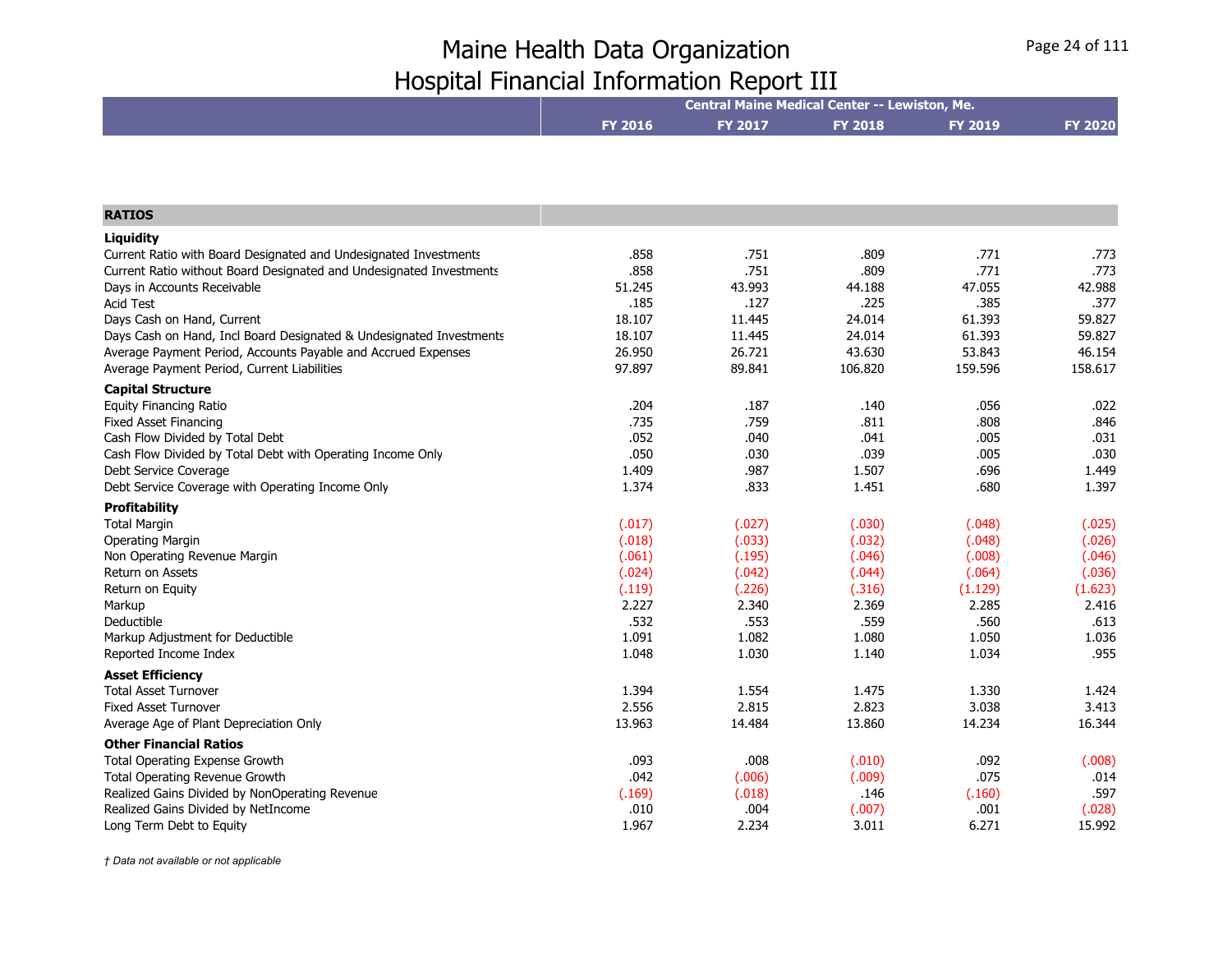|                                                  |                | <b>Charles A. Dean Memorial Hospital -- Greenville, Me.</b> |                |                |                |
|--------------------------------------------------|----------------|-------------------------------------------------------------|----------------|----------------|----------------|
|                                                  | <b>FY 2016</b> | <b>FY 2017</b>                                              | <b>FY 2018</b> | <b>FY 2019</b> | <b>FY 2020</b> |
| <b>DATA ELEMENTS</b>                             | \$<br>\$       | \$                                                          | \$             | \$             |                |
| <b>Total Current Assets</b>                      | 3,649,687      | 4,954,426                                                   | 5,572,661      | 7,913,385      | 16,407,075     |
| Cash and Investment                              | 237,076        | 2,446,345                                                   | 2,114,563      | 3,475,605      | 12,832,213     |
| Current Assets Whose Use is Limited              | 549,421        | 11,457                                                      | 7,990          | 12,784         | 14,356         |
| Net Patient Accounts Receivable                  | 1,992,848      | 1,620,314                                                   | 1,666,660      | 2,132,084      | 1,633,232      |
| Due from Affiliates                              | 7,818          | 2,972                                                       | 4,209          | $\ddagger$     |                |
| Third Party Settlements Receivable               | 451,000        | 369,426                                                     | 1,167,220      | 1,901,660      | 1,632,090      |
| Other Accounts Receivable                        | 115,539        | 211,493                                                     | 343,623        | 244,870        | 206,954        |
| Inventory                                        | 242,724        | 227,196                                                     | 214,758        | 117,533        | 85,982         |
| <b>Other Current Assets</b>                      | 53,261         | 65,223                                                      | 53,638         | 28,849         | 2,248          |
| <b>Total Non-Current Assets</b>                  | 7,003,269      | 5,545,232                                                   | 5,783,551      | 5,471,523      | 5,325,922      |
| <b>Trustee Held Investments</b>                  | 2,605,947      | 30,066                                                      | $\ddagger$     | $\ddagger$     |                |
| Board Designated and Undesignated Investments    | 750,455        | 329,230                                                     | 340,612        | 358,423        | 378,090        |
| Due from Affiliates                              |                |                                                             |                |                |                |
| Investment in Affiliates                         |                | $\ddagger$                                                  | $\ddagger$     |                |                |
| <b>Other Non-Current Assets</b>                  | 19,932         | 19,932                                                      | 166,312        | 12,552         | 12,552         |
| Gross Property, Plant and Equipment (PP&E)       | 11,571,151     | 11,250,353                                                  | 11,765,912     | 12,068,653     | 12,249,477     |
| <b>Accumulated Depreciation</b>                  | 7,944,216      | 6,084,349                                                   | 6,489,285      | 6,968,105      | 7,314,197      |
| Net Property, Plant and Equipment (PP&E)         | 3,626,935      | 5,166,004                                                   | 5,276,627      | 5,100,548      | 4,935,280      |
| <b>Total Unrestricted Assets</b>                 | 10,652,956     | 10,499,658                                                  | 11,356,212     | 13,384,908     | 21,732,997     |
| <b>Total Current Liabilities</b>                 | 3,305,695      | 2,572,092                                                   | 1,654,267      | 2,497,707      | 6,502,580      |
| Current Long Term Debt (LTD)                     | 53,237         | 55,132                                                      | 56,982         | 51,015         | 52,798         |
| Accounts Payable and Accrued Expenses            | 1,522,267      | 1,120,954                                                   | 1,053,996      | 895,787        | 4,167,344      |
| <b>Estimated Third Party Settlements</b>         | 1,085,320      | 991,619                                                     | 131,371        | 200,474        | 168,371        |
| Due to Affiliates                                | 644,871        | 404,387                                                     | 411,918        | 1,350,431      | 1,135,283      |
| <b>Other Current Liabilities</b>                 | $\pm$          | $\ddagger$                                                  | $\ddagger$     | $\ddagger$     | 978,784        |
| <b>Total Non-Current Liabilities</b>             | 6,896,190      | 6,773,072                                                   | 6,204,543      | 5,893,749      | 9,405,538      |
| Long Term Debt                                   | 3,822,390      | 3,757,138                                                   | 3,689,992      | 3,628,604      | 3,565,137      |
| <b>Estimated Third Party Settlements</b>         | 1,275,559      | 1,121,342                                                   | 641,675        |                |                |
| Due to Affiliates                                | $\ddagger$     | $^{+}$                                                      | $\ddagger$     |                |                |
| Self Insurance Fund                              |                |                                                             |                |                |                |
| Accrued Pension and Post Retiree Health Benefits | 1,798,241      | 1,894,592                                                   | 1,872,876      | 2,265,145      | 2,904,051      |
| <b>Other Non-Current Liabilities</b>             | $\pm$          | $^{+}$                                                      | $\ddagger$     | $^\mathrm{+}$  | 2,936,350      |
| <b>Fund Balance Unrestricted</b>                 | 451,071        | 1,154,494                                                   | 3,497,402      | 4,993,452      | 5,824,879      |
| <b>Total Liabilities &amp; Equity</b>            | 10,652,956     | 10,499,658                                                  | 11,356,212     | 13,384,908     | 21,732,997     |
| <b>Total Restricted Assets</b>                   | 755,199        | 936,790                                                     | 707,708        | 775,099        | 1,059,737      |
| Cash and Investments                             | 744,006        | 936,790                                                     | 707,708        | 775,099        | 1,059,737      |
| Receivables                                      | 11,193         | $\ddagger$                                                  | $\overline{1}$ |                |                |
| <b>Other Assets</b>                              | $\ddagger$     | $\ddagger$                                                  | $\ddagger$     |                |                |
| <b>Total Restricted Liabilities and Equity</b>   | 755,199        | 936,790                                                     | 707,708        | 775,099        | 1,059,737      |
| <b>Total Restricted Fund Balance</b>             | 755,199        | 936,790                                                     | 707,708        | 775,099        | 1,059,737      |
| <b>Total Liabilities</b>                         | $\ddagger$     | $\ddagger$                                                  | $\overline{1}$ |                |                |
| Temporarily Restricted Net Assets                | 394,716        | 576,307                                                     | 347,225        | 414,616        | 699,254        |
| Permanently Restricted Net Assets                | 360,483        | 360,483                                                     | 360,483        | 360,483        | 360,483        |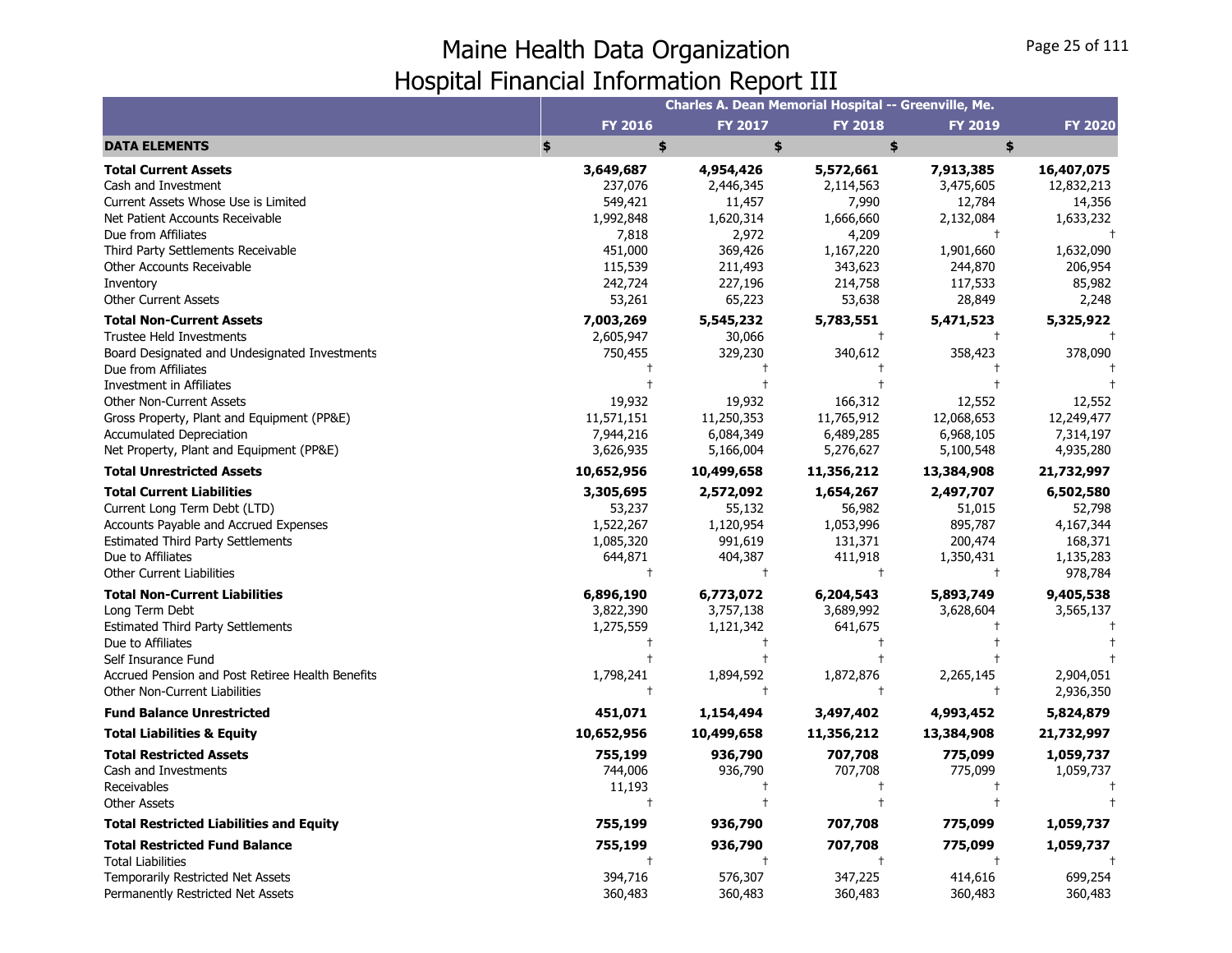|                                                                                                                                                                                                                                                                                                                                 | Charles A. Dean Memorial Hospital -- Greenville, Me.                                                         |                                                                                                                    |                                                                                                                      |                                                                                                                    |                                                                                                               |  |
|---------------------------------------------------------------------------------------------------------------------------------------------------------------------------------------------------------------------------------------------------------------------------------------------------------------------------------|--------------------------------------------------------------------------------------------------------------|--------------------------------------------------------------------------------------------------------------------|----------------------------------------------------------------------------------------------------------------------|--------------------------------------------------------------------------------------------------------------------|---------------------------------------------------------------------------------------------------------------|--|
|                                                                                                                                                                                                                                                                                                                                 | <b>FY 2016</b>                                                                                               | <b>FY 2017</b>                                                                                                     | <b>FY 2018</b>                                                                                                       | <b>FY 2019</b>                                                                                                     | <b>FY 2020</b>                                                                                                |  |
| † Data not available or not applicable                                                                                                                                                                                                                                                                                          |                                                                                                              |                                                                                                                    |                                                                                                                      |                                                                                                                    |                                                                                                               |  |
| <b>DATA ELEMENTS</b>                                                                                                                                                                                                                                                                                                            | \$<br>\$                                                                                                     |                                                                                                                    | \$                                                                                                                   | \$<br>\$                                                                                                           |                                                                                                               |  |
| <b>Total Gross Patient Service Revenue (GPSR)</b><br>Gross Inpatient Service Revenue<br><b>Gross Outpatient Service Revenue</b><br>Free Care (Charity Care)<br>Bad Debt (Provision for Bad Debt)<br>Contractuals<br>Changes in Prior Year Estimated/Final Settlements<br>Net Patient Service Revenue<br>Other Operating Revenue | 18,108,391<br>4,435,902<br>13,672,489<br>341,100<br>857,560<br>3,094,057<br>8,665<br>13,807,009<br>1,171,001 | 20,897,144<br>4,782,037<br>16,115,107<br>378,505<br>713,807<br>4,782,253<br>(1,355,823)<br>16,378,402<br>1,496,577 | 20, 217, 775<br>4,047,743<br>16,170,032<br>531,753<br>640,691<br>3,430,657<br>(1,880,492)<br>17,495,166<br>1,788,536 | 21,802,746<br>3,800,696<br>18,002,050<br>260,273<br>632,469<br>3,442,984<br>(1,062,992)<br>18,530,012<br>1,363,675 | 21,542,946<br>3,748,215<br>17,794,731<br>138,439<br>899,467<br>3,394,289<br>67,611<br>17,043,140<br>2,924,939 |  |
| <b>Total Operating Revenue</b>                                                                                                                                                                                                                                                                                                  | 14,978,010                                                                                                   | 17,874,979                                                                                                         | 19,283,702                                                                                                           | 19,893,687                                                                                                         | 19,968,079                                                                                                    |  |
| <b>Total Operating Expenses</b><br>Depreciation and Amortization<br>Interest<br><b>Advertising Expenses</b><br><b>Allowed Advertising Expenses</b><br>Non-Allowed Advertising Expenses<br>Salaries and Benefits<br>Other Operating Expenses                                                                                     | 16,614,605<br>598,550<br>19,974<br>41,965<br>$\ddagger$<br>41,965<br>10,397,183<br>5,556,933                 | 16,755,971<br>453,624<br>89,444<br>36,265<br>$\ddagger$<br>36,265<br>10,657,015<br>5,519,623                       | 17,161,649<br>533,865<br>151,934<br>27,411<br>$\ddagger$<br>27,411<br>11,433,484<br>5,014,955                        | 17,899,521<br>531,575<br>149,974<br>37,951<br>$^{+}$<br>37,951<br>11,881,721<br>5,298,300                          | 18,707,768<br>533,561<br>146,009<br>59,755<br>59,755<br>12,052,173<br>5,916,270                               |  |
| <b>Net Operating Income</b>                                                                                                                                                                                                                                                                                                     | (1,636,595)                                                                                                  | 1,119,008                                                                                                          | 2,122,053                                                                                                            | 1,994,166                                                                                                          | 1,260,311                                                                                                     |  |
| <b>Total Non-Operating Revenue</b>                                                                                                                                                                                                                                                                                              | 18,345                                                                                                       | 119,645                                                                                                            | 4,667                                                                                                                | 2,468                                                                                                              | (11, 910)                                                                                                     |  |
| <b>Total Investment Income</b><br><b>Interest and Dividends</b><br>Realized Gains/Losses on Sales of Securities<br>Permanently Impaired Security Writedowns<br>Gains/Losses on Joint Ventures/Equity Investments<br>Permanently Impaired Writedowns of Other Assets<br>Other Non-Operating Revenues (Gifts, Bequests, etc.)     | 18,345<br>18,345                                                                                             | 119,645<br>119,645                                                                                                 | 4,667<br>4,667                                                                                                       | 2,468<br>2,468                                                                                                     | (11,910)<br>1,102<br>(13, 012)                                                                                |  |
| <b>Excess of Revenue over Expenses</b><br><b>Extraordinary Gains/Losses</b>                                                                                                                                                                                                                                                     | (1,618,250)<br>$\ddagger$                                                                                    | 1,238,653<br>$\ddagger$                                                                                            | 2,126,720<br>$\ddagger$                                                                                              | 1,996,634                                                                                                          | 1,248,401                                                                                                     |  |
| <b>Total Surplus/Deficit</b>                                                                                                                                                                                                                                                                                                    | (1,618,250)                                                                                                  | 1,238,653                                                                                                          | 2,126,720                                                                                                            | 1,996,634                                                                                                          | 1,248,401                                                                                                     |  |
| <b>Total Change in Unrestricted Net Assets</b><br>Net Assets Released for Restrictions - Capital<br>Unrealized Gains/Losses on Investments<br>Minimum Pension Liability Adjustment<br>Transfers From/To Affiliates                                                                                                              | (2,006,350)<br>$\pm$<br>89,883<br>(82, 195)<br>(401, 924)                                                    | 703,423<br>$\pm$<br>(101, 754)<br>97,840<br>(533, 129)                                                             | 2,342,908<br>267,046<br>$\ddagger$<br>73,619<br>(122, 838)                                                           | 1,496,050<br>(433, 358)<br>(68,009)                                                                                | 831,427<br>60,000<br>(477, 329)                                                                               |  |
| Mergers                                                                                                                                                                                                                                                                                                                         |                                                                                                              |                                                                                                                    |                                                                                                                      |                                                                                                                    |                                                                                                               |  |
| Consolidations with Support<br>Other Changes                                                                                                                                                                                                                                                                                    | 6,136                                                                                                        | 1,813                                                                                                              | (1,639)                                                                                                              | 783                                                                                                                | 355                                                                                                           |  |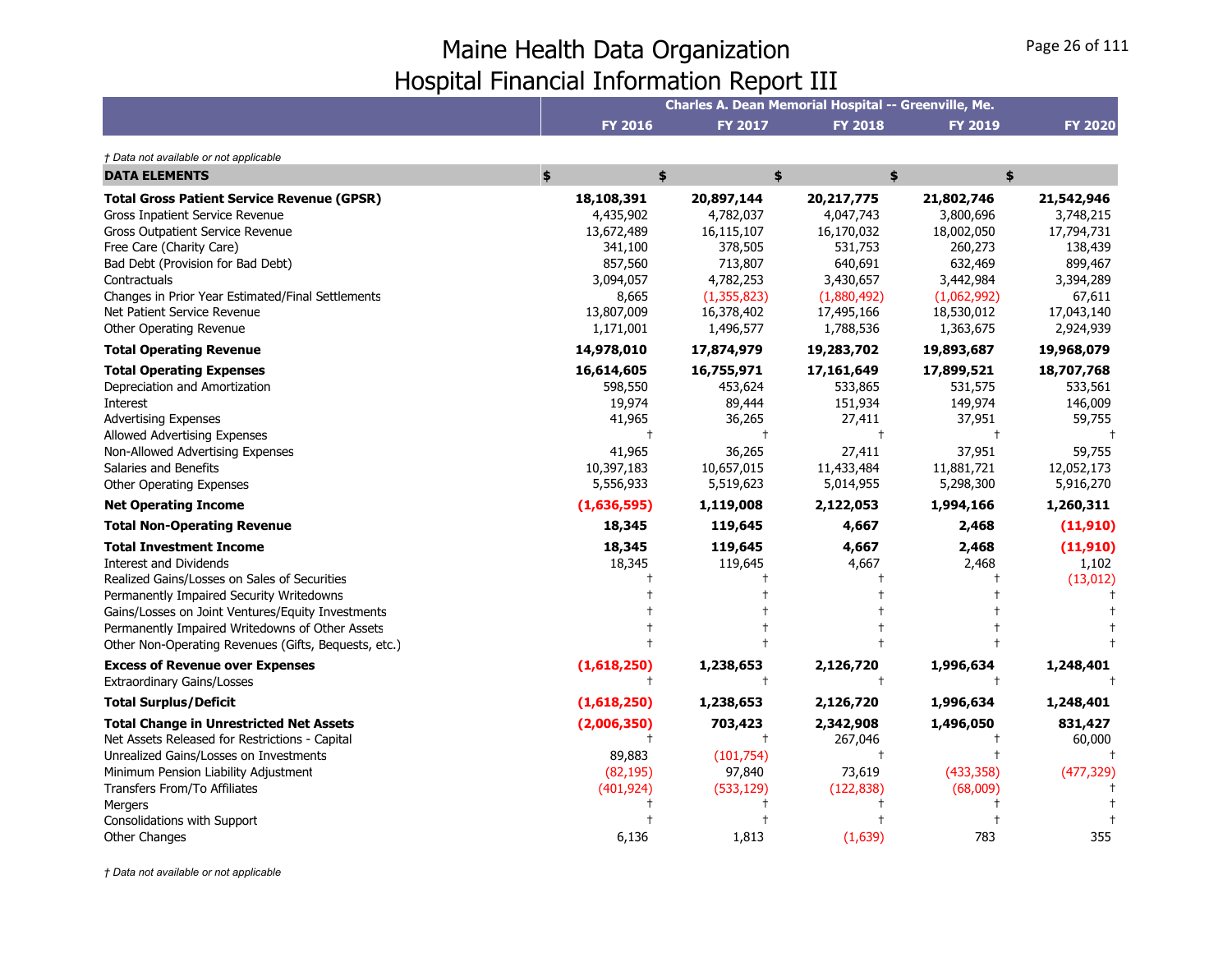|                                                                     | Charles A. Dean Memorial Hospital -- Greenville, Me. |                |                |                |                |  |
|---------------------------------------------------------------------|------------------------------------------------------|----------------|----------------|----------------|----------------|--|
|                                                                     | FY 2016                                              | <b>FY 2017</b> | <b>FY 2018</b> | <b>FY 2019</b> | <b>FY 2020</b> |  |
|                                                                     |                                                      |                |                |                |                |  |
|                                                                     |                                                      |                |                |                |                |  |
|                                                                     |                                                      |                |                |                |                |  |
| <b>RATIOS</b>                                                       |                                                      |                |                |                |                |  |
| Liquidity                                                           |                                                      |                |                |                |                |  |
| Current Ratio with Board Designated and Undesignated Investments    | 1.331                                                | 2.054          | 3.575          | 3.312          | 2.581          |  |
| Current Ratio without Board Designated and Undesignated Investments | 1.104                                                | 1.926          | 3.369          | 3.168          | 2.523          |  |
| Days in Accounts Receivable                                         | 52.683                                               | 36.109         | 34.771         | 41.997         | 34.978         |  |
| <b>Acid Test</b>                                                    | .238                                                 | .956           | 1.283          | 1.397          | 1.976          |  |
| Days Cash on Hand, Current                                          | 17.924                                               | 55.029         | 46.593         | 73.311         | 258,003        |  |
| Days Cash on Hand, Incl Board Designated & Undesignated Investments | 35.027                                               | 62.400         | 54.069         | 80.844         | 265.596        |  |
| Average Payment Period, Accounts Payable and Accrued Expenses       | 34.692                                               | 25.098         | 23.136         | 18.826         | 83.694         |  |
| Average Payment Period, Current Liabilities                         | 75.336                                               | 57.588         | 36.313         | 52.491         | 130.594        |  |
| <b>Capital Structure</b>                                            |                                                      |                |                |                |                |  |
| <b>Equity Financing Ratio</b>                                       | .042                                                 | .110           | .308           | .373           | .268           |  |
| <b>Fixed Asset Financing</b>                                        | 1.054                                                | .727           | .699           | .711           | .722           |  |
| Cash Flow Divided by Total Debt                                     | (.100)                                               | .181           | .339           | .301           | .112           |  |
| Cash Flow Divided by Total Debt with Operating Income Only          | (.102)                                               | .168           | .338           | .301           | .113           |  |
| Debt Service Coverage                                               | (14.916)                                             | 12.487         | 13.583         | 12.941         | 9.785          |  |
| Debt Service Coverage with Operating Income Only                    | (15.190)                                             | 11.649         | 13.560         | 12.929         | 9.846          |  |
| Profitability                                                       |                                                      |                |                |                |                |  |
| <b>Total Margin</b>                                                 | (.108)                                               | .069           | .110           | .100           | .063           |  |
| <b>Operating Margin</b>                                             | (.109)                                               | .063           | .110           | .100           | .063           |  |
| Non Operating Revenue Margin                                        | (.011)                                               | .097           | .002           | .001           | (.010)         |  |
| Return on Assets                                                    | (.152)                                               | .118           | .187           | .149           | .057           |  |
| Return on Equity                                                    | (3.588)                                              | 1.073          | .608           | .400           | .214           |  |
| Markup                                                              | 1.160                                                | 1.336          | 1.282          | 1.294          | 1.308          |  |
| Deductible                                                          | .171                                                 | .229           | .170           | .158           | .158           |  |
| Markup Adjustment for Deductible                                    | .974                                                 | 1.051          | 1.082          | 1.102          | 1.126          |  |
| Reported Income Index                                               | .807                                                 | 1.761          | .908           | 1.335          | 1.502          |  |
| <b>Asset Efficiency</b>                                             |                                                      |                |                |                |                |  |
| <b>Total Asset Turnover</b>                                         | 1.408                                                | 1.714          | 1.698          | 1.486          | .918           |  |
| <b>Fixed Asset Turnover</b>                                         | 4.130                                                | 3.460          | 3.655          | 3.900          | 4.046          |  |
| Average Age of Plant Depreciation Only                              | 13.272                                               | 13.413         | 12.155         | 13.108         | 13.708         |  |
| <b>Other Financial Ratios</b>                                       |                                                      |                |                |                |                |  |
| Total Operating Expense Growth                                      | .019                                                 | .009           | .024           | .043           | .045           |  |
| Total Operating Revenue Growth                                      | (.070)                                               | .193           | .079           | .032           | .004           |  |
| Realized Gains Divided by NonOperating Revenue                      | .000                                                 | .000           | .000           | .000           | 1.093          |  |
| Realized Gains Divided by NetIncome                                 | .000                                                 | .000           | .000           | .000           | (.010)         |  |
| Long Term Debt to Equity                                            | 8.474                                                | 3.254          | 1.055          | .727           | .612           |  |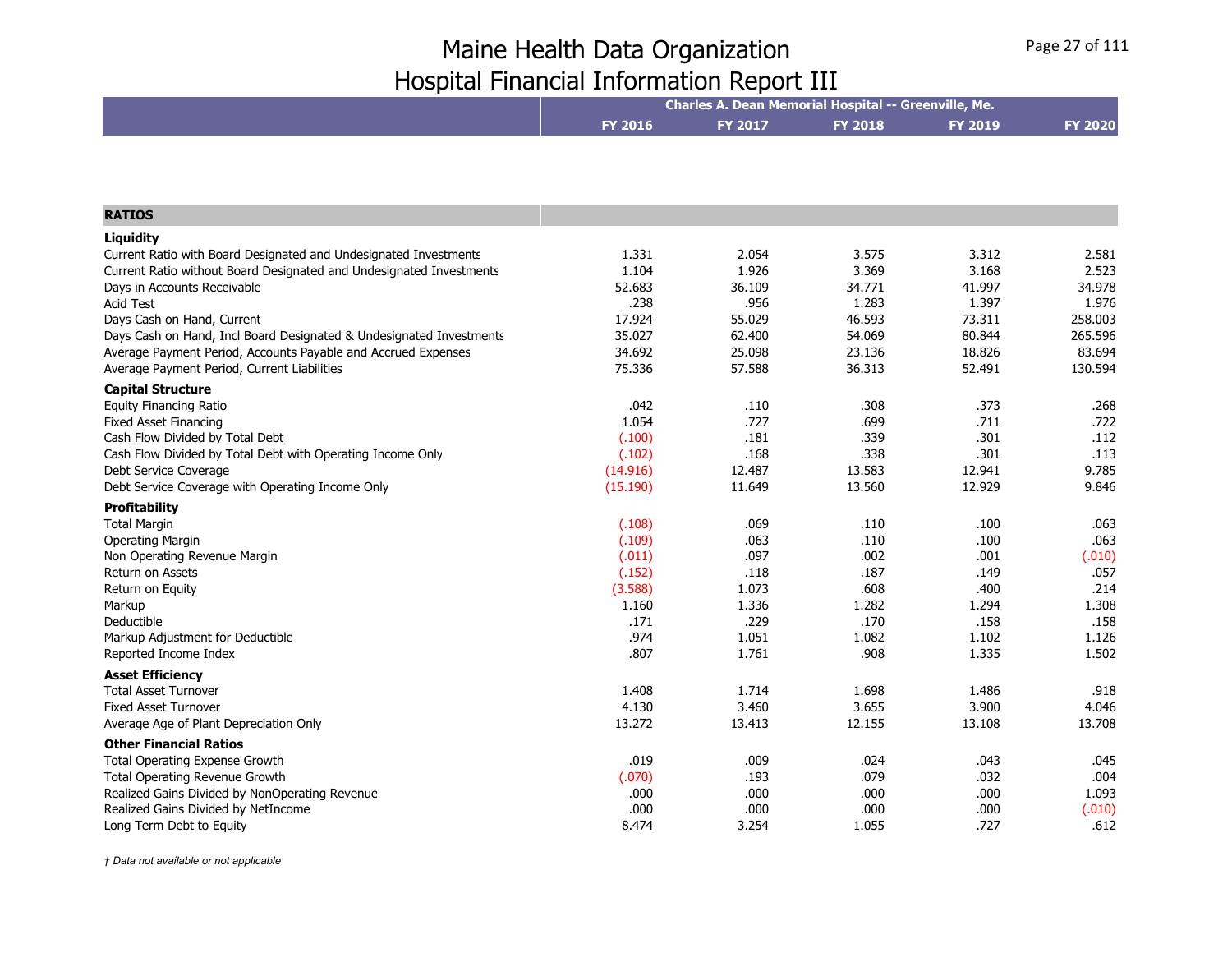|                                                                                                                                                                                                                                            |                                                                                   |                                                                       | Down East Community Hospital -- Machias, Me.                            |                                                                |                                                            |
|--------------------------------------------------------------------------------------------------------------------------------------------------------------------------------------------------------------------------------------------|-----------------------------------------------------------------------------------|-----------------------------------------------------------------------|-------------------------------------------------------------------------|----------------------------------------------------------------|------------------------------------------------------------|
|                                                                                                                                                                                                                                            | <b>FY 2016</b>                                                                    | <b>FY 2017</b>                                                        | <b>FY 2018</b>                                                          | <b>FY 2019</b>                                                 | <b>FY 2020</b>                                             |
| <b>DATA ELEMENTS</b>                                                                                                                                                                                                                       | \$<br>\$                                                                          | \$                                                                    | \$                                                                      | \$                                                             |                                                            |
| <b>Total Current Assets</b><br>Cash and Investment<br>Current Assets Whose Use is Limited                                                                                                                                                  | 10,156,636<br>1,351,479<br>423,954                                                | 7,407,975<br>1,259,123<br>432,185                                     | 9,191,889<br>3,634,278<br>448,617                                       | 11,349,636<br>3,793,083<br>1,191,549                           | 25,893,882<br>18,458,376<br>1,266,348                      |
| Net Patient Accounts Receivable<br>Due from Affiliates<br>Third Party Settlements Receivable                                                                                                                                               | 3,819,696                                                                         | 4,193,187                                                             | 3,807,521                                                               | 5,033,704                                                      | 3,423,722<br>1,189,949                                     |
| Other Accounts Receivable<br>Inventory<br><b>Other Current Assets</b>                                                                                                                                                                      | 3,528,747<br>499,746<br>533,014                                                   | 475,227<br>466,816<br>581,437                                         | 148,317<br>528,703<br>624,453                                           | 263,869<br>662,779<br>404,652                                  | 469,987<br>673,521<br>411,979                              |
| <b>Total Non-Current Assets</b><br><b>Trustee Held Investments</b>                                                                                                                                                                         | 10,763,480                                                                        | 14,931,873<br>$\ddagger$                                              | 14,732,133<br>$\ddagger$                                                | 21,779,554                                                     | 22,702,616                                                 |
| Board Designated and Undesignated Investments<br>Due from Affiliates<br>Investment in Affiliates                                                                                                                                           | 705,767                                                                           | 1,212,691                                                             | 1,240,112                                                               | 7,244,990                                                      | 7,443,549                                                  |
| <b>Other Non-Current Assets</b><br>Gross Property, Plant and Equipment (PP&E)<br><b>Accumulated Depreciation</b><br>Net Property, Plant and Equipment (PP&E)                                                                               | 384,245<br>30,242,861<br>20,569,393<br>9,673,468                                  | 258,733<br>35,254,166<br>21,793,717<br>13,460,449                     | 116,435<br>35,945,581<br>22,569,995<br>13,375,586                       | 37,000,794<br>22,466,230<br>14,534,564                         | 38,728,657<br>23,469,590<br>15,259,067                     |
| <b>Total Unrestricted Assets</b>                                                                                                                                                                                                           | 20,920,116                                                                        | 22,339,848                                                            | 23,924,022                                                              | 33,129,190                                                     | 48,596,498                                                 |
| <b>Total Current Liabilities</b><br>Current Long Term Debt (LTD)<br>Accounts Payable and Accrued Expenses<br><b>Estimated Third Party Settlements</b><br>Due to Affiliates<br><b>Other Current Liabilities</b>                             | 7,055,647<br>693,346<br>6,146,301<br>216,000<br>$^{\mathrm{+}}$                   | 5,849,600<br>846,185<br>3,778,263<br>586,533<br>$\ddagger$<br>638,619 | 6,555,994<br>949,237<br>3,017,161<br>2,026,616<br>$\ddagger$<br>562,980 | 5,895,058<br>621,014<br>3,734,342<br>927,837<br>$+$<br>611,865 | 15,356,744<br>891,500<br>4,270,616<br>9,676,023<br>518,605 |
| <b>Total Non-Current Liabilities</b><br>Long Term Debt<br><b>Estimated Third Party Settlements</b><br>Due to Affiliates<br>Self Insurance Fund<br>Accrued Pension and Post Retiree Health Benefits<br><b>Other Non-Current Liabilities</b> | 5,709,213<br>1,612,591<br>1,548,411<br>$^{\mathrm{+}}$<br>2,548,211<br>$\ddagger$ | 7,084,243<br>4,482,550<br>2,601,693<br>$\ddagger$                     | 7,271,741<br>4,520,340<br>2,751,401<br>$\ddagger$                       | 14,208,428<br>11,480,292<br>2,728,136                          | 17,401,880<br>11,815,766<br>2,690,000<br>2,896,114         |
| <b>Fund Balance Unrestricted</b>                                                                                                                                                                                                           | 8,155,256                                                                         | 9,406,005                                                             | 10,096,287                                                              | 13,025,704                                                     | 15,837,874                                                 |
| <b>Total Liabilities &amp; Equity</b>                                                                                                                                                                                                      | 20,920,116                                                                        | 22,339,848                                                            | 23,924,022                                                              | 33,129,190                                                     | 48,596,498                                                 |
| <b>Total Restricted Assets</b><br>Cash and Investments<br>Receivables<br><b>Other Assets</b>                                                                                                                                               | 2,640,813<br>2,640,813                                                            | 2,534,104<br>2,534,104                                                | 1,752,225<br>1,752,225                                                  | 1,705,987<br>1,705,987                                         | 1,579,481<br>1,579,481                                     |
| <b>Total Restricted Liabilities and Equity</b>                                                                                                                                                                                             | 2,640,813                                                                         | 2,534,104                                                             | 1,752,225                                                               | 1,705,987                                                      | 1,579,481                                                  |
| <b>Total Restricted Fund Balance</b><br><b>Total Liabilities</b><br>Temporarily Restricted Net Assets<br>Permanently Restricted Net Assets                                                                                                 | 2,640,813<br>1,247,217<br>1,393,596                                               | 2,534,104<br>1,140,508<br>1,393,596                                   | 1,752,225<br>358,629<br>1,393,596                                       | 1,705,987<br>303,457<br>1,402,530                              | 1,579,481<br>176,951<br>1,402,530                          |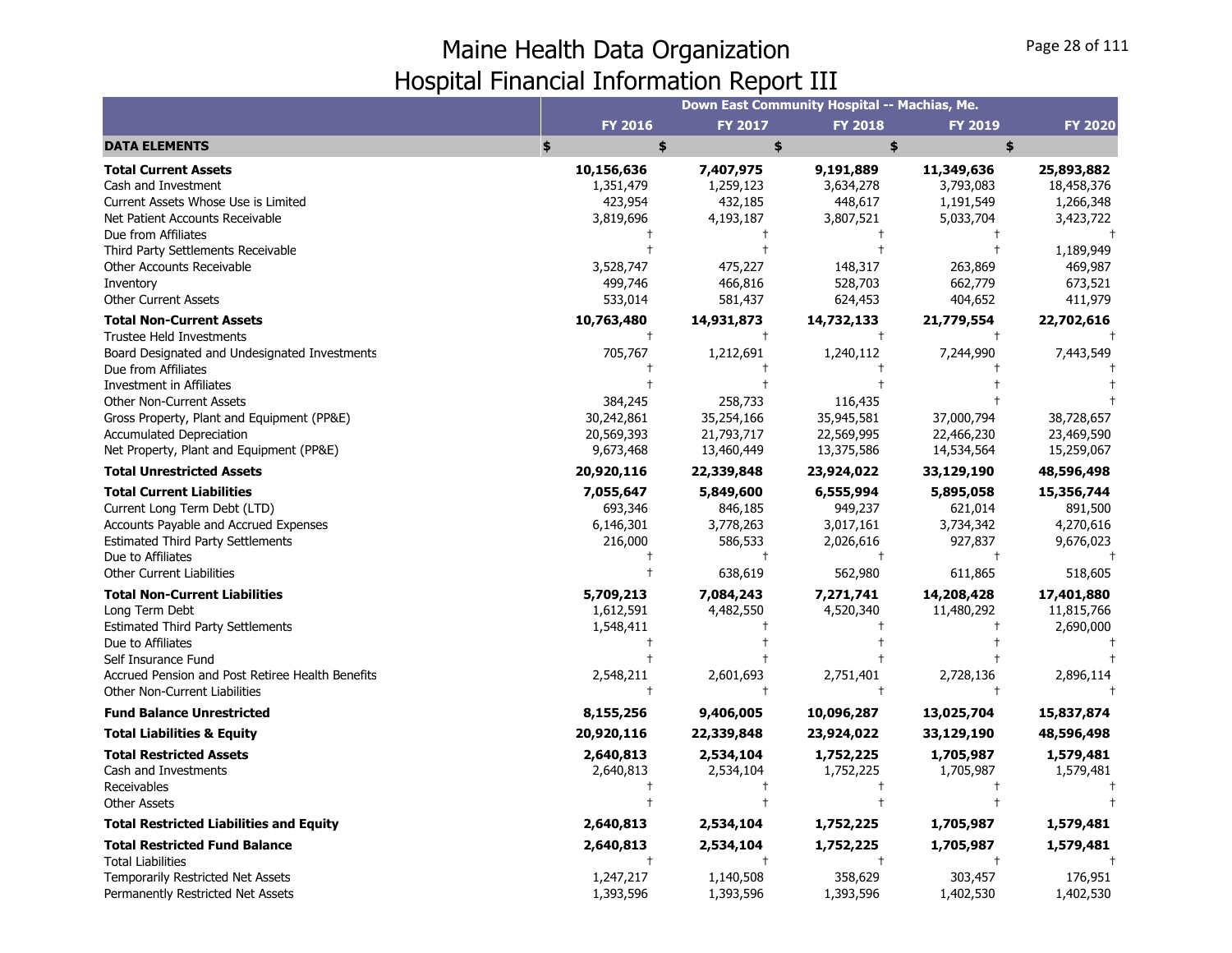|                                                                     | Down East Community Hospital -- Machias, Me. |                          |                          |                          |                           |  |
|---------------------------------------------------------------------|----------------------------------------------|--------------------------|--------------------------|--------------------------|---------------------------|--|
|                                                                     | <b>FY 2016</b>                               | <b>FY 2017</b>           | <b>FY 2018</b>           | <b>FY 2019</b>           | <b>FY 2020</b>            |  |
| † Data not available or not applicable                              |                                              |                          |                          |                          |                           |  |
| <b>DATA ELEMENTS</b>                                                | \$<br>$\frac{1}{2}$                          | \$                       |                          | $\frac{1}{2}$<br>\$      |                           |  |
| <b>Total Gross Patient Service Revenue (GPSR)</b>                   | 77,520,878                                   | 85,445,795               | 94,102,095               | 104,155,154              | 100,711,861<br>13,125,749 |  |
| Gross Inpatient Service Revenue<br>Gross Outpatient Service Revenue | 13,191,696<br>64,329,182                     | 13,088,699<br>72,357,096 | 14,230,326<br>79,871,769 | 15,776,565<br>88,378,589 | 87,586,112                |  |
| Free Care (Charity Care)                                            | 2,064,620                                    | 2,457,007                | 2,672,600                | 1,305,834                | 875,000                   |  |
| Bad Debt (Provision for Bad Debt)                                   | 2,923,477                                    | 2,842,442                | 3,015,097                | 2,130,762                | 2,860,502                 |  |
| Contractuals                                                        | 35,500,915                                   | 38,761,023               | 44,347,764               | 52,920,188               | 50,557,310                |  |
| Changes in Prior Year Estimated/Final Settlements                   | (1,092,000)                                  | (758,000)                | (382,000)                | (433,000)                | (504, 500)                |  |
| Net Patient Service Revenue                                         | 38,123,866                                   | 42,143,323               | 44,448,634               | 48,231,370               | 46,923,549                |  |
| Other Operating Revenue                                             | 608,628                                      | 692,171                  | 815,519                  | 1,701,167                | 3,475,504                 |  |
| <b>Total Operating Revenue</b>                                      | 38,732,494                                   | 42,835,494               | 45,264,153               | 49,932,537               | 50,399,053                |  |
| <b>Total Operating Expenses</b>                                     | 38,120,004                                   | 42,319,152               | 45,142,708               | 47,880,479               | 47,742,495                |  |
| Depreciation and Amortization                                       | 1,278,690                                    | 1,224,324                | 1,242,419                | 1,450,317                | 1,505,649                 |  |
| Interest                                                            | 114,621                                      | 134,610                  | 252,040                  | 268,583                  | 316,804                   |  |
| <b>Advertising Expenses</b>                                         | 54,209                                       | 78,998                   | 108,570                  | 68,299                   | 276,117                   |  |
| Allowed Advertising Expenses                                        | 27,717                                       | 39,251                   | 71,227                   | 22,364                   | 247,084                   |  |
| Non-Allowed Advertising Expenses                                    | 26,492                                       | 39,747                   | 37,343                   | 45,935                   | 29,033                    |  |
| Salaries and Benefits                                               | 20,506,229                                   | 29,120,916               | 30,384,542               | 32,718,720               | 32,370,568                |  |
| Other Operating Expenses                                            | 16,166,255                                   | 11,760,304               | 13,155,137               | 13,374,560               | 13,273,357                |  |
| <b>Net Operating Income</b>                                         | 612,490                                      | 516,342                  | 121,445                  | 2,052,058                | 2,656,558                 |  |
| <b>Total Non-Operating Revenue</b>                                  | 178,746                                      | 161,036                  | 266,293                  | 242,645                  | 378,944                   |  |
| <b>Total Investment Income</b>                                      | 178,746                                      | 161,036                  | 266,293                  | 242,645                  | 378,944                   |  |
| <b>Interest and Dividends</b>                                       | 178,746                                      | 161,036                  | 266,293                  | 242,645                  | 378,944                   |  |
| Realized Gains/Losses on Sales of Securities                        |                                              |                          |                          |                          |                           |  |
| Permanently Impaired Security Writedowns                            |                                              |                          |                          |                          |                           |  |
| Gains/Losses on Joint Ventures/Equity Investments                   |                                              |                          |                          |                          |                           |  |
| Permanently Impaired Writedowns of Other Assets                     |                                              |                          |                          |                          |                           |  |
| Other Non-Operating Revenues (Gifts, Bequests, etc.)                |                                              |                          |                          |                          |                           |  |
| <b>Excess of Revenue over Expenses</b>                              | 791,236                                      | 677,378                  | 387,738                  | 2,294,703                | 3,035,502                 |  |
| <b>Extraordinary Gains/Losses</b>                                   | $\ddagger$                                   | $\ddagger$               | $\ddagger$               | $\ddagger$               |                           |  |
| <b>Total Surplus/Deficit</b>                                        | 791,236                                      | 677,378                  | 387,738                  | 2,294,703                | 3,035,502                 |  |
| <b>Total Change in Unrestricted Net Assets</b>                      | 1,232,682                                    | 1,250,750                | 690,282                  | 2,929,417                | 2,812,170                 |  |
| Net Assets Released for Restrictions - Capital                      | 70,674                                       | 365,469                  | 723,172                  | 221,622                  | 139,768                   |  |
| Unrealized Gains/Losses on Investments                              | 26,926                                       | 263,282                  | (276, 639)               | 273,259                  | (49, 054)                 |  |
| Minimum Pension Liability Adjustment                                | 243,846                                      | 31,654                   | (143, 492)               | 193,973                  | (308, 259)                |  |
| Transfers From/To Affiliates                                        | 100,000                                      | (87,033)                 | (497)                    | 160,000                  | 60,000                    |  |
| Mergers                                                             |                                              |                          |                          |                          |                           |  |
| Consolidations with Support                                         |                                              |                          |                          |                          |                           |  |
| <b>Other Changes</b>                                                |                                              |                          |                          | (214, 140)               | (65, 787)                 |  |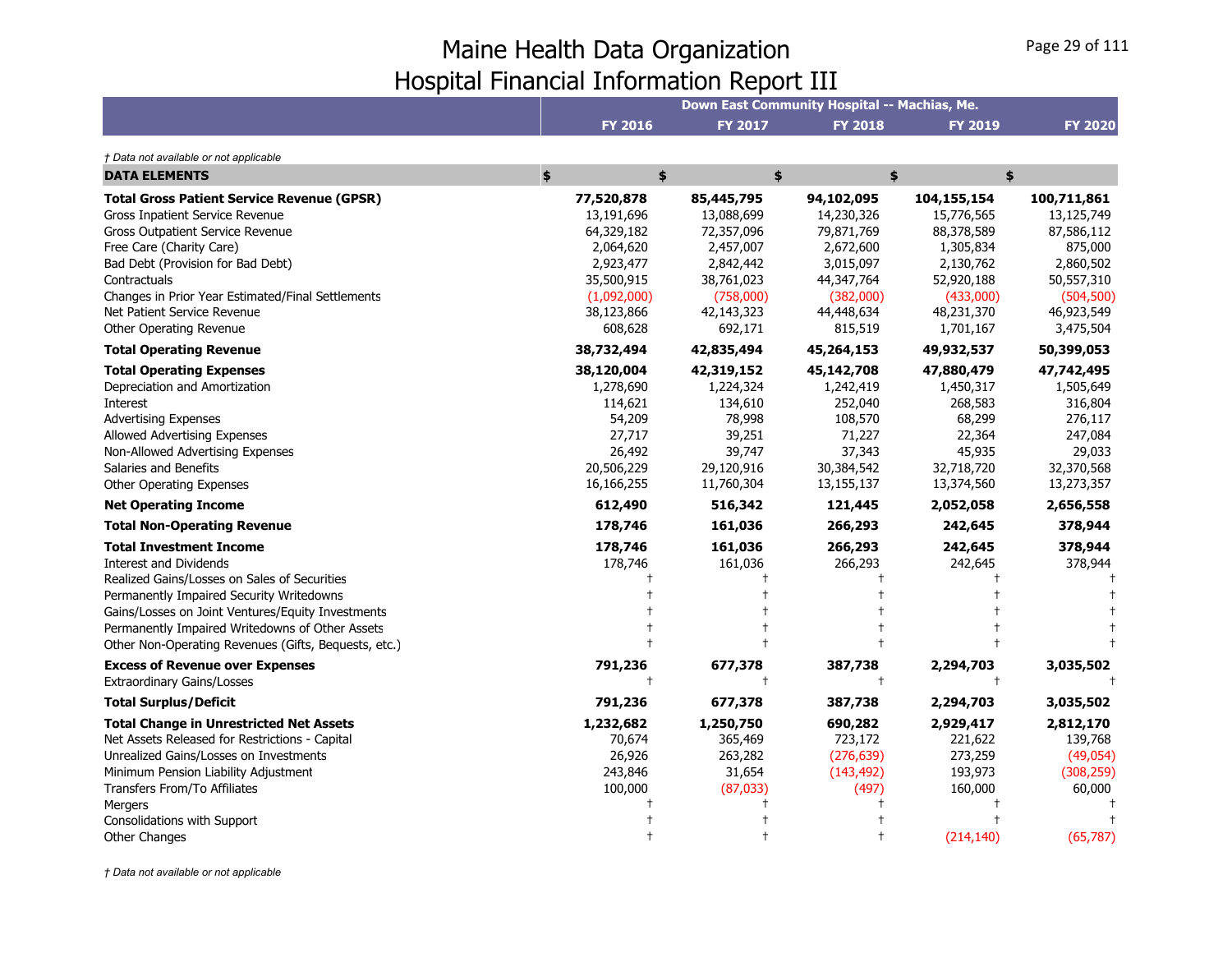|                                                                     |         |         | Down East Community Hospital -- Machias, Me. |         |                |
|---------------------------------------------------------------------|---------|---------|----------------------------------------------|---------|----------------|
|                                                                     | FY 2016 | FY 2017 | <b>FY 2018</b>                               | FY 2019 | <b>FY 2020</b> |
|                                                                     |         |         |                                              |         |                |
|                                                                     |         |         |                                              |         |                |
| <b>RATIOS</b>                                                       |         |         |                                              |         |                |
| Liquidity                                                           |         |         |                                              |         |                |
| Current Ratio with Board Designated and Undesignated Investments    | 1.540   | 1.474   | 1.591                                        | 3.154   | 2.171          |
| Current Ratio without Board Designated and Undesignated Investments | 1.440   | 1.266   | 1.402                                        | 1.925   | 1.686          |
| Days in Accounts Receivable                                         | 36.570  | 36.317  | 31.266                                       | 38.094  | 26.632         |
| <b>Acid Test</b>                                                    | .252    | .289    | .623                                         | .846    | 1.284          |
| Days Cash on Hand, Current                                          | 17.590  | 15.022  | 33.946                                       | 39.186  | 155.710        |
| Days Cash on Hand, Incl Board Designated & Undesignated Investments | 24.582  | 25.793  | 44.257                                       | 96.140  | 214.470        |
| Average Payment Period, Accounts Payable and Accrued Expenses       | 60.894  | 33.558  | 25.086                                       | 29.357  | 33.713         |
| Average Payment Period, Current Liabilities                         | 69.903  | 51.956  | 54.508                                       | 46.343  | 121.228        |
| <b>Capital Structure</b>                                            |         |         |                                              |         |                |
| <b>Equity Financing Ratio</b>                                       | .390    | .421    | .422                                         | .393    | .326           |
| <b>Fixed Asset Financing</b>                                        | .167    | .333    | .338                                         | .790    | .774           |
| Cash Flow Divided by Total Debt                                     | .162    | .147    | .118                                         | .186    | .139           |
| Cash Flow Divided by Total Debt with Operating Income Only          | .148    | .135    | .099                                         | .174    | .127           |
| Debt Service Coverage                                               | 2.691   | 2.459   | 1.714                                        | 3.296   | 5.180          |
| Debt Service Coverage with Operating Income Only                    | 2.471   | 2.265   | 1.471                                        | 3.096   | 4.776          |
| <b>Profitability</b>                                                |         |         |                                              |         |                |
| <b>Total Margin</b>                                                 | .020    | .016    | .009                                         | .046    | .060           |
| <b>Operating Margin</b>                                             | .016    | .012    | .003                                         | .041    | .053           |
| Non Operating Revenue Margin                                        | .226    | .238    | .687                                         | .106    | .125           |
| Return on Assets                                                    | .038    | .030    | .016                                         | .069    | .062           |
| Return on Equity                                                    | .097    | .072    | .038                                         | .176    | .192           |
| Markup                                                              | 2.050   | 2.035   | 2.103                                        | 2.211   | 2.182          |
| Deductible                                                          | .458    | .454    | .471                                         | .508    | .502           |
| Markup Adjustment for Deductible                                    | 1.118   | 1.120   | 1.120                                        | 1.106   | 1.123          |
| Reported Income Index                                               | .642    | .542    | .562                                         | .783    | 1.079          |
| <b>Asset Efficiency</b>                                             |         |         |                                              |         |                |
| <b>Total Asset Turnover</b>                                         | 1.860   | 1.925   | 1.903                                        | 1.515   | 1.045          |
| <b>Fixed Asset Turnover</b>                                         | 4.004   | 3.182   | 3.384                                        | 3.435   | 3.303          |
| Average Age of Plant Depreciation Only                              | 16.086  | 17.801  | 18.166                                       | 15.491  | 15.588         |
| <b>Other Financial Ratios</b>                                       |         |         |                                              |         |                |
| Total Operating Expense Growth                                      | .052    | .110    | .067                                         | .061    | (.003)         |
| <b>Total Operating Revenue Growth</b>                               | .075    | .106    | .057                                         | .103    | .009           |
| Realized Gains Divided by NonOperating Revenue                      | .000    | .000    | .000                                         | .000    | .000           |
| Realized Gains Divided by NetIncome                                 | .000    | .000    | .000                                         | .000    | .000           |
| Long Term Debt to Equity                                            | .198    | .477    | .448                                         | .881    | .746           |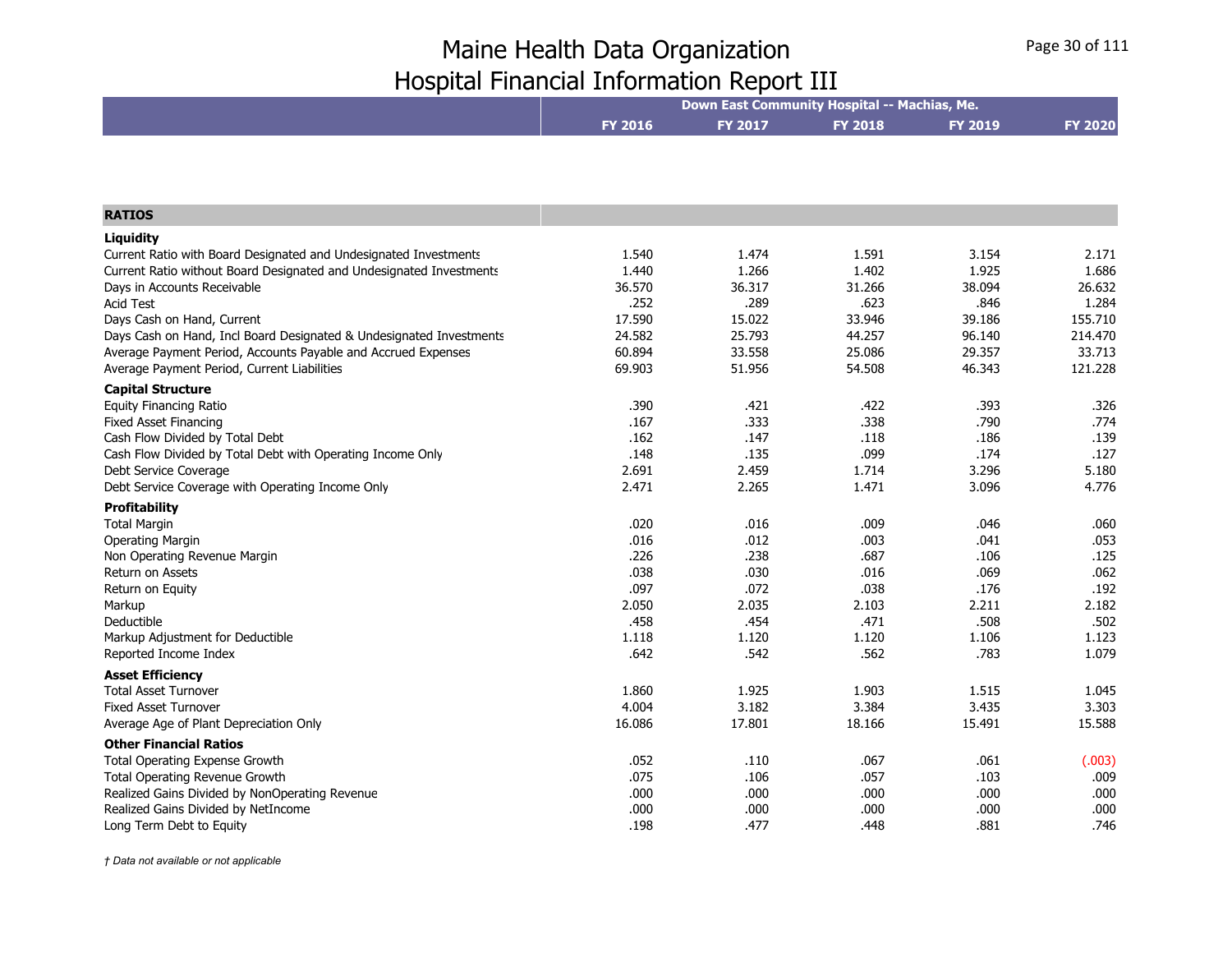|                                                  |             |                | Eastern Maine Medical Center -- Bangor, Me. |                |                |
|--------------------------------------------------|-------------|----------------|---------------------------------------------|----------------|----------------|
|                                                  | FY 2016     | <b>FY 2017</b> | <b>FY 2018</b>                              | <b>FY 2019</b> | <b>FY 2020</b> |
| <b>DATA ELEMENTS</b>                             | \$<br>\$    | \$             |                                             | \$<br>\$       |                |
| <b>Total Current Assets</b>                      | 192,131,234 | 199,622,132    | 271,218,510                                 | 348,295,113    | 450,093,390    |
| Cash and Investment                              | 65,576,104  | 28,125,022     | 116,178,677                                 | 151,637,889    | 258,298,964    |
| Current Assets Whose Use is Limited              | 16,663,619  | 3,789,260      | 3,879,617                                   | 4,183,258      | 4,046,274      |
| Net Patient Accounts Receivable                  | 84,186,557  | 93,736,422     | 95,653,619                                  | 125,679,963    | 120,331,092    |
| Due from Affiliates                              | 2,244,338   | 3,343,821      | 3,894,386                                   | 836,715        | 968,126        |
| Third Party Settlements Receivable               | 9,208,938   | 51,746,553     | 30,699,380                                  | 46,585,659     | 47,839,214     |
| Other Accounts Receivable                        | 4,565,448   | 5,181,284      | 6,793,714                                   | 7,594,545      | 11,165,038     |
| Inventory                                        | 3,430,338   | 4,117,217      | 3,561,165                                   | 4,551,199      | 4,438,316      |
| <b>Other Current Assets</b>                      | 6,255,892   | 9,582,553      | 10,557,952                                  | 7,225,885      | 3,006,366      |
| <b>Total Non-Current Assets</b>                  | 743,220,862 | 585,709,596    | 524,662,585                                 | 510,190,209    | 501,679,167    |
| <b>Trustee Held Investments</b>                  | 144,090,612 | 82,738,154     | 21,386,941                                  | 16,331,051     | 16,304,003     |
| Board Designated and Undesignated Investments    | 192,417,920 | 49,889,759     | 53,205,491                                  | 54,937,405     | 58,161,413     |
| Due from Affiliates                              |             |                |                                             |                |                |
| Investment in Affiliates                         |             |                | $\overline{1}$                              |                |                |
| <b>Other Non-Current Assets</b>                  | 14,734,826  | 3,021,161      | 3,261,514                                   | 7,235,419      | 7,126,658      |
| Gross Property, Plant and Equipment (PP&E)       | 743,637,514 | 791,680,067    | 814,768,920                                 | 828,574,125    | 841,595,137    |
| <b>Accumulated Depreciation</b>                  | 351,660,010 | 341,619,545    | 367,960,281                                 | 396,887,791    | 421,508,044    |
| Net Property, Plant and Equipment (PP&E)         | 391,977,504 | 450,060,522    | 446,808,639                                 | 431,686,334    | 420,087,093    |
| <b>Total Unrestricted Assets</b>                 | 935,352,096 | 785,331,728    | 795,881,095                                 | 858,485,322    | 951,772,557    |
| <b>Total Current Liabilities</b>                 | 88,522,871  | 81,184,469     | 86,040,176                                  | 101,536,644    | 154,092,176    |
| Current Long Term Debt (LTD)                     | 3,286,324   | 3,446,144      | 3,495,103                                   | 3,558,269      | 3,259,169      |
| Accounts Payable and Accrued Expenses            | 76,226,192  | 70,837,666     | 66,976,034                                  | 55,068,069     | 64,430,470     |
| <b>Estimated Third Party Settlements</b>         | 2,405,515   | 842,009        | 218,422                                     | 1,707,932      | 5,170,296      |
| Due to Affiliates                                | 5,238,899   | 4,736,646      | 13,936,338                                  | 39,347,575     | 55,931,777     |
| <b>Other Current Liabilities</b>                 | 1,365,941   | 1,322,004      | 1,414,279                                   | 1,854,799      | 25,300,464     |
| <b>Total Non-Current Liabilities</b>             | 467,981,891 | 455,304,333    | 452,097,410                                 | 474,855,752    | 566,746,461    |
| Long Term Debt                                   | 355,955,176 | 351,600,169    | 347,134,396                                 | 342,606,115    | 335,359,031    |
| <b>Estimated Third Party Settlements</b>         | 9,379,516   | 1,093,352      | 1,093,352                                   |                |                |
| Due to Affiliates                                |             |                | $\ddagger$                                  |                |                |
| Self Insurance Fund                              |             |                |                                             |                |                |
| Accrued Pension and Post Retiree Health Benefits | 100,234,232 | 100,185,555    | 101,540,393                                 | 129,868,712    | 159,089,121    |
| Other Non-Current Liabilities                    | 2,412,967   | 2,425,257      | 2,329,269                                   | 2,380,925      | 72,298,309     |
| <b>Fund Balance Unrestricted</b>                 | 378,847,334 | 248,842,926    | 257,743,509                                 | 282,092,926    | 230,933,920    |
| <b>Total Liabilities &amp; Equity</b>            | 935,352,096 | 785,331,728    | 795,881,095                                 | 858,485,322    | 951,772,557    |
| <b>Total Restricted Assets</b>                   | 43,705,836  | 46,887,816     | 43,214,964                                  | 40,282,460     | 38,033,020     |
| Cash and Investments                             | 43,705,836  | 46,887,816     | 43,214,964                                  | 40,282,460     | 38,033,020     |
| Receivables                                      |             |                |                                             |                |                |
| <b>Other Assets</b>                              |             |                |                                             |                |                |
| <b>Total Restricted Liabilities and Equity</b>   | 43,705,836  | 46,887,816     | 43,214,963                                  | 40,282,460     | 38,033,020     |
| <b>Total Restricted Fund Balance</b>             | 43,705,836  | 46,887,816     | 43,214,963                                  | 40,282,460     | 38,033,020     |
| <b>Total Liabilities</b>                         |             | $\ddagger$     | $\ddagger$                                  |                |                |
| Temporarily Restricted Net Assets                | 31,867,125  | 34,858,924     | 30,477,511                                  | 27,569,248     | 25,032,642     |
| Permanently Restricted Net Assets                | 11,838,711  | 12,028,892     | 12,737,452                                  | 12,713,212     | 13,000,378     |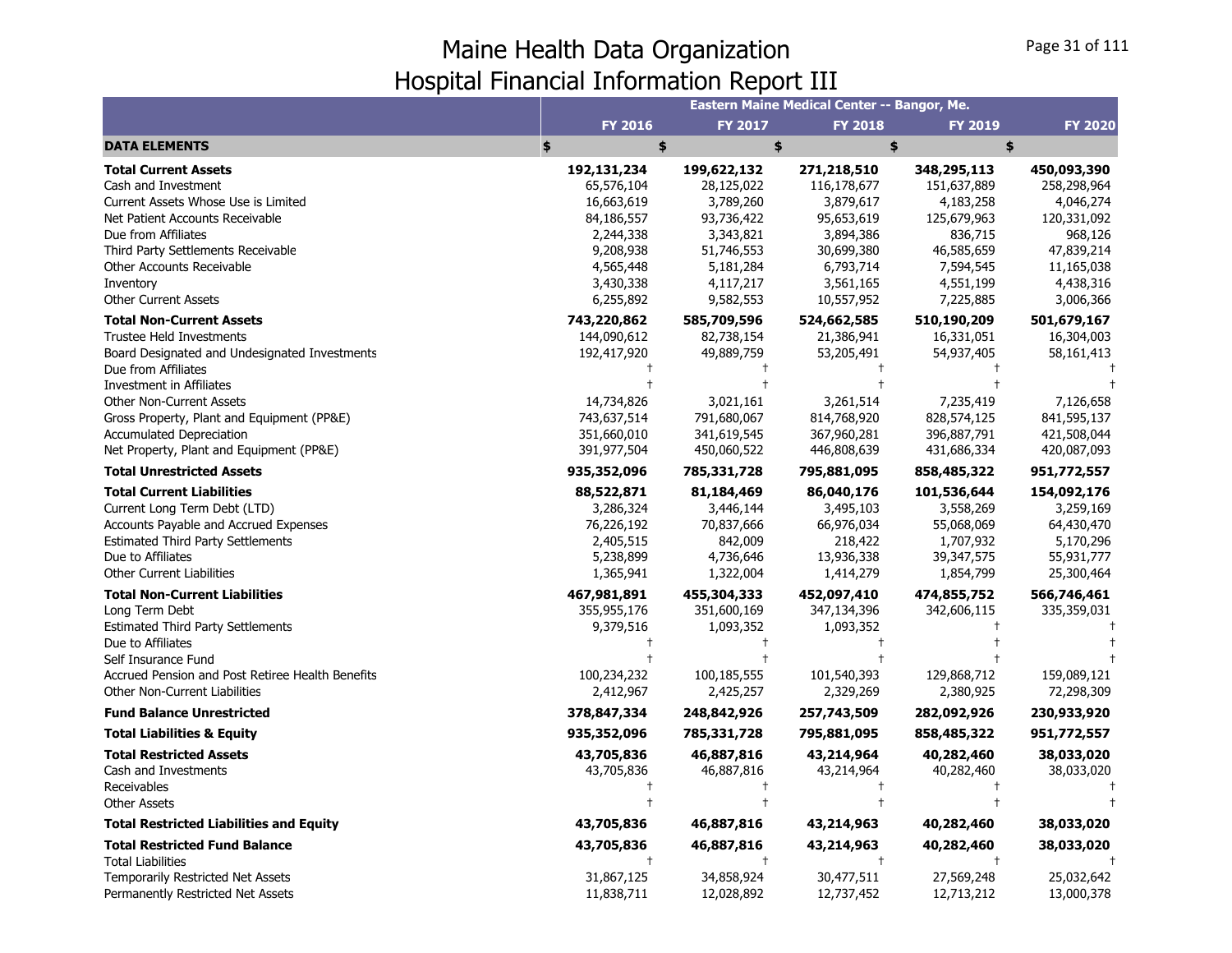|                                                                                                                                                                                                                                                                                                                             |                                                                                        |                                                                                        | Eastern Maine Medical Center -- Bangor, Me.                                              |                                                                                              |                                                                                             |
|-----------------------------------------------------------------------------------------------------------------------------------------------------------------------------------------------------------------------------------------------------------------------------------------------------------------------------|----------------------------------------------------------------------------------------|----------------------------------------------------------------------------------------|------------------------------------------------------------------------------------------|----------------------------------------------------------------------------------------------|---------------------------------------------------------------------------------------------|
|                                                                                                                                                                                                                                                                                                                             | <b>FY 2016</b>                                                                         | <b>FY 2017</b>                                                                         | <b>FY 2018</b>                                                                           | <b>FY 2019</b>                                                                               | <b>FY 2020</b>                                                                              |
| † Data not available or not applicable                                                                                                                                                                                                                                                                                      |                                                                                        |                                                                                        |                                                                                          |                                                                                              |                                                                                             |
| <b>DATA ELEMENTS</b>                                                                                                                                                                                                                                                                                                        | \$                                                                                     | \$                                                                                     | \$                                                                                       | \$                                                                                           | \$                                                                                          |
| <b>Total Gross Patient Service Revenue (GPSR)</b><br>Gross Inpatient Service Revenue<br><b>Gross Outpatient Service Revenue</b><br>Free Care (Charity Care)<br>Bad Debt (Provision for Bad Debt)<br>Contractuals                                                                                                            | 1,631,943,865<br>807,210,409<br>824,733,456<br>24,911,411<br>25,489,594<br>842,711,697 | 1,803,509,897<br>907,332,236<br>896,177,661<br>23,753,163<br>39,083,541<br>950,676,480 | 1,903,577,823<br>954,576,957<br>949,000,866<br>25,461,346<br>48,945,557<br>1,021,305,859 | 2,106,626,498<br>1,059,051,016<br>1,047,575,482<br>18,606,821<br>28,021,511<br>1,206,346,500 | 2,122,595,312<br>1,103,524,805<br>1,019,070,507<br>9,337,284<br>43,206,478<br>1,267,270,510 |
| Changes in Prior Year Estimated/Final Settlements<br>Net Patient Service Revenue<br>Other Operating Revenue<br><b>Total Operating Revenue</b>                                                                                                                                                                               | (3,672,071)<br>742,503,234<br>33,686,210<br>776,189,444                                | (25, 811, 280)<br>815,807,993<br>40,223,509<br>856,031,502                             | (6, 157, 031)<br>814,022,092<br>65,256,382<br>879,278,474                                | (6,928,229)<br>860,579,895<br>66,474,484<br>927,054,379                                      | (935, 907)<br>803,716,947<br>97,593,882<br>901,310,829                                      |
| <b>Total Operating Expenses</b><br>Depreciation and Amortization<br>Interest<br><b>Advertising Expenses</b>                                                                                                                                                                                                                 | 746,442,259<br>28,514,737<br>5,329,982<br>1,594,176                                    | 828,215,961<br>20,190,627<br>11,733,068<br>2,064,704                                   | 870,395,089<br>29,089,972<br>14,744,681<br>1,434,966                                     | 879,045,685<br>29,598,597<br>14,751,160<br>1,379,031                                         | 937,403,075<br>29,519,749<br>14,494,282<br>1,531,858                                        |
| Allowed Advertising Expenses<br>Non-Allowed Advertising Expenses<br>Salaries and Benefits<br>Other Operating Expenses                                                                                                                                                                                                       | $^{\dagger}$<br>1,594,176<br>380,058,227<br>330,945,137                                | $\ddagger$<br>2,064,704<br>426,990,065<br>367,237,497                                  | $\pm$<br>1,434,966<br>447,274,893<br>377,850,577                                         | $\ddagger$<br>1,379,031<br>433,401,629<br>399,915,268                                        | 1,531,858<br>434,915,354<br>456,941,832                                                     |
| <b>Net Operating Income</b>                                                                                                                                                                                                                                                                                                 | 29,747,185                                                                             | 27,815,541                                                                             | 8,883,385                                                                                | 48,008,694                                                                                   | (36,092,246)                                                                                |
| <b>Total Non-Operating Revenue</b>                                                                                                                                                                                                                                                                                          | 1,777,733                                                                              | 15,723,300                                                                             | 791,636                                                                                  | 1,239,147                                                                                    | 1,318,412                                                                                   |
| <b>Total Investment Income</b><br><b>Interest and Dividends</b><br>Realized Gains/Losses on Sales of Securities<br>Permanently Impaired Security Writedowns<br>Gains/Losses on Joint Ventures/Equity Investments<br>Permanently Impaired Writedowns of Other Assets<br>Other Non-Operating Revenues (Gifts, Bequests, etc.) | 1,777,733<br>1,580,657<br>197,076                                                      | 15,723,300<br>789,586<br>14,933,714                                                    | 791,636<br>786,372<br>5,264                                                              | 777,862<br>732,606<br>45,256<br>930,192<br>(468, 907)                                        | 871,063<br>661,672<br>209,391<br>900,376<br>(453, 027)                                      |
| <b>Excess of Revenue over Expenses</b>                                                                                                                                                                                                                                                                                      | 31,524,918<br>$^{+}$                                                                   | 43,538,841<br>$\ddagger$                                                               | 9,675,021<br>$\ddagger$                                                                  | 49,247,841<br>$\ddagger$                                                                     | (34,773,834)                                                                                |
| <b>Extraordinary Gains/Losses</b><br><b>Total Surplus/Deficit</b>                                                                                                                                                                                                                                                           | 31,524,918                                                                             | 43,538,841                                                                             | 9,675,021                                                                                | 49,247,841                                                                                   | (34,773,834)                                                                                |
| <b>Total Change in Unrestricted Net Assets</b><br>Net Assets Released for Restrictions - Capital<br>Unrealized Gains/Losses on Investments<br>Minimum Pension Liability Adjustment<br>Transfers From/To Affiliates<br>Mergers                                                                                               | 23,467,456<br>3,132,109<br>9,366,374<br>(6,971,610)<br>(13,641,508)                    | (130,004,408)<br>777,278<br>(16,696,328)<br>11,094,308<br>(169, 031, 991)              | 8,900,583<br>3,445,155<br>(183, 855)<br>2,026,099<br>(6, 118, 560)                       | 24,349,416<br>3,872,562<br>379,780<br>(30,591,635)<br>1,736,143                              | (51, 159, 005)<br>5,533,233<br>(21, 966, 554)                                               |
| Consolidations with Support<br>Other Changes                                                                                                                                                                                                                                                                                | 57,173                                                                                 | 313,484                                                                                | 56,723                                                                                   | (295, 275)                                                                                   | 48,150                                                                                      |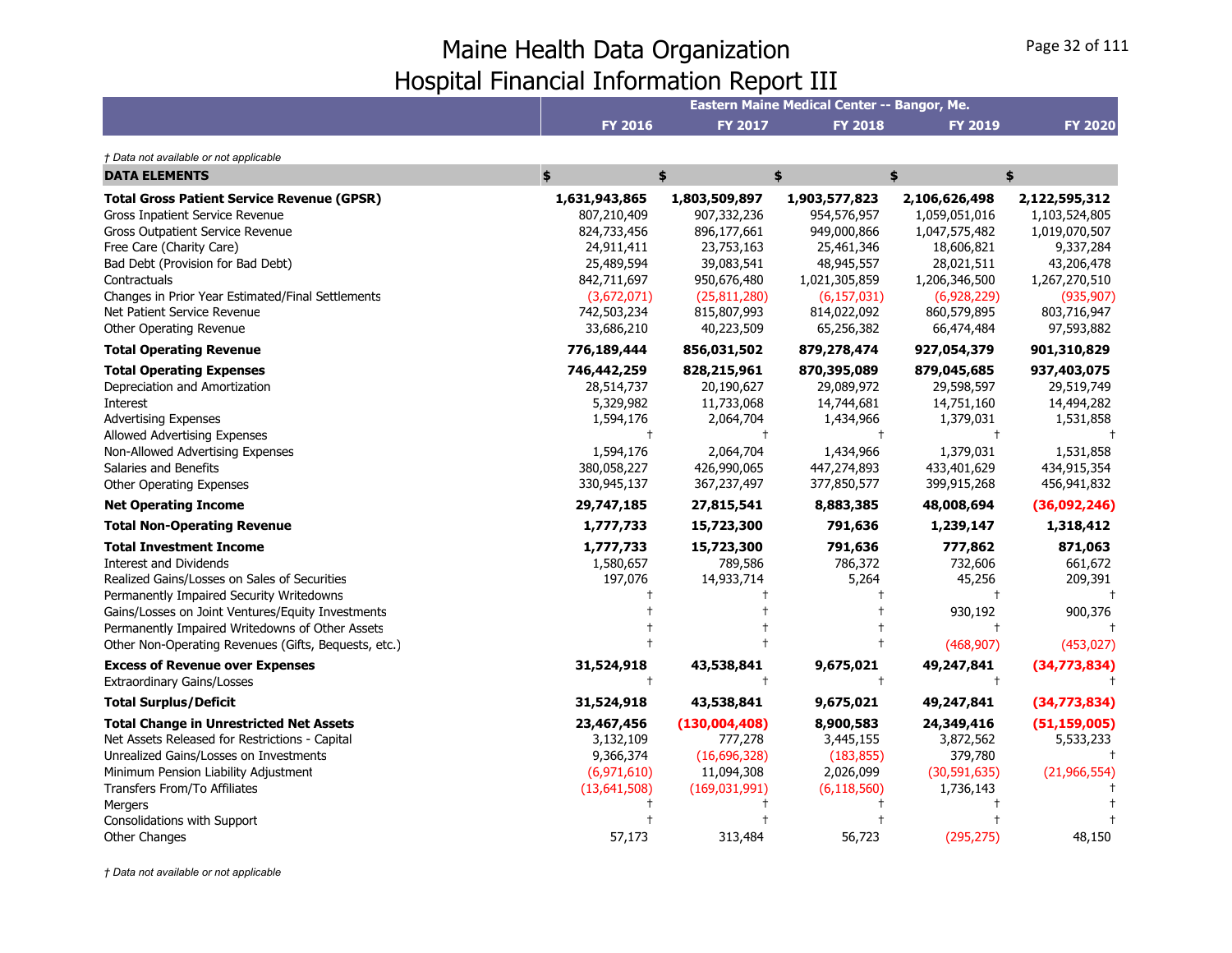|                                                                     | Eastern Maine Medical Center -- Bangor, Me. |                |                |         |                |
|---------------------------------------------------------------------|---------------------------------------------|----------------|----------------|---------|----------------|
|                                                                     | <b>FY 2016</b>                              | <b>FY 2017</b> | <b>FY 2018</b> | FY 2019 | <b>FY 2020</b> |
|                                                                     |                                             |                |                |         |                |
|                                                                     |                                             |                |                |         |                |
| <b>RATIOS</b>                                                       |                                             |                |                |         |                |
| Liquidity                                                           |                                             |                |                |         |                |
| Current Ratio with Board Designated and Undesignated Investments    | 4.344                                       | 3.073          | 3.771          | 3.971   | 3.298          |
| Current Ratio without Board Designated and Undesignated Investments | 2.170                                       | 2.459          | 3.152          | 3.430   | 2.921          |
| Days in Accounts Receivable                                         | 41.384                                      | 41.939         | 42.890         | 53.305  | 54.647         |
| <b>Acid Test</b>                                                    | .929                                        | .393           | 1.395          | 1.535   | 1.703          |
| Days Cash on Hand, Current                                          | 41.811                                      | 14.416         | 52.087         | 66.955  | 105.472        |
| Days Cash on Hand, Incl Board Designated & Undesignated Investments | 139.638                                     | 36.952         | 75.170         | 90.561  | 128.855        |
| Average Payment Period, Accounts Payable and Accrued Expenses       | 38.754                                      | 31.999         | 29.058         | 23.662  | 25.903         |
| Average Payment Period, Current Liabilities                         | 45.006                                      | 36.673         | 37.329         | 43.629  | 61.950         |
| <b>Capital Structure</b>                                            |                                             |                |                |         |                |
| <b>Equity Financing Ratio</b>                                       | .405                                        | .317           | .324           | .329    | .243           |
| <b>Fixed Asset Financing</b>                                        | .908                                        | .781           | .777           | .794    | .798           |
| Cash Flow Divided by Total Debt                                     | .108                                        | .119           | .072           | .137    | (.007)         |
| Cash Flow Divided by Total Debt with Operating Income Only          | .105                                        | .089           | .071           | .135    | (.009)         |
| Debt Service Coverage                                               | 7.671                                       | 5.024          | 2.942          | 5.130   | .512           |
| Debt Service Coverage with Operating Income Only                    | 7.462                                       | 3.977          | 2.898          | 5.062   | .439           |
| <b>Profitability</b>                                                |                                             |                |                |         |                |
| <b>Total Margin</b>                                                 | .041                                        | .050           | .011           | .053    | (.039)         |
| <b>Operating Margin</b>                                             | .038                                        | .032           | .010           | .052    | (.040)         |
| Non Operating Revenue Margin                                        | .056                                        | .361           | .082           | .025    | (.038)         |
| Return on Assets                                                    | .034                                        | .055           | .012           | .057    | (.037)         |
| Return on Equity                                                    | .083                                        | .175           | .038           | .175    | (.151)         |
| Markup                                                              | 2.231                                       | 2.226          | 2.262          | 2.472   | 2.368          |
| Deductible                                                          | .516                                        | .527           | .537           | .573    | .597           |
| Markup Adjustment for Deductible                                    | 1.102                                       | 1.078          | 1.089          | 1.100   | 1.017          |
| Reported Income Index                                               | 1.343                                       | (.335)         | 1.087          | 2.023   | .680           |
| <b>Asset Efficiency</b>                                             |                                             |                |                |         |                |
| <b>Total Asset Turnover</b>                                         | .832                                        | 1.110          | 1.106          | 1.081   | .948           |
| <b>Fixed Asset Turnover</b>                                         | 1.980                                       | 1.902          | 1.968          | 2.148   | 2.146          |
| Average Age of Plant Depreciation Only                              | 12.333                                      | 16.920         | 12.649         | 13.409  | 14.279         |
| <b>Other Financial Ratios</b>                                       |                                             |                |                |         |                |
| <b>Total Operating Expense Growth</b>                               | .096                                        | .110           | .051           | .010    | .066           |
| <b>Total Operating Revenue Growth</b>                               | .077                                        | .103           | .027           | .054    | (.028)         |
| Realized Gains Divided by NonOperating Revenue                      | .111                                        | .950           | .007           | .037    | .159           |
| Realized Gains Divided by NetIncome                                 | .006                                        | .343           | .001           | .001    | (.006)         |
| Long Term Debt to Equity                                            | .940                                        | 1.413          | 1.347          | 1.215   | 1.452          |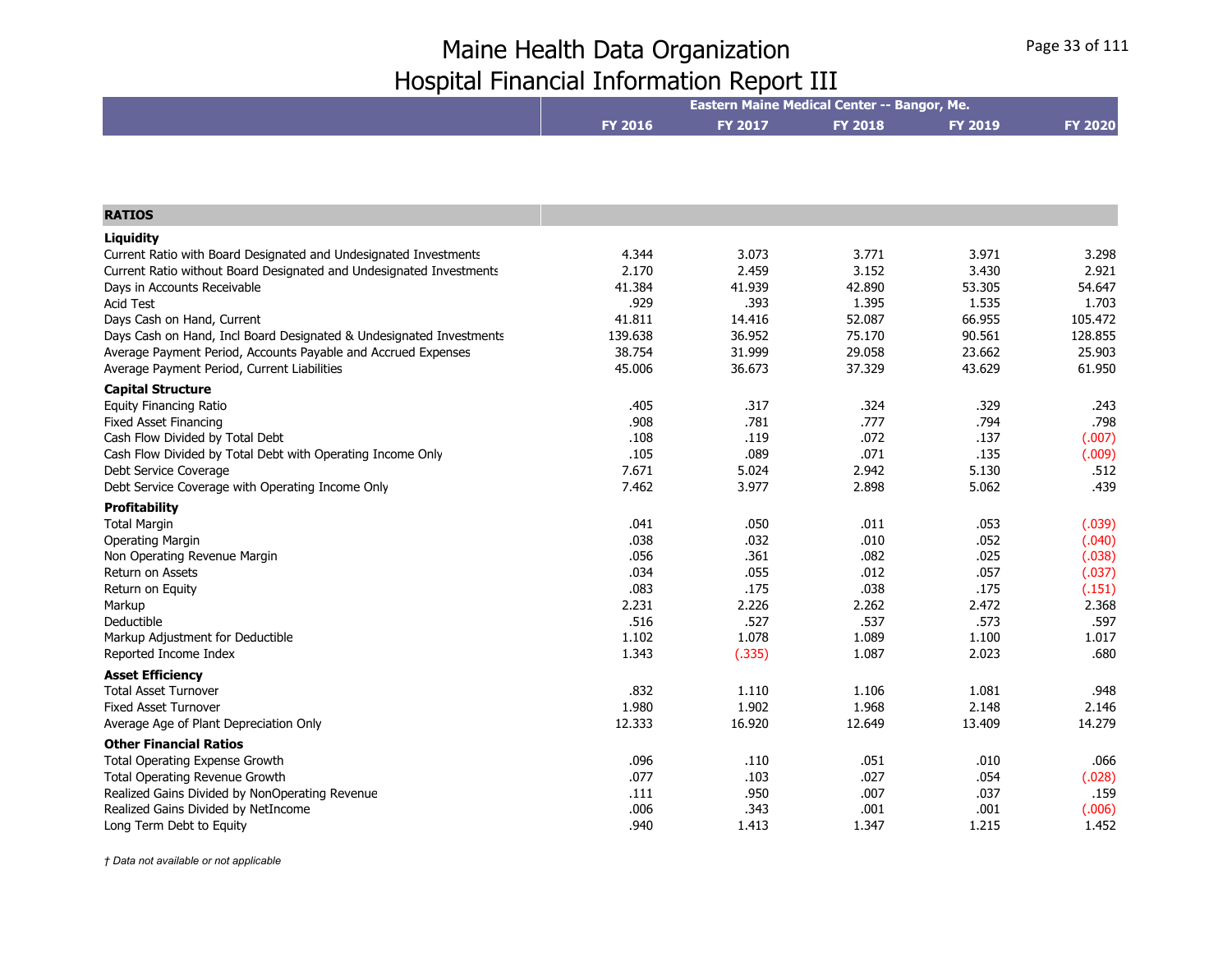|                                                                                                                                                                                                                                                                                                       |                                                                                                         |                                                                                                                    | Franklin Memorial Hospital -- Farmington, Me.                                                                                   |                                                                                                             |                                                                                                                           |
|-------------------------------------------------------------------------------------------------------------------------------------------------------------------------------------------------------------------------------------------------------------------------------------------------------|---------------------------------------------------------------------------------------------------------|--------------------------------------------------------------------------------------------------------------------|---------------------------------------------------------------------------------------------------------------------------------|-------------------------------------------------------------------------------------------------------------|---------------------------------------------------------------------------------------------------------------------------|
|                                                                                                                                                                                                                                                                                                       | <b>FY 2016</b>                                                                                          | <b>FY 2017</b>                                                                                                     | <b>FY 2018</b>                                                                                                                  | <b>FY 2019</b>                                                                                              | <b>FY 2020</b>                                                                                                            |
| <b>DATA ELEMENTS</b>                                                                                                                                                                                                                                                                                  | \$<br>\$                                                                                                | \$                                                                                                                 | \$                                                                                                                              | \$                                                                                                          |                                                                                                                           |
| <b>Total Current Assets</b><br>Cash and Investment<br>Current Assets Whose Use is Limited<br>Net Patient Accounts Receivable<br>Due from Affiliates<br>Third Party Settlements Receivable<br>Other Accounts Receivable<br>Inventory<br><b>Other Current Assets</b><br><b>Total Non-Current Assets</b> | 12,134,787<br>13,278<br>361,998<br>7,901,603<br>424,036<br>684,951<br>0<br>0<br>2,748,921<br>30,968,057 | 14,362,556<br>1,526,555<br>391,810<br>8,070,664<br>486,289<br>1,348,338<br>0<br>1,735,840<br>803,060<br>27,997,755 | 19,084,308<br>4,384,042<br>386,993<br>7,623,619<br>1,595,832<br>2,506,165<br>$\mathbf{0}$<br>1,608,966<br>978,691<br>28,835,241 | 19,209,626<br>(13,690)<br>412,066<br>7,694,974<br>73,758<br>8,152,298<br>$\Omega$<br>1,811,396<br>1,078,824 | 23, 284, 734<br>15,910<br>213,561<br>9,951,339<br>44,091<br>9,863,877<br>$\Omega$<br>2,111,623<br>1,084,333<br>35,497,009 |
| <b>Trustee Held Investments</b><br>Board Designated and Undesignated Investments<br>Due from Affiliates<br>Investment in Affiliates<br><b>Other Non-Current Assets</b><br>Gross Property, Plant and Equipment (PP&E)<br><b>Accumulated Depreciation</b><br>Net Property, Plant and Equipment (PP&E)   | (376, 304)<br>2,579,455<br>90,241,451<br>61,476,545<br>28,764,906                                       | 1,640,979<br>90,865,488<br>64,508,712<br>26,356,776                                                                | 4,196,979<br>90,977,087<br>66,338,825<br>24,638,262                                                                             | 38,275,374<br>10,830,822<br>95,478,845<br>68,034,293<br>27,444,552                                          | 9,515,765<br>95,557,579<br>69,576,335<br>25,981,244                                                                       |
| <b>Total Unrestricted Assets</b>                                                                                                                                                                                                                                                                      | 43,102,844                                                                                              | 42,360,311                                                                                                         | 47,919,549                                                                                                                      | 57,485,000                                                                                                  | 58,781,743                                                                                                                |
| <b>Total Current Liabilities</b><br>Current Long Term Debt (LTD)<br><b>Accounts Payable and Accrued Expenses</b><br><b>Estimated Third Party Settlements</b><br>Due to Affiliates<br><b>Other Current Liabilities</b>                                                                                 | 9,345,703<br>775,000<br>4,641,164<br>3,658,602<br>270,937                                               | 9,763,773<br>825,000<br>5,546,778<br>$\pm$<br>3,239,937<br>152,058                                                 | 10,493,963<br>845,000<br>6,066,718<br>$\pm$<br>3,475,757<br>106,488                                                             | 10,721,146<br>880,000<br>7,929,154<br>1,803,005<br>108,987                                                  | 12,786,466<br>485,000<br>10,328,897<br>1,856,385<br>116,184                                                               |
| <b>Total Non-Current Liabilities</b><br>Long Term Debt<br><b>Estimated Third Party Settlements</b><br>Due to Affiliates<br>Self Insurance Fund<br>Accrued Pension and Post Retiree Health Benefits<br>Other Non-Current Liabilities                                                                   | 20,148,593<br>17,215,654<br>2,932,939                                                                   | 18,041,341<br>16,355,941<br>$^{+}$<br>785,400<br>900,000                                                           | 19,248,902<br>15,453,788<br>$\ddagger$<br>2,895,114<br>900,000                                                                  | 23,014,496<br>14,516,635<br>8,497,861                                                                       | 16,020,561<br>8,853,914<br>7,166,647                                                                                      |
| <b>Fund Balance Unrestricted</b>                                                                                                                                                                                                                                                                      | 13,608,548                                                                                              | 14,555,198                                                                                                         | 18,176,684                                                                                                                      | 23,749,358                                                                                                  | 29,974,716                                                                                                                |
| <b>Total Liabilities &amp; Equity</b>                                                                                                                                                                                                                                                                 | 43,102,844                                                                                              | 42,360,312                                                                                                         | 47,919,549                                                                                                                      | 57,485,000                                                                                                  | 58,781,743                                                                                                                |
| <b>Total Restricted Assets</b><br>Cash and Investments<br>Receivables<br><b>Other Assets</b>                                                                                                                                                                                                          | 2,919,384<br>2,919,384                                                                                  | 3,307,943<br>3,006,192<br>$\ddagger$<br>301,751                                                                    | 2,678,764<br>2,678,764                                                                                                          | 2,654,497<br>2,654,497                                                                                      | 2,914,951<br>2,914,951                                                                                                    |
| <b>Total Restricted Liabilities and Equity</b>                                                                                                                                                                                                                                                        | 2,919,384                                                                                               | 3,307,943                                                                                                          | 2,678,764                                                                                                                       | 2,654,497                                                                                                   | 2,914,951                                                                                                                 |
| <b>Total Restricted Fund Balance</b><br><b>Total Liabilities</b><br><b>Temporarily Restricted Net Assets</b><br>Permanently Restricted Net Assets                                                                                                                                                     | 2,919,384<br>1,679,687<br>1,239,697                                                                     | 3,307,943<br>$\ddagger$<br>2,149,809<br>1,158,134                                                                  | 2,678,764<br>1,510,999<br>1,167,765                                                                                             | 2,654,497<br>1,488,558<br>1,165,939                                                                         | 2,914,951<br>1,751,286<br>1,163,665                                                                                       |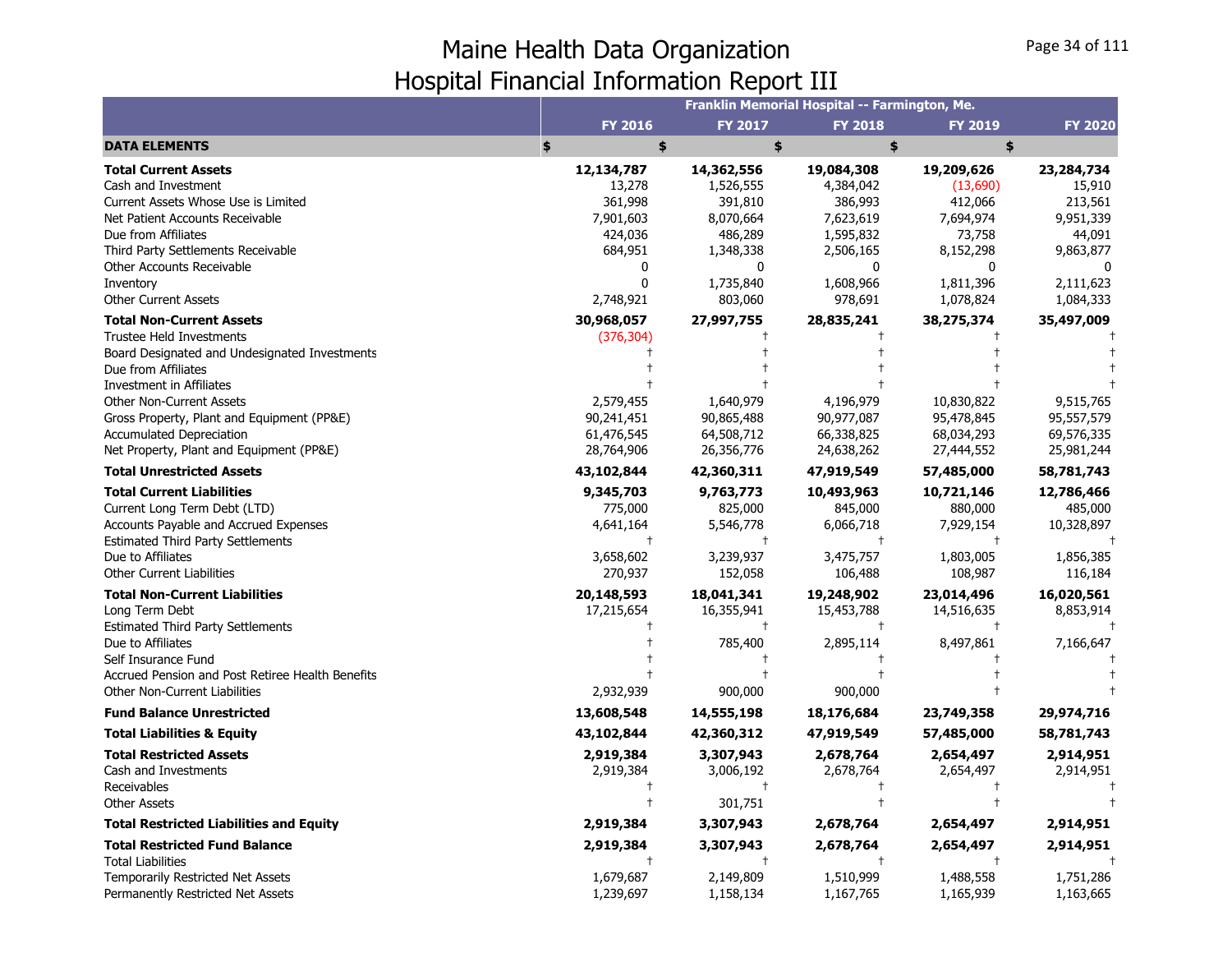|                                                      |                |                | Franklin Memorial Hospital -- Farmington, Me. |                |                |
|------------------------------------------------------|----------------|----------------|-----------------------------------------------|----------------|----------------|
|                                                      | <b>FY 2016</b> | <b>FY 2017</b> | <b>FY 2018</b>                                | <b>FY 2019</b> | <b>FY 2020</b> |
| † Data not available or not applicable               |                |                |                                               |                |                |
| <b>DATA ELEMENTS</b>                                 | \$<br>\$       | \$             |                                               | \$             | \$             |
| <b>Total Gross Patient Service Revenue (GPSR)</b>    | 164,675,383    | 166,744,449    | 182,476,241                                   | 184,189,091    | 179,973,874    |
| Gross Inpatient Service Revenue                      | 42,203,555     | 38,907,314     | 45,123,797                                    | 41,766,932     | 37,435,139     |
| <b>Gross Outpatient Service Revenue</b>              | 122,471,828    | 127,837,135    | 137, 352, 444                                 | 142,422,159    | 142,538,735    |
| Free Care (Charity Care)                             | 2,948,375      | 2,753,393      | 2,610,925                                     | 2,345,790      | 1,710,933      |
| Bad Debt (Provision for Bad Debt)                    | 4,732,302      | 6,146,252      | 6,954,254                                     | 8,349,217      | 5,479,801      |
| Contractuals                                         | 86,767,094     | 84,720,303     | 96,184,834                                    | 93,581,765     | 95,970,253     |
| Changes in Prior Year Estimated/Final Settlements    | (2, 275, 000)  | (267, 199)     | (907, 019)                                    | 299,639        | (1, 143, 866)  |
| Net Patient Service Revenue                          | 72,502,612     | 73,391,700     | 77,633,247                                    | 79,612,680     | 77,956,753     |
| Other Operating Revenue                              | 3,402,938      | 2,790,112      | 3,060,386                                     | 3,258,736      | 5,108,849      |
| <b>Total Operating Revenue</b>                       | 75,905,550     | 76,181,812     | 80,693,633                                    | 82,871,416     | 83,065,602     |
| <b>Total Operating Expenses</b>                      | 81,042,764     | 81,194,827     | 86,486,480                                    | 92,835,343     | 94,494,157     |
| Depreciation and Amortization                        | 3,711,734      | 3,690,828      | 3,473,160                                     | 4,544,665      | 5,195,715      |
| Interest                                             | 828,673        | 799,853        | 729,047                                       | 857,151        | 877,528        |
| <b>Advertising Expenses</b>                          | 106,763        | 130,162        | 129,756                                       | 3,876          | 24,954         |
| Allowed Advertising Expenses                         | 106,763        | 130,162        | 129,756                                       | 3,876          | 24,954         |
| Non-Allowed Advertising Expenses                     | $\ddagger$     | $\ddagger$     | $^{+}$                                        |                |                |
| Salaries and Benefits                                | 46,386,411     | 45,482,309     | 45,487,940                                    | 48,698,890     | 51,459,836     |
| Other Operating Expenses                             | 30,009,183     | 31,091,675     | 36,666,577                                    | 38,730,761     | 36,936,124     |
| <b>Net Operating Income</b>                          | (5, 137, 214)  | (5,013,015)    | (5,792,847)                                   | (9,963,927)    | (11, 428, 555) |
| <b>Total Non-Operating Revenue</b>                   | 141,986        | 1,258,282      | 48,376                                        | (234, 293)     | (259, 995)     |
| <b>Total Investment Income</b>                       | 83,266         | (24, 418)      | (943)                                         | 22,935         | 21,791         |
| <b>Interest and Dividends</b>                        | (2,300)        | (24, 418)      | (943)                                         | 22,935         | 21,791         |
| Realized Gains/Losses on Sales of Securities         | 85,566         |                |                                               |                |                |
| Permanently Impaired Security Writedowns             | $\ddagger$     |                |                                               |                |                |
| Gains/Losses on Joint Ventures/Equity Investments    | 39,206         |                |                                               |                |                |
| Permanently Impaired Writedowns of Other Assets      |                |                |                                               |                |                |
| Other Non-Operating Revenues (Gifts, Bequests, etc.) | 19,514         | 1,282,700      | 49,319                                        | (257, 228)     | (281, 786)     |
| <b>Excess of Revenue over Expenses</b>               | (4,995,228)    | (3,754,733)    | (5,744,471)                                   | (10, 198, 220) | (11,688,550)   |
| <b>Extraordinary Gains/Losses</b>                    | $^{+}$         | $^{+}$         | $^{+}$                                        | $\ddagger$     |                |
| <b>Total Surplus/Deficit</b>                         | (4,995,228)    | (3,754,733)    | (5,744,471)                                   | (10, 198, 220) | (11,688,550)   |
| <b>Total Change in Unrestricted Net Assets</b>       | (3, 267, 872)  | 946,650        | 3,621,491                                     | 5,572,673      | 6,225,359      |
| Net Assets Released for Restrictions - Capital       | 30,311         | 29,883         | 830,484                                       | 31,093         | 31,057         |
| Unrealized Gains/Losses on Investments               |                |                |                                               |                |                |
| Minimum Pension Liability Adjustment                 |                |                |                                               |                |                |
| Transfers From/To Affiliates                         | 1,697,045      | 4,671,500      | 8,535,478                                     | 15,739,800     | 17,882,852     |
| Mergers                                              |                |                |                                               |                |                |
| Consolidations with Support                          |                |                |                                               |                |                |
| <b>Other Changes</b>                                 |                |                |                                               |                |                |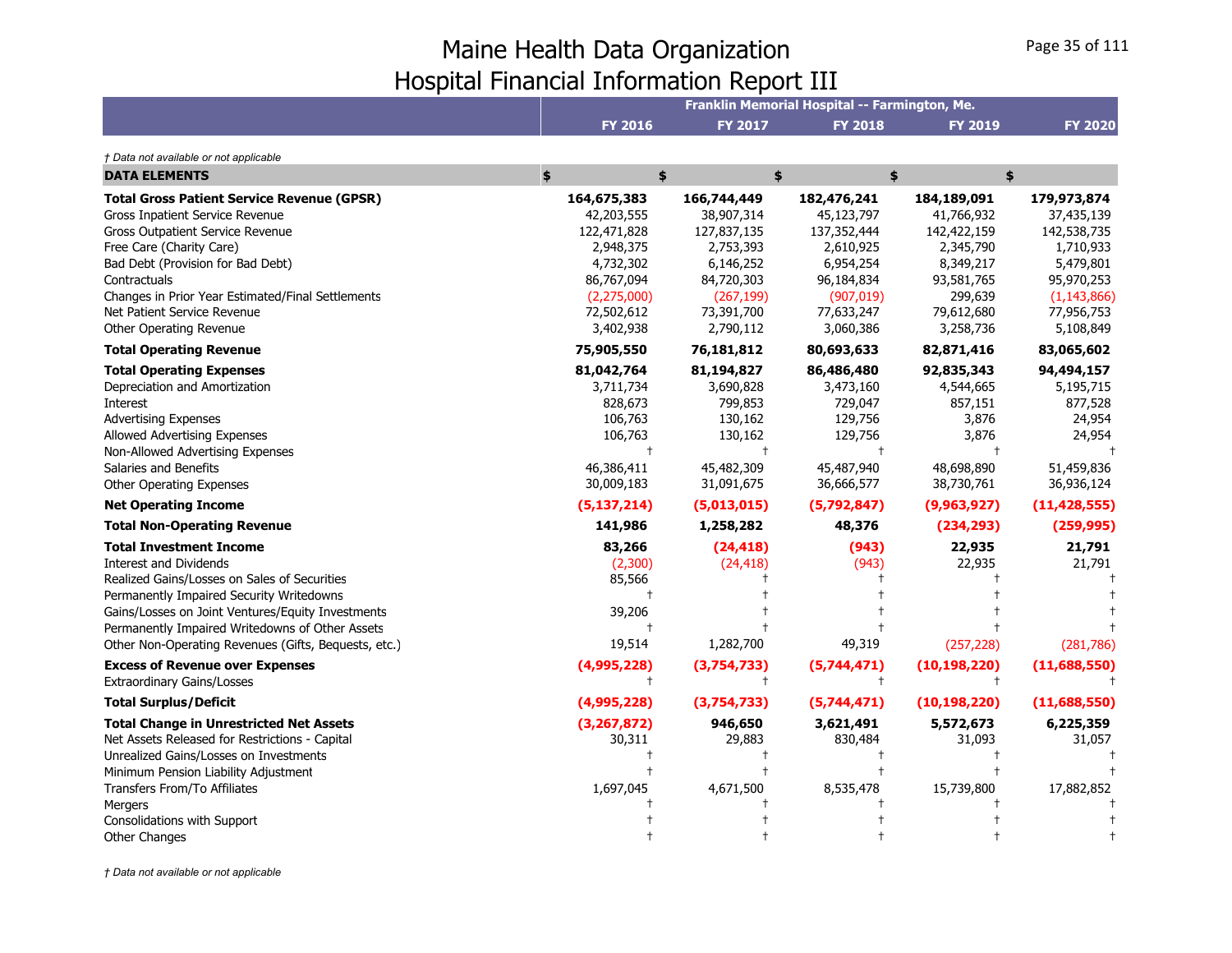|                                                                     | Franklin Memorial Hospital -- Farmington, Me. |                  |                |                  |                 |  |
|---------------------------------------------------------------------|-----------------------------------------------|------------------|----------------|------------------|-----------------|--|
|                                                                     | <b>FY 2016</b>                                | <b>FY 2017</b>   | <b>FY 2018</b> | <b>FY 2019</b>   | <b>FY 2020</b>  |  |
|                                                                     |                                               |                  |                |                  |                 |  |
|                                                                     |                                               |                  |                |                  |                 |  |
|                                                                     |                                               |                  |                |                  |                 |  |
| <b>RATIOS</b>                                                       |                                               |                  |                |                  |                 |  |
| Liquidity                                                           |                                               |                  |                |                  |                 |  |
| Current Ratio with Board Designated and Undesignated Investments    | 1.298                                         | 1.471            | 1.819          | 1.792            | 1.821           |  |
| Current Ratio without Board Designated and Undesignated Investments | 1.298                                         | 1.471            | 1.819          | 1.792            | 1.821           |  |
| Days in Accounts Receivable                                         | 39.779                                        | 40.138           | 35.843         | 35.279           | 46.593          |  |
| <b>Acid Test</b>                                                    | .040                                          | .196             | .455           | .037             | .018            |  |
| Days Cash on Hand, Current                                          | 1.771                                         | 9.034            | 20.978         | 1.647            | .938            |  |
| Days Cash on Hand, Incl Board Designated & Undesignated Investments | 1.771                                         | 9.034            | 20.978         | 1.647            | .938            |  |
| Average Payment Period, Accounts Payable and Accrued Expenses       | 21.906                                        | 26.122           | 26.675         | 32.780           | 42.219          |  |
| Average Payment Period, Current Liabilities                         | 44.111                                        | 45.982           | 46.141         | 44.322           | 52.264          |  |
| <b>Capital Structure</b>                                            |                                               |                  |                |                  |                 |  |
| <b>Equity Financing Ratio</b>                                       | .316                                          | .344             | .379           | .413             | .510            |  |
| <b>Fixed Asset Financing</b>                                        | .598                                          | .621             | .627           | .529             | .341            |  |
| Cash Flow Divided by Total Debt                                     | (.044)                                        | (.002)           | (.076)         | (.168)           | (.225)          |  |
| Cash Flow Divided by Total Debt with Operating Income Only          | (.048)                                        | (.048)           | (.078)         | (.161)           | (.216)          |  |
| Debt Service Coverage                                               | (.293)                                        | .467             | (.992)         | (2.818)          | (3.195)         |  |
| Debt Service Coverage with Operating Income Only                    | (.384)                                        | (.332)           | (1.024)        | (2.680)          | (3.047)         |  |
| <b>Profitability</b>                                                |                                               |                  |                |                  |                 |  |
| <b>Total Margin</b>                                                 | (.066)                                        | (.048)           | (.071)         | (.123)           | (.141)          |  |
| <b>Operating Margin</b>                                             | (.068)                                        | (.066)           | (.072)         | (.120)           | (.138)          |  |
| Non Operating Revenue Margin                                        | (.028)                                        | (.335)           | (.008)         | .023             | .022            |  |
| Return on Assets                                                    | (.116)                                        | (.089)           | (.120)         | (.177)           | (.199)          |  |
| Return on Equity                                                    | (.367)                                        | (.258)           | (.316)         | (.429)           | (.390)          |  |
| Markup                                                              | 2.074                                         | 2.088            | 2.145          | 2.019            | 1.959           |  |
| Deductible                                                          | .527                                          | .508             | .527           | .508             | .533            |  |
| Markup Adjustment for Deductible                                    | 1.003                                         | 1.045<br>(3.966) | 1.033          | 1.011<br>(1.830) | .943<br>(1.878) |  |
| Reported Income Index                                               | 1.529                                         |                  | (1.586)        |                  |                 |  |
| <b>Asset Efficiency</b>                                             |                                               |                  |                |                  |                 |  |
| <b>Total Asset Turnover</b>                                         | 1.764                                         | 1.828            | 1.685          | 1.438            | 1.409           |  |
| <b>Fixed Asset Turnover</b>                                         | 2.639                                         | 2.890            | 3.275          | 3.020            | 3.197           |  |
| Average Age of Plant Depreciation Only                              | 16.563                                        | 17.478           | 19.100         | 14.970           | 13.391          |  |
| <b>Other Financial Ratios</b>                                       |                                               |                  |                |                  |                 |  |
| <b>Total Operating Expense Growth</b>                               | .028                                          | .002             | .065           | .073             | .018            |  |
| Total Operating Revenue Growth                                      | (.029)                                        | .004             | .059           | .027             | .002            |  |
| Realized Gains Divided by NonOperating Revenue                      | .603                                          | .000             | .000           | .000             | .000            |  |
| Realized Gains Divided by NetIncome                                 | (.017)                                        | .000             | .000           | .000             | .000            |  |
| Long Term Debt to Equity                                            | 1.265                                         | 1.124            | .850           | .611             | .295            |  |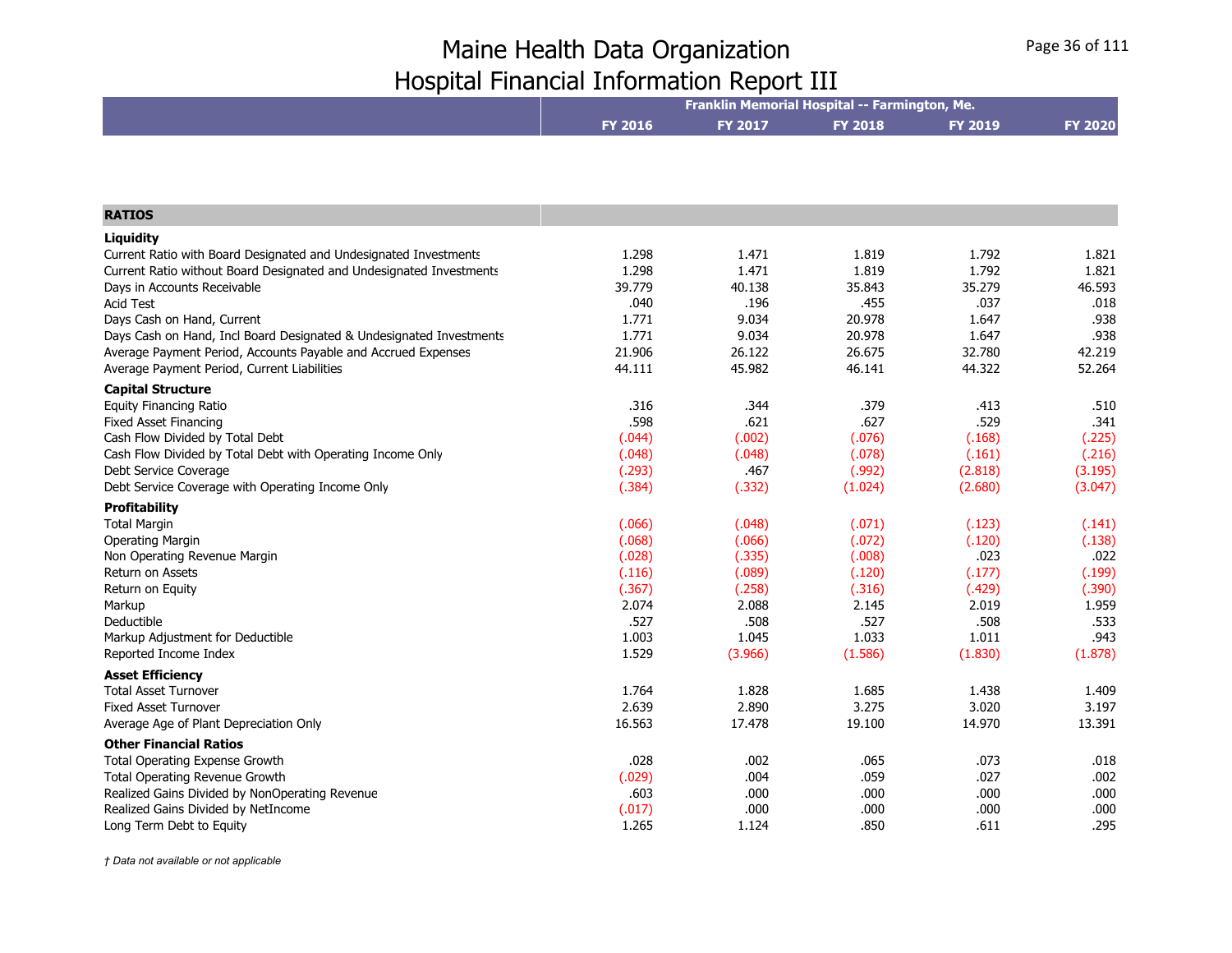|                                                  |               |                | Houlton Regional Hospital -- Houlton, Me. |                |                |
|--------------------------------------------------|---------------|----------------|-------------------------------------------|----------------|----------------|
|                                                  | FY 2016       | <b>FY 2017</b> | <b>FY 2018</b>                            | <b>FY 2019</b> | <b>FY 2020</b> |
| <b>DATA ELEMENTS</b>                             | \$<br>\$      | \$             | \$                                        | \$             |                |
| <b>Total Current Assets</b>                      | 7,982,545     | 8,340,756      | 8,474,438                                 | 9,600,130      | 21,539,363     |
| Cash and Investment                              | 23,261        | 109,560        | 32,254                                    | 69,229         | 12,816,514     |
| Current Assets Whose Use is Limited              | 297,456       | 284,565        | 289,041                                   | 254,328        | 277,153        |
| Net Patient Accounts Receivable                  | 6,017,490     | 6,271,498      | 6,240,011                                 | 7,495,521      | 4,784,704      |
| Due from Affiliates                              | $\ddagger$    | $^{+}$         | $\ddagger$                                | $\ddagger$     |                |
| Third Party Settlements Receivable               |               | $\ddagger$     | $\ddagger$                                | $\ddagger$     | 1,989,041      |
| Other Accounts Receivable                        | 352,659       | 392,769        | 453,793                                   | 399,744        | 264,389        |
| Inventory                                        | 836,048       | 854,091        | 895,013                                   | 869,619        | 862,194        |
| Other Current Assets                             | 455,631       | 428,273        | 564,326                                   | 511,689        | 545,368        |
| <b>Total Non-Current Assets</b>                  | 15,161,819    | 14,797,151     | 14,654,474                                | 14,168,926     | 14,397,930     |
| <b>Trustee Held Investments</b>                  |               | $\ddagger$     | $\ddagger$                                | $^{+}$         |                |
| Board Designated and Undesignated Investments    | 4,474,278     | 4,517,757      | 4,556,782                                 | 4,679,384      | 5,200,411      |
| Due from Affiliates                              |               |                |                                           |                |                |
| Investment in Affiliates                         |               |                |                                           |                |                |
| <b>Other Non-Current Assets</b>                  | 570,989       | 637,633        | 710,443                                   | 753,499        | 882,180        |
| Gross Property, Plant and Equipment (PP&E)       | 41,738,187    | 42,229,286     | 42,497,888                                | 42,656,367     | 42,911,695     |
| <b>Accumulated Depreciation</b>                  | 31,621,635    | 32,587,525     | 33,110,639                                | 33,920,324     | 34,596,356     |
| Net Property, Plant and Equipment (PP&E)         | 10,116,552    | 9,641,761      | 9,387,249                                 | 8,736,043      | 8,315,339      |
| <b>Total Unrestricted Assets</b>                 | 23,144,364    | 23,137,907     | 23,128,912                                | 23,769,056     | 35,937,293     |
| <b>Total Current Liabilities</b>                 | 8,837,633     | 10,010,531     | 10,272,118                                | 12,591,383     | 19,220,752     |
| Current Long Term Debt (LTD)                     | 856,000       | 770,000        | 829,000                                   | 875,000        | 897,000        |
| Accounts Payable and Accrued Expenses            | 5,746,114     | 6,424,764      | 8,316,792                                 | 8,854,379      | 8,363,344      |
| <b>Estimated Third Party Settlements</b>         | 1,221,679     | 1,195,083      | 554,034                                   | 788,632        | 1,652,100      |
| Due to Affiliates                                | $\ddagger$    | $\ddagger$     | $\ddagger$                                | $\ddagger$     | $^{+}$         |
| <b>Other Current Liabilities</b>                 | 1,013,840     | 1,620,684      | 572,292                                   | 2,073,372      | 8,308,308      |
| <b>Total Non-Current Liabilities</b>             | 11,282,032    | 9,957,086      | 9,235,630                                 | 7,880,368      | 12,596,379     |
| Long Term Debt                                   | 7,197,038     | 6,450,938      | 5,839,198                                 | 4,998,496      | 4,043,993      |
| <b>Estimated Third Party Settlements</b>         | 3,098,560     | 1,952,537      | 2,121,257                                 | 1,286,484      | 6,912,499      |
| Due to Affiliates                                | $\ddagger$    | $\ddagger$     | $\ddagger$                                | $\ddagger$     |                |
| Self Insurance Fund                              | 456,000       | 961,000        | 600,000                                   | 860,000        | 740,000        |
| Accrued Pension and Post Retiree Health Benefits | $^\mathrm{+}$ | $^{\dagger}$   | $\ddagger$                                | $\ddagger$     |                |
| <b>Other Non-Current Liabilities</b>             | 530,434       | 592,611        | 675,175                                   | 735,388        | 899,887        |
| <b>Fund Balance Unrestricted</b>                 | 3,024,699     | 3,170,290      | 3,621,164                                 | 3,297,305      | 4,120,162      |
| <b>Total Liabilities &amp; Equity</b>            | 23,144,364    | 23,137,907     | 23,128,912                                | 23,769,056     | 35,937,293     |
| <b>Total Restricted Assets</b>                   | 66,837        | 64,965         | 91,208                                    | 65,023         | 117,096        |
| Cash and Investments                             | 51,664        | 51,664         | 51,664                                    | 65,023         | 97,184         |
| Receivables                                      | 15,173        | 13,301         | 39,544                                    |                | 19,912         |
| <b>Other Assets</b>                              | $\ddagger$    | $^\mathrm{+}$  | $\ddagger$                                |                |                |
| <b>Total Restricted Liabilities and Equity</b>   | 66,837        | 64,965         | 91,208                                    | 65,023         | 117,096        |
| <b>Total Restricted Fund Balance</b>             | 66,837        | 64,965         | 91,208                                    | 65,023         | 117,096        |
| <b>Total Liabilities</b>                         |               | $\ddagger$     |                                           |                |                |
| Temporarily Restricted Net Assets                | 15,173        | 13,301         | 39,544                                    |                | 65,432         |
| Permanently Restricted Net Assets                | 51,664        | 51,664         | 51,664                                    | 65,023         | 51,664         |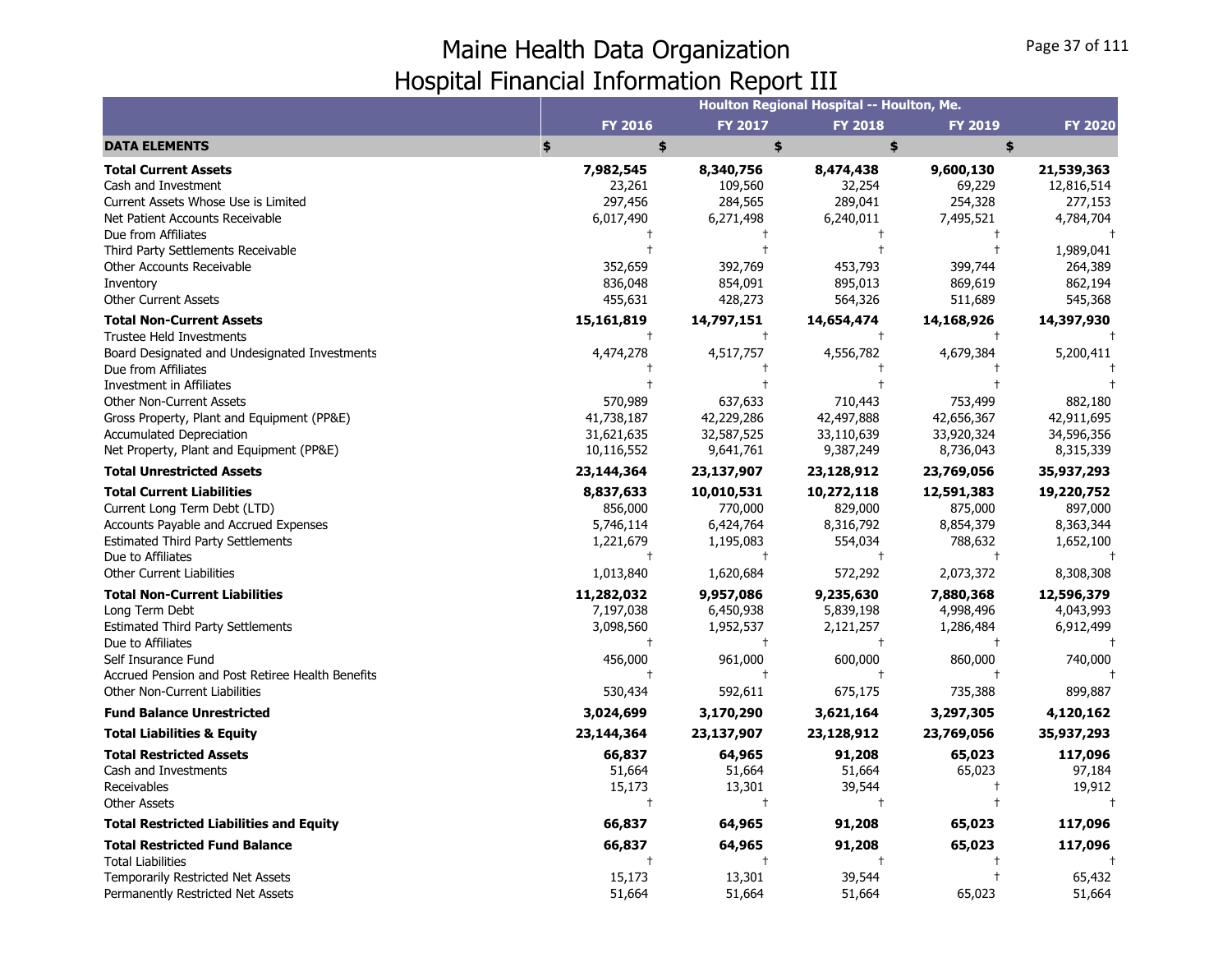|                                                                                             |                          |                          | Houlton Regional Hospital -- Houlton, Me. |                            |                          |
|---------------------------------------------------------------------------------------------|--------------------------|--------------------------|-------------------------------------------|----------------------------|--------------------------|
|                                                                                             | <b>FY 2016</b>           | <b>FY 2017</b>           | <b>FY 2018</b>                            | <b>FY 2019</b>             | <b>FY 2020</b>           |
| † Data not available or not applicable                                                      |                          |                          |                                           |                            |                          |
| <b>DATA ELEMENTS</b>                                                                        | \$<br>\$                 |                          | \$                                        | \$<br>\$                   |                          |
| <b>Total Gross Patient Service Revenue (GPSR)</b><br><b>Gross Inpatient Service Revenue</b> | 84,679,351<br>22,024,280 | 85,685,025<br>22,800,375 | 85,189,588<br>22,204,129                  | 86,765,104<br>22, 267, 124 | 83,041,934<br>17,113,872 |
| <b>Gross Outpatient Service Revenue</b>                                                     | 62,655,071               | 62,884,650               | 62,985,459                                | 64,497,980                 | 65,928,062               |
| Free Care (Charity Care)                                                                    | 1,463,486                | 1,006,068                | 1,041,523                                 | 447,855                    | 135,880                  |
| Bad Debt (Provision for Bad Debt)                                                           | 3,350,000                | 3,450,000                | 3,750,000                                 | 3,600,000                  | 3,558,000                |
| Contractuals                                                                                | 35,788,223               | 36,111,021               | 36,565,513                                | 38,842,946                 | 36,243,460               |
| Changes in Prior Year Estimated/Final Settlements                                           | 364,000                  | 65,000                   | 36,000                                    | (168,000)                  | (370,000)                |
| Net Patient Service Revenue                                                                 | 43,713,642               | 45,052,936               | 43,796,552                                | 44,042,303                 | 43,474,594               |
| Other Operating Revenue                                                                     | 2,154,726                | 2,332,206                | 3,667,020                                 | 2,961,336                  | 4,407,743                |
| <b>Total Operating Revenue</b>                                                              | 45,868,368               | 47,385,142               | 47,463,572                                | 47,003,639                 | 47,882,337               |
| <b>Total Operating Expenses</b>                                                             | 46,940,919               | 47,890,769               | 47,839,607                                | 47,568,469                 | 47,812,938               |
| Depreciation and Amortization                                                               | 1,488,200                | 1,252,089                | 1,023,604                                 | 950,495                    | 904,794                  |
| Interest                                                                                    | 591,114                  | 563,793                  | 563,638                                   | 566,644                    | 378,038                  |
| <b>Advertising Expenses</b>                                                                 | 27,541                   | 25,673                   | 22,237                                    | 16,236                     | 17,850                   |
| Allowed Advertising Expenses                                                                | 15,372                   | 11,757                   | 8,702                                     | 3,838                      | 8,167                    |
| Non-Allowed Advertising Expenses                                                            | 12,169                   | 13,916                   | 13,535                                    | 12,398                     | 9,683                    |
| Salaries and Benefits                                                                       | 33,565,377               | 34,782,028               | 34,817,895                                | 34,483,154                 | 35,372,537               |
| Other Operating Expenses                                                                    | 11,268,687               | 11,267,186               | 11,412,233                                | 11,551,940                 | 11,139,719               |
| <b>Net Operating Income</b>                                                                 | (1,072,551)              | (505, 627)               | (376, 035)                                | (564, 830)                 | 69,399                   |
| <b>Total Non-Operating Revenue</b>                                                          | 129,486                  | 199,942                  | 636,609                                   | 526,671                    | 299,446                  |
| <b>Total Investment Income</b>                                                              | 129,486                  | 199,942                  | 636,609                                   | 526,671                    | 299,446                  |
| <b>Interest and Dividends</b>                                                               | 216,767                  | 108,587                  | 94,207                                    | 109,037                    | 109,556                  |
| Realized Gains/Losses on Sales of Securities                                                | (87, 281)                | 91,355                   | 542,402                                   | 417,634                    | 189,890                  |
| Permanently Impaired Security Writedowns                                                    |                          |                          |                                           |                            |                          |
| Gains/Losses on Joint Ventures/Equity Investments                                           |                          |                          |                                           |                            |                          |
| Permanently Impaired Writedowns of Other Assets                                             |                          |                          |                                           |                            |                          |
| Other Non-Operating Revenues (Gifts, Bequests, etc.)                                        |                          |                          |                                           |                            |                          |
| <b>Excess of Revenue over Expenses</b>                                                      | (943,065)                | (305, 685)               | 260,574                                   | (38, 159)                  | 368,845                  |
| <b>Extraordinary Gains/Losses</b>                                                           | $^{+}$                   | $\pm$                    | $\mathsf{t}$                              |                            |                          |
| <b>Total Surplus/Deficit</b>                                                                | (943,065)                | (305, 685)               | 260,574                                   | (38, 159)                  | 368,845                  |
| <b>Total Change in Unrestricted Net Assets</b>                                              | (421, 204)               | 145,591                  | 450,874                                   | (323, 859)                 | 822,857                  |
| Net Assets Released for Restrictions - Capital                                              | 173,728                  | 51,993                   | 41,177                                    | 99,919                     | 188,819                  |
| Unrealized Gains/Losses on Investments                                                      | 348,133                  | 399,283                  | 149,123                                   | (385, 619)                 | 265,193                  |
| Minimum Pension Liability Adjustment                                                        |                          |                          |                                           |                            |                          |
| Transfers From/To Affiliates                                                                |                          |                          |                                           |                            |                          |
| Mergers                                                                                     |                          |                          |                                           |                            |                          |
| Consolidations with Support                                                                 |                          |                          |                                           |                            |                          |
| <b>Other Changes</b>                                                                        |                          |                          |                                           |                            |                          |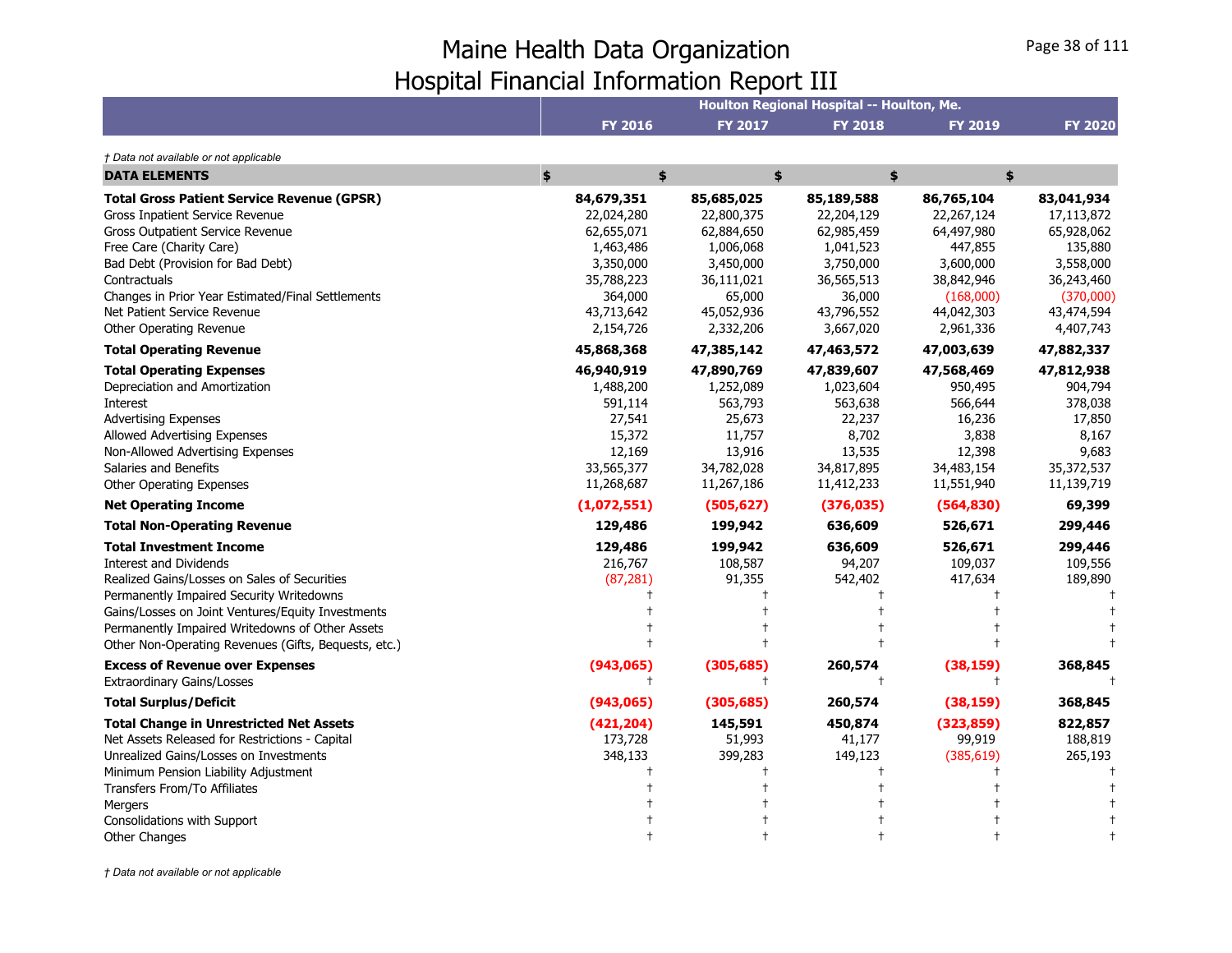|                                                                     | Houlton Regional Hospital -- Houlton, Me. |         |                |                |                |  |
|---------------------------------------------------------------------|-------------------------------------------|---------|----------------|----------------|----------------|--|
|                                                                     | <b>FY 2016</b>                            | FY 2017 | <b>FY 2018</b> | <b>FY 2019</b> | <b>FY 2020</b> |  |
|                                                                     |                                           |         |                |                |                |  |
|                                                                     |                                           |         |                |                |                |  |
| <b>RATIOS</b>                                                       |                                           |         |                |                |                |  |
| Liquidity                                                           |                                           |         |                |                |                |  |
| Current Ratio with Board Designated and Undesignated Investments    | 1.410                                     | 1.284   | 1.269          | 1.134          | 1.391          |  |
| Current Ratio without Board Designated and Undesignated Investments | .903                                      | .833    | .825           | .762           | 1.121          |  |
| Days in Accounts Receivable                                         | 50.245                                    | 50.809  | 52.004         | 62.119         | 40.171         |  |
| <b>Acid Test</b>                                                    | .036                                      | .039    | .031           | .026           | .681           |  |
| Days Cash on Hand, Current                                          | 2.575                                     | 3.084   | 2.505          | 2.533          | 101.884        |  |
| Days Cash on Hand, Incl Board Designated & Undesignated Investments | 38.505                                    | 38.441  | 38.032         | 39.171         | 142.349        |  |
| Average Payment Period, Accounts Payable and Accrued Expenses       | 46.143                                    | 50.281  | 64.842         | 69.326         | 65.077         |  |
| Average Payment Period, Current Liabilities                         | 70.969                                    | 78.344  | 80.086         | 98.585         | 149.560        |  |
| <b>Capital Structure</b>                                            |                                           |         |                |                |                |  |
| <b>Equity Financing Ratio</b>                                       | .131                                      | .137    | .157           | .139           | .115           |  |
| <b>Fixed Asset Financing</b>                                        | .711                                      | .669    | .622           | .572           | .486           |  |
| Cash Flow Divided by Total Debt                                     | .027                                      | .047    | .066           | .045           | .040           |  |
| Cash Flow Divided by Total Debt with Operating Income Only          | .021                                      | .037    | .033           | .019           | .031           |  |
| Debt Service Coverage                                               | .720                                      | 1.064   | 1.386          | 1.060          | 1.318          |  |
| Debt Service Coverage with Operating Income Only                    | .638                                      | .923    | .908           | .682           | 1.079          |  |
| <b>Profitability</b>                                                |                                           |         |                |                |                |  |
| <b>Total Margin</b>                                                 | (.021)                                    | (.006)  | .005           | (.001)         | .008           |  |
| <b>Operating Margin</b>                                             | (.023)                                    | (.011)  | (.008)         | (.012)         | .001           |  |
| Non Operating Revenue Margin                                        | (.137)                                    | (.654)  | 2.443          | (13.802)       | .812           |  |
| <b>Return on Assets</b>                                             | (.041)                                    | (.013)  | .011           | (.002)         | .010           |  |
| Return on Equity                                                    | (.312)                                    | (.096)  | .072           | (.012)         | .090           |  |
| Markup                                                              | 1.850                                     | 1.838   | 1.857          | 1.886          | 1.829          |  |
| Deductible                                                          | .423                                      | .421    | .429           | .448           | .436           |  |
| Markup Adjustment for Deductible                                    | 1.087                                     | 1.084   | 1.093          | 1.070          | 1.071          |  |
| Reported Income Index                                               | 2.239                                     | (2.100) | .578           | .118           | .448           |  |
| <b>Asset Efficiency</b>                                             |                                           |         |                |                |                |  |
| <b>Total Asset Turnover</b>                                         | 1.987                                     | 2.057   | 2.080          | 2.000          | 1.341          |  |
| <b>Fixed Asset Turnover</b>                                         | 4.534                                     | 4.915   | 5.056          | 5.380          | 5.758          |  |
| Average Age of Plant Depreciation Only                              | 21.248                                    | 26.027  | 32.347         | 35.687         | 38.237         |  |
| <b>Other Financial Ratios</b>                                       |                                           |         |                |                |                |  |
| Total Operating Expense Growth                                      | .024                                      | .020    | (.001)         | (.006)         | .005           |  |
| Total Operating Revenue Growth                                      | .016                                      | .033    | .002           | (.010)         | .019           |  |
| Realized Gains Divided by NonOperating Revenue                      | (.674)                                    | .457    | .852           | .793           | .634           |  |
| Realized Gains Divided by NetIncome                                 | .093                                      | (.299)  | 2.082          | (10.945)       | .515           |  |
| Long Term Debt to Equity                                            | 2.379                                     | 2.035   | 1.613          | 1.516          | .982           |  |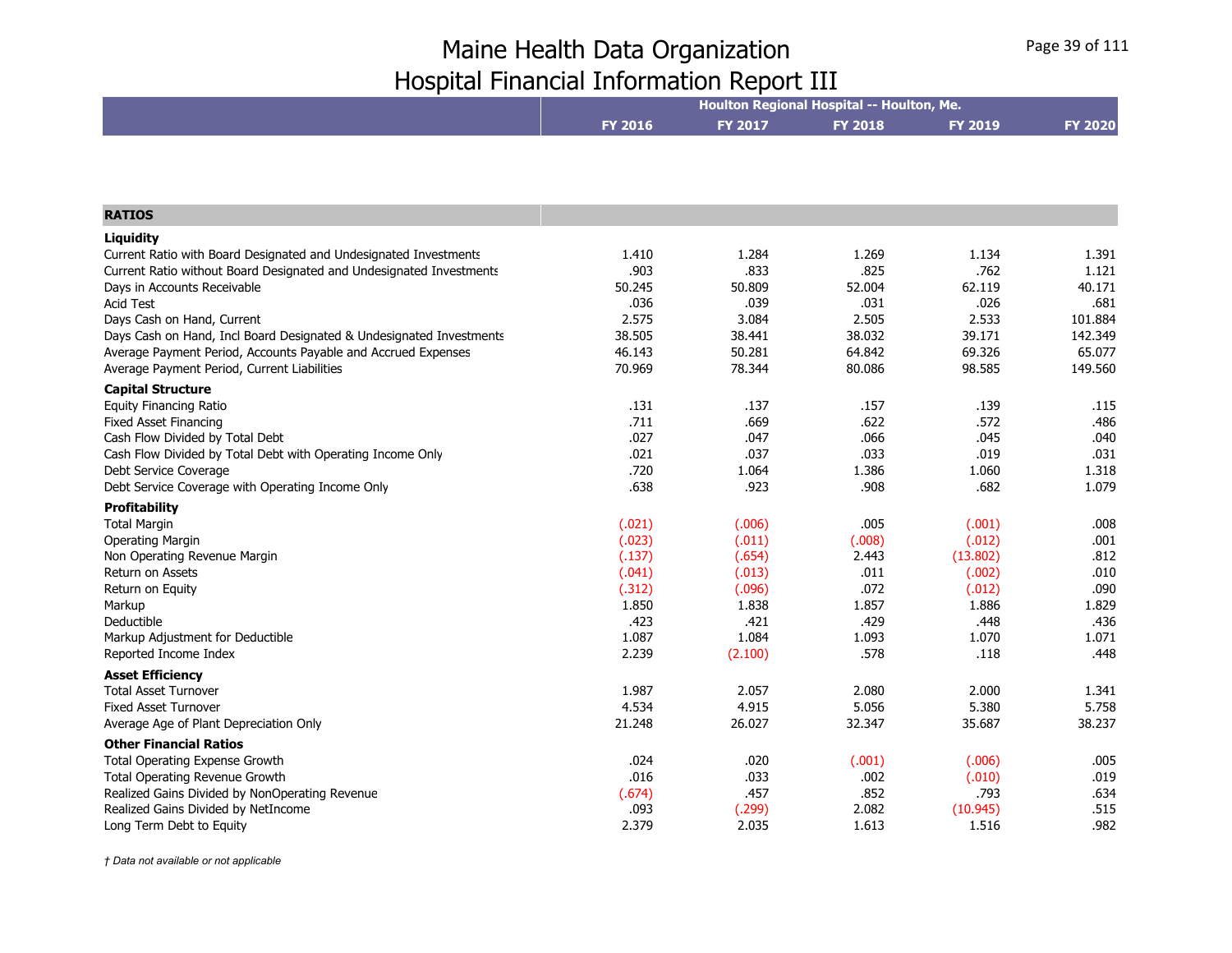|                                                                              |                         |                          | Inland Hospital -- Waterville, Me. |                         |                |
|------------------------------------------------------------------------------|-------------------------|--------------------------|------------------------------------|-------------------------|----------------|
|                                                                              | FY 2016                 | <b>FY 2017</b>           | <b>FY 2018</b>                     | FY 2019                 | <b>FY 2020</b> |
| <b>DATA ELEMENTS</b>                                                         | \$<br>\$                | \$                       | \$                                 | \$                      |                |
| <b>Total Current Assets</b>                                                  | 10,385,465              | 13,888,745               | 11,041,732                         | 7,117,518               | 13,222,407     |
| Cash and Investment                                                          | (2,064,986)             | (3,864,709)              | (4,674,987)                        | (10, 428, 307)          | (936, 794)     |
| Current Assets Whose Use is Limited                                          | 102,306                 | 99,107                   | 115,981                            | 130,983                 | 141,382        |
| Net Patient Accounts Receivable                                              | 7,853,960               | 8,910,891                | 9,508,036                          | 9,264,952               | 7,551,676      |
| Due from Affiliates                                                          | 79,734                  | 42,910                   | 79,508                             | 37,143                  | 43,416         |
| Third Party Settlements Receivable                                           | 3,008,863               | 7,235,652                | 3,929,008                          | 6,134,250               | 4,791,280      |
| Other Accounts Receivable                                                    | 200,987                 | 257,382                  | 979,733                            | 924,453                 | 830,092        |
| Inventory                                                                    | 671,246                 | 609,062                  | 593,532                            | 579,832                 | 648,527        |
| <b>Other Current Assets</b>                                                  | 533,355                 | 598,450                  | 510,921                            | 474,212                 | 152,828        |
| <b>Total Non-Current Assets</b>                                              | 34,977,138              | 20,545,880               | 19,761,660                         | 18,682,162              | 18,684,415     |
| <b>Trustee Held Investments</b>                                              | 2,873,260               | $^{+}$                   | $^{+}$                             | $^{+}$                  |                |
| Board Designated and Undesignated Investments                                | 9,046,379               | 3,440,875                | 3,723,370                          | 3,944,395               | 4,544,964      |
| Due from Affiliates                                                          |                         |                          |                                    |                         |                |
| Investment in Affiliates                                                     |                         |                          |                                    |                         |                |
| <b>Other Non-Current Assets</b>                                              | 4,709,375               | 357,787                  | 357,787                            | 45,795                  | 45,795         |
| Gross Property, Plant and Equipment (PP&E)                                   | 47,689,552              | 45,684,617               | 46,429,585                         | 47,166,687              | 47,398,085     |
| <b>Accumulated Depreciation</b>                                              | 29,341,428              | 28,937,399               | 30,749,082                         | 32,474,715              | 33,304,429     |
| Net Property, Plant and Equipment (PP&E)<br><b>Total Unrestricted Assets</b> | 18,348,124              | 16,747,218<br>34,434,625 | 15,680,503                         | 14,691,972              | 14,093,656     |
|                                                                              | 45,362,603              |                          | 30,803,392                         | 25,799,680              | 31,906,822     |
| <b>Total Current Liabilities</b>                                             | 9,600,985               | 9,053,739                | 9,245,006                          | 10,237,925              | 14,623,192     |
| Current Long Term Debt (LTD)                                                 | 407,408                 | 429,595                  | 440,000                            | 316,729                 | 227,306        |
| Accounts Payable and Accrued Expenses                                        | 6,820,011               | 6,828,951                | 5,694,706                          | 5,573,770               | 8,806,200      |
| <b>Estimated Third Party Settlements</b>                                     | 1,027,805               | 460,129                  | 582,874                            | 428,511                 | 958,586        |
| Due to Affiliates                                                            | 1,345,761<br>$\ddagger$ | 1,335,064<br>$\ddagger$  | 2,527,426<br>$\ddagger$            | 3,918,915<br>$\ddagger$ | 3,202,857      |
| <b>Other Current Liabilities</b>                                             |                         |                          |                                    |                         | 1,428,243      |
| <b>Total Non-Current Liabilities</b>                                         | 17,315,180              | 14,959,455               | 14,712,410                         | 14,204,366              | 18,775,325     |
| Long Term Debt                                                               | 11,627,658              | 11,183,691               | 10,719,985                         | 10,375,546              | 10,120,705     |
| <b>Estimated Third Party Settlements</b>                                     | 2,587,714<br>$\pm$      | 323,747                  | 323,747<br>$\mathbf +$             |                         |                |
| Due to Affiliates<br>Self Insurance Fund                                     |                         |                          |                                    |                         |                |
| Accrued Pension and Post Retiree Health Benefits                             | 2,873,260               | 3,223,770                | 3,438,377                          | 3,590,458               | 4,125,887      |
| Other Non-Current Liabilities                                                | 226,548                 | 228,247                  | 230,301                            | 238,362                 | 4,528,733      |
| <b>Fund Balance Unrestricted</b>                                             | 18,446,438              | 10,421,431               | 6,845,976                          | 1,357,389               | (1,491,695)    |
| <b>Total Liabilities &amp; Equity</b>                                        | 45,362,603              | 34,434,625               | 30,803,392                         | 25,799,680              | 31,906,822     |
| <b>Total Restricted Assets</b>                                               | 2,733,986               | 2,947,804                | 3,038,379                          | 3,146,084               | 3,310,931      |
| Cash and Investments                                                         | 2,733,986               | 2,947,804                | 3,038,379                          | 3,146,084               | 3,310,931      |
| Receivables                                                                  |                         |                          |                                    |                         |                |
| <b>Other Assets</b>                                                          |                         |                          |                                    |                         |                |
| <b>Total Restricted Liabilities and Equity</b>                               | 2,733,986               | 2,947,804                | 3,038,379                          | 3,146,084               | 3,310,931      |
| <b>Total Restricted Fund Balance</b>                                         | 2,733,986               | 2,947,804                | 3,038,379                          | 3,146,084               | 3,310,931      |
| <b>Total Liabilities</b>                                                     |                         |                          |                                    |                         |                |
| Temporarily Restricted Net Assets                                            | 505,376                 | 689,863                  | 753,656                            | 855,990                 | 976,855        |
| Permanently Restricted Net Assets                                            | 2,228,610               | 2,257,941                | 2,284,723                          | 2,290,094               | 2,334,076      |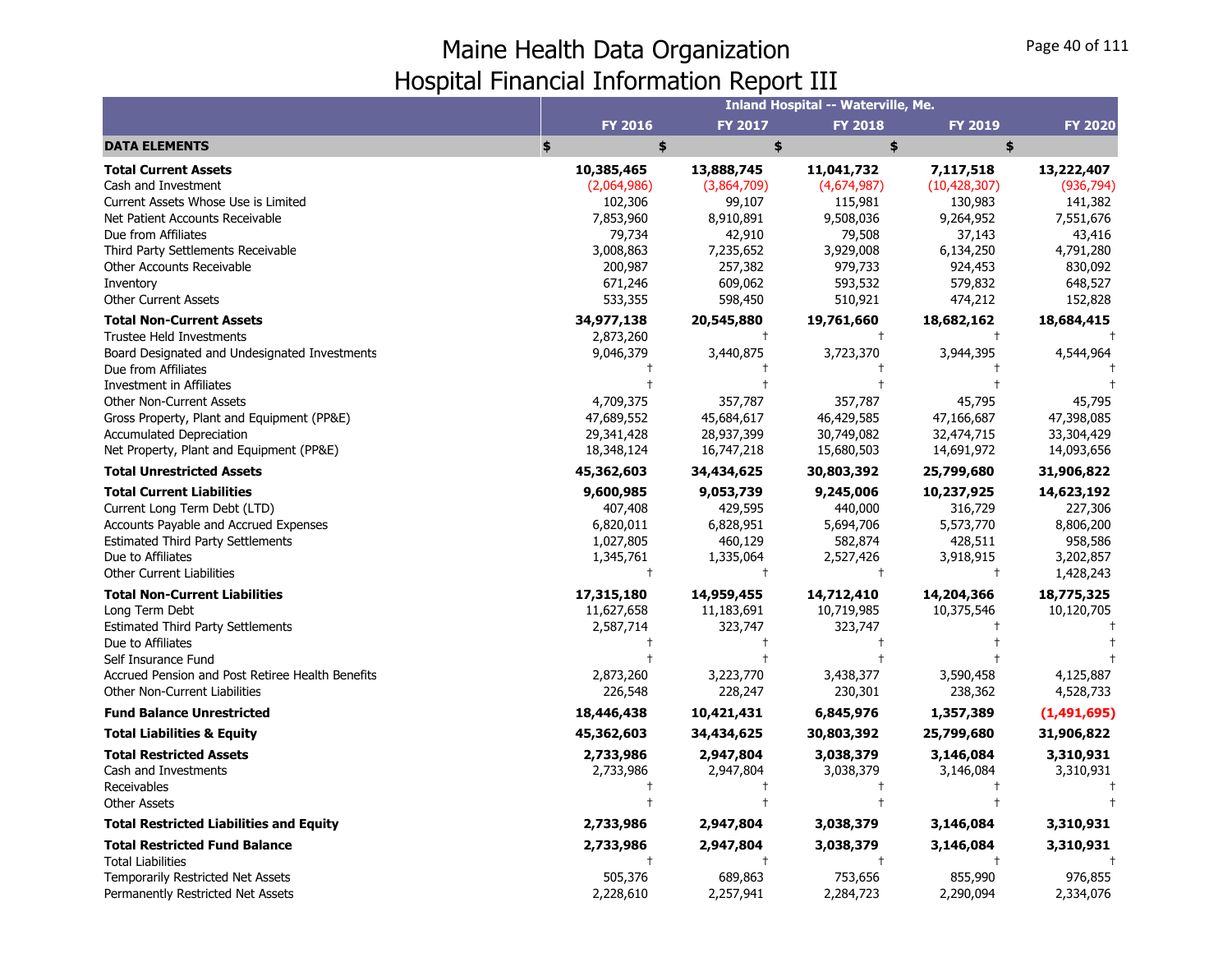|                                                      |                |                | <b>Inland Hospital -- Waterville, Me.</b> |                |                |
|------------------------------------------------------|----------------|----------------|-------------------------------------------|----------------|----------------|
|                                                      | <b>FY 2016</b> | <b>FY 2017</b> | <b>FY 2018</b>                            | <b>FY 2019</b> | <b>FY 2020</b> |
| † Data not available or not applicable               |                |                |                                           |                |                |
| <b>DATA ELEMENTS</b>                                 | \$<br>\$       |                | \$                                        | \$             | \$             |
| <b>Total Gross Patient Service Revenue (GPSR)</b>    | 140,236,728    | 151,209,307    | 143,823,737                               | 135,894,144    | 133,109,917    |
| Gross Inpatient Service Revenue                      | 28,536,558     | 27,466,956     | 24,576,295                                | 26,508,342     | 24,343,949     |
| Gross Outpatient Service Revenue                     | 111,700,170    | 123,742,351    | 119,247,442                               | 109,385,802    | 108,765,968    |
| Free Care (Charity Care)                             | 2,215,897      | 1,625,986      | 2,352,126                                 | 959,198        | 497,948        |
| Bad Debt (Provision for Bad Debt)                    | 5,096,764      | 6,193,821      | 4,813,621                                 | 4,755,825      | 5,840,230      |
| Contractuals                                         | 61,996,716     | 68,404,956     | 65,948,576                                | 67,450,085     | 68,785,306     |
| Changes in Prior Year Estimated/Final Settlements    | 347,955        | 86,000         | (898, 863)                                | (966, 288)     | 825,273        |
| Net Patient Service Revenue                          | 70,579,396     | 74,898,544     | 71,608,277                                | 63,695,324     | 57,161,160     |
| Other Operating Revenue                              | 3,018,182      | 3,398,370      | 3,695,434                                 | 6,056,454      | 16,653,379     |
| <b>Total Operating Revenue</b>                       | 73,597,578     | 78,296,914     | 75,303,711                                | 69,751,778     | 73,814,539     |
| <b>Total Operating Expenses</b>                      | 74,186,676     | 77,356,010     | 78,312,567                                | 75,115,984     | 76,748,638     |
| Depreciation and Amortization                        | 2,782,317      | 1,966,841      | 1,866,775                                 | 1,730,123      | 1,635,995      |
| Interest                                             | 514,029        | 516,034        | 474,789                                   | 455,111        | 442,814        |
| <b>Advertising Expenses</b>                          | 245,596        | 276,043        | 164,399                                   | 205,747        | 278,650        |
| Allowed Advertising Expenses                         | $\overline{1}$ | $^{+}$         | $\ddagger$                                | $^{+}$         |                |
| Non-Allowed Advertising Expenses                     | 245,596        | 276,043        | 164,399                                   | 205,747        | 278,650        |
| Salaries and Benefits                                | 38,357,225     | 39,931,843     | 36,847,323                                | 35,782,235     | 35,808,917     |
| <b>Other Operating Expenses</b>                      | 32,287,509     | 34,665,249     | 38,959,281                                | 36,942,768     | 38,582,262     |
| <b>Net Operating Income</b>                          | (589, 098)     | 940,904        | (3,008,856)                               | (5,364,206)    | (2,934,099)    |
| <b>Total Non-Operating Revenue</b>                   | 191,471        | 531,037        | 10,197                                    | 92             |                |
| <b>Total Investment Income</b>                       | 191,471        | 531,037        | 10,197                                    | 92             |                |
| <b>Interest and Dividends</b>                        | 177,175        | 38,126         | 4,936                                     | 92             |                |
| Realized Gains/Losses on Sales of Securities         | 14,296         | 492,911        | 5,261                                     |                |                |
| Permanently Impaired Security Writedowns             |                |                |                                           |                |                |
| Gains/Losses on Joint Ventures/Equity Investments    |                |                |                                           |                |                |
| Permanently Impaired Writedowns of Other Assets      |                |                |                                           |                |                |
| Other Non-Operating Revenues (Gifts, Bequests, etc.) |                |                |                                           |                |                |
| <b>Excess of Revenue over Expenses</b>               | (397, 627)     | 1,471,941      | (2,998,659)                               | (5,364,114)    | (2,934,099)    |
| <b>Extraordinary Gains/Losses</b>                    | ŧ              | $\ddagger$     | $\pm$                                     | $^{+}$         |                |
| <b>Total Surplus/Deficit</b>                         | (397, 627)     | 1,471,941      | (2,998,659)                               | (5,364,114)    | (2,934,099)    |
| <b>Total Change in Unrestricted Net Assets</b>       | (1,853,947)    | (8,025,007)    | (3,575,453)                               | (5,488,587)    | (2,849,084)    |
| Net Assets Released for Restrictions - Capital       | 235,845        | 94,332         | $\pm$                                     | 135,142        | 19,876         |
| Unrealized Gains/Losses on Investments               | 312,120        | (610, 868)     | 67,889                                    | 68,944         | 65,139         |
| Minimum Pension Liability Adjustment                 | $\ddagger$     | $^{+}$         | $\ddagger$                                |                |                |
| Transfers From/To Affiliates                         | (2,004,285)    | (8,980,412)    | (644, 683)                                | (328, 559)     |                |
| Mergers                                              |                |                |                                           |                |                |
| Consolidations with Support                          |                |                |                                           |                |                |
| <b>Other Changes</b>                                 |                |                |                                           |                |                |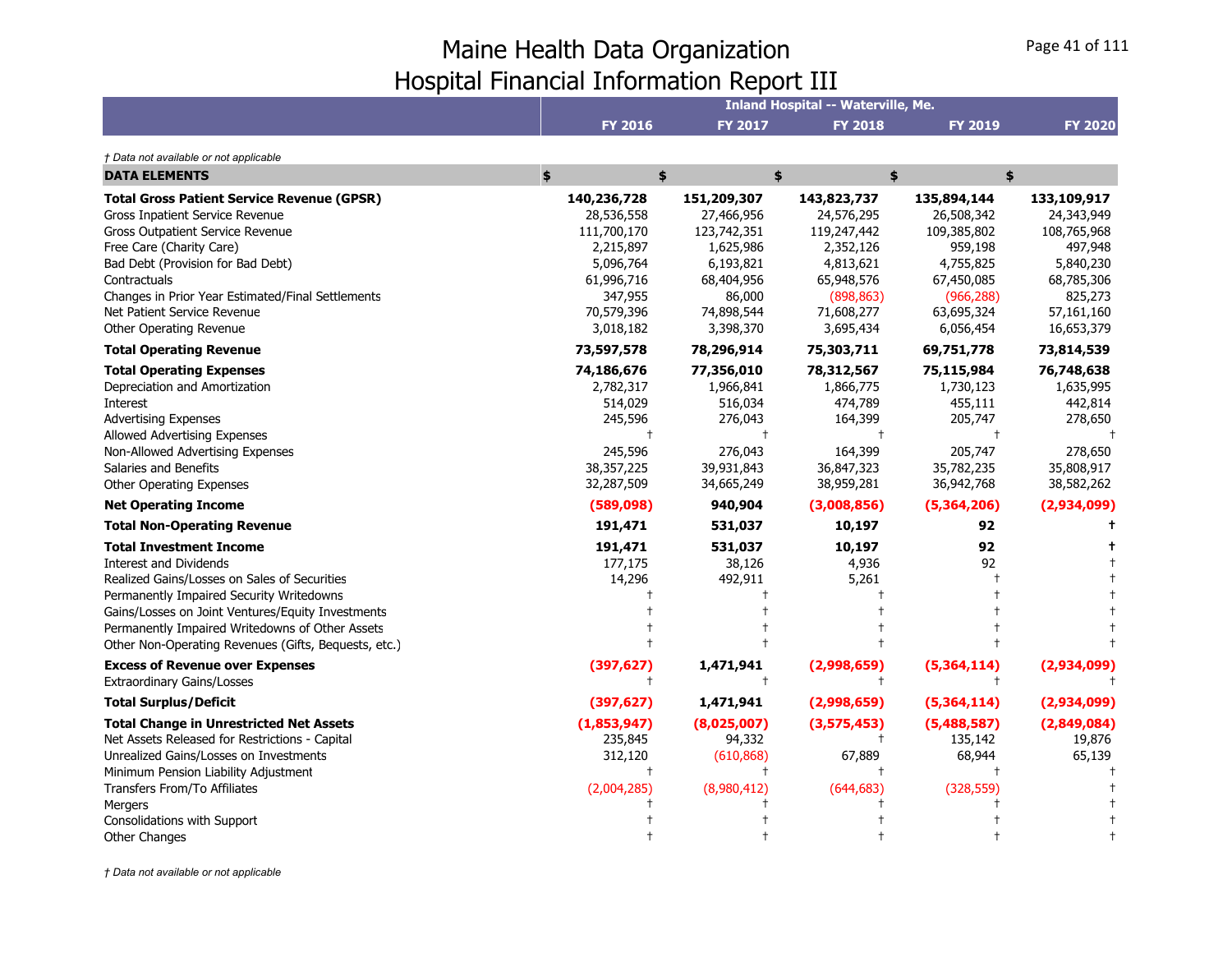| FY 2017<br><b>FY 2018</b><br><b>FY 2016</b><br><b>FY 2019</b><br><b>FY 2020</b><br>2.024<br>1.914<br>1.597<br>1.080<br>1.215<br>.695<br>.904<br>1.082<br>1.534<br>1.194<br>40.617<br>43.425<br>53.092<br>48.464<br>48.221<br>(.204)<br>(.416)<br>(.493)<br>(1.006)<br>(.054)<br>Days Cash on Hand, Current<br>(10.033)<br>(18.231)<br>(21.768)<br>(51.216)<br>(3.865)<br>Days Cash on Hand, Incl Board Designated & Undesignated Investments<br>36.210<br>(1.572)<br>(3.990)<br>(31.598)<br>18.220<br>Average Payment Period, Accounts Payable and Accrued Expenses<br>34.862<br>33.063<br>27.190<br>27.722<br>42.793<br>49.078<br>43.834<br>44.141<br>50.920<br>71.059<br>Average Payment Period, Current Liabilities<br>.303<br>.222<br>.407<br>.053<br>(.047)<br>.668<br>.684<br>.706<br>.634<br>.718<br>.089<br>.143<br>(.149)<br>(.039)<br>(.047)<br>.081<br>.121<br>(.048)<br>(.149)<br>(.039)<br>2.704<br>4.283<br>(.727)<br>(3.551)<br>(1.126)<br>3.708<br>2.526<br>(.738)<br>(3.551)<br>(1.126)<br>(.005)<br>.019<br>(.040)<br>(.077)<br>(.040)<br>.012<br>(.008)<br>(.040)<br>(.040)<br>(.077)<br>Non Operating Revenue Margin<br>(.482)<br>.361<br>.000<br>(.003)<br>(.000)<br>.043<br>(.009)<br>(.097)<br>(.208)<br>(.092)<br>(.022)<br>.141<br>(.438)<br>(3.952)<br>1.967<br>1.931<br>1.999<br>1.884<br>1.890<br>1.951<br>.452<br>.442<br>.459<br>.496<br>.517<br>.992<br>1.095<br>1.114<br>1.042<br>1.055<br>.977<br>.214<br>(.183)<br>.839<br>1.030<br><b>Asset Efficiency</b><br>1.627<br>2.289<br>2.704<br>2.445<br>2.313<br>4.011<br>4.675<br>4.802<br>4.748<br>5.237<br>10.546<br>14.713<br>16.472<br>18.770<br>20.357<br><b>Other Financial Ratios</b><br><b>Total Operating Expense Growth</b><br>.042<br>.043<br>.012<br>.022<br>(.041)<br>.030<br>.064<br>(.038)<br>(.074)<br>.058<br>Total Operating Revenue Growth |                                                                     |      | <b>Inland Hospital -- Waterville, Me.</b> |      |      |
|---------------------------------------------------------------------------------------------------------------------------------------------------------------------------------------------------------------------------------------------------------------------------------------------------------------------------------------------------------------------------------------------------------------------------------------------------------------------------------------------------------------------------------------------------------------------------------------------------------------------------------------------------------------------------------------------------------------------------------------------------------------------------------------------------------------------------------------------------------------------------------------------------------------------------------------------------------------------------------------------------------------------------------------------------------------------------------------------------------------------------------------------------------------------------------------------------------------------------------------------------------------------------------------------------------------------------------------------------------------------------------------------------------------------------------------------------------------------------------------------------------------------------------------------------------------------------------------------------------------------------------------------------------------------------------------------------------------------------------------------------------------------------------------------------------------------------------------------|---------------------------------------------------------------------|------|-------------------------------------------|------|------|
|                                                                                                                                                                                                                                                                                                                                                                                                                                                                                                                                                                                                                                                                                                                                                                                                                                                                                                                                                                                                                                                                                                                                                                                                                                                                                                                                                                                                                                                                                                                                                                                                                                                                                                                                                                                                                                             |                                                                     |      |                                           |      |      |
|                                                                                                                                                                                                                                                                                                                                                                                                                                                                                                                                                                                                                                                                                                                                                                                                                                                                                                                                                                                                                                                                                                                                                                                                                                                                                                                                                                                                                                                                                                                                                                                                                                                                                                                                                                                                                                             |                                                                     |      |                                           |      |      |
|                                                                                                                                                                                                                                                                                                                                                                                                                                                                                                                                                                                                                                                                                                                                                                                                                                                                                                                                                                                                                                                                                                                                                                                                                                                                                                                                                                                                                                                                                                                                                                                                                                                                                                                                                                                                                                             |                                                                     |      |                                           |      |      |
|                                                                                                                                                                                                                                                                                                                                                                                                                                                                                                                                                                                                                                                                                                                                                                                                                                                                                                                                                                                                                                                                                                                                                                                                                                                                                                                                                                                                                                                                                                                                                                                                                                                                                                                                                                                                                                             | <b>RATIOS</b>                                                       |      |                                           |      |      |
|                                                                                                                                                                                                                                                                                                                                                                                                                                                                                                                                                                                                                                                                                                                                                                                                                                                                                                                                                                                                                                                                                                                                                                                                                                                                                                                                                                                                                                                                                                                                                                                                                                                                                                                                                                                                                                             | Liguidity                                                           |      |                                           |      |      |
|                                                                                                                                                                                                                                                                                                                                                                                                                                                                                                                                                                                                                                                                                                                                                                                                                                                                                                                                                                                                                                                                                                                                                                                                                                                                                                                                                                                                                                                                                                                                                                                                                                                                                                                                                                                                                                             | Current Ratio with Board Designated and Undesignated Investments    |      |                                           |      |      |
|                                                                                                                                                                                                                                                                                                                                                                                                                                                                                                                                                                                                                                                                                                                                                                                                                                                                                                                                                                                                                                                                                                                                                                                                                                                                                                                                                                                                                                                                                                                                                                                                                                                                                                                                                                                                                                             | Current Ratio without Board Designated and Undesignated Investments |      |                                           |      |      |
|                                                                                                                                                                                                                                                                                                                                                                                                                                                                                                                                                                                                                                                                                                                                                                                                                                                                                                                                                                                                                                                                                                                                                                                                                                                                                                                                                                                                                                                                                                                                                                                                                                                                                                                                                                                                                                             | Days in Accounts Receivable                                         |      |                                           |      |      |
|                                                                                                                                                                                                                                                                                                                                                                                                                                                                                                                                                                                                                                                                                                                                                                                                                                                                                                                                                                                                                                                                                                                                                                                                                                                                                                                                                                                                                                                                                                                                                                                                                                                                                                                                                                                                                                             | <b>Acid Test</b>                                                    |      |                                           |      |      |
|                                                                                                                                                                                                                                                                                                                                                                                                                                                                                                                                                                                                                                                                                                                                                                                                                                                                                                                                                                                                                                                                                                                                                                                                                                                                                                                                                                                                                                                                                                                                                                                                                                                                                                                                                                                                                                             |                                                                     |      |                                           |      |      |
|                                                                                                                                                                                                                                                                                                                                                                                                                                                                                                                                                                                                                                                                                                                                                                                                                                                                                                                                                                                                                                                                                                                                                                                                                                                                                                                                                                                                                                                                                                                                                                                                                                                                                                                                                                                                                                             |                                                                     |      |                                           |      |      |
|                                                                                                                                                                                                                                                                                                                                                                                                                                                                                                                                                                                                                                                                                                                                                                                                                                                                                                                                                                                                                                                                                                                                                                                                                                                                                                                                                                                                                                                                                                                                                                                                                                                                                                                                                                                                                                             |                                                                     |      |                                           |      |      |
|                                                                                                                                                                                                                                                                                                                                                                                                                                                                                                                                                                                                                                                                                                                                                                                                                                                                                                                                                                                                                                                                                                                                                                                                                                                                                                                                                                                                                                                                                                                                                                                                                                                                                                                                                                                                                                             |                                                                     |      |                                           |      |      |
|                                                                                                                                                                                                                                                                                                                                                                                                                                                                                                                                                                                                                                                                                                                                                                                                                                                                                                                                                                                                                                                                                                                                                                                                                                                                                                                                                                                                                                                                                                                                                                                                                                                                                                                                                                                                                                             | <b>Capital Structure</b>                                            |      |                                           |      |      |
|                                                                                                                                                                                                                                                                                                                                                                                                                                                                                                                                                                                                                                                                                                                                                                                                                                                                                                                                                                                                                                                                                                                                                                                                                                                                                                                                                                                                                                                                                                                                                                                                                                                                                                                                                                                                                                             | <b>Equity Financing Ratio</b>                                       |      |                                           |      |      |
|                                                                                                                                                                                                                                                                                                                                                                                                                                                                                                                                                                                                                                                                                                                                                                                                                                                                                                                                                                                                                                                                                                                                                                                                                                                                                                                                                                                                                                                                                                                                                                                                                                                                                                                                                                                                                                             | <b>Fixed Asset Financing</b>                                        |      |                                           |      |      |
|                                                                                                                                                                                                                                                                                                                                                                                                                                                                                                                                                                                                                                                                                                                                                                                                                                                                                                                                                                                                                                                                                                                                                                                                                                                                                                                                                                                                                                                                                                                                                                                                                                                                                                                                                                                                                                             | Cash Flow Divided by Total Debt                                     |      |                                           |      |      |
|                                                                                                                                                                                                                                                                                                                                                                                                                                                                                                                                                                                                                                                                                                                                                                                                                                                                                                                                                                                                                                                                                                                                                                                                                                                                                                                                                                                                                                                                                                                                                                                                                                                                                                                                                                                                                                             | Cash Flow Divided by Total Debt with Operating Income Only          |      |                                           |      |      |
|                                                                                                                                                                                                                                                                                                                                                                                                                                                                                                                                                                                                                                                                                                                                                                                                                                                                                                                                                                                                                                                                                                                                                                                                                                                                                                                                                                                                                                                                                                                                                                                                                                                                                                                                                                                                                                             | Debt Service Coverage                                               |      |                                           |      |      |
|                                                                                                                                                                                                                                                                                                                                                                                                                                                                                                                                                                                                                                                                                                                                                                                                                                                                                                                                                                                                                                                                                                                                                                                                                                                                                                                                                                                                                                                                                                                                                                                                                                                                                                                                                                                                                                             | Debt Service Coverage with Operating Income Only                    |      |                                           |      |      |
|                                                                                                                                                                                                                                                                                                                                                                                                                                                                                                                                                                                                                                                                                                                                                                                                                                                                                                                                                                                                                                                                                                                                                                                                                                                                                                                                                                                                                                                                                                                                                                                                                                                                                                                                                                                                                                             | <b>Profitability</b>                                                |      |                                           |      |      |
|                                                                                                                                                                                                                                                                                                                                                                                                                                                                                                                                                                                                                                                                                                                                                                                                                                                                                                                                                                                                                                                                                                                                                                                                                                                                                                                                                                                                                                                                                                                                                                                                                                                                                                                                                                                                                                             | <b>Total Margin</b>                                                 |      |                                           |      |      |
|                                                                                                                                                                                                                                                                                                                                                                                                                                                                                                                                                                                                                                                                                                                                                                                                                                                                                                                                                                                                                                                                                                                                                                                                                                                                                                                                                                                                                                                                                                                                                                                                                                                                                                                                                                                                                                             | <b>Operating Margin</b>                                             |      |                                           |      |      |
|                                                                                                                                                                                                                                                                                                                                                                                                                                                                                                                                                                                                                                                                                                                                                                                                                                                                                                                                                                                                                                                                                                                                                                                                                                                                                                                                                                                                                                                                                                                                                                                                                                                                                                                                                                                                                                             |                                                                     |      |                                           |      |      |
|                                                                                                                                                                                                                                                                                                                                                                                                                                                                                                                                                                                                                                                                                                                                                                                                                                                                                                                                                                                                                                                                                                                                                                                                                                                                                                                                                                                                                                                                                                                                                                                                                                                                                                                                                                                                                                             | Return on Assets                                                    |      |                                           |      |      |
|                                                                                                                                                                                                                                                                                                                                                                                                                                                                                                                                                                                                                                                                                                                                                                                                                                                                                                                                                                                                                                                                                                                                                                                                                                                                                                                                                                                                                                                                                                                                                                                                                                                                                                                                                                                                                                             | Return on Equity                                                    |      |                                           |      |      |
|                                                                                                                                                                                                                                                                                                                                                                                                                                                                                                                                                                                                                                                                                                                                                                                                                                                                                                                                                                                                                                                                                                                                                                                                                                                                                                                                                                                                                                                                                                                                                                                                                                                                                                                                                                                                                                             | Markup                                                              |      |                                           |      |      |
|                                                                                                                                                                                                                                                                                                                                                                                                                                                                                                                                                                                                                                                                                                                                                                                                                                                                                                                                                                                                                                                                                                                                                                                                                                                                                                                                                                                                                                                                                                                                                                                                                                                                                                                                                                                                                                             | Deductible                                                          |      |                                           |      |      |
|                                                                                                                                                                                                                                                                                                                                                                                                                                                                                                                                                                                                                                                                                                                                                                                                                                                                                                                                                                                                                                                                                                                                                                                                                                                                                                                                                                                                                                                                                                                                                                                                                                                                                                                                                                                                                                             | Markup Adjustment for Deductible                                    |      |                                           |      |      |
|                                                                                                                                                                                                                                                                                                                                                                                                                                                                                                                                                                                                                                                                                                                                                                                                                                                                                                                                                                                                                                                                                                                                                                                                                                                                                                                                                                                                                                                                                                                                                                                                                                                                                                                                                                                                                                             | Reported Income Index                                               |      |                                           |      |      |
|                                                                                                                                                                                                                                                                                                                                                                                                                                                                                                                                                                                                                                                                                                                                                                                                                                                                                                                                                                                                                                                                                                                                                                                                                                                                                                                                                                                                                                                                                                                                                                                                                                                                                                                                                                                                                                             |                                                                     |      |                                           |      |      |
|                                                                                                                                                                                                                                                                                                                                                                                                                                                                                                                                                                                                                                                                                                                                                                                                                                                                                                                                                                                                                                                                                                                                                                                                                                                                                                                                                                                                                                                                                                                                                                                                                                                                                                                                                                                                                                             | <b>Total Asset Turnover</b>                                         |      |                                           |      |      |
|                                                                                                                                                                                                                                                                                                                                                                                                                                                                                                                                                                                                                                                                                                                                                                                                                                                                                                                                                                                                                                                                                                                                                                                                                                                                                                                                                                                                                                                                                                                                                                                                                                                                                                                                                                                                                                             | <b>Fixed Asset Turnover</b>                                         |      |                                           |      |      |
|                                                                                                                                                                                                                                                                                                                                                                                                                                                                                                                                                                                                                                                                                                                                                                                                                                                                                                                                                                                                                                                                                                                                                                                                                                                                                                                                                                                                                                                                                                                                                                                                                                                                                                                                                                                                                                             | Average Age of Plant Depreciation Only                              |      |                                           |      |      |
|                                                                                                                                                                                                                                                                                                                                                                                                                                                                                                                                                                                                                                                                                                                                                                                                                                                                                                                                                                                                                                                                                                                                                                                                                                                                                                                                                                                                                                                                                                                                                                                                                                                                                                                                                                                                                                             |                                                                     |      |                                           |      |      |
|                                                                                                                                                                                                                                                                                                                                                                                                                                                                                                                                                                                                                                                                                                                                                                                                                                                                                                                                                                                                                                                                                                                                                                                                                                                                                                                                                                                                                                                                                                                                                                                                                                                                                                                                                                                                                                             |                                                                     |      |                                           |      |      |
|                                                                                                                                                                                                                                                                                                                                                                                                                                                                                                                                                                                                                                                                                                                                                                                                                                                                                                                                                                                                                                                                                                                                                                                                                                                                                                                                                                                                                                                                                                                                                                                                                                                                                                                                                                                                                                             |                                                                     |      |                                           |      |      |
| .075<br>.516                                                                                                                                                                                                                                                                                                                                                                                                                                                                                                                                                                                                                                                                                                                                                                                                                                                                                                                                                                                                                                                                                                                                                                                                                                                                                                                                                                                                                                                                                                                                                                                                                                                                                                                                                                                                                                | Realized Gains Divided by NonOperating Revenue                      | .928 |                                           | .000 | .000 |
| .335<br>(.036)<br>(.002)<br>.000<br>.000                                                                                                                                                                                                                                                                                                                                                                                                                                                                                                                                                                                                                                                                                                                                                                                                                                                                                                                                                                                                                                                                                                                                                                                                                                                                                                                                                                                                                                                                                                                                                                                                                                                                                                                                                                                                    | Realized Gains Divided by NetIncome                                 |      |                                           |      |      |
| .630<br>1.073<br>1.566<br>7.644<br>(6.785)                                                                                                                                                                                                                                                                                                                                                                                                                                                                                                                                                                                                                                                                                                                                                                                                                                                                                                                                                                                                                                                                                                                                                                                                                                                                                                                                                                                                                                                                                                                                                                                                                                                                                                                                                                                                  | Long Term Debt to Equity                                            |      |                                           |      |      |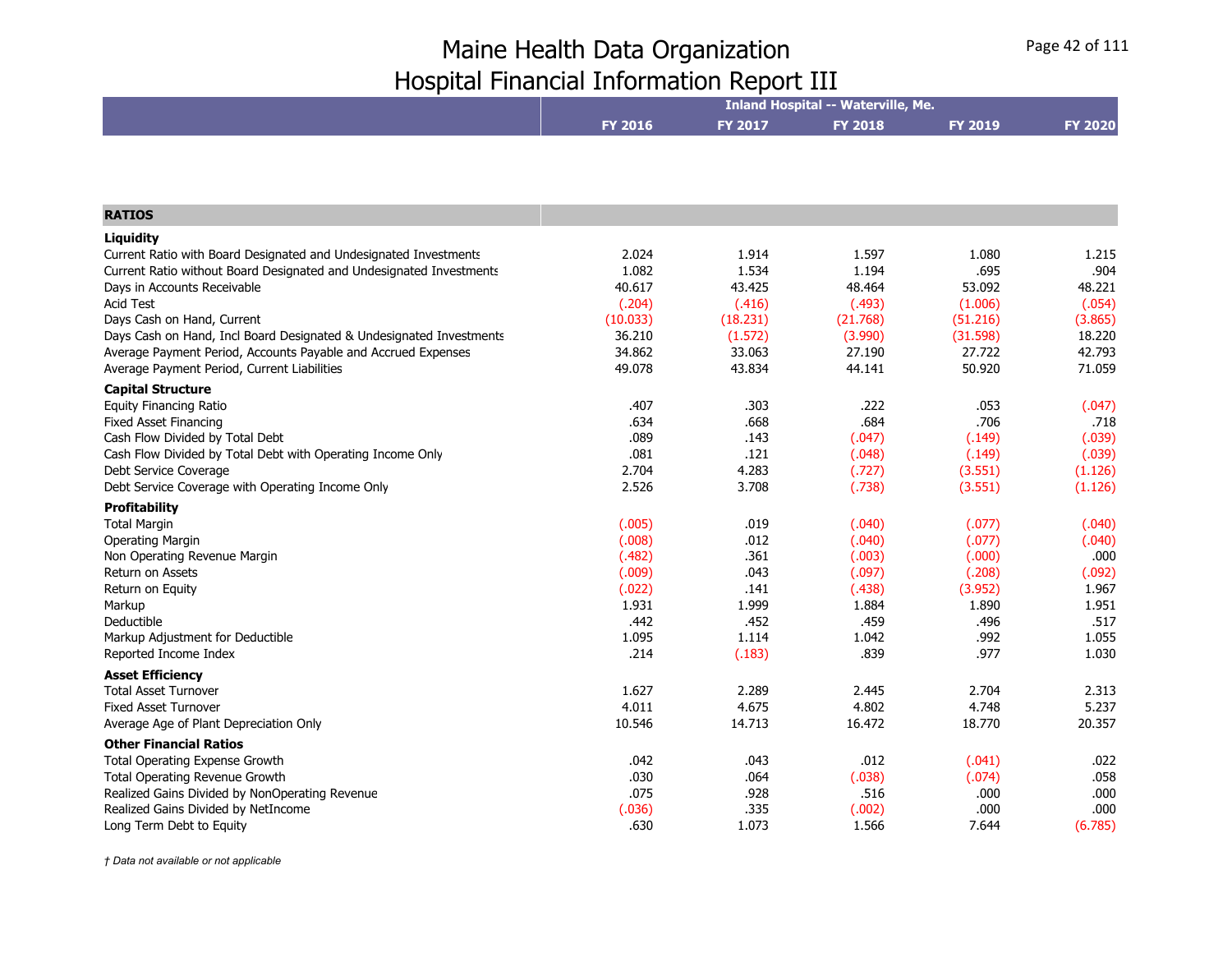|                                                  |                |                         | LincolnHealth -- Damariscotta, Me. |                |                |
|--------------------------------------------------|----------------|-------------------------|------------------------------------|----------------|----------------|
|                                                  | <b>FY 2016</b> | <b>FY 2017</b>          | <b>FY 2018</b>                     | <b>FY 2019</b> | <b>FY 2020</b> |
| <b>DATA ELEMENTS</b>                             | \$<br>\$       | \$                      | \$                                 | \$             |                |
| <b>Total Current Assets</b>                      | 18,625,673     | 25,916,142              | 22,440,770                         | 26,146,135     | 39,932,721     |
| Cash and Investment                              | 3,808,523      | 4,986,941               | 2,212,021                          | 516,593        | 15,492,354     |
| Current Assets Whose Use is Limited              | 418,071        | 417,862                 | 432,909                            | 547,590        | 221,624        |
| Net Patient Accounts Receivable                  | 9,522,684      | 9,817,762               | 10,000,769                         | 10,412,735     | 8,394,493      |
| Due from Affiliates                              | 102,123        | 3,445,101               | 3,244,281                          | 2,512,049      | 454,382        |
| Third Party Settlements Receivable               | 2,103,916      | 4,720,894               | 3,830,658                          | 9,207,081      | 12,379,249     |
| <b>Other Accounts Receivable</b>                 | 0              | $\mathbf 0$             | 0                                  | 0              | 0              |
| Inventory                                        | 1,966,127      | 2,010,675               | 2,215,661                          | 2,428,111      | 2,411,991      |
| Other Current Assets                             | 704,229        | 516,907                 | 504,471                            | 521,976        | 578,628        |
| <b>Total Non-Current Assets</b>                  | 44,818,289     | 46,247,558              | 56,095,908                         | 52,867,124     | 52,176,849     |
| <b>Trustee Held Investments</b>                  | $\ddagger$     | $\ddagger$              | $\ddagger$                         | $\ddagger$     |                |
| Board Designated and Undesignated Investments    | 7,626,999      | 8,477,561<br>$\ddagger$ | 6,615,485                          | 3,615,401      | 3,791,562      |
| Due from Affiliates<br>Investment in Affiliates  | 1,872,000      | 1,872,000               | 1,872,000                          | 1,872,000      | 1,872,000      |
| <b>Other Non-Current Assets</b>                  | 594,455        | 592,942                 | 581,183                            | 600,651        | 627,773        |
| Gross Property, Plant and Equipment (PP&E)       | 83,878,873     | 87,650,407              | 102,059,834                        | 104,592,690    | 105,902,819    |
| <b>Accumulated Depreciation</b>                  | 49,154,038     | 52,345,352              | 55,032,594                         | 57,813,618     | 60,017,305     |
| Net Property, Plant and Equipment (PP&E)         | 34,724,835     | 35,305,055              | 47,027,240                         | 46,779,072     | 45,885,514     |
| <b>Total Unrestricted Assets</b>                 | 63,443,962     | 72,163,700              | 78,536,678                         | 79,013,259     | 92,109,570     |
| <b>Total Current Liabilities</b>                 | 5,131,314      | 13,008,383              | 18,439,470                         | 15,130,694     | 14,531,102     |
| Current Long Term Debt (LTD)                     | 1,405,784      | 1,517,110               | 1,473,256                          | 1,482,017      | 399,992        |
| Accounts Payable and Accrued Expenses            | 2,861,432      | 4,075,530               | 6,044,492                          | 4,615,639      | 5,097,834      |
| <b>Estimated Third Party Settlements</b>         | $\ddagger$     | $\ddagger$              | $\pm$                              | 5,092,902      | 5,535,402      |
| Due to Affiliates                                | 672,869        | 7,229,804               | 10,754,910                         | 3,659,736      | 3,236,338      |
| <b>Other Current Liabilities</b>                 | 191,229        | 185,939                 | 166,812                            | 280,400        | 261,536        |
| <b>Total Non-Current Liabilities</b>             | 14,743,906     | 14,691,025              | 13,013,910                         | 11,105,329     | 4,440,175      |
| Long Term Debt                                   | 12,439,516     | 11,044,769              | 9,625,707                          | 8,219,204      | 1,883,978      |
| Estimated Third Party Settlements                |                |                         |                                    |                |                |
| Due to Affiliates                                |                |                         |                                    |                |                |
| Self Insurance Fund                              |                |                         |                                    |                |                |
| Accrued Pension and Post Retiree Health Benefits |                |                         | $\ddagger$                         |                |                |
| <b>Other Non-Current Liabilities</b>             | 2,304,390      | 3,646,256               | 3,388,203                          | 2,886,125      | 2,556,197      |
| <b>Fund Balance Unrestricted</b>                 | 43,568,742     | 44,464,292              | 47,083,298                         | 52,777,236     | 73,138,293     |
| <b>Total Liabilities &amp; Equity</b>            | 63,443,962     | 72,163,700              | 78,536,678                         | 79,013,259     | 92,109,570     |
| <b>Total Restricted Assets</b>                   | 6,868,460      | 8,169,781               | 8,005,548                          | 7,959,927      | 7,856,900      |
| Cash and Investments                             | 6,066,018      | 6,286,477               | 6,455,830                          | 6,974,315      | 7,203,840      |
| Receivables                                      | 802,442        | 1,883,304               | 1,549,718                          | 985,612        | 653,060        |
| <b>Other Assets</b>                              | $^{+}$         | $\ddagger$              | $\ddagger$                         | $\ddagger$     |                |
| <b>Total Restricted Liabilities and Equity</b>   | 6,868,460      | 8,169,781               | 8,005,548                          | 7,959,927      | 7,856,901      |
| <b>Total Restricted Fund Balance</b>             | 6,868,460      | 8,169,781               | 8,005,548                          | 7,959,927      | 7,856,901      |
| <b>Total Liabilities</b>                         |                | $\ddagger$              |                                    |                |                |
| Temporarily Restricted Net Assets                | 1,609,291      | 2,605,029               | 2,653,890                          | 2,253,444      | 1,987,867      |
| Permanently Restricted Net Assets                | 5,259,169      | 5,564,752               | 5,351,658                          | 5,706,483      | 5,869,034      |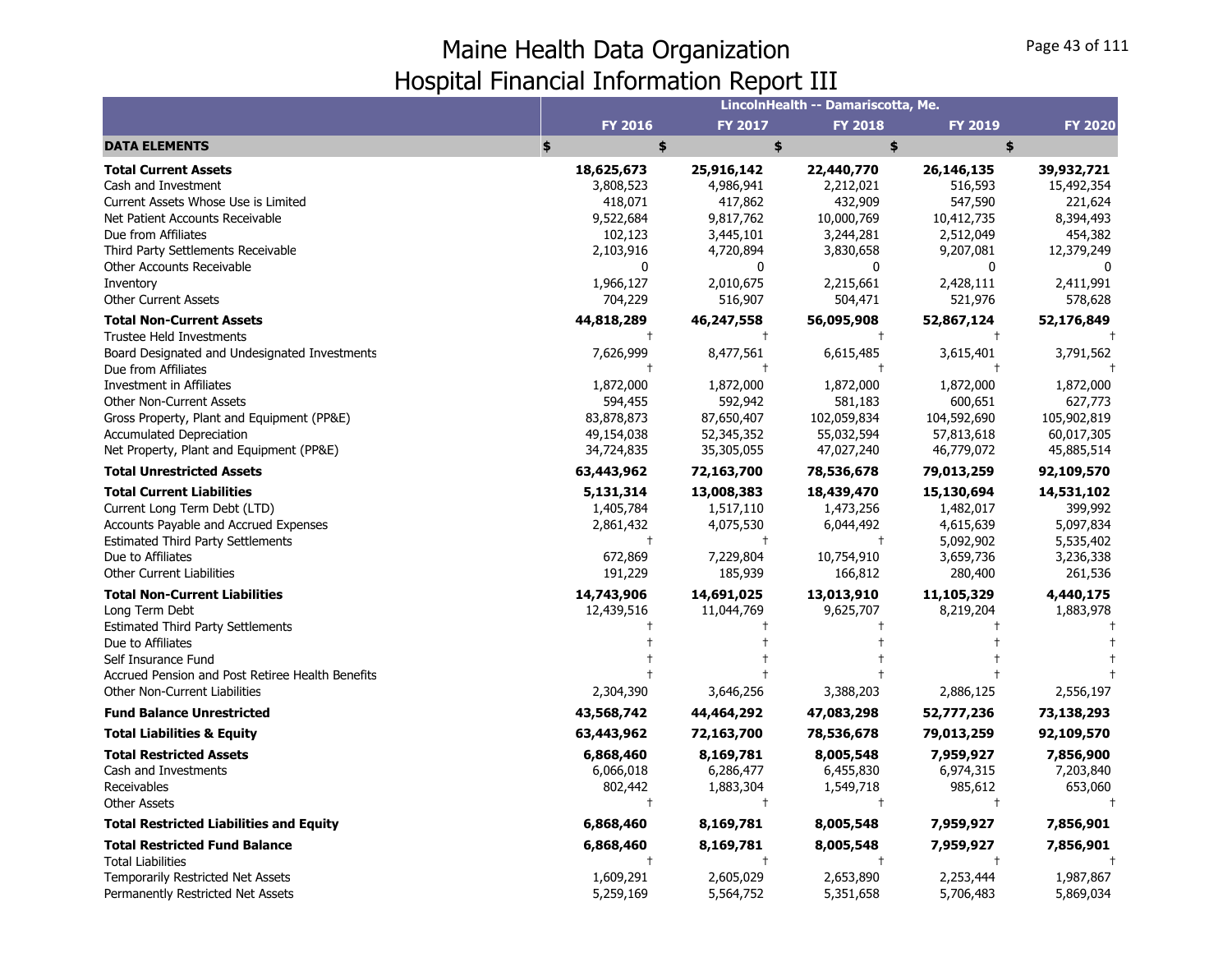|                                                      |                |             | LincolnHealth -- Damariscotta, Me. |                |                |
|------------------------------------------------------|----------------|-------------|------------------------------------|----------------|----------------|
|                                                      | <b>FY 2016</b> | FY 2017     | <b>FY 2018</b>                     | <b>FY 2019</b> | <b>FY 2020</b> |
| † Data not available or not applicable               |                |             |                                    |                |                |
| <b>DATA ELEMENTS</b>                                 | \$<br>\$       |             | \$                                 | \$             | \$             |
| <b>Total Gross Patient Service Revenue (GPSR)</b>    | 121,327,052    | 129,542,115 | 136,610,319                        | 144,943,682    | 132,356,653    |
| Gross Inpatient Service Revenue                      | 37,872,843     | 40,414,741  | 42,375,101                         | 43,161,601     | 35, 141, 174   |
| Gross Outpatient Service Revenue                     | 83,454,209     | 89,127,374  | 94,235,218                         | 101,782,081    | 97,215,479     |
| Free Care (Charity Care)                             | 4,261,969      | 4,059,092   | 3,265,482                          | 1,498,888      | 2,080,474      |
| Bad Debt (Provision for Bad Debt)                    | 4,580,128      | 5,167,194   | 5,519,820                          | 7,153,815      | 4,011,169      |
| Contractuals                                         | 40,652,275     | 43,067,694  | 43,199,076                         | 49,450,495     | 43,535,312     |
| Changes in Prior Year Estimated/Final Settlements    | (973,000)      | (2,222,000) | (584,000)                          | (2,684,452)    | 1,625,176      |
| Net Patient Service Revenue                          | 72,805,680     | 79,470,135  | 85,209,941                         | 89,524,936     | 81,104,522     |
| Other Operating Revenue                              | 4,279,485      | 2,717,188   | 2,498,873                          | 3,728,752      | 11,402,424     |
| <b>Total Operating Revenue</b>                       | 77,085,165     | 82,187,323  | 87,708,814                         | 93,253,688     | 92,506,946     |
| <b>Total Operating Expenses</b>                      | 75,085,823     | 79,402,198  | 84,572,681                         | 90,814,775     | 94,135,607     |
| Depreciation and Amortization                        | 3,432,331      | 3,886,940   | 4,395,404                          | 5,097,279      | 5,381,982      |
| Interest                                             | 689,520        | 646,794     | 582,760                            | 526,960        | 449,927        |
| <b>Advertising Expenses</b>                          | 68,137         | 56,734      | 64,234                             | 22,096         | 13,556         |
| Allowed Advertising Expenses                         | 58,364         | 38,626      | 48,143                             | 13,954         | 8,402          |
| Non-Allowed Advertising Expenses                     | 9,773          | 18,108      | 16,091                             | 8,142          | 5,154          |
| Salaries and Benefits                                | 30,494,914     | 31,705,684  | 32,769,856                         | 34,911,104     | 36,913,555     |
| Other Operating Expenses                             | 40,400,921     | 43,106,046  | 46,760,427                         | 50,257,336     | 51,376,587     |
| <b>Net Operating Income</b>                          | 1,999,342      | 2,785,125   | 3,136,133                          | 2,438,913      | (1,628,661)    |
| <b>Total Non-Operating Revenue</b>                   | 815,874        | 1,292,251   | 917,545                            | 981,503        | (152, 391)     |
| <b>Total Investment Income</b>                       | 489,838        | 1,048,261   | (10,004)                           | 971,120        | 48,003         |
| <b>Interest and Dividends</b>                        | 188,488        | 135,158     | 395,248                            | 139,938        | 137,506        |
| Realized Gains/Losses on Sales of Securities         | 301,350        | 913,103     | (405, 252)                         | 831,182        | (89, 503)      |
| Permanently Impaired Security Writedowns             |                |             |                                    |                |                |
| Gains/Losses on Joint Ventures/Equity Investments    |                |             |                                    |                |                |
| Permanently Impaired Writedowns of Other Assets      |                |             |                                    |                |                |
| Other Non-Operating Revenues (Gifts, Bequests, etc.) | 326,036        | 243,990     | 927,549                            | 10,383         | (200, 394)     |
| <b>Excess of Revenue over Expenses</b>               | 2,815,216      | 4,077,376   | 4,053,678                          | 3,420,416      | (1,781,052)    |
| <b>Extraordinary Gains/Losses</b>                    | $\ddagger$     | $\ddagger$  | $\ddagger$                         | $\ddagger$     |                |
| <b>Total Surplus/Deficit</b>                         | 2,815,216      | 4,077,376   | 4,053,678                          | 3,420,416      | (1,781,052)    |
| <b>Total Change in Unrestricted Net Assets</b>       | (785,001)      | 895,550     | 2,619,006                          | 5,693,938      | 20,361,046     |
| Net Assets Released for Restrictions - Capital       | 183,537        | 1,372,562   | 684,964                            | 696,611        | 472,571        |
| Unrealized Gains/Losses on Investments               | 72,198         | (140, 881)  | 900,539                            | (998, 740)     | 186,449        |
| Minimum Pension Liability Adjustment                 | $\ddagger$     | $^{+}$      | $\ddagger$                         | $\ddagger$     |                |
| Transfers From/To Affiliates                         | (3,855,952)    | (4,413,507) | (3,020,175)                        | 2,575,651      | 21,483,078     |
| Mergers                                              |                |             |                                    |                |                |
| Consolidations with Support                          |                |             |                                    |                |                |
| <b>Other Changes</b>                                 |                |             |                                    |                |                |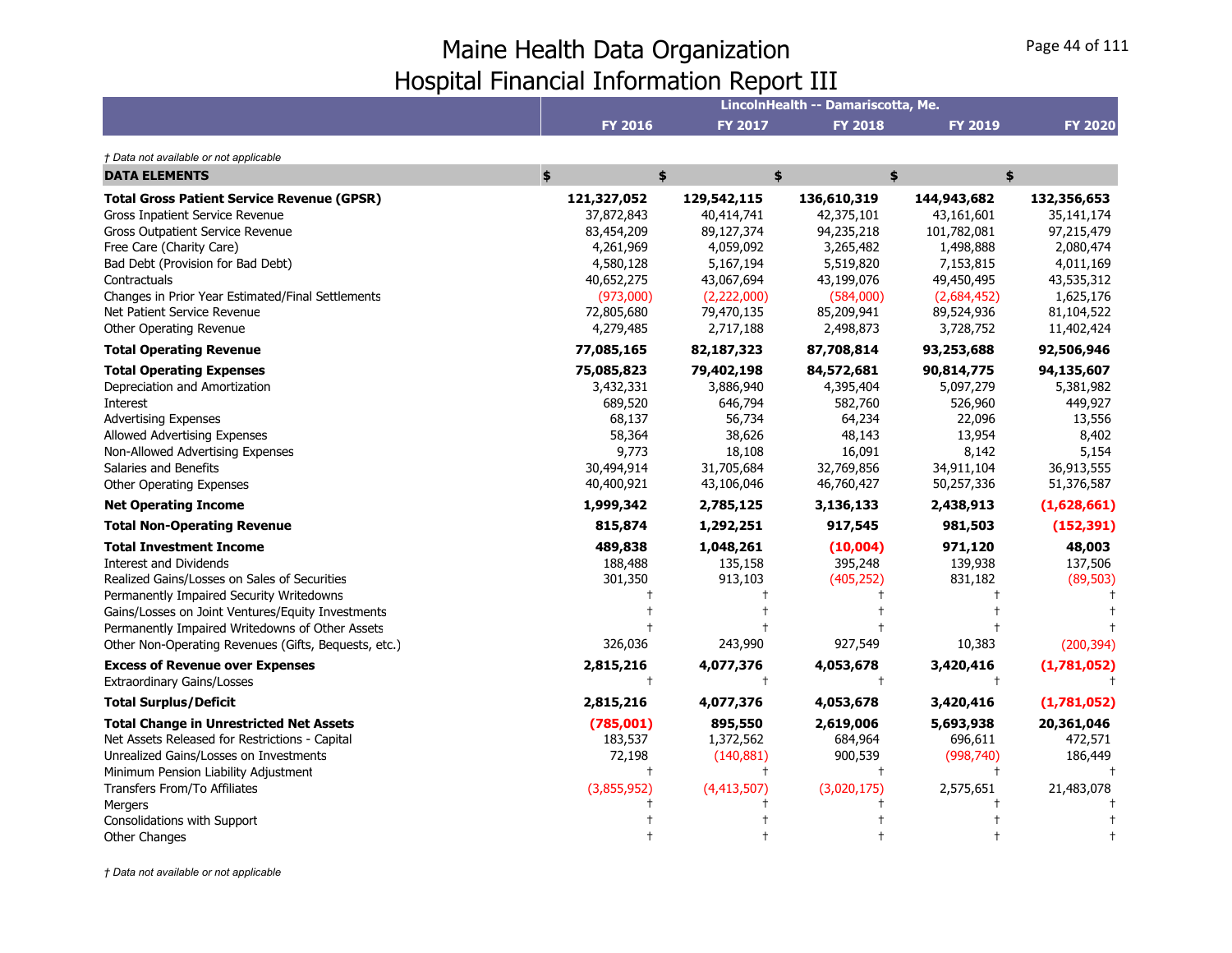|                                                                     | LincolnHealth -- Damariscotta, Me. |                |                |                |                |
|---------------------------------------------------------------------|------------------------------------|----------------|----------------|----------------|----------------|
|                                                                     | FY 2016                            | <b>FY 2017</b> | <b>FY 2018</b> | <b>FY 2019</b> | <b>FY 2020</b> |
|                                                                     |                                    |                |                |                |                |
|                                                                     |                                    |                |                |                |                |
|                                                                     |                                    |                |                |                |                |
| <b>RATIOS</b>                                                       |                                    |                |                |                |                |
| Liquidity                                                           |                                    |                |                |                |                |
| Current Ratio with Board Designated and Undesignated Investments    | 5.116                              | 2.644          | 1.576          | 1.967          | 3.009          |
| Current Ratio without Board Designated and Undesignated Investments | 3.630                              | 1.992          | 1.217          | 1.728          | 2.748          |
| Days in Accounts Receivable                                         | 47.741                             | 45.092         | 42.839         | 42.454         | 37.778         |
| <b>Acid Test</b>                                                    | .824                               | .415           | .143           | .070           | 1.081          |
| Days Cash on Hand, Current                                          | 21.530                             | 26.124         | 12.041         | 4.531          | 64.624         |
| Days Cash on Hand, Incl Board Designated & Undesignated Investments | 60.382                             | 67.100         | 42.157         | 19.926         | 80.217         |
| Average Payment Period, Accounts Payable and Accrued Expenses       | 14.576                             | 19.699         | 27.517         | 19.654         | 20.965         |
| Average Payment Period, Current Liabilities                         | 26.139                             | 62.876         | 83.944         | 64.429         | 59.759         |
| <b>Capital Structure</b>                                            |                                    |                |                |                |                |
| <b>Equity Financing Ratio</b>                                       | .687                               | .616           | .600           | .668           | .794           |
| <b>Fixed Asset Financing</b>                                        | .358                               | .313           | .205           | .176           | .041           |
| Cash Flow Divided by Total Debt                                     | .314                               | .288           | .269           | .325           | .190           |
| Cash Flow Divided by Total Debt with Operating Income Only          | .273                               | .241           | .239           | .287           | .198           |
| Debt Service Coverage                                               | 3.940                              | 4.195          | 4.301          | 4.522          | 2.097          |
| Debt Service Coverage with Operating Income Only                    | 3.477                              | 3.566          | 3.864          | 4.031          | 2.176          |
| <b>Profitability</b>                                                |                                    |                |                |                |                |
| <b>Total Margin</b>                                                 | .036                               | .049           | .046           | .036           | (.019)         |
| <b>Operating Margin</b>                                             | .026                               | .034           | .036           | .026           | (.018)         |
| Non Operating Revenue Margin                                        | .290                               | .317           | .226           | .287           | .086           |
| Return on Assets                                                    | .044                               | .057           | .052           | .043           | (.019)         |
| Return on Equity                                                    | .065                               | .092           | .086           | .065           | (.024)         |
| Markup                                                              | 1.673                              | 1.666          | 1.645          | 1.637          | 1.527          |
| Deductible                                                          | .335                               | .332           | .316           | .341           | .329           |
| Markup Adjustment for Deductible                                    | 1.131                              | 1.123          | 1.134          | 1.093          | 1.065          |
| Reported Income Index                                               | (3.586)                            | 4.553          | 1.548          | .601           | (.087)         |
| <b>Asset Efficiency</b>                                             |                                    |                |                |                |                |
| <b>Total Asset Turnover</b>                                         | 1.228                              | 1.157          | 1.128          | 1.193          | 1.003          |
| <b>Fixed Asset Turnover</b>                                         | 2.220                              | 2.328          | 1.865          | 1.993          | 2.016          |
| Average Age of Plant Depreciation Only                              | 14.321                             | 13.467         | 12.520         | 11.342         | 11.152         |
| <b>Other Financial Ratios</b>                                       |                                    |                |                |                |                |
| <b>Total Operating Expense Growth</b>                               | .048                               | .057           | .065           | .074           | .037           |
| Total Operating Revenue Growth                                      | .033                               | .066           | .067           | .063           | (.008)         |
| Realized Gains Divided by NonOperating Revenue                      | .369                               | .707           | (.442)         | .847           | .587           |
| Realized Gains Divided by NetIncome                                 | .107                               | .224           | (.100)         | .243           | .050           |
| Long Term Debt to Equity                                            | .286                               | .248           | .204           | .156           | .026           |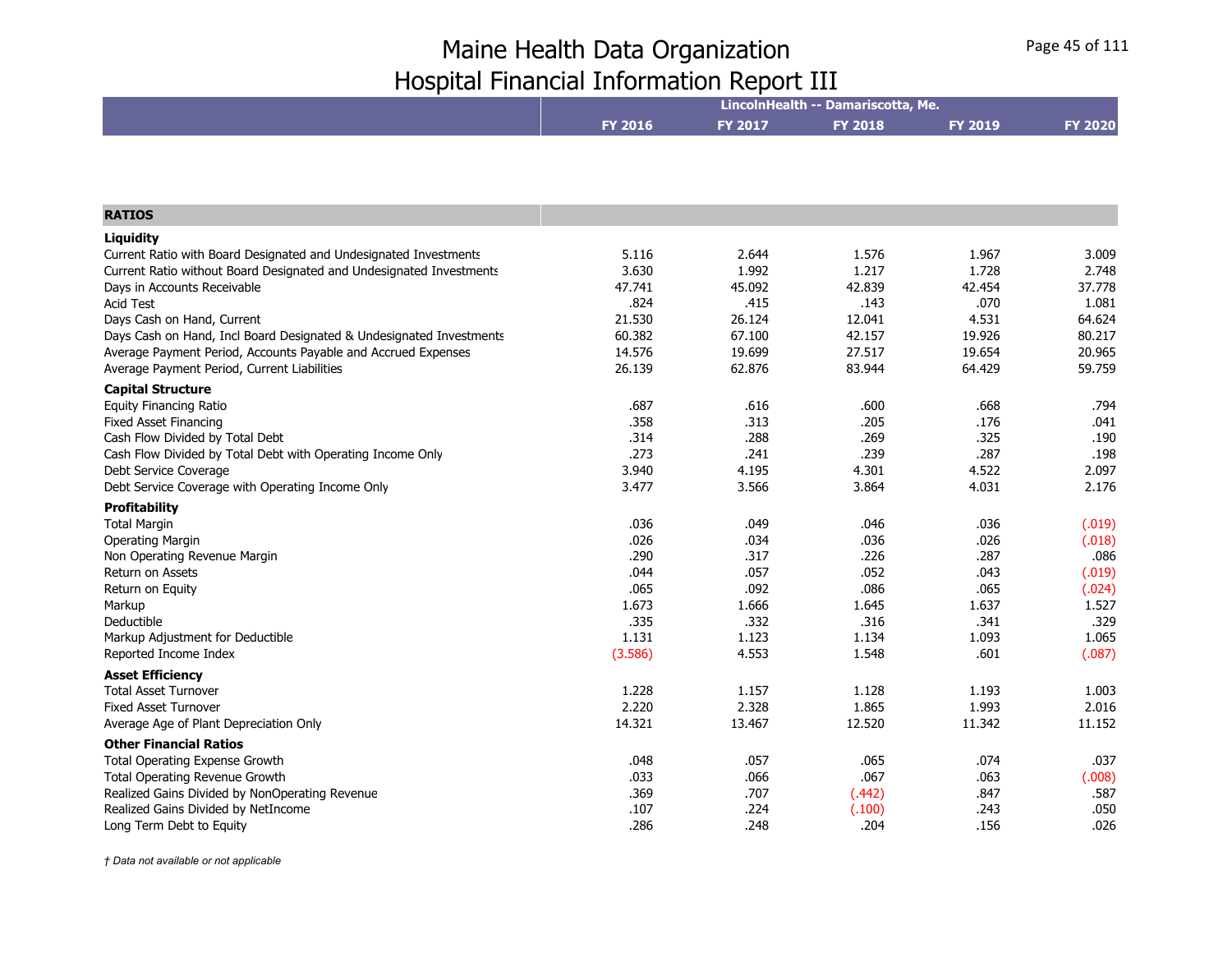|                                                  |                | Maine Behavioral Healthcare -- South Portland, Me. |                |                |                |
|--------------------------------------------------|----------------|----------------------------------------------------|----------------|----------------|----------------|
|                                                  | <b>FY 2016</b> | <b>FY 2017</b>                                     | <b>FY 2018</b> | <b>FY 2019</b> | <b>FY 2020</b> |
| <b>DATA ELEMENTS</b>                             | \$<br>\$       | \$                                                 | \$             | \$             |                |
| <b>Total Current Assets</b>                      | 23,861,807     | 24,007,597                                         | 22,431,254     | 6,880,000      | 6,998,000      |
| Cash and Investment                              | 15,321,421     | 15,067,187                                         | 15,880,050     | 27,000         | 27,000         |
| Current Assets Whose Use is Limited              | 406,840        | 407,634                                            | 412,384        | 415,000        |                |
| Net Patient Accounts Receivable                  | 6,261,621      | 7,910,218                                          | 5,107,060      | 5,508,000      | 5,888,000      |
| Due from Affiliates                              | 411,232        | $^{+}$                                             | $\ddagger$     | $\ddagger$     | 369,000        |
| Third Party Settlements Receivable               | $\ddagger$     | $\ddagger$                                         |                | $\ddot{+}$     |                |
| Other Accounts Receivable                        | 1,188,816      | 152,379                                            | 655,588        | 540,000        | 290,000        |
| Inventory                                        | 138,507        | 131,383                                            | 124,090        | 122,000        | 160,000        |
| <b>Other Current Assets</b>                      | 133,370        | 338,796                                            | 252,082        | 268,000        | 264,000        |
| <b>Total Non-Current Assets</b>                  | 28, 284, 742   | 27,249,988                                         | 28,545,321     | 26,937,000     | 27,542,000     |
| <b>Trustee Held Investments</b>                  | 113,823        | 121,773                                            | 130,316        | 139,000        | 147,000        |
| Board Designated and Undesignated Investments    | 225,927        | 206,890                                            | 213,873        |                |                |
| Due from Affiliates                              |                |                                                    |                |                |                |
| Investment in Affiliates                         |                |                                                    | $\ddagger$     |                |                |
| <b>Other Non-Current Assets</b>                  | 1,825,255      | 1,657,319                                          | 2,359,648      | 1,628,000      | 545,000        |
| Gross Property, Plant and Equipment (PP&E)       | 47,323,066     | 45,306,646                                         | 47,455,504     | 48,838,000     | 52,475,000     |
| <b>Accumulated Depreciation</b>                  | 21,203,329     | 20,042,640                                         | 21,614,020     | 23,668,000     | 25,625,000     |
| Net Property, Plant and Equipment (PP&E)         | 26,119,737     | 25,264,006                                         | 25,841,484     | 25,170,000     | 26,850,000     |
| <b>Total Unrestricted Assets</b>                 | 52,146,549     | 51,257,585                                         | 50,976,575     | 33,817,000     | 34,540,000     |
| <b>Total Current Liabilities</b>                 | 7,983,118      | 7,650,738                                          | 7,673,374      | 7,738,000      | 11,890,000     |
| Current Long Term Debt (LTD)                     | 1,393,476      | 1,204,872                                          | 1,096,426      | 1,117,000      | 183,000        |
| <b>Accounts Payable and Accrued Expenses</b>     | 4,592,969      | 5,491,822                                          | 5,223,676      | 5,746,000      | 7,011,000      |
| <b>Estimated Third Party Settlements</b>         |                | 203,358                                            | 616,979        | 769,000        | 4,325,000      |
| Due to Affiliates                                | $\ddagger$     | 655,998                                            | 604,930        | 33,000         | 50,000         |
| <b>Other Current Liabilities</b>                 | 1,996,673      | 94,688                                             | 131,363        | 73,000         | 321,000        |
| <b>Total Non-Current Liabilities</b>             | 30,202,672     | 27,314,814                                         | 25,432,580     | 22,897,000     | 6,872,000      |
| Long Term Debt                                   | 19,236,362     | 18,053,301                                         | 16,905,952     | 15,737,000     | 1,712,000      |
| <b>Estimated Third Party Settlements</b>         | 10,522,974     | 8,830,883                                          | 8,119,027      | 6,946,000      | 4,984,000      |
| Due to Affiliates                                |                |                                                    | $^\mathrm{+}$  |                |                |
| Self Insurance Fund                              |                |                                                    |                |                |                |
| Accrued Pension and Post Retiree Health Benefits |                |                                                    |                |                |                |
| Other Non-Current Liabilities                    | 443,336        | 430,630                                            | 407,601        | 214,000        | 176,000        |
| <b>Fund Balance Unrestricted</b>                 | 13,960,759     | 16,292,033                                         | 17,870,621     | 3,182,000      | 15,778,000     |
| <b>Total Liabilities &amp; Equity</b>            | 52,146,549     | 51,257,585                                         | 50,976,575     | 33,817,000     | 34,540,000     |
| <b>Total Restricted Assets</b>                   | 1,931,695      | 2,173,902                                          | 3,290,647      | 4,304,000      | 7,547,000      |
| Cash and Investments                             | 1,803,797      | 2,040,229                                          | 2,350,613      | 2,629,000      | 4,289,000      |
| Receivables                                      | $\ddagger$     | $^{\dagger}$                                       | 800,000        | 1,540,000      | 3,117,000      |
| <b>Other Assets</b>                              | 127,898        | 133,673                                            | 140,034        | 135,000        | 141,000        |
| <b>Total Restricted Liabilities and Equity</b>   | 1,931,695      | 2,173,902                                          | 3,290,647      | 4,304,000      | 7,547,000      |
| <b>Total Restricted Fund Balance</b>             | 1,920,519      | 2,162,726                                          | 3,290,647      | 4,304,000      | 7,547,000      |
| <b>Total Liabilities</b>                         | 11,176         | 11,176                                             | $\ddagger$     |                |                |
| <b>Temporarily Restricted Net Assets</b>         | 1,255,140      | 1,491,572                                          | 2,613,132      | 3,631,000      | 6,869,000      |
| Permanently Restricted Net Assets                | 665,379        | 671,154                                            | 677,515        | 673,000        | 678,000        |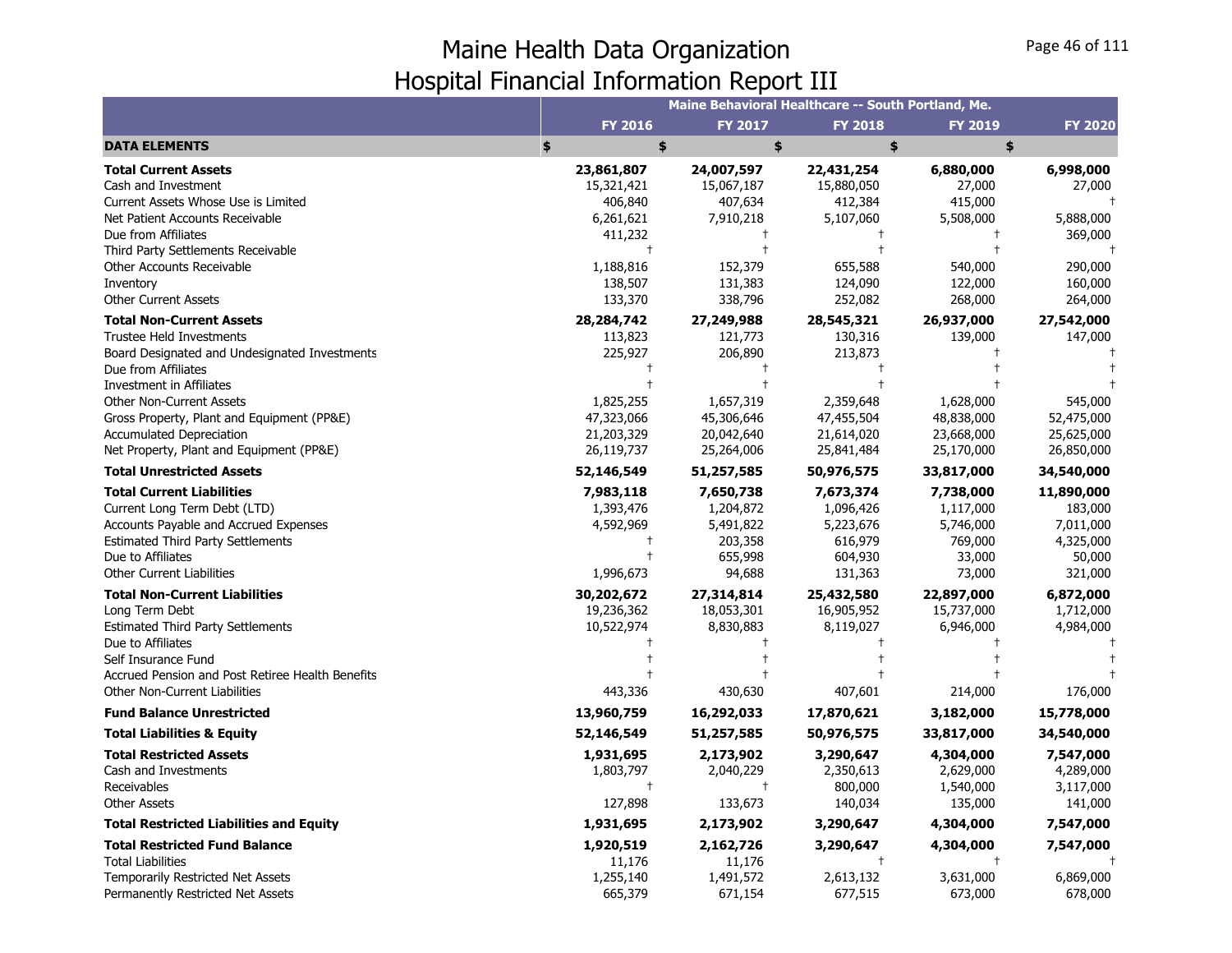|                                                                                                                                                                                                                                                                                                                          |                                                                                                                                |                                                                                                                            | Maine Behavioral Healthcare -- South Portland, Me.                                                           |                                                                                                              |                                                                                                              |
|--------------------------------------------------------------------------------------------------------------------------------------------------------------------------------------------------------------------------------------------------------------------------------------------------------------------------|--------------------------------------------------------------------------------------------------------------------------------|----------------------------------------------------------------------------------------------------------------------------|--------------------------------------------------------------------------------------------------------------|--------------------------------------------------------------------------------------------------------------|--------------------------------------------------------------------------------------------------------------|
|                                                                                                                                                                                                                                                                                                                          | <b>FY 2016</b>                                                                                                                 | <b>FY 2017</b>                                                                                                             | <b>FY 2018</b>                                                                                               | <b>FY 2019</b>                                                                                               | <b>FY 2020</b>                                                                                               |
| † Data not available or not applicable                                                                                                                                                                                                                                                                                   |                                                                                                                                |                                                                                                                            |                                                                                                              |                                                                                                              |                                                                                                              |
| <b>DATA ELEMENTS</b>                                                                                                                                                                                                                                                                                                     | \$<br>\$                                                                                                                       |                                                                                                                            | \$                                                                                                           | \$<br>\$                                                                                                     |                                                                                                              |
| <b>Total Gross Patient Service Revenue (GPSR)</b><br>Gross Inpatient Service Revenue<br>Gross Outpatient Service Revenue<br>Free Care (Charity Care)<br>Bad Debt (Provision for Bad Debt)<br>Contractuals<br>Changes in Prior Year Estimated/Final Settlements<br>Net Patient Service Revenue<br>Other Operating Revenue | 100,244,282<br>55,396,098<br>44,848,184<br>9,387,758<br>1,807,168<br>19,359,107<br>$\ddagger$<br>69,690,249<br>13,681,592      | 112,906,596<br>66,095,640<br>46,810,956<br>12,004,159<br>2,212,183<br>23,505,092<br>$\ddagger$<br>75,185,162<br>14,158,379 | 112,552,211<br>67,849,708<br>44,702,503<br>10,853,014<br>3,012,694<br>22,900,476<br>75,786,027<br>16,328,392 | 124,453,000<br>76,716,000<br>47,737,000<br>10,795,000<br>2,982,000<br>30,587,000<br>80,089,000<br>14,850,000 | 133,747,000<br>84,918,000<br>48,829,000<br>11,371,000<br>1,470,000<br>39,884,000<br>81,022,000<br>15,354,000 |
| <b>Total Operating Revenue</b>                                                                                                                                                                                                                                                                                           | 83,371,841                                                                                                                     | 89,343,541                                                                                                                 | 92,114,419                                                                                                   | 94,939,000                                                                                                   | 96,376,000                                                                                                   |
| <b>Total Operating Expenses</b><br>Depreciation and Amortization<br>Interest<br><b>Advertising Expenses</b><br>Allowed Advertising Expenses<br>Non-Allowed Advertising Expenses<br>Salaries and Benefits<br>Other Operating Expenses<br><b>Net Operating Income</b><br><b>Total Non-Operating Revenue</b>                | 84,726,919<br>2,119,050<br>904,779<br>30,182<br>$\overline{1}$<br>30,182<br>64,928,464<br>16,744,444<br>(1,355,078)<br>506,726 | 87,319,983<br>2,220,798<br>856,999<br>54,947<br>54,947<br>67,191,251<br>16,995,988<br>2,023,558<br>359,716                 | 90,748,038<br>2,241,576<br>776,170<br>14,064<br>14,064<br>68,689,518<br>19,026,710<br>1,366,381<br>259,389   | 93,584,000<br>2,615,000<br>734,000<br>71,732,000<br>18,503,000<br>1,355,000<br>85,000                        | 98,379,000<br>2,569,000<br>652,000<br>73,985,000<br>21,173,000<br>(2,003,000)<br>(686,000)                   |
| <b>Total Investment Income</b><br>Interest and Dividends<br>Realized Gains/Losses on Sales of Securities<br>Permanently Impaired Security Writedowns<br>Gains/Losses on Joint Ventures/Equity Investments<br>Permanently Impaired Writedowns of Other Assets<br>Other Non-Operating Revenues (Gifts, Bequests, etc.)     | 506,726<br>506,726                                                                                                             | 359,716<br>359,716                                                                                                         | 259,389<br>259,389                                                                                           | 114,000<br>103,000<br>11,000<br>(29,000)                                                                     | 39,000<br>6,000<br>33,000<br>(725,000)                                                                       |
| <b>Excess of Revenue over Expenses</b>                                                                                                                                                                                                                                                                                   | (848, 352)<br>$^{\mathrm{+}}$                                                                                                  | 2,383,274<br>$^{+}$                                                                                                        | 1,625,770                                                                                                    | 1,440,000                                                                                                    | (2,689,000)                                                                                                  |
| <b>Extraordinary Gains/Losses</b><br><b>Total Surplus/Deficit</b>                                                                                                                                                                                                                                                        | (848, 352)                                                                                                                     | 2,383,274                                                                                                                  | 1,625,770                                                                                                    | 1,440,000                                                                                                    | (2,689,000)                                                                                                  |
| <b>Total Change in Unrestricted Net Assets</b><br>Net Assets Released for Restrictions - Capital<br>Unrealized Gains/Losses on Investments<br>Minimum Pension Liability Adjustment<br>Transfers From/To Affiliates<br>Mergers<br>Consolidations with Support<br><b>Other Changes</b>                                     | (912, 352)<br>(64,000)                                                                                                         | 2,331,274<br>(52,000)                                                                                                      | 1,578,588<br>(47, 182)                                                                                       | (14,688,000)<br>(238,000)<br>(15,890,000)                                                                    | 12,596,000<br>1,000<br>15,284,000                                                                            |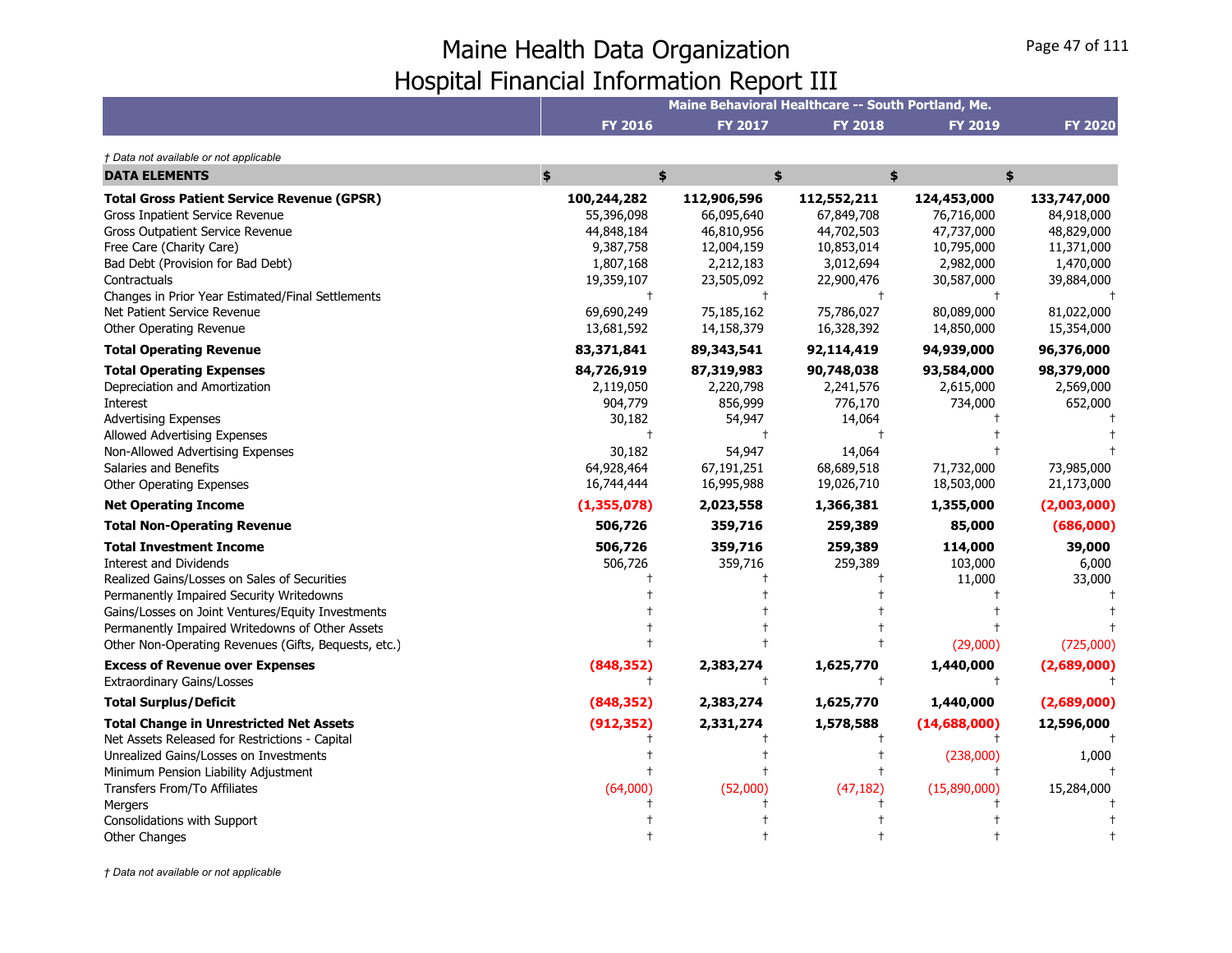|                                                                               | Maine Behavioral Healthcare -- South Portland, Me. |                |                |                |                |  |
|-------------------------------------------------------------------------------|----------------------------------------------------|----------------|----------------|----------------|----------------|--|
|                                                                               | <b>FY 2016</b>                                     | <b>FY 2017</b> | <b>FY 2018</b> | <b>FY 2019</b> | <b>FY 2020</b> |  |
|                                                                               |                                                    |                |                |                |                |  |
| <b>RATIOS</b>                                                                 |                                                    |                |                |                |                |  |
|                                                                               |                                                    |                |                |                |                |  |
| Liquidity<br>Current Ratio with Board Designated and Undesignated Investments | 3.017                                              | 3.165          | 2.951          | .889           | .589           |  |
| Current Ratio without Board Designated and Undesignated Investments           | 2.989                                              | 3.138          | 2.923          | .889           | .589           |  |
| Days in Accounts Receivable                                                   | 32.795                                             | 38.402         | 24.597         | 25.102         | 26.525         |  |
| <b>Acid Test</b>                                                              | 1.970                                              | 2.023          | 2.123          | .057           | .002           |  |
| Days Cash on Hand, Current                                                    | 69.495                                             | 66.373         | 67.190         | 1.773          | .103           |  |
| Days Cash on Hand, Incl Board Designated & Undesignated Investments           | 70.493                                             | 67.261         | 68.072         | 1.773          | .103           |  |
| Average Payment Period, Accounts Payable and Accrued Expenses                 | 20.294                                             | 23.555         | 21.542         | 23.055         | 26.709         |  |
| Average Payment Period, Current Liabilities                                   | 35.273                                             | 32.815         | 31.645         | 31.048         | 45.296         |  |
| <b>Capital Structure</b>                                                      |                                                    |                |                |                |                |  |
| <b>Equity Financing Ratio</b>                                                 | .268                                               | .318           | .351           | .094           | .457           |  |
| <b>Fixed Asset Financing</b>                                                  | .736                                               | .715           | .654           | .625           | .064           |  |
| Cash Flow Divided by Total Debt                                               | .033                                               | .132           | .117           | .132           | (.006)         |  |
| Cash Flow Divided by Total Debt with Operating Income Only                    | .020                                               | .121           | .109           | .130           | .030           |  |
| Debt Service Coverage                                                         | .959                                               | 2.427          | 2.344          | 2.616          | .301           |  |
| Debt Service Coverage with Operating Income Only                              | .736                                               | 2.267          | 2.213          | 2.570          | .689           |  |
| <b>Profitability</b>                                                          |                                                    |                |                |                |                |  |
| <b>Total Margin</b>                                                           | (.010)                                             | .027           | .018           | .015           | (.028)         |  |
| <b>Operating Margin</b>                                                       | (.016)                                             | .023           | .015           | .014           | (.021)         |  |
| Non Operating Revenue Margin                                                  | (.597)                                             | .151           | .160           | .059           | .255           |  |
| <b>Return on Assets</b>                                                       | (.016)                                             | .046           | .032           | .043           | (.078)         |  |
| Return on Equity                                                              | (.061)                                             | .146           | .091           | .453           | (.170)         |  |
| Markup                                                                        | 1.345                                              | 1.455          | 1.420          | 1.489          | 1.516          |  |
| Deductible                                                                    | .193                                               | .208           | .203           | .246           | .298           |  |
| Markup Adjustment for Deductible                                              | 1.116                                              | 1.186          | 1.168          | 1.162          | 1.110          |  |
| Reported Income Index                                                         | .930                                               | 1.022          | 1.030          | (.098)         | (.213)         |  |
| <b>Asset Efficiency</b>                                                       |                                                    |                |                |                |                |  |
| <b>Total Asset Turnover</b>                                                   | 1.609                                              | 1.750          | 1.812          | 2.810          | 2.770          |  |
| <b>Fixed Asset Turnover</b>                                                   | 3.192                                              | 3.536          | 3.565          | 3.772          | 3.589          |  |
| Average Age of Plant Depreciation Only                                        | 10.006                                             | 9.025          | 9.642          | 9.051          | 9.975          |  |
| <b>Other Financial Ratios</b>                                                 |                                                    |                |                |                |                |  |
| Total Operating Expense Growth                                                | .082                                               | .031           | .039           | .031           | .051           |  |
| Total Operating Revenue Growth                                                | .060                                               | .072           | .031           | .031           | .015           |  |
| Realized Gains Divided by NonOperating Revenue                                | .000                                               | .000           | .000           | .129           | (.048)         |  |
| Realized Gains Divided by NetIncome                                           | .000                                               | .000           | .000           | .008           | (.012)         |  |
| Long Term Debt to Equity                                                      | 1.378                                              | 1.108          | .946           | 4.946          | .109           |  |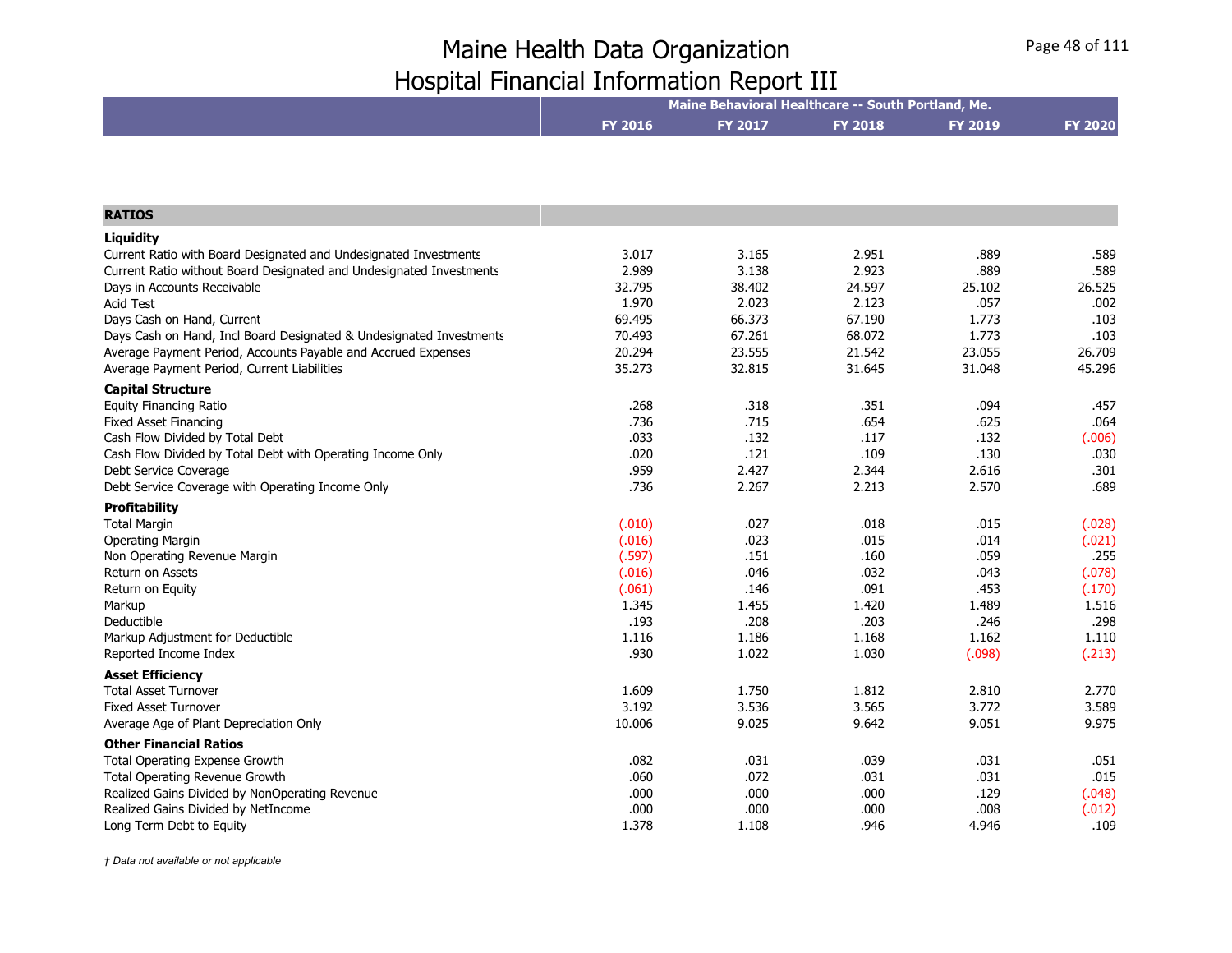|                                                                                                                                                                                                                                                                                                                                               |                                                                                               | Maine Coast Memorial Hospital -- Ellsworth, Me.                                                   |                                                                                                 |                                                                                                   |                                                                                                  |  |
|-----------------------------------------------------------------------------------------------------------------------------------------------------------------------------------------------------------------------------------------------------------------------------------------------------------------------------------------------|-----------------------------------------------------------------------------------------------|---------------------------------------------------------------------------------------------------|-------------------------------------------------------------------------------------------------|---------------------------------------------------------------------------------------------------|--------------------------------------------------------------------------------------------------|--|
|                                                                                                                                                                                                                                                                                                                                               | <b>FY 2016</b>                                                                                | <b>FY 2017</b>                                                                                    | <b>FY 2018</b>                                                                                  | <b>FY 2019</b>                                                                                    | <b>FY 2020</b>                                                                                   |  |
| <b>DATA ELEMENTS</b>                                                                                                                                                                                                                                                                                                                          | \$<br>\$                                                                                      | \$                                                                                                | \$                                                                                              | \$                                                                                                |                                                                                                  |  |
| <b>Total Current Assets</b><br>Cash and Investment<br>Current Assets Whose Use is Limited<br>Net Patient Accounts Receivable<br>Due from Affiliates<br>Third Party Settlements Receivable<br>Other Accounts Receivable<br>Inventory                                                                                                           | 21,779,671<br>3,048,744<br>22,895<br>10,634,580<br>539,934<br>5,223,207<br>399,262<br>755,534 | 9,313,055<br>(12, 315, 018)<br>45,205<br>15,247,504<br>357,319<br>4,011,040<br>211,435<br>632,833 | 2,830,687<br>(23,012,564)<br>37,962<br>16,015,423<br>454,373<br>7,772,944<br>141,576<br>561,931 | 4,475,975<br>(23, 532, 213)<br>31,807<br>16,363,633<br>465,704<br>9,579,270<br>146,402<br>619,896 | 16,094,358<br>(1, 110, 622)<br>52,693<br>8,983,071<br>475,294<br>6,447,831<br>566,768<br>519,354 |  |
| <b>Other Current Assets</b>                                                                                                                                                                                                                                                                                                                   | 1,155,515                                                                                     | 1,122,737                                                                                         | 859,042                                                                                         | 801,476                                                                                           | 159,969                                                                                          |  |
| <b>Total Non-Current Assets</b><br><b>Trustee Held Investments</b><br>Board Designated and Undesignated Investments<br>Due from Affiliates<br><b>Investment in Affiliates</b><br><b>Other Non-Current Assets</b><br>Gross Property, Plant and Equipment (PP&E)<br><b>Accumulated Depreciation</b><br>Net Property, Plant and Equipment (PP&E) | 46,017,042<br>1,127,274<br>18,005,720<br>436,313<br>29,844,670<br>3,396,935<br>26,447,735     | 31,420,964<br>$\pm$<br>6,096,904<br>300,000<br>30,943,120<br>5,919,060<br>25,024,060              | 30,684,348<br>$^{+}$<br>6,426,204<br>375,083<br>32,069,377<br>8,186,316<br>23,883,061           | 30,511,800<br>6,550,585<br>372,171<br>34,130,298<br>10,541,254<br>23,589,044                      | 30,646,350<br>6,846,078<br>350,381<br>36,084,370<br>12,634,479<br>23,449,891                     |  |
| <b>Total Unrestricted Assets</b>                                                                                                                                                                                                                                                                                                              | 67,796,713                                                                                    | 40,734,019                                                                                        | 33,515,035                                                                                      | 34,987,775                                                                                        | 46,740,708                                                                                       |  |
| <b>Total Current Liabilities</b><br>Current Long Term Debt (LTD)<br>Accounts Payable and Accrued Expenses<br><b>Estimated Third Party Settlements</b><br>Due to Affiliates<br><b>Other Current Liabilities</b>                                                                                                                                | 21,517,603<br>207,415<br>9,775,464<br>5,339,638<br>6,195,086                                  | 14,937,248<br>221,113<br>10,002,614<br>2,926,096<br>1,787,425<br>$^{+}$                           | 12,233,198<br>76,904<br>6,964,378<br>2,026,336<br>3,165,580<br>$\ddagger$                       | 11,841,273<br>8,108,548<br>(28,002)<br>3,760,727<br>$\ddagger$                                    | 20,406,323<br>10,410,536<br>2,952,584<br>4,362,610<br>2,680,593                                  |  |
| <b>Total Non-Current Liabilities</b><br>Long Term Debt<br><b>Estimated Third Party Settlements</b><br>Due to Affiliates<br>Self Insurance Fund<br>Accrued Pension and Post Retiree Health Benefits<br><b>Other Non-Current Liabilities</b>                                                                                                    | 14,072,719<br>12,124,767<br>806,000<br>1,127,274<br>14,678                                    | 13,412,538<br>11,863,197<br>1,534,553<br>14,788                                                   | 13,258,862<br>11,746,020<br>1,497,921<br>14,921                                                 | 12,943,943<br>11,705,747<br>1,202,753<br>35,443                                                   | 21,282,513<br>11,665,474<br>1,538,114<br>8,078,925                                               |  |
| <b>Fund Balance Unrestricted</b>                                                                                                                                                                                                                                                                                                              | 32,206,391                                                                                    | 12,384,233                                                                                        | 8,022,975                                                                                       | 10,202,559                                                                                        | 5,051,872                                                                                        |  |
| <b>Total Liabilities &amp; Equity</b>                                                                                                                                                                                                                                                                                                         | 67,796,713                                                                                    | 40,734,019                                                                                        | 33,515,035                                                                                      | 34,987,775                                                                                        | 46,740,708                                                                                       |  |
| <b>Total Restricted Assets</b><br>Cash and Investments<br>Receivables<br><b>Other Assets</b>                                                                                                                                                                                                                                                  | 3,715,340<br>3,715,340                                                                        | 4,400,390<br>4,400,390                                                                            | 4,289,807<br>4,289,807                                                                          | 4,299,675<br>4,299,675                                                                            | 4,401,746<br>4,401,746                                                                           |  |
| <b>Total Restricted Liabilities and Equity</b>                                                                                                                                                                                                                                                                                                | 3,715,340                                                                                     | 4,400,390                                                                                         | 4,289,807                                                                                       | 4,299,675                                                                                         | 4,401,746                                                                                        |  |
| <b>Total Restricted Fund Balance</b><br><b>Total Liabilities</b><br><b>Temporarily Restricted Net Assets</b><br>Permanently Restricted Net Assets                                                                                                                                                                                             | 3,715,340<br>1,094,082<br>2,621,258                                                           | 4,400,390<br>$\overline{1}$<br>1,623,504<br>2,776,886                                             | 4,289,807<br>$^{+}$<br>1,154,004<br>3,135,803                                                   | 4,299,675<br>1,194,095<br>3,105,580                                                               | 4,401,746<br>1,255,396<br>3,146,350                                                              |  |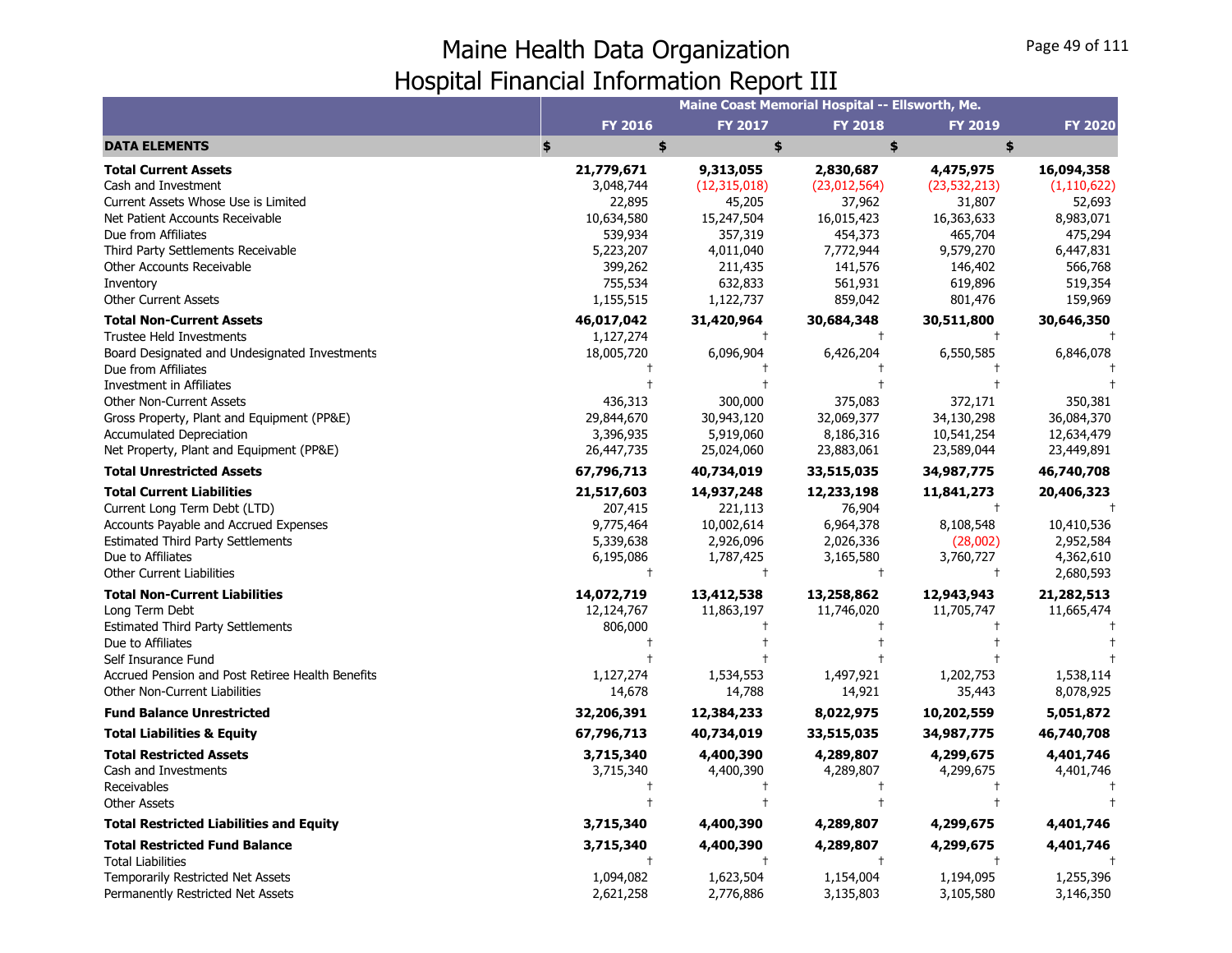|                                                      |                |                | Maine Coast Memorial Hospital -- Ellsworth, Me. |                |                |
|------------------------------------------------------|----------------|----------------|-------------------------------------------------|----------------|----------------|
|                                                      | <b>FY 2016</b> | <b>FY 2017</b> | <b>FY 2018</b>                                  | <b>FY 2019</b> | <b>FY 2020</b> |
| † Data not available or not applicable               |                |                |                                                 |                |                |
| <b>DATA ELEMENTS</b>                                 | \$<br>\$       |                | \$                                              | \$             | \$             |
| <b>Total Gross Patient Service Revenue (GPSR)</b>    | 169,647,096    | 177,665,113    | 180,486,776                                     | 194,323,797    | 188,432,195    |
| Gross Inpatient Service Revenue                      | 45,267,382     | 46,544,266     | 41,510,680                                      | 47,540,846     | 40,680,365     |
| Gross Outpatient Service Revenue                     | 124,379,714    | 131,120,847    | 138,976,096                                     | 146,782,951    | 147,751,830    |
| Free Care (Charity Care)                             | 2,869,919      | 2,700,140      | 2,563,235                                       | 2,087,552      | 1,123,578      |
| Bad Debt (Provision for Bad Debt)                    | 9,650,811      | 8,996,806      | 10,967,319                                      | 10,697,571     | 16,729,843     |
| Contractuals                                         | 79,809,745     | 87,395,227     | 87,788,869                                      | 99,114,403     | 101,227,675    |
| Changes in Prior Year Estimated/Final Settlements    | $\ddagger$     | (1,935,634)    | (1,366,792)                                     | (1,051,698)    | 1,564,614      |
| Net Patient Service Revenue                          | 77,316,621     | 80,508,574     | 80,534,145                                      | 83,475,969     | 67,786,485     |
| Other Operating Revenue                              | 3,932,037      | 2,574,838      | 1,328,891                                       | 1,317,750      | 14,493,492     |
| <b>Total Operating Revenue</b>                       | 81,248,658     | 83,083,412     | 81,863,036                                      | 84,793,719     | 82,279,977     |
| <b>Total Operating Expenses</b>                      | 87,285,741     | 89,330,873     | 86,434,318                                      | 82,879,449     | 87,759,446     |
| Depreciation and Amortization                        | 3,401,273      | 2,522,126      | 2,360,890                                       | 2,067,617      | 1,844,709      |
| Interest                                             | 397,718        | 445,430        | 453,849                                         | 453,849        | 453,849        |
| <b>Advertising Expenses</b>                          | 122,678        | 93,913         | 82,442                                          | 86,705         | 105,167        |
| Allowed Advertising Expenses                         | $\ddagger$     | $\ddagger$     | $\ddagger$                                      | $\ddagger$     |                |
| Non-Allowed Advertising Expenses                     | 122,678        | 93,913         | 82,442                                          | 86,705         | 105,167        |
| Salaries and Benefits                                | 48,641,575     | 52,698,644     | 44,605,521                                      | 43,177,960     | 44,585,774     |
| <b>Other Operating Expenses</b>                      | 34,722,497     | 33,570,760     | 38,931,616                                      | 37,093,318     | 40,769,947     |
| <b>Net Operating Income</b>                          | (6,037,083)    | (6, 247, 461)  | (4, 571, 282)                                   | 1,914,270      | (5,479,469)    |
| <b>Total Non-Operating Revenue</b>                   | (807, 726)     | 1,359,451      | 43,689                                          | 23,634         | 10,129         |
| <b>Total Investment Income</b>                       | (807, 726)     | 1,386,589      | 43,689                                          | 23,634         | 10,129         |
| <b>Interest and Dividends</b>                        | (837, 210)     | 138,247        | 43,610                                          | 23,634         | 10,129         |
| Realized Gains/Losses on Sales of Securities         | 29,484         | 1,248,342      | 79                                              |                |                |
| Permanently Impaired Security Writedowns             |                |                |                                                 |                |                |
| Gains/Losses on Joint Ventures/Equity Investments    |                | (27, 138)      |                                                 |                |                |
| Permanently Impaired Writedowns of Other Assets      |                |                |                                                 |                |                |
| Other Non-Operating Revenues (Gifts, Bequests, etc.) |                |                |                                                 |                |                |
| <b>Excess of Revenue over Expenses</b>               | (6,844,809)    | (4,888,010)    | (4,527,593)                                     | 1,937,904      | (5,469,340)    |
| <b>Extraordinary Gains/Losses</b>                    | 32,794,434     | $\pm$          | $^{\mathrm{+}}$                                 | $\ddagger$     |                |
| <b>Total Surplus/Deficit</b>                         | 25,949,625     | (4,888,010)    | (4,527,593)                                     | 1,937,904      | (5,469,340)    |
| <b>Total Change in Unrestricted Net Assets</b>       | 32,206,391     | (19,822,158)   | (4,361,258)                                     | 2,179,584      | (5, 150, 687)  |
| Net Assets Released for Restrictions - Capital       | 189,352        | 370,985        | 406,079                                         | 165,262        | 266,678        |
| Unrealized Gains/Losses on Investments               | 1,630,827      | (1,729,254)    |                                                 | 419,548        | (39, 868)      |
| Minimum Pension Liability Adjustment                 | $^{\dagger}$   |                |                                                 |                |                |
| Transfers From/To Affiliates                         | (13, 735)      | (13, 723, 245) | (605, 676)                                      | (343, 130)     | 91,843         |
| Mergers                                              |                |                |                                                 |                |                |
| Consolidations with Support                          |                |                |                                                 |                |                |
| <b>Other Changes</b>                                 | 4,450,322      | 147,366        | 365,932                                         |                |                |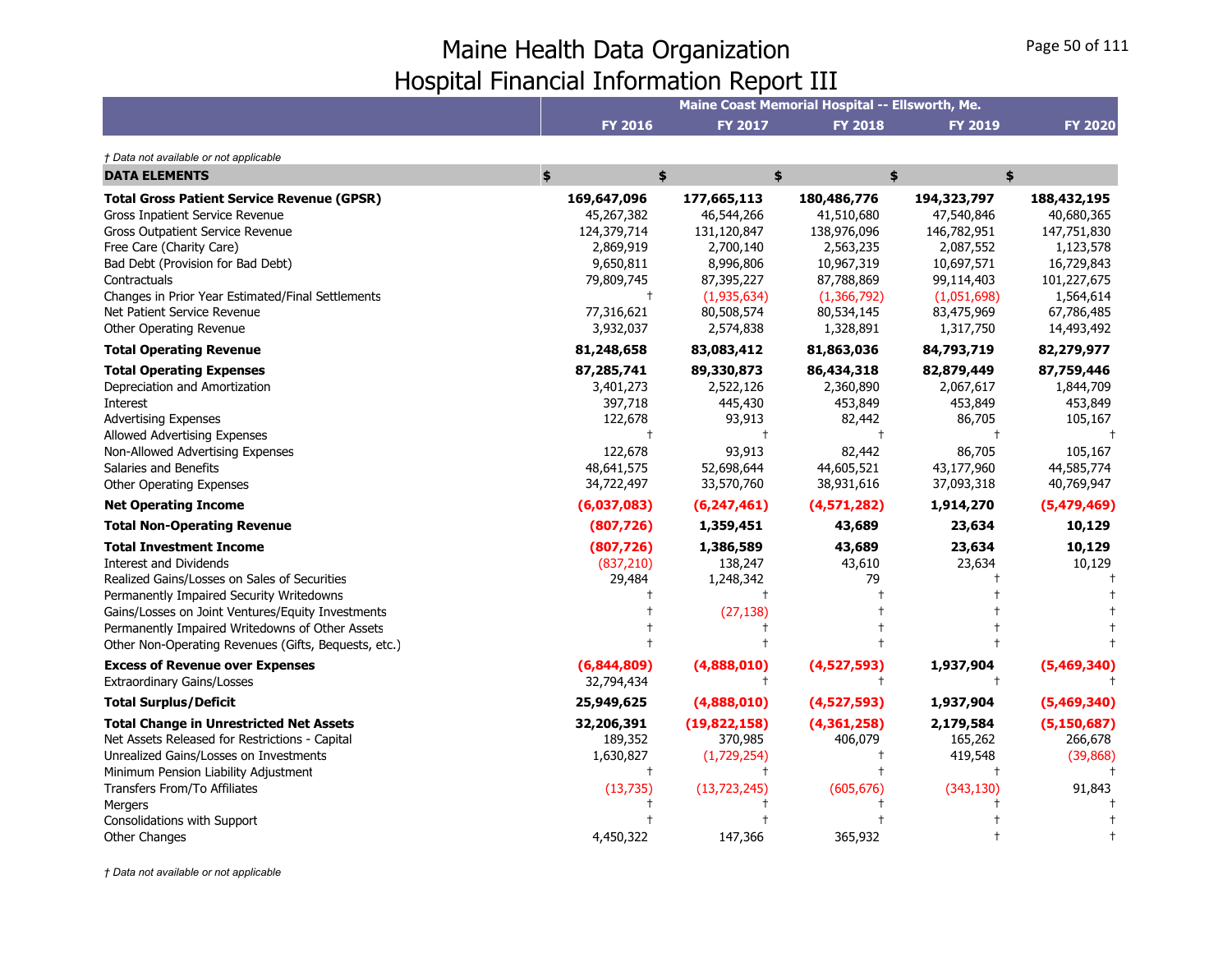|                                                                     | Maine Coast Memorial Hospital -- Ellsworth, Me. |                |                 |                |                |  |
|---------------------------------------------------------------------|-------------------------------------------------|----------------|-----------------|----------------|----------------|--|
|                                                                     | FY 2016                                         | FY 2017        | <b>FY 2018</b>  | <b>FY 2019</b> | <b>FY 2020</b> |  |
|                                                                     |                                                 |                |                 |                |                |  |
| <b>RATIOS</b>                                                       |                                                 |                |                 |                |                |  |
| Liquidity                                                           |                                                 |                |                 |                |                |  |
| Current Ratio with Board Designated and Undesignated Investments    | 1.849                                           | 1.032          | .757            | .931           | 1.124          |  |
| Current Ratio without Board Designated and Undesignated Investments | 1.012                                           | .623           | .231            | .378           | .789           |  |
| Days in Accounts Receivable                                         | 50.204                                          | 69.127         | 72.586          | 71.550         | 48.370         |  |
| <b>Acid Test</b>                                                    | .143                                            | (.821)         | (1.878)         | (1.985)        | (.052)         |  |
| Days Cash on Hand, Current                                          | 13.365                                          | (51.590)       | (99.743)        | (106.143)      | (4.495)        |  |
| Days Cash on Hand, Incl Board Designated & Undesignated Investments | 91.712                                          | (25.955)       | (71.844)        | (76.557)       | 24.590         |  |
| Average Payment Period, Accounts Payable and Accrued Expenses       | 42.535                                          | 42.057         | 30.235          | 36.624         | 44.228         |  |
| Average Payment Period, Current Liabilities                         | 93.628                                          | 62.806         | 53.110          | 53.483         | 86.694         |  |
| <b>Capital Structure</b>                                            |                                                 |                |                 |                |                |  |
| <b>Equity Financing Ratio</b>                                       | .475                                            | .304           | .239            | .292           | .108           |  |
| <b>Fixed Asset Financing</b>                                        | .458                                            | .474           | .492            | .496           | .497           |  |
| Cash Flow Divided by Total Debt                                     | (.097)                                          | (.083)         | (.085)          | .162           | (.087)         |  |
| Cash Flow Divided by Total Debt with Operating Income Only          | (.074)                                          | (.131)         | (.087)          | .161           | (.087)         |  |
| Debt Service Coverage                                               | (2.931)                                         | (2.942)        | (2.538)         | 8.402          | (6.986)        |  |
| Debt Service Coverage with Operating Income Only                    | (2.154)                                         | (5.024)        | (2.602)         | 8.357          | (7.009)        |  |
| <b>Profitability</b>                                                |                                                 |                |                 |                |                |  |
| <b>Total Margin</b>                                                 | (.085)                                          | (.058)         | (.055)          | .023           | (.066)         |  |
| <b>Operating Margin</b>                                             | (.074)                                          | (.075)         | (.056)          | .023           | (.067)         |  |
| Non Operating Revenue Margin                                        | .118                                            | (.278)         | (.010)          | .012           | (.002)         |  |
| Return on Assets                                                    | (.101)                                          | (.120)         | (.135)          | .055           | (.117)         |  |
| Return on Equity                                                    | (.213)                                          | (.395)         | (.564)          | .190           | (1.083)        |  |
| Markup<br>Deductible                                                | 1.989<br>.470                                   | 2.018<br>.492  | 2.104<br>.486   | 2.361<br>.510  | 2.312<br>.537  |  |
| Markup Adjustment for Deductible                                    | 1.074                                           | 1.039          | 1.088           | 1.165          | 1.159          |  |
| Reported Income Index                                               | 1.487                                           | .247           | 1.038           | .889           | 1.062          |  |
|                                                                     |                                                 |                |                 |                |                |  |
| <b>Asset Efficiency</b>                                             |                                                 |                |                 |                |                |  |
| <b>Total Asset Turnover</b><br><b>Fixed Asset Turnover</b>          | 1.187<br>3.072                                  | 2.073<br>3.320 | 2.444<br>3.428  | 2.424<br>3.595 | 1.761<br>3.509 |  |
| Average Age of Plant Depreciation Only                              | .999                                            | 2.347          | 3.467           | 5.098          | 6.849          |  |
|                                                                     |                                                 |                |                 |                |                |  |
| <b>Other Financial Ratios</b>                                       |                                                 |                |                 |                |                |  |
| Total Operating Expense Growth                                      | .077                                            | .023           | (.032)          | (.041)         | .059           |  |
| Total Operating Revenue Growth                                      | .100                                            | .023<br>.918   | (.015)          | .036           | (.030)         |  |
| Realized Gains Divided by NonOperating Revenue                      | (.037)                                          |                | .002            | .000<br>.000   | .000<br>.000   |  |
| Realized Gains Divided by NetIncome<br>Long Term Debt to Equity     | (.004)<br>.376                                  | (.255)<br>.958 | (.000)<br>1.464 | 1.147          | 2.309          |  |
|                                                                     |                                                 |                |                 |                |                |  |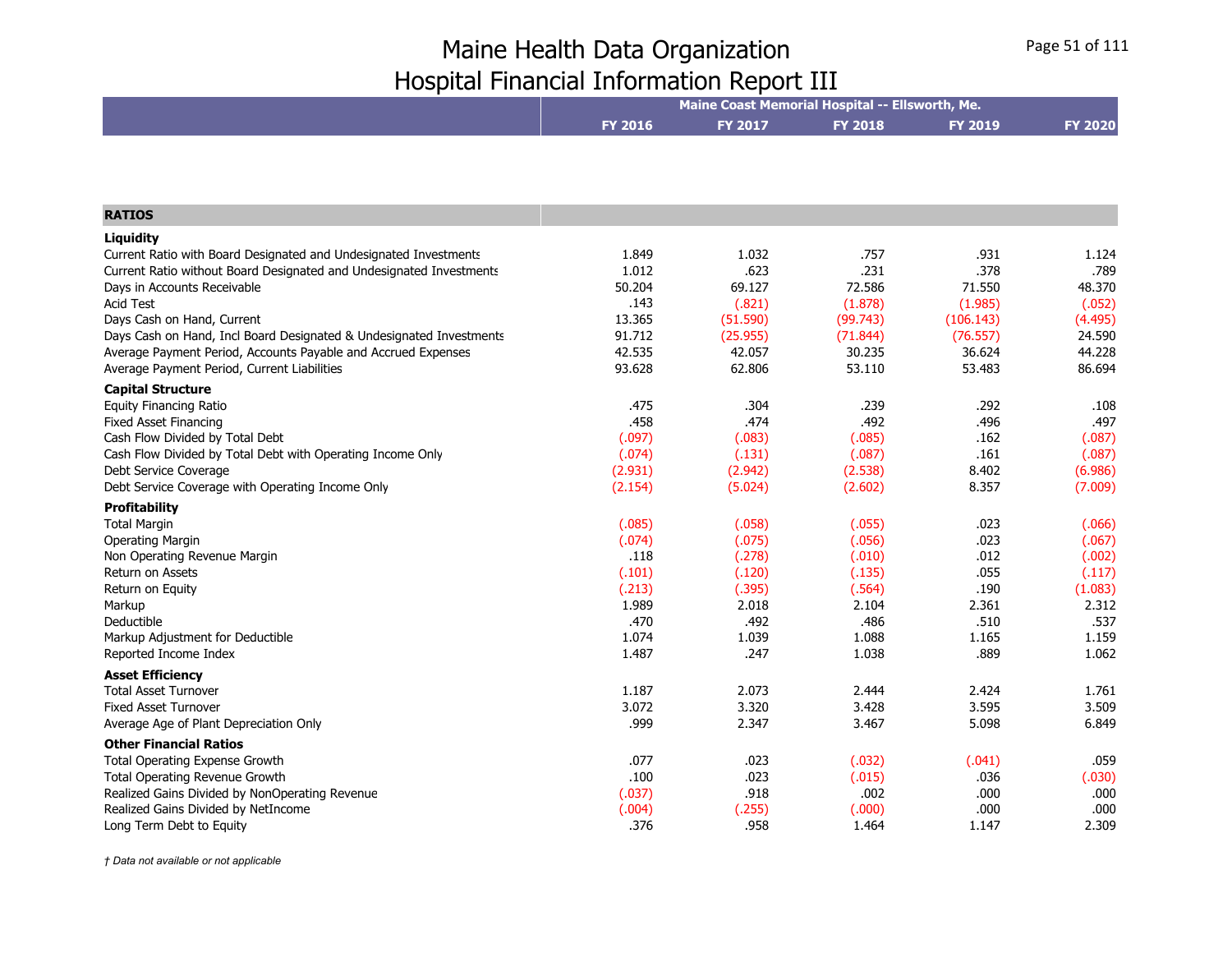|                                                  |                |                | Maine Medical Center -- Portland, Me. |                |                |
|--------------------------------------------------|----------------|----------------|---------------------------------------|----------------|----------------|
|                                                  | <b>FY 2016</b> | <b>FY 2017</b> | <b>FY 2018</b>                        | <b>FY 2019</b> | <b>FY 2020</b> |
| <b>DATA ELEMENTS</b>                             | \$             | \$             | \$                                    | \$             | \$             |
| <b>Total Current Assets</b>                      | 578,912,000    | 687,862,000    | 940,614,000                           | 242,720,000    | 419,970,000    |
| Cash and Investment                              | 403,628,000    | 480,836,000    | 596,501,000                           | (79,003,000)   | (82, 818, 000) |
| Current Assets Whose Use is Limited              | 4,688,000      | 5,026,000      | 126,078,000                           | 66,031,000     | 239,496,000    |
| Net Patient Accounts Receivable                  | 102,332,000    | 120,700,000    | 128,362,000                           | 147,233,000    | 151,147,000    |
| Due from Affiliates                              | 12,933,000     | 11,661,000     | 14,280,000                            | 7,869,000      | 9,306,000      |
| Third Party Settlements Receivable               | 20,234,000     | 30,007,000     | 19,275,000                            | 41,506,000     | 33,413,000     |
| Other Accounts Receivable                        | $\Omega$       | $\Omega$       | 0                                     | $\Omega$       |                |
| Inventory                                        | 18,786,000     | 20,184,000     | 42,354,000                            | 24,121,000     | 41,723,000     |
| <b>Other Current Assets</b>                      | 16,311,000     | 19,448,000     | 13,764,000                            | 34,963,000     | 27,703,000     |
| <b>Total Non-Current Assets</b>                  | 826,874,000    | 875,563,000    | 941,267,000                           | 853,145,000    | 892,819,000    |
| <b>Trustee Held Investments</b>                  | 21,920,000     | 23,282,000     | 26,148,000                            | 6,109,000      |                |
| Board Designated and Undesignated Investments    | 250,883,000    | 266,688,000    | 273,118,000                           | 122,626,000    | 131,774,000    |
| Due from Affiliates                              | 6,490,000      | 6,491,000      | 6,491,000                             |                |                |
| Investment in Affiliates                         | $\pm$          | $\ddagger$     | $\ddagger$                            |                |                |
| <b>Other Non-Current Assets</b>                  | 102,384,000    | 106,918,000    | 103,739,000                           | 92,885,000     | 75,078,000     |
| Gross Property, Plant and Equipment (PP&E)       | 1,067,903,000  | 1,152,046,000  | 1,271,688,000                         | 1,413,155,000  | 1,534,500,000  |
| <b>Accumulated Depreciation</b>                  | 622,706,000    | 679,862,000    | 739,917,000                           | 781,630,000    | 848,533,000    |
| Net Property, Plant and Equipment (PP&E)         | 445,197,000    | 472,184,000    | 531,771,000                           | 631,525,000    | 685,967,000    |
| <b>Total Unrestricted Assets</b>                 | 1,405,786,000  | 1,563,425,000  | 1,881,881,000                         | 1,095,865,000  | 1,312,789,000  |
| <b>Total Current Liabilities</b>                 | 259,086,000    | 319,349,000    | 354,363,000                           | 255,024,000    | 246,546,000    |
| Current Long Term Debt (LTD)                     | 1,663,000      | 1,532,000      | 3,078,000                             | 2,988,000      | 3,845,000      |
| <b>Accounts Payable and Accrued Expenses</b>     | 89,491,000     | 117,377,000    | 116,817,000                           | 122,941,000    | 128,816,000    |
| <b>Estimated Third Party Settlements</b>         | 75,983,000     | 65,310,000     | 73,789,000                            | 86,998,000     | 65,637,000     |
| Due to Affiliates                                | 15,238,000     | 31,678,000     | 42,817,000                            | 35,298,000     | 39,004,000     |
| <b>Other Current Liabilities</b>                 | 76,711,000     | 103,452,000    | 117,862,000                           | 6,799,000      | 9,244,000      |
| <b>Total Non-Current Liabilities</b>             | 578,506,000    | 518,705,000    | 638,885,000                           | 724,820,000    | 919,799,000    |
| Long Term Debt                                   | 135,489,000    | 134,298,000    | 324,677,000                           | 321,715,000    | 549,271,000    |
| <b>Estimated Third Party Settlements</b>         |                | $\ddagger$     |                                       |                |                |
| Due to Affiliates                                | 60,026,000     | 64,045,000     | 57,920,000                            | 51,358,000     | 42,105,000     |
| Self Insurance Fund                              | 18,344,000     | 16,166,000     | 15,694,000                            |                |                |
| Accrued Pension and Post Retiree Health Benefits | 321,901,000    | 265,531,000    | 203,238,000                           | 322,191,000    | 297,786,000    |
| Other Non-Current Liabilities                    | 42,746,000     | 38,665,000     | 37,356,000                            | 29,556,000     | 30,637,000     |
| <b>Fund Balance Unrestricted</b>                 | 568,194,000    | 725,371,000    | 888,633,000                           | 116,021,000    | 146,444,000    |
| <b>Total Liabilities &amp; Equity</b>            | 1,405,786,000  | 1,563,425,000  | 1,881,881,000                         | 1,095,865,000  | 1,312,789,000  |
| <b>Total Restricted Assets</b>                   | 102,128,000    | 114,483,000    | 133,648,000                           | 136,856,000    | 147,689,000    |
| Cash and Investments                             | 102,128,000    | 114,483,000    | 133,648,000                           | 136,856,000    | 147,689,000    |
| Receivables                                      |                | $\ddagger$     |                                       |                |                |
| Other Assets                                     |                |                |                                       |                |                |
| <b>Total Restricted Liabilities and Equity</b>   | 102,128,000    | 114,483,000    | 133,648,000                           | 136,856,000    | 147,689,000    |
| <b>Total Restricted Fund Balance</b>             | 102,128,000    | 114,483,000    | 133,648,000                           | 136,856,000    | 147,689,000    |
| <b>Total Liabilities</b>                         |                |                |                                       |                |                |
| Temporarily Restricted Net Assets                | 73,753,000     | 85,854,000     | 101,731,000                           | 102,547,000    | 111,851,000    |
| Permanently Restricted Net Assets                | 28,375,000     | 28,629,000     | 31,917,000                            | 34,309,000     | 35,838,000     |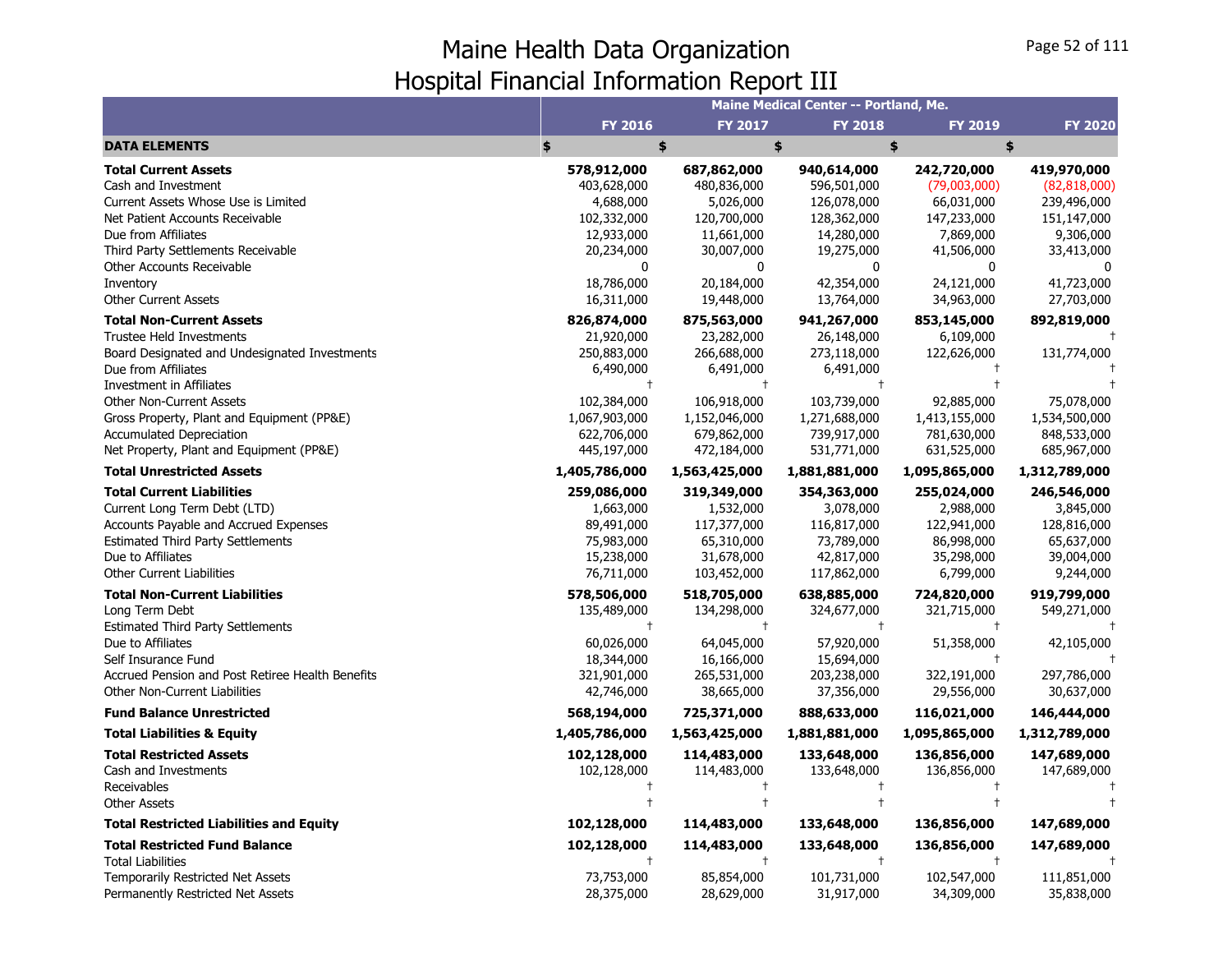|                                                                                                                                                                                                                                                                                                                          |                                                                                                                                       |                                                                                                                                              | Maine Medical Center -- Portland, Me.                                                                                                       |                                                                                                                                             |                                                                                                                                             |
|--------------------------------------------------------------------------------------------------------------------------------------------------------------------------------------------------------------------------------------------------------------------------------------------------------------------------|---------------------------------------------------------------------------------------------------------------------------------------|----------------------------------------------------------------------------------------------------------------------------------------------|---------------------------------------------------------------------------------------------------------------------------------------------|---------------------------------------------------------------------------------------------------------------------------------------------|---------------------------------------------------------------------------------------------------------------------------------------------|
|                                                                                                                                                                                                                                                                                                                          | <b>FY 2016</b>                                                                                                                        | <b>FY 2017</b>                                                                                                                               | <b>FY 2018</b>                                                                                                                              | <b>FY 2019</b>                                                                                                                              | <b>FY 2020</b>                                                                                                                              |
| † Data not available or not applicable                                                                                                                                                                                                                                                                                   |                                                                                                                                       |                                                                                                                                              |                                                                                                                                             |                                                                                                                                             |                                                                                                                                             |
| <b>DATA ELEMENTS</b>                                                                                                                                                                                                                                                                                                     | \$                                                                                                                                    | \$                                                                                                                                           | \$                                                                                                                                          | \$                                                                                                                                          | \$                                                                                                                                          |
| <b>Total Gross Patient Service Revenue (GPSR)</b><br>Gross Inpatient Service Revenue<br>Gross Outpatient Service Revenue<br>Free Care (Charity Care)<br>Bad Debt (Provision for Bad Debt)<br>Contractuals<br>Changes in Prior Year Estimated/Final Settlements<br>Net Patient Service Revenue<br>Other Operating Revenue | 2,048,650,000<br>1,274,374,000<br>774,276,000<br>43,294,000<br>36,773,000<br>947,842,000<br>1,447,000<br>1,019,294,000<br>206,348,000 | 2,332,726,000<br>1,446,814,000<br>885,912,000<br>52,473,000<br>40,994,000<br>1,147,648,000<br>(26, 561, 000)<br>1,118,172,000<br>238,518,000 | 2,599,511,000<br>1,585,351,000<br>1,014,160,000<br>49,680,000<br>76,183,000<br>1,278,987,000<br>(4,404,000)<br>1,199,065,000<br>269,355,000 | 2,841,397,000<br>1,701,592,000<br>1,139,805,000<br>27,595,000<br>51,105,000<br>1,474,506,000<br>(7,523,000)<br>1,295,714,000<br>219,036,000 | 2,865,323,000<br>1,766,022,000<br>1,099,301,000<br>34,379,000<br>47,646,000<br>1,296,971,000<br>218,471,000<br>1,267,856,000<br>298,887,000 |
| <b>Total Operating Revenue</b>                                                                                                                                                                                                                                                                                           | 1,225,642,000                                                                                                                         | 1,356,690,000                                                                                                                                | 1,468,420,000                                                                                                                               | 1,514,750,000                                                                                                                               | 1,566,743,000                                                                                                                               |
| <b>Total Operating Expenses</b><br>Depreciation and Amortization<br><b>Interest</b><br><b>Advertising Expenses</b><br>Allowed Advertising Expenses<br>Non-Allowed Advertising Expenses<br>Salaries and Benefits<br>Other Operating Expenses<br><b>Net Operating Income</b><br><b>Total Non-Operating Revenue</b>         | 1,114,310,000<br>60,162,000<br>6,458,000<br>1,185,059<br>6,580<br>1,178,479<br>600,762,000<br>445,742,941<br>111,332,000<br>7,786,000 | 1,231,213,000<br>72,832,000<br>6,614,000<br>2,092,383<br>1,291<br>2,091,092<br>658,790,000<br>490,884,617<br>125,477,000<br>26,572,000       | 1,327,967,000<br>78,602,000<br>7,152,000<br>1,589,000<br>1,000<br>1,588,000<br>700,780,000<br>539,844,000<br>140,453,000<br>29,167,000      | 1,352,305,000<br>80,323,000<br>5,736,000<br>625,600,000<br>640,646,000<br>162,445,000<br>(5,031,000)                                        | 1,448,250,000<br>88,062,000<br>9,887,000<br>643,158,000<br>707,143,000<br>118,493,000<br>(15,523,000)                                       |
| <b>Total Investment Income</b>                                                                                                                                                                                                                                                                                           |                                                                                                                                       |                                                                                                                                              |                                                                                                                                             |                                                                                                                                             |                                                                                                                                             |
| Interest and Dividends<br>Realized Gains/Losses on Sales of Securities<br>Permanently Impaired Security Writedowns<br>Gains/Losses on Joint Ventures/Equity Investments<br>Permanently Impaired Writedowns of Other Assets                                                                                               | 7,162,000<br>10,085,000<br>(2,923,000)<br>1,174,000                                                                                   | 14,376,000<br>10,511,000<br>3,865,000<br>14,318,000                                                                                          | 19,886,000<br>16,296,000<br>3,590,000<br>(3,458,000)                                                                                        | 905,000<br>6,326,000<br>(5,421,000)<br>(7, 392, 000)                                                                                        | (20, 469, 000)<br>894,000<br>(21, 363, 000)<br>3,009,000                                                                                    |
| Other Non-Operating Revenues (Gifts, Bequests, etc.)                                                                                                                                                                                                                                                                     | (550,000)                                                                                                                             | (2, 122, 000)                                                                                                                                | 12,739,000                                                                                                                                  | 1,456,000                                                                                                                                   | 1,937,000                                                                                                                                   |
| <b>Excess of Revenue over Expenses</b><br><b>Extraordinary Gains/Losses</b>                                                                                                                                                                                                                                              | 119,118,000<br>$\ddagger$                                                                                                             | 152,049,000<br>$+$                                                                                                                           | 169,620,000<br>$\ddagger$                                                                                                                   | 157,414,000<br>$\ddagger$                                                                                                                   | 102,970,000                                                                                                                                 |
| <b>Total Surplus/Deficit</b>                                                                                                                                                                                                                                                                                             | 119,118,000                                                                                                                           | 152,049,000                                                                                                                                  | 169,620,000                                                                                                                                 | 157,414,000                                                                                                                                 | 102,970,000                                                                                                                                 |
| <b>Total Change in Unrestricted Net Assets</b><br>Net Assets Released for Restrictions - Capital<br>Unrealized Gains/Losses on Investments<br>Minimum Pension Liability Adjustment<br>Transfers From/To Affiliates                                                                                                       | (2,709,000)<br>24,000<br>$\ddagger$<br>(86, 642, 000)<br>(55,794,000)                                                                 | 157,177,000<br>51,000<br>$\ddagger$<br>64,339,000<br>(59, 262, 000)                                                                          | 163,263,000<br>10,276,000<br>$\ddagger$<br>51,580,000<br>(68, 213, 000)                                                                     | (772, 615, 000)<br>8,742,000<br>(132, 636, 000)<br>(806, 135, 000)                                                                          | 30,422,000<br>6,642,000<br>17,092,000<br>(96, 282, 000)                                                                                     |
| Mergers                                                                                                                                                                                                                                                                                                                  |                                                                                                                                       |                                                                                                                                              |                                                                                                                                             |                                                                                                                                             |                                                                                                                                             |
| Consolidations with Support<br><b>Other Changes</b>                                                                                                                                                                                                                                                                      | 20,585,000                                                                                                                            |                                                                                                                                              |                                                                                                                                             |                                                                                                                                             |                                                                                                                                             |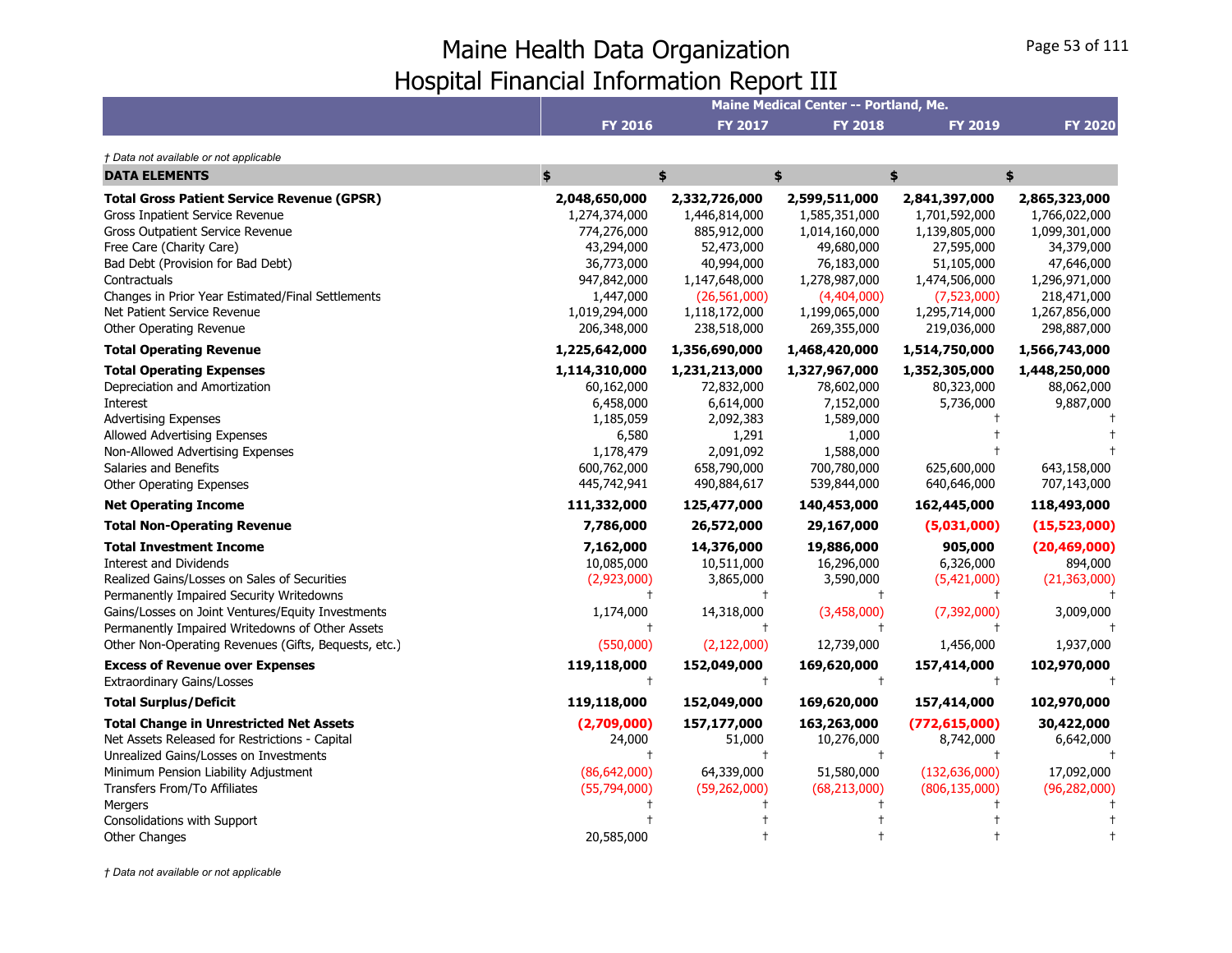|                                                                     | Maine Medical Center -- Portland, Me. |                |                |         |                |  |
|---------------------------------------------------------------------|---------------------------------------|----------------|----------------|---------|----------------|--|
|                                                                     | <b>FY 2016</b>                        | <b>FY 2017</b> | <b>FY 2018</b> | FY 2019 | <b>FY 2020</b> |  |
|                                                                     |                                       |                |                |         |                |  |
|                                                                     |                                       |                |                |         |                |  |
| <b>RATIOS</b>                                                       |                                       |                |                |         |                |  |
| Liquidity                                                           |                                       |                |                |         |                |  |
| Current Ratio with Board Designated and Undesignated Investments    | 3.203                                 | 2.989          | 3.425          | 1.433   | 2.238          |  |
| Current Ratio without Board Designated and Undesignated Investments | 2.234                                 | 2.154          | 2.654          | .952    | 1.703          |  |
| Days in Accounts Receivable                                         | 36.644                                | 39.400         | 39.074         | 41.475  | 43.513         |  |
| <b>Acid Test</b>                                                    | 1.576                                 | 1.521          | 2.039          | (.051)  | .635           |  |
| Days Cash on Hand, Current                                          | 141.380                               | 153.093        | 211.100        | (3.722) | 42.044         |  |
| Days Cash on Hand, Incl Board Designated & Undesignated Investments | 228.248                               | 237.125        | 290.891        | 31.466  | 77.405         |  |
| Average Payment Period, Accounts Payable and Accrued Expenses       | 30.986                                | 36.985         | 34.128         | 35.278  | 34.567         |  |
| Average Payment Period, Current Liabilities                         | 89.709                                | 100.625        | 103.527        | 73.180  | 66.159         |  |
| <b>Capital Structure</b>                                            |                                       |                |                |         |                |  |
| <b>Equity Financing Ratio</b>                                       | .404                                  | .464           | .472           | .106    | .112           |  |
| <b>Fixed Asset Financing</b>                                        | .304                                  | .284           | .611           | .509    | .801           |  |
| Cash Flow Divided by Total Debt                                     | .214                                  | .268           | .250           | .243    | .164           |  |
| Cash Flow Divided by Total Debt with Operating Income Only          | .205                                  | .237           | .221           | .248    | .177           |  |
| Debt Service Coverage                                               | 21.264                                | 27.968         | 29.407         | 27.623  | 15.605         |  |
| Debt Service Coverage with Operating Income Only                    | 20.372                                | 24.758         | 26.049         | 28.194  | 16.811         |  |
| <b>Profitability</b>                                                |                                       |                |                |         |                |  |
| <b>Total Margin</b>                                                 | .097                                  | .110           | .113           | .104    | .066           |  |
| <b>Operating Margin</b>                                             | .091                                  | .092           | .096           | .107    | .076           |  |
| Non Operating Revenue Margin                                        | .065                                  | .175           | .172           | (.032)  | (.151)         |  |
| <b>Return on Assets</b>                                             | .085                                  | .097           | .090           | .144    | .078           |  |
| Return on Equity                                                    | .210                                  | .210           | .191           | 1.357   | .703           |  |
| Markup                                                              | 2.024                                 | 2.088          | 2.160          | 2.263   | 2.185          |  |
| Deductible                                                          | .463                                  | .492           | .492           | .519    | .453           |  |
| Markup Adjustment for Deductible                                    | 1.173                                 | 1.156          | 1.197          | 1.173   | 1.289          |  |
| Reported Income Index                                               | (43.939)                              | .967           | 1.039          | (.204)  | 3.385          |  |
| <b>Asset Efficiency</b>                                             |                                       |                |                |         |                |  |
| <b>Total Asset Turnover</b>                                         | .877                                  | .885           | .796           | 1.378   | 1.182          |  |
| <b>Fixed Asset Turnover</b>                                         | 2.753                                 | 2.873          | 2.761          | 2.399   | 2.284          |  |
| Average Age of Plant Depreciation Only                              | 10.350                                | 9.335          | 9.413          | 9.731   | 9.636          |  |
| <b>Other Financial Ratios</b>                                       |                                       |                |                |         |                |  |
| Total Operating Expense Growth                                      | .111                                  | .105           | .079           | .018    | .071           |  |
| Total Operating Revenue Growth                                      | .128                                  | .107           | .082           | .032    | .034           |  |
| Realized Gains Divided by NonOperating Revenue                      | (.375)                                | .145           | .123           | 1.078   | 1.376          |  |
| Realized Gains Divided by NetIncome                                 | (.025)                                | .025           | .021           | (.034)  | (.207)         |  |
| Long Term Debt to Equity                                            | .238                                  | .185           | .365           | 2.773   | 3.751          |  |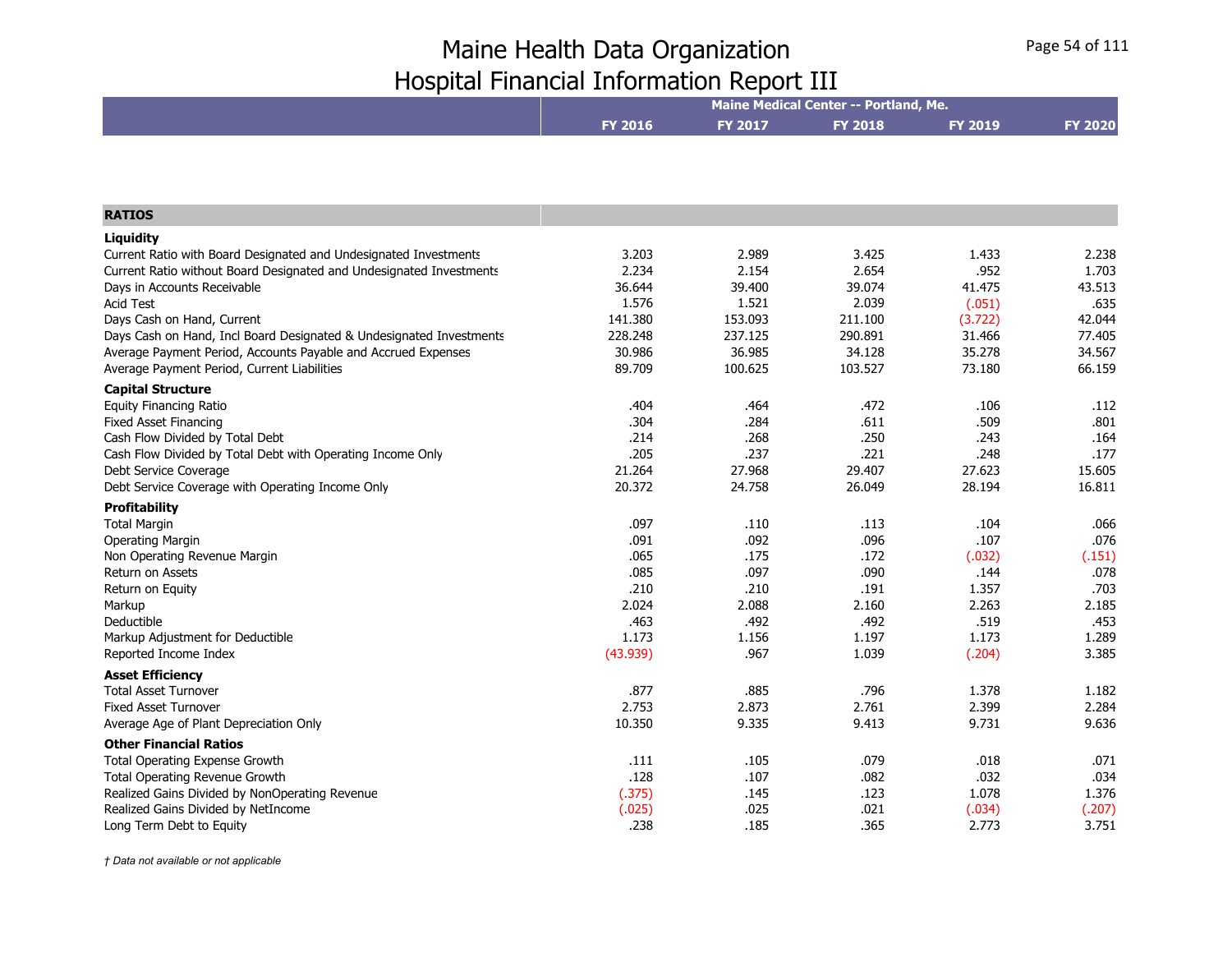|                                                               |                |                          | MaineGeneral Medical Center -- Augusta, Me. |                          |                |
|---------------------------------------------------------------|----------------|--------------------------|---------------------------------------------|--------------------------|----------------|
|                                                               | <b>FY 2016</b> | <b>FY 2017</b>           | <b>FY 2018</b>                              | <b>FY 2019</b>           | <b>FY 2020</b> |
| <b>DATA ELEMENTS</b>                                          | \$<br>\$       | \$                       | \$                                          | \$                       |                |
| <b>Total Current Assets</b>                                   | 133,452,346    | 130,009,465              | 128,367,534                                 | 135,410,544              | 117,711,432    |
| Cash and Investment                                           | 15,378,900     | 23,566,859               | 22,146,489                                  | 26,961,123               | 23,380,814     |
| Current Assets Whose Use is Limited                           | $^{+}$         | $\ddagger$               | $\ddagger$                                  |                          |                |
| Net Patient Accounts Receivable                               | 85,648,180     | 80,238,298               | 75,012,710                                  | 75,004,088               | 66,095,192     |
| Due from Affiliates                                           | 565,181        | 1,303,838                | 728,151                                     | 1,773,915                | 3,067,870      |
| Third Party Settlements Receivable                            | 14,581,000     | 8,496,493                | 11,081,861                                  | 9,981,316                |                |
| Other Accounts Receivable                                     | 0              | 0                        | 0                                           | <sup>0</sup>             |                |
| Inventory                                                     | 5,645,395      | 5,275,431                | 5,955,760                                   | 6,465,824                | 7,688,262      |
| <b>Other Current Assets</b>                                   | 11,633,690     | 11,128,546               | 13,442,563                                  | 15,224,278               | 17,479,294     |
| <b>Total Non-Current Assets</b>                               | 483,116,450    | 466,589,596              | 465,145,302                                 | 470,027,635              | 521,695,245    |
| <b>Trustee Held Investments</b>                               | 24,263,341     | 24,294,245               | 25,393,173                                  | 28,002,015               | 28,305,741     |
| Board Designated and Undesignated Investments                 | 60,257,746     | 58,920,821               | 66,923,274                                  | 71,890,931               | 114,911,775    |
| Due from Affiliates                                           |                |                          | $\pm$                                       |                          |                |
| Investment in Affiliates<br><b>Other Non-Current Assets</b>   | 2,987,511      |                          | 2,132,518                                   |                          | 2,294,344      |
| Gross Property, Plant and Equipment (PP&E)                    | 602,342,532    | 2,132,564<br>602,717,645 | 606,976,495                                 | 2,386,655<br>621,042,581 | 643,193,324    |
| <b>Accumulated Depreciation</b>                               | 206,734,680    | 221,475,679              | 236,280,158                                 | 253,294,547              | 267,009,939    |
| Net Property, Plant and Equipment (PP&E)                      | 395,607,852    | 381,241,966              | 370,696,337                                 | 367,748,034              | 376,183,385    |
| <b>Total Unrestricted Assets</b>                              | 616,568,796    | 596,599,061              |                                             |                          | 639,406,677    |
|                                                               |                |                          | 593,512,836                                 | 605,438,179              |                |
| <b>Total Current Liabilities</b>                              | 70,038,836     | 70,085,844               | 56,991,415                                  | 67,661,140               | 118,568,035    |
| Current Long Term Debt (LTD)                                  | 3,493,049      | 10,792,175               | 4,167,706                                   | 6,885,171                | 7,457,999      |
| Accounts Payable and Accrued Expenses                         | 32,451,810     | 30,595,125<br>$\ddagger$ | 30,756,233<br>$\ddagger$                    | 35,937,408               | 37,493,425     |
| <b>Estimated Third Party Settlements</b><br>Due to Affiliates | 8,070,640      |                          |                                             | $^{\dagger}$             | 37,607,974     |
| <b>Other Current Liabilities</b>                              | 7,626,062      | 6,733,095                | 2,362,650                                   | 4,593,317                | 13,148,163     |
|                                                               | 18,397,275     | 21,965,449               | 19,704,826                                  | 20,245,244               | 22,860,474     |
| <b>Total Non-Current Liabilities</b><br>Long Term Debt        | 346,432,198    | 326,721,270              | 323,173,953                                 | 324,125,164              | 331,428,312    |
| <b>Estimated Third Party Settlements</b>                      | 299,822,644    | 289,207,631              | 292,493,166                                 | 285,494,232              | 282,437,390    |
| Due to Affiliates                                             |                |                          |                                             |                          |                |
| Self Insurance Fund                                           |                |                          |                                             |                          |                |
| Accrued Pension and Post Retiree Health Benefits              | 44,126,843     | 33,926,145               | 26,809,719                                  | 32,611,724               | 44,546,150     |
| Other Non-Current Liabilities                                 | 2,482,711      | 3,587,494                | 3,871,068                                   | 6,019,208                | 4,444,772      |
| <b>Fund Balance Unrestricted</b>                              | 200,097,762    | 199,791,947              | 213,347,468                                 | 213,651,875              | 189,410,330    |
| <b>Total Liabilities &amp; Equity</b>                         | 616,568,796    | 596,599,061              | 593,512,836                                 | 605,438,179              | 639,406,677    |
| <b>Total Restricted Assets</b>                                | 21,807,438     | 23,228,406               | 23,960,624                                  | 24,024,266               | 64,252,847     |
| Cash and Investments                                          | 20,522,582     | 22,514,727               | 23,422,213                                  | 23,641,238               | 63,950,506     |
| Receivables                                                   | 1,284,856      | 713,679                  | 538,411                                     | 383,028                  | 302,341        |
| <b>Other Assets</b>                                           | $\ddagger$     | $\ddagger$               | $\ddagger$                                  | $\ddagger$               |                |
| <b>Total Restricted Liabilities and Equity</b>                | 21,807,438     | 23,228,406               | 23,960,624                                  | 24,024,266               | 64,252,846     |
| <b>Total Restricted Fund Balance</b>                          | 21,807,438     | 23,228,406               | 23,960,624                                  | 24,024,266               | 64,252,846     |
| <b>Total Liabilities</b>                                      |                | $\ddagger$               | $+$                                         | $\ddagger$               |                |
| Temporarily Restricted Net Assets                             | 4,454,112      | 4,568,545                | 4,287,617                                   | 4,262,119                | 4,708,097      |
| Permanently Restricted Net Assets                             | 17,353,326     | 18,659,861               | 19,673,007                                  | 19,762,147               | 59,544,749     |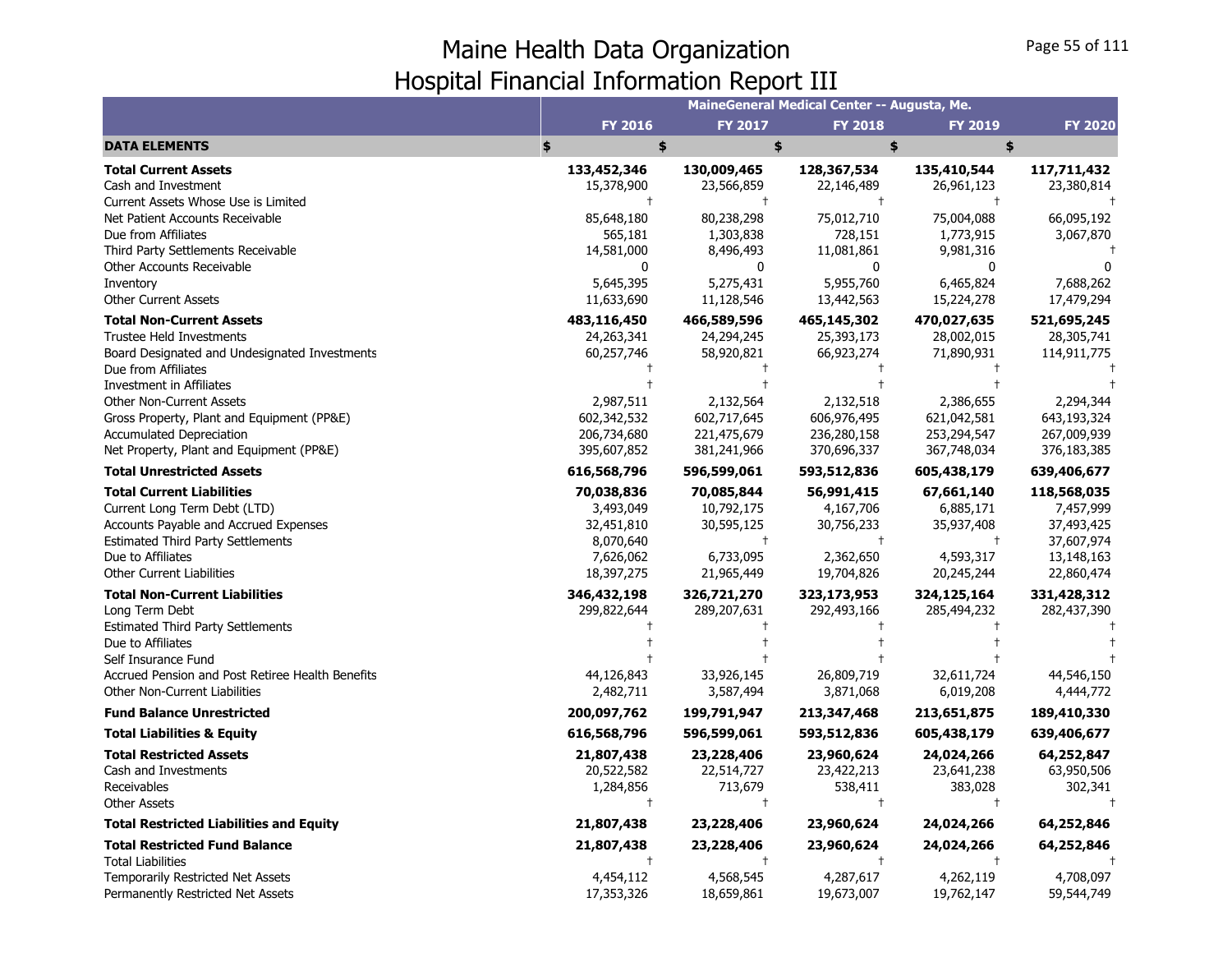|                                                                                                                                                                                                                                                                                                                                                                                                                                                                                                                                                                                                                                          |                                                                                                                                                                                  |                                                                                                                                                                                          | MaineGeneral Medical Center -- Augusta, Me.                                                                                                                                         |                                                                                                                                                                         |                                                                                                                                                                             |
|------------------------------------------------------------------------------------------------------------------------------------------------------------------------------------------------------------------------------------------------------------------------------------------------------------------------------------------------------------------------------------------------------------------------------------------------------------------------------------------------------------------------------------------------------------------------------------------------------------------------------------------|----------------------------------------------------------------------------------------------------------------------------------------------------------------------------------|------------------------------------------------------------------------------------------------------------------------------------------------------------------------------------------|-------------------------------------------------------------------------------------------------------------------------------------------------------------------------------------|-------------------------------------------------------------------------------------------------------------------------------------------------------------------------|-----------------------------------------------------------------------------------------------------------------------------------------------------------------------------|
|                                                                                                                                                                                                                                                                                                                                                                                                                                                                                                                                                                                                                                          | <b>FY 2016</b>                                                                                                                                                                   | <b>FY 2017</b>                                                                                                                                                                           | <b>FY 2018</b>                                                                                                                                                                      | <b>FY 2019</b>                                                                                                                                                          | <b>FY 2020</b>                                                                                                                                                              |
| † Data not available or not applicable                                                                                                                                                                                                                                                                                                                                                                                                                                                                                                                                                                                                   |                                                                                                                                                                                  |                                                                                                                                                                                          |                                                                                                                                                                                     |                                                                                                                                                                         |                                                                                                                                                                             |
| <b>DATA ELEMENTS</b>                                                                                                                                                                                                                                                                                                                                                                                                                                                                                                                                                                                                                     | \$<br>\$                                                                                                                                                                         |                                                                                                                                                                                          | \$                                                                                                                                                                                  | \$                                                                                                                                                                      | \$                                                                                                                                                                          |
| <b>Total Gross Patient Service Revenue (GPSR)</b><br><b>Gross Inpatient Service Revenue</b><br><b>Gross Outpatient Service Revenue</b><br>Free Care (Charity Care)<br>Bad Debt (Provision for Bad Debt)<br>Contractuals<br>Changes in Prior Year Estimated/Final Settlements<br>Net Patient Service Revenue                                                                                                                                                                                                                                                                                                                              | 910,123,283<br>299,327,291<br>610,795,992<br>12,262,918<br>32,880,356<br>457,775,592<br>(14,700,000)<br>421,904,417                                                              | 956,756,011<br>312,446,321<br>644,309,690<br>8,071,116<br>30,958,763<br>502,914,106<br>(2,700,000)<br>417,512,026                                                                        | 1,022,992,410<br>328,844,314<br>694,148,096<br>7,461,410<br>34,854,472<br>541,221,368<br>(2,256,000)<br>441,711,160                                                                 | 1,118,914,636<br>360,625,491<br>758,289,145<br>7,010,400<br>32,714,137<br>608,647,466<br>85,000<br>470,457,633                                                          | 1,129,388,322<br>361,848,245<br>767,540,077<br>2,539,618<br>28,096,643<br>648,114,565<br>(490,000)<br>451,127,496                                                           |
| Other Operating Revenue<br><b>Total Operating Revenue</b>                                                                                                                                                                                                                                                                                                                                                                                                                                                                                                                                                                                | 31,085,867<br>452,990,284                                                                                                                                                        | 31,100,029<br>448,612,055                                                                                                                                                                | 34,915,821<br>476,626,981                                                                                                                                                           | 41,760,185<br>512,217,818                                                                                                                                               | 84,552,346<br>535,679,842                                                                                                                                                   |
| <b>Total Operating Expenses</b><br>Depreciation and Amortization<br>Interest<br><b>Advertising Expenses</b><br>Allowed Advertising Expenses<br>Non-Allowed Advertising Expenses<br>Salaries and Benefits<br>Other Operating Expenses<br><b>Net Operating Income</b><br><b>Total Non-Operating Revenue</b><br><b>Total Investment Income</b><br><b>Interest and Dividends</b><br>Realized Gains/Losses on Sales of Securities<br>Permanently Impaired Security Writedowns<br>Gains/Losses on Joint Ventures/Equity Investments<br>Permanently Impaired Writedowns of Other Assets<br>Other Non-Operating Revenues (Gifts, Bequests, etc.) | 451,708,135<br>28,700,414<br>20,125,907<br>649,802<br>649,802<br>$^{+}$<br>228,505,372<br>173,726,640<br>1,282,149<br>1,637,575<br>1,032,331<br>1,038,487<br>(6, 156)<br>605,244 | 467,732,126<br>28,568,903<br>19,980,189<br>854,890<br>854,890<br>$\ddagger$<br>240,788,191<br>177,539,953<br>(19, 120, 071)<br>4,550,452<br>4,151,553<br>593,776<br>3,557,777<br>398,899 | 474,648,582<br>21,828,942<br>19,916,003<br>855,024<br>855,024<br>$\ddagger$<br>249,179,916<br>182,868,697<br>1,978,399<br>2,307,130<br>1,590,467<br>1,076,464<br>514,003<br>716,663 | 505,906,810<br>20,629,555<br>20,009,372<br>792,735<br>792,735<br>262,406,788<br>202,068,360<br>6,311,008<br>4,209,036<br>1,559,941<br>1,364,933<br>195,008<br>2,649,095 | 543,627,144<br>21,158,897<br>19,940,269<br>797,937<br>797,937<br>276,522,797<br>225,207,244<br>(7, 947, 302)<br>451,951<br>913,129<br>1,316,436<br>(403, 307)<br>(461, 178) |
| <b>Excess of Revenue over Expenses</b>                                                                                                                                                                                                                                                                                                                                                                                                                                                                                                                                                                                                   | 2,919,724                                                                                                                                                                        | (14, 569, 619)                                                                                                                                                                           | 4,285,529                                                                                                                                                                           | 10,520,044                                                                                                                                                              | (7, 495, 351)                                                                                                                                                               |
| <b>Extraordinary Gains/Losses</b>                                                                                                                                                                                                                                                                                                                                                                                                                                                                                                                                                                                                        | $\ddagger$                                                                                                                                                                       | $^{+}$                                                                                                                                                                                   | $+$                                                                                                                                                                                 |                                                                                                                                                                         |                                                                                                                                                                             |
| <b>Total Surplus/Deficit</b>                                                                                                                                                                                                                                                                                                                                                                                                                                                                                                                                                                                                             | 2,919,724                                                                                                                                                                        | (14, 569, 619)                                                                                                                                                                           | 4,285,529                                                                                                                                                                           | 10,520,044                                                                                                                                                              | (7, 495, 351)                                                                                                                                                               |
| <b>Total Change in Unrestricted Net Assets</b><br>Net Assets Released for Restrictions - Capital<br>Unrealized Gains/Losses on Investments<br>Minimum Pension Liability Adjustment<br>Transfers From/To Affiliates<br>Mergers<br>Consolidations with Support                                                                                                                                                                                                                                                                                                                                                                             | (16,030,006)<br>822,486<br>(1, 321, 773)<br>(17,950,443)<br>(500,000)                                                                                                            | (306, 815)<br>674,304<br>2,333,949<br>11,709,551<br>(455,000)                                                                                                                            | 13,555,522<br>253,231<br>1,761,365<br>7,255,397<br>$^+$                                                                                                                             | 304,407<br>294,812<br>76,979<br>(9, 287, 428)<br>(1,300,000)                                                                                                            | (24, 241, 544)<br>454,488<br>(679, 383)<br>(13,521,298)<br>(3,000,000)                                                                                                      |
| <b>Other Changes</b>                                                                                                                                                                                                                                                                                                                                                                                                                                                                                                                                                                                                                     |                                                                                                                                                                                  |                                                                                                                                                                                          |                                                                                                                                                                                     |                                                                                                                                                                         |                                                                                                                                                                             |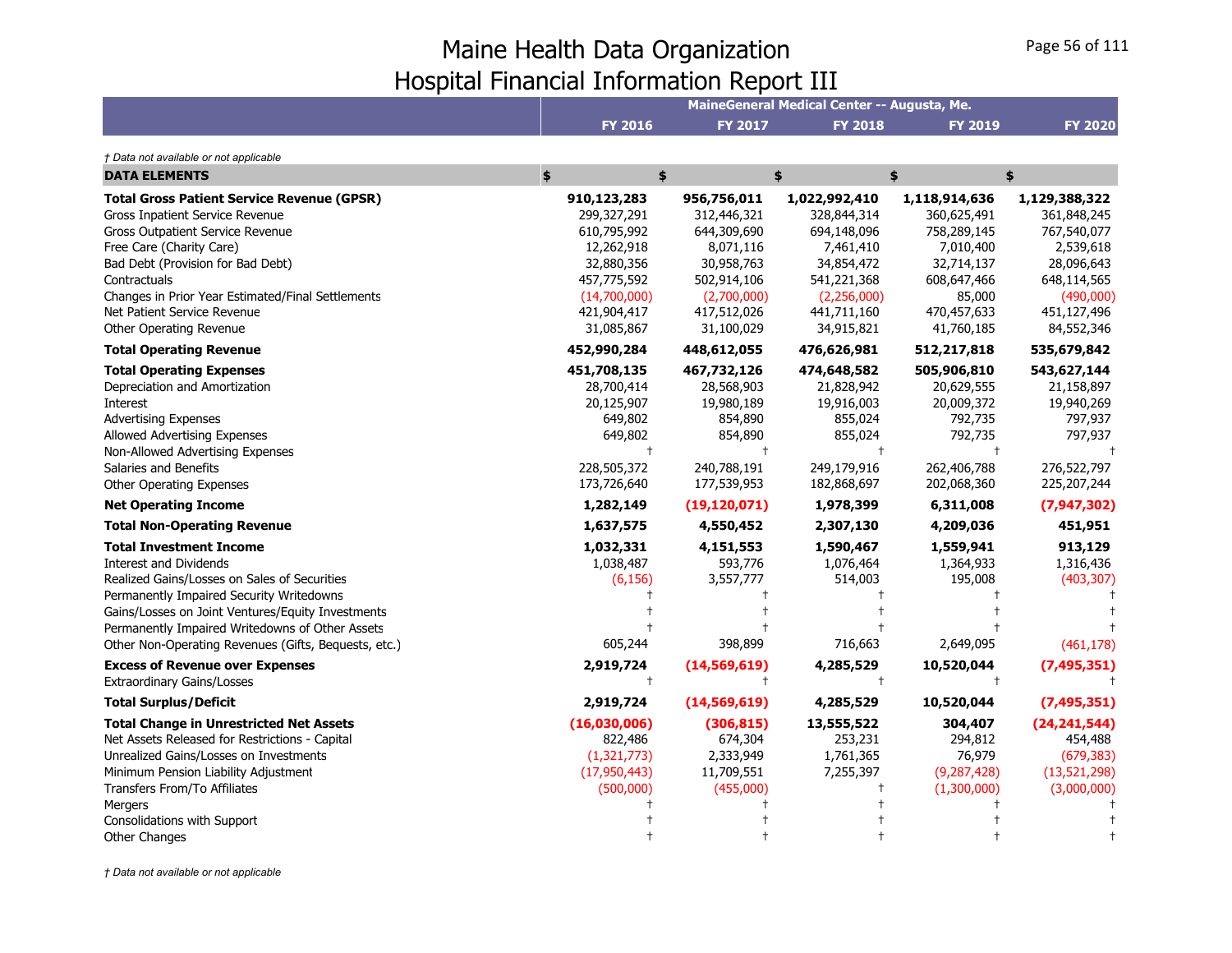|                                                                     | MaineGeneral Medical Center -- Augusta, Me. |                |                |                |                |  |
|---------------------------------------------------------------------|---------------------------------------------|----------------|----------------|----------------|----------------|--|
|                                                                     | <b>FY 2016</b>                              | <b>FY 2017</b> | <b>FY 2018</b> | <b>FY 2019</b> | <b>FY 2020</b> |  |
|                                                                     |                                             |                |                |                |                |  |
|                                                                     |                                             |                |                |                |                |  |
|                                                                     |                                             |                |                |                |                |  |
| <b>RATIOS</b>                                                       |                                             |                |                |                |                |  |
| <b>Liquidity</b>                                                    |                                             |                |                |                |                |  |
| Current Ratio with Board Designated and Undesignated Investments    | 2.766                                       | 2.696          | 3.427          | 3.064          | 1.962          |  |
| Current Ratio without Board Designated and Undesignated Investments | 1.905                                       | 1.855          | 2.252          | 2.001          | .993           |  |
| Days in Accounts Receivable                                         | 74.096                                      | 70.146         | 61.985         | 58.191         | 53.477         |  |
| <b>Acid Test</b>                                                    | .220                                        | .336           | .389           | .398           | .197           |  |
| Days Cash on Hand, Current                                          | 13.270                                      | 19.587         | 17.851         | 20.279         | 16.334         |  |
| Days Cash on Hand, Incl Board Designated & Undesignated Investments | 65.264                                      | 68.558         | 71.796         | 74.351         | 96.612         |  |
| Average Payment Period, Accounts Payable and Accrued Expenses       | 28.002                                      | 25.428         | 24.791         | 27.030         | 26.193         |  |
| Average Payment Period, Current Liabilities                         | 60.434                                      | 58.250         | 45.939         | 50.891         | 82.832         |  |
| <b>Capital Structure</b>                                            |                                             |                |                |                |                |  |
| <b>Equity Financing Ratio</b>                                       | .325                                        | .335           | .359           | .353           | .296           |  |
| <b>Fixed Asset Financing</b>                                        | .758                                        | .759           | .789           | .776           | .751           |  |
| Cash Flow Divided by Total Debt                                     | .076                                        | .035           | .069           | .080           | .030           |  |
| Cash Flow Divided by Total Debt with Operating Income Only          | .072                                        | .024           | .063           | .069           | .029           |  |
| Debt Service Coverage                                               | 2.230                                       | 1.448          | 1.499          | 2.116          | 1.253          |  |
| Debt Service Coverage with Operating Income Only                    | 2.159                                       | 1.254          | 1.424          | 1.942          | 1.236          |  |
| <b>Profitability</b>                                                |                                             |                |                |                |                |  |
| <b>Total Margin</b>                                                 | .006                                        | (.032)         | .009           | .020           | (.014)         |  |
| Operating Margin                                                    | .003                                        | (.043)         | .004           | .012           | (.015)         |  |
| Non Operating Revenue Margin                                        | .561                                        | (.312)         | .538           | .400           | (.060)         |  |
| Return on Assets                                                    | .005                                        | (.024)         | .007           | .017           | (.012)         |  |
| Return on Equity                                                    | .015                                        | (.073)         | .020           | .049           | (.040)         |  |
| Markup                                                              | 2.084                                       | 2.112          | 2.229          | 2.294          | 2.233          |  |
| Deductible                                                          | .503                                        | .526           | .529           | .544           | .574           |  |
| Markup Adjustment for Deductible                                    | 1.070                                       | 1.037          | 1.089          | 1.091          | 1.041          |  |
| Reported Income Index                                               | (.182)                                      | 47.642         | .316           | 34.559         | .309           |  |
| <b>Asset Efficiency</b>                                             |                                             |                |                |                |                |  |
| <b>Total Asset Turnover</b>                                         | .737                                        | .760           | .807           | .853           | .838           |  |
| <b>Fixed Asset Turnover</b>                                         | 1.145                                       | 1.177          | 1.286          | 1.393          | 1.424          |  |
| Average Age of Plant Depreciation Only                              | 7.203                                       | 7.752          | 10.824         | 12.278         | 12.619         |  |
| <b>Other Financial Ratios</b>                                       |                                             |                |                |                |                |  |
| <b>Total Operating Expense Growth</b>                               | .046                                        | .035           | .015           | .066           | .075           |  |
| Total Operating Revenue Growth                                      | .111                                        | (.010)         | .062           | .075           | .046           |  |
| Realized Gains Divided by NonOperating Revenue                      | (.004)                                      | .782           | .223           | .046           | (.892)         |  |
| Realized Gains Divided by NetIncome                                 | (.002)                                      | (.244)         | .120           | .019           | .054           |  |
| Long Term Debt to Equity                                            | 1.498                                       | 1.448          | 1.371          | 1.336          | 1.491          |  |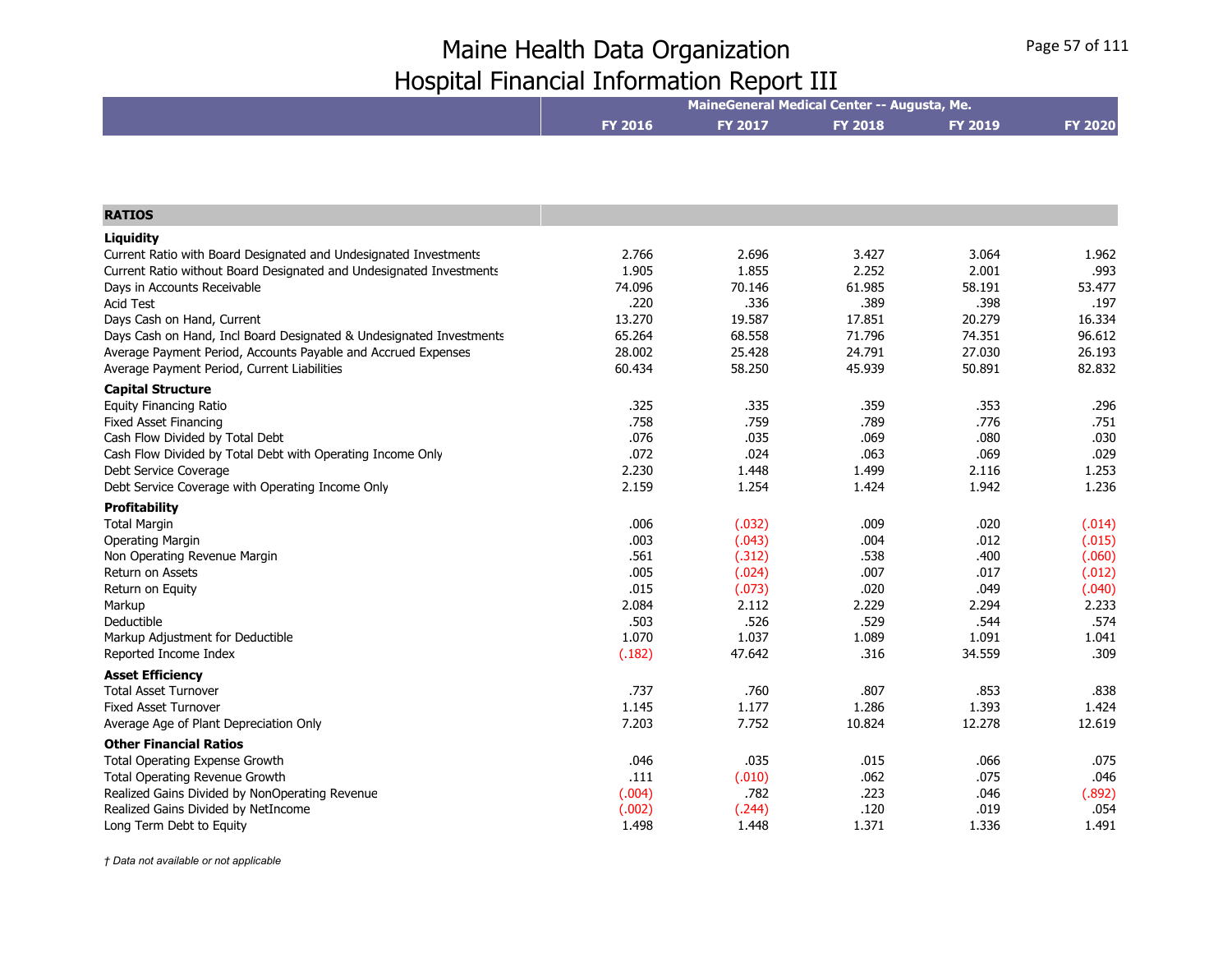|                                                  |                |                | Mercy Hospital -- Portland, Me. |                |                |
|--------------------------------------------------|----------------|----------------|---------------------------------|----------------|----------------|
|                                                  | <b>FY 2016</b> | <b>FY 2017</b> | <b>FY 2018</b>                  | <b>FY 2019</b> | <b>FY 2020</b> |
| <b>DATA ELEMENTS</b>                             | \$<br>\$       | \$             |                                 | \$<br>\$       |                |
| <b>Total Current Assets</b>                      | 40,524,207     | 24,352,570     | 25,840,182                      | 33,760,358     | 60,542,462     |
| Cash and Investment                              | 4,328,335      | (8,364,781)    | (9,382,182)                     | (4,335,400)    | 24,310,689     |
| Current Assets Whose Use is Limited              | 155,328        | 165,282        | 161,089                         | 159,458        | 195,304        |
| Net Patient Accounts Receivable                  | 26,876,917     | 24,916,814     | 26,127,701                      | 27,338,709     | 24,228,359     |
| Due from Affiliates                              | 3,149,783      | 104,595        | 176,420                         | 6,280          | 46,003         |
| Third Party Settlements Receivable               | 102,000        | 419,040        | 2,245,379                       | 3,914,338      | 5,828,609      |
| <b>Other Accounts Receivable</b>                 | 1,054,883      | 1,562,253      | 1,143,115                       | 1,152,589      | 177,216        |
| Inventory                                        | 4,059,505      | 4,353,525      | 4,422,860                       | 4,542,560      | 4,680,246      |
| <b>Other Current Assets</b>                      | 797,456        | 1,195,842      | 945,800                         | 981,824        | 1,076,036      |
| <b>Total Non-Current Assets</b>                  | 114,964,923    | 109,062,781    | 102,561,490                     | 100,781,581    | 139,310,092    |
| Trustee Held Investments                         | 4,108,072      | 391,691        | 55,477                          | 96,502         | 173,401        |
| Board Designated and Undesignated Investments    | 16,867         | 3,679,352      | 4,067,220                       | 5,351,060      | 45,692,240     |
| Due from Affiliates                              |                |                |                                 |                |                |
| Investment in Affiliates                         |                |                |                                 |                |                |
| <b>Other Non-Current Assets</b>                  | 6,639,686      | 5,727,149      | 4,102,781                       | 4,168,815      | 4,366,594      |
| Gross Property, Plant and Equipment (PP&E)       | 140,670,635    | 142,321,575    | 144,108,847                     | 147,312,620    | 143,188,091    |
| <b>Accumulated Depreciation</b>                  | 36,470,337     | 43,056,986     | 49,772,835                      | 56,147,416     | 54,110,234     |
| Net Property, Plant and Equipment (PP&E)         | 104,200,298    | 99,264,589     | 94,336,012                      | 91,165,204     | 89,077,857     |
| <b>Total Unrestricted Assets</b>                 | 155,489,130    | 133,415,351    | 128,401,672                     | 134,541,939    | 199,852,554    |
| <b>Total Current Liabilities</b>                 | 56,209,109     | 34,059,372     | 32,962,086                      | 29,705,197     | 44,444,637     |
| Current Long Term Debt (LTD)                     | 2,974,169      | 3,085,687      | 3,203,984                       | 3,330,693      | 3,479,637      |
| Accounts Payable and Accrued Expenses            | 24,036,848     | 21,407,639     | 19,170,474                      | 16,397,910     | 20,021,509     |
| <b>Estimated Third Party Settlements</b>         | 2,223,163      | 2,249,000      | 689,000                         |                | 307,208        |
| Due to Affiliates                                | 26,974,929     | 7,317,046      | 9,898,628                       | 9,976,594      | 15,866,487     |
| <b>Other Current Liabilities</b>                 |                | $\pm$          | $\ddagger$                      | t              | 4,769,796      |
| <b>Total Non-Current Liabilities</b>             | 78,921,407     | 74,316,649     | 70,331,293                      | 66,651,767     | 120,068,297    |
| Long Term Debt                                   | 66,231,144     | 63,182,199     | 60,014,893                      | 56,720,837     | 98,272,324     |
| <b>Estimated Third Party Settlements</b>         | 375,000        | 67,000         |                                 |                |                |
| Due to Affiliates                                | $\ddagger$     | $\ddagger$     | $\ddagger$                      |                |                |
| Self Insurance Fund                              | 2,198,324      | 1,551,485      | 1,073,303                       | 1,115,446      | 889,104        |
| Accrued Pension and Post Retiree Health Benefits | 3,141,211      | 3,668,282      | 4,056,897                       | 4,234,153      | 4,991,748      |
| <b>Other Non-Current Liabilities</b>             | 6,975,728      | 5,847,683      | 5,186,200                       | 4,581,331      | 15,915,121     |
| <b>Fund Balance Unrestricted</b>                 | 20,358,614     | 25,039,330     | 25,108,293                      | 38,184,975     | 35,339,620     |
| <b>Total Liabilities &amp; Equity</b>            | 155,489,130    | 133,415,351    | 128,401,672                     | 134,541,939    | 199,852,554    |
| <b>Total Restricted Assets</b>                   | 8,703,054      | 9,210,586      | 12,716,202                      | 14,297,161     | 10,459,047     |
| Cash and Investments                             | 8,703,054      | 9,210,586      | 12,716,202                      | 14,297,161     | 10,459,047     |
| Receivables                                      |                | $^{\dagger}$   | $\pm$                           |                |                |
| <b>Other Assets</b>                              |                |                |                                 |                |                |
| <b>Total Restricted Liabilities and Equity</b>   | 8,703,054      | 9,210,586      | 12,716,202                      | 14,297,161     | 10,459,047     |
| <b>Total Restricted Fund Balance</b>             | 8,703,054      | 9,210,586      | 12,716,202                      | 14,297,161     | 10,459,047     |
| <b>Total Liabilities</b>                         |                |                |                                 |                |                |
| Temporarily Restricted Net Assets                | 6,776,487      | 7,212,788      | 9,388,919                       | 10,945,754     | 7,091,977      |
| Permanently Restricted Net Assets                | 1,926,567      | 1,997,798      | 3,327,283                       | 3,351,407      | 3,367,070      |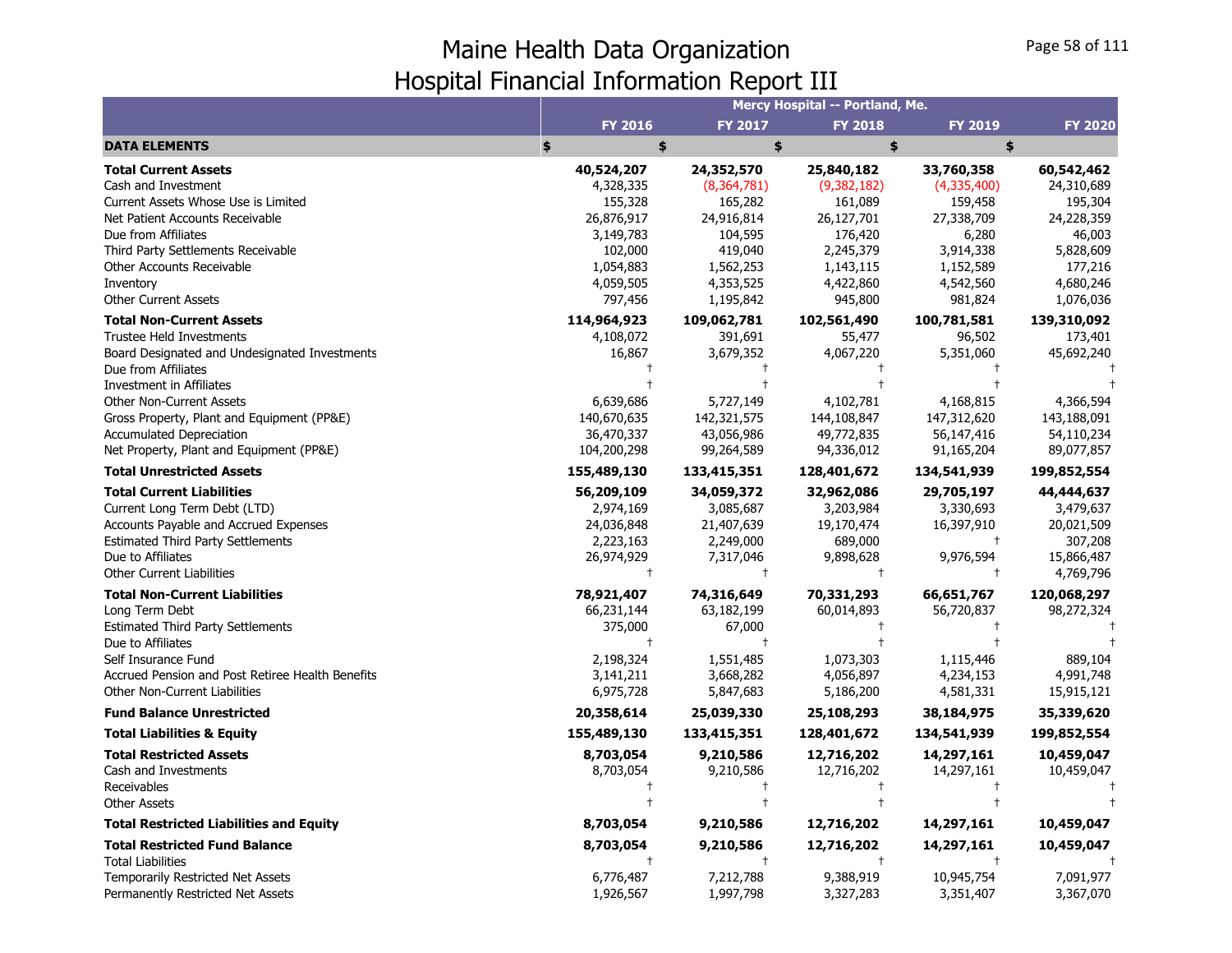|                                                      |                |                | <b>Mercy Hospital -- Portland, Me.</b> |                |                |
|------------------------------------------------------|----------------|----------------|----------------------------------------|----------------|----------------|
|                                                      | <b>FY 2016</b> | <b>FY 2017</b> | <b>FY 2018</b>                         | <b>FY 2019</b> | <b>FY 2020</b> |
| † Data not available or not applicable               |                |                |                                        |                |                |
| <b>DATA ELEMENTS</b>                                 | \$<br>\$       |                | \$                                     | \$             | \$             |
| <b>Total Gross Patient Service Revenue (GPSR)</b>    | 534,217,130    | 510,518,758    | 542,283,180                            | 529,528,923    | 488,851,777    |
| Gross Inpatient Service Revenue                      | 176,481,309    | 160,954,173    | 166,440,707                            | 169,084,465    | 145,626,421    |
| <b>Gross Outpatient Service Revenue</b>              | 357,735,821    | 349,564,585    | 375,842,473                            | 360,444,458    | 343,225,356    |
| Free Care (Charity Care)                             | 10,682,028     | 8,709,325      | 9,441,801                              | 4,746,002      | 2,250,450      |
| Bad Debt (Provision for Bad Debt)                    | 11,804,106     | 15,904,354     | 17,309,366                             | 12,397,949     | 12,994,744     |
| Contractuals                                         | 296,999,880    | 278,320,099    | 297,155,240                            | 285,293,402    | 276,228,889    |
| Changes in Prior Year Estimated/Final Settlements    | (509, 229)     | (875, 654)     | (493,040)                              | (3,080,276)    | (1, 181, 374)  |
| Net Patient Service Revenue                          | 215,240,345    | 208,460,634    | 218,869,813                            | 230,171,846    | 198,559,068    |
| Other Operating Revenue                              | 4,898,145      | 3,705,489      | 4,261,993                              | 4,140,746      | 12,550,562     |
| <b>Total Operating Revenue</b>                       | 220,138,490    | 212,166,123    | 223,131,806                            | 234,312,592    | 211,109,630    |
| <b>Total Operating Expenses</b>                      | 237,582,512    | 216,097,467    | 221,590,233                            | 221,939,349    | 222,310,497    |
| Depreciation and Amortization                        | 13,264,858     | 7,161,702      | 6,974,016                              | 6,436,310      | 5,507,115      |
| Interest                                             | 2,355,183      | 2,388,317      | 2,283,982                              | 2,171,683      | 2,053,780      |
| <b>Advertising Expenses</b>                          | 421,122        | 253,948        | 427,239                                | 550,641        | 770,145        |
| Allowed Advertising Expenses                         | 44,041         | 4,155          | 5,056                                  | 5,060          | 1,271          |
| Non-Allowed Advertising Expenses                     | 377,081        | 249,793        | 422,183                                | 545,581        | 768,874        |
| Salaries and Benefits                                | 121,725,248    | 107,499,634    | 112,072,530                            | 117,314,217    | 117,153,839    |
| <b>Other Operating Expenses</b>                      | 99,816,101     | 98,793,866     | 99,832,466                             | 95,466,498     | 96,825,618     |
| <b>Net Operating Income</b>                          | (17, 444, 022) | (3,931,344)    | 1,541,573                              | 12,373,243     | (11, 200, 867) |
| <b>Total Non-Operating Revenue</b>                   | 42,039         | 71,296         | 83,312                                 | (160, 810)     | 570,082        |
| <b>Total Investment Income</b>                       | 42,939         | 28,889         | 66,164                                 | 1,866          | 301            |
| <b>Interest and Dividends</b>                        | 42,939         | 28,889         | 66,164                                 | 1,866          | 301            |
| Realized Gains/Losses on Sales of Securities         |                |                |                                        |                |                |
| Permanently Impaired Security Writedowns             |                |                |                                        |                |                |
| Gains/Losses on Joint Ventures/Equity Investments    |                |                |                                        | 100,000        |                |
| Permanently Impaired Writedowns of Other Assets      |                |                |                                        |                |                |
| Other Non-Operating Revenues (Gifts, Bequests, etc.) | (900)          | 42,407         | 17,148                                 | (262, 676)     | 569,781        |
| <b>Excess of Revenue over Expenses</b>               | (17, 401, 983) | (3,860,048)    | 1,624,885                              | 12,212,433     | (10,630,785)   |
| <b>Extraordinary Gains/Losses</b>                    |                | $^+$           | $^{+}$                                 | $\ddagger$     |                |
| <b>Total Surplus/Deficit</b>                         | (17, 401, 983) | (3,860,048)    | 1,624,885                              | 12,212,433     | (10,630,785)   |
| <b>Total Change in Unrestricted Net Assets</b>       | (21,531,116)   | 4,680,716      | 68,963                                 | 13,076,680     | (2,845,355)    |
| Net Assets Released for Restrictions - Capital       | 239,369        | 86,170         | 7,533                                  | 1,749,919      | 7,781,840      |
| Unrealized Gains/Losses on Investments               |                |                | $\pm$                                  |                |                |
| Minimum Pension Liability Adjustment                 |                |                |                                        |                |                |
| Transfers From/To Affiliates                         | (4,368,502)    | 8,454,594      | (1,563,455)                            | (885, 672)     | 3,590          |
| Mergers                                              |                |                |                                        |                |                |
| Consolidations with Support                          |                |                |                                        |                |                |
| <b>Other Changes</b>                                 |                |                |                                        |                |                |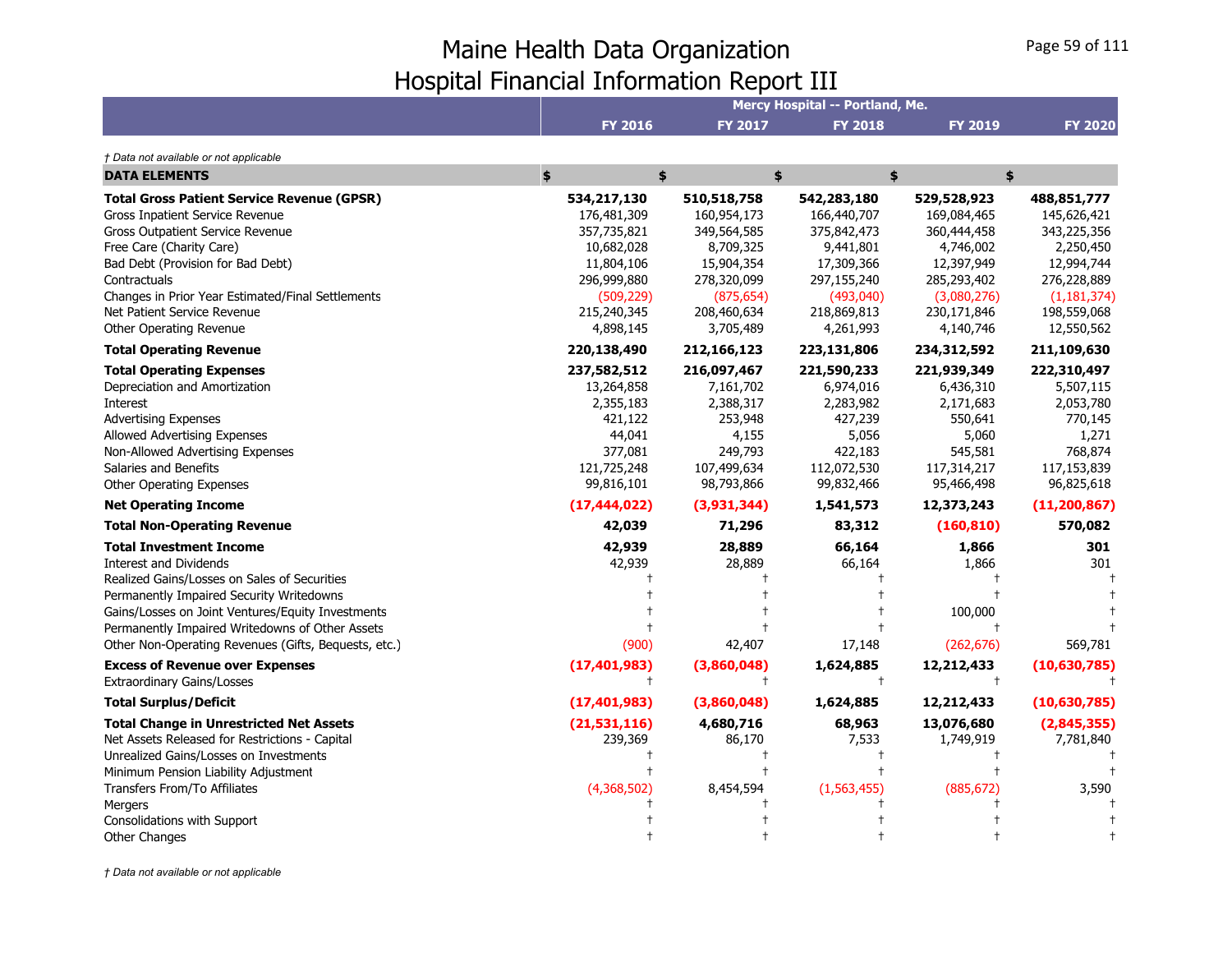|                                                                           |                  |                  | Mercy Hospital -- Portland, Me. |                |                  |
|---------------------------------------------------------------------------|------------------|------------------|---------------------------------|----------------|------------------|
|                                                                           | <b>FY 2016</b>   | <b>FY 2017</b>   | <b>FY 2018</b>                  | <b>FY 2019</b> | <b>FY 2020</b>   |
|                                                                           |                  |                  |                                 |                |                  |
|                                                                           |                  |                  |                                 |                |                  |
| <b>RATIOS</b>                                                             |                  |                  |                                 |                |                  |
| Liguidity                                                                 |                  |                  |                                 |                |                  |
| Current Ratio with Board Designated and Undesignated Investments          | .721             | .823             | .907                            | 1.317          | 2.390            |
| Current Ratio without Board Designated and Undesignated Investments       | .721             | .715             | .784                            | 1.137          | 1.362            |
| Days in Accounts Receivable                                               | 45.577           | 43.628           | 43.572                          | 43.353         | 44.538           |
| <b>Acid Test</b>                                                          | .080             | (.241)           | (.280)                          | (.141)         | .551             |
| Days Cash on Hand, Current                                                | 7.296            | (14.324)         | (15.682)                        | (7.073)        | 41.257           |
| Days Cash on Hand, Incl Board Designated & Undesignated Investments       | 7.323            | (7.896)          | (8.765)                         | 1.990          | 118.182          |
| Average Payment Period, Accounts Payable and Accrued Expenses             | 39.112           | 37.398           | 32.603                          | 27.773         | 33.707           |
| Average Payment Period, Current Liabilities                               | 91.461           | 59.500           | 56.059                          | 50.312         | 74.825           |
| <b>Capital Structure</b>                                                  |                  |                  |                                 |                |                  |
| <b>Equity Financing Ratio</b>                                             | .131             | .188             | .196                            | .284           | .177             |
| <b>Fixed Asset Financing</b>                                              | .636             | .637             | .636                            | .622           | 1.103            |
| Cash Flow Divided by Total Debt                                           | (.031)           | .030             | .083                            | .194           | (.031)           |
| Cash Flow Divided by Total Debt with Operating Income Only                | (.031)           | .030<br>1.061    | .082<br>2.027                   | .195<br>3.873  | (.035)           |
| Debt Service Coverage<br>Debt Service Coverage with Operating Income Only | (.345)<br>(.354) | 1.048            | 2.011                           | 3.903          | (.570)<br>(.676) |
|                                                                           |                  |                  |                                 |                |                  |
| <b>Profitability</b>                                                      |                  |                  |                                 |                |                  |
| <b>Total Margin</b>                                                       | (.079)           | (.018)           | .007                            | .052<br>.053   | (.050)           |
| <b>Operating Margin</b>                                                   | (.079)           | (.019)<br>(.018) | .007<br>.051                    | (.013)         | (.053)           |
| Non Operating Revenue Margin<br>Return on Assets                          | (.002)<br>(.112) | (.029)           | .013                            | .091           | (.054)<br>(.053) |
| Return on Equity                                                          | (.855)           | (.154)           | .065                            | .320           | (.301)           |
| Markup                                                                    | 2.269            | 2.380            | 2.466                           | 2.405          | 2.255            |
| Deductible                                                                | .556             | .545             | .548                            | .539           | .565             |
| Markup Adjustment for Deductible                                          | 1.019            | 1.092            | 1.125                           | 1.119          | 1.013            |
| Reported Income Index                                                     | .808             | (.825)           | 23.562                          | .934           | 3.736            |
| <b>Asset Efficiency</b>                                                   |                  |                  |                                 |                |                  |
| <b>Total Asset Turnover</b>                                               | 1.416            | 1.591            | 1.738                           | 1.740          | 1.059            |
| <b>Fixed Asset Turnover</b>                                               | 2.113            | 2.137            | 2.365                           | 2.570          | 2.370            |
| Average Age of Plant Depreciation Only                                    | 2.749            | 6.012            | 7.137                           | 8.724          | 9.826            |
| <b>Other Financial Ratios</b>                                             |                  |                  |                                 |                |                  |
| <b>Total Operating Expense Growth</b>                                     | (.009)           | (.090)           | .025                            | .002           | .002             |
| Total Operating Revenue Growth                                            | .012             | (.036)           | .052                            | .050           | (.099)           |
| Realized Gains Divided by NonOperating Revenue                            | .000             | .000             | .000                            | .000           | .000             |
| Realized Gains Divided by NetIncome                                       | .000             | .000             | .000                            | .000           | .000             |
| Long Term Debt to Equity                                                  | 3.253            | 2.523            | 2.390                           | 1.485          | 2.781            |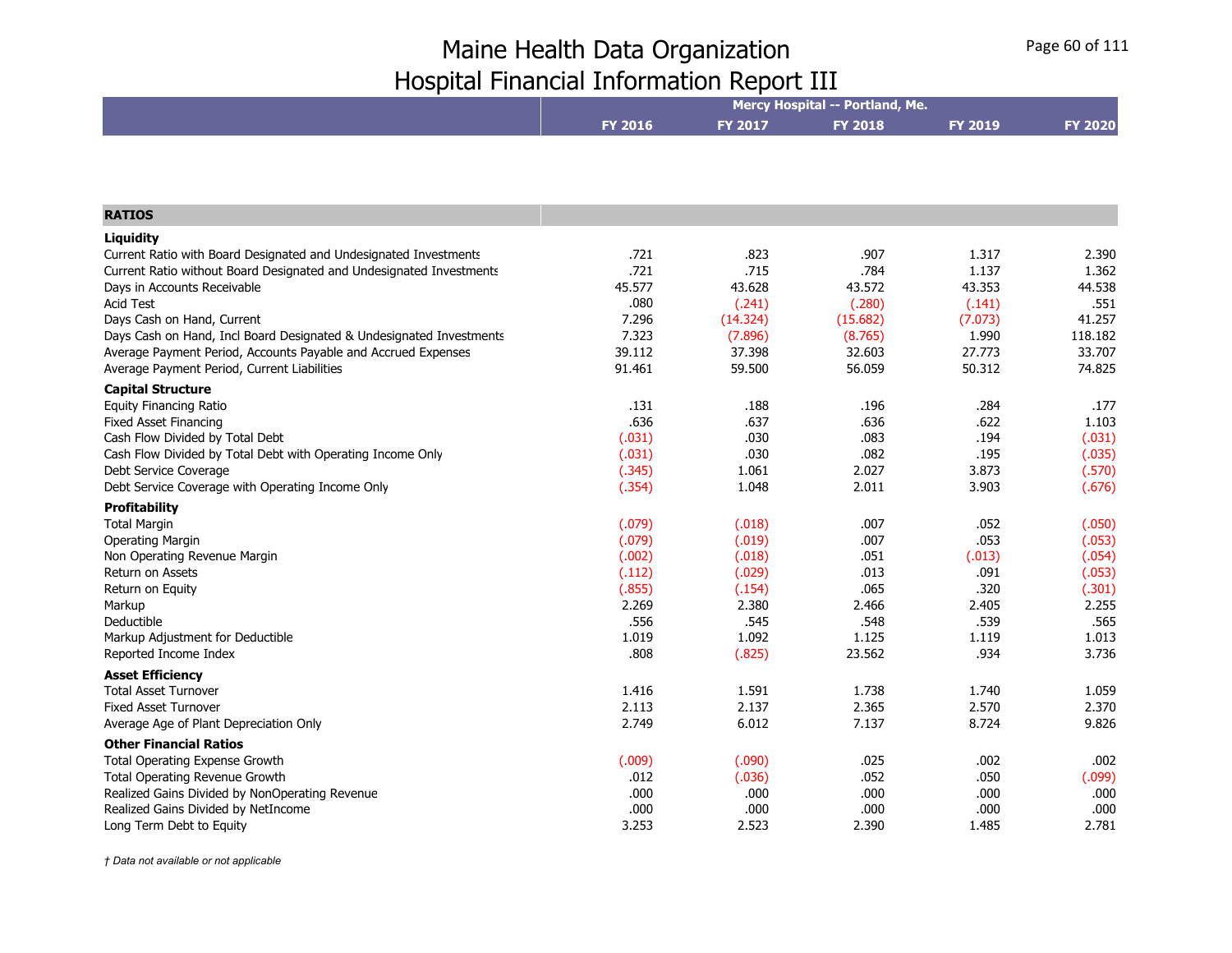|                                                                                                                                                                                                                                     |                                                        |                                                                  | Mid Coast Hospital -- Brunswick, Me.                             |                                                                |                                                                 |
|-------------------------------------------------------------------------------------------------------------------------------------------------------------------------------------------------------------------------------------|--------------------------------------------------------|------------------------------------------------------------------|------------------------------------------------------------------|----------------------------------------------------------------|-----------------------------------------------------------------|
|                                                                                                                                                                                                                                     | FY 2016                                                | <b>FY 2017</b>                                                   | <b>FY 2018</b>                                                   | FY 2019                                                        | <b>FY 2020</b>                                                  |
| <b>DATA ELEMENTS</b>                                                                                                                                                                                                                | \$<br>\$                                               | \$                                                               |                                                                  | \$<br>\$                                                       |                                                                 |
| <b>Total Current Assets</b><br>Cash and Investment<br>Current Assets Whose Use is Limited                                                                                                                                           | 38,774,419<br>5,691,528<br>711,123                     | 42,779,683<br>8,390,997<br>$\ddagger$                            | 48,926,870<br>5,806,016<br>$\ddagger$                            | 55,045,368<br>8,289,649                                        | 62,649,542<br>21,458,233                                        |
| Net Patient Accounts Receivable<br>Due from Affiliates<br>Third Party Settlements Receivable                                                                                                                                        | 24,605,411<br>1,399,704                                | 26,897,357<br>816,166<br>$\pm$                                   | 34,783,240<br>1,608,044                                          | 38,678,689<br>1,251,246                                        | 32,612,983<br>866,022                                           |
| Other Accounts Receivable<br>Inventory<br><b>Other Current Assets</b>                                                                                                                                                               | 0<br>2,990,867<br>3,375,786                            | $\Omega$<br>3,117,208<br>3,557,955                               | $\mathbf{0}$<br>3,261,612<br>3,467,958                           | <sup>0</sup><br>3,018,870<br>3,806,914                         | 3,637,759<br>4,074,545                                          |
| <b>Total Non-Current Assets</b><br><b>Trustee Held Investments</b>                                                                                                                                                                  | 126,419,171<br>$\ddagger$                              | 134,388,122<br>3,340,690                                         | 132,740,310<br>$\ddagger$                                        | 135,040,548<br>$\ddagger$                                      | 144,346,675                                                     |
| Board Designated and Undesignated Investments<br>Due from Affiliates<br><b>Investment in Affiliates</b>                                                                                                                             | 52,808,487<br>1,064,419<br>$\ddagger$                  | 51,686,382<br>1,179,917<br>$\ddagger$                            | 49,997,027<br>1,111,882<br>$\ddagger$                            | 53,377,687<br>1,105,269<br>$\ddagger$                          | 60,609,876<br>1,145,437                                         |
| <b>Other Non-Current Assets</b><br>Gross Property, Plant and Equipment (PP&E)<br><b>Accumulated Depreciation</b><br>Net Property, Plant and Equipment (PP&E)                                                                        | 13,310,392<br>128,350,918<br>69,115,045<br>59,235,873  | 15,018,807<br>135,786,821<br>72,624,495<br>63,162,326            | 17,259,076<br>141,239,201<br>76,866,876<br>64,372,325            | 18,046,439<br>144,517,717<br>82,006,564<br>62,511,153          | 21,874,362<br>149,547,145<br>88,830,145<br>60,717,000           |
| <b>Total Unrestricted Assets</b>                                                                                                                                                                                                    | 165,193,590                                            | 177,167,805                                                      | 181,667,180                                                      | 190,085,916                                                    | 206,996,217                                                     |
| <b>Total Current Liabilities</b><br>Current Long Term Debt (LTD)<br>Accounts Payable and Accrued Expenses<br><b>Estimated Third Party Settlements</b><br>Due to Affiliates<br><b>Other Current Liabilities</b>                      | 20,308,880<br>1,518,848<br>15,657,105<br>3,132,927     | 20,938,033<br>3,372,007<br>15,883,344<br>1,682,682<br>$\ddagger$ | 20,943,582<br>3,291,676<br>16,158,622<br>1,493,284<br>$\ddagger$ | 21,695,625<br>3,291,676<br>18,054,569<br>349,380<br>$\ddagger$ | 30,315,112<br>3,291,676<br>24,582,453<br>1,087,918<br>1,353,065 |
| <b>Total Non-Current Liabilities</b><br>Long Term Debt<br><b>Estimated Third Party Settlements</b><br>Due to Affiliates<br>Self Insurance Fund<br>Accrued Pension and Post Retiree Health Benefits<br>Other Non-Current Liabilities | 39,794,757<br>25,698,238<br>14,096,519                 | 45,281,873<br>29,442,489<br>15,839,384                           | 44,283,706<br>26,169,866<br>18,113,840                           | 41,498,543<br>22,897,244<br>18,601,299                         | 59,255,624<br>19,624,621<br>39,631,003                          |
| <b>Fund Balance Unrestricted</b>                                                                                                                                                                                                    | 105,089,953                                            | 110,947,899                                                      | 116,439,892                                                      | 126,891,748                                                    | 117,425,481                                                     |
| <b>Total Liabilities &amp; Equity</b>                                                                                                                                                                                               | 165,193,590                                            | 177,167,805                                                      | 181,667,180                                                      | 190,085,916                                                    | 206,996,217                                                     |
| <b>Total Restricted Assets</b><br>Cash and Investments<br>Receivables<br><b>Other Assets</b>                                                                                                                                        | 19,231,175<br>19,231,175<br>$\mathsf{t}$<br>$\ddagger$ | 21,497,218<br>21,264,125<br>233,093<br>$^\mathrm{+}$             | 23,024,539<br>22,454,566<br>569,973<br>$\ddagger$                | 22,663,138<br>22,546,407<br>116,731<br>$\ddagger$              | 26,206,539<br>26,089,808<br>116,731                             |
| <b>Total Restricted Liabilities and Equity</b>                                                                                                                                                                                      | 19,231,175                                             | 21,497,218                                                       | 23,024,539                                                       | 22,663,138                                                     | 26,206,539                                                      |
| <b>Total Restricted Fund Balance</b><br><b>Total Liabilities</b><br><b>Temporarily Restricted Net Assets</b>                                                                                                                        | 19,231,175<br>11,076,041                               | 21,497,218<br>$\ddagger$<br>13,284,181                           | 23,024,539<br>$\ddagger$<br>14,763,496                           | 22,663,138<br>$\ddagger$<br>14,353,422                         | 26,206,539<br>17,776,682                                        |
| Permanently Restricted Net Assets                                                                                                                                                                                                   | 8,155,134                                              | 8,213,037                                                        | 8,261,043                                                        | 8,309,716                                                      | 8,429,857                                                       |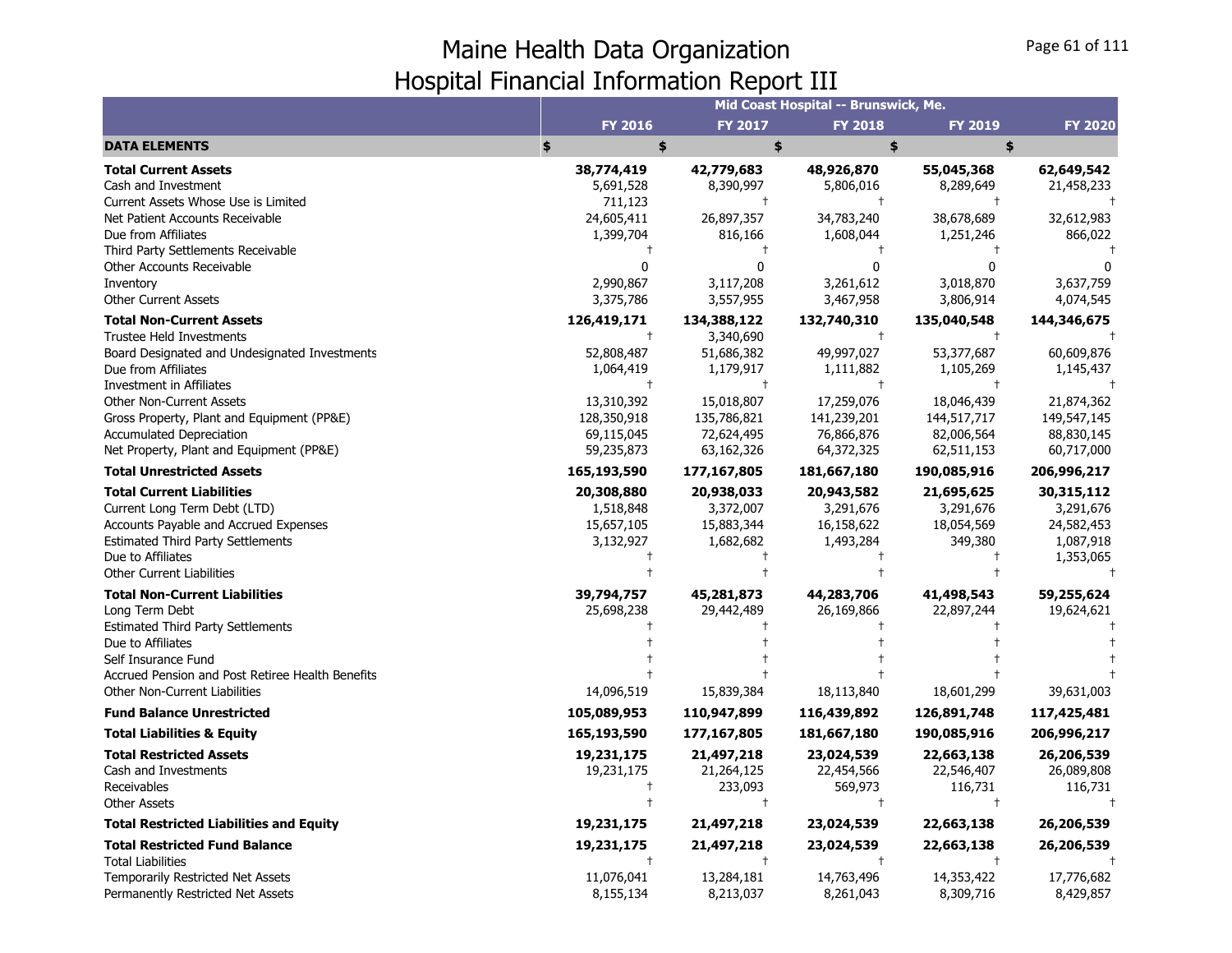|                                                      |                |             | Mid Coast Hospital -- Brunswick, Me. |                |                |
|------------------------------------------------------|----------------|-------------|--------------------------------------|----------------|----------------|
|                                                      | <b>FY 2016</b> | FY 2017     | <b>FY 2018</b>                       | <b>FY 2019</b> | <b>FY 2020</b> |
| † Data not available or not applicable               |                |             |                                      |                |                |
| <b>DATA ELEMENTS</b>                                 | \$<br>\$       |             | \$                                   | \$             | \$             |
| <b>Total Gross Patient Service Revenue (GPSR)</b>    | 352,852,401    | 392,512,328 | 438,782,015                          | 499,188,815    | 461,073,569    |
| Gross Inpatient Service Revenue                      | 88,057,518     | 94,998,613  | 171,151,403                          | 207,088,549    | 128,656,453    |
| Gross Outpatient Service Revenue                     | 264,794,883    | 297,513,715 | 267,630,612                          | 292,100,266    | 332,417,116    |
| Free Care (Charity Care)                             | 5,779,733      | 5,876,108   | 5,159,790                            | 4,085,671      | 2,823,586      |
| Bad Debt (Provision for Bad Debt)                    | 12,592,376     | 14,732,594  | 18,865,445                           | 24,604,243     | 19,535,426     |
| Contractuals                                         | 165,031,672    | 193,463,470 | 229,633,992                          | 265,316,966    | 257,224,151    |
| Changes in Prior Year Estimated/Final Settlements    | $^{+}$         | $\ddagger$  | $\ddagger$                           |                | 428,000        |
| Net Patient Service Revenue                          | 169,448,620    | 178,440,156 | 185, 122, 788                        | 205,181,935    | 181,062,406    |
| Other Operating Revenue                              | 5,894,137      | 5,395,582   | 5,290,089                            | 4,968,616      | 16,954,272     |
| <b>Total Operating Revenue</b>                       | 175,342,757    | 183,835,738 | 190,412,877                          | 210,150,551    | 198,016,678    |
| <b>Total Operating Expenses</b>                      | 174,192,175    | 180,805,174 | 189,722,242                          | 204,159,047    | 215,124,582    |
| Depreciation and Amortization                        | 5,907,252      | 6,157,076   | 6,729,248                            | 6,965,855      | 6,842,635      |
| <b>Interest</b>                                      | 1,553,364      | 1,179,739   | 923,371                              | 910,164        | 832,136        |
| <b>Advertising Expenses</b>                          | 274,463        | 249,487     | 245,925                              | 215,081        | 177,262        |
| Allowed Advertising Expenses                         | $\ddagger$     | $\ddagger$  | $\ddagger$                           |                |                |
| Non-Allowed Advertising Expenses                     | 274,463        | 249,487     | 245,925                              | 215,081        | 177,262        |
| Salaries and Benefits                                | 99,012,275     | 102,064,560 | 108,190,661                          | 113,229,781    | 122,817,005    |
| Other Operating Expenses                             | 67,444,821     | 71,154,312  | 73,633,037                           | 82,838,166     | 84,455,544     |
| <b>Net Operating Income</b>                          | 1,150,582      | 3,030,564   | 690,635                              | 5,991,504      | (17, 107, 904) |
| <b>Total Non-Operating Revenue</b>                   | 2,163,445      | 2,050,388   | 3,282,648                            | 3,718,489      | 6,074,770      |
| <b>Total Investment Income</b>                       | 1,903,248      | 1,810,028   | 3,048,993                            | 3,186,640      | 5,956,331      |
| Interest and Dividends                               | 1,922,158      | 1,872,671   | 2,530,286                            | 2,568,686      | 2,366,436      |
| Realized Gains/Losses on Sales of Securities         | (18,910)       | (62, 643)   | 518,707                              | 617,954        | 3,589,895      |
| Permanently Impaired Security Writedowns             |                |             |                                      |                |                |
| Gains/Losses on Joint Ventures/Equity Investments    |                |             |                                      |                |                |
| Permanently Impaired Writedowns of Other Assets      |                |             |                                      |                |                |
| Other Non-Operating Revenues (Gifts, Bequests, etc.) | 260,197        | 240,360     | 233,655                              | 531,849        | 118,439        |
| <b>Excess of Revenue over Expenses</b>               | 3,314,027      | 5,080,952   | 3,973,283                            | 9,709,993      | (11,033,134)   |
| <b>Extraordinary Gains/Losses</b>                    | 242,890        | (895, 539)  | $\ddagger$                           | $\ddagger$     |                |
| <b>Total Surplus/Deficit</b>                         | 3,556,917      | 4,185,413   | 3,973,283                            | 9,709,993      | (11,033,134)   |
| <b>Total Change in Unrestricted Net Assets</b>       | 5,058,659      | 5,857,946   | 5,491,993                            | 10,451,856     | (9,466,267)    |
| Net Assets Released for Restrictions - Capital       | 40,000         | 3,966       | 999,105                              | 514,790        |                |
| Unrealized Gains/Losses on Investments               | 1,461,742      | 1,668,567   | 519,605                              | 227,073        | 1,566,867      |
| Minimum Pension Liability Adjustment                 |                |             |                                      |                |                |
| Transfers From/To Affiliates                         |                |             |                                      |                |                |
| Mergers                                              |                |             |                                      |                |                |
| Consolidations with Support                          |                |             |                                      |                |                |
| Other Changes                                        |                |             |                                      |                |                |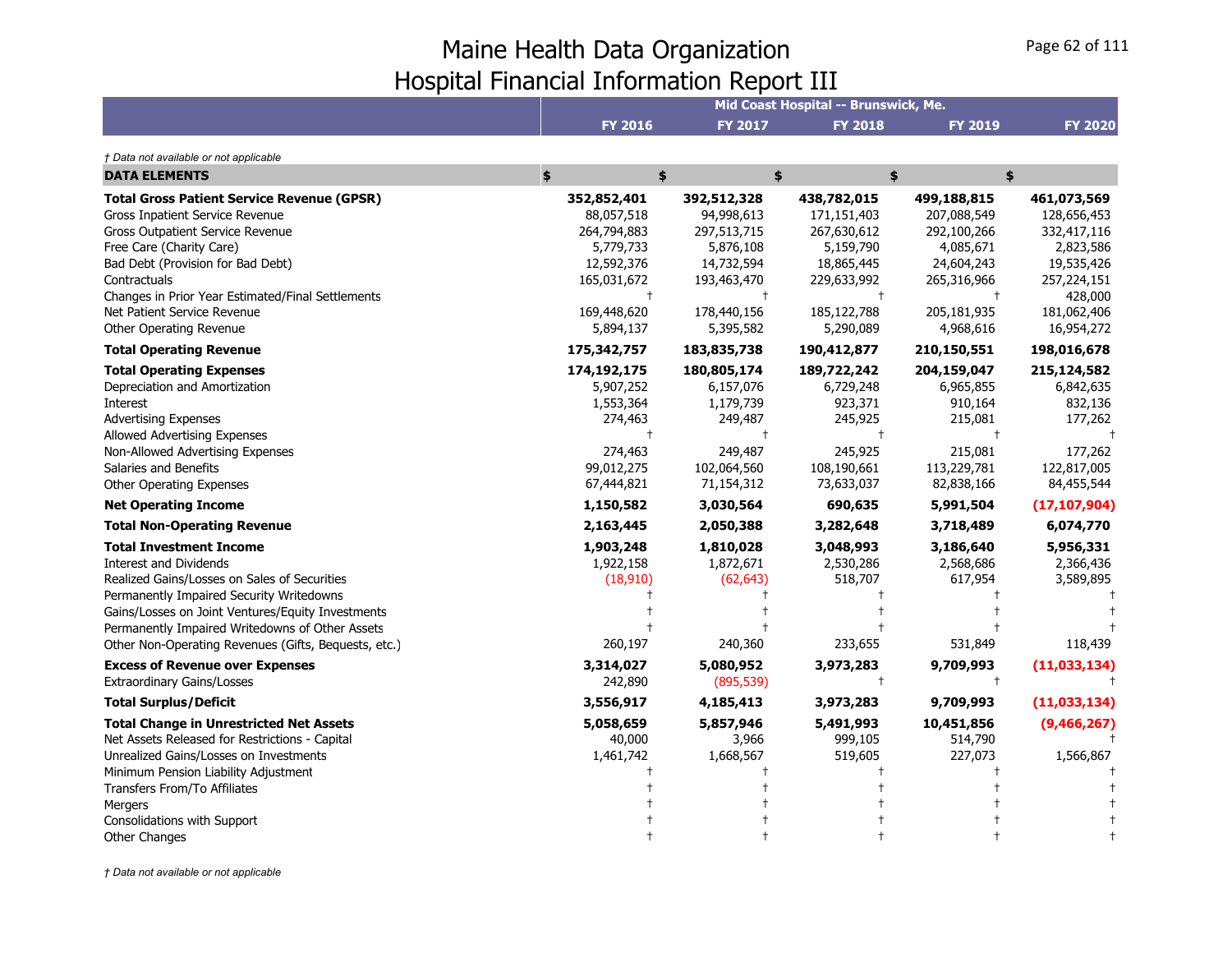|                                                                     | Mid Coast Hospital -- Brunswick, Me. |                |                |                |                |  |
|---------------------------------------------------------------------|--------------------------------------|----------------|----------------|----------------|----------------|--|
|                                                                     | <b>FY 2016</b>                       | <b>FY 2017</b> | <b>FY 2018</b> | <b>FY 2019</b> | <b>FY 2020</b> |  |
|                                                                     |                                      |                |                |                |                |  |
|                                                                     |                                      |                |                |                |                |  |
|                                                                     |                                      |                |                |                |                |  |
| <b>RATIOS</b>                                                       |                                      |                |                |                |                |  |
| Liquidity                                                           |                                      |                |                |                |                |  |
| Current Ratio with Board Designated and Undesignated Investments    | 4.510                                | 4.512          | 4.723          | 4.997          | 4.066          |  |
| Current Ratio without Board Designated and Undesignated Investments | 1.909                                | 2.043          | 2.336          | 2.537          | 2.067          |  |
| Days in Accounts Receivable                                         | 53.001                               | 55.019         | 68.581         | 68.806         | 65.744         |  |
| <b>Acid Test</b>                                                    | .315                                 | .401           | .277           | .382           | .708           |  |
| Days Cash on Hand, Current                                          | 13.887                               | 17.536         | 11.581         | 15.344         | 37.604         |  |
| Days Cash on Hand, Incl Board Designated & Undesignated Investments | 128.425                              | 125.557        | 111.305        | 114.145        | 143.819        |  |
| Average Payment Period, Accounts Payable and Accrued Expenses       | 33.959                               | 33.195         | 32.230         | 33.419         | 43.079         |  |
| Average Payment Period, Current Liabilities                         | 44.049                               | 43.759         | 41.774         | 40.158         | 53.125         |  |
| <b>Capital Structure</b>                                            |                                      |                |                |                |                |  |
| <b>Equity Financing Ratio</b>                                       | .636                                 | .626           | .641           | .668           | .567           |  |
| <b>Fixed Asset Financing</b>                                        | .434                                 | .466           | .407           | .366           | .323           |  |
| Cash Flow Divided by Total Debt                                     | .153                                 | .170           | .164           | .264           | (.047)         |  |
| Cash Flow Divided by Total Debt with Operating Income Only          | .117                                 | .139           | .114           | .205           | (.115)         |  |
| Debt Service Coverage                                               | 3.578                                | 4.602          | 2.707          | 4.185          | (.814)         |  |
| Debt Service Coverage with Operating Income Only                    | 2.859                                | 3.842          | 1.942          | 3.300          | (2.287)        |  |
| <b>Profitability</b>                                                |                                      |                |                |                |                |  |
| <b>Total Margin</b>                                                 | .019                                 | .027           | .021           | .045           | (.054)         |  |
| <b>Operating Margin</b>                                             | .007                                 | .016           | .004           | .029           | (.086)         |  |
| Non Operating Revenue Margin                                        | .653                                 | .404           | .826           | .383           | (.551)         |  |
| Return on Assets                                                    | .020                                 | .029           | .022           | .051           | (.053)         |  |
| Return on Equity                                                    | .032                                 | .046           | .034           | .077           | (.094)         |  |
| Markup                                                              | 2.059                                | 2.201          | 2.341          | 2.469          | 2.222          |  |
| Deductible                                                          | .468                                 | .493           | .523           | .531           | .558           |  |
| Markup Adjustment for Deductible                                    | 1.112                                | 1.131          | 1.130          | 1.170          | 1.026          |  |
| Reported Income Index                                               | .655                                 | .867           | .723           | .929           | 1.166          |  |
| <b>Asset Efficiency</b>                                             |                                      |                |                |                |                |  |
| <b>Total Asset Turnover</b>                                         | 1.075                                | 1.049          | 1.066          | 1.125          | .986           |  |
| <b>Fixed Asset Turnover</b>                                         | 2.960                                | 2.911          | 2.958          | 3.362          | 3.261          |  |
| Average Age of Plant Depreciation Only                              | 11.700                               | 11.795         | 11.423         | 11.773         | 12.982         |  |
| <b>Other Financial Ratios</b>                                       |                                      |                |                |                |                |  |
| Total Operating Expense Growth                                      | .164                                 | .038           | .049           | .076           | .054           |  |
| Total Operating Revenue Growth                                      | .150                                 | .048           | .036           | .104           | (.058)         |  |
| Realized Gains Divided by NonOperating Revenue                      | (.009)                               | (.031)         | .158           | .166           | .591           |  |
| Realized Gains Divided by NetIncome                                 | (.006)                               | (.012)         | .131           | .064           | (.325)         |  |
| Long Term Debt to Equity                                            | .245                                 | .265           | .225           | .180           | .167           |  |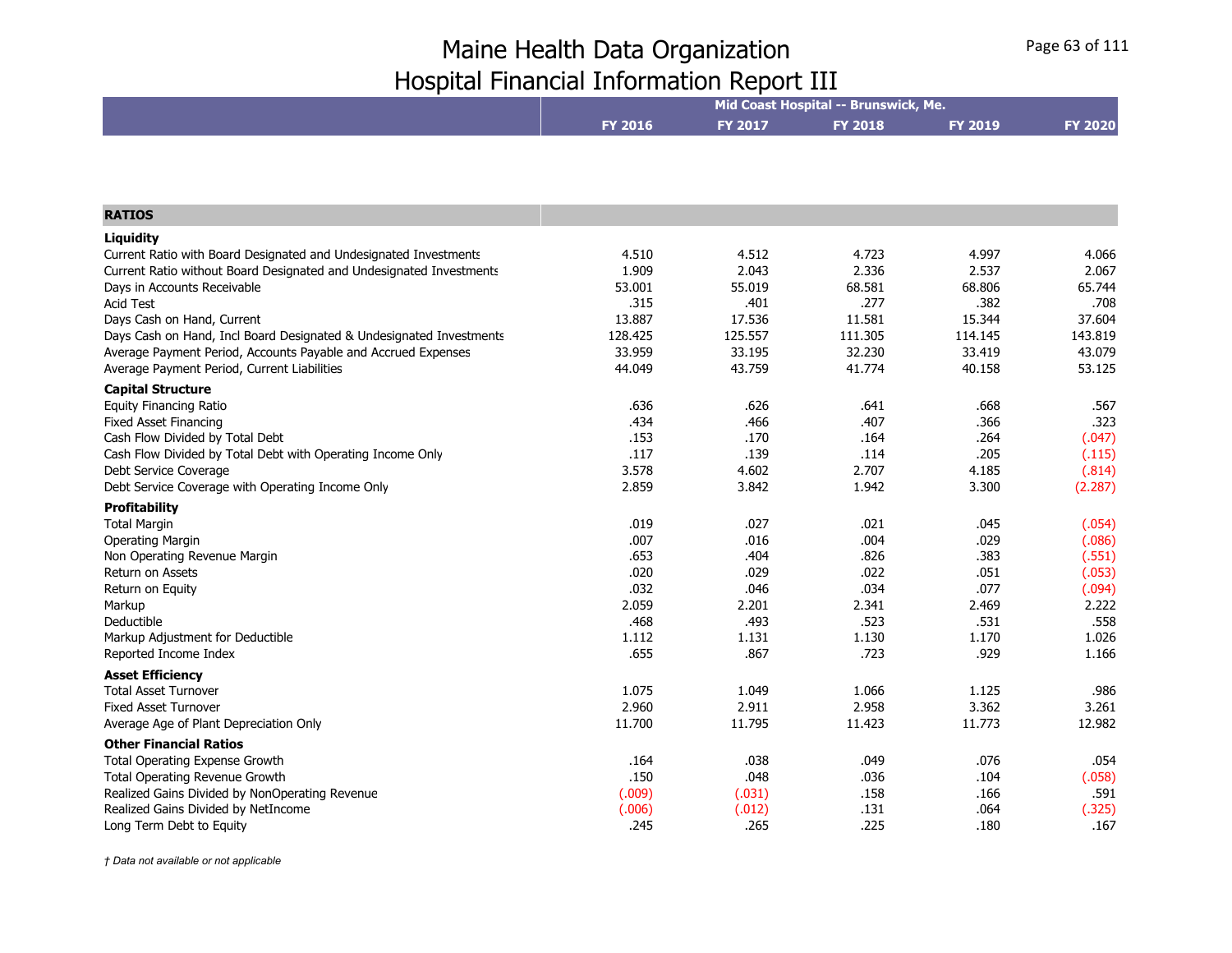|                                                  |                |                 | Millinocket Regional Hospital -- Millinocket, Me. |                |                |
|--------------------------------------------------|----------------|-----------------|---------------------------------------------------|----------------|----------------|
|                                                  | <b>FY 2016</b> | FY 2017         | <b>FY 2018</b>                                    | <b>FY 2019</b> | <b>FY 2020</b> |
| <b>DATA ELEMENTS</b>                             | \$<br>\$       | \$              | \$                                                | \$             |                |
| <b>Total Current Assets</b>                      | 8,186,772      | 12,747,199      | 6,900,742                                         | 8,250,482      | 13,263,627     |
| Cash and Investment                              | 480,312        | 249,516         | 324,194                                           | 406,822        | 8,529,416      |
| Current Assets Whose Use is Limited              | $\ddagger$     | $^{\dagger}$    | 137,588                                           | 137,160        | 145,954        |
| Net Patient Accounts Receivable                  | 3,629,306      | 3,957,321       | 2,942,414                                         | 3,192,232      | 2,577,164      |
| Due from Affiliates                              | $\ddagger$     | $\ddagger$      | 92,604                                            | (28, 550)      | $\ddagger$     |
| Third Party Settlements Receivable               | 76,623         | 1,610,000       | (758, 561)                                        | $\pm$          | 70,310         |
| Other Accounts Receivable                        | 185,924        | 4,453,943       | 3,272,922                                         | 235,496        | 229,744        |
| Inventory                                        | 577,617        | 637,893         | 600,159                                           | 608,014        | 644,436        |
| <b>Other Current Assets</b>                      | 3,236,990      | 1,838,526       | 289,422                                           | 3,699,308      | 1,066,603      |
| <b>Total Non-Current Assets</b>                  | 15,467,954     | 12,292,803      | 9,899,155                                         | 8,106,094      | 7,575,046      |
| <b>Trustee Held Investments</b>                  | 220,122        | 220,122         | 220,122                                           | 220,122        | 220,836        |
| Board Designated and Undesignated Investments    | 8,072,483      | 5,229,132       | 3,461,215                                         | 2,035,883      | 1,738,512      |
| Due from Affiliates                              |                | $\pm$           | $\pm$                                             |                |                |
| <b>Investment in Affiliates</b>                  | 1,420,169      | 1,466,353       | 1,303,570                                         | 1,238,958      | 1,203,573      |
| <b>Other Non-Current Assets</b>                  | 11,229         | 9,825           | 36,385                                            | 211,945        | 211,945        |
| Gross Property, Plant and Equipment (PP&E)       | 20,540,284     | 20,918,546      | 21,105,605                                        | 20,037,948     | 20,185,980     |
| <b>Accumulated Depreciation</b>                  | 14,796,333     | 15,551,175      | 16,227,742                                        | 15,638,762     | 15,985,800     |
| Net Property, Plant and Equipment (PP&E)         | 5,743,951      | 5,367,371       | 4,877,863                                         | 4,399,186      | 4,200,180      |
| <b>Total Unrestricted Assets</b>                 | 23,654,726     | 25,040,002      | 16,799,897                                        | 16,356,576     | 20,838,673     |
| <b>Total Current Liabilities</b>                 | 6,383,080      | 9,627,049       | 7,260,154                                         | 8,685,548      | 12,977,593     |
| Current Long Term Debt (LTD)                     | 205,734        | 243,546         | 243,546                                           | 83,546         | 94,885         |
| Accounts Payable and Accrued Expenses            | 4,018,865      | 5,017,510       | 4,954,339                                         | 6,994,219      | 3,647,668      |
| <b>Estimated Third Party Settlements</b>         | 740,000        |                 | $\ddagger$                                        | (75, 978)      | 6,712,790      |
| Due to Affiliates                                | $\ddagger$     | $\ddagger$      | (238)                                             | $^{+}$         |                |
| <b>Other Current Liabilities</b>                 | 1,418,481      | 4,365,993       | 2,062,507                                         | 1,683,761      | 2,522,250      |
| <b>Total Non-Current Liabilities</b>             | 4,014,361      | 3,868,494       | 3,512,740                                         | 3,359,806      | 3,110,201      |
| Long Term Debt                                   | 4,014,361      | 3,868,494       | 3,582,627                                         | 3,359,806      | 3,110,201      |
| <b>Estimated Third Party Settlements</b>         |                |                 |                                                   |                |                |
| Due to Affiliates                                |                |                 | 26,667                                            |                |                |
| Self Insurance Fund                              |                |                 |                                                   |                |                |
| Accrued Pension and Post Retiree Health Benefits |                |                 |                                                   |                |                |
| <b>Other Non-Current Liabilities</b>             |                |                 | (96, 554)                                         |                |                |
| <b>Fund Balance Unrestricted</b>                 | 13,257,285     | 11,544,459      | 6,027,003                                         | 4,311,222      | 4,750,879      |
| <b>Total Liabilities &amp; Equity</b>            | 23,654,726     | 25,040,002      | 16,799,897                                        | 16,356,576     | 20,838,673     |
| <b>Total Restricted Assets</b>                   | 5,000          | 5,000           | 415,661                                           | 340,826        | 204,797        |
| Cash and Investments                             | $^\mathrm{+}$  | 5,000           | 415,661                                           | 335,962        | 197,977        |
| Receivables                                      |                | $^{\mathrm{+}}$ | $\pm$                                             | 4,864          | 6,820          |
| <b>Other Assets</b>                              | 5,000          |                 | $\ddagger$                                        |                |                |
| <b>Total Restricted Liabilities and Equity</b>   | 5,000          | 5,000           | 415,661                                           | 340,826        | 204,797        |
| <b>Total Restricted Fund Balance</b>             | 5,000          | 5,000           | 410,261                                           | 339,348        | 203,130        |
| <b>Total Liabilities</b>                         |                |                 | 5,400                                             | 1,478          | 1,667          |
| Temporarily Restricted Net Assets                |                | $\ddagger$      | 405,261                                           | 334,303        | 198,026        |
| Permanently Restricted Net Assets                | 5,000          | 5,000           | 5,000                                             | 5,045          | 5,104          |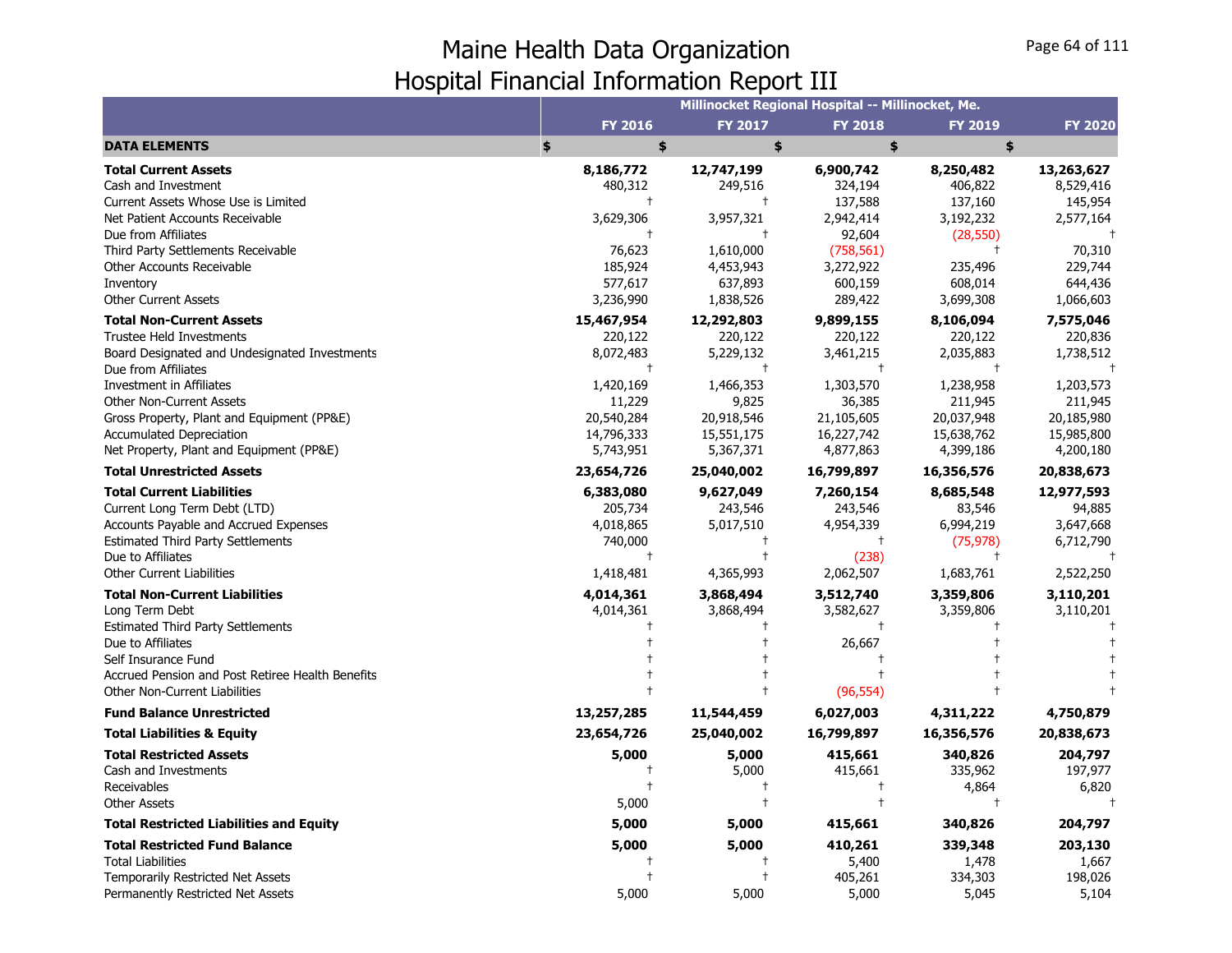|                                                                                                                                                                                                                                                                                                                                                                                                                                                                                                                                                                                                                                          |                                                                                                                                                                                         |                                                                                                                                                                                                           | Millinocket Regional Hospital -- Millinocket, Me.                                                                                                                                          |                                                                                                                                                                      |                                                                                                                                                                 |
|------------------------------------------------------------------------------------------------------------------------------------------------------------------------------------------------------------------------------------------------------------------------------------------------------------------------------------------------------------------------------------------------------------------------------------------------------------------------------------------------------------------------------------------------------------------------------------------------------------------------------------------|-----------------------------------------------------------------------------------------------------------------------------------------------------------------------------------------|-----------------------------------------------------------------------------------------------------------------------------------------------------------------------------------------------------------|--------------------------------------------------------------------------------------------------------------------------------------------------------------------------------------------|----------------------------------------------------------------------------------------------------------------------------------------------------------------------|-----------------------------------------------------------------------------------------------------------------------------------------------------------------|
|                                                                                                                                                                                                                                                                                                                                                                                                                                                                                                                                                                                                                                          | <b>FY 2016</b>                                                                                                                                                                          | <b>FY 2017</b>                                                                                                                                                                                            | <b>FY 2018</b>                                                                                                                                                                             | <b>FY 2019</b>                                                                                                                                                       | <b>FY 2020</b>                                                                                                                                                  |
| † Data not available or not applicable                                                                                                                                                                                                                                                                                                                                                                                                                                                                                                                                                                                                   |                                                                                                                                                                                         |                                                                                                                                                                                                           |                                                                                                                                                                                            |                                                                                                                                                                      |                                                                                                                                                                 |
| <b>DATA ELEMENTS</b>                                                                                                                                                                                                                                                                                                                                                                                                                                                                                                                                                                                                                     | \$<br>\$                                                                                                                                                                                | \$                                                                                                                                                                                                        |                                                                                                                                                                                            | \$<br>\$                                                                                                                                                             |                                                                                                                                                                 |
| <b>Total Gross Patient Service Revenue (GPSR)</b><br>Gross Inpatient Service Revenue<br><b>Gross Outpatient Service Revenue</b>                                                                                                                                                                                                                                                                                                                                                                                                                                                                                                          | 45,220,271<br>10,876,196<br>34,344,075                                                                                                                                                  | 49,793,640<br>12,483,239<br>37,310,401                                                                                                                                                                    | 52,254,707<br>9,806,383<br>42,448,324                                                                                                                                                      | 50,535,638<br>7,751,731<br>42,783,907                                                                                                                                | 46,350,613<br>4,116,045<br>42,234,568                                                                                                                           |
| Free Care (Charity Care)<br>Bad Debt (Provision for Bad Debt)<br>Contractuals                                                                                                                                                                                                                                                                                                                                                                                                                                                                                                                                                            | 1,153,713<br>1,435,843<br>16,976,661                                                                                                                                                    | 884,496<br>2,120,423<br>18,731,831                                                                                                                                                                        | 879,589<br>2,956,539<br>21,017,920                                                                                                                                                         | 704,422<br>2,016,302<br>19,743,606                                                                                                                                   | 455,585<br>2,283,485<br>18,466,087                                                                                                                              |
| Changes in Prior Year Estimated/Final Settlements<br>Net Patient Service Revenue<br>Other Operating Revenue                                                                                                                                                                                                                                                                                                                                                                                                                                                                                                                              | (86,000)<br>25,740,054<br>431,160                                                                                                                                                       | 16,000<br>28,040,890<br>398,071                                                                                                                                                                           | 237,203<br>27,163,456<br>698,895                                                                                                                                                           | 28,071,308<br>836,764                                                                                                                                                | (30,000)<br>25,175,456<br>3,006,517                                                                                                                             |
| <b>Total Operating Revenue</b>                                                                                                                                                                                                                                                                                                                                                                                                                                                                                                                                                                                                           | 26,171,214                                                                                                                                                                              | 28,438,961                                                                                                                                                                                                | 27,862,351                                                                                                                                                                                 | 28,908,072                                                                                                                                                           | 28,181,973                                                                                                                                                      |
| <b>Total Operating Expenses</b><br>Depreciation and Amortization<br>Interest<br><b>Advertising Expenses</b><br>Allowed Advertising Expenses<br>Non-Allowed Advertising Expenses<br>Salaries and Benefits<br><b>Other Operating Expenses</b><br><b>Net Operating Income</b><br><b>Total Non-Operating Revenue</b><br><b>Total Investment Income</b><br>Interest and Dividends<br>Realized Gains/Losses on Sales of Securities<br>Permanently Impaired Security Writedowns<br>Gains/Losses on Joint Ventures/Equity Investments<br>Permanently Impaired Writedowns of Other Assets<br>Other Non-Operating Revenues (Gifts, Bequests, etc.) | 27,044,172<br>788,765<br>181,658<br>15,541<br>10,007<br>5,534<br>17,224,434<br>8,833,774<br>(872, 958)<br>439,313<br>430,185<br>163,990<br>266,195<br>$\ddagger$<br>(27, 406)<br>36,534 | 30,763,937<br>769,771<br>168,294<br>18,329<br>18,329<br>$^{+}$<br>19,135,794<br>10,671,749<br>(2,324,976)<br>941,220<br>967,985<br>131,903<br>836,082<br>$\ddagger$<br>(73, 816)<br>$\mathbf +$<br>47,051 | 33,681,910<br>686,571<br>155,154<br>15,893<br>15,893<br>$\ddagger$<br>20,649,844<br>12,174,448<br>(5,819,559)<br>797,498<br>1,020,042<br>102,093<br>917,949<br>Ť.<br>(220, 175)<br>(2,369) | 30,939,340<br>537,836<br>161,854<br>13,576<br>13,576<br>18,781,594<br>11,444,480<br>(2,031,268)<br>391,677<br>518,683<br>64,668<br>454,015<br>(80, 447)<br>(46, 559) | 28,509,850<br>606,673<br>150,669<br>8,826<br>8,826<br>17,048,981<br>10,694,701<br>(327, 877)<br>320,644<br>272,046<br>67,016<br>205,030<br>(69, 383)<br>117,981 |
| <b>Excess of Revenue over Expenses</b><br><b>Extraordinary Gains/Losses</b>                                                                                                                                                                                                                                                                                                                                                                                                                                                                                                                                                              | (433, 645)<br>$^{\dagger}$                                                                                                                                                              | (1, 383, 756)<br>$\pm$                                                                                                                                                                                    | (5,022,061)<br>$\ddagger$                                                                                                                                                                  | (1,639,591)                                                                                                                                                          | (7, 233)                                                                                                                                                        |
| <b>Total Surplus/Deficit</b>                                                                                                                                                                                                                                                                                                                                                                                                                                                                                                                                                                                                             | (433, 645)                                                                                                                                                                              | (1, 383, 756)                                                                                                                                                                                             | (5,022,061)                                                                                                                                                                                | (1,639,591)                                                                                                                                                          | (7, 233)                                                                                                                                                        |
| <b>Total Change in Unrestricted Net Assets</b><br>Net Assets Released for Restrictions - Capital<br>Unrealized Gains/Losses on Investments<br>Minimum Pension Liability Adjustment<br>Transfers From/To Affiliates<br>Mergers                                                                                                                                                                                                                                                                                                                                                                                                            | (995, 301)<br>t<br>(651, 974)                                                                                                                                                           | (1,712,827)<br>(329, 071)                                                                                                                                                                                 | (5,517,456)<br>11,970<br>(507, 365)                                                                                                                                                        | (1, 107, 155)<br>137,003<br>395,433                                                                                                                                  | 313,406<br>400,199<br>(79, 560)                                                                                                                                 |
| Consolidations with Support<br><b>Other Changes</b>                                                                                                                                                                                                                                                                                                                                                                                                                                                                                                                                                                                      | 90,318                                                                                                                                                                                  |                                                                                                                                                                                                           |                                                                                                                                                                                            |                                                                                                                                                                      |                                                                                                                                                                 |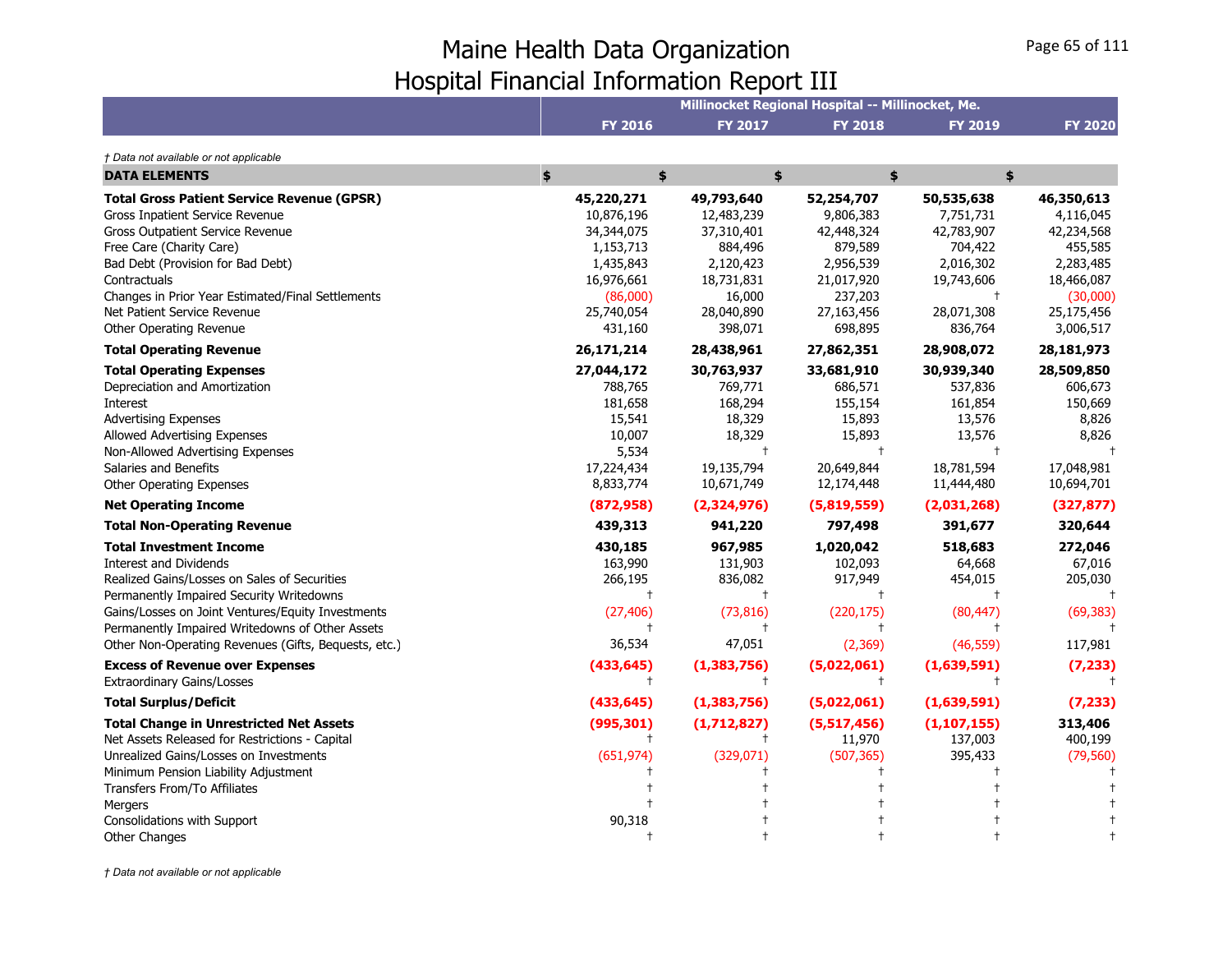|                                                                     | Millinocket Regional Hospital -- Millinocket, Me. |         |                |                |                |  |
|---------------------------------------------------------------------|---------------------------------------------------|---------|----------------|----------------|----------------|--|
|                                                                     | <b>FY 2016</b>                                    | FY 2017 | <b>FY 2018</b> | <b>FY 2019</b> | <b>FY 2020</b> |  |
|                                                                     |                                                   |         |                |                |                |  |
| <b>RATIOS</b>                                                       |                                                   |         |                |                |                |  |
| Liquidity                                                           |                                                   |         |                |                |                |  |
| Current Ratio with Board Designated and Undesignated Investments    | 2.547                                             | 1.867   | 1.427          | 1.184          | 1.156          |  |
| Current Ratio without Board Designated and Undesignated Investments | 1.283                                             | 1.324   | .950           | .950           | 1.022          |  |
| Days in Accounts Receivable                                         | 51.464                                            | 51.511  | 39.538         | 41.507         | 37.364         |  |
| <b>Acid Test</b>                                                    | .075                                              | .026    | .064           | .063           | .668           |  |
| Days Cash on Hand, Current                                          | 6.677                                             | 3.036   | 5.108          | 6.531          | 113.482        |  |
| Days Cash on Hand, Incl Board Designated & Undesignated Investments | 118.900                                           | 66.670  | 43.397         | 30.974         | 136.223        |  |
| Average Payment Period, Accounts Payable and Accrued Expenses       | 55.870                                            | 61.058  | 54.806         | 83.972         | 47.715         |  |
| Average Payment Period, Current Liabilities                         | 88.737                                            | 117.152 | 80.313         | 104.279        | 169.759        |  |
| <b>Capital Structure</b>                                            |                                                   |         |                |                |                |  |
| <b>Equity Financing Ratio</b>                                       | .560                                              | .461    | .359           | .264           | .228           |  |
| <b>Fixed Asset Financing</b>                                        | .699                                              | .721    | .734           | .764           | .740           |  |
| Cash Flow Divided by Total Debt                                     | .034                                              | (.045)  | (.402)         | (.091)         | .037           |  |
| Cash Flow Divided by Total Debt with Operating Income Only          | (.008)                                            | (.115)  | (.476)         | (.124)         | .017           |  |
| Debt Service Coverage                                               | 1.389                                             | (1.192) | (10.485)       | (2.318)        | 3.203          |  |
| Debt Service Coverage with Operating Income Only                    | .252                                              | (3.708) | (12.485)       | (3.285)        | 1.834          |  |
| Profitability                                                       |                                                   |         |                |                |                |  |
| <b>Total Margin</b>                                                 | (.016)                                            | (.047)  | (.175)         | (.056)         | (.000)         |  |
| <b>Operating Margin</b>                                             | (.033)                                            | (.082)  | (.209)         | (.070)         | (.012)         |  |
| Non Operating Revenue Margin                                        | (1.013)                                           | (.680)  | (.159)         | (.239)         | (44.331)       |  |
| Return on Assets                                                    | (.018)                                            | (.055)  | (.299)         | (.100)         | (.000)         |  |
| Return on Equity                                                    | (.033)                                            | (.120)  | (.833)         | (.380)         | (.002)         |  |
| Markup                                                              | 1.688                                             | 1.632   | 1.572          | 1.660          | 1.731          |  |
| Deductible                                                          | .375                                              | .376    | .402           | .391           | .398           |  |
| Markup Adjustment for Deductible                                    | 1.060                                             | 1.023   | .948           | 1.022          | 1.084          |  |
| Reported Income Index                                               | .436                                              | .808    | .910           | .956           | (.016)         |  |
| <b>Asset Efficiency</b>                                             |                                                   |         |                |                |                |  |
| <b>Total Asset Turnover</b>                                         | 1.125                                             | 1.173   | 1.706          | 1.791          | 1.368          |  |
| <b>Fixed Asset Turnover</b>                                         | 4.556                                             | 5.298   | 5.712          | 6.571          | 6.710          |  |
| Average Age of Plant Depreciation Only                              | 18.759                                            | 20.202  | 23.636         | 29.077         | 26.350         |  |
| <b>Other Financial Ratios</b>                                       |                                                   |         |                |                |                |  |
| Total Operating Expense Growth                                      | .036                                              | .138    | .095           | (.081)         | (.079)         |  |
| Total Operating Revenue Growth                                      | .034                                              | .087    | (.020)         | .038           | (.025)         |  |
| Realized Gains Divided by NonOperating Revenue                      | .606                                              | .888    | 1.151          | 1.159          | .639           |  |
| Realized Gains Divided by NetIncome                                 | (.614)                                            | (.604)  | (.183)         | (.277)         | (28.346)       |  |
| Long Term Debt to Equity                                            | .303                                              | .335    | .594           | .779           | .655           |  |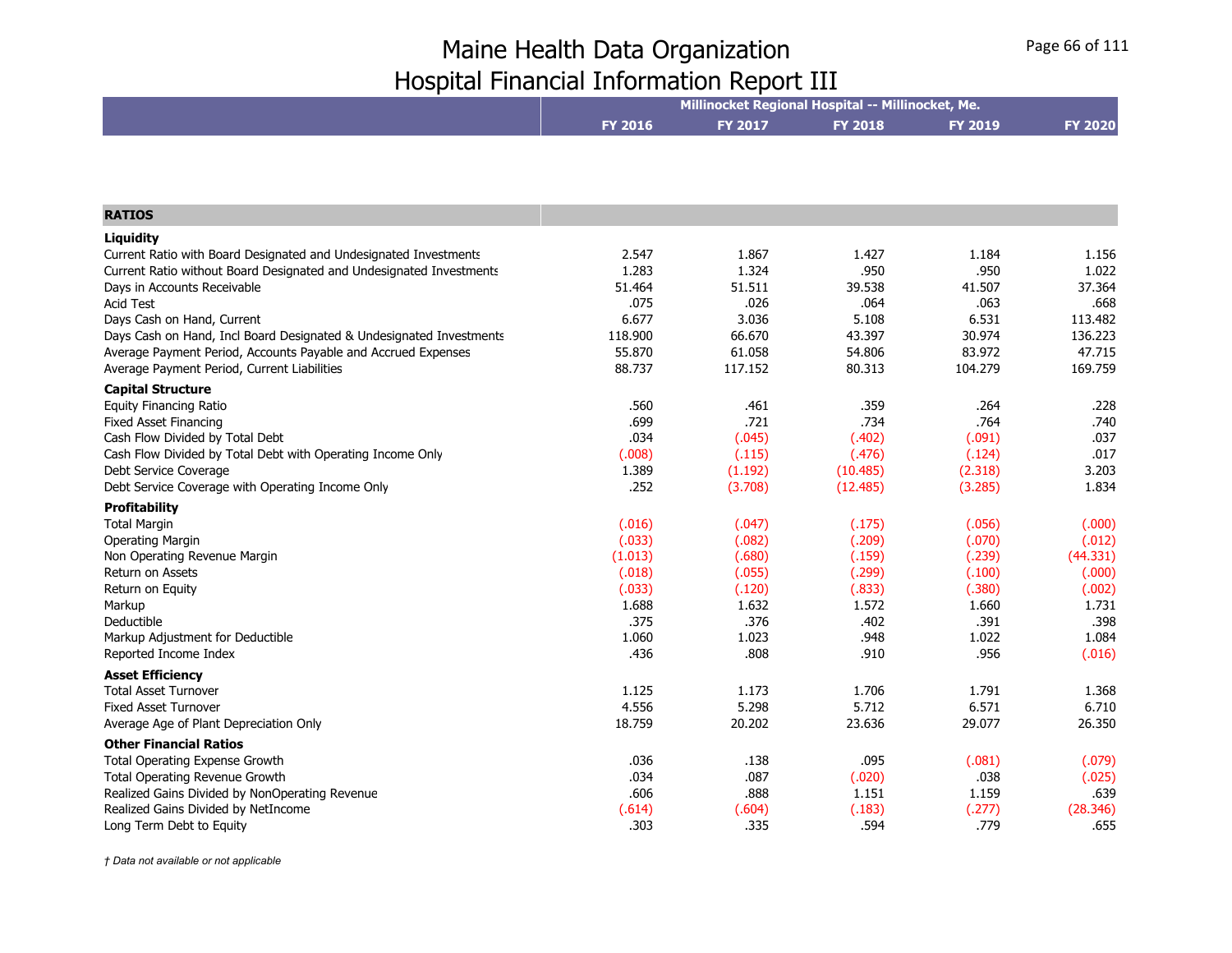|                                                  |                |                | Mount Desert Island Hospital -- Mount Desert Island, Me. |                |                |
|--------------------------------------------------|----------------|----------------|----------------------------------------------------------|----------------|----------------|
|                                                  | <b>FY 2016</b> | <b>FY 2017</b> | <b>FY 2018</b>                                           | <b>FY 2019</b> | <b>FY 2020</b> |
| <b>DATA ELEMENTS</b>                             | \$<br>\$       | \$             | \$                                                       | \$             |                |
| <b>Total Current Assets</b>                      | 9,678,751      | 10,863,247     | 10,200,409                                               | 11,445,040     | 24,005,973     |
| Cash and Investment                              | 281,522        | 198,347        | 928,520                                                  | 1,538,956      | 16,037,261     |
| Current Assets Whose Use is Limited              | 532,152        | 449,444        | 144,641                                                  | 316,917        | 327,750        |
| Net Patient Accounts Receivable                  | 7,700,678      | 6,579,530      | 6,624,513                                                | 6,792,206      | 6,548,254      |
| Due from Affiliates                              |                |                | $\pm$                                                    |                |                |
| Third Party Settlements Receivable               |                | 1,713,222      | 881,593                                                  |                |                |
| Other Accounts Receivable                        | 0              | $\Omega$       | 0                                                        |                |                |
| Inventory                                        | 711,591        | 719,180        | 609,208                                                  | 569,901        | 531,470        |
| <b>Other Current Assets</b>                      | 452,808        | 1,203,524      | 1,011,934                                                | 2,227,060      | 561,238        |
| <b>Total Non-Current Assets</b>                  | 34,560,640     | 35,433,750     | 34,391,235                                               | 35,023,322     | 37,205,670     |
| <b>Trustee Held Investments</b>                  | $\ddagger$     | $\ddagger$     | $\ddagger$                                               | $^{+}$         |                |
| Board Designated and Undesignated Investments    | 4,648,144      | 5,351,378      | 5,995,627                                                | 6,083,540      | 6,142,014      |
| Due from Affiliates                              | 4,811,698      | 4,405,406      | 4,026,795                                                | 3,499,850      | 2,895,763      |
| Investment in Affiliates                         | $\pm$          | $^+$           | $\pm$                                                    | $\ddagger$     |                |
| <b>Other Non-Current Assets</b>                  | 3,531,165      | 4,181,633      | 3,748,148                                                | 3,765,952      | 6,686,717      |
| Gross Property, Plant and Equipment (PP&E)       | 49,779,184     | 51,319,179     | 52,015,891                                               | 54,827,535     | 56,517,836     |
| <b>Accumulated Depreciation</b>                  | 28,209,551     | 29,823,846     | 31,395,226                                               | 33,153,555     | 35,036,660     |
| Net Property, Plant and Equipment (PP&E)         | 21,569,633     | 21,495,333     | 20,620,665                                               | 21,673,980     | 21,481,176     |
| <b>Total Unrestricted Assets</b>                 | 44,239,391     | 46,296,997     | 44,591,644                                               | 46,468,362     | 61,211,643     |
| <b>Total Current Liabilities</b>                 | 17,313,891     | 14,361,142     | 11, 147, 754                                             | 12,236,079     | 16,038,584     |
| Current Long Term Debt (LTD)                     | 1,516,025      | 881,811        | 1,097,197                                                | 1,439,533      | 1,420,722      |
| Accounts Payable and Accrued Expenses            | 9,158,634      | 7,769,563      | 7,946,655                                                | 9,150,080      | 7,690,651      |
| <b>Estimated Third Party Settlements</b>         | 4,438,340      | 2,887,614      | 2,103,902                                                | 1,646,466      | 6,927,211      |
| Due to Affiliates                                | $\ddagger$     | $\ddagger$     | $^{+}$                                                   |                |                |
| <b>Other Current Liabilities</b>                 | 2,200,892      | 2,822,154      | $\ddagger$                                               |                |                |
| <b>Total Non-Current Liabilities</b>             | 10,223,009     | 11,824,894     | 12,265,238                                               | 11,646,659     | 20,756,888     |
| Long Term Debt                                   | 7,227,499      | 7,360,944      | 8,598,808                                                | 7,844,685      | 13,345,936     |
| <b>Estimated Third Party Settlements</b>         | $^{+}$         | $\ddagger$     | $\ddagger$                                               | $\ddagger$     |                |
| Due to Affiliates                                | 400,146        | 399,807        | 399,807                                                  | 399,807        | 399,807        |
| Self Insurance Fund                              |                | $\ddagger$     | $\ddagger$                                               |                |                |
| Accrued Pension and Post Retiree Health Benefits |                | $\ddagger$     | $\ddagger$                                               | $\ddagger$     |                |
| Other Non-Current Liabilities                    | 2,595,364      | 4,064,143      | 3,266,623                                                | 3,402,167      | 7,011,145      |
| <b>Fund Balance Unrestricted</b>                 | 16,702,491     | 20,110,961     | 21,178,652                                               | 22,585,624     | 24,416,171     |
| <b>Total Liabilities &amp; Equity</b>            | 44,239,391     | 46,296,997     | 44,591,644                                               | 46,468,362     | 61,211,643     |
| <b>Total Restricted Assets</b>                   | 3,835,859      | 5,672,389      | 6,442,313                                                | 5,291,948      | 3,972,233      |
| Cash and Investments                             | 2,052,929      | 2,910,228      | 3,397,662                                                | 2,567,255      | 2,264,045      |
| Receivables                                      | 154,775        | 1,011,501      | 483,581                                                  | 207,368        | 68,957         |
| <b>Other Assets</b>                              | 1,628,155      | 1,750,660      | 2,561,070                                                | 2,517,325      | 1,639,231      |
| <b>Total Restricted Liabilities and Equity</b>   | 3,835,859      | 5,672,389      | 6,442,314                                                | 5,291,948      | 3,972,233      |
| <b>Total Restricted Fund Balance</b>             | 3,835,859      | 5,672,389      | 6,442,314                                                | 5,291,948      | 3,972,233      |
| <b>Total Liabilities</b>                         |                | $\ddagger$     | $\ddagger$                                               |                |                |
| <b>Temporarily Restricted Net Assets</b>         | 1,831,059      | 3,485,084      | 3,444,599                                                | 2,337,978      | 1,896,357      |
| Permanently Restricted Net Assets                | 2,004,800      | 2,187,305      | 2,997,715                                                | 2,953,970      | 2,075,876      |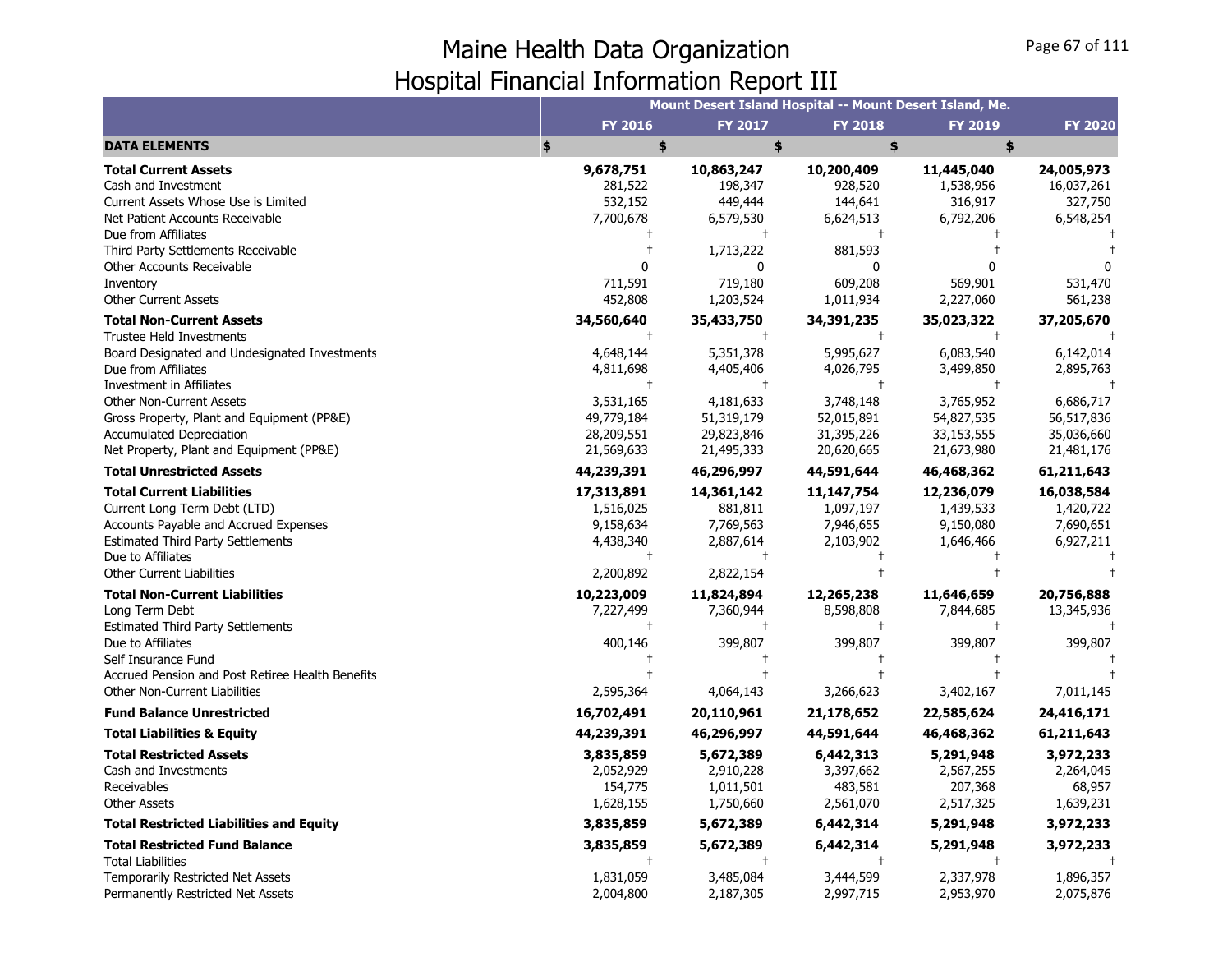|                                                                                                                                                                                                                                                                                                                             |                                                                                                                     |                                                                                                                      |                                                                                                                      | Mount Desert Island Hospital -- Mount Desert Island, Me.                                                             |                                                                                                                        |
|-----------------------------------------------------------------------------------------------------------------------------------------------------------------------------------------------------------------------------------------------------------------------------------------------------------------------------|---------------------------------------------------------------------------------------------------------------------|----------------------------------------------------------------------------------------------------------------------|----------------------------------------------------------------------------------------------------------------------|----------------------------------------------------------------------------------------------------------------------|------------------------------------------------------------------------------------------------------------------------|
|                                                                                                                                                                                                                                                                                                                             | <b>FY 2016</b>                                                                                                      | <b>FY 2017</b>                                                                                                       | <b>FY 2018</b>                                                                                                       | <b>FY 2019</b>                                                                                                       | <b>FY 2020</b>                                                                                                         |
| † Data not available or not applicable                                                                                                                                                                                                                                                                                      |                                                                                                                     |                                                                                                                      |                                                                                                                      |                                                                                                                      |                                                                                                                        |
| <b>DATA ELEMENTS</b>                                                                                                                                                                                                                                                                                                        | \$<br>\$                                                                                                            | \$                                                                                                                   |                                                                                                                      | \$<br>\$                                                                                                             |                                                                                                                        |
| <b>Total Gross Patient Service Revenue (GPSR)</b><br>Gross Inpatient Service Revenue<br>Gross Outpatient Service Revenue<br>Free Care (Charity Care)<br>Bad Debt (Provision for Bad Debt)<br>Contractuals<br>Changes in Prior Year Estimated/Final Settlements<br>Net Patient Service Revenue<br>Other Operating Revenue    | 75,749,794<br>16,784,426<br>58,965,368<br>997,395<br>3,702,221<br>24,373,693<br>(30,000)<br>46,706,485<br>4,971,069 | 82,865,645<br>17,386,723<br>65,478,922<br>875,887<br>3,735,577<br>26,462,202<br>(627,000)<br>52,418,979<br>5,186,126 | 84,892,100<br>16,560,308<br>68,331,792<br>957,080<br>3,072,221<br>29,047,095<br>(729,000)<br>52,544,704<br>5,367,311 | 95,070,556<br>17,759,857<br>77,310,699<br>431,806<br>5,118,529<br>32,773,017<br>(350,000)<br>57,097,204<br>4,802,858 | 99,107,986<br>18,597,897<br>80,510,089<br>524,091<br>5,975,022<br>33,396,814<br>(1,400,000)<br>60,612,059<br>6,233,559 |
| <b>Total Operating Revenue</b>                                                                                                                                                                                                                                                                                              | 51,677,554                                                                                                          | 57,605,105                                                                                                           | 57,912,015                                                                                                           | 61,900,062                                                                                                           | 66,845,618                                                                                                             |
| <b>Total Operating Expenses</b><br>Depreciation and Amortization<br>Interest<br><b>Advertising Expenses</b><br>Allowed Advertising Expenses<br>Non-Allowed Advertising Expenses<br>Salaries and Benefits<br><b>Other Operating Expenses</b>                                                                                 | 51,413,982<br>1,610,958<br>751,700<br>182,886<br>$\ddagger$<br>182,886<br>31,732,044<br>17,136,394                  | 55,342,739<br>1,624,206<br>525,578<br>148,170<br>$\ddagger$<br>148,170<br>33,462,611<br>19,582,174                   | 56,195,233<br>1,736,813<br>534,262<br>182,722<br>$\ddagger$<br>182,722<br>34,289,904<br>19,451,532                   | 61,372,096<br>1,737,596<br>555,884<br>196,681<br>$\ddagger$<br>196,681<br>38,753,078<br>20,128,857                   | 65,243,491<br>1,869,272<br>513,334<br>209,669<br>209,669<br>42,047,885<br>20,603,331                                   |
| <b>Net Operating Income</b>                                                                                                                                                                                                                                                                                                 | 263,572                                                                                                             | 2,262,366                                                                                                            | 1,716,782                                                                                                            | 527,966                                                                                                              | 1,602,127                                                                                                              |
| <b>Total Non-Operating Revenue</b>                                                                                                                                                                                                                                                                                          | (141, 495)                                                                                                          | (54,757)                                                                                                             | (194, 910)                                                                                                           | (160, 239)                                                                                                           | (255, 991)                                                                                                             |
| <b>Total Investment Income</b><br><b>Interest and Dividends</b><br>Realized Gains/Losses on Sales of Securities<br>Permanently Impaired Security Writedowns<br>Gains/Losses on Joint Ventures/Equity Investments<br>Permanently Impaired Writedowns of Other Assets<br>Other Non-Operating Revenues (Gifts, Bequests, etc.) | 71,654<br>81,322<br>(9,668)<br>(213, 149)                                                                           | 76,683<br>74,509<br>2,174<br>(131, 440)                                                                              | 208,259<br>168,877<br>39,382<br>(403, 169)                                                                           | 59,660<br>140,726<br>(81,066)<br>(219, 899)                                                                          | 2,178<br>109,494<br>(107, 316)<br>(258, 169)                                                                           |
| <b>Excess of Revenue over Expenses</b>                                                                                                                                                                                                                                                                                      | 122,077                                                                                                             | 2,207,609                                                                                                            | 1,521,872<br>$\ddagger$                                                                                              | 367,727<br>$\ddagger$                                                                                                | 1,346,136                                                                                                              |
| <b>Extraordinary Gains/Losses</b>                                                                                                                                                                                                                                                                                           | $\ddagger$                                                                                                          | $\ddagger$                                                                                                           |                                                                                                                      |                                                                                                                      |                                                                                                                        |
| <b>Total Surplus/Deficit</b><br><b>Total Change in Unrestricted Net Assets</b><br>Net Assets Released for Restrictions - Capital<br>Unrealized Gains/Losses on Investments<br>Minimum Pension Liability Adjustment<br>Transfers From/To Affiliates<br>Mergers                                                               | 122,077<br>229,247<br>624,015<br>(516, 845)                                                                         | 2,207,609<br>3,408,470<br>609,989<br>608,168<br>(17, 296)                                                            | 1,521,872<br>1,067,691<br>$\pm$<br>(454, 181)<br>Ť                                                                   | 367,727<br>1,406,972<br>1,039,245                                                                                    | 1,346,136<br>1,830,547<br>484,411                                                                                      |
| Consolidations with Support<br><b>Other Changes</b>                                                                                                                                                                                                                                                                         |                                                                                                                     |                                                                                                                      |                                                                                                                      |                                                                                                                      |                                                                                                                        |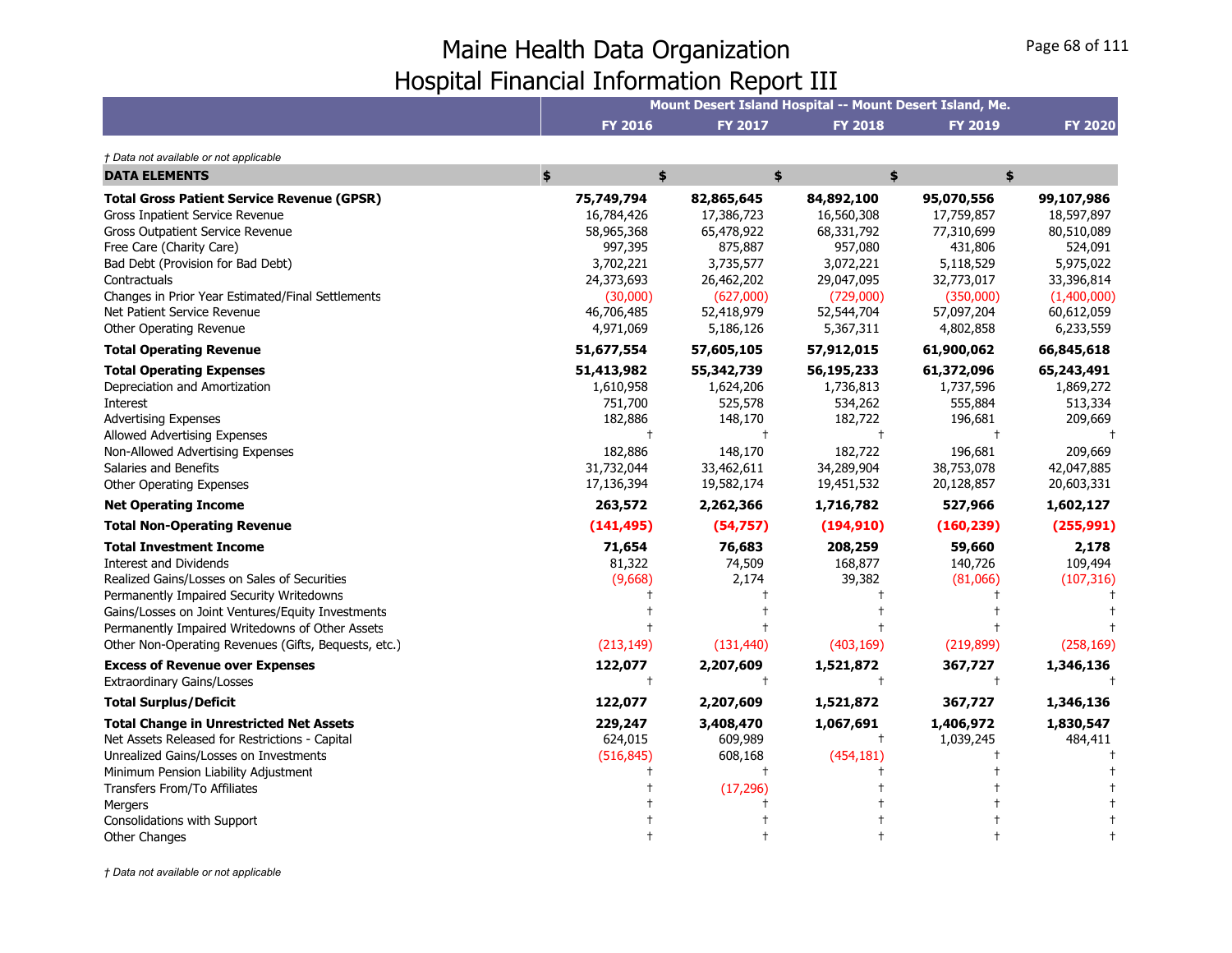|                | Mount Desert Island Hospital -- Mount Desert Island, Me. |                |                |                |  |  |  |
|----------------|----------------------------------------------------------|----------------|----------------|----------------|--|--|--|
| <b>FY 2016</b> | <b>FY 2017</b>                                           | <b>FY 2018</b> | <b>FY 2019</b> | <b>FY 2020</b> |  |  |  |
|                |                                                          |                |                |                |  |  |  |

| <b>RATIOS</b>                                                       |         |        |        |        |         |
|---------------------------------------------------------------------|---------|--------|--------|--------|---------|
| Liquidity                                                           |         |        |        |        |         |
| Current Ratio with Board Designated and Undesignated Investments    | .827    | 1.129  | 1.453  | 1.433  | 1.880   |
| Current Ratio without Board Designated and Undesignated Investments | .559    | .756   | .915   | .935   | 1.497   |
| Days in Accounts Receivable                                         | 60.179  | 45.814 | 46.017 | 43.420 | 39.433  |
| <b>Acid Test</b>                                                    | .047    | .045   | .096   | .152   | 1.020   |
| Days Cash on Hand, Current                                          | 5.963   | 4.402  | 7.193  | 11.359 | 94.253  |
| Days Cash on Hand, Incl Board Designated & Undesignated Investments | 40.029  | 40.762 | 47.378 | 48.594 | 129.628 |
| Average Payment Period, Accounts Payable and Accrued Expenses       | 67.122  | 52.792 | 53.261 | 56.004 | 44.294  |
| Average Payment Period, Current Liabilities                         | 126.891 | 97.579 | 74.716 | 74.892 | 92.373  |
| <b>Capital Structure</b>                                            |         |        |        |        |         |
| <b>Equity Financing Ratio</b>                                       | .378    | .434   | .475   | .486   | .399    |
| <b>Fixed Asset Financing</b>                                        | .335    | .342   | .417   | .362   | .621    |
| Cash Flow Divided by Total Debt                                     | .063    | .146   | .139   | .088   | .087    |
| Cash Flow Divided by Total Debt with Operating Income Only          | .068    | .148   | .148   | .095   | .094    |
| Debt Service Coverage                                               | 1.128   | 2.134  | 2.678  | 1.610  | 1.909   |
| Debt Service Coverage with Operating Income Only                    | 1.192   | 2.161  | 2.816  | 1.707  | 2.040   |
| Profitability                                                       |         |        |        |        |         |
| <b>Total Margin</b>                                                 | .002    | .038   | .026   | .006   | .020    |
| Operating Margin                                                    | .005    | .039   | .030   | .009   | .024    |
| Non Operating Revenue Margin                                        | (1.159) | (.025) | (.128) | (.436) | (.190)  |
| <b>Return on Assets</b>                                             | .003    | .048   | .034   | .008   | .022    |
| Return on Equity                                                    | .007    | .110   | .072   | .016   | .055    |
| Markup                                                              | 1.570   | 1.591  | 1.606  | 1.627  | 1.615   |
| Deductible                                                          | .322    | .319   | .342   | .345   | .337    |
| Markup Adjustment for Deductible                                    | 1.096   | 1.113  | 1.089  | 1.093  | 1.103   |
| Reported Income Index                                               | .533    | .648   | 1.425  | .261   | .735    |
| <b>Asset Efficiency</b>                                             |         |        |        |        |         |
| <b>Total Asset Turnover</b>                                         | 1.165   | 1.243  | 1.294  | 1.329  | 1.088   |
| <b>Fixed Asset Turnover</b>                                         | 2.396   | 2.680  | 2.808  | 2.856  | 3.112   |
| Average Age of Plant Depreciation Only                              | 17.511  | 18.362 | 18.076 | 19.080 | 18.743  |
| <b>Other Financial Ratios</b>                                       |         |        |        |        |         |
| Total Operating Expense Growth                                      | .034    | .076   | .015   | .092   | .063    |
| Total Operating Revenue Growth                                      | .034    | .115   | .005   | .069   | .080    |
| Realized Gains Divided by NonOperating Revenue                      | .068    | (.040) | (.202) | .506   | .419    |
| Realized Gains Divided by NetIncome                                 | (.079)  | .001   | .026   | (.220) | (.080)  |
| Long Term Debt to Equity                                            | .433    | .366   | .406   | .347   | .547    |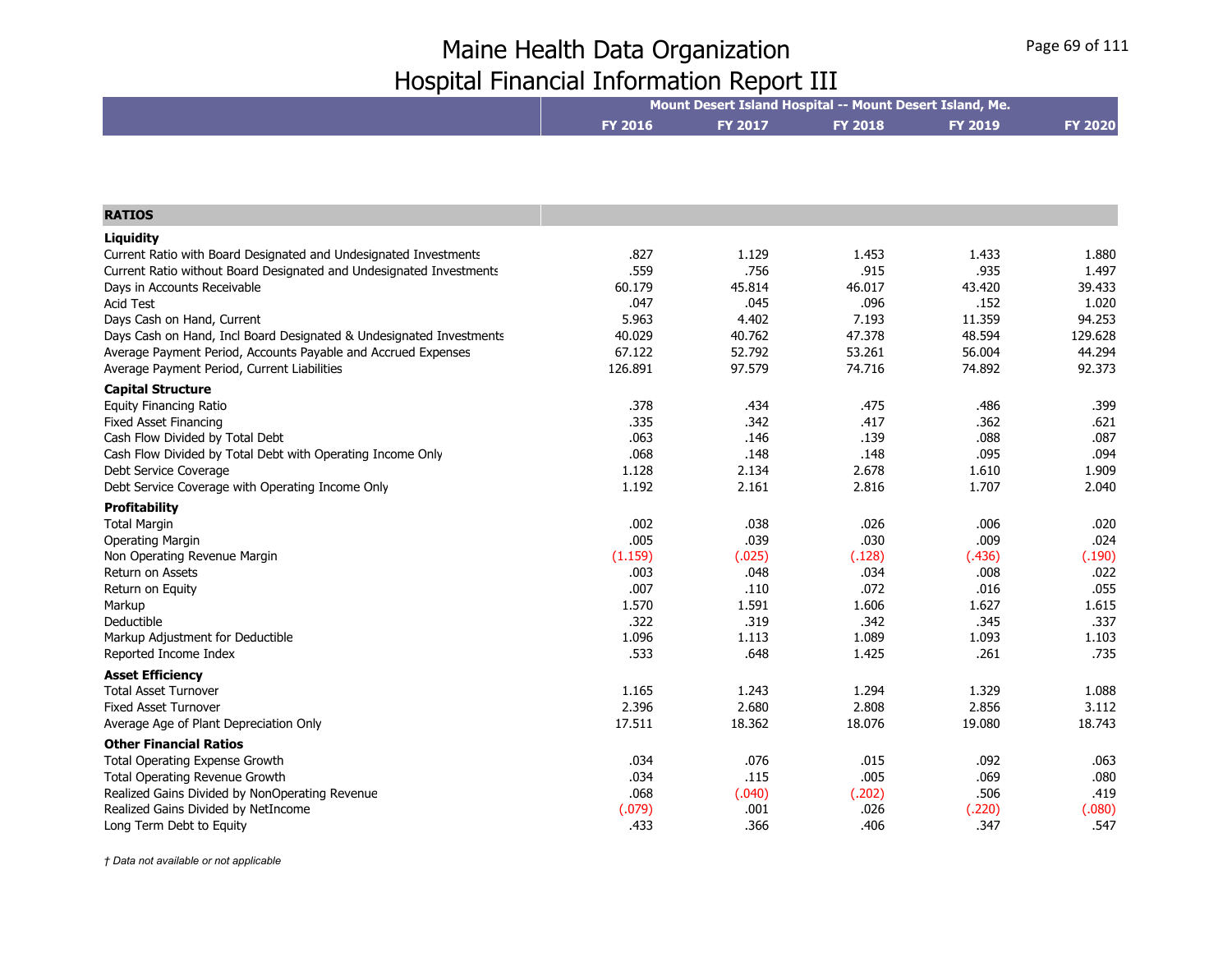|                                                                                   |                     | New England Rehabilitation Hospital -- Portland, Me. |                     |                     |                      |
|-----------------------------------------------------------------------------------|---------------------|------------------------------------------------------|---------------------|---------------------|----------------------|
|                                                                                   | <b>FY 2016</b>      | <b>FY 2017</b>                                       | <b>FY 2018</b>      | <b>FY 2019</b>      | <b>FY 2020</b>       |
| <b>DATA ELEMENTS</b>                                                              | \$<br>\$            | \$                                                   | \$                  | \$                  |                      |
| <b>Total Current Assets</b>                                                       | 11,706,870          | 12,905,743                                           | 11,400,397          | 10,534,469          | 11,534,862           |
| Cash and Investment                                                               | 4,240,947           | 6,290,560                                            | 5,014,568           | 4,138,870           | 3,958,324            |
| Current Assets Whose Use is Limited                                               | t                   |                                                      | $\pm$               |                     |                      |
| Net Patient Accounts Receivable                                                   | 5,893,007           | 6,172,594                                            | 5,946,893           | 5,994,812           | 7,189,703            |
| Due from Affiliates                                                               | 1,052,850           |                                                      | 69,096              |                     |                      |
| Third Party Settlements Receivable                                                |                     |                                                      |                     |                     |                      |
| Other Accounts Receivable                                                         | 0                   | n                                                    | 0                   | ŋ                   |                      |
| Inventory                                                                         | 151,452             | 141,958                                              | 135,581             | 128,836             | 120,006              |
| <b>Other Current Assets</b>                                                       | 368,614             | 300,631                                              | 234,259             | 271,951             | 266,829              |
| <b>Total Non-Current Assets</b>                                                   | 6,663,347           | 5,690,740                                            | 5,547,276           | 4,822,977           | 4,342,267            |
| <b>Trustee Held Investments</b>                                                   |                     |                                                      |                     |                     |                      |
| Board Designated and Undesignated Investments                                     |                     |                                                      |                     |                     |                      |
| Due from Affiliates                                                               |                     |                                                      |                     |                     |                      |
| Investment in Affiliates                                                          |                     |                                                      |                     |                     |                      |
| <b>Other Non-Current Assets</b>                                                   |                     |                                                      |                     |                     |                      |
| Gross Property, Plant and Equipment (PP&E)                                        | 19,179,428          | 19,294,270                                           | 20,111,116          | 20,611,656          | 20,965,980           |
| <b>Accumulated Depreciation</b>                                                   | 12,516,081          | 13,603,530                                           | 14,563,840          | 15,788,679          | 16,623,713           |
| Net Property, Plant and Equipment (PP&E)                                          | 6,663,347           | 5,690,740                                            | 5,547,276           | 4,822,977           | 4,342,267            |
| <b>Total Unrestricted Assets</b>                                                  | 18,370,217          | 18,596,483                                           | 16,947,673          | 15,357,446          | 15,877,129           |
| <b>Total Current Liabilities</b>                                                  | 3,677,553           | 6,073,411                                            | 5,195,357           | 4,631,007           | 5,253,001            |
| Current Long Term Debt (LTD)                                                      | 735,325             | 793,198                                              | 855,626             | 922,967             | 995,609              |
| Accounts Payable and Accrued Expenses                                             | 1,519,529           | 1,670,244                                            | 1,607,112           | 1,737,048           | 1,799,837            |
| <b>Estimated Third Party Settlements</b>                                          |                     | $^{+}$                                               | 62,706              | 115,324             | 41,155               |
| Due to Affiliates                                                                 |                     | 11,124                                               | 2,642,000           | 1,758,000           | 1,711,000            |
| <b>Other Current Liabilities</b>                                                  | 1,422,699           | 3,598,845                                            | 27,913              | 97,668              | 705,400              |
| <b>Total Non-Current Liabilities</b>                                              | 6,375,516           | 5,631,464                                            | 4,583,940           | 3,594,193           | 2,794,716            |
| Long Term Debt                                                                    | 6,307,419           | 5,444,806                                            | 4,514,302           | 3,510,564           | 2,427,827            |
| <b>Estimated Third Party Settlements</b>                                          |                     |                                                      |                     |                     |                      |
| Due to Affiliates                                                                 |                     |                                                      |                     |                     |                      |
| Self Insurance Fund                                                               |                     |                                                      |                     |                     |                      |
| Accrued Pension and Post Retiree Health Benefits<br>Other Non-Current Liabilities |                     |                                                      |                     |                     |                      |
| <b>Fund Balance Unrestricted</b>                                                  | 68,097<br>8,317,148 | 186,658<br>6,891,608                                 | 69,638<br>7,168,376 | 83,629<br>7,132,246 | 366,889<br>7,829,412 |
|                                                                                   |                     |                                                      |                     |                     |                      |
| <b>Total Liabilities &amp; Equity</b>                                             | 18,370,217          | 18,596,483                                           | 16,947,673          | 15,357,446          | 15,877,129           |
| <b>Total Restricted Assets</b>                                                    |                     |                                                      |                     |                     |                      |
| Cash and Investments                                                              |                     |                                                      |                     |                     |                      |
| Receivables                                                                       |                     |                                                      |                     |                     |                      |
| <b>Other Assets</b>                                                               |                     |                                                      |                     |                     |                      |
| <b>Total Restricted Liabilities and Equity</b>                                    |                     |                                                      |                     |                     |                      |
| <b>Total Restricted Fund Balance</b>                                              |                     |                                                      |                     |                     |                      |
| <b>Total Liabilities</b>                                                          |                     |                                                      |                     |                     |                      |
| <b>Temporarily Restricted Net Assets</b>                                          |                     |                                                      |                     |                     |                      |
| Permanently Restricted Net Assets                                                 |                     |                                                      |                     |                     |                      |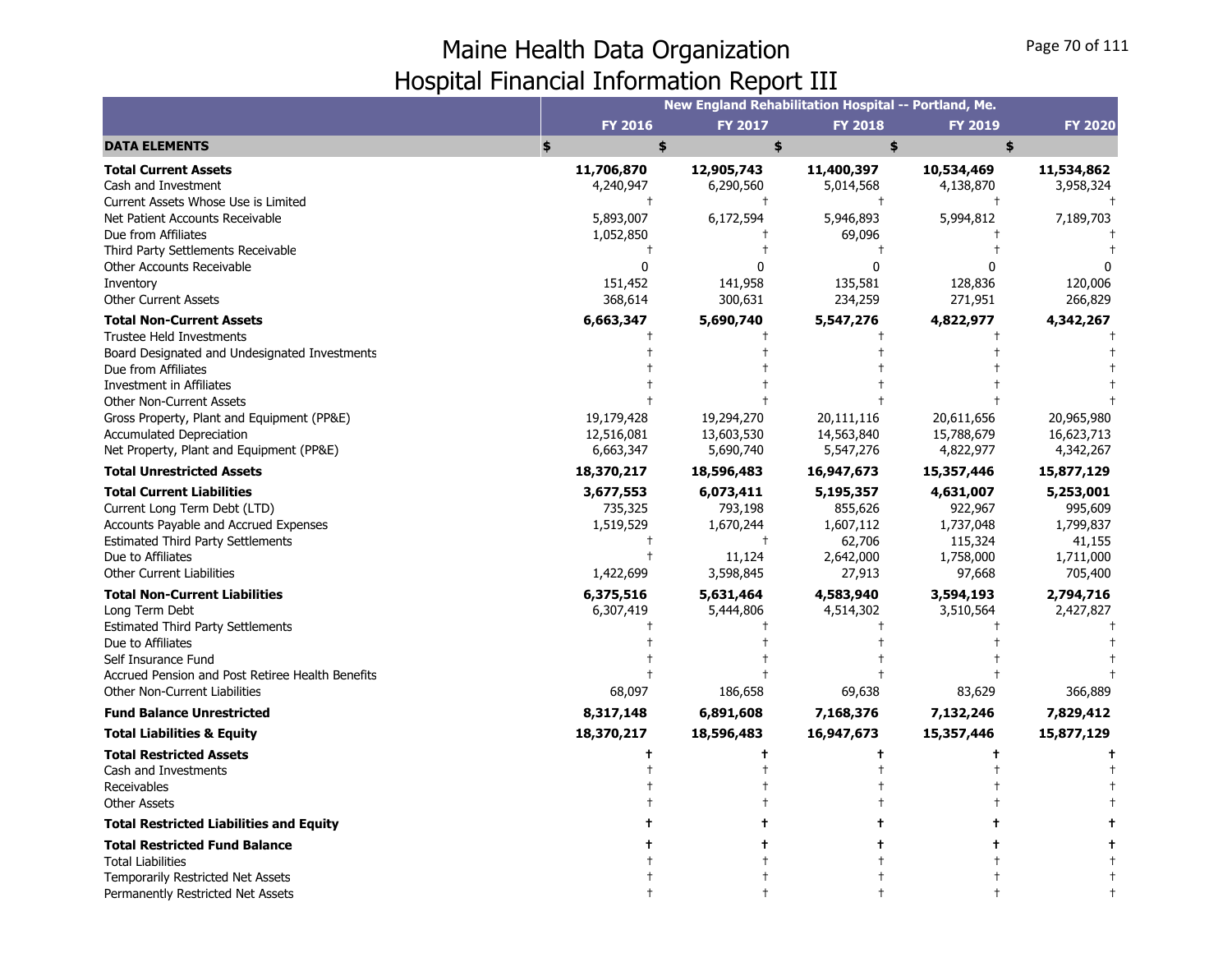|                                                                                                                                                                                                                                                                                                                                                                                                                                                                                                                                                                                                                                                                            | New England Rehabilitation Hospital -- Portland, Me.                                                                    |                                                                                                                         |                                                                                                        |                                                                                          |                                                                                          |  |  |  |
|----------------------------------------------------------------------------------------------------------------------------------------------------------------------------------------------------------------------------------------------------------------------------------------------------------------------------------------------------------------------------------------------------------------------------------------------------------------------------------------------------------------------------------------------------------------------------------------------------------------------------------------------------------------------------|-------------------------------------------------------------------------------------------------------------------------|-------------------------------------------------------------------------------------------------------------------------|--------------------------------------------------------------------------------------------------------|------------------------------------------------------------------------------------------|------------------------------------------------------------------------------------------|--|--|--|
|                                                                                                                                                                                                                                                                                                                                                                                                                                                                                                                                                                                                                                                                            | FY 2016                                                                                                                 | <b>FY 2017</b>                                                                                                          | <b>FY 2018</b>                                                                                         | <b>FY 2019</b>                                                                           | <b>FY 2020</b>                                                                           |  |  |  |
| † Data not available or not applicable                                                                                                                                                                                                                                                                                                                                                                                                                                                                                                                                                                                                                                     |                                                                                                                         |                                                                                                                         |                                                                                                        |                                                                                          |                                                                                          |  |  |  |
| <b>DATA ELEMENTS</b>                                                                                                                                                                                                                                                                                                                                                                                                                                                                                                                                                                                                                                                       | \$<br>\$                                                                                                                |                                                                                                                         | \$                                                                                                     | \$<br>\$                                                                                 |                                                                                          |  |  |  |
| <b>Total Gross Patient Service Revenue (GPSR)</b><br>Gross Inpatient Service Revenue<br>Gross Outpatient Service Revenue<br>Free Care (Charity Care)<br>Bad Debt (Provision for Bad Debt)<br>Contractuals<br>Changes in Prior Year Estimated/Final Settlements<br>Net Patient Service Revenue                                                                                                                                                                                                                                                                                                                                                                              | 52,446,432<br>49,392,962<br>3,053,470<br>469,418<br>620,287<br>14,656,148<br>$^{+}$<br>36,700,579                       | 53,963,882<br>50,734,443<br>3,229,439<br>183,380<br>454,799<br>15,587,696<br>$\overline{1}$<br>37,738,007               | 50,951,293<br>48,013,308<br>2,937,985<br>170,124<br>429,109<br>14,541,911<br>35,810,149                | 53,241,909<br>50,024,838<br>3,217,071<br>42,360<br>662,093<br>15,009,645<br>37,527,811   | 54,901,707<br>52,534,262<br>2,367,445<br>77,077<br>486,519<br>16,282,391<br>38,055,720   |  |  |  |
| Other Operating Revenue                                                                                                                                                                                                                                                                                                                                                                                                                                                                                                                                                                                                                                                    | 703,842                                                                                                                 | 517,294                                                                                                                 | 332,091                                                                                                | 470,767                                                                                  | 607,076                                                                                  |  |  |  |
| <b>Total Operating Revenue</b><br><b>Total Operating Expenses</b><br>Depreciation and Amortization<br>Interest<br><b>Advertising Expenses</b><br>Allowed Advertising Expenses<br>Non-Allowed Advertising Expenses<br>Salaries and Benefits<br>Other Operating Expenses<br><b>Net Operating Income</b><br><b>Total Non-Operating Revenue</b><br><b>Total Investment Income</b><br><b>Interest and Dividends</b><br>Realized Gains/Losses on Sales of Securities<br>Permanently Impaired Security Writedowns<br>Gains/Losses on Joint Ventures/Equity Investments<br>Permanently Impaired Writedowns of Other Assets<br>Other Non-Operating Revenues (Gifts, Bequests, etc.) | 37,404,421<br>27,337,347<br>1,166,921<br>569,116<br>16,731,441<br>8,869,869<br>10,067,074<br>13,438<br>13,438<br>13,438 | 38,255,301<br>27,331,667<br>1,105,577<br>501,142<br>16,769,198<br>8,955,750<br>10,923,634<br>16,826<br>16,826<br>16,826 | 36,142,240<br>27,088,472<br>1,138,798<br>464,262<br>16,575,480<br>8,909,932<br>9,053,768<br>$\ddagger$ | 37,998,578<br>28,686,708<br>1,291,975<br>394,827<br>17,763,326<br>9,236,580<br>9,311,870 | 38,662,796<br>28,768,630<br>1,266,642<br>318,587<br>17,211,046<br>9,972,355<br>9,894,166 |  |  |  |
| <b>Excess of Revenue over Expenses</b><br><b>Extraordinary Gains/Losses</b>                                                                                                                                                                                                                                                                                                                                                                                                                                                                                                                                                                                                | 10,080,512<br>$\ddagger$                                                                                                | 10,940,460                                                                                                              | 9,053,768                                                                                              | 9,311,870                                                                                | 9,894,166                                                                                |  |  |  |
| <b>Total Surplus/Deficit</b>                                                                                                                                                                                                                                                                                                                                                                                                                                                                                                                                                                                                                                               | 10,080,512                                                                                                              | 10,940,460                                                                                                              | 9,053,768                                                                                              | 9,311,870                                                                                | 9,894,166                                                                                |  |  |  |
| <b>Total Change in Unrestricted Net Assets</b><br>Net Assets Released for Restrictions - Capital<br>Unrealized Gains/Losses on Investments<br>Minimum Pension Liability Adjustment<br>Transfers From/To Affiliates<br><b>Mergers</b><br>Consolidations with Support                                                                                                                                                                                                                                                                                                                                                                                                        | 10,080,512                                                                                                              | 10,940,460                                                                                                              | 9,053,768                                                                                              | 9,311,870                                                                                | 9,894,166                                                                                |  |  |  |
| Other Changes                                                                                                                                                                                                                                                                                                                                                                                                                                                                                                                                                                                                                                                              |                                                                                                                         |                                                                                                                         |                                                                                                        |                                                                                          |                                                                                          |  |  |  |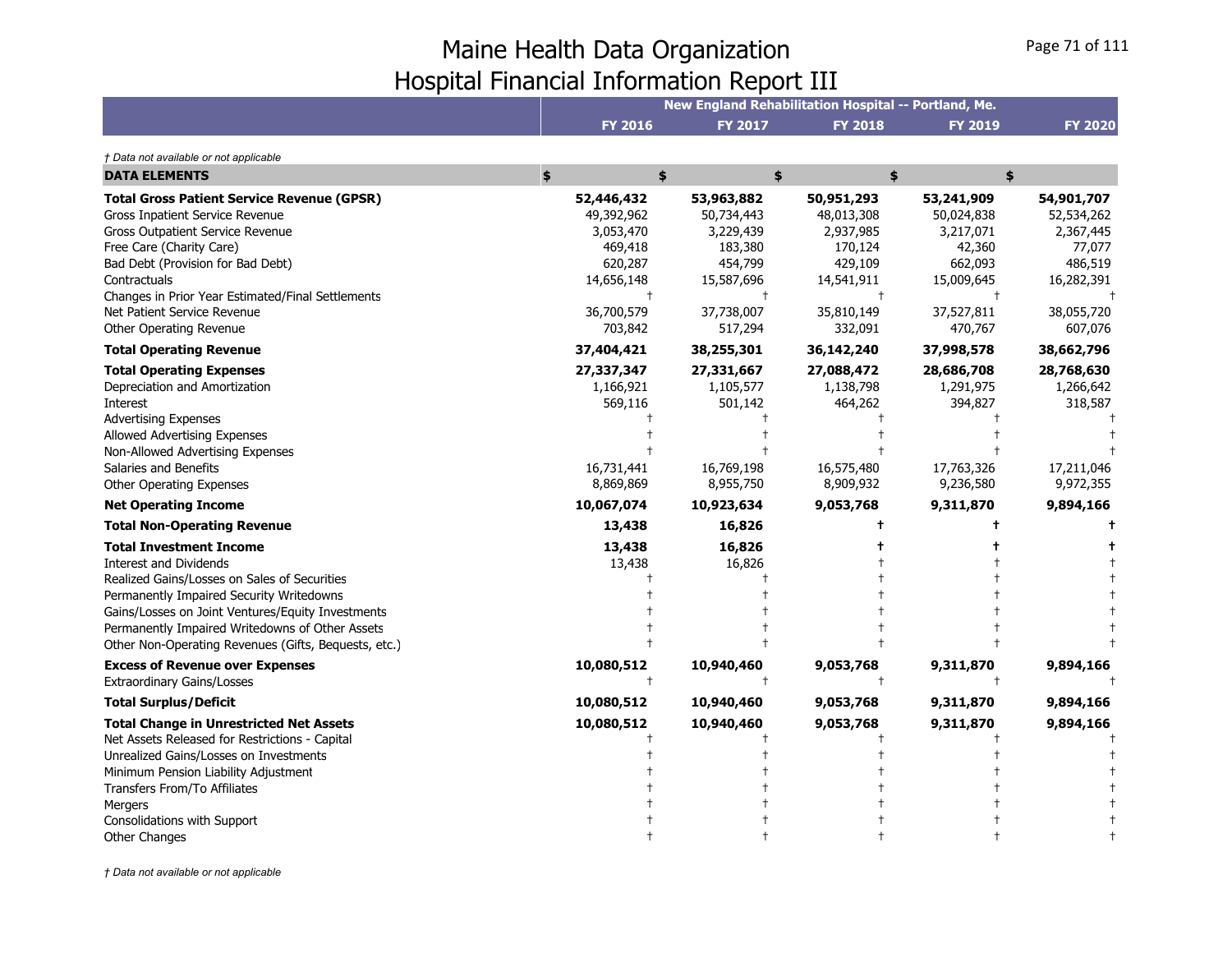|                                                                                                                                      | New England Rehabilitation Hospital -- Portland, Me. |                  |                |                |                |
|--------------------------------------------------------------------------------------------------------------------------------------|------------------------------------------------------|------------------|----------------|----------------|----------------|
|                                                                                                                                      | <b>FY 2016</b>                                       | FY 2017          | <b>FY 2018</b> | <b>FY 2019</b> | <b>FY 2020</b> |
|                                                                                                                                      |                                                      |                  |                |                |                |
|                                                                                                                                      |                                                      |                  |                |                |                |
|                                                                                                                                      |                                                      |                  |                |                |                |
|                                                                                                                                      |                                                      |                  |                |                |                |
| <b>RATIOS</b>                                                                                                                        |                                                      |                  |                |                |                |
| Liquidity                                                                                                                            |                                                      |                  |                |                |                |
| Current Ratio with Board Designated and Undesignated Investments                                                                     | 3.183                                                | 2.125            | 2.194          | 2.275          | 2.196          |
| Current Ratio without Board Designated and Undesignated Investments                                                                  | 3.183                                                | 2.125            | 2.194          | 2.275          | 2.196          |
| Days in Accounts Receivable                                                                                                          | 58.608                                               | 59.701           | 60.615         | 58.306         | 68.958         |
| <b>Acid Test</b><br>Days Cash on Hand, Current                                                                                       | 1.153<br>59.149                                      | 1.036<br>87.548  | .965<br>70.533 | .894<br>55.145 | .754<br>52.534 |
|                                                                                                                                      | 59.149                                               | 87.548           | 70.533         | 55.145         | 52.534         |
| Days Cash on Hand, Incl Board Designated & Undesignated Investments<br>Average Payment Period, Accounts Payable and Accrued Expenses | 21.193                                               | 23.246           | 22.605         | 23.144         | 23.887         |
| Average Payment Period, Current Liabilities                                                                                          | 51.291                                               | 84.526           | 73.076         | 61.702         | 69.717         |
|                                                                                                                                      |                                                      |                  |                |                |                |
| <b>Capital Structure</b>                                                                                                             |                                                      |                  |                |                |                |
| <b>Equity Financing Ratio</b>                                                                                                        | .453                                                 | .371             | .423           | .464           | .493           |
| <b>Fixed Asset Financing</b>                                                                                                         | .947                                                 | .957             | .814           | .728           | .559           |
| Cash Flow Divided by Total Debt                                                                                                      | 1.119                                                | 1.029            | 1.042          | 1.289          | 1.387          |
| Cash Flow Divided by Total Debt with Operating Income Only                                                                           | 1.117                                                | 1.028            | 1.042<br>8.475 | 1.289<br>8.796 | 1.387<br>9.246 |
| Debt Service Coverage                                                                                                                | 9.447<br>9.437                                       | 10.148<br>10.134 | 8.475          | 8.796          | 9.246          |
| Debt Service Coverage with Operating Income Only                                                                                     |                                                      |                  |                |                |                |
| Profitability                                                                                                                        |                                                      |                  |                |                |                |
| <b>Total Margin</b>                                                                                                                  | .269                                                 | .286             | .251           | .245           | .256           |
| <b>Operating Margin</b>                                                                                                              | .269                                                 | .286             | .251           | .245           | .256           |
| Non Operating Revenue Margin                                                                                                         | .001                                                 | .002             | .000           | .000           | .000           |
| Return on Assets                                                                                                                     | .549                                                 | .588             | .534           | .606           | .623           |
| Return on Equity                                                                                                                     | 1.212<br>1.944                                       | 1.588<br>1.993   | 1.263<br>1.893 | 1.306<br>1.872 | 1.264<br>1.929 |
| Markup<br>Deductible                                                                                                                 | .279                                                 | .289             | .285           | .282           | .297           |
| Markup Adjustment for Deductible                                                                                                     | 1.408                                                | 1.423            | 1.356          | 1.349          | 1.364          |
| Reported Income Index                                                                                                                | (5.879)                                              | (7.675)          | 32.712         | (257.732)      | 14.192         |
|                                                                                                                                      |                                                      |                  |                |                |                |
| <b>Asset Efficiency</b>                                                                                                              |                                                      |                  |                |                |                |
| <b>Total Asset Turnover</b>                                                                                                          | 2.037                                                | 2.058            | 2.133          | 2.474          | 2.435          |
| <b>Fixed Asset Turnover</b>                                                                                                          | 5.613                                                | 6.722            | 6.515          | 7.879          | 8.904          |
| Average Age of Plant Depreciation Only                                                                                               | 10.726                                               | 12.304           | 12.789         | 12.221         | 13.124         |
| <b>Other Financial Ratios</b>                                                                                                        |                                                      |                  |                |                |                |
| Total Operating Expense Growth                                                                                                       | (.001)                                               | (.000)           | (.009)         | .059           | .003           |
| Total Operating Revenue Growth                                                                                                       | .058                                                 | .023             | (.055)         | .051           | .017           |
| Realized Gains Divided by NonOperating Revenue                                                                                       | .000                                                 | .000             | .000           | .000           | .000           |
| Realized Gains Divided by NetIncome                                                                                                  | .000                                                 | .000             | .000           | .000           | .000           |
| Long Term Debt to Equity                                                                                                             | .758                                                 | .790             | .630           | .492           | .310           |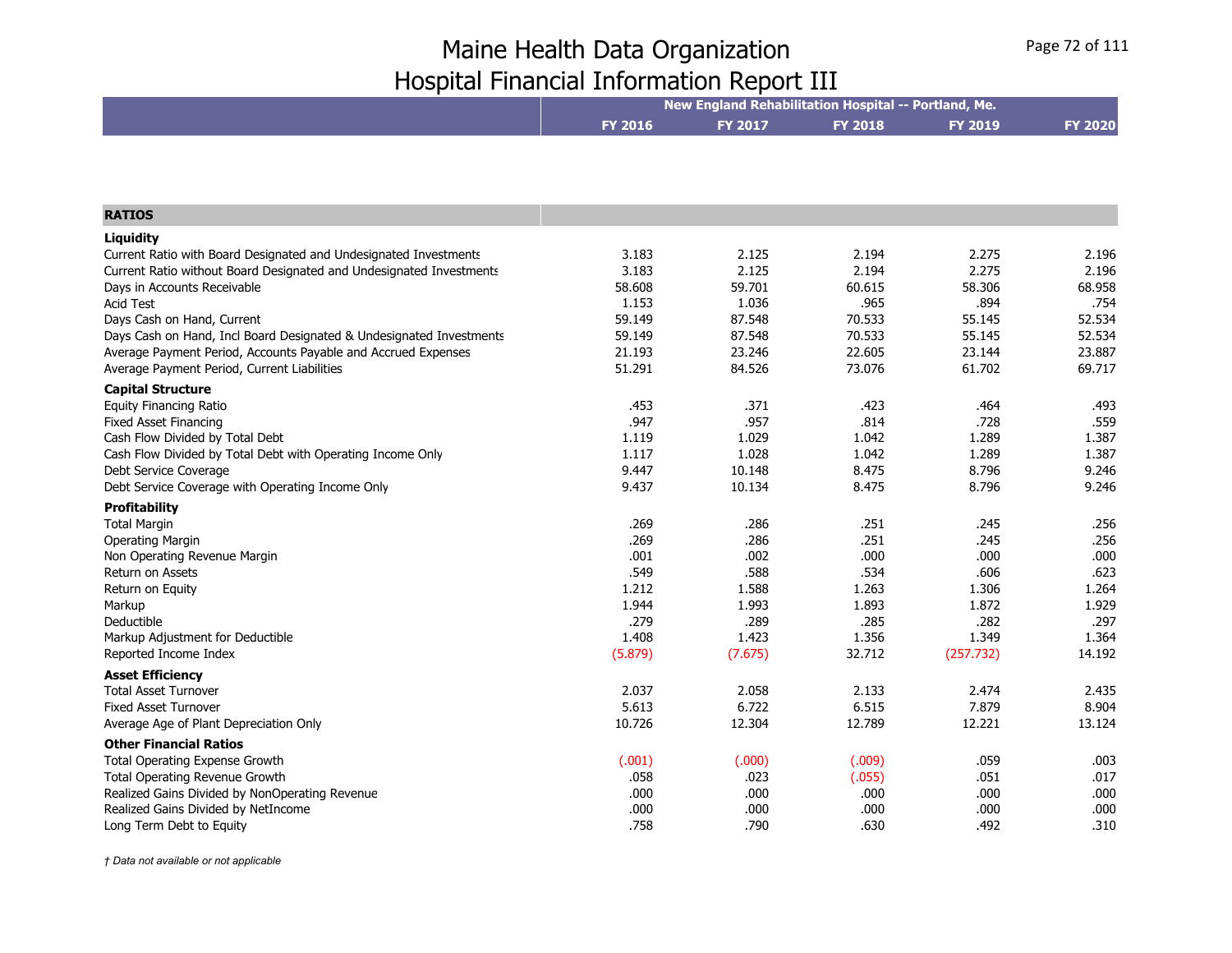|                                                                                                                                                                                                                       |                                                   | Northern Light Mayo Hospital -- Dover-Foxcroft, Me. |                                                     |                                                     |                                                               |
|-----------------------------------------------------------------------------------------------------------------------------------------------------------------------------------------------------------------------|---------------------------------------------------|-----------------------------------------------------|-----------------------------------------------------|-----------------------------------------------------|---------------------------------------------------------------|
|                                                                                                                                                                                                                       | <b>FY 2016</b>                                    | <b>FY 2017</b>                                      | <b>FY 2018</b>                                      | <b>FY 2019</b>                                      | <b>FY 2020</b>                                                |
| <b>DATA ELEMENTS</b>                                                                                                                                                                                                  | \$<br>\$                                          | \$                                                  | \$                                                  | \$                                                  |                                                               |
| <b>Total Current Assets</b><br>Cash and Investment<br>Current Assets Whose Use is Limited                                                                                                                             | 10,939,928<br>2,830,057                           | 9,920,972<br>2,608,175<br>$\pm$                     | 11,335,354<br>2,925,743                             | 12,681,552<br>1,393,451                             | 26,626,031<br>11,851,880<br>37,866                            |
| Net Patient Accounts Receivable<br>Due from Affiliates                                                                                                                                                                | 5,494,438                                         | 5,056,699                                           | 5,720,889                                           | 8,160,863                                           | 10,167,132<br>13,993                                          |
| Third Party Settlements Receivable<br><b>Other Accounts Receivable</b><br>Inventory                                                                                                                                   | 722,215                                           | 19,326<br>0<br>721,503                              | ŋ<br>825,862                                        | 368,400<br>849,253                                  | 2,767,781<br>962,843                                          |
| <b>Other Current Assets</b>                                                                                                                                                                                           | 1,893,218                                         | 1,515,269                                           | 1,862,860                                           | 1,909,585                                           | 824,536                                                       |
| <b>Total Non-Current Assets</b><br>Trustee Held Investments                                                                                                                                                           | 24,406,622                                        | 29,862,636                                          | 32,669,684                                          | 29,190,615                                          | 10,745,505                                                    |
| Board Designated and Undesignated Investments<br>Due from Affiliates                                                                                                                                                  | 12,660,431                                        | 13,936,755                                          | 15,324,939                                          | 12,317,714                                          | 381,548                                                       |
| Investment in Affiliates<br><b>Other Non-Current Assets</b><br>Gross Property, Plant and Equipment (PP&E)<br>Accumulated Depreciation<br>Net Property, Plant and Equipment (PP&E)                                     | 208,583<br>41,297,358<br>29,759,750<br>11,537,608 | 250,337<br>46,978,765<br>31,303,221<br>15,675,544   | 2,384,559<br>48,244,952<br>33,284,766<br>14,960,186 | 2,384,059<br>49,614,520<br>35,125,678<br>14,488,842 | 313,175<br>10,882,441<br>831,659<br>10,050,782                |
| <b>Total Unrestricted Assets</b>                                                                                                                                                                                      | 35,346,550                                        | 39,783,608                                          | 44,005,038                                          | 41,872,167                                          | 37,371,536                                                    |
| <b>Total Current Liabilities</b><br>Current Long Term Debt (LTD)<br><b>Accounts Payable and Accrued Expenses</b><br><b>Estimated Third Party Settlements</b><br>Due to Affiliates<br><b>Other Current Liabilities</b> | 5,640,118<br>445,584<br>4,622,481<br>572,053      | 5,760,068<br>487,361<br>4,921,379<br>351,328        | 7,896,397<br>917,622<br>5,770,479<br>1,208,296      | 13,949,200<br>5,443,861<br>8,505,339                | 27,028,941<br>858,909<br>9,970,887<br>1,401,809<br>14,797,336 |
| <b>Total Non-Current Liabilities</b><br>Long Term Debt<br><b>Estimated Third Party Settlements</b>                                                                                                                    | 2,551,155<br>2,551,155                            | 6,790,295<br>6,790,295                              | 8,512,210<br>8,512,210                              | 3,102,045<br>3,102,045                              | 5,719,125                                                     |
| Due to Affiliates<br>Self Insurance Fund<br>Accrued Pension and Post Retiree Health Benefits                                                                                                                          |                                                   |                                                     |                                                     |                                                     | 381,548                                                       |
| Other Non-Current Liabilities                                                                                                                                                                                         |                                                   |                                                     |                                                     |                                                     | 5,337,577                                                     |
| <b>Fund Balance Unrestricted</b><br><b>Total Liabilities &amp; Equity</b>                                                                                                                                             | 27, 155, 277<br>35,346,550                        | 27, 233, 245<br>39,783,608                          | 27,596,431<br>44,005,038                            | 24,820,922<br>41,872,167                            | 4,623,470<br>37,371,536                                       |
| <b>Total Restricted Assets</b><br>Cash and Investments<br>Receivables<br><b>Other Assets</b>                                                                                                                          | 1,239,413<br>1,239,413                            | 1,046,680<br>1,046,680                              | 1,073,791<br>1,073,791                              | 1,060,171<br>1,060,171                              | 1,084,012<br>1,084,012                                        |
| <b>Total Restricted Liabilities and Equity</b>                                                                                                                                                                        | 1,239,413                                         | 1,046,680                                           | 1,073,791                                           | 1,060,171                                           | 1,084,012                                                     |
| <b>Total Restricted Fund Balance</b><br><b>Total Liabilities</b><br>Temporarily Restricted Net Assets                                                                                                                 | 1,239,413<br>811,101                              | 1,046,680<br>601,404                                | 1,073,791<br>629,720                                | 1,060,171<br>620,950                                | 1,084,012<br>632,694                                          |
| Permanently Restricted Net Assets                                                                                                                                                                                     | 428,312                                           | 445,276                                             | 444,071                                             | 439,221                                             | 451,318                                                       |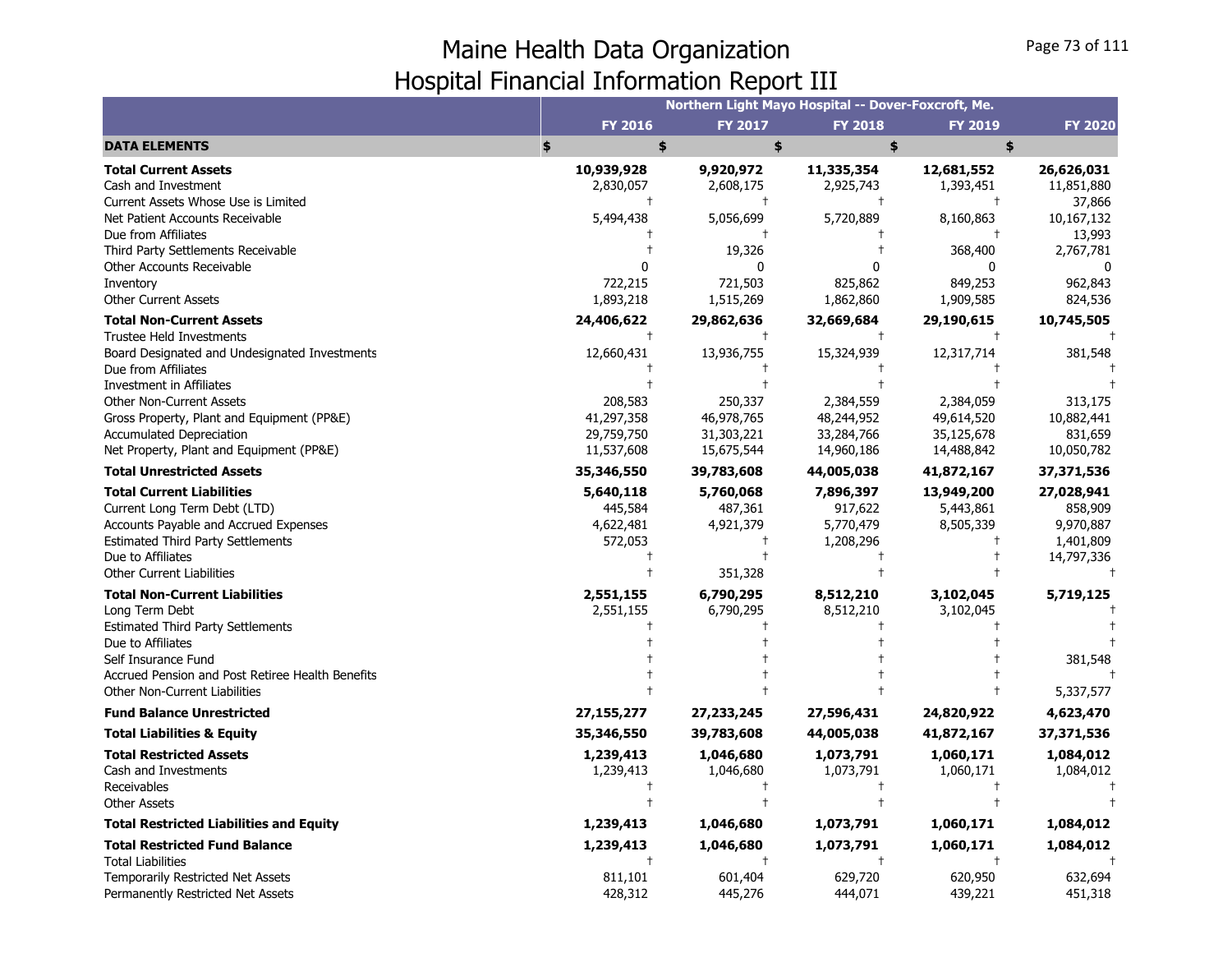|                                                                                                                                                                                                                                                                                                                             |                                                                                                                      |                                                                                                                       | Northern Light Mayo Hospital -- Dover-Foxcroft, Me.                                                                  |                                                                                                                        |                                                                                                                         |
|-----------------------------------------------------------------------------------------------------------------------------------------------------------------------------------------------------------------------------------------------------------------------------------------------------------------------------|----------------------------------------------------------------------------------------------------------------------|-----------------------------------------------------------------------------------------------------------------------|----------------------------------------------------------------------------------------------------------------------|------------------------------------------------------------------------------------------------------------------------|-------------------------------------------------------------------------------------------------------------------------|
|                                                                                                                                                                                                                                                                                                                             | <b>FY 2016</b>                                                                                                       | <b>FY 2017</b>                                                                                                        | <b>FY 2018</b>                                                                                                       | <b>FY 2019</b>                                                                                                         | <b>FY 2020</b>                                                                                                          |
| † Data not available or not applicable                                                                                                                                                                                                                                                                                      |                                                                                                                      |                                                                                                                       |                                                                                                                      |                                                                                                                        |                                                                                                                         |
| <b>DATA ELEMENTS</b>                                                                                                                                                                                                                                                                                                        | \$<br>\$                                                                                                             |                                                                                                                       | \$                                                                                                                   | \$<br>\$                                                                                                               |                                                                                                                         |
| <b>Total Gross Patient Service Revenue (GPSR)</b><br>Gross Inpatient Service Revenue<br>Gross Outpatient Service Revenue<br>Free Care (Charity Care)<br>Bad Debt (Provision for Bad Debt)<br>Contractuals<br>Changes in Prior Year Estimated/Final Settlements<br>Net Patient Service Revenue<br>Other Operating Revenue    | 84,504,336<br>13,712,271<br>70,792,065<br>2,967,289<br>2,980,153<br>32,179,516<br>471,000<br>45,906,378<br>3,149,295 | 86,622,311<br>15,299,874<br>71,322,437<br>2,223,381<br>2,421,525<br>35,592,994<br>(56,000)<br>46,440,411<br>3,188,608 | 88,294,242<br>14,466,078<br>73,828,164<br>2,407,494<br>2,602,838<br>36,157,147<br>136,000<br>46,990,763<br>3,883,017 | 93,160,178<br>14,272,742<br>78,887,436<br>2,651,150<br>3,905,649<br>36,898,999<br>(158,000)<br>49,862,380<br>4,057,244 | 89,374,051<br>14,322,657<br>75,051,394<br>2,006,625<br>3,221,010<br>41,302,732<br>(568, 745)<br>43,412,429<br>9,610,070 |
| <b>Total Operating Revenue</b>                                                                                                                                                                                                                                                                                              | 49,055,673                                                                                                           | 49,629,019                                                                                                            | 50,873,780                                                                                                           | 53,919,624                                                                                                             | 53,022,499                                                                                                              |
| <b>Total Operating Expenses</b><br>Depreciation and Amortization<br>Interest<br><b>Advertising Expenses</b><br>Allowed Advertising Expenses<br>Non-Allowed Advertising Expenses<br>Salaries and Benefits<br>Other Operating Expenses                                                                                        | 50,661,240<br>1,725,471<br>145,751<br>31,513,876<br>17,276,142                                                       | 51,415,992<br>1,847,899<br>154,325<br>32,351,634<br>17,062,134                                                        | 52,379,599<br>2,001,961<br>270,810<br>32,890,107<br>17,216,721                                                       | 57,122,097<br>2,194,799<br>258,047<br>34,667,847<br>20,001,404                                                         | 57,334,101<br>2,050,348<br>378,954<br>30,370<br>30,370<br>35,010,910<br>19,863,519                                      |
| <b>Net Operating Income</b>                                                                                                                                                                                                                                                                                                 | (1,605,567)                                                                                                          | (1,786,973)                                                                                                           | (1,505,819)                                                                                                          | (3, 202, 473)                                                                                                          | (4,311,602)                                                                                                             |
| <b>Total Non-Operating Revenue</b>                                                                                                                                                                                                                                                                                          | 906,308                                                                                                              | 1,558,528                                                                                                             | 1,848,684                                                                                                            | 384,738                                                                                                                | 439,658                                                                                                                 |
| <b>Total Investment Income</b><br><b>Interest and Dividends</b><br>Realized Gains/Losses on Sales of Securities<br>Permanently Impaired Security Writedowns<br>Gains/Losses on Joint Ventures/Equity Investments<br>Permanently Impaired Writedowns of Other Assets<br>Other Non-Operating Revenues (Gifts, Bequests, etc.) | 889,208<br>301,214<br>587,994<br>17,100                                                                              | 1,542,656<br>306,169<br>1,236,487<br>15,872                                                                           | 1,833,094<br>335,385<br>1,497,709<br>15,590                                                                          | 383,512<br>366,837<br>16,675<br>1,226                                                                                  | 436,311<br>1,806,212<br>(1,369,901)<br>3,347                                                                            |
| <b>Excess of Revenue over Expenses</b>                                                                                                                                                                                                                                                                                      | (699, 259)                                                                                                           | (228, 445)                                                                                                            | 342,865                                                                                                              | (2,817,735)                                                                                                            | (3,871,944)                                                                                                             |
| <b>Extraordinary Gains/Losses</b>                                                                                                                                                                                                                                                                                           | 251,120                                                                                                              | 46,594                                                                                                                | 20,323                                                                                                               | 15,077                                                                                                                 | 37,704                                                                                                                  |
| <b>Total Surplus/Deficit</b>                                                                                                                                                                                                                                                                                                | (448, 139)                                                                                                           | (181, 851)                                                                                                            | 363,188                                                                                                              | (2,802,658)                                                                                                            | (3,834,240)                                                                                                             |
| <b>Total Change in Unrestricted Net Assets</b><br>Net Assets Released for Restrictions - Capital<br>Unrealized Gains/Losses on Investments<br>Minimum Pension Liability Adjustment<br>Transfers From/To Affiliates<br>Mergers<br>Consolidations with Support                                                                | (416, 931)<br>31,208                                                                                                 | (114, 765)<br>67,086                                                                                                  | 390,297<br>27,109                                                                                                    | (2,789,129)<br>13,529                                                                                                  | (486, 403)<br>(14, 684)<br>(9, 561, 531)<br>12,924,052                                                                  |
| <b>Other Changes</b>                                                                                                                                                                                                                                                                                                        |                                                                                                                      |                                                                                                                       |                                                                                                                      |                                                                                                                        |                                                                                                                         |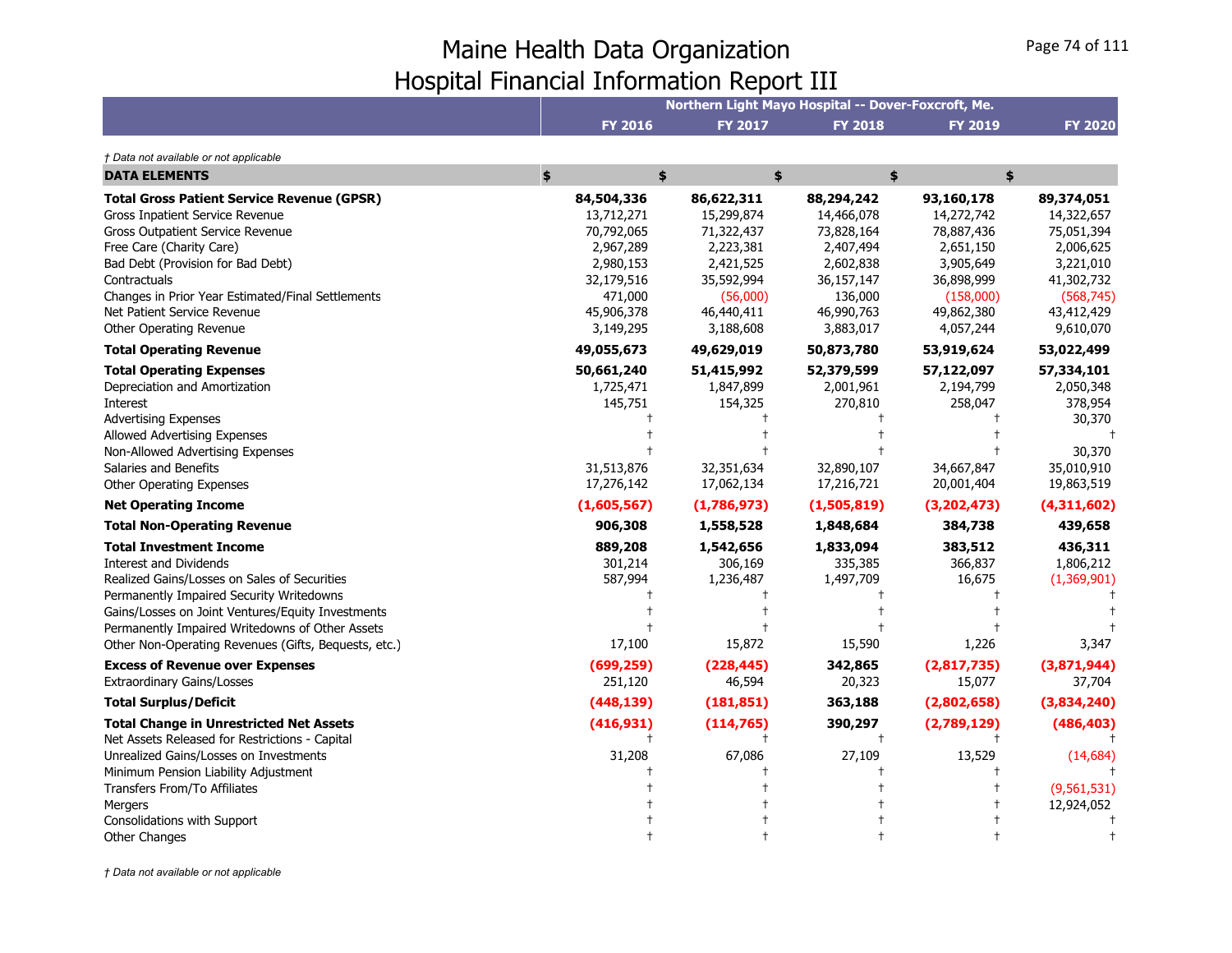|                | Northern Light Mayo Hospital -- Dover-Foxcroft, Me. |                |                |                |
|----------------|-----------------------------------------------------|----------------|----------------|----------------|
| <b>FY 2016</b> | <b>FY 2017</b>                                      | <b>FY 2018</b> | <b>FY 2019</b> | <b>FY 2020</b> |
|                |                                                     |                |                |                |

| <b>RATIOS</b>                                                                                                                        |                |                |                |                |                |
|--------------------------------------------------------------------------------------------------------------------------------------|----------------|----------------|----------------|----------------|----------------|
|                                                                                                                                      |                |                |                |                |                |
| Liquidity                                                                                                                            |                |                |                |                |                |
| Current Ratio with Board Designated and Undesignated Investments                                                                     | 4.184          | 4.142          | 3.376          | 1.792          | .999           |
| Current Ratio without Board Designated and Undesignated Investments                                                                  | 1.940          | 1.722          | 1.436          | .909           | .985           |
| Days in Accounts Receivable<br><b>Acid Test</b>                                                                                      | 43.686         | 39.743         | 44.437         | 59.739<br>.100 | 85.483         |
|                                                                                                                                      | .502<br>21.109 | .453<br>19.206 | .371<br>21.198 | 9.260          | .440<br>78.500 |
| Days Cash on Hand, Current                                                                                                           | 115.540        | 121.830        | 132.231        | 91.113         | 81.019         |
| Days Cash on Hand, Incl Board Designated & Undesignated Investments<br>Average Payment Period, Accounts Payable and Accrued Expenses | 34.478         | 36.239         | 41.809         | 56.519         | 65.831         |
| Average Payment Period, Current Liabilities                                                                                          | 42.068         | 42.415         | 57.212         | 92.694         | 178.453        |
|                                                                                                                                      |                |                |                |                |                |
| <b>Capital Structure</b>                                                                                                             |                |                |                |                |                |
| <b>Equity Financing Ratio</b>                                                                                                        | .768           | .685           | .627           | .593           | .124           |
| <b>Fixed Asset Financing</b>                                                                                                         | .221           | .433           | .569           | .214           | .000           |
| Cash Flow Divided by Total Debt                                                                                                      | .125           | .129           | .143           | (.037)         | (.056)         |
| Cash Flow Divided by Total Debt with Operating Income Only                                                                           | .015           | .005           | .030           | (.059)         | (.069)         |
| Debt Service Coverage                                                                                                                | 1.987<br>.450  | 2.957<br>.359  | 3.450          | (.310)         | (.248)         |
| Debt Service Coverage with Operating Income Only                                                                                     |                |                | 1.012          | (.638)         | (.323)         |
| <b>Profitability</b>                                                                                                                 |                |                |                |                |                |
| <b>Total Margin</b>                                                                                                                  | (.014)         | (.004)         | .007           | (.052)         | (.072)         |
| <b>Operating Margin</b>                                                                                                              | (.033)         | (.036)         | (.030)         | (.059)         | (.081)         |
| Non Operating Revenue Margin                                                                                                         | (1.296)        | (6.822)        | 5.392          | (.137)         | (.114)         |
| Return on Assets                                                                                                                     | (.020)         | (.006)         | .008           | (.067)         | (.104)         |
| Return on Equity                                                                                                                     | (.026)         | (.008)         | .012           | (.114)         | (.837)         |
| Markup                                                                                                                               | 1.730          | 1.747          | 1.760          | 1.702          | 1.726          |
| Deductible                                                                                                                           | .381           | .411           | .410           | .396           | .462           |
| Markup Adjustment for Deductible                                                                                                     | 1.095          | 1.054          | 1.070          | 1.056          | 1.006          |
| Reported Income Index                                                                                                                | 1.012          | (2.930)        | .944           | 1.015          | .192           |
| <b>Asset Efficiency</b>                                                                                                              |                |                |                |                |                |
| <b>Total Asset Turnover</b>                                                                                                          | 1.413          | 1.287          | 1.198          | 1.297          | 1.431          |
| <b>Fixed Asset Turnover</b>                                                                                                          | 4.252          | 3.166          | 3.401          | 3.721          | 5.275          |
| Average Age of Plant Depreciation Only                                                                                               | 17.247         | 16.940         | 16.626         | 16.004         | .406           |
| <b>Other Financial Ratios</b>                                                                                                        |                |                |                |                |                |
| <b>Total Operating Expense Growth</b>                                                                                                | .055           | .015           | .019           | .091           | .004           |
| Total Operating Revenue Growth                                                                                                       | .022           | .012           | .025           | .060           | (.017)         |
| Realized Gains Divided by NonOperating Revenue                                                                                       | .649           | .793           | .810           | .043           | (3.116)        |
| Realized Gains Divided by NetIncome                                                                                                  | (.841)         | (5.413)        | 4.368          | (.006)         | .354           |
| Long Term Debt to Equity                                                                                                             | .094           | .249           | .308           | .125           | .000           |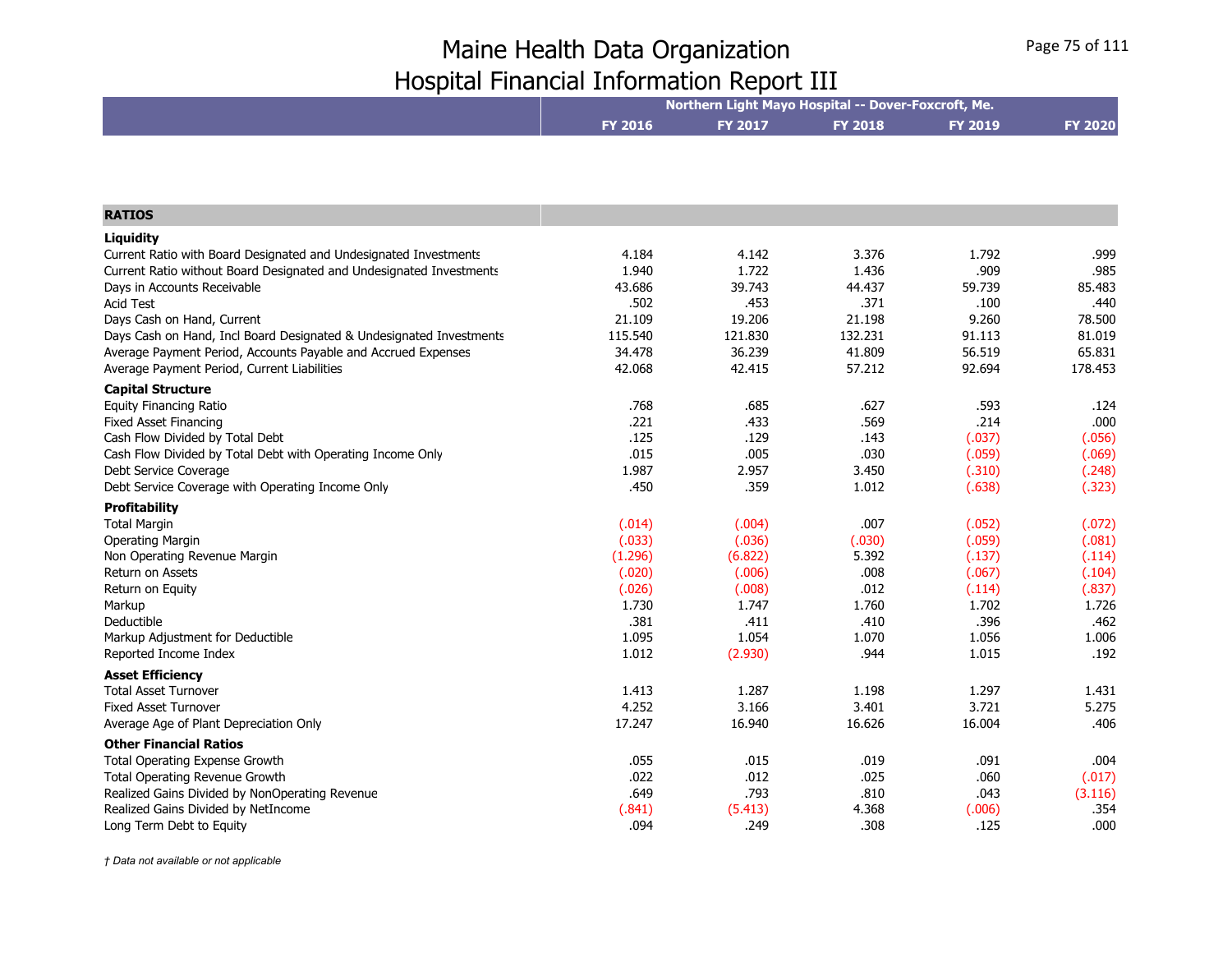|                                                             |                         | Northern Maine Medical Center -- Fort Kent, Me. |                          |                          |                          |
|-------------------------------------------------------------|-------------------------|-------------------------------------------------|--------------------------|--------------------------|--------------------------|
|                                                             | <b>FY 2016</b>          | <b>FY 2017</b>                                  | <b>FY 2018</b>           | <b>FY 2019</b>           | <b>FY 2020</b>           |
| <b>DATA ELEMENTS</b>                                        | \$<br>\$                | \$                                              | \$                       | \$                       |                          |
| <b>Total Current Assets</b><br>Cash and Investment          | 19,339,667<br>7,962,082 | 23,832,778<br>13,340,044                        | 27,109,511<br>16,684,867 | 26,227,955<br>16,721,315 | 44,222,246<br>33,932,751 |
| Current Assets Whose Use is Limited                         | $\mathsf{t}$            | $\ddagger$                                      | $\ddagger$               | $^{+}$                   |                          |
| Net Patient Accounts Receivable                             | 5,520,442               | 5,851,437                                       | 5,879,455                | 6,368,592                | 5,796,017                |
| Due from Affiliates                                         | 490,926                 | 503,457                                         | $\ddagger$               | $\ddagger$               |                          |
| Third Party Settlements Receivable                          | 3,401,987               | 2,232,675                                       | 2,445,443                | 728,735                  | 1,643,879                |
| Other Accounts Receivable                                   | 846,023                 | 699,598                                         | 473,005                  | 630,695                  | 1,082,374                |
| Inventory                                                   | 751,903                 | 796,540                                         | 1,190,113                | 1,280,226                | 1,333,739                |
| <b>Other Current Assets</b>                                 | 366,304                 | 409,027                                         | 436,628                  | 498,392                  | 433,486                  |
| <b>Total Non-Current Assets</b>                             | 25,313,586              | 25,361,306                                      | 22,793,376               | 23,281,638               | 35,139,697               |
| <b>Trustee Held Investments</b>                             | 135,349                 | 158,506                                         | 178,758                  | 199,010                  | 3,541,417                |
| Board Designated and Undesignated Investments               | 3,141,055               | 3,208,935                                       | 1,043,069                | 1,029,469                | 1,366,604                |
| Due from Affiliates                                         |                         | (1,500)                                         | 75,000<br>$+$            | 163,502<br>$\ddagger$    | 155,000                  |
| Investment in Affiliates<br><b>Other Non-Current Assets</b> | 2,239,946               | $\ddagger$<br>2,751,432                         | 2,046,710                | 2,243,358                | 2,665,110                |
| Gross Property, Plant and Equipment (PP&E)                  | 47,424,973              | 49,386,311                                      | 52,069,348               | 54,103,511               | 62,266,931               |
| <b>Accumulated Depreciation</b>                             | 27,627,737              | 30,142,378                                      |                          | 34,457,212               | 34,855,365               |
| Net Property, Plant and Equipment (PP&E)                    | 19,797,236              | 19,243,933                                      | 32,619,509<br>19,449,839 | 19,646,299               | 27,411,566               |
| <b>Total Unrestricted Assets</b>                            | 44,653,253              | 49,194,084                                      | 49,902,887               | 49,509,593               | 79,361,943               |
| <b>Total Current Liabilities</b>                            |                         |                                                 |                          |                          | 25,618,634               |
| Current Long Term Debt (LTD)                                | 9,120,132<br>644,758    | 5,843,877<br>656,929                            | 6,226,917<br>744,734     | 5,431,798<br>378,015     | 465,459                  |
| Accounts Payable and Accrued Expenses                       | 4,155,168               | 4,406,982                                       | 4,645,752                | 5,053,783                | 7,946,644                |
| <b>Estimated Third Party Settlements</b>                    | 4,320,206               | 779,966                                         | 836,431                  |                          |                          |
| Due to Affiliates                                           |                         |                                                 | $^{+}$                   |                          |                          |
| <b>Other Current Liabilities</b>                            |                         |                                                 |                          |                          | 17,206,531               |
| <b>Total Non-Current Liabilities</b>                        | 8,808,686               | 8,376,139                                       | 8,125,307                | 7,956,857                | 15,726,310               |
| Long Term Debt                                              | 7,909,344               | 7,281,083                                       | 6,867,575                | 6,513,976                | 13,865,967               |
| <b>Estimated Third Party Settlements</b>                    |                         |                                                 |                          |                          |                          |
| Due to Affiliates                                           |                         |                                                 |                          |                          |                          |
| Self Insurance Fund                                         |                         |                                                 |                          |                          |                          |
| Accrued Pension and Post Retiree Health Benefits            | 899,342                 | 1,095,056                                       | 1,257,732                | 1,442,881                | 1,860,343                |
| <b>Other Non-Current Liabilities</b>                        |                         | $\ddagger$                                      | $\ddagger$               | $^+$                     |                          |
| <b>Fund Balance Unrestricted</b>                            | 26,724,435              | 34,974,068                                      | 35,550,663               | 36,120,938               | 38,016,999               |
| <b>Total Liabilities &amp; Equity</b>                       | 44,653,253              | 49,194,084                                      | 49,902,887               | 49,509,593               | 79,361,943               |
| <b>Total Restricted Assets</b>                              | 453,573                 | 480,812                                         | 605,526                  | 734,182                  | 819,044                  |
| Cash and Investments                                        | 453,573                 | 480,812                                         | 605,526                  | 734,182                  | 819,044                  |
| Receivables                                                 |                         |                                                 |                          |                          |                          |
| <b>Other Assets</b>                                         |                         |                                                 |                          |                          |                          |
| <b>Total Restricted Liabilities and Equity</b>              | 453,573                 | 480,812                                         | 605,526                  | 734,182                  | 819,044                  |
| <b>Total Restricted Fund Balance</b>                        | 453,573                 | 480,812                                         | 605,526                  | 734,182                  | 819,044                  |
| <b>Total Liabilities</b>                                    |                         | $\ddagger$                                      | $\overline{1}$           |                          |                          |
| Temporarily Restricted Net Assets                           | 453,573                 | 480,812                                         | 605,526                  | 734,182                  | 819,044                  |
| Permanently Restricted Net Assets                           | $\ddagger$              | $\ddagger$                                      | $\overline{1}$           | $\ddagger$               |                          |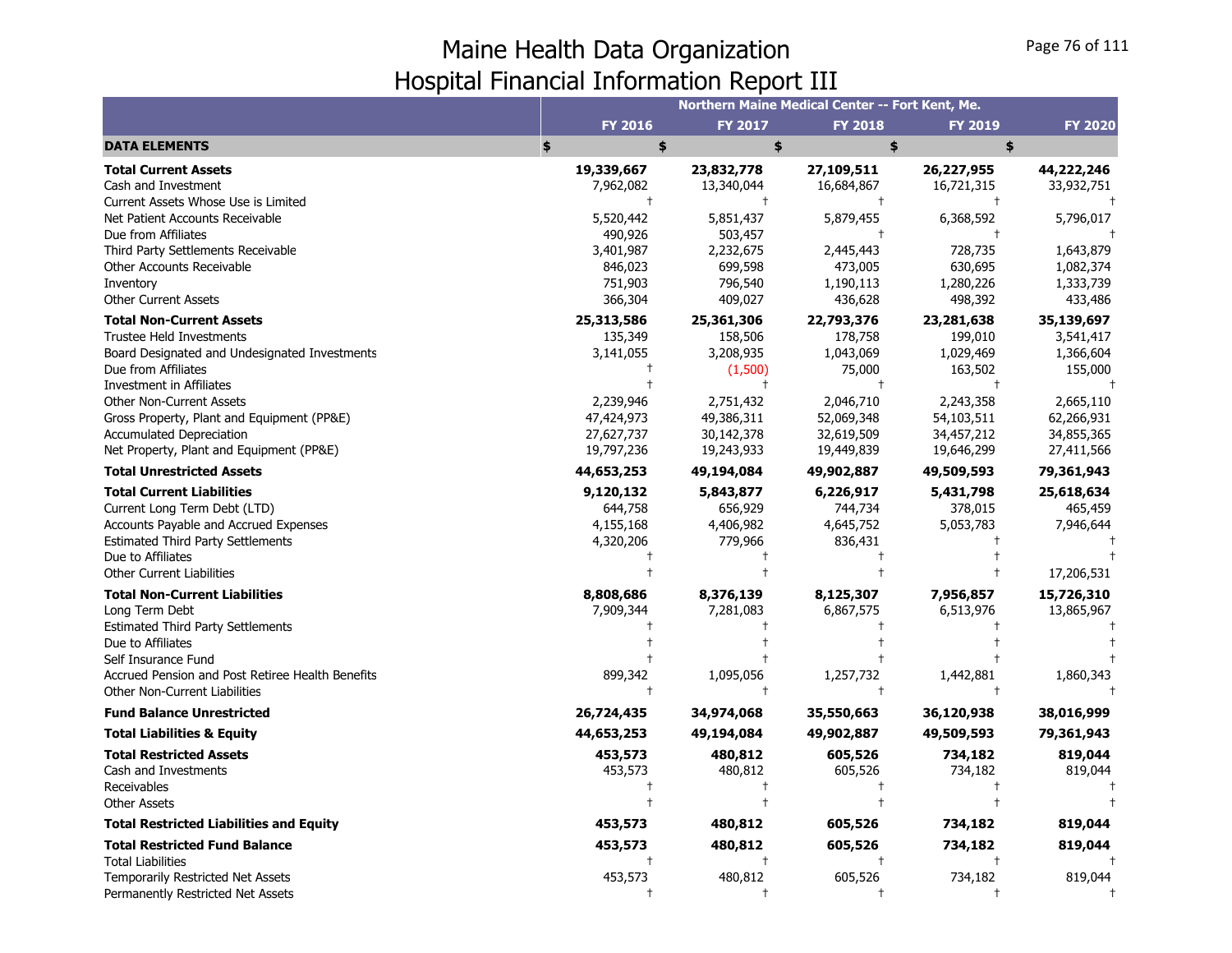|                                                      |             |                | Northern Maine Medical Center -- Fort Kent, Me. |                |                |
|------------------------------------------------------|-------------|----------------|-------------------------------------------------|----------------|----------------|
|                                                      | FY 2016     | <b>FY 2017</b> | <b>FY 2018</b>                                  | <b>FY 2019</b> | <b>FY 2020</b> |
| † Data not available or not applicable               |             |                |                                                 |                |                |
| <b>DATA ELEMENTS</b>                                 | \$<br>\$    | \$             | \$                                              | \$             |                |
| <b>Total Gross Patient Service Revenue (GPSR)</b>    | 78,556,870  | 86,101,456     | 86,828,565                                      | 92,247,713     | 93,886,406     |
| Gross Inpatient Service Revenue                      | 26,122,021  | 30,930,586     | 28,824,876                                      | 30,658,959     | 30,730,333     |
| Gross Outpatient Service Revenue                     | 52,434,849  | 55,170,870     | 58,003,689                                      | 61,588,754     | 63,156,073     |
| Free Care (Charity Care)                             | 766,200     | 729,173        | 805,474                                         | 313,650        | 211,655        |
| Bad Debt (Provision for Bad Debt)                    | 1,375,063   | 1,782,272      | 2,239,750                                       | 1,740,077      | 1,686,040      |
| Contractuals                                         | 30,447,313  | 32,390,825     | 34,838,945                                      | 38,962,631     | 37,221,243     |
| Changes in Prior Year Estimated/Final Settlements    | (1,258,000) | (5,216,000)    | (1, 181, 000)                                   | (1, 165, 000)  | (445,000)      |
| Net Patient Service Revenue                          | 47,226,294  | 56,415,186     | 50,125,396                                      | 52,396,355     | 55,212,468     |
| Other Operating Revenue                              | 2,258,699   | 2,960,866      | 4,944,345                                       | 6,590,324      | 8,511,966      |
| <b>Total Operating Revenue</b>                       | 49,484,993  | 59,376,052     | 55,069,741                                      | 58,986,679     | 63,724,434     |
| <b>Total Operating Expenses</b>                      | 49,046,018  | 51,457,066     | 54,675,136                                      | 58,503,070     | 62,132,594     |
| Depreciation and Amortization                        | 2,862,897   | 2,677,368      | 2,709,958                                       | 2,500,446      | 2,485,745      |
| Interest                                             | 344,837     | 332,605        | 319,313                                         | 304,398        | 329,958        |
| <b>Advertising Expenses</b>                          | 48,797      | 37,250         | 56,690                                          | 54,715         | 58,003         |
| Allowed Advertising Expenses                         | 16,152      | 5,936          | 7,112                                           | 4,925          | 69             |
| Non-Allowed Advertising Expenses                     | 32,645      | 31,314         | 49,578                                          | 49,790         | 57,934         |
| Salaries and Benefits                                | 30,353,639  | 32,586,448     | 33,866,625                                      | 36,720,127     | 40,339,304     |
| <b>Other Operating Expenses</b>                      | 15,435,848  | 15,823,395     | 17,722,550                                      | 18,923,384     | 18,919,584     |
| <b>Net Operating Income</b>                          | 438,975     | 7,918,986      | 394,605                                         | 483,609        | 1,591,840      |
| <b>Total Non-Operating Revenue</b>                   | 180,939     | 382,556        | 194,391                                         | 86,666         | 304,221        |
| <b>Total Investment Income</b>                       | 43,801      | 43,528         | 27,489                                          | 345            | 92             |
| <b>Interest and Dividends</b>                        | 38,442      | 43,934         | (21, 510)                                       | 345            | 92             |
| Realized Gains/Losses on Sales of Securities         | 5,359       | (406)          | 48,999                                          |                |                |
| Permanently Impaired Security Writedowns             | $\ddagger$  | $\ddagger$     |                                                 |                |                |
| Gains/Losses on Joint Ventures/Equity Investments    | 37,607      | 205,800        |                                                 |                |                |
| Permanently Impaired Writedowns of Other Assets      | $\ddagger$  | $\ddagger$     |                                                 |                |                |
| Other Non-Operating Revenues (Gifts, Bequests, etc.) | 99,531      | 133,228        | 166,902                                         | 86,321         | 304,129        |
| <b>Excess of Revenue over Expenses</b>               | 619,914     | 8,301,542      | 588,996                                         | 570,275        | 1,896,061      |
| <b>Extraordinary Gains/Losses</b>                    | $\ddagger$  | $\ddagger$     | $\ddagger$                                      | $\ddagger$     |                |
| <b>Total Surplus/Deficit</b>                         | 619,914     | 8,301,542      | 588,996                                         | 570,275        | 1,896,061      |
| <b>Total Change in Unrestricted Net Assets</b>       | 421,732     | 8,249,633      | 576,595                                         | 570,275        | 1,896,061      |
| Net Assets Released for Restrictions - Capital       | $\ddagger$  |                |                                                 |                |                |
| Unrealized Gains/Losses on Investments               | 42,587      | (4,587)        | (12, 401)                                       |                |                |
| Minimum Pension Liability Adjustment                 | $\ddagger$  |                |                                                 |                |                |
| Transfers From/To Affiliates                         | (240, 769)  | (47, 322)      |                                                 |                |                |
| Mergers                                              |             |                |                                                 |                |                |
| Consolidations with Support                          |             |                |                                                 |                |                |
| <b>Other Changes</b>                                 |             |                |                                                 |                |                |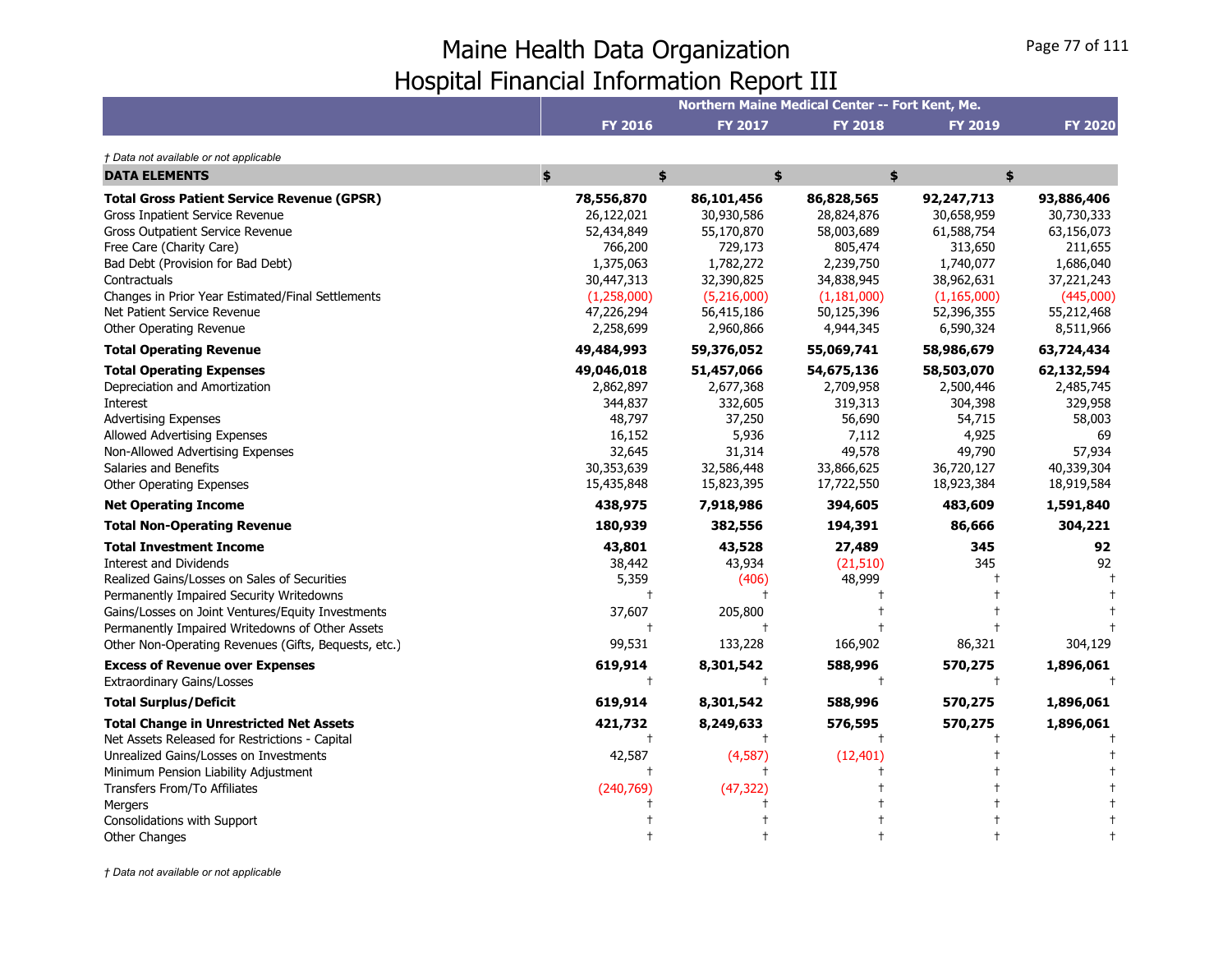|                                                                     | Northern Maine Medical Center -- Fort Kent, Me. |         |                |                |                |  |
|---------------------------------------------------------------------|-------------------------------------------------|---------|----------------|----------------|----------------|--|
|                                                                     | <b>FY 2016</b>                                  | FY 2017 | <b>FY 2018</b> | <b>FY 2019</b> | <b>FY 2020</b> |  |
|                                                                     |                                                 |         |                |                |                |  |
|                                                                     |                                                 |         |                |                |                |  |
| <b>RATIOS</b>                                                       |                                                 |         |                |                |                |  |
| Liquidity                                                           |                                                 |         |                |                |                |  |
| Current Ratio with Board Designated and Undesignated Investments    | 2.465                                           | 4.627   | 4.521          | 5.018          | 1.780          |  |
| Current Ratio without Board Designated and Undesignated Investments | 2.121                                           | 4.078   | 4.354          | 4.829          | 1.726          |  |
| Days in Accounts Receivable                                         | 42.666                                          | 37.858  | 42.813         | 44.364         | 38.316         |  |
| <b>Acid Test</b>                                                    | .873                                            | 2.283   | 2.679          | 3.078          | 1.325          |  |
| Days Cash on Hand, Current                                          | 62.927                                          | 99.818  | 117.193        | 108.982        | 207.646        |  |
| Days Cash on Hand, Incl Board Designated & Undesignated Investments | 87.752                                          | 123.830 | 124.520        | 115.692        | 216.009        |  |
| Average Payment Period, Accounts Payable and Accrued Expenses       | 32.840                                          | 32.976  | 32.631         | 32.938         | 48.628         |  |
| Average Payment Period, Current Liabilities                         | 72.079                                          | 43.728  | 43.737         | 35.402         | 156.769        |  |
| <b>Capital Structure</b>                                            |                                                 |         |                |                |                |  |
| <b>Equity Financing Ratio</b>                                       | .598                                            | .711    | .712           | .730           | .479           |  |
| <b>Fixed Asset Financing</b>                                        | .400                                            | .378    | .353           | .332           | .506           |  |
| Cash Flow Divided by Total Debt                                     | .194                                            | .772    | .230           | .229           | .106           |  |
| Cash Flow Divided by Total Debt with Operating Income Only          | .184                                            | .745    | .216           | .223           | .099           |  |
| Debt Service Coverage                                               | 3.571                                           | 11.574  | 3.706          | 3.217          | 6.655          |  |
| Debt Service Coverage with Operating Income Only                    | 3.402                                           | 11.182  | 3.507          | 3.134          | 6.226          |  |
| Profitability                                                       |                                                 |         |                |                |                |  |
| <b>Total Margin</b>                                                 | .012                                            | .139    | .011           | .010           | .030           |  |
| <b>Operating Margin</b>                                             | .009                                            | .133    | .007           | .008           | .025           |  |
| Non Operating Revenue Margin                                        | .292                                            | .046    | .330           | .152           | .160           |  |
| Return on Assets                                                    | .014                                            | .169    | .012           | .012           | .024           |  |
| Return on Equity                                                    | .023                                            | .237    | .017           | .016           | .050           |  |
| Markup                                                              | 1.648                                           | 1.731   | 1.679          | 1.689          | 1.648          |  |
| Deductible                                                          | .388                                            | .376    | .401           | .422           | .396           |  |
| Markup Adjustment for Deductible                                    | 1.027                                           | 1.101   | 1.041          | 1.023          | 1.049          |  |
| Reported Income Index                                               | 1.470                                           | 1.006   | 1.022          | 1.000          | 1.000          |  |
| <b>Asset Efficiency</b>                                             |                                                 |         |                |                |                |  |
| <b>Total Asset Turnover</b>                                         | 1.112                                           | 1.215   | 1.107          | 1.193          | .807           |  |
| <b>Fixed Asset Turnover</b>                                         | 2.500                                           | 3.085   | 2.831          | 3.002          | 2.325          |  |
| Average Age of Plant Depreciation Only                              | 9.650                                           | 11.258  | 12.037         | 13.780         | 14.022         |  |
| <b>Other Financial Ratios</b>                                       |                                                 |         |                |                |                |  |
| <b>Total Operating Expense Growth</b>                               | .058                                            | .049    | .063           | .070           | .062           |  |
| Total Operating Revenue Growth                                      | .043                                            | .200    | (.073)         | .071           | .080           |  |
| Realized Gains Divided by NonOperating Revenue                      | .030                                            | (.001)  | .252           | .000           | .000           |  |
| Realized Gains Divided by NetIncome                                 | .009                                            | (.000)  | .083           | .000           | .000           |  |
| Long Term Debt to Equity                                            | .296                                            | .208    | .193           | .180           | .365           |  |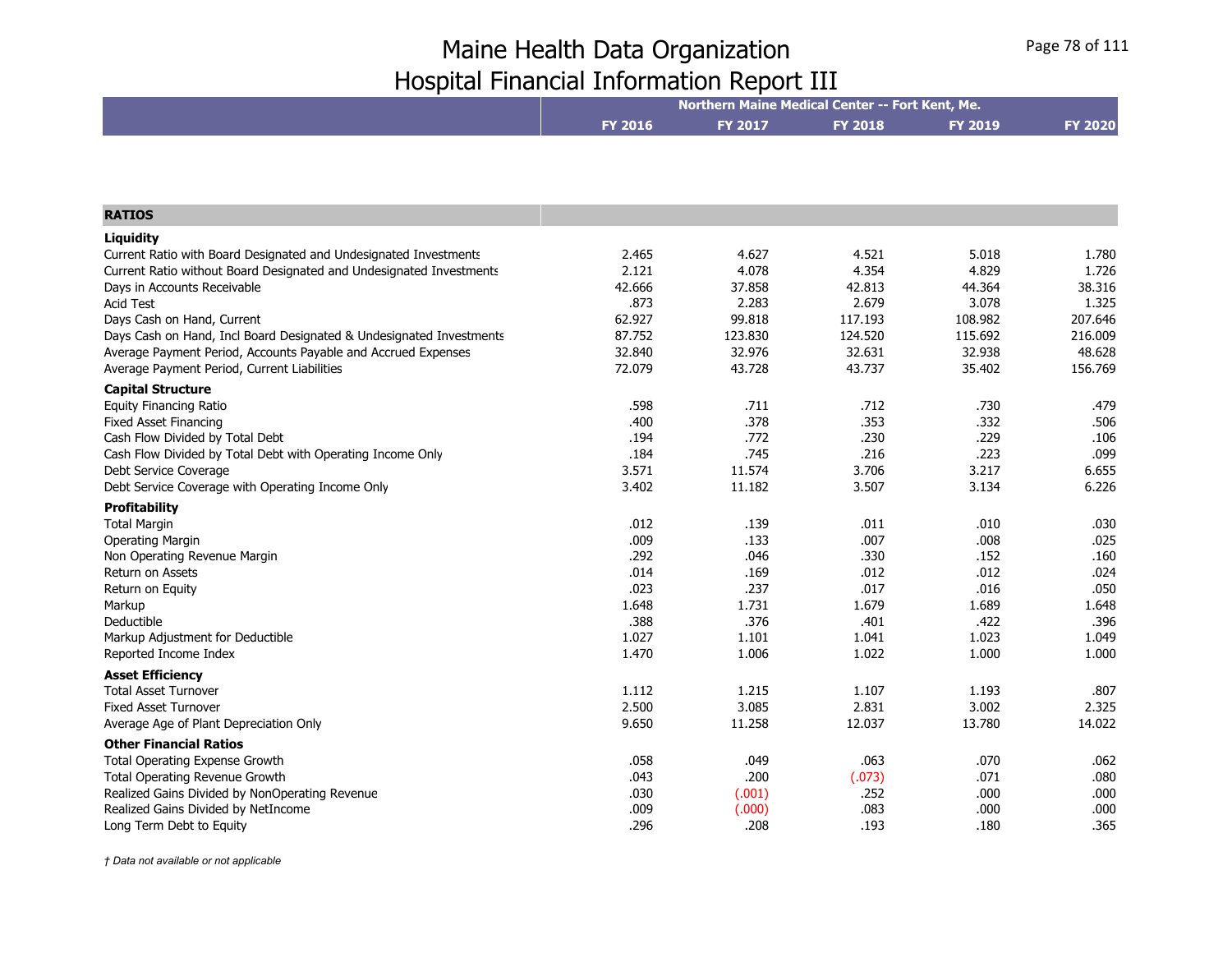|                                                                                   |                            |                          | Penobscot Bay Medical Center -- Rockport, Me. |                      |                           |
|-----------------------------------------------------------------------------------|----------------------------|--------------------------|-----------------------------------------------|----------------------|---------------------------|
|                                                                                   | <b>FY 2016</b>             | <b>FY 2017</b>           | <b>FY 2018</b>                                | <b>FY 2019</b>       | <b>FY 2020</b>            |
| <b>DATA ELEMENTS</b>                                                              | \$<br>\$                   | \$                       | \$                                            | \$                   |                           |
| <b>Total Current Assets</b>                                                       | 32,968,178                 | 34,890,016               | 40,149,704                                    | 29,768,785           | 35,600,298                |
| Cash and Investment                                                               | 11,142,372                 | 6,305,876                | 13,833,688                                    | 1,263,958            | 468,528                   |
| Current Assets Whose Use is Limited                                               | 652,437                    | 538,962                  | 514,196                                       | 474,678              | 431,779                   |
| Net Patient Accounts Receivable                                                   | 18,403,934                 | 18,238,476               | 16,649,718                                    | 16,796,446           | 15,339,234                |
| Due from Affiliates                                                               | (537, 152)                 | 651,042                  | 1,529,292                                     | 2,820,922            | 2,352,144                 |
| Third Party Settlements Receivable                                                | $^{+}$                     | 6,566,523                | 4,111,730                                     | 4,843,516            | 14,036,384                |
| <b>Other Accounts Receivable</b>                                                  | 0                          | 0                        | 0                                             | $\mathbf{0}$         | 0                         |
| Inventory                                                                         | 1,661,169                  | 1,658,861                | 1,876,247                                     | 2,045,316            | 1,885,570                 |
| <b>Other Current Assets</b>                                                       | 1,645,418                  | 930,276                  | 1,634,833                                     | 1,523,949            | 1,086,659                 |
| <b>Total Non-Current Assets</b>                                                   | 75,757,428                 | 76,685,299               | 70,068,421                                    | 68,375,364           | 76,800,139                |
| <b>Trustee Held Investments</b>                                                   |                            |                          |                                               | $^{+}$               |                           |
| Board Designated and Undesignated Investments                                     |                            |                          |                                               | 242,940              | 254,777                   |
| Due from Affiliates                                                               |                            |                          |                                               | 81,752<br>$\ddagger$ | 71,198                    |
| Investment in Affiliates<br><b>Other Non-Current Assets</b>                       | 20,965,127                 | 24,194,019               | 19,751,842                                    | 18,363,137           | 15,384,588                |
| Gross Property, Plant and Equipment (PP&E)                                        | 151,304,643                | 139,523,460              | 143,967,882                                   | 147,891,242          | 164,664,990               |
| <b>Accumulated Depreciation</b>                                                   |                            | 87,032,180               | 93,651,303                                    | 98,203,707           |                           |
| Net Property, Plant and Equipment (PP&E)                                          | 96,512,342<br>54,792,301   | 52,491,280               | 50,316,579                                    | 49,687,535           | 103,575,414<br>61,089,576 |
| <b>Total Unrestricted Assets</b>                                                  | 108,725,606                | 111,575,315              | 110,218,125                                   | 98,144,149           | 112,400,437               |
|                                                                                   |                            |                          |                                               |                      |                           |
| <b>Total Current Liabilities</b>                                                  | 45,441,486                 | 46,681,589               | 47,248,955                                    | 19,347,352           | 17,853,426                |
| Current Long Term Debt (LTD)                                                      | 2,808,934                  | 2,650,919                | 2,541,832                                     | 2,210,908            | 1,599,521                 |
| Accounts Payable and Accrued Expenses<br><b>Estimated Third Party Settlements</b> | 9,525,860<br>(2,818,207)   | 9,577,794<br>$\ddagger$  | 9,872,836<br>$\ddagger$                       | 10,321,153           | 13,448,551                |
| Due to Affiliates                                                                 | 35,044,899                 | 34,452,876               | 34,791,660                                    | 6,781,898            | 2,770,150                 |
| <b>Other Current Liabilities</b>                                                  | 880,000                    | $\ddagger$               | 42,627                                        | 33,393               | 35,204                    |
|                                                                                   |                            |                          |                                               |                      |                           |
| <b>Total Non-Current Liabilities</b>                                              | 27,627,927                 | 33,662,552<br>17,823,161 | 30,073,384                                    | 24,166,235           | 25,793,415<br>9,868,197   |
| Long Term Debt<br><b>Estimated Third Party Settlements</b>                        | 20,269,775<br>$^{\dagger}$ | $\ddagger$               | 15,456,583<br>$\ddagger$                      | 13,141,790           | 6,245,912                 |
| Due to Affiliates                                                                 | 6,230,652                  | 13,928,479               | 12,848,817                                    | 11,024,445           | 9,039,205                 |
| Self Insurance Fund                                                               | $^{\dagger}$               | $^{+}$                   | $\ddagger$                                    |                      |                           |
| Accrued Pension and Post Retiree Health Benefits                                  | $\ddagger$                 | $\ddagger$               | $\ddagger$                                    |                      |                           |
| <b>Other Non-Current Liabilities</b>                                              | 1,127,500                  | 1,910,912                | 1,767,984                                     | $\ddagger$           | 640,101                   |
| <b>Fund Balance Unrestricted</b>                                                  | 35,656,193                 | 31,231,174               | 32,895,786                                    | 54,630,562           | 68,753,596                |
| <b>Total Liabilities &amp; Equity</b>                                             | 108,725,606                | 111,575,315              | 110,218,125                                   | 98,144,149           | 112,400,437               |
| <b>Total Restricted Assets</b>                                                    | 8,834,098                  | 9,733,779                | 10,399,630                                    | 17,246,060           | 21,971,897                |
| Cash and Investments                                                              | 5,656,360                  | 6,293,920                | 6,819,388                                     | 11,806,958           | 16,531,886                |
| Receivables                                                                       | 11,107                     | 8,902                    | 7,477                                         | $\ddagger$           |                           |
| <b>Other Assets</b>                                                               | 3,166,631                  | 3,430,957                | 3,572,765                                     | 5,439,102            | 5,440,011                 |
| <b>Total Restricted Liabilities and Equity</b>                                    | 8,834,098                  | 9,733,779                | 10,399,630                                    | 17,246,060           | 21,971,897                |
| <b>Total Restricted Fund Balance</b>                                              | 8,822,991                  | 9,724,877                | 10,392,153                                    | 17,246,060           | 21,971,897                |
| <b>Total Liabilities</b>                                                          | 11,107                     | 8,902                    | 7,477                                         |                      |                           |
| Temporarily Restricted Net Assets                                                 | 2,681,902                  | 3,319,462                | 3,840,330                                     | 10,771,027           | 15,410,553                |
| Permanently Restricted Net Assets                                                 | 6,141,089                  | 6,405,415                | 6,551,823                                     | 6,475,033            | 6,561,344                 |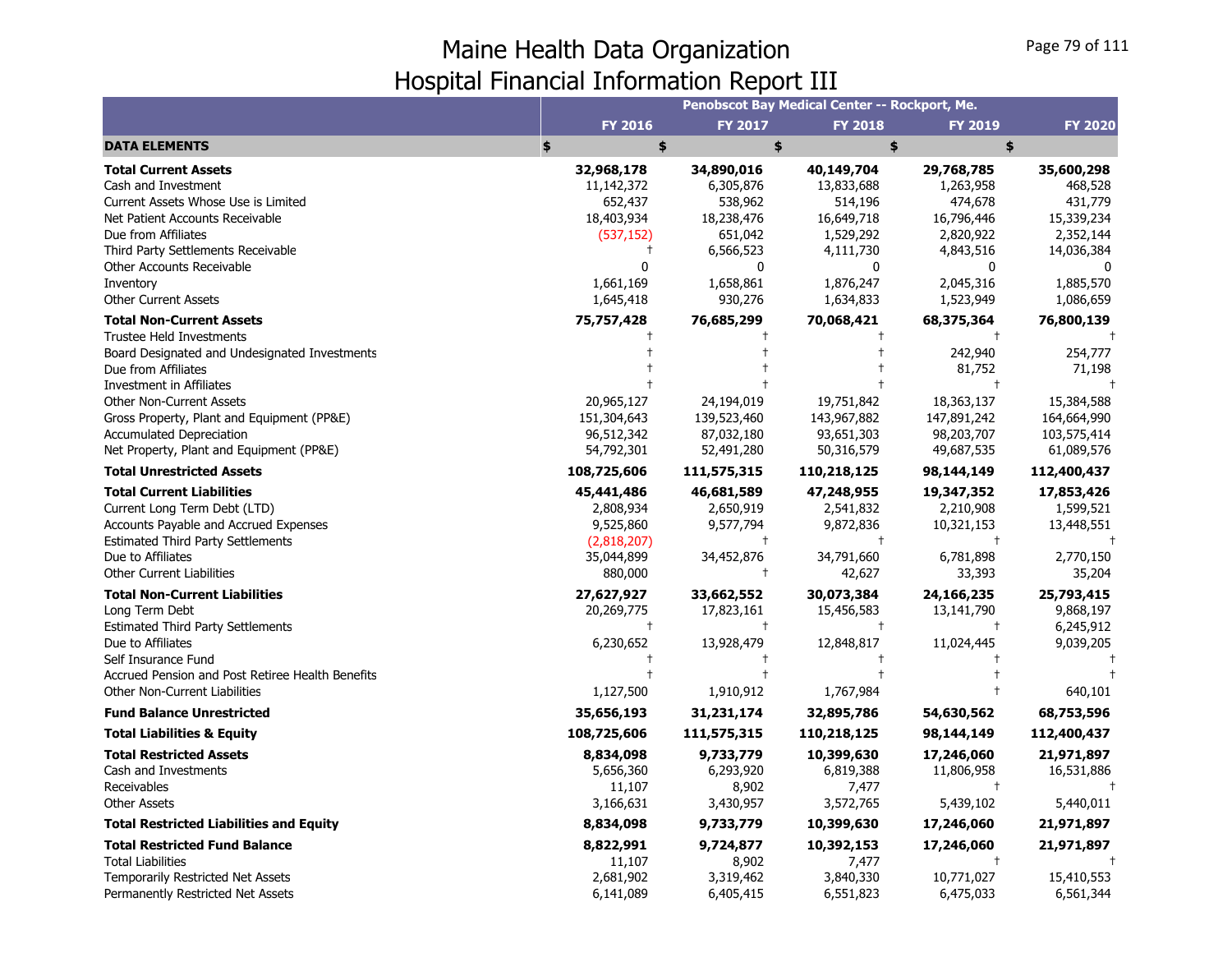|                                                                                                                                                                                                                                                                                                                                                                                                                                                                                                                                                                                                                                          |                                                                                                                                           |                                                                                                                                            | Penobscot Bay Medical Center -- Rockport, Me.                                                                                               |                                                                                                                                                              |                                                                                                                                              |
|------------------------------------------------------------------------------------------------------------------------------------------------------------------------------------------------------------------------------------------------------------------------------------------------------------------------------------------------------------------------------------------------------------------------------------------------------------------------------------------------------------------------------------------------------------------------------------------------------------------------------------------|-------------------------------------------------------------------------------------------------------------------------------------------|--------------------------------------------------------------------------------------------------------------------------------------------|---------------------------------------------------------------------------------------------------------------------------------------------|--------------------------------------------------------------------------------------------------------------------------------------------------------------|----------------------------------------------------------------------------------------------------------------------------------------------|
|                                                                                                                                                                                                                                                                                                                                                                                                                                                                                                                                                                                                                                          | <b>FY 2016</b>                                                                                                                            | <b>FY 2017</b>                                                                                                                             | <b>FY 2018</b>                                                                                                                              | <b>FY 2019</b>                                                                                                                                               | <b>FY 2020</b>                                                                                                                               |
| † Data not available or not applicable                                                                                                                                                                                                                                                                                                                                                                                                                                                                                                                                                                                                   |                                                                                                                                           |                                                                                                                                            |                                                                                                                                             |                                                                                                                                                              |                                                                                                                                              |
| <b>DATA ELEMENTS</b>                                                                                                                                                                                                                                                                                                                                                                                                                                                                                                                                                                                                                     | \$<br>\$                                                                                                                                  |                                                                                                                                            | \$                                                                                                                                          | \$<br>\$                                                                                                                                                     |                                                                                                                                              |
| <b>Total Gross Patient Service Revenue (GPSR)</b><br>Gross Inpatient Service Revenue<br>Gross Outpatient Service Revenue<br>Free Care (Charity Care)<br>Bad Debt (Provision for Bad Debt)<br>Contractuals<br>Changes in Prior Year Estimated/Final Settlements<br>Net Patient Service Revenue<br>Other Operating Revenue                                                                                                                                                                                                                                                                                                                 | 238,740,430<br>83,971,425<br>154,769,005<br>6,628,249<br>9,027,460<br>108,515,948<br>114,568,773<br>9,300,738                             | 260,493,748<br>94,451,515<br>166,042,233<br>7,137,814<br>11,488,517<br>117,718,220<br>124,149,197<br>10,192,808                            | 303,418,305<br>104,028,418<br>199,389,887<br>6,267,988<br>14,463,782<br>144,432,371<br>138,254,164<br>10,472,733                            | 355,817,301<br>107,634,477<br>248,182,824<br>3,416,299<br>10,668,377<br>192,728,441<br>149,004,184<br>13,130,189                                             | 333,080,828<br>104,345,204<br>228,735,624<br>4,599,529<br>8,733,924<br>178,978,132<br>140,769,243<br>30,534,457                              |
| <b>Total Operating Revenue</b>                                                                                                                                                                                                                                                                                                                                                                                                                                                                                                                                                                                                           | 123,869,511                                                                                                                               | 134,342,005                                                                                                                                | 148,726,897                                                                                                                                 | 162,134,373                                                                                                                                                  | 171,303,700                                                                                                                                  |
| <b>Total Operating Expenses</b><br>Depreciation and Amortization<br><b>Interest</b><br><b>Advertising Expenses</b><br>Allowed Advertising Expenses<br>Non-Allowed Advertising Expenses<br>Salaries and Benefits<br>Other Operating Expenses<br><b>Net Operating Income</b><br><b>Total Non-Operating Revenue</b><br><b>Total Investment Income</b><br>Interest and Dividends<br>Realized Gains/Losses on Sales of Securities<br>Permanently Impaired Security Writedowns<br>Gains/Losses on Joint Ventures/Equity Investments<br>Permanently Impaired Writedowns of Other Assets<br>Other Non-Operating Revenues (Gifts, Bequests, etc.) | 131,968,744<br>6,082,736<br>1,180,802<br>79,996,054<br>44,709,152<br>(8,099,233)<br>750,165<br>761,040<br>188,609<br>572,431<br>(10, 875) | 139,654,275<br>6,990,781<br>1,231,533<br>76,650,336<br>54,781,625<br>(5,312,270)<br>174,559<br>179,016<br>220,558<br>(41, 542)<br>(4, 457) | 147,621,811<br>7,750,944<br>1,049,547<br>79,670,765<br>59,150,555<br>1,105,086<br>146,744<br>(50, 266)<br>(11, 487)<br>(38, 779)<br>197,010 | 158,977,794<br>7,546,512<br>910,666<br>5,846<br>5,846<br>87,275,828<br>63,238,942<br>3,156,579<br>214,163<br>31,414<br>16,201<br>15,213<br>127,113<br>55,636 | 165,215,862<br>7,534,834<br>535,720<br>89,875,066<br>67,270,242<br>6,087,838<br>397,842<br>154,738<br>142,535<br>12,203<br>28,378<br>214,726 |
| <b>Excess of Revenue over Expenses</b>                                                                                                                                                                                                                                                                                                                                                                                                                                                                                                                                                                                                   | (7, 349, 068)                                                                                                                             | (5, 137, 711)                                                                                                                              | 1,251,830                                                                                                                                   | 3,370,742                                                                                                                                                    | 6,485,680                                                                                                                                    |
| <b>Extraordinary Gains/Losses</b>                                                                                                                                                                                                                                                                                                                                                                                                                                                                                                                                                                                                        | $\ddagger$                                                                                                                                |                                                                                                                                            | $\ddagger$                                                                                                                                  | $\ddagger$                                                                                                                                                   |                                                                                                                                              |
| <b>Total Surplus/Deficit</b>                                                                                                                                                                                                                                                                                                                                                                                                                                                                                                                                                                                                             | (7, 349, 068)                                                                                                                             | (5, 137, 711)                                                                                                                              | 1,251,830                                                                                                                                   | 3,370,742                                                                                                                                                    | 6,485,680                                                                                                                                    |
| <b>Total Change in Unrestricted Net Assets</b><br>Net Assets Released for Restrictions - Capital<br>Unrealized Gains/Losses on Investments<br>Minimum Pension Liability Adjustment<br>Transfers From/To Affiliates<br>Mergers<br>Consolidations with Support                                                                                                                                                                                                                                                                                                                                                                             | (7, 354, 458)<br>323,610<br>(329,000)                                                                                                     | (4,425,019)<br>1,009,692<br>(297,000)                                                                                                      | 1,265,511<br>11,368<br>2,313                                                                                                                | 21,302,093<br>119,166<br>17,812,185                                                                                                                          | 14,123,034<br>226,215<br>7,411,139                                                                                                           |
| <b>Other Changes</b>                                                                                                                                                                                                                                                                                                                                                                                                                                                                                                                                                                                                                     |                                                                                                                                           |                                                                                                                                            |                                                                                                                                             |                                                                                                                                                              |                                                                                                                                              |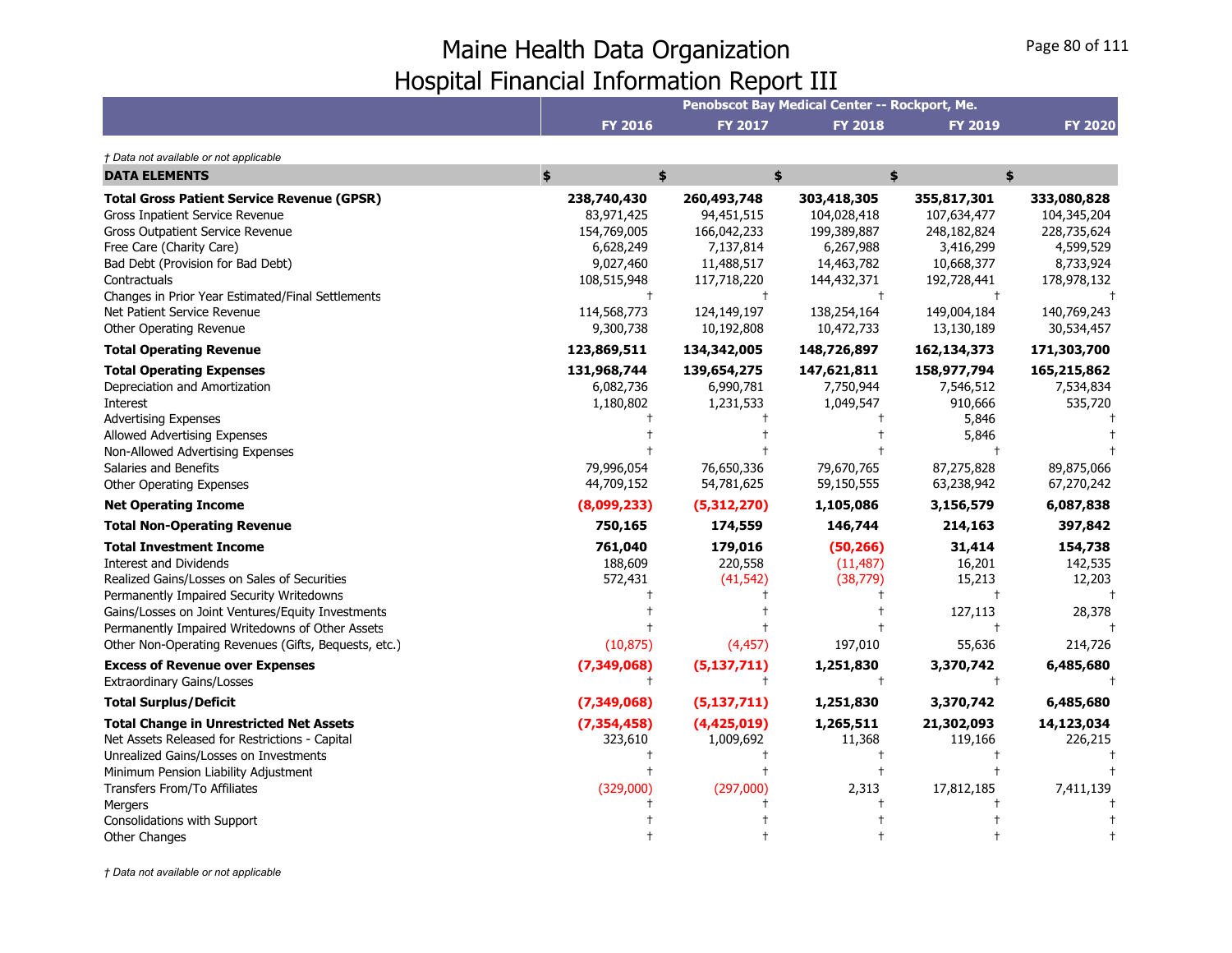| <b>FY 2019</b><br><b>FY 2016</b><br><b>FY 2017</b><br><b>FY 2018</b><br><b>FY 2020</b><br><b>RATIOS</b><br>Liquidity<br>.726<br>Current Ratio with Board Designated and Undesignated Investments<br>.747<br>.850<br>1.551<br>2.008<br>.726<br>.747<br>.850<br>1.539<br>1.994<br>Current Ratio without Board Designated and Undesignated Investments<br>58.632<br>53.621<br>43.956<br>41.145<br>39.773<br>Days in Accounts Receivable<br><b>Acid Test</b><br>.260<br>.304<br>.090<br>.050<br>.147<br>18.832<br>Days Cash on Hand, Current<br>34.198<br>37.442<br>4.191<br>2.084<br>4.776<br>34.198<br>18.832<br>2.674<br>Days Cash on Hand, Incl Board Designated & Undesignated Investments<br>37.442<br>27.620<br>26.352<br>25.764<br>24.877<br>31.131<br>Average Payment Period, Accounts Payable and Accrued Expenses<br>131.755<br>123.299<br>128.436<br>46.634<br>41.327<br>Average Payment Period, Current Liabilities<br><b>Capital Structure</b><br>.328<br>.280<br>.298<br>.557<br>.612<br><b>Equity Financing Ratio</b><br>.370<br>.340<br>.307<br>.264<br><b>Fixed Asset Financing</b><br>.162<br>.251<br>Cash Flow Divided by Total Debt<br>(.017)<br>.023<br>.116<br>.321<br>.246<br>(.028)<br>.021<br>.115<br>.312<br>Cash Flow Divided by Total Debt with Operating Income Only<br>.763<br>3.426<br>Debt Service Coverage<br>(.020)<br>2.717<br>5.300<br>.720<br>3.364<br>(.200)<br>2.677<br>5.155<br>Debt Service Coverage with Operating Income Only<br><b>Profitability</b><br>(.059)<br>.008<br>.021<br>.038<br><b>Total Margin</b><br>(.038)<br>.019<br><b>Operating Margin</b><br>(.065)<br>(.040)<br>.007<br>.036<br>.064<br>.061<br>Non Operating Revenue Margin<br>(.102)<br>(.034)<br>.117<br><b>Return on Assets</b><br>.011<br>.034<br>.058<br>(.068)<br>(.046)<br>.038<br>.062<br>.094<br>(.206)<br>(.165)<br>Return on Equity<br>2.321<br>Markup<br>1.880<br>1.938<br>2.126<br>2.201<br>.476<br>.542<br>.455<br>.452<br>.537<br>Deductible<br>1.057<br>1.095<br>1.108<br>1.118<br>Markup Adjustment for Deductible<br>1.148<br>.691<br>.155<br>1.161<br>.752<br>.459<br>Reported Income Index<br><b>Asset Efficiency</b><br><b>Total Asset Turnover</b><br>1.206<br>1.351<br>1.654<br>1.528<br>1.146<br>2.956<br><b>Fixed Asset Turnover</b><br>2.261<br>2.559<br>3.263<br>2.804<br>15.867<br>12.450<br>12.083<br>13.013<br>13.746<br>Average Age of Plant Depreciation Only<br><b>Other Financial Ratios</b><br>Total Operating Expense Growth<br>.041<br>.057<br>.077<br>.039<br>.058<br>.085<br>.012<br>.107<br>.090<br>.057<br>Total Operating Revenue Growth<br>.763<br>.071<br>Realized Gains Divided by NonOperating Revenue<br>(.238)<br>(.264)<br>.031<br>Realized Gains Divided by NetIncome<br>(.078)<br>.008<br>(.031)<br>.005<br>.002 |                          | Penobscot Bay Medical Center -- Rockport, Me. |      |      |      |      |  |
|---------------------------------------------------------------------------------------------------------------------------------------------------------------------------------------------------------------------------------------------------------------------------------------------------------------------------------------------------------------------------------------------------------------------------------------------------------------------------------------------------------------------------------------------------------------------------------------------------------------------------------------------------------------------------------------------------------------------------------------------------------------------------------------------------------------------------------------------------------------------------------------------------------------------------------------------------------------------------------------------------------------------------------------------------------------------------------------------------------------------------------------------------------------------------------------------------------------------------------------------------------------------------------------------------------------------------------------------------------------------------------------------------------------------------------------------------------------------------------------------------------------------------------------------------------------------------------------------------------------------------------------------------------------------------------------------------------------------------------------------------------------------------------------------------------------------------------------------------------------------------------------------------------------------------------------------------------------------------------------------------------------------------------------------------------------------------------------------------------------------------------------------------------------------------------------------------------------------------------------------------------------------------------------------------------------------------------------------------------------------------------------------------------------------------------------------------------------------------------------------------------------------------------------------------------------------------------------------------------------------------------------------------------------------------------------------------------------------------------------------------------------------------------|--------------------------|-----------------------------------------------|------|------|------|------|--|
|                                                                                                                                                                                                                                                                                                                                                                                                                                                                                                                                                                                                                                                                                                                                                                                                                                                                                                                                                                                                                                                                                                                                                                                                                                                                                                                                                                                                                                                                                                                                                                                                                                                                                                                                                                                                                                                                                                                                                                                                                                                                                                                                                                                                                                                                                                                                                                                                                                                                                                                                                                                                                                                                                                                                                                                 |                          |                                               |      |      |      |      |  |
|                                                                                                                                                                                                                                                                                                                                                                                                                                                                                                                                                                                                                                                                                                                                                                                                                                                                                                                                                                                                                                                                                                                                                                                                                                                                                                                                                                                                                                                                                                                                                                                                                                                                                                                                                                                                                                                                                                                                                                                                                                                                                                                                                                                                                                                                                                                                                                                                                                                                                                                                                                                                                                                                                                                                                                                 |                          |                                               |      |      |      |      |  |
|                                                                                                                                                                                                                                                                                                                                                                                                                                                                                                                                                                                                                                                                                                                                                                                                                                                                                                                                                                                                                                                                                                                                                                                                                                                                                                                                                                                                                                                                                                                                                                                                                                                                                                                                                                                                                                                                                                                                                                                                                                                                                                                                                                                                                                                                                                                                                                                                                                                                                                                                                                                                                                                                                                                                                                                 |                          |                                               |      |      |      |      |  |
|                                                                                                                                                                                                                                                                                                                                                                                                                                                                                                                                                                                                                                                                                                                                                                                                                                                                                                                                                                                                                                                                                                                                                                                                                                                                                                                                                                                                                                                                                                                                                                                                                                                                                                                                                                                                                                                                                                                                                                                                                                                                                                                                                                                                                                                                                                                                                                                                                                                                                                                                                                                                                                                                                                                                                                                 |                          |                                               |      |      |      |      |  |
|                                                                                                                                                                                                                                                                                                                                                                                                                                                                                                                                                                                                                                                                                                                                                                                                                                                                                                                                                                                                                                                                                                                                                                                                                                                                                                                                                                                                                                                                                                                                                                                                                                                                                                                                                                                                                                                                                                                                                                                                                                                                                                                                                                                                                                                                                                                                                                                                                                                                                                                                                                                                                                                                                                                                                                                 |                          |                                               |      |      |      |      |  |
|                                                                                                                                                                                                                                                                                                                                                                                                                                                                                                                                                                                                                                                                                                                                                                                                                                                                                                                                                                                                                                                                                                                                                                                                                                                                                                                                                                                                                                                                                                                                                                                                                                                                                                                                                                                                                                                                                                                                                                                                                                                                                                                                                                                                                                                                                                                                                                                                                                                                                                                                                                                                                                                                                                                                                                                 |                          |                                               |      |      |      |      |  |
|                                                                                                                                                                                                                                                                                                                                                                                                                                                                                                                                                                                                                                                                                                                                                                                                                                                                                                                                                                                                                                                                                                                                                                                                                                                                                                                                                                                                                                                                                                                                                                                                                                                                                                                                                                                                                                                                                                                                                                                                                                                                                                                                                                                                                                                                                                                                                                                                                                                                                                                                                                                                                                                                                                                                                                                 |                          |                                               |      |      |      |      |  |
|                                                                                                                                                                                                                                                                                                                                                                                                                                                                                                                                                                                                                                                                                                                                                                                                                                                                                                                                                                                                                                                                                                                                                                                                                                                                                                                                                                                                                                                                                                                                                                                                                                                                                                                                                                                                                                                                                                                                                                                                                                                                                                                                                                                                                                                                                                                                                                                                                                                                                                                                                                                                                                                                                                                                                                                 |                          |                                               |      |      |      |      |  |
|                                                                                                                                                                                                                                                                                                                                                                                                                                                                                                                                                                                                                                                                                                                                                                                                                                                                                                                                                                                                                                                                                                                                                                                                                                                                                                                                                                                                                                                                                                                                                                                                                                                                                                                                                                                                                                                                                                                                                                                                                                                                                                                                                                                                                                                                                                                                                                                                                                                                                                                                                                                                                                                                                                                                                                                 |                          |                                               |      |      |      |      |  |
|                                                                                                                                                                                                                                                                                                                                                                                                                                                                                                                                                                                                                                                                                                                                                                                                                                                                                                                                                                                                                                                                                                                                                                                                                                                                                                                                                                                                                                                                                                                                                                                                                                                                                                                                                                                                                                                                                                                                                                                                                                                                                                                                                                                                                                                                                                                                                                                                                                                                                                                                                                                                                                                                                                                                                                                 |                          |                                               |      |      |      |      |  |
|                                                                                                                                                                                                                                                                                                                                                                                                                                                                                                                                                                                                                                                                                                                                                                                                                                                                                                                                                                                                                                                                                                                                                                                                                                                                                                                                                                                                                                                                                                                                                                                                                                                                                                                                                                                                                                                                                                                                                                                                                                                                                                                                                                                                                                                                                                                                                                                                                                                                                                                                                                                                                                                                                                                                                                                 |                          |                                               |      |      |      |      |  |
|                                                                                                                                                                                                                                                                                                                                                                                                                                                                                                                                                                                                                                                                                                                                                                                                                                                                                                                                                                                                                                                                                                                                                                                                                                                                                                                                                                                                                                                                                                                                                                                                                                                                                                                                                                                                                                                                                                                                                                                                                                                                                                                                                                                                                                                                                                                                                                                                                                                                                                                                                                                                                                                                                                                                                                                 |                          |                                               |      |      |      |      |  |
|                                                                                                                                                                                                                                                                                                                                                                                                                                                                                                                                                                                                                                                                                                                                                                                                                                                                                                                                                                                                                                                                                                                                                                                                                                                                                                                                                                                                                                                                                                                                                                                                                                                                                                                                                                                                                                                                                                                                                                                                                                                                                                                                                                                                                                                                                                                                                                                                                                                                                                                                                                                                                                                                                                                                                                                 |                          |                                               |      |      |      |      |  |
|                                                                                                                                                                                                                                                                                                                                                                                                                                                                                                                                                                                                                                                                                                                                                                                                                                                                                                                                                                                                                                                                                                                                                                                                                                                                                                                                                                                                                                                                                                                                                                                                                                                                                                                                                                                                                                                                                                                                                                                                                                                                                                                                                                                                                                                                                                                                                                                                                                                                                                                                                                                                                                                                                                                                                                                 |                          |                                               |      |      |      |      |  |
|                                                                                                                                                                                                                                                                                                                                                                                                                                                                                                                                                                                                                                                                                                                                                                                                                                                                                                                                                                                                                                                                                                                                                                                                                                                                                                                                                                                                                                                                                                                                                                                                                                                                                                                                                                                                                                                                                                                                                                                                                                                                                                                                                                                                                                                                                                                                                                                                                                                                                                                                                                                                                                                                                                                                                                                 |                          |                                               |      |      |      |      |  |
|                                                                                                                                                                                                                                                                                                                                                                                                                                                                                                                                                                                                                                                                                                                                                                                                                                                                                                                                                                                                                                                                                                                                                                                                                                                                                                                                                                                                                                                                                                                                                                                                                                                                                                                                                                                                                                                                                                                                                                                                                                                                                                                                                                                                                                                                                                                                                                                                                                                                                                                                                                                                                                                                                                                                                                                 |                          |                                               |      |      |      |      |  |
|                                                                                                                                                                                                                                                                                                                                                                                                                                                                                                                                                                                                                                                                                                                                                                                                                                                                                                                                                                                                                                                                                                                                                                                                                                                                                                                                                                                                                                                                                                                                                                                                                                                                                                                                                                                                                                                                                                                                                                                                                                                                                                                                                                                                                                                                                                                                                                                                                                                                                                                                                                                                                                                                                                                                                                                 |                          |                                               |      |      |      |      |  |
|                                                                                                                                                                                                                                                                                                                                                                                                                                                                                                                                                                                                                                                                                                                                                                                                                                                                                                                                                                                                                                                                                                                                                                                                                                                                                                                                                                                                                                                                                                                                                                                                                                                                                                                                                                                                                                                                                                                                                                                                                                                                                                                                                                                                                                                                                                                                                                                                                                                                                                                                                                                                                                                                                                                                                                                 |                          |                                               |      |      |      |      |  |
|                                                                                                                                                                                                                                                                                                                                                                                                                                                                                                                                                                                                                                                                                                                                                                                                                                                                                                                                                                                                                                                                                                                                                                                                                                                                                                                                                                                                                                                                                                                                                                                                                                                                                                                                                                                                                                                                                                                                                                                                                                                                                                                                                                                                                                                                                                                                                                                                                                                                                                                                                                                                                                                                                                                                                                                 |                          |                                               |      |      |      |      |  |
|                                                                                                                                                                                                                                                                                                                                                                                                                                                                                                                                                                                                                                                                                                                                                                                                                                                                                                                                                                                                                                                                                                                                                                                                                                                                                                                                                                                                                                                                                                                                                                                                                                                                                                                                                                                                                                                                                                                                                                                                                                                                                                                                                                                                                                                                                                                                                                                                                                                                                                                                                                                                                                                                                                                                                                                 |                          |                                               |      |      |      |      |  |
|                                                                                                                                                                                                                                                                                                                                                                                                                                                                                                                                                                                                                                                                                                                                                                                                                                                                                                                                                                                                                                                                                                                                                                                                                                                                                                                                                                                                                                                                                                                                                                                                                                                                                                                                                                                                                                                                                                                                                                                                                                                                                                                                                                                                                                                                                                                                                                                                                                                                                                                                                                                                                                                                                                                                                                                 |                          |                                               |      |      |      |      |  |
|                                                                                                                                                                                                                                                                                                                                                                                                                                                                                                                                                                                                                                                                                                                                                                                                                                                                                                                                                                                                                                                                                                                                                                                                                                                                                                                                                                                                                                                                                                                                                                                                                                                                                                                                                                                                                                                                                                                                                                                                                                                                                                                                                                                                                                                                                                                                                                                                                                                                                                                                                                                                                                                                                                                                                                                 |                          |                                               |      |      |      |      |  |
|                                                                                                                                                                                                                                                                                                                                                                                                                                                                                                                                                                                                                                                                                                                                                                                                                                                                                                                                                                                                                                                                                                                                                                                                                                                                                                                                                                                                                                                                                                                                                                                                                                                                                                                                                                                                                                                                                                                                                                                                                                                                                                                                                                                                                                                                                                                                                                                                                                                                                                                                                                                                                                                                                                                                                                                 |                          |                                               |      |      |      |      |  |
|                                                                                                                                                                                                                                                                                                                                                                                                                                                                                                                                                                                                                                                                                                                                                                                                                                                                                                                                                                                                                                                                                                                                                                                                                                                                                                                                                                                                                                                                                                                                                                                                                                                                                                                                                                                                                                                                                                                                                                                                                                                                                                                                                                                                                                                                                                                                                                                                                                                                                                                                                                                                                                                                                                                                                                                 |                          |                                               |      |      |      |      |  |
|                                                                                                                                                                                                                                                                                                                                                                                                                                                                                                                                                                                                                                                                                                                                                                                                                                                                                                                                                                                                                                                                                                                                                                                                                                                                                                                                                                                                                                                                                                                                                                                                                                                                                                                                                                                                                                                                                                                                                                                                                                                                                                                                                                                                                                                                                                                                                                                                                                                                                                                                                                                                                                                                                                                                                                                 |                          |                                               |      |      |      |      |  |
|                                                                                                                                                                                                                                                                                                                                                                                                                                                                                                                                                                                                                                                                                                                                                                                                                                                                                                                                                                                                                                                                                                                                                                                                                                                                                                                                                                                                                                                                                                                                                                                                                                                                                                                                                                                                                                                                                                                                                                                                                                                                                                                                                                                                                                                                                                                                                                                                                                                                                                                                                                                                                                                                                                                                                                                 |                          |                                               |      |      |      |      |  |
|                                                                                                                                                                                                                                                                                                                                                                                                                                                                                                                                                                                                                                                                                                                                                                                                                                                                                                                                                                                                                                                                                                                                                                                                                                                                                                                                                                                                                                                                                                                                                                                                                                                                                                                                                                                                                                                                                                                                                                                                                                                                                                                                                                                                                                                                                                                                                                                                                                                                                                                                                                                                                                                                                                                                                                                 |                          |                                               |      |      |      |      |  |
|                                                                                                                                                                                                                                                                                                                                                                                                                                                                                                                                                                                                                                                                                                                                                                                                                                                                                                                                                                                                                                                                                                                                                                                                                                                                                                                                                                                                                                                                                                                                                                                                                                                                                                                                                                                                                                                                                                                                                                                                                                                                                                                                                                                                                                                                                                                                                                                                                                                                                                                                                                                                                                                                                                                                                                                 |                          |                                               |      |      |      |      |  |
|                                                                                                                                                                                                                                                                                                                                                                                                                                                                                                                                                                                                                                                                                                                                                                                                                                                                                                                                                                                                                                                                                                                                                                                                                                                                                                                                                                                                                                                                                                                                                                                                                                                                                                                                                                                                                                                                                                                                                                                                                                                                                                                                                                                                                                                                                                                                                                                                                                                                                                                                                                                                                                                                                                                                                                                 |                          |                                               |      |      |      |      |  |
|                                                                                                                                                                                                                                                                                                                                                                                                                                                                                                                                                                                                                                                                                                                                                                                                                                                                                                                                                                                                                                                                                                                                                                                                                                                                                                                                                                                                                                                                                                                                                                                                                                                                                                                                                                                                                                                                                                                                                                                                                                                                                                                                                                                                                                                                                                                                                                                                                                                                                                                                                                                                                                                                                                                                                                                 |                          |                                               |      |      |      |      |  |
|                                                                                                                                                                                                                                                                                                                                                                                                                                                                                                                                                                                                                                                                                                                                                                                                                                                                                                                                                                                                                                                                                                                                                                                                                                                                                                                                                                                                                                                                                                                                                                                                                                                                                                                                                                                                                                                                                                                                                                                                                                                                                                                                                                                                                                                                                                                                                                                                                                                                                                                                                                                                                                                                                                                                                                                 |                          |                                               |      |      |      |      |  |
|                                                                                                                                                                                                                                                                                                                                                                                                                                                                                                                                                                                                                                                                                                                                                                                                                                                                                                                                                                                                                                                                                                                                                                                                                                                                                                                                                                                                                                                                                                                                                                                                                                                                                                                                                                                                                                                                                                                                                                                                                                                                                                                                                                                                                                                                                                                                                                                                                                                                                                                                                                                                                                                                                                                                                                                 |                          |                                               |      |      |      |      |  |
|                                                                                                                                                                                                                                                                                                                                                                                                                                                                                                                                                                                                                                                                                                                                                                                                                                                                                                                                                                                                                                                                                                                                                                                                                                                                                                                                                                                                                                                                                                                                                                                                                                                                                                                                                                                                                                                                                                                                                                                                                                                                                                                                                                                                                                                                                                                                                                                                                                                                                                                                                                                                                                                                                                                                                                                 |                          |                                               |      |      |      |      |  |
|                                                                                                                                                                                                                                                                                                                                                                                                                                                                                                                                                                                                                                                                                                                                                                                                                                                                                                                                                                                                                                                                                                                                                                                                                                                                                                                                                                                                                                                                                                                                                                                                                                                                                                                                                                                                                                                                                                                                                                                                                                                                                                                                                                                                                                                                                                                                                                                                                                                                                                                                                                                                                                                                                                                                                                                 |                          |                                               |      |      |      |      |  |
|                                                                                                                                                                                                                                                                                                                                                                                                                                                                                                                                                                                                                                                                                                                                                                                                                                                                                                                                                                                                                                                                                                                                                                                                                                                                                                                                                                                                                                                                                                                                                                                                                                                                                                                                                                                                                                                                                                                                                                                                                                                                                                                                                                                                                                                                                                                                                                                                                                                                                                                                                                                                                                                                                                                                                                                 |                          |                                               |      |      |      |      |  |
|                                                                                                                                                                                                                                                                                                                                                                                                                                                                                                                                                                                                                                                                                                                                                                                                                                                                                                                                                                                                                                                                                                                                                                                                                                                                                                                                                                                                                                                                                                                                                                                                                                                                                                                                                                                                                                                                                                                                                                                                                                                                                                                                                                                                                                                                                                                                                                                                                                                                                                                                                                                                                                                                                                                                                                                 |                          |                                               |      |      |      |      |  |
|                                                                                                                                                                                                                                                                                                                                                                                                                                                                                                                                                                                                                                                                                                                                                                                                                                                                                                                                                                                                                                                                                                                                                                                                                                                                                                                                                                                                                                                                                                                                                                                                                                                                                                                                                                                                                                                                                                                                                                                                                                                                                                                                                                                                                                                                                                                                                                                                                                                                                                                                                                                                                                                                                                                                                                                 |                          |                                               |      |      |      |      |  |
|                                                                                                                                                                                                                                                                                                                                                                                                                                                                                                                                                                                                                                                                                                                                                                                                                                                                                                                                                                                                                                                                                                                                                                                                                                                                                                                                                                                                                                                                                                                                                                                                                                                                                                                                                                                                                                                                                                                                                                                                                                                                                                                                                                                                                                                                                                                                                                                                                                                                                                                                                                                                                                                                                                                                                                                 |                          |                                               |      |      |      |      |  |
|                                                                                                                                                                                                                                                                                                                                                                                                                                                                                                                                                                                                                                                                                                                                                                                                                                                                                                                                                                                                                                                                                                                                                                                                                                                                                                                                                                                                                                                                                                                                                                                                                                                                                                                                                                                                                                                                                                                                                                                                                                                                                                                                                                                                                                                                                                                                                                                                                                                                                                                                                                                                                                                                                                                                                                                 |                          |                                               |      |      |      |      |  |
|                                                                                                                                                                                                                                                                                                                                                                                                                                                                                                                                                                                                                                                                                                                                                                                                                                                                                                                                                                                                                                                                                                                                                                                                                                                                                                                                                                                                                                                                                                                                                                                                                                                                                                                                                                                                                                                                                                                                                                                                                                                                                                                                                                                                                                                                                                                                                                                                                                                                                                                                                                                                                                                                                                                                                                                 | Long Term Debt to Equity | .568                                          | .571 | .470 | .241 | .144 |  |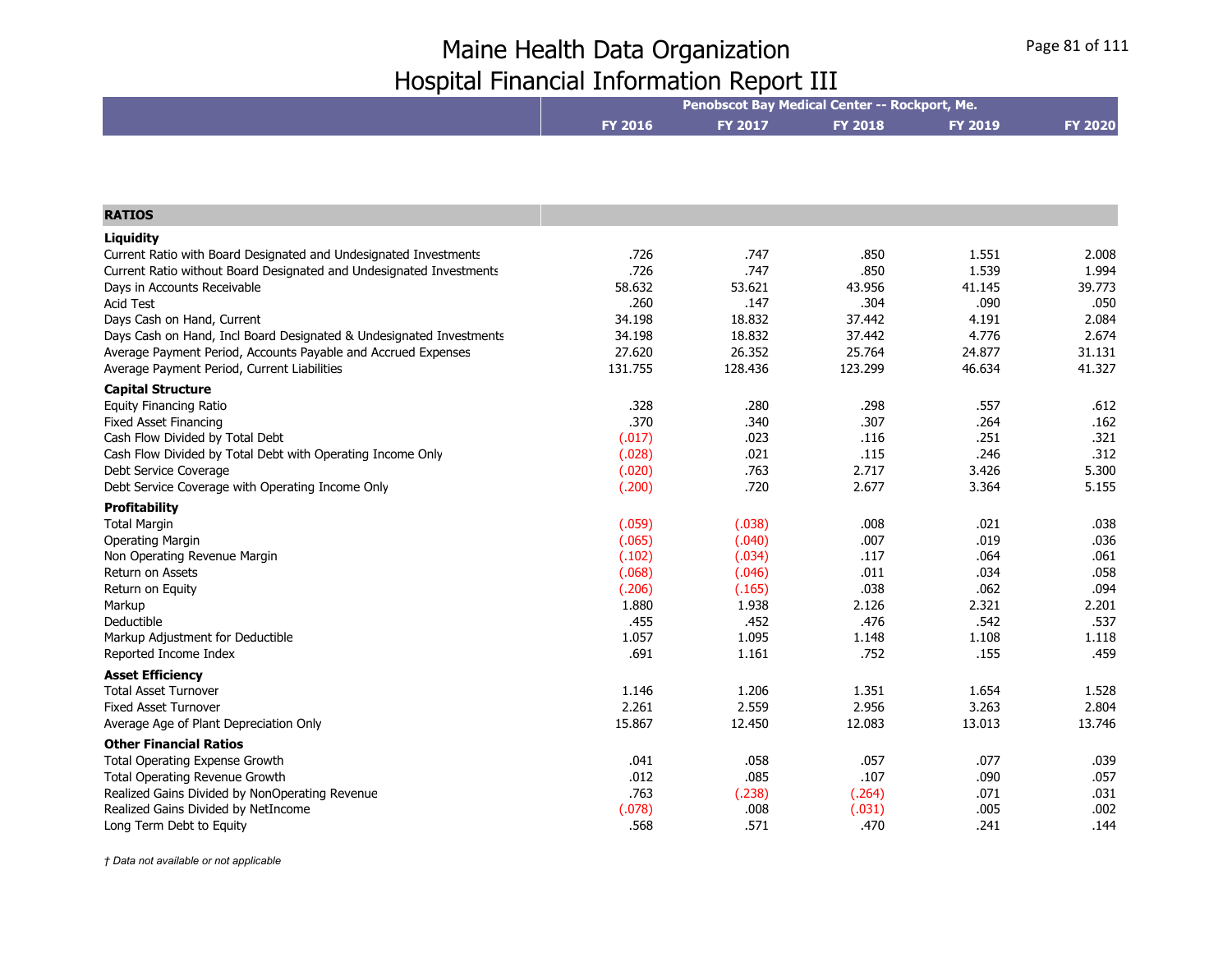|                                                                                                                                                                                                                                                                                                                                               |                                                                                    |                                                                                   | Penobscot Valley Hospital -- Lincoln, Me.                                         |                                                                                    |                                                                                    |
|-----------------------------------------------------------------------------------------------------------------------------------------------------------------------------------------------------------------------------------------------------------------------------------------------------------------------------------------------|------------------------------------------------------------------------------------|-----------------------------------------------------------------------------------|-----------------------------------------------------------------------------------|------------------------------------------------------------------------------------|------------------------------------------------------------------------------------|
|                                                                                                                                                                                                                                                                                                                                               | <b>FY 2016</b>                                                                     | <b>FY 2017</b>                                                                    | <b>FY 2018</b>                                                                    | <b>FY 2019</b>                                                                     | <b>FY 2020</b>                                                                     |
| <b>DATA ELEMENTS</b>                                                                                                                                                                                                                                                                                                                          | \$<br>\$                                                                           | \$                                                                                | \$                                                                                | \$                                                                                 |                                                                                    |
| <b>Total Current Assets</b><br>Cash and Investment<br>Current Assets Whose Use is Limited<br>Net Patient Accounts Receivable                                                                                                                                                                                                                  | 4,475,938<br>1,147,317<br>62,023<br>2,553,474                                      | 4,239,604<br>728,549<br>62,436<br>2,768,271                                       | 3,667,102<br>208,371<br>63,644<br>2,753,701                                       | 4,609,363<br>1,481,713<br>62,378<br>2,476,321                                      | 6,799,034<br>4,057,832<br>62,581<br>2,030,032                                      |
| Due from Affiliates<br>Third Party Settlements Receivable<br>Other Accounts Receivable<br>Inventory<br><b>Other Current Assets</b>                                                                                                                                                                                                            | 484,182<br>228,942                                                                 | $\Omega$<br>440,578<br>239,770                                                    | ŋ<br>426,352<br>215,034                                                           | U<br>356,709<br>232,242                                                            | 431,144<br>217,445                                                                 |
| <b>Total Non-Current Assets</b><br><b>Trustee Held Investments</b><br>Board Designated and Undesignated Investments<br>Due from Affiliates<br><b>Investment in Affiliates</b><br><b>Other Non-Current Assets</b><br>Gross Property, Plant and Equipment (PP&E)<br><b>Accumulated Depreciation</b><br>Net Property, Plant and Equipment (PP&E) | 6,093,281<br>670,323<br>78,712<br>161,019<br>19,121,815<br>13,938,588<br>5,183,227 | 5,028,705<br>304,658<br>74,792<br>31,848<br>19,181,803<br>14,564,396<br>4,617,407 | 4,470,925<br>305,170<br>71,703<br>28,828<br>18,315,536<br>14,250,312<br>4,065,224 | 4,103,962<br>305,218<br>125,724<br>30,032<br>18,360,119<br>14,717,131<br>3,642,988 | 3,867,280<br>180,068<br>172,469<br>31,094<br>18,568,386<br>15,084,737<br>3,483,649 |
| <b>Total Unrestricted Assets</b>                                                                                                                                                                                                                                                                                                              | 10,569,219                                                                         | 9,268,309                                                                         | 8,138,027                                                                         | 8,713,325                                                                          | 10,666,314                                                                         |
| <b>Total Current Liabilities</b><br>Current Long Term Debt (LTD)<br><b>Accounts Payable and Accrued Expenses</b><br><b>Estimated Third Party Settlements</b><br>Due to Affiliates<br><b>Other Current Liabilities</b>                                                                                                                         | 4,762,804<br>451,131<br>2,810,790<br>1,229,550<br>$\ddagger$<br>271,333            | 6,463,343<br>545,160<br>2,687,050<br>2,409,034<br>$\ddagger$<br>822,099           | 8,421,834<br>3,483,622<br>2,143,886<br>1,834,226<br>$^{\dagger}$<br>960,100       | 3,299,817<br>$\overline{1}$<br>2,067,925<br>1,231,892<br>$\pm$                     | 4,673,134<br>40,267<br>1,872,616<br>1,171,027<br>1,589,224                         |
| <b>Total Non-Current Liabilities</b><br>Long Term Debt<br><b>Estimated Third Party Settlements</b><br>Due to Affiliates<br>Self Insurance Fund<br>Accrued Pension and Post Retiree Health Benefits<br><b>Other Non-Current Liabilities</b>                                                                                                    | 5,765,768<br>4,344,528<br>1,273,841<br>147,399                                     | 4,337,028<br>3,913,022<br>403,302<br>20,704                                       | 2,247,107<br>665,288<br>1,561,659<br>20,160                                       | 9,387,519<br>9,387,519                                                             | 8,871,416<br>62,330<br>8,809,086                                                   |
| <b>Fund Balance Unrestricted</b>                                                                                                                                                                                                                                                                                                              | 40,647                                                                             | (1,532,062)                                                                       | (2,530,914)                                                                       | (3,974,011)                                                                        | (2,878,236)                                                                        |
| <b>Total Liabilities &amp; Equity</b>                                                                                                                                                                                                                                                                                                         | 10,569,219                                                                         | 9,268,309                                                                         | 8,138,027                                                                         | 8,713,325                                                                          | 10,666,314                                                                         |
| <b>Total Restricted Assets</b><br>Cash and Investments<br>Receivables<br><b>Other Assets</b>                                                                                                                                                                                                                                                  | 238,996<br>238,996                                                                 | 160,998<br>160,998                                                                | 176,015<br>176,015                                                                | 193,574<br>193,574                                                                 | 221,098<br>221,098                                                                 |
| <b>Total Restricted Liabilities and Equity</b>                                                                                                                                                                                                                                                                                                | 238,996                                                                            | 160,998                                                                           | 176,015                                                                           | 193,574                                                                            | 221,098                                                                            |
| <b>Total Restricted Fund Balance</b><br><b>Total Liabilities</b><br>Temporarily Restricted Net Assets<br>Permanently Restricted Net Assets                                                                                                                                                                                                    | 238,996<br>162,447<br>76,549                                                       | 160,998<br>84,449<br>76,549                                                       | 176,015<br>99,466<br>76,549                                                       | 193,574<br>117,025<br>76,549                                                       | 221,098<br>144,549<br>76,549                                                       |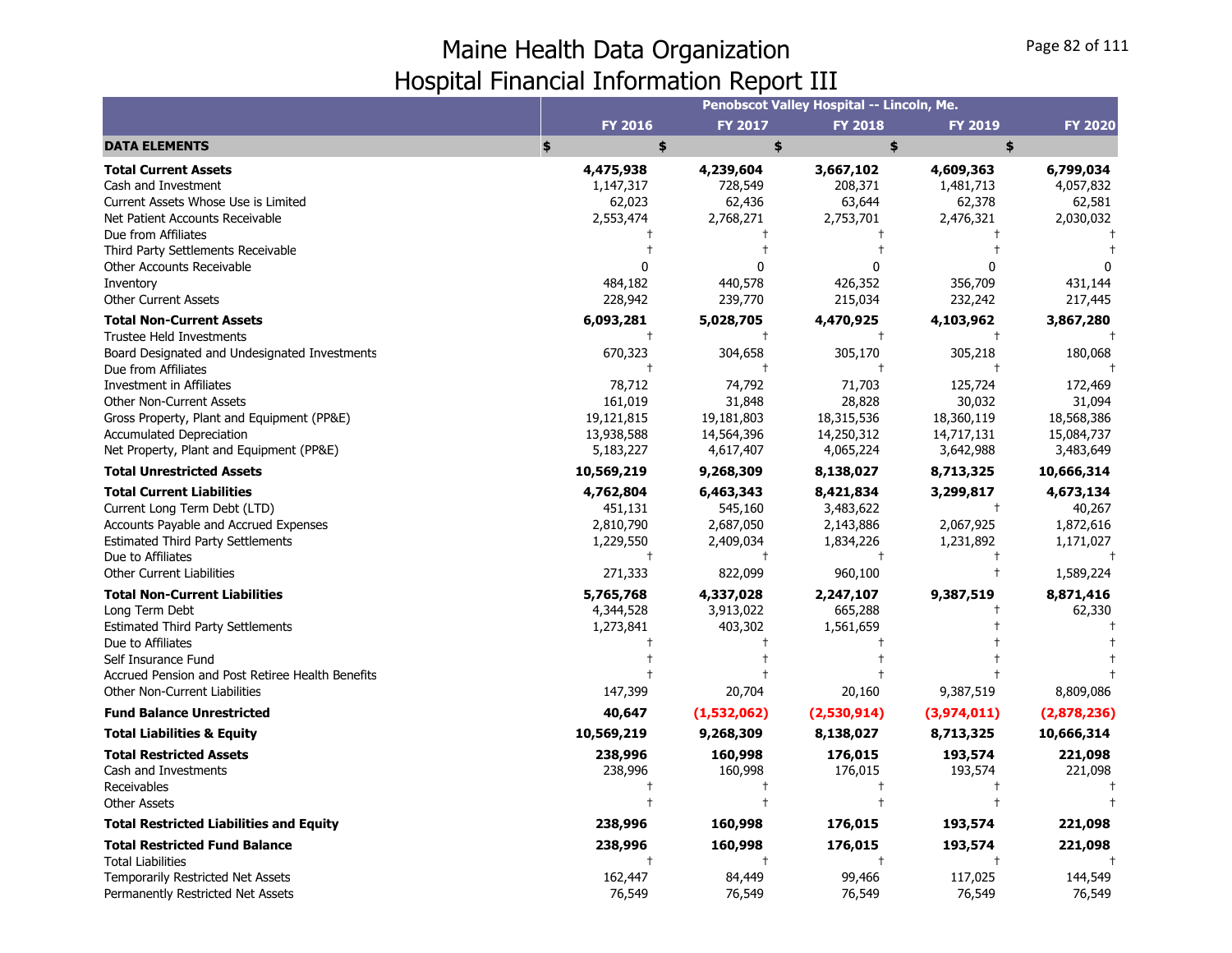|                                                                                                                                                                                                                                                                                                                                                                                                                                                                                                                                                                                                                                          |                                                                                                                                                                       |                                                                                                                                                                     | Penobscot Valley Hospital -- Lincoln, Me.                                                                                                                 |                                                                                                                                              |                                                                                                                              |
|------------------------------------------------------------------------------------------------------------------------------------------------------------------------------------------------------------------------------------------------------------------------------------------------------------------------------------------------------------------------------------------------------------------------------------------------------------------------------------------------------------------------------------------------------------------------------------------------------------------------------------------|-----------------------------------------------------------------------------------------------------------------------------------------------------------------------|---------------------------------------------------------------------------------------------------------------------------------------------------------------------|-----------------------------------------------------------------------------------------------------------------------------------------------------------|----------------------------------------------------------------------------------------------------------------------------------------------|------------------------------------------------------------------------------------------------------------------------------|
|                                                                                                                                                                                                                                                                                                                                                                                                                                                                                                                                                                                                                                          | <b>FY 2016</b>                                                                                                                                                        | <b>FY 2017</b>                                                                                                                                                      | <b>FY 2018</b>                                                                                                                                            | <b>FY 2019</b>                                                                                                                               | <b>FY 2020</b>                                                                                                               |
| † Data not available or not applicable                                                                                                                                                                                                                                                                                                                                                                                                                                                                                                                                                                                                   |                                                                                                                                                                       |                                                                                                                                                                     |                                                                                                                                                           |                                                                                                                                              |                                                                                                                              |
| <b>DATA ELEMENTS</b>                                                                                                                                                                                                                                                                                                                                                                                                                                                                                                                                                                                                                     | \$<br>\$                                                                                                                                                              | \$                                                                                                                                                                  |                                                                                                                                                           | \$<br>\$                                                                                                                                     |                                                                                                                              |
| <b>Total Gross Patient Service Revenue (GPSR)</b><br>Gross Inpatient Service Revenue<br>Gross Outpatient Service Revenue<br>Free Care (Charity Care)<br>Bad Debt (Provision for Bad Debt)<br>Contractuals<br>Changes in Prior Year Estimated/Final Settlements<br>Net Patient Service Revenue<br>Other Operating Revenue                                                                                                                                                                                                                                                                                                                 | 35,453,703<br>5,665,846<br>29,787,857<br>1,345,461<br>1,686,079<br>11,009,964<br>287,000<br>21,125,199<br>275,178                                                     | 33,791,647<br>4,168,922<br>29,622,725<br>1,168,497<br>1,607,042<br>10,986,692<br>(89,000)<br>20,118,416<br>412,550                                                  | 33,639,006<br>2,588,647<br>31,050,359<br>970,703<br>1,875,117<br>12,469,628<br>(66,000)<br>18,389,558<br>290,748                                          | 34,607,931<br>3,044,419<br>31,563,512<br>641,467<br>2,122,642<br>14,340,671<br>91,000<br>17,412,151<br>383,272                               | 30,603,065<br>1,740,867<br>28,862,198<br>205,733<br>1,378,706<br>11,964,001<br>(86,000)<br>17,140,625<br>2,451,419           |
| <b>Total Operating Revenue</b>                                                                                                                                                                                                                                                                                                                                                                                                                                                                                                                                                                                                           | 21,400,377                                                                                                                                                            | 20,530,966                                                                                                                                                          | 18,680,306                                                                                                                                                | 17,795,423                                                                                                                                   | 19,592,044                                                                                                                   |
| <b>Total Operating Expenses</b><br>Depreciation and Amortization<br>Interest<br><b>Advertising Expenses</b><br>Allowed Advertising Expenses<br>Non-Allowed Advertising Expenses<br>Salaries and Benefits<br>Other Operating Expenses<br><b>Net Operating Income</b><br><b>Total Non-Operating Revenue</b><br><b>Total Investment Income</b><br><b>Interest and Dividends</b><br>Realized Gains/Losses on Sales of Securities<br>Permanently Impaired Security Writedowns<br>Gains/Losses on Joint Ventures/Equity Investments<br>Permanently Impaired Writedowns of Other Assets<br>Other Non-Operating Revenues (Gifts, Bequests, etc.) | 23,462,637<br>831,408<br>246,075<br>13,990<br>$^{+}$<br>13,990<br>12,961,102<br>9,410,062<br>(2,062,260)<br>69,783<br>76,030<br>16,137<br>59,893<br>$\pm$<br>(6, 247) | 22,271,452<br>696,110<br>295,103<br>7,488<br>$^{+}$<br>7,488<br>11,124,018<br>10,148,733<br>(1,740,486)<br>48,479<br>37,281<br>13,036<br>24,245<br>$^{+}$<br>11,198 | 19,695,821<br>603,610<br>269,967<br>7,845<br>$\mathsf{t}$<br>7,845<br>8,646,396<br>10,168,003<br>(1,015,515)<br>(7, 384)<br>10,003<br>10,003<br>(17, 387) | 18,138,814<br>472,274<br>35,077<br>530<br>$\mathbf +$<br>530<br>8,355,522<br>9,275,411<br>(343, 391)<br>38,885<br>11,789<br>11,789<br>27,096 | 18,016,212<br>399,237<br>31,982<br>580<br>580<br>8,638,423<br>8,945,990<br>1,575,832<br>32,575<br>13,474<br>13,474<br>19,101 |
| <b>Excess of Revenue over Expenses</b><br><b>Extraordinary Gains/Losses</b>                                                                                                                                                                                                                                                                                                                                                                                                                                                                                                                                                              | (1,992,477)                                                                                                                                                           | (1,692,007)<br>$\ddagger$                                                                                                                                           | (1,022,899)<br>$\ddagger$                                                                                                                                 | (304, 506)<br>$\ddagger$                                                                                                                     | 1,608,407                                                                                                                    |
| <b>Total Surplus/Deficit</b>                                                                                                                                                                                                                                                                                                                                                                                                                                                                                                                                                                                                             | (1,992,477)                                                                                                                                                           | (1,692,007)                                                                                                                                                         | (1,022,899)                                                                                                                                               | (304, 506)                                                                                                                                   | 1,608,407                                                                                                                    |
| <b>Total Change in Unrestricted Net Assets</b><br>Net Assets Released for Restrictions - Capital<br>Unrealized Gains/Losses on Investments<br>Minimum Pension Liability Adjustment<br>Transfers From/To Affiliates<br>Mergers<br>Consolidations with Support                                                                                                                                                                                                                                                                                                                                                                             | (1,995,989)<br>46,956<br>(67,095)<br>$\pm$<br>16,627                                                                                                                  | (1,572,709)<br>102,303<br>$\pm$<br>$\ddagger$<br>16,995                                                                                                             | (998, 852)<br>6,680<br>17,367                                                                                                                             | (688, 097)<br>26,925<br>(410, 516)                                                                                                           | 1,095,775<br>27,644<br>(540, 276)                                                                                            |
| <b>Other Changes</b>                                                                                                                                                                                                                                                                                                                                                                                                                                                                                                                                                                                                                     |                                                                                                                                                                       |                                                                                                                                                                     |                                                                                                                                                           |                                                                                                                                              |                                                                                                                              |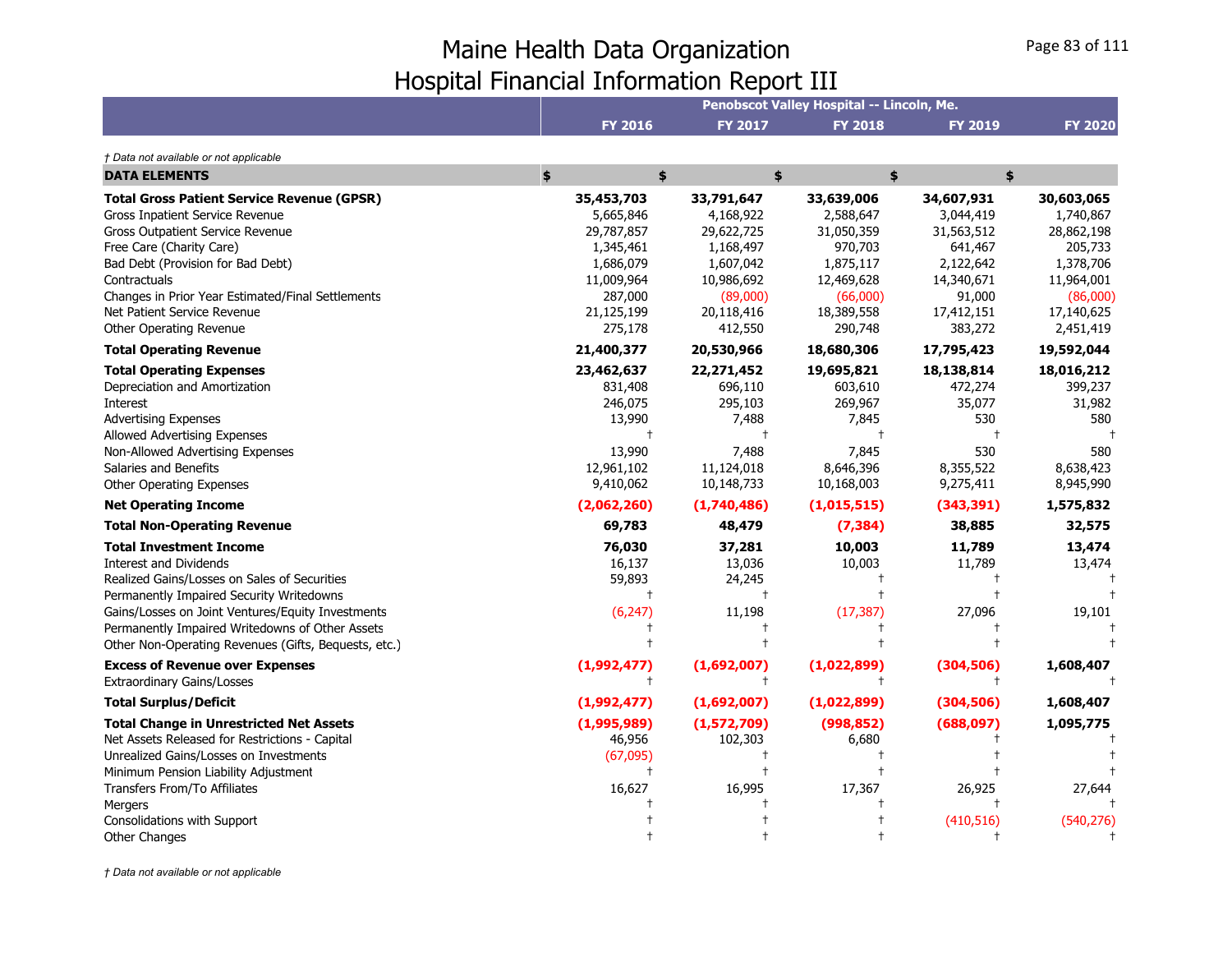|                                                                     | Penobscot Valley Hospital -- Lincoln, Me. |                |                |                |                |  |
|---------------------------------------------------------------------|-------------------------------------------|----------------|----------------|----------------|----------------|--|
|                                                                     | <b>FY 2016</b>                            | <b>FY 2017</b> | <b>FY 2018</b> | <b>FY 2019</b> | <b>FY 2020</b> |  |
|                                                                     |                                           |                |                |                |                |  |
| <b>RATIOS</b>                                                       |                                           |                |                |                |                |  |
| Liquidity                                                           |                                           |                |                |                |                |  |
| Current Ratio with Board Designated and Undesignated Investments    | 1.081                                     | .703           | .472           | 1.489          | 1.493          |  |
| Current Ratio without Board Designated and Undesignated Investments | .940                                      | .656           | .435           | 1.397          | 1.455          |  |
| Days in Accounts Receivable                                         | 44.119                                    | 50.224         | 54.656         | 51.910         | 43.228         |  |
| <b>Acid Test</b>                                                    | .254                                      | .122           | .032           | .468           | .882           |  |
| Days Cash on Hand, Current                                          | 19.504                                    | 13.381         | 5.200          | 31.902         | 85.369         |  |
| Days Cash on Hand, Incl Board Designated & Undesignated Investments | 30.315                                    | 18.535         | 11.034         | 38.208         | 89.100         |  |
| Average Payment Period, Accounts Payable and Accrued Expenses       | 45.333                                    | 45.458         | 40.986         | 42.724         | 38.798         |  |
| Average Payment Period, Current Liabilities                         | 76.815                                    | 109.343        | 161.006        | 68.176         | 96.821         |  |
| <b>Capital Structure</b>                                            |                                           |                |                |                |                |  |
| <b>Equity Financing Ratio</b>                                       | .004                                      | (.165)         | (.311)         | (.456)         | (.270)         |  |
| <b>Fixed Asset Financing</b>                                        | .838                                      | .847           | .164           | .000           | .018           |  |
| Cash Flow Divided by Total Debt                                     | (.110)                                    | (.092)         | (.039)         | .013           | .148           |  |
| Cash Flow Divided by Total Debt with Operating Income Only          | (.117)                                    | (.097)         | (.039)         | .010           | .146           |  |
| Debt Service Coverage                                               | (1.211)                                   | (.939)         | (.183)         | .058           | 63.774         |  |
| Debt Service Coverage with Operating Income Only                    | (1.304)                                   | (1.004)        | (.174)         | .047           | 62.756         |  |
| <b>Profitability</b>                                                |                                           |                |                |                |                |  |
| <b>Total Margin</b>                                                 | (.093)                                    | (.082)         | (.055)         | (.017)         | .082           |  |
| <b>Operating Margin</b>                                             | (.096)                                    | (.085)         | (.054)         | (.019)         | .080           |  |
| Non Operating Revenue Margin                                        | (.035)                                    | (.029)         | .007           | (.128)         | .020           |  |
| Return on Assets                                                    | (.189)                                    | (.183)         | (.126)         | (.035)         | .151           |  |
| Return on Equity                                                    | (49.019)                                  | 1.104          | .404           | .077           | (.559)         |  |
| Markup                                                              | 1.523                                     | 1.536          | 1.723          | 1.929          | 1.835          |  |
| Deductible                                                          | .311                                      | .325           | .371           | .414           | .391           |  |
| Markup Adjustment for Deductible                                    | 1.054                                     | 1.042          | 1.090          | 1.138          | 1.171          |  |
| Reported Income Index                                               | .998                                      | 1.076          | 1.024          | .211           | 1.468          |  |
| <b>Asset Efficiency</b>                                             |                                           |                |                |                |                |  |
| <b>Total Asset Turnover</b>                                         | 2.031                                     | 2.220          | 2.295          | 2.047          | 1.840          |  |
| <b>Fixed Asset Turnover</b>                                         | 4.129                                     | 4.446          | 4.595          | 4.885          | 5.624          |  |
| Average Age of Plant Depreciation Only                              | 16.765                                    | 20.923         | 23.608         | 31.162         | 37.784         |  |
| <b>Other Financial Ratios</b>                                       |                                           |                |                |                |                |  |
| <b>Total Operating Expense Growth</b>                               | (.022)                                    | (.051)         | (.116)         | (.079)         | (.007)         |  |
| Total Operating Revenue Growth                                      | (.062)                                    | (.041)         | (.090)         | (.047)         | .101           |  |
| Realized Gains Divided by NonOperating Revenue                      | .858                                      | .500           | .000           | .000           | .000           |  |
| Realized Gains Divided by NetIncome                                 | (.030)                                    | (.014)         | .000           | .000           | .000           |  |
| Long Term Debt to Equity                                            | 106.884                                   | (2.554)        | (.263)         | .000           | (.022)         |  |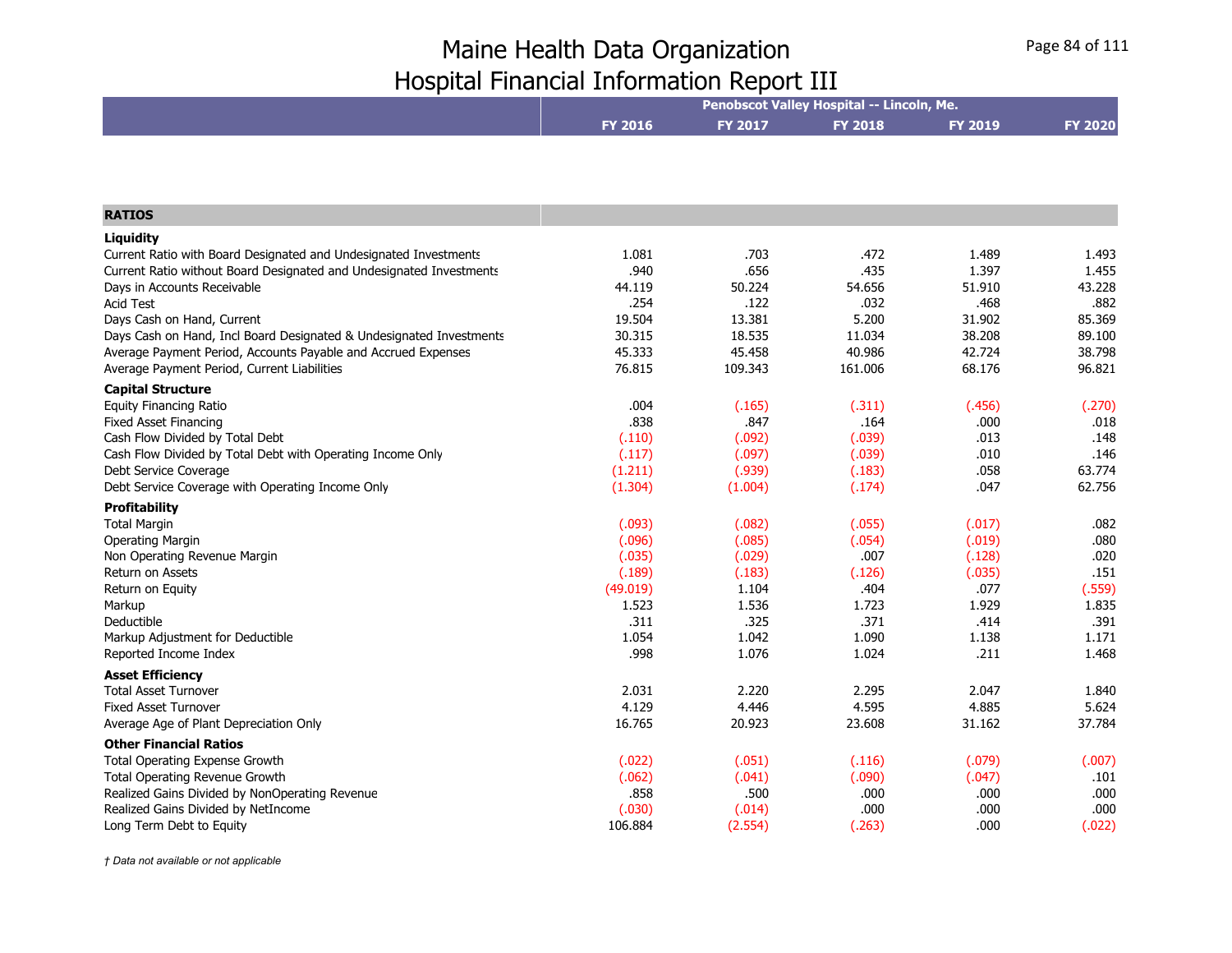|                                                                         |                       |                       |                       | Redington-Fairview General Hospital -- Skowhegan, Me. |                       |
|-------------------------------------------------------------------------|-----------------------|-----------------------|-----------------------|-------------------------------------------------------|-----------------------|
|                                                                         | <b>FY 2016</b>        | <b>FY 2017</b>        | <b>FY 2018</b>        | <b>FY 2019</b>                                        | <b>FY 2020</b>        |
| <b>DATA ELEMENTS</b>                                                    | \$<br>\$              | \$                    |                       | \$<br>\$                                              |                       |
| <b>Total Current Assets</b>                                             | 53,294,254            | 55,774,726            | 61,107,833            | 64,116,080                                            | 84,070,068            |
| Cash and Investment                                                     | 36,957,338            | 40,563,193            | 45,247,212            | 46,653,781                                            | 72,487,550            |
| Current Assets Whose Use is Limited                                     |                       | $\ddagger$            | $\pm$                 | $^+$                                                  |                       |
| Net Patient Accounts Receivable                                         | 14,235,574            | 13,130,090            | 13,483,447            | 14,764,286                                            | 8,796,052             |
| Due from Affiliates                                                     |                       |                       |                       |                                                       |                       |
| Third Party Settlements Receivable                                      |                       |                       |                       |                                                       |                       |
| Other Accounts Receivable                                               | 400,488               | 382,350               | 529,096               | 865,588                                               | 638,192               |
| Inventory                                                               | 1,504,264             | 1,505,843             | 1,602,417             | 1,583,871                                             | 1,900,494             |
| <b>Other Current Assets</b><br><b>Total Non-Current Assets</b>          | 196,590<br>55,970,092 | 193,250               | 245,661<br>53,158,895 | 248,554<br>52,853,282                                 | 247,780<br>50,966,502 |
| <b>Trustee Held Investments</b>                                         | 2,246,311             | 55,321,856<br>788,657 | $\ddagger$            |                                                       |                       |
| Board Designated and Undesignated Investments                           | 22,256,034            | 23,811,076            | 25,619,499            | 26,774,027                                            | 25,179,076            |
| Due from Affiliates                                                     |                       |                       |                       |                                                       |                       |
| <b>Investment in Affiliates</b>                                         |                       |                       |                       |                                                       |                       |
| <b>Other Non-Current Assets</b>                                         | 679,107               | 623,124               | 143,817               | 149,736                                               | 230,303               |
| Gross Property, Plant and Equipment (PP&E)                              | 82,907,231            | 86,330,445            | 87,595,503            | 89,882,205                                            | 93,201,479            |
| <b>Accumulated Depreciation</b>                                         | 52,118,591            | 56,231,446            | 60,199,924            | 63,952,686                                            | 67,644,356            |
| Net Property, Plant and Equipment (PP&E)                                | 30,788,640            | 30,098,999            | 27,395,579            | 25,929,519                                            | 25,557,123            |
| <b>Total Unrestricted Assets</b>                                        | 109,264,346           | 111,096,582           | 114,266,728           | 116,969,362                                           | 135,036,570           |
| <b>Total Current Liabilities</b>                                        | 20,166,094            | 18,877,024            | 19,541,571            | 16,116,404                                            | 20,108,358            |
| Current Long Term Debt (LTD)                                            | 1,335,000             | 1,375,000             | 1,340,000             | 1,380,000                                             | 1,420,000             |
| Accounts Payable and Accrued Expenses                                   | 8,587,846             | 8,413,207             | 8,774,943             | 10,152,263                                            | 11,752,621            |
| <b>Estimated Third Party Settlements</b>                                | 8,419,361             | 7,084,738             | 7,217,360             | 4,538,238                                             | 1,412,053             |
| Due to Affiliates                                                       | $\ddagger$            | $\ddagger$            | $\ddagger$            | $\ddagger$                                            |                       |
| <b>Other Current Liabilities</b>                                        | 1,823,887             | 2,004,079             | 2,209,268             | 45,903                                                | 5,523,684             |
| <b>Total Non-Current Liabilities</b>                                    | 31,438,541            | 28,420,523            | 24,932,847            | 21,983,711                                            | 35,557,569            |
| Long Term Debt                                                          | 26,851,775            | 25,437,304            | 23,422,257            | 21,983,711                                            | 20,505,166            |
| <b>Estimated Third Party Settlements</b>                                |                       |                       |                       |                                                       |                       |
| Due to Affiliates                                                       |                       |                       |                       |                                                       |                       |
| Self Insurance Fund<br>Accrued Pension and Post Retiree Health Benefits | 4,586,766             | 2,983,219             | 1,510,590             |                                                       |                       |
| Other Non-Current Liabilities                                           |                       | $\ddagger$            | $\ddagger$            |                                                       | 15,052,403            |
| <b>Fund Balance Unrestricted</b>                                        | 57,659,711            | 63,799,035            | 69,792,310            | 78,869,247                                            | 79,370,643            |
| <b>Total Liabilities &amp; Equity</b>                                   | 109,264,346           | 111,096,582           | 114,266,728           | 116,969,362                                           | 135,036,570           |
| <b>Total Restricted Assets</b>                                          | 862,928               | 1,144,892             | 928,452               | 1,143,519                                             | 1,183,299             |
| Cash and Investments                                                    | 862,928               | 1,144,892             | 928,452               | 1,143,519                                             | 1,183,299             |
| Receivables                                                             |                       | $\ddagger$            | $\ddagger$            |                                                       |                       |
| <b>Other Assets</b>                                                     |                       |                       | $\ddagger$            |                                                       |                       |
| <b>Total Restricted Liabilities and Equity</b>                          | 862,928               | 1,144,892             | 928,452               | 1,143,519                                             | 1,183,299             |
| <b>Total Restricted Fund Balance</b>                                    | 862,928               | 1,144,892             | 928,452               | 1,143,519                                             | 1,183,299             |
| <b>Total Liabilities</b>                                                |                       | $\ddagger$            | $\ddagger$            | $\ddagger$                                            |                       |
| <b>Temporarily Restricted Net Assets</b>                                | 862,928               | 1,144,892             | 928,452               | 1,143,519                                             | 1,183,299             |
| Permanently Restricted Net Assets                                       | $\ddagger$            | $\ddagger$            | $\ddagger$            | $\ddagger$                                            |                       |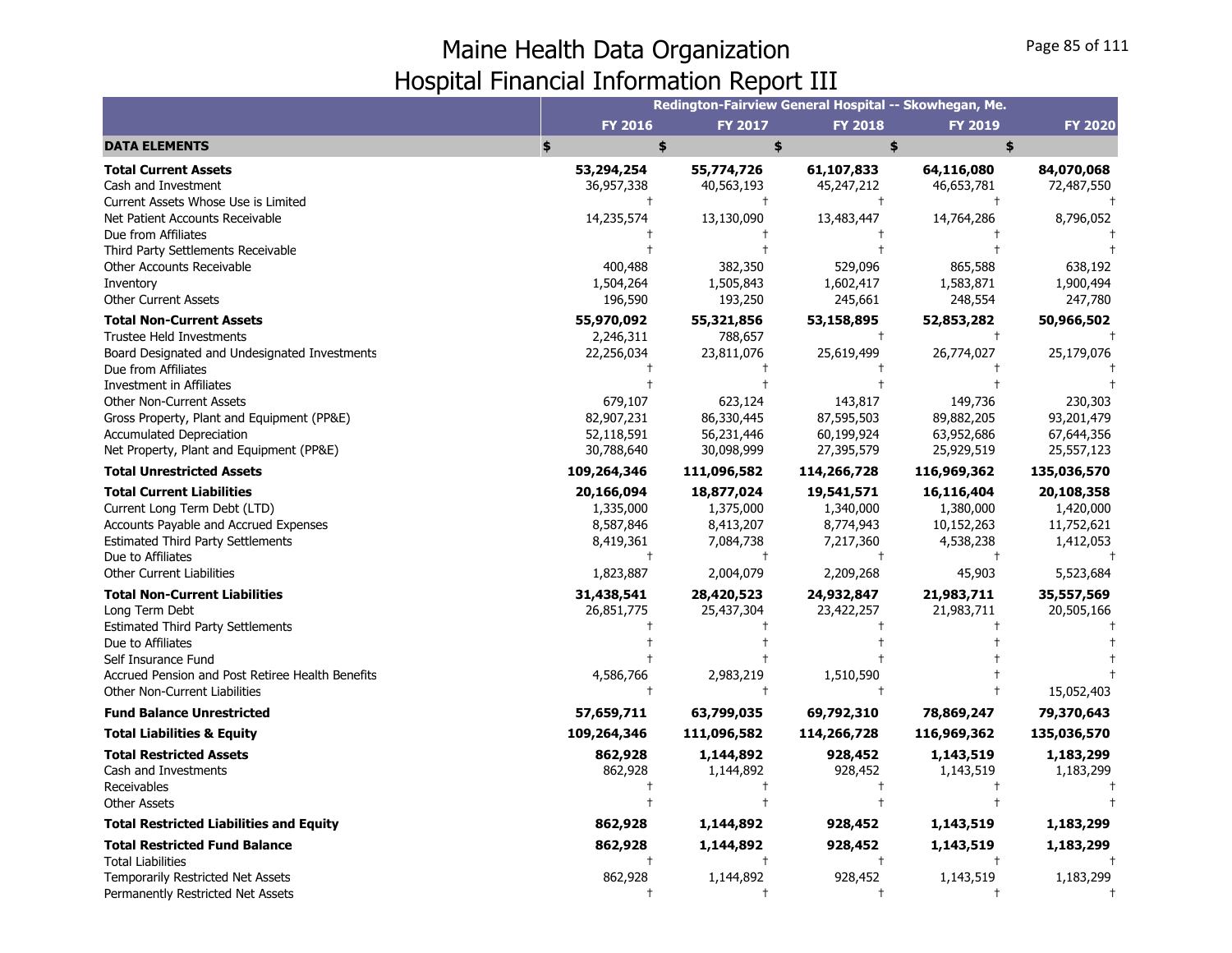|                                                      | Redington-Fairview General Hospital -- Skowhegan, Me. |                |                |                |                |  |
|------------------------------------------------------|-------------------------------------------------------|----------------|----------------|----------------|----------------|--|
|                                                      | <b>FY 2016</b>                                        | <b>FY 2017</b> | <b>FY 2018</b> | <b>FY 2019</b> | <b>FY 2020</b> |  |
| † Data not available or not applicable               |                                                       |                |                |                |                |  |
| <b>DATA ELEMENTS</b>                                 | \$<br>\$                                              |                | \$             | \$<br>\$       |                |  |
| <b>Total Gross Patient Service Revenue (GPSR)</b>    | 131,710,753                                           | 140,654,411    | 147, 165, 284  | 156,127,255    | 153,831,644    |  |
| Gross Inpatient Service Revenue                      | 27,349,091                                            | 26,849,681     | 26,481,305     | 26,194,134     | 23,125,188     |  |
| Gross Outpatient Service Revenue                     | 104,361,662                                           | 113,804,730    | 120,683,979    | 129,933,121    | 130,706,456    |  |
| Free Care (Charity Care)                             | 3,364,712                                             | 3,690,747      | 3,311,366      | 2,113,626      | 1,437,745      |  |
| Bad Debt (Provision for Bad Debt)                    | 9,526,662                                             | 9,089,395      | 11,687,358     | 12,731,281     | 11,575,030     |  |
| Contractuals                                         | 37,333,630                                            | 42,746,397     | 44,100,294     | 48,620,843     | 49,176,053     |  |
| Changes in Prior Year Estimated/Final Settlements    | $\mathsf{t}$                                          | $\ddagger$     | $\pm$          | (1,532,000)    | (1,411,000)    |  |
| Net Patient Service Revenue                          | 81,485,749                                            | 85,127,872     | 88,066,266     | 94,193,505     | 93,053,816     |  |
| Other Operating Revenue                              | 3,893,520                                             | 3,655,397      | 4,556,849      | 5,010,305      | 9,719,461      |  |
| <b>Total Operating Revenue</b>                       | 85,379,269                                            | 88,783,269     | 92,623,115     | 99,203,810     | 102,773,277    |  |
| <b>Total Operating Expenses</b>                      | 85,369,744                                            | 88,674,167     | 92,465,558     | 96,579,394     | 100,449,572    |  |
| Depreciation and Amortization                        | 3,822,002                                             | 4,112,854      | 3,968,480      | 3,752,759      | 3,691,669      |  |
| Interest                                             | 1,028,052                                             | 1,142,781      | 985,493        | 936,379        | 878,532        |  |
| <b>Advertising Expenses</b>                          | 385,577                                               | 288,488        | 297,458        | 280,276        | 281,705        |  |
| Allowed Advertising Expenses                         | 308,237                                               | 222,550        | 178,001        | 185,710        | 183,979        |  |
| Non-Allowed Advertising Expenses                     | 77,340                                                | 65,938         | 119,457        | 94,566         | 97,726         |  |
| Salaries and Benefits                                | 45,016,475                                            | 47,242,985     | 49,966,082     | 53,373,374     | 53,477,516     |  |
| Other Operating Expenses                             | 35,117,638                                            | 35,887,059     | 37,248,045     | 38,236,606     | 42,120,150     |  |
| <b>Net Operating Income</b>                          | 9,525                                                 | 109,102        | 157,557        | 2,624,416      | 2,323,705      |  |
| <b>Total Non-Operating Revenue</b>                   | 2,597,238                                             | 1,315,586      | 1,921,186      | 1,968,966      | 3,140,417      |  |
| <b>Total Investment Income</b>                       | 1,614,730                                             | 611,125        | 1,208,258      | 1,225,381      | 2,384,676      |  |
| <b>Interest and Dividends</b>                        | 1,614,730                                             | 611,125        | 1,208,258      | 1,225,381      | 2,384,676      |  |
| Realized Gains/Losses on Sales of Securities         |                                                       |                |                |                |                |  |
| Permanently Impaired Security Writedowns             |                                                       |                |                |                |                |  |
| Gains/Losses on Joint Ventures/Equity Investments    | (85, 935)                                             | 4,207          | (19,936)       | (93, 942)      | (91, 409)      |  |
| Permanently Impaired Writedowns of Other Assets      |                                                       |                |                |                |                |  |
| Other Non-Operating Revenues (Gifts, Bequests, etc.) | 1,068,443                                             | 700,254        | 732,864        | 837,527        | 847,150        |  |
| <b>Excess of Revenue over Expenses</b>               | 2,606,763                                             | 1,424,688      | 2,078,743      | 4,593,382      | 5,464,122      |  |
| <b>Extraordinary Gains/Losses</b>                    | $\ddagger$                                            | $\ddagger$     | 261,305        | $\ddagger$     |                |  |
| <b>Total Surplus/Deficit</b>                         | 2,606,763                                             | 1,424,688      | 2,340,048      | 4,593,382      | 5,464,122      |  |
| <b>Total Change in Unrestricted Net Assets</b>       | 1,093,666                                             | 6,139,325      | 5,993,275      | 9,076,937      | 501,396        |  |
| Net Assets Released for Restrictions - Capital       |                                                       |                |                |                |                |  |
| Unrealized Gains/Losses on Investments               | (2,494,979)                                           | 4,222,344      | 4,008,128      | 2,954,848      | 40,979         |  |
| Minimum Pension Liability Adjustment                 | 981,882                                               | 492,293        | (354, 901)     | 1,528,707      | (5,003,705)    |  |
| Transfers From/To Affiliates                         |                                                       |                |                |                |                |  |
| Mergers                                              |                                                       |                |                |                |                |  |
| Consolidations with Support                          |                                                       |                |                |                |                |  |
| <b>Other Changes</b>                                 |                                                       |                |                |                |                |  |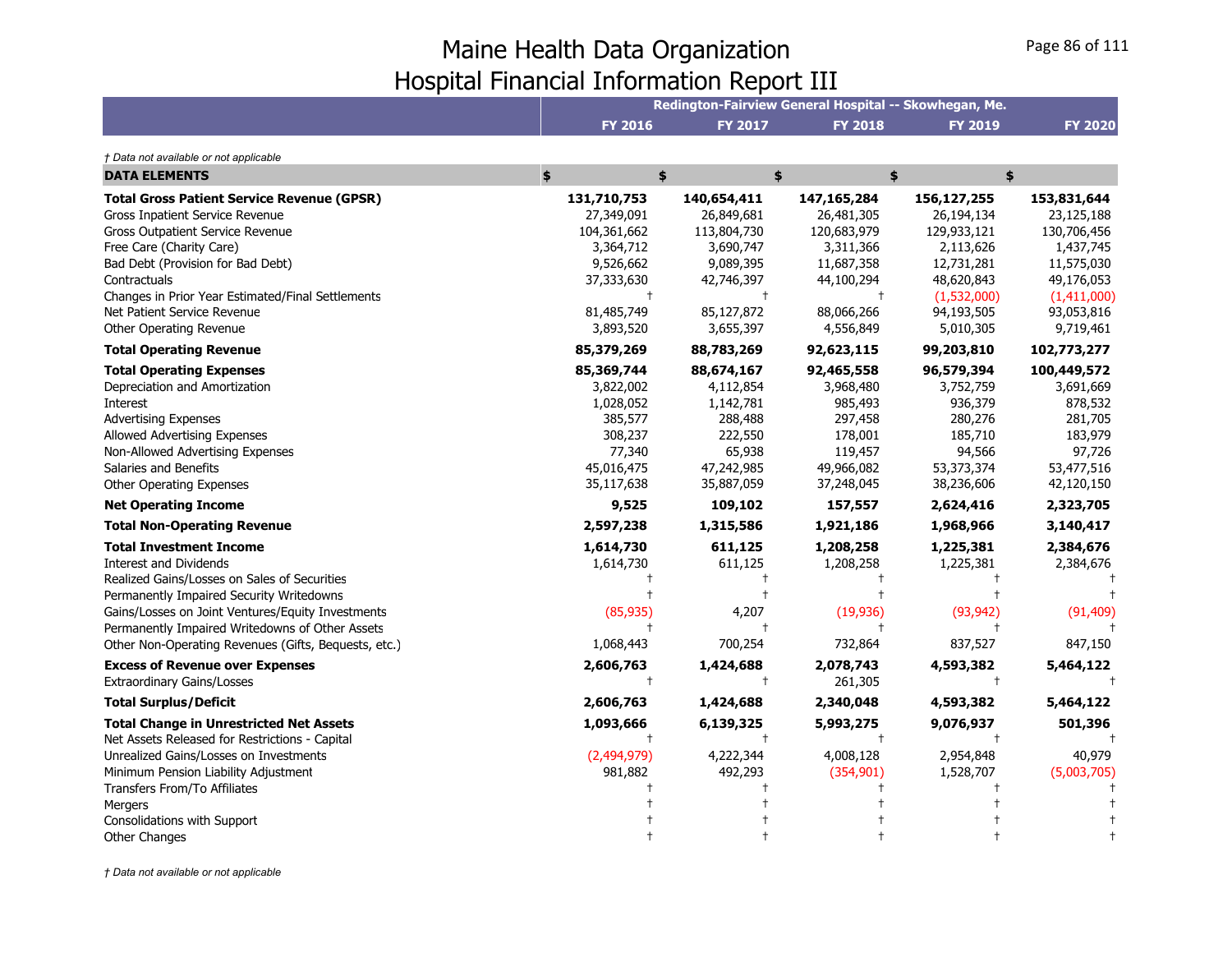|                                                                     |                | Redington-Fairview General Hospital -- Skowhegan, Me. |                |                |                |
|---------------------------------------------------------------------|----------------|-------------------------------------------------------|----------------|----------------|----------------|
|                                                                     | <b>FY 2016</b> | <b>FY 2017</b>                                        | <b>FY 2018</b> | <b>FY 2019</b> | <b>FY 2020</b> |
|                                                                     |                |                                                       |                |                |                |
| <b>RATIOS</b>                                                       |                |                                                       |                |                |                |
| Liquidity                                                           |                |                                                       |                |                |                |
| Current Ratio with Board Designated and Undesignated Investments    | 3.746          | 4.216                                                 | 4.438          | 5.640          | 5.433          |
| Current Ratio without Board Designated and Undesignated Investments | 2.643          | 2.955                                                 | 3.127          | 3.978          | 4.181          |
| Days in Accounts Receivable                                         | 63.766         | 56.297                                                | 55.884         | 57.212         | 34.502         |
| <b>Acid Test</b>                                                    | 1.833          | 2.149                                                 | 2.315          | 2.895          | 3.605          |
| Days Cash on Hand, Current                                          | 165.418        | 175.087                                               | 186.619        | 183.446        | 273.445        |
| Days Cash on Hand, Incl Board Designated & Undesignated Investments | 265.033        | 277.865                                               | 292.285        | 288.723        | 368.428        |
| Average Payment Period, Accounts Payable and Accrued Expenses       | 38.438         | 36.315                                                | 36.192         | 39.919         | 44.334         |
| Average Payment Period, Current Liabilities                         | 90.262         | 81.481                                                | 80.598         | 63.371         | 75.855         |
| <b>Capital Structure</b>                                            |                |                                                       |                |                |                |
| <b>Equity Financing Ratio</b>                                       | .528           | .574                                                  | .611           | .674           | .588           |
| <b>Fixed Asset Financing</b>                                        | .872           | .845                                                  | .855           | .848           | .802           |
| Cash Flow Divided by Total Debt                                     | .125           | .117                                                  | .136           | .219           | .164           |
| Cash Flow Divided by Total Debt with Operating Income Only          | .074           | .089                                                  | .093           | .167           | .108           |
| Debt Service Coverage                                               | 4.057          | 2.696                                                 | 2.979          | 4.078          | 4.443          |
| Debt Service Coverage with Operating Income Only                    | 2.644          | 2.165                                                 | 2.165          | 3.213          | 3.052          |
| <b>Profitability</b>                                                |                |                                                       |                |                |                |
| <b>Total Margin</b>                                                 | .030           | .016                                                  | .022           | .045           | .052           |
| <b>Operating Margin</b>                                             | .000           | .001                                                  | .002           | .026           | .023           |
| Non Operating Revenue Margin                                        | .996           | .923                                                  | .924           | .429           | .575           |
| Return on Assets                                                    | .024           | .013                                                  | .018           | .039           | .040           |
| Return on Equity                                                    | .045           | .022                                                  | .030           | .058           | .069           |
| Markup                                                              | 1.588          | 1.627                                                 | 1.641          | 1.668          | 1.628          |
| Deductible                                                          | .283           | .304                                                  | .300           | .311           | .320           |
| Markup Adjustment for Deductible                                    | 1.151          | 1.145                                                 | 1.164          | 1.165          | 1.139          |
| Reported Income Index                                               | 2.384          | .232                                                  | .347           | .506           | 10.898         |
| <b>Asset Efficiency</b>                                             |                |                                                       |                |                |                |
| <b>Total Asset Turnover</b>                                         | .805           | .811                                                  | .827           | .865           | .784           |
| <b>Fixed Asset Turnover</b>                                         | 2.773          | 2.950                                                 | 3.381          | 3.826          | 4.021          |
| Average Age of Plant Depreciation Only                              | 13.636         | 13.672                                                | 15.170         | 17.042         | 18.324         |
| <b>Other Financial Ratios</b>                                       |                |                                                       |                |                |                |
| Total Operating Expense Growth                                      | .078           | .039                                                  | .043           | .044           | .040           |
| <b>Total Operating Revenue Growth</b>                               | .118           | .040                                                  | .043           | .071           | .036           |
| Realized Gains Divided by NonOperating Revenue                      | .000           | .000                                                  | .000           | .000           | .000           |
| Realized Gains Divided by NetIncome                                 | .000           | .000                                                  | .000           | .000           | .000           |
| Long Term Debt to Equity                                            | .466           | .399                                                  | .336           | .279           | .258           |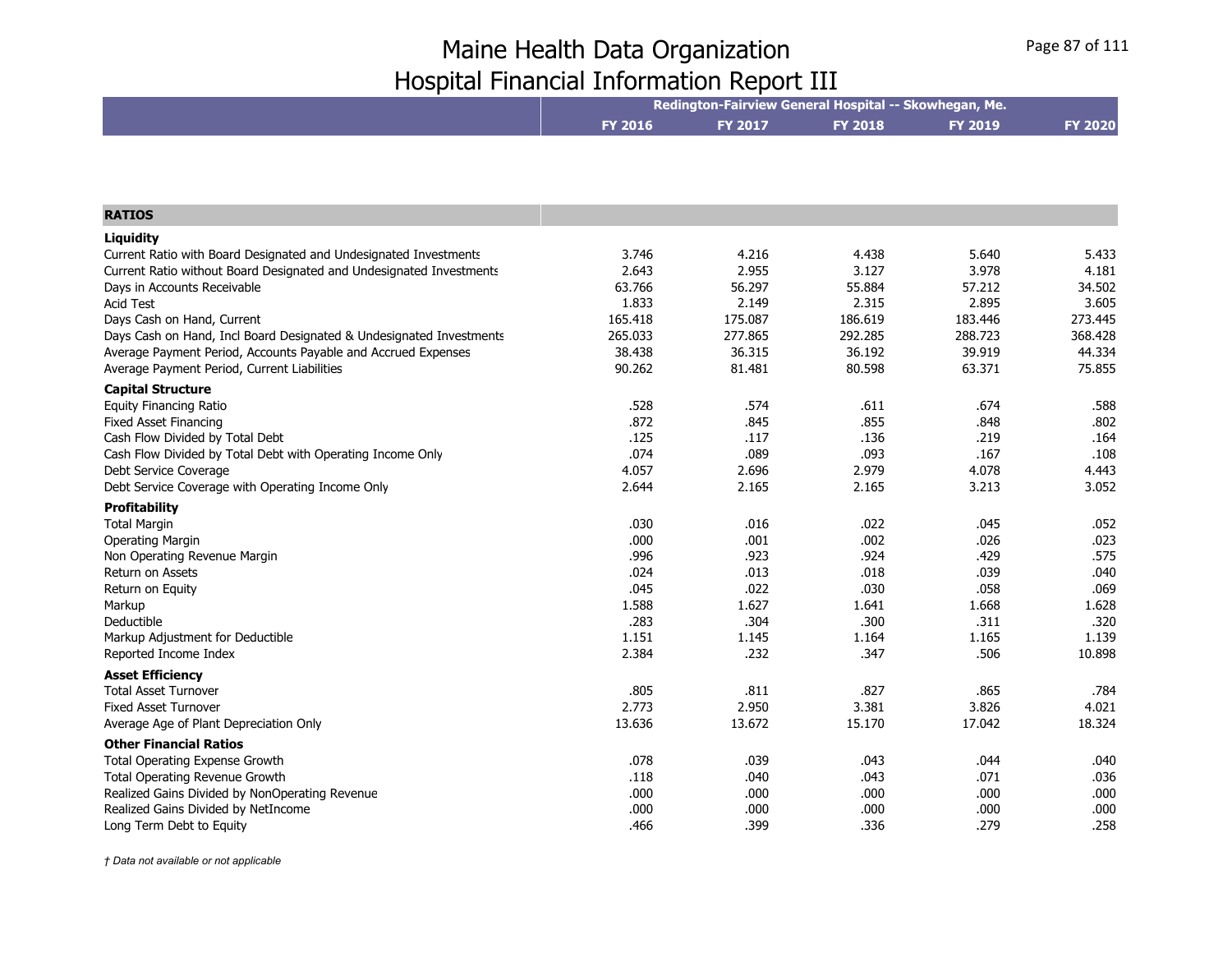|                                                  |            |            | Rumford Community Hospital -- Rumford, Me. |                |                |
|--------------------------------------------------|------------|------------|--------------------------------------------|----------------|----------------|
|                                                  | FY 2016    | FY 2017    | <b>FY 2018</b>                             | <b>FY 2019</b> | <b>FY 2020</b> |
| <b>DATA ELEMENTS</b>                             | \$<br>\$   | \$         | \$                                         | \$             |                |
| <b>Total Current Assets</b>                      | 9,197,479  | 11,078,643 | 8,829,117                                  | 8,666,486      | 19,223,904     |
| Cash and Investment                              | 3,719,539  | 4,314,334  | 2,079,290                                  | 2,533,716      | 14,324,803     |
| Current Assets Whose Use is Limited              | 48,531     | 48,541     | 48,543                                     | 48,543         | 40,203         |
| Net Patient Accounts Receivable                  | 4,915,770  | 4,157,450  | 3,846,115                                  | 3,811,038      | 4,137,598      |
| Due from Affiliates                              | $\ddagger$ | $\ddagger$ | $\ddagger$                                 | $^{+}$         | 31,352         |
| Third Party Settlements Receivable               | (253,038)  | 2,004,901  | 2,027,376                                  | 1,556,450      |                |
| Other Accounts Receivable                        | 15,409     | 14,506     | 17,513                                     | ŋ              |                |
| Inventory                                        | 442,980    | 434,404    | 559,047                                    | 448,409        | 455,532        |
| <b>Other Current Assets</b>                      | 308,288    | 104,507    | 251,233                                    | 268,330        | 234,416        |
| <b>Total Non-Current Assets</b>                  | 16,645,362 | 16,121,113 | 15,911,973                                 | 16,873,165     | 15,684,112     |
| <b>Trustee Held Investments</b>                  |            |            |                                            |                |                |
| Board Designated and Undesignated Investments    | 2,501,604  | 2,753,966  | 3,027,824                                  | 3,224,741      | 3,357,730      |
| Due from Affiliates                              |            |            |                                            |                |                |
| <b>Investment in Affiliates</b>                  |            |            |                                            |                |                |
| <b>Other Non-Current Assets</b>                  | 540,469    | 954,434    | 670,385                                    | 1,380,745      | 1,429,247      |
| Gross Property, Plant and Equipment (PP&E)       | 35,562,989 | 35,430,394 | 36,502,190                                 | 38,063,150     | 38,170,011     |
| <b>Accumulated Depreciation</b>                  | 21,959,700 | 23,017,681 | 24,288,426                                 | 25,795,471     | 27,272,876     |
| Net Property, Plant and Equipment (PP&E)         | 13,603,289 | 12,412,713 | 12,213,764                                 | 12,267,679     | 10,897,135     |
| <b>Total Unrestricted Assets</b>                 | 25,842,841 | 27,199,756 | 24,741,090                                 | 25,539,651     | 34,908,016     |
| <b>Total Current Liabilities</b>                 | 4,633,853  | 6,135,340  | 5,350,263                                  | 6,153,379      | 12,265,208     |
| Current Long Term Debt (LTD)                     | 261,820    | 181,760    | 65,599                                     | 118,367        | 67,158         |
| Accounts Payable and Accrued Expenses            | 2,152,444  | 1,852,841  | 2,874,030                                  | 4,761,153      | 3,717,250      |
| <b>Estimated Third Party Settlements</b>         |            |            |                                            |                | 8,480,800      |
| Due to Affiliates                                |            |            | $\overline{1}$                             |                |                |
| <b>Other Current Liabilities</b>                 | 2,219,589  | 4,100,739  | 2,410,634                                  | 1,273,859      |                |
| <b>Total Non-Current Liabilities</b>             | 3,686,914  | 4,071,361  | 3,002,191                                  | 3,725,338      | 3,984,380      |
| Long Term Debt                                   | 1,110,931  | 764,812    | 819,136                                    | 817,565        | 759,555        |
| <b>Estimated Third Party Settlements</b>         |            |            |                                            |                |                |
| Due to Affiliates                                |            |            |                                            |                |                |
| Self Insurance Fund                              |            |            |                                            |                |                |
| Accrued Pension and Post Retiree Health Benefits | 2,797,413  | 2,876,451  | 2,564,563                                  | 2,475,400      | 2,605,837      |
| <b>Other Non-Current Liabilities</b>             | (221, 430) | 430,098    | (381, 508)                                 | 432,373        | 618,988        |
| <b>Fund Balance Unrestricted</b>                 | 17,522,074 | 16,993,055 | 16,388,636                                 | 15,660,934     | 18,658,428     |
| <b>Total Liabilities &amp; Equity</b>            | 25,842,841 | 27,199,756 | 24,741,090                                 | 25,539,651     | 34,908,016     |
| <b>Total Restricted Assets</b>                   | 1,178,913  | 1,308,713  | 1,386,628                                  | 591,558        | 444,472        |
| Cash and Investments                             | 1,178,913  | 1,308,713  | 1,386,628                                  | 591,558        | 444,472        |
| Receivables                                      |            |            |                                            |                |                |
| <b>Other Assets</b>                              |            |            |                                            |                |                |
| <b>Total Restricted Liabilities and Equity</b>   | 1,178,913  | 1,308,713  | 1,386,628                                  | 591,558        | 444,472        |
| <b>Total Restricted Fund Balance</b>             | 504,309    | 575,743    | 586,193                                    | 591,558        | 444,472        |
| <b>Total Liabilities</b>                         | 674,604    | 732,970    | 800,435                                    |                |                |
| Temporarily Restricted Net Assets                | 251,434    | 321,715    | 331,071                                    | 402,110        | 255,024        |
| Permanently Restricted Net Assets                | 252,875    | 254,028    | 255,122                                    | 189,448        | 189,448        |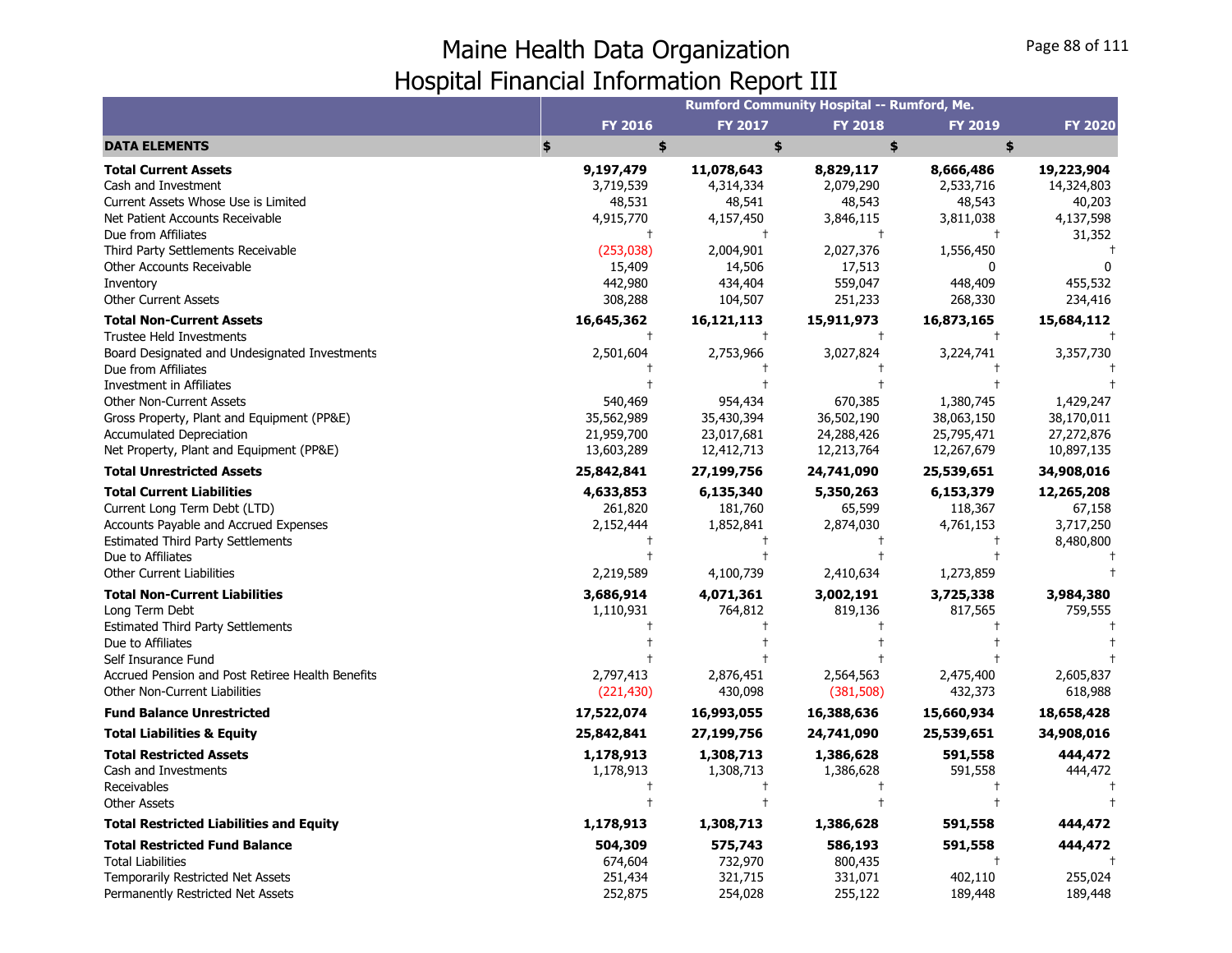|                                                                                                                                                                                                                                                                                                                                                                                                                                                                                                                                                                                                                                          |                                                                                                                                                                       |                                                                                                                                                                     | Rumford Community Hospital -- Rumford, Me.                                                                                                                    |                                                                                                                                                             |                                                                                                                                     |
|------------------------------------------------------------------------------------------------------------------------------------------------------------------------------------------------------------------------------------------------------------------------------------------------------------------------------------------------------------------------------------------------------------------------------------------------------------------------------------------------------------------------------------------------------------------------------------------------------------------------------------------|-----------------------------------------------------------------------------------------------------------------------------------------------------------------------|---------------------------------------------------------------------------------------------------------------------------------------------------------------------|---------------------------------------------------------------------------------------------------------------------------------------------------------------|-------------------------------------------------------------------------------------------------------------------------------------------------------------|-------------------------------------------------------------------------------------------------------------------------------------|
|                                                                                                                                                                                                                                                                                                                                                                                                                                                                                                                                                                                                                                          | <b>FY 2016</b>                                                                                                                                                        | <b>FY 2017</b>                                                                                                                                                      | <b>FY 2018</b>                                                                                                                                                | <b>FY 2019</b>                                                                                                                                              | <b>FY 2020</b>                                                                                                                      |
| † Data not available or not applicable                                                                                                                                                                                                                                                                                                                                                                                                                                                                                                                                                                                                   |                                                                                                                                                                       |                                                                                                                                                                     |                                                                                                                                                               |                                                                                                                                                             |                                                                                                                                     |
| <b>DATA ELEMENTS</b>                                                                                                                                                                                                                                                                                                                                                                                                                                                                                                                                                                                                                     | \$<br>\$                                                                                                                                                              | \$                                                                                                                                                                  |                                                                                                                                                               | \$<br>\$                                                                                                                                                    |                                                                                                                                     |
| <b>Total Gross Patient Service Revenue (GPSR)</b><br>Gross Inpatient Service Revenue<br><b>Gross Outpatient Service Revenue</b><br>Free Care (Charity Care)<br>Bad Debt (Provision for Bad Debt)<br>Contractuals<br>Changes in Prior Year Estimated/Final Settlements<br>Net Patient Service Revenue                                                                                                                                                                                                                                                                                                                                     | 76,813,223<br>17,055,368<br>59,757,855<br>1,158,279<br>4,091,135<br>33,883,271<br>$\ddagger$<br>37,680,538                                                            | 84,079,222<br>17,580,443<br>66,498,779<br>1,321,027<br>4,028,904<br>39,938,766<br>$\ddagger$<br>38,790,525                                                          | 81,430,820<br>13,776,586<br>67,654,234<br>847,895<br>4,066,104<br>39,544,010<br>36,972,811                                                                    | 83,971,968<br>16,057,306<br>67,914,662<br>562,028<br>4,282,739<br>38,431,138<br>40,696,063                                                                  | 85,254,541<br>15,430,806<br>69,823,735<br>164,269<br>4,658,341<br>39,854,849<br>40,577,082                                          |
| Other Operating Revenue<br><b>Total Operating Revenue</b>                                                                                                                                                                                                                                                                                                                                                                                                                                                                                                                                                                                | 2,157,937<br>39,838,475                                                                                                                                               | 1,870,837<br>40,661,362                                                                                                                                             | 1,986,928<br>38,959,739                                                                                                                                       | 2,406,828<br>43,102,891                                                                                                                                     | 3,516,141<br>44,093,223                                                                                                             |
| <b>Total Operating Expenses</b><br>Depreciation and Amortization<br>Interest<br><b>Advertising Expenses</b><br>Allowed Advertising Expenses<br>Non-Allowed Advertising Expenses<br>Salaries and Benefits<br><b>Other Operating Expenses</b><br><b>Net Operating Income</b><br><b>Total Non-Operating Revenue</b><br><b>Total Investment Income</b><br>Interest and Dividends<br>Realized Gains/Losses on Sales of Securities<br>Permanently Impaired Security Writedowns<br>Gains/Losses on Joint Ventures/Equity Investments<br>Permanently Impaired Writedowns of Other Assets<br>Other Non-Operating Revenues (Gifts, Bequests, etc.) | 40,809,406<br>1,361,016<br>58,233<br>118,844<br>118,844<br>27,300,710<br>11,970,603<br>(970, 931)<br>(9, 129)<br>49,063<br>100,780<br>(51, 717)<br>(62, 192)<br>4,000 | 40,778,685<br>1,448,892<br>48,281<br>47,366<br>47,366<br>26,901,346<br>12,332,800<br>(117, 323)<br>155,177<br>125,107<br>96,434<br>28,673<br>30,070<br>$^{\dagger}$ | 40,604,263<br>1,753,504<br>42,128<br>2,907<br>2,907<br>25,646,501<br>13,159,223<br>(1,644,524)<br>331,520<br>295,578<br>109,288<br>186,290<br>35,942<br>$\pm$ | 44,095,746<br>1,884,884<br>62,072<br>(1, 418)<br>(1, 418)<br>24,810,321<br>17,339,887<br>(992, 855)<br>149,895<br>185,053<br>119,524<br>65,529<br>(35, 158) | 41,302,806<br>1,737,705<br>37,081<br>24,046,674<br>15,481,346<br>2,790,417<br>905,464<br>915,749<br>134,807<br>780,942<br>(10, 285) |
| <b>Excess of Revenue over Expenses</b>                                                                                                                                                                                                                                                                                                                                                                                                                                                                                                                                                                                                   | (980,060)                                                                                                                                                             | 37,854                                                                                                                                                              | (1, 313, 004)                                                                                                                                                 | (842,960)                                                                                                                                                   | 3,695,881                                                                                                                           |
| <b>Extraordinary Gains/Losses</b>                                                                                                                                                                                                                                                                                                                                                                                                                                                                                                                                                                                                        |                                                                                                                                                                       | $\pm$                                                                                                                                                               |                                                                                                                                                               | (19,604)                                                                                                                                                    | 8,587                                                                                                                               |
| <b>Total Surplus/Deficit</b>                                                                                                                                                                                                                                                                                                                                                                                                                                                                                                                                                                                                             | (980,060)                                                                                                                                                             | 37,854                                                                                                                                                              | (1,313,004)                                                                                                                                                   | (862, 564)                                                                                                                                                  | 3,704,468                                                                                                                           |
| <b>Total Change in Unrestricted Net Assets</b><br>Net Assets Released for Restrictions - Capital<br>Unrealized Gains/Losses on Investments<br>Minimum Pension Liability Adjustment<br>Transfers From/To Affiliates<br>Mergers                                                                                                                                                                                                                                                                                                                                                                                                            | (1,059,198)<br>(79, 138)                                                                                                                                              | 204,040<br>166,186                                                                                                                                                  | (1, 299, 399)<br>13,605                                                                                                                                       | (772, 387)<br>90,177                                                                                                                                        | 2,939,785<br>(764, 683)                                                                                                             |
| Consolidations with Support<br><b>Other Changes</b>                                                                                                                                                                                                                                                                                                                                                                                                                                                                                                                                                                                      |                                                                                                                                                                       |                                                                                                                                                                     |                                                                                                                                                               |                                                                                                                                                             |                                                                                                                                     |
|                                                                                                                                                                                                                                                                                                                                                                                                                                                                                                                                                                                                                                          |                                                                                                                                                                       |                                                                                                                                                                     |                                                                                                                                                               |                                                                                                                                                             |                                                                                                                                     |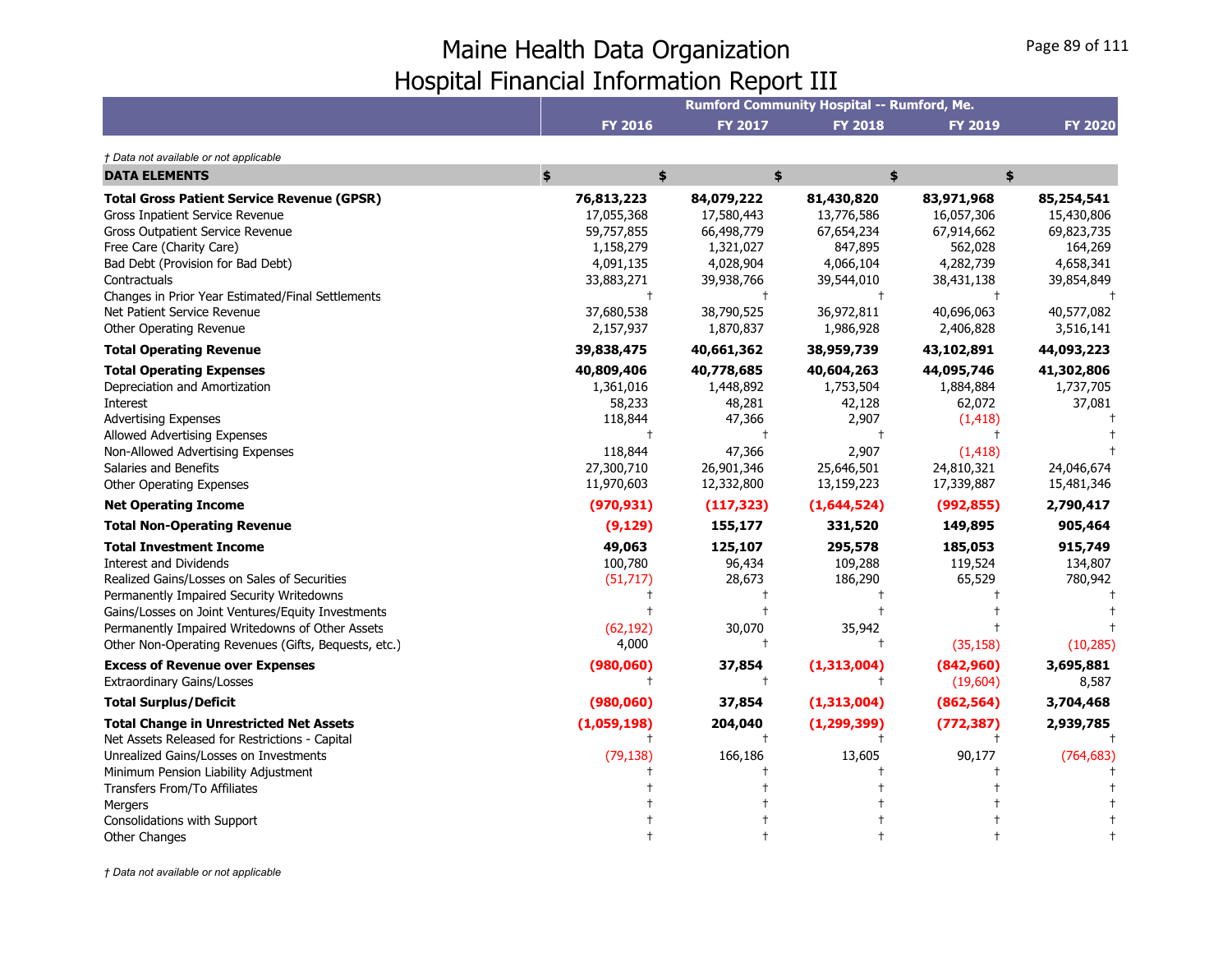|                                                                     | Rumford Community Hospital -- Rumford, Me. |              |                |                |                |  |
|---------------------------------------------------------------------|--------------------------------------------|--------------|----------------|----------------|----------------|--|
|                                                                     | <b>FY 2016</b>                             | FY 2017      | <b>FY 2018</b> | <b>FY 2019</b> | <b>FY 2020</b> |  |
|                                                                     |                                            |              |                |                |                |  |
|                                                                     |                                            |              |                |                |                |  |
|                                                                     |                                            |              |                |                |                |  |
| <b>RATIOS</b>                                                       |                                            |              |                |                |                |  |
| Liquidity                                                           |                                            |              |                |                |                |  |
| Current Ratio with Board Designated and Undesignated Investments    | 2.525                                      | 2.255        | 2.216          | 1.932          | 1.841          |  |
| Current Ratio without Board Designated and Undesignated Investments | 1.985                                      | 1.806        | 1.650          | 1.408          | 1.567          |  |
| Days in Accounts Receivable                                         | 47.618                                     | 39.120       | 37.969         | 34.181         | 37.219         |  |
| <b>Acid Test</b>                                                    | .813                                       | .711         | .398           | .420           | 1.171          |  |
| Days Cash on Hand, Current                                          | 34.864                                     | 40.490       | 19.991         | 22.329         | 132.522        |  |
| Days Cash on Hand, Incl Board Designated & Undesignated Investments | 58.011                                     | 66.048       | 48.437         | 50.213         | 163.498        |  |
| Average Payment Period, Accounts Payable and Accrued Expenses       | 19.916                                     | 17.195       | 27.001         | 41.170         | 34.293         |  |
| Average Payment Period, Current Liabilities                         | 42.875                                     | 56.939       | 50.265         | 53.209         | 113.150        |  |
| <b>Capital Structure</b>                                            |                                            |              |                |                |                |  |
| <b>Equity Financing Ratio</b>                                       | .678                                       | .625         | .662           | .613           | .535           |  |
| <b>Fixed Asset Financing</b>                                        | .082                                       | .062         | .067           | .067           | .070           |  |
| Cash Flow Divided by Total Debt                                     | .046                                       | .146         | .053           | .105           | .334           |  |
| Cash Flow Divided by Total Debt with Operating Income Only          | .047                                       | .130         | .013           | .090           | .279           |  |
| Debt Service Coverage                                               | 1.642                                      | 4.950        | 2.156          | 8.647          | 35.193         |  |
| Debt Service Coverage with Operating Income Only                    | 1.676                                      | 4.450        | .675           | 7.473          | 29.368         |  |
| <b>Profitability</b>                                                |                                            |              |                |                |                |  |
| <b>Total Margin</b>                                                 | (.025)                                     | .001         | (.033)         | (.019)         | .082           |  |
| <b>Operating Margin</b>                                             | (.024)                                     | (.003)       | (.042)         | (.023)         | .063           |  |
| Non Operating Revenue Margin                                        | .009                                       | 4.099        | (.252)         | (.178)         | .245           |  |
| Return on Assets                                                    | (.038)                                     | .001         | (.053)         | (.033)         | .106           |  |
| Return on Equity                                                    | (.056)                                     | .002         | (.080)         | (.054)         | .198           |  |
| Markup                                                              | 1.935                                      | 2.108        | 2.054          | 1.959          | 2.149          |  |
| Deductible                                                          | .441                                       | .475         | .486           | .458           | .467           |  |
| Markup Adjustment for Deductible                                    | 1.105                                      | 1.128        | 1.081          | 1.087          | 1.184          |  |
| Reported Income Index                                               | 1.234                                      | (.072)       | 2.172          | 1.158          | 1.233          |  |
| <b>Asset Efficiency</b>                                             |                                            |              |                |                |                |  |
| <b>Total Asset Turnover</b>                                         | 1.541                                      | 1.501        | 1.588          | 1.694          | 1.289          |  |
| <b>Fixed Asset Turnover</b>                                         | 2.929                                      | 3.276        | 3.190          | 3.514          | 4.046          |  |
| Average Age of Plant Depreciation Only                              | 16.135                                     | 15.886       | 13.851         | 13.685         | 15.695         |  |
| <b>Other Financial Ratios</b>                                       |                                            |              |                |                |                |  |
| Total Operating Expense Growth                                      | .075                                       | (.001)       | (.004)         | .086           | (.063)         |  |
| Total Operating Revenue Growth                                      | .063                                       | .021         | (.042)         | .106           | .023           |  |
| Realized Gains Divided by NonOperating Revenue                      | 5.665                                      | .185         | .562           | .437           | .862           |  |
| Realized Gains Divided by NetIncome                                 | .053<br>.063                               | .757<br>.045 | (.142)<br>.050 | (.078)<br>.052 | .211<br>.041   |  |
| Long Term Debt to Equity                                            |                                            |              |                |                |                |  |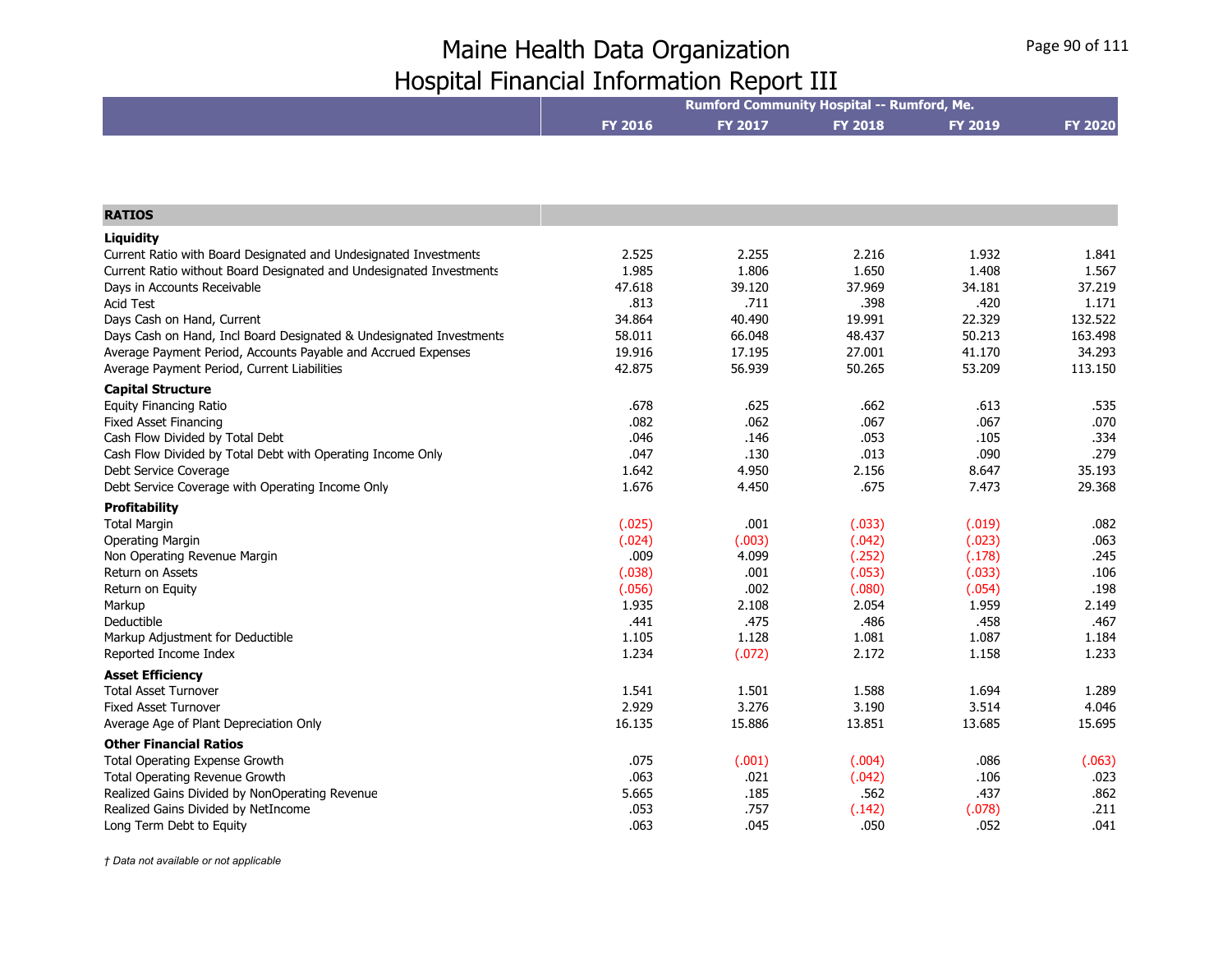|                                                  |            |                | Sebasticook Valley Hospital -- Pittsfield, Me. |                |                |
|--------------------------------------------------|------------|----------------|------------------------------------------------|----------------|----------------|
|                                                  | FY 2016    | <b>FY 2017</b> | <b>FY 2018</b>                                 | <b>FY 2019</b> | <b>FY 2020</b> |
| <b>DATA ELEMENTS</b>                             | \$<br>\$   | \$             | \$                                             | \$             |                |
| <b>Total Current Assets</b>                      | 12,415,031 | 16,246,451     | 20,282,284                                     | 24,355,546     | 40,745,360     |
| Cash and Investment                              | 6,372,169  | 9,612,304      | 15,413,488                                     | 16,415,366     | 31,808,051     |
| Current Assets Whose Use is Limited              | 18,774     | 19,477         | 17,568                                         | 20,738         | 19,276         |
| Net Patient Accounts Receivable                  | 3,157,225  | 2,842,456      | 2,870,756                                      | 4,205,990      | 5,234,797      |
| Due from Affiliates                              | 43,009     | 50,345         | 37,917                                         | 192,138        | 4,036          |
| Third Party Settlements Receivable               | 2,110,713  | 3,011,303      | 1,218,070                                      | 2,836,440      | 3,047,205      |
| Other Accounts Receivable                        | 224,185    | 131,527        | 204,551                                        | 241,770        | 156,887        |
| Inventory                                        | 289,404    | 290,651        | 274,336                                        | 255,960        | 268,158        |
| <b>Other Current Assets</b>                      | 199,552    | 288,388        | 245,598                                        | 187,144        | 206,950        |
| <b>Total Non-Current Assets</b>                  | 30,517,823 | 20,245,648     | 19,639,736                                     | 18,838,759     | 18,236,811     |
| <b>Trustee Held Investments</b>                  | 494,569    | $^{+}$         | $\ddagger$                                     | $\ddagger$     |                |
| Board Designated and Undesignated Investments    | 8,939,111  | 529,594        | 797,776                                        | 769,196        | 851,129        |
| Due from Affiliates                              |            |                |                                                |                |                |
| <b>Investment in Affiliates</b>                  |            |                |                                                |                |                |
| <b>Other Non-Current Assets</b>                  | 802,918    | 494,533        | 60,454                                         | 25,244         | 177,319        |
| Gross Property, Plant and Equipment (PP&E)       | 43,648,307 | 40,058,929     | 40,649,204                                     | 40,746,090     | 40,895,426     |
| <b>Accumulated Depreciation</b>                  | 23,367,082 | 20,837,408     | 21,867,698                                     | 22,701,771     | 23,687,063     |
| Net Property, Plant and Equipment (PP&E)         | 20,281,225 | 19,221,521     | 18,781,506                                     | 18,044,319     | 17,208,363     |
| <b>Total Unrestricted Assets</b>                 | 42,932,854 | 36,492,099     | 39,922,020                                     | 43,194,305     | 58,982,171     |
| <b>Total Current Liabilities</b>                 | 5,937,263  | 7,233,034      | 5,886,822                                      | 5,629,330      | 13,632,807     |
| Current Long Term Debt (LTD)                     | 700,524    | 730,372        | 784,740                                        | 786,633        | 718,664        |
| Accounts Payable and Accrued Expenses            | 2,937,118  | 2,550,549      | 2,557,390                                      | 2,534,151      | 4,698,000      |
| <b>Estimated Third Party Settlements</b>         | 1,913,371  | 3,532,858      | 1,430,393                                      | 137,661        | 1,485,314      |
| Due to Affiliates                                | 386,250    | 419,255        | 1,114,299                                      | 2,170,885      | 2,745,316      |
| <b>Other Current Liabilities</b>                 | $\ddagger$ | $^{+}$         | $\ddagger$                                     | $\ddagger$     | 3,985,513      |
| <b>Total Non-Current Liabilities</b>             | 10,799,431 | 8,095,612      | 6,563,087                                      | 5,755,021      | 10,478,892     |
| Long Term Debt                                   | 7,614,428  | 6,896,684      | 6,140,616                                      | 5,365,377      | 4,656,935      |
| <b>Estimated Third Party Settlements</b>         | 2,690,434  | 724,957        |                                                |                |                |
| Due to Affiliates                                |            | t              |                                                |                |                |
| Self Insurance Fund                              |            |                |                                                |                |                |
| Accrued Pension and Post Retiree Health Benefits |            |                | $\ddagger$                                     | 389,644        | 469,723        |
| <b>Other Non-Current Liabilities</b>             | 494,569    | 473,971        | 422,471                                        |                | 5,352,234      |
| <b>Fund Balance Unrestricted</b>                 | 26,196,160 | 21,163,453     | 27,472,111                                     | 31,809,954     | 34,870,472     |
| <b>Total Liabilities &amp; Equity</b>            | 42,932,854 | 36,492,099     | 39,922,020                                     | 43,194,305     | 58,982,171     |
| <b>Total Restricted Assets</b>                   | 780,917    | 790,688        | 630,407                                        | 617,407        | 687,078        |
| Cash and Investments                             | 780,917    | 790,688        | 630,407                                        | 617,407        | 687,078        |
| Receivables                                      |            |                |                                                |                |                |
| Other Assets                                     |            |                | $\ddagger$                                     |                |                |
| <b>Total Restricted Liabilities and Equity</b>   | 780,917    | 790,688        | 630,407                                        | 617,407        | 687,078        |
| <b>Total Restricted Fund Balance</b>             | 780,917    | 790,688        | 630,407                                        | 617,407        | 687,078        |
| <b>Total Liabilities</b>                         |            | $^{+}$         | $\ddagger$                                     |                |                |
| Temporarily Restricted Net Assets                | 409,871    | 401,432        | 234,936                                        | 203,971        | 246,604        |
| Permanently Restricted Net Assets                | 371,046    | 389,256        | 395,471                                        | 413,436        | 440,474        |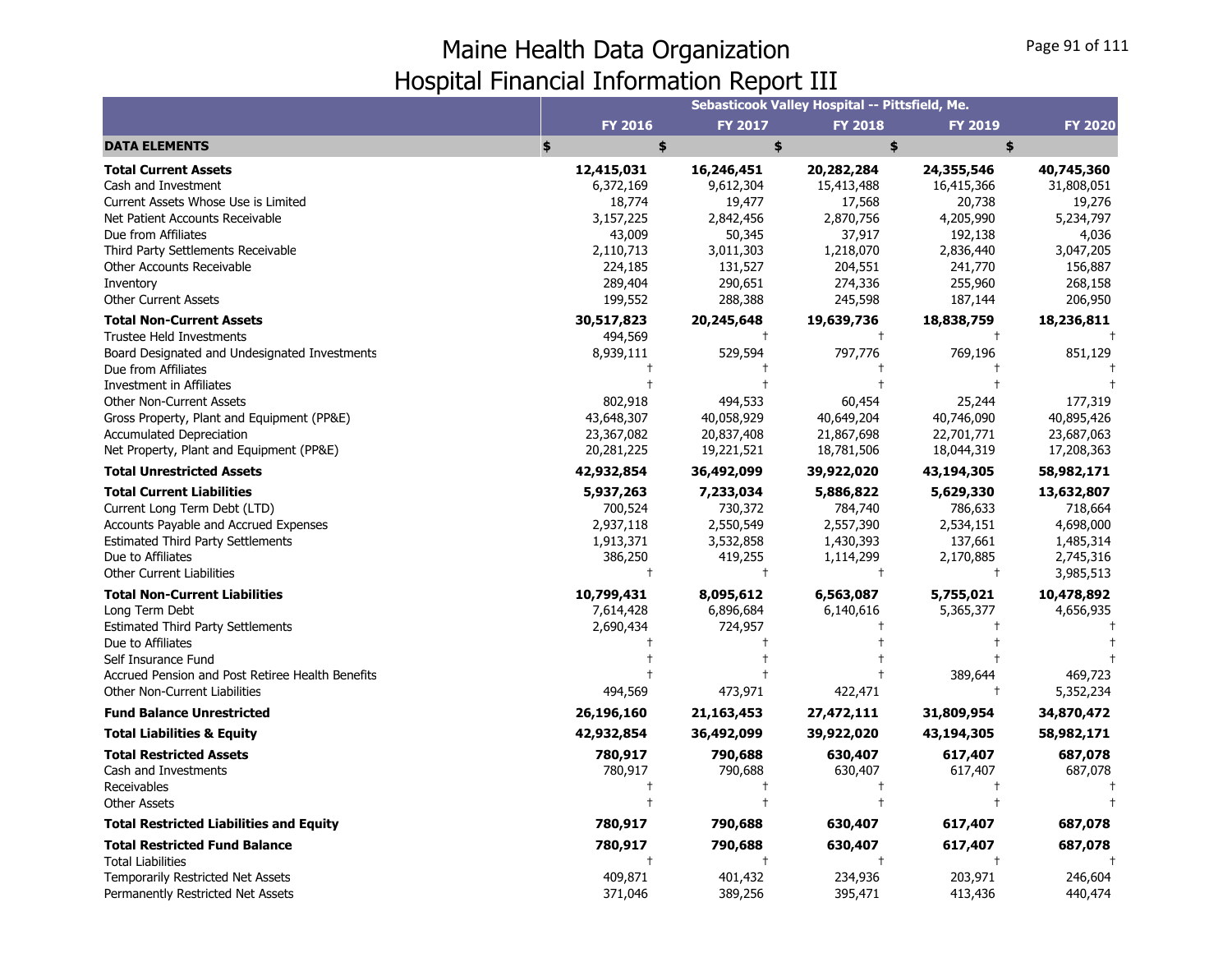|                                                                                                                                                                                                                                                                                                                                                                                                                                                                                                                                                                                                                                          |                                                                                                                                                                                                |                                                                                                                                                             | Sebasticook Valley Hospital -- Pittsfield, Me.                                                                                                 |                                                                                                                                 |                                                                                                                               |
|------------------------------------------------------------------------------------------------------------------------------------------------------------------------------------------------------------------------------------------------------------------------------------------------------------------------------------------------------------------------------------------------------------------------------------------------------------------------------------------------------------------------------------------------------------------------------------------------------------------------------------------|------------------------------------------------------------------------------------------------------------------------------------------------------------------------------------------------|-------------------------------------------------------------------------------------------------------------------------------------------------------------|------------------------------------------------------------------------------------------------------------------------------------------------|---------------------------------------------------------------------------------------------------------------------------------|-------------------------------------------------------------------------------------------------------------------------------|
|                                                                                                                                                                                                                                                                                                                                                                                                                                                                                                                                                                                                                                          | <b>FY 2016</b>                                                                                                                                                                                 | <b>FY 2017</b>                                                                                                                                              | <b>FY 2018</b>                                                                                                                                 | <b>FY 2019</b>                                                                                                                  | <b>FY 2020</b>                                                                                                                |
| † Data not available or not applicable                                                                                                                                                                                                                                                                                                                                                                                                                                                                                                                                                                                                   |                                                                                                                                                                                                |                                                                                                                                                             |                                                                                                                                                |                                                                                                                                 |                                                                                                                               |
| <b>DATA ELEMENTS</b>                                                                                                                                                                                                                                                                                                                                                                                                                                                                                                                                                                                                                     | \$<br>\$                                                                                                                                                                                       |                                                                                                                                                             | \$                                                                                                                                             | \$<br>\$                                                                                                                        |                                                                                                                               |
| <b>Total Gross Patient Service Revenue (GPSR)</b><br>Gross Inpatient Service Revenue<br>Gross Outpatient Service Revenue<br>Free Care (Charity Care)<br>Bad Debt (Provision for Bad Debt)<br>Contractuals<br>Changes in Prior Year Estimated/Final Settlements<br>Net Patient Service Revenue                                                                                                                                                                                                                                                                                                                                            | 65,361,672<br>10,893,034<br>54,468,638<br>1,551,711<br>2,941,270<br>22,720,696<br>482,949<br>37,665,046                                                                                        | 66,155,660<br>11,075,871<br>55,079,789<br>1,721,551<br>3,075,607<br>24,044,068<br>(2,962,615)<br>40,277,049                                                 | 70,026,406<br>11,434,773<br>58,591,633<br>2,073,551<br>2,972,921<br>24,795,595<br>(3,915,747)<br>44,100,086                                    | 74,617,051<br>10,983,114<br>63,633,937<br>1,149,131<br>3,438,158<br>29,681,681<br>(1,209,165)<br>41,557,246                     | 77,490,111<br>13,027,350<br>64,462,761<br>382,513<br>3,069,382<br>33,828,893<br>(664, 686)<br>40,874,009                      |
| Other Operating Revenue<br><b>Total Operating Revenue</b>                                                                                                                                                                                                                                                                                                                                                                                                                                                                                                                                                                                | 2,207,658<br>39,872,704                                                                                                                                                                        | 1,903,501<br>42,180,550                                                                                                                                     | 1,591,969<br>45,692,055                                                                                                                        | 2,622,461<br>44,179,707                                                                                                         | 4,330,608<br>45,204,617                                                                                                       |
| <b>Total Operating Expenses</b><br>Depreciation and Amortization<br>Interest<br><b>Advertising Expenses</b><br>Allowed Advertising Expenses<br>Non-Allowed Advertising Expenses<br>Salaries and Benefits<br>Other Operating Expenses<br><b>Net Operating Income</b><br><b>Total Non-Operating Revenue</b><br><b>Total Investment Income</b><br><b>Interest and Dividends</b><br>Realized Gains/Losses on Sales of Securities<br>Permanently Impaired Security Writedowns<br>Gains/Losses on Joint Ventures/Equity Investments<br>Permanently Impaired Writedowns of Other Assets<br>Other Non-Operating Revenues (Gifts, Bequests, etc.) | 38,296,244<br>1,928,559<br>294,360<br>189,219<br>1,195<br>188,024<br>21,785,207<br>14,098,899<br>1,576,460<br>440,137<br>517,079<br>250,085<br>266,994<br>$\mathsf{t}$<br>(67,089)<br>(9, 853) | 37,795,486<br>1,233,063<br>272,529<br>173,355<br>5,173<br>168,182<br>22,485,778<br>13,630,761<br>4,385,064<br>1,478,185<br>1,478,185<br>83,316<br>1,394,869 | 39,372,562<br>1,199,361<br>250,787<br>99,957<br>395<br>99,562<br>22,544,179<br>15,278,278<br>6,319,493<br>62,684<br>62,684<br>10,484<br>52,200 | 39,762,298<br>1,145,137<br>227,489<br>142,030<br>1,020<br>141,010<br>21,372,663<br>16,874,979<br>4,417,409<br>770<br>770<br>770 | 42,145,953<br>1,176,951<br>203,972<br>104,311<br>930<br>103,381<br>20,468,859<br>20,191,860<br>3,058,664<br>393<br>393<br>393 |
| <b>Excess of Revenue over Expenses</b><br><b>Extraordinary Gains/Losses</b>                                                                                                                                                                                                                                                                                                                                                                                                                                                                                                                                                              | 2,016,597<br>$^{+}$                                                                                                                                                                            | 5,863,249<br>$\ddagger$                                                                                                                                     | 6,382,177<br>$\ddagger$                                                                                                                        | 4,418,179<br>$\ddagger$                                                                                                         | 3,059,057                                                                                                                     |
| <b>Total Surplus/Deficit</b>                                                                                                                                                                                                                                                                                                                                                                                                                                                                                                                                                                                                             | 2,016,597                                                                                                                                                                                      | 5,863,249                                                                                                                                                   | 6,382,177                                                                                                                                      | 4,418,179                                                                                                                       | 3,059,057                                                                                                                     |
| <b>Total Change in Unrestricted Net Assets</b><br>Net Assets Released for Restrictions - Capital<br>Unrealized Gains/Losses on Investments<br>Minimum Pension Liability Adjustment<br>Transfers From/To Affiliates<br>Mergers<br>Consolidations with Support                                                                                                                                                                                                                                                                                                                                                                             | 1,827,502<br>184,579<br>400,839<br>$\ddagger$<br>(774, 513)                                                                                                                                    | (5,032,707)<br>123,480<br>(1, 236, 163)<br>$^{+}$<br>(9,783,439)<br>166                                                                                     | 6,308,658<br>232,817<br>(625, 119)<br>318,783                                                                                                  | 4,337,844<br>92,712<br>(176, 524)<br>3,477                                                                                      | 3,060,517<br>1,460                                                                                                            |
| <b>Other Changes</b>                                                                                                                                                                                                                                                                                                                                                                                                                                                                                                                                                                                                                     |                                                                                                                                                                                                |                                                                                                                                                             |                                                                                                                                                |                                                                                                                                 |                                                                                                                               |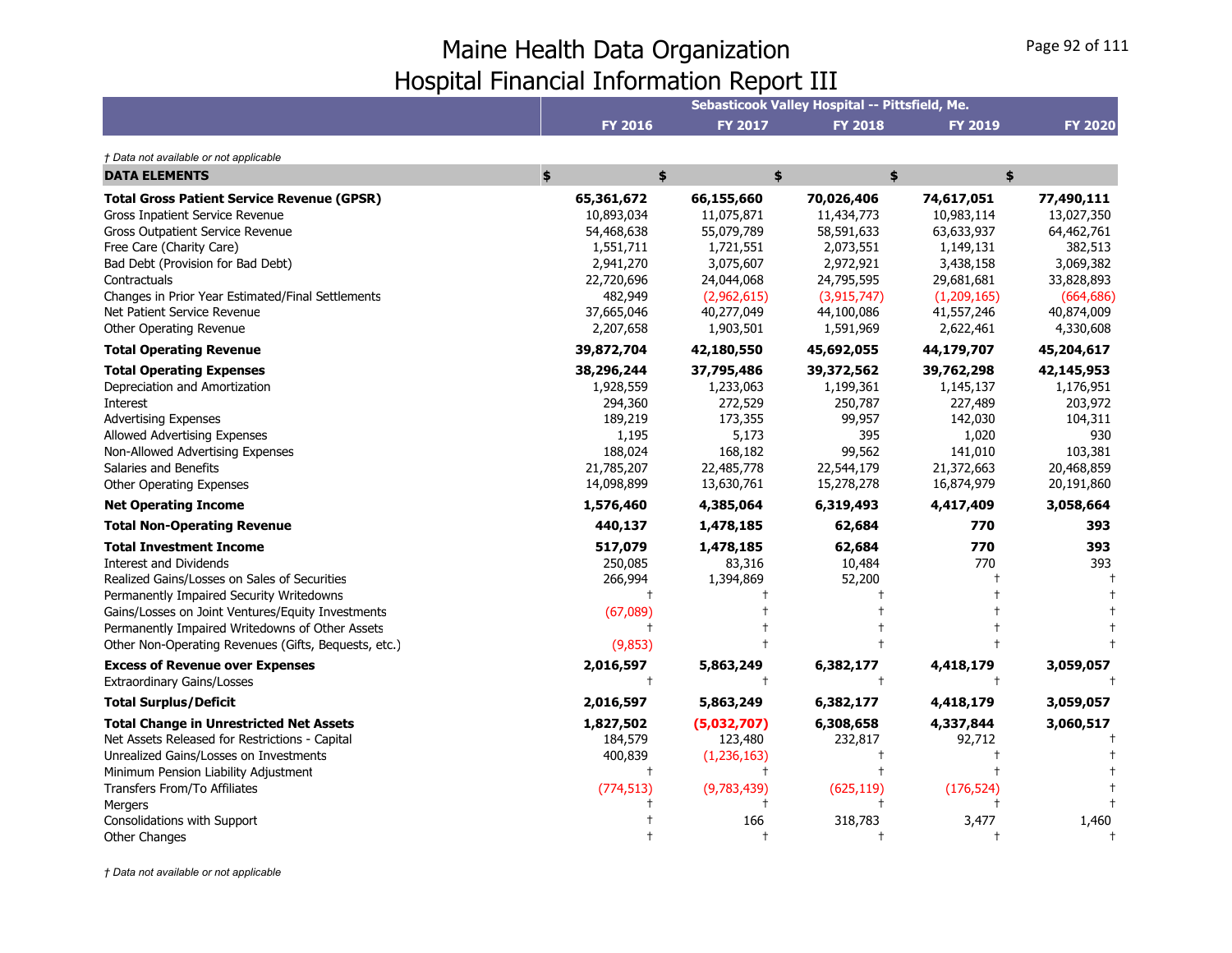|                                                                     | Sebasticook Valley Hospital -- Pittsfield, Me. |         |                |                |                |  |
|---------------------------------------------------------------------|------------------------------------------------|---------|----------------|----------------|----------------|--|
|                                                                     | <b>FY 2016</b>                                 | FY 2017 | <b>FY 2018</b> | <b>FY 2019</b> | <b>FY 2020</b> |  |
|                                                                     |                                                |         |                |                |                |  |
|                                                                     |                                                |         |                |                |                |  |
| <b>RATIOS</b>                                                       |                                                |         |                |                |                |  |
| <b>Liquidity</b>                                                    |                                                |         |                |                |                |  |
| Current Ratio with Board Designated and Undesignated Investments    | 3.597                                          | 2.319   | 3.581          | 4.463          | 3.051          |  |
| Current Ratio without Board Designated and Undesignated Investments | 2.091                                          | 2.246   | 3.445          | 4.327          | 2.989          |  |
| Days in Accounts Receivable                                         | 30.596                                         | 25.759  | 23.760         | 36.941         | 46.746         |  |
| <b>Acid Test</b>                                                    | 1.076                                          | 1.332   | 2.621          | 2.920          | 2.335          |  |
| Days Cash on Hand, Current                                          | 64.142                                         | 96.153  | 147.547        | 155.350        | 283.555        |  |
| Days Cash on Hand, Incl Board Designated & Undesignated Investments | 153.858                                        | 101.440 | 155.175        | 162.620        | 291.138        |  |
| Average Payment Period, Accounts Payable and Accrued Expenses       | 29.478                                         | 25.462  | 24.453         | 23.952         | 41.855         |  |
| Average Payment Period, Current Liabilities                         | 59.589                                         | 72.207  | 56.288         | 53.207         | 121.457        |  |
| <b>Capital Structure</b>                                            |                                                |         |                |                |                |  |
| Equity Financing Ratio                                              | .610                                           | .580    | .688           | .736           | .591           |  |
| <b>Fixed Asset Financing</b>                                        | .375                                           | .359    | .327           | .297           | .271           |  |
| Cash Flow Divided by Total Debt                                     | .236                                           | .463    | .609           | .489           | .176           |  |
| Cash Flow Divided by Total Debt with Operating Income Only          | .209                                           | .367    | .604           | .489           | .176           |  |
| Debt Service Coverage                                               | 4.380                                          | 7.573   | 7.983          | 5.721          | 4.482          |  |
| Debt Service Coverage with Operating Income Only                    | 3.926                                          | 6.054   | 7.919          | 5.720          | 4.482          |  |
| <b>Profitability</b>                                                |                                                |         |                |                |                |  |
| <b>Total Margin</b>                                                 | .050                                           | .134    | .139           | .100           | .068           |  |
| <b>Operating Margin</b>                                             | .040                                           | .104    | .138           | .100           | .068           |  |
| Non Operating Revenue Margin                                        | .218                                           | .252    | .010           | .000           | .000           |  |
| <b>Return on Assets</b>                                             | .047                                           | .161    | .160           | .102           | .052           |  |
| Return on Equity                                                    | .077                                           | .277    | .232           | .139           | .088           |  |
| Markup                                                              | 1.764                                          | 1.801   | 1.819          | 1.943          | 1.941          |  |
| Deductible                                                          | .348                                           | .363    | .354           | .398           | .437           |  |
| Markup Adjustment for Deductible                                    | 1.171                                          | 1.165   | 1.189          | 1.196          | 1.139          |  |
| Reported Income Index                                               | 1.103                                          | (1.165) | 1.012          | 1.019          | 1.000          |  |
| <b>Asset Efficiency</b>                                             |                                                |         |                |                |                |  |
| <b>Total Asset Turnover</b>                                         | .939                                           | 1.196   | 1.146          | 1.023          | .766           |  |
| <b>Fixed Asset Turnover</b>                                         | 1.966                                          | 2.194   | 2.433          | 2.448          | 2.627          |  |
| Average Age of Plant Depreciation Only                              | 12.116                                         | 16.899  | 18.233         | 19.825         | 20.126         |  |
| <b>Other Financial Ratios</b>                                       |                                                |         |                |                |                |  |
| Total Operating Expense Growth                                      | .053                                           | (.013)  | .042           | .010           | .060           |  |
| Total Operating Revenue Growth                                      | .060                                           | .058    | .083           | (.033)         | .023           |  |
| Realized Gains Divided by NonOperating Revenue                      | .607                                           | .944    | .833           | .000           | .000           |  |
| Realized Gains Divided by NetIncome                                 | .132                                           | .238    | .008           | .000           | .000           |  |
| Long Term Debt to Equity                                            | .291                                           | .326    | .224           | .169           | .134           |  |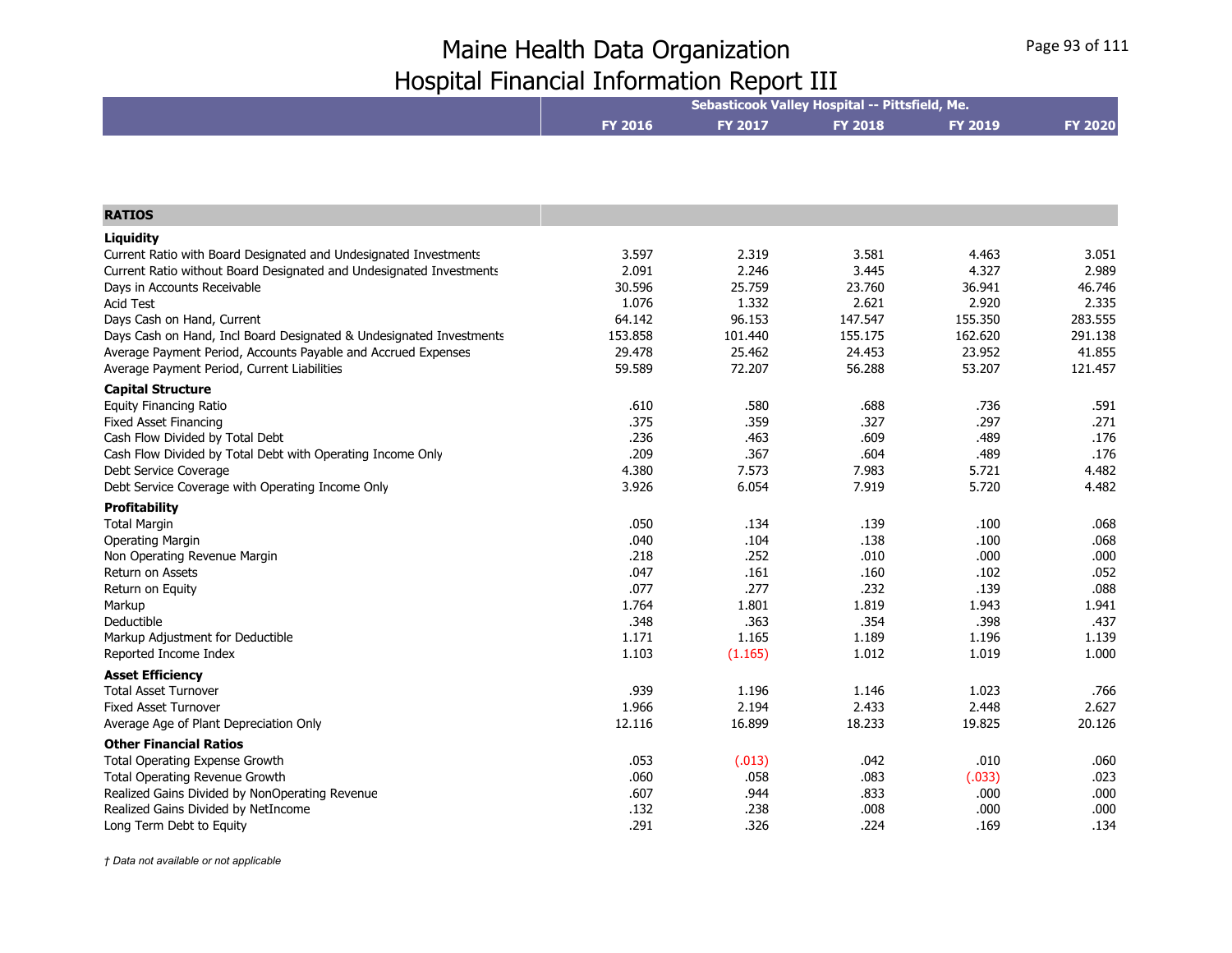|                                                  |                |             | Southern Maine Health Care -- Biddeford, Me. |                |                |
|--------------------------------------------------|----------------|-------------|----------------------------------------------|----------------|----------------|
|                                                  | <b>FY 2016</b> | FY 2017     | <b>FY 2018</b>                               | <b>FY 2019</b> | <b>FY 2020</b> |
| <b>DATA ELEMENTS</b>                             | \$<br>\$       | \$          | \$                                           | \$             |                |
| <b>Total Current Assets</b>                      | 50,363,373     | 58,676,057  | 65,441,443                                   | 40,295,669     | 45,467,895     |
| Cash and Investment                              | 5,004,707      | 5,122,596   | 18,559,555                                   | 1,703,840      | 525,507        |
| Current Assets Whose Use is Limited              | 755,638        | 1,372,872   | 1,367,210                                    | 523,939        | 9,320,204      |
| Net Patient Accounts Receivable                  | 36,582,509     | 39,313,344  | 33,977,536                                   | 32,280,116     | 25,015,731     |
| Due from Affiliates                              | 852,342        | 286,718     | 268,709                                      | 138,066        | 1,200,544      |
| Third Party Settlements Receivable               |                | 4,716,441   | 3,520,258                                    |                | 3,186,454      |
| Other Accounts Receivable                        | 1,009,309      | 2,009,219   | 1,640,319                                    | 1,575,488      | 1,949,086      |
| Inventory                                        | 3,969,761      | 3,889,564   | 3,743,186                                    | 3,842,311      | 3,952,355      |
| <b>Other Current Assets</b>                      | 2,189,107      | 1,965,303   | 2,364,670                                    | 231,909        | 318,014        |
| <b>Total Non-Current Assets</b>                  | 199,520,127    | 201,234,608 | 183,672,912                                  | 127,490,622    | 124,907,017    |
| <b>Trustee Held Investments</b>                  |                | $\pm$       | $\pm$                                        | 7,735,984      | 8,793,654      |
| Board Designated and Undesignated Investments    | 70,876,400     | 65,555,992  | 60,798,954                                   |                |                |
| Due from Affiliates                              |                |             |                                              |                |                |
| <b>Investment in Affiliates</b>                  |                |             |                                              |                |                |
| <b>Other Non-Current Assets</b>                  | 33,254,958     | 44,269,093  | 39,677,961                                   | 37,508,527     | 31,887,740     |
| Gross Property, Plant and Equipment (PP&E)       | 281,204,501    | 289,090,686 | 284,126,856                                  | 278,594,559    | 290,851,930    |
| <b>Accumulated Depreciation</b>                  | 185,815,732    | 197,681,163 | 200,930,859                                  | 196,348,448    | 206,626,307    |
| Net Property, Plant and Equipment (PP&E)         | 95,388,769     | 91,409,523  | 83,195,997                                   | 82,246,111     | 84,225,623     |
| <b>Total Unrestricted Assets</b>                 | 249,883,500    | 259,910,665 | 249,114,355                                  | 167,786,291    | 170,374,912    |
| <b>Total Current Liabilities</b>                 | 65,448,394     | 56,123,767  | 57,330,749                                   | 29,161,094     | 46,520,438     |
| Current Long Term Debt (LTD)                     | 4,899,001      | 5,293,517   | 5,041,873                                    | 4,884,873      | 5,119,738      |
| <b>Accounts Payable and Accrued Expenses</b>     | 16,965,701     | 21,866,915  | 20,707,739                                   | 20,286,533     | 34,678,402     |
| <b>Estimated Third Party Settlements</b>         | 2,690,831      |             |                                              |                |                |
| Due to Affiliates                                | 30,726,809     | 23,782,335  | 26,763,636                                   | 3,989,688      | 6,666,570      |
| <b>Other Current Liabilities</b>                 | 10,166,052     | 5,181,000   | 4,817,501                                    | $\ddagger$     | 55,728         |
| <b>Total Non-Current Liabilities</b>             | 61,887,422     | 71,463,700  | 63,516,634                                   | 53,915,864     | 52,185,734     |
| Long Term Debt                                   | 43,699,053     | 43,155,106  | 37,793,302                                   | 30,433,460     | 34,004,590     |
| <b>Estimated Third Party Settlements</b>         |                |             | $\ddagger$                                   |                |                |
| Due to Affiliates                                | 18,188,369     | 28,308,594  | 25,723,332                                   | 23,482,404     | 18, 181, 144   |
| Self Insurance Fund                              |                |             |                                              |                |                |
| Accrued Pension and Post Retiree Health Benefits |                |             |                                              |                |                |
| <b>Other Non-Current Liabilities</b>             |                |             |                                              |                |                |
| <b>Fund Balance Unrestricted</b>                 | 122,547,684    | 132,323,198 | 128,266,972                                  | 84,709,333     | 71,668,740     |
| <b>Total Liabilities &amp; Equity</b>            | 249,883,500    | 259,910,665 | 249,114,355                                  | 167,786,291    | 170,374,912    |
| <b>Total Restricted Assets</b>                   | 14,791,466     | 16,373,372  | 17,703,821                                   | 18,243,897     | 19,683,437     |
| Cash and Investments                             | 14,791,466     | 16,373,372  | 17,703,821                                   | 18,243,897     | 19,683,437     |
| Receivables                                      |                |             |                                              |                |                |
| <b>Other Assets</b>                              |                |             |                                              |                |                |
| <b>Total Restricted Liabilities and Equity</b>   | 14,791,466     | 16,373,372  | 17,703,821                                   | 18,243,897     | 19,683,437     |
| <b>Total Restricted Fund Balance</b>             | 14,791,466     | 16,373,372  | 17,703,821                                   | 18,243,897     | 19,683,437     |
| <b>Total Liabilities</b>                         |                |             | $\pm$                                        |                |                |
| Temporarily Restricted Net Assets                | 2,284,471      | 2,893,180   | 3,434,288                                    | 4,062,772      | 4,612,835      |
| Permanently Restricted Net Assets                | 12,506,995     | 13,480,192  | 14,269,533                                   | 14,181,125     | 15,070,602     |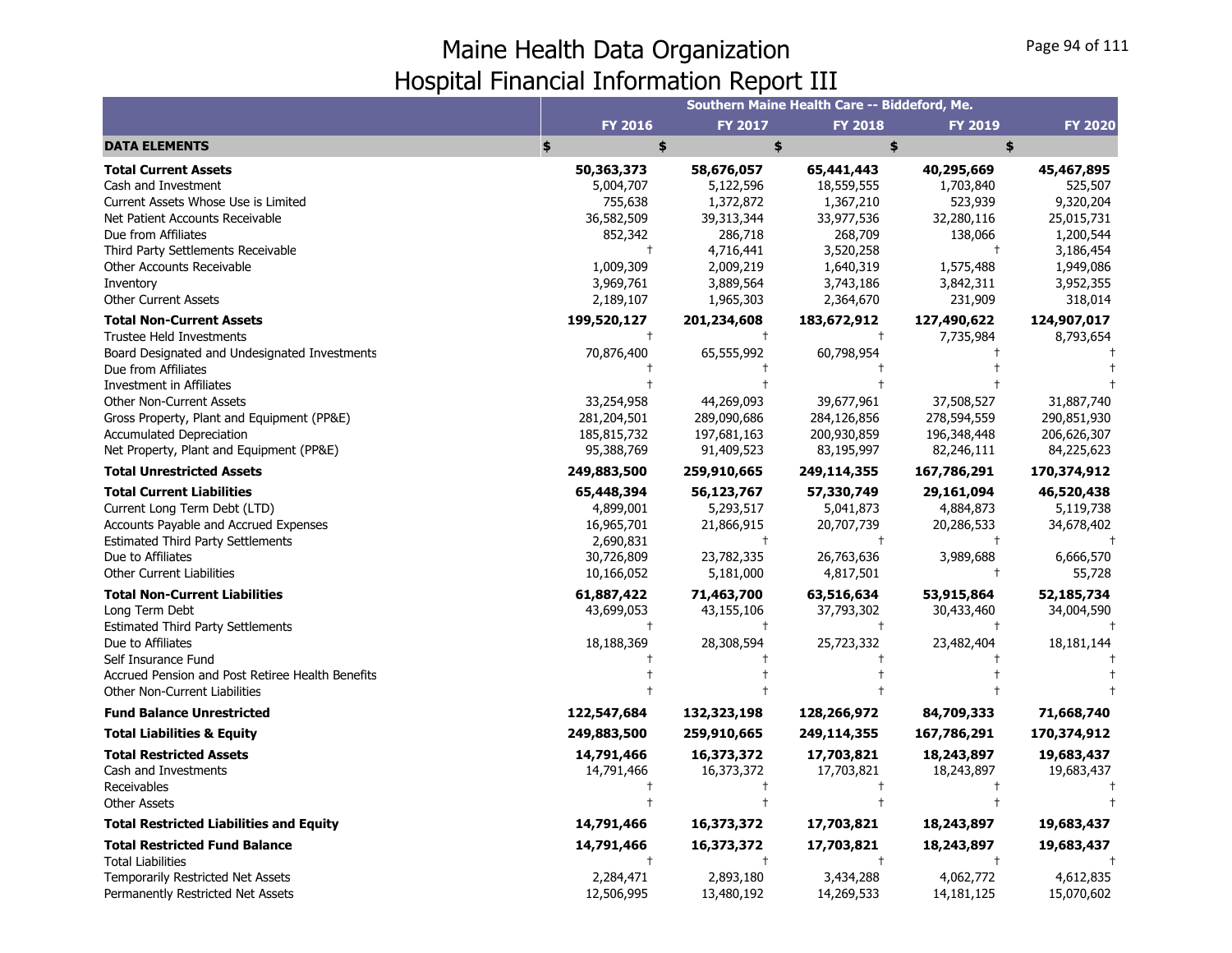|                                                      |                |                | Southern Maine Health Care -- Biddeford, Me. |                |                |
|------------------------------------------------------|----------------|----------------|----------------------------------------------|----------------|----------------|
|                                                      | <b>FY 2016</b> | <b>FY 2017</b> | <b>FY 2018</b>                               | <b>FY 2019</b> | <b>FY 2020</b> |
| † Data not available or not applicable               |                |                |                                              |                |                |
| <b>DATA ELEMENTS</b>                                 | \$<br>\$       |                | \$                                           | \$             | \$             |
| <b>Total Gross Patient Service Revenue (GPSR)</b>    | 580,059,913    | 606,234,800    | 662,545,208                                  | 725,164,557    | 663,205,764    |
| Gross Inpatient Service Revenue                      | 156,484,325    | 175,062,749    | 198,848,181                                  | 208,896,635    | 203,292,581    |
| <b>Gross Outpatient Service Revenue</b>              | 423,575,588    | 431,172,051    | 463,697,027                                  | 516,267,922    | 459,913,183    |
| Free Care (Charity Care)                             | 16,129,634     | 14,756,408     | 16,118,041                                   | 9,140,331      | 11,688,512     |
| Bad Debt (Provision for Bad Debt)                    | 19,266,253     | 22,225,355     | 35,746,221                                   | 31,082,272     | 19,822,047     |
| Contractuals                                         | 293,085,204    | 300,634,253    | 332,413,782                                  | 384,227,869    | 360,576,462    |
| Changes in Prior Year Estimated/Final Settlements    | (3,775,000)    | (5, 117, 000)  | (3,545,000)                                  | $\ddagger$     |                |
| Net Patient Service Revenue                          | 255,353,822    | 273,735,784    | 281,812,164                                  | 300,714,085    | 271,118,743    |
| Other Operating Revenue                              | 7,470,041      | 7,494,336      | 8,035,795                                    | 7,935,772      | 18,025,256     |
| <b>Total Operating Revenue</b>                       | 262,823,863    | 281,230,120    | 289,847,959                                  | 308,649,857    | 289,143,999    |
| <b>Total Operating Expenses</b>                      | 270,257,583    | 281,716,453    | 296,410,749                                  | 302,931,326    | 309,581,806    |
| Depreciation and Amortization                        | 11,802,301     | 13,420,423     | 15,420,669                                   | 15,023,908     | 15,433,286     |
| Interest                                             | 2,584,059      | 2,531,123      | 2,610,106                                    | 2,232,436      | 1,796,743      |
| <b>Advertising Expenses</b>                          | 597,727        | 469,465        | 553,620                                      | 43,186         | 7,158          |
| <b>Allowed Advertising Expenses</b>                  | 55,579         | 113,371        | 35,092                                       | 3,059          | 658            |
| Non-Allowed Advertising Expenses                     | 542,148        | 356,094        | 518,528                                      | 40,127         | 6,500          |
| Salaries and Benefits                                | 114,757,018    | 151,643,670    | 169,687,705                                  | 175,575,118    | 180,239,960    |
| <b>Other Operating Expenses</b>                      | 140,516,478    | 113,651,772    | 108,138,649                                  | 110,056,678    | 112,104,659    |
| <b>Net Operating Income</b>                          | (7,433,720)    | (486, 333)     | (6, 562, 790)                                | 5,718,531      | (20, 437, 807) |
| <b>Total Non-Operating Revenue</b>                   | 3,039,063      | 4,551,371      | 1,626,850                                    | 51,753         | 837,048        |
| <b>Total Investment Income</b>                       | 2,099,588      | 3,691,788      | 1,139,913                                    | (23, 374)      | 378,488        |
| <b>Interest and Dividends</b>                        | 1,271,176      | 1,341,814      | 1,425,759                                    | 927,758        | 738,537        |
| Realized Gains/Losses on Sales of Securities         | 828,412        | 2,349,974      | (285, 846)                                   | (951, 132)     | (360, 049)     |
| Permanently Impaired Security Writedowns             | $\ddagger$     | $^{+}$         | $\pm$                                        |                |                |
| Gains/Losses on Joint Ventures/Equity Investments    | 606,975        | 689,643        | 295,046                                      |                | 350,242        |
| Permanently Impaired Writedowns of Other Assets      | $\ddagger$     |                |                                              |                |                |
| Other Non-Operating Revenues (Gifts, Bequests, etc.) | 332,500        | 169,940        | 191,891                                      | 75,127         | 108,318        |
| <b>Excess of Revenue over Expenses</b>               | (4,394,657)    | 4,065,038      | (4,935,940)                                  | 5,770,284      | (19,600,759)   |
| <b>Extraordinary Gains/Losses</b>                    | 213,367        | $^{+}$         | $^{+}$                                       | $\ddagger$     |                |
| <b>Total Surplus/Deficit</b>                         | (4, 181, 290)  | 4,065,038      | (4,935,940)                                  | 5,770,284      | (19,600,759)   |
| <b>Total Change in Unrestricted Net Assets</b>       | (736, 323)     | 9,086,962      | (4,056,230)                                  | (43,557,611)   | (13,040,095)   |
| Net Assets Released for Restrictions - Capital       | 191,163        | $^{+}$         | 138,818                                      | 10,000         | 10,264         |
| Unrealized Gains/Losses on Investments               | 4,016,804      | 5,719,924      | 1,433,293                                    | (4, 197, 793)  |                |
| Minimum Pension Liability Adjustment                 | $\ddagger$     | $^{+}$         | $\ddagger$                                   |                |                |
| Transfers From/To Affiliates                         | (763,000)      | (698,000)      | (692, 401)                                   | (45, 140, 102) | 6,550,400      |
| Mergers                                              |                |                |                                              |                |                |
| Consolidations with Support                          |                |                |                                              |                |                |
| <b>Other Changes</b>                                 |                |                |                                              |                |                |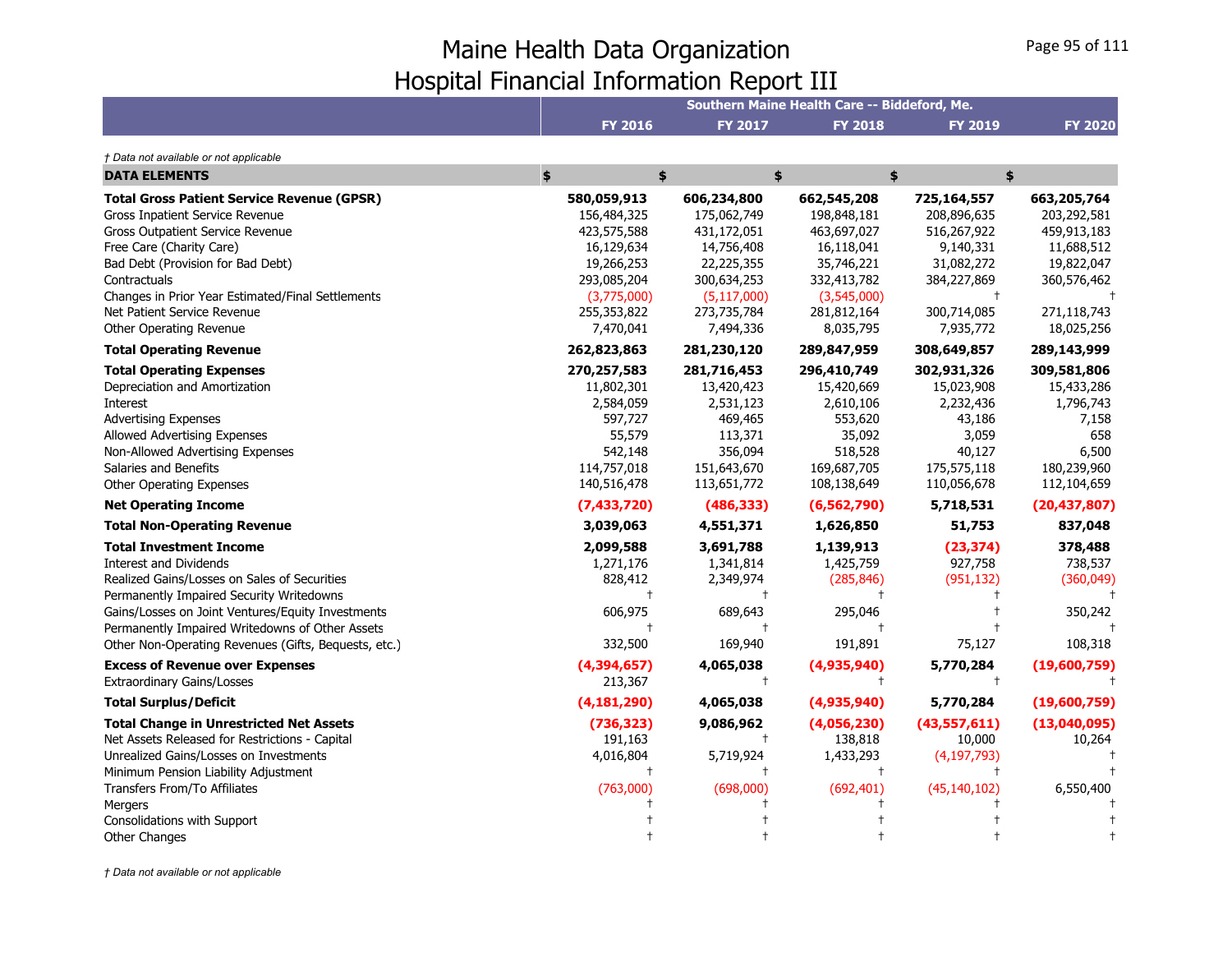|                                                                     |                |                | Southern Maine Health Care -- Biddeford, Me. |          |                |
|---------------------------------------------------------------------|----------------|----------------|----------------------------------------------|----------|----------------|
|                                                                     | <b>FY 2016</b> | <b>FY 2017</b> | <b>FY 2018</b>                               | FY 2019  | <b>FY 2020</b> |
|                                                                     |                |                |                                              |          |                |
|                                                                     |                |                |                                              |          |                |
| <b>RATIOS</b>                                                       |                |                |                                              |          |                |
| Liquidity                                                           |                |                |                                              |          |                |
| Current Ratio with Board Designated and Undesignated Investments    | 1.852          | 2.214          | 2.202                                        | 1.382    | .977           |
| Current Ratio without Board Designated and Undesignated Investments | .770           | 1.045          | 1.141                                        | 1.382    | .977           |
| Days in Accounts Receivable                                         | 52.291         | 52.421         | 44.007                                       | 39.181   | 33.678         |
| <b>Acid Test</b>                                                    | .088           | .116           | .348                                         | .076     | .212           |
| Days Cash on Hand, Current                                          | 8.135          | 8.837          | 25.884                                       | 2.824    | 12.217         |
| Days Cash on Hand, Incl Board Designated & Undesignated Investments | 108.229        | 98.022         | 104.861                                      | 2.824    | 12.217         |
| Average Payment Period, Accounts Payable and Accrued Expenses       | 23.960         | 29.749         | 26.899                                       | 25.719   | 43.031         |
| Average Payment Period, Current Liabilities                         | 92.429         | 76.353         | 74.471                                       | 36.970   | 57.726         |
| <b>Capital Structure</b>                                            |                |                |                                              |          |                |
| <b>Equity Financing Ratio</b>                                       | .490           | .509           | .515                                         | .505     | .421           |
| <b>Fixed Asset Financing</b>                                        | .458           | .472           | .454                                         | .370     | .404           |
| Cash Flow Divided by Total Debt                                     | .058           | .137           | .087                                         | .250     | (.042)         |
| Cash Flow Divided by Total Debt with Operating Income Only          | .034           | .101           | .073                                         | .250     | (.051)         |
| Debt Service Coverage                                               | 1.517          | 2.694          | 1.657                                        | 3.165    | (.355)         |
| Debt Service Coverage with Operating Income Only                    | 1.056          | 2.081          | 1.451                                        | 3.158    | (.480)         |
| Profitability                                                       |                |                |                                              |          |                |
| <b>Total Margin</b>                                                 | (.017)         | .014           | (.017)                                       | .019     | (.068)         |
| <b>Operating Margin</b>                                             | (.028)         | (.002)         | (.023)                                       | .019     | (.071)         |
| Non Operating Revenue Margin                                        | (.692)         | 1.120          | (.330)                                       | .009     | (.043)         |
| Return on Assets                                                    | (.018)         | .016           | (.020)                                       | .034     | (.115)         |
| Return on Equity                                                    | (.036)         | .031           | (.038)                                       | .068     | (.273)         |
| Markup                                                              | 2.174          | 2.179          | 2.262                                        | 2.420    | 2.200          |
| Deductible                                                          | .505           | .496           | .502                                         | .530     | .544           |
| Markup Adjustment for Deductible                                    | 1.089          | 1.111          | 1.141                                        | 1.152    | 1.036          |
| Reported Income Index                                               | 5.968          | .416           | 1.217                                        | (.132)   | 1.503          |
| <b>Asset Efficiency</b>                                             |                |                |                                              |          |                |
| <b>Total Asset Turnover</b>                                         | 1.064          | 1.100          | 1.170                                        | 1.840    | 1.702          |
| <b>Fixed Asset Turnover</b>                                         | 2.755          | 3.077          | 3.484                                        | 3.753    | 3.433          |
| Average Age of Plant Depreciation Only                              | 15.744         | 14.730         | 13.030                                       | 13.069   | 13.388         |
| <b>Other Financial Ratios</b>                                       |                |                |                                              |          |                |
| Total Operating Expense Growth                                      | .028           | .042           | .052                                         | .022     | .022           |
| <b>Total Operating Revenue Growth</b>                               | .034           | .070           | .031                                         | .065     | (.063)         |
| Realized Gains Divided by NonOperating Revenue                      | .273           | .516           | (.176)                                       | (18.378) | (.430)         |
| Realized Gains Divided by NetIncome                                 | (.189)         | .578           | .058                                         | (.165)   | .018           |
| Long Term Debt to Equity                                            | .357           | .326           | .295                                         | .359     | .474           |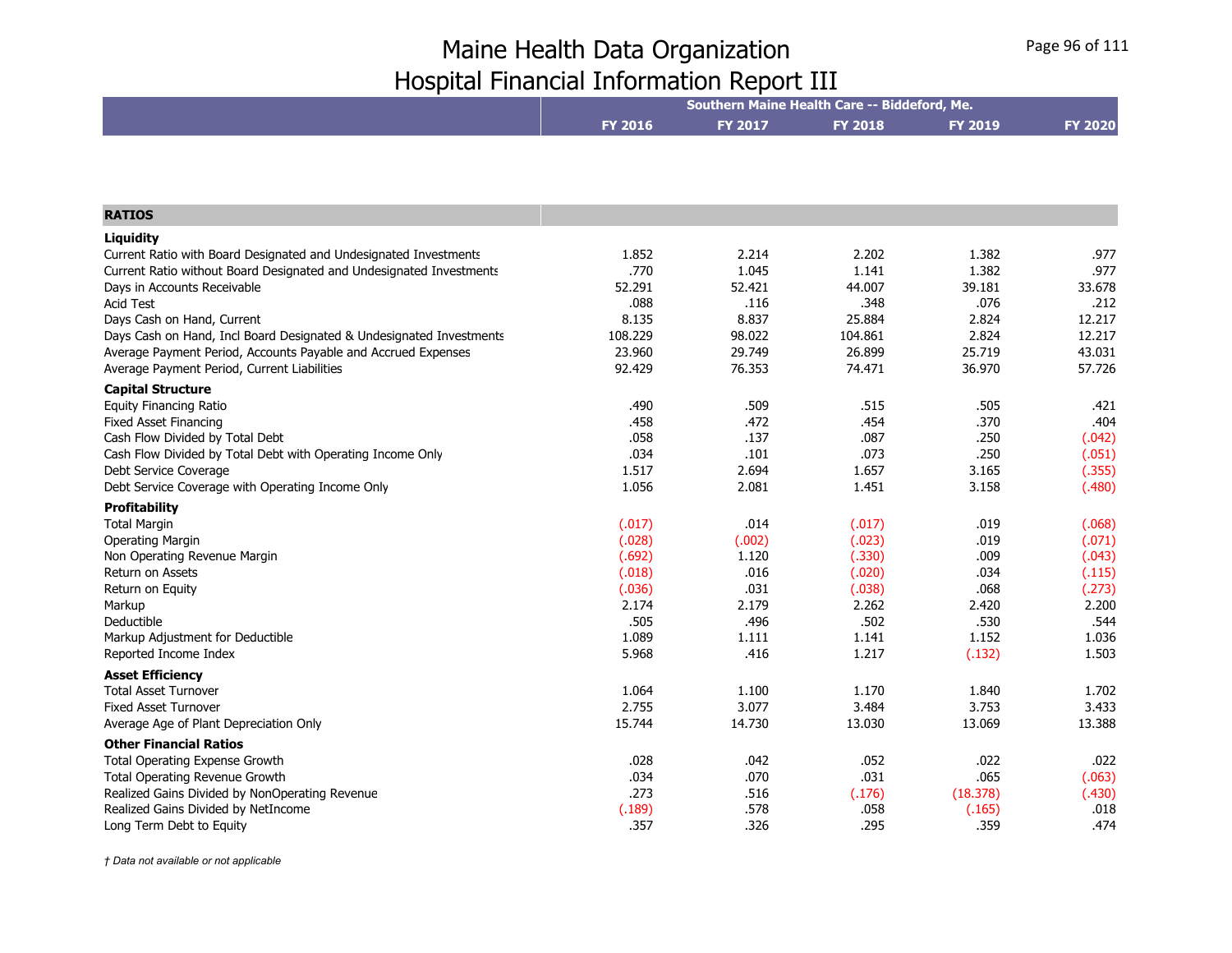|                                                                                                                                                                                                                                                                                                                                        |                                                                                                                       |                                                                                                       | St. Joseph Hospital -- Bangor, Me.                                                                                  |                                                                                                 |                                                                                         |
|----------------------------------------------------------------------------------------------------------------------------------------------------------------------------------------------------------------------------------------------------------------------------------------------------------------------------------------|-----------------------------------------------------------------------------------------------------------------------|-------------------------------------------------------------------------------------------------------|---------------------------------------------------------------------------------------------------------------------|-------------------------------------------------------------------------------------------------|-----------------------------------------------------------------------------------------|
|                                                                                                                                                                                                                                                                                                                                        | <b>FY 2016</b>                                                                                                        | <b>FY 2017</b>                                                                                        | <b>FY 2018</b>                                                                                                      | <b>FY 2019</b>                                                                                  | <b>FY 2020</b>                                                                          |
| <b>DATA ELEMENTS</b>                                                                                                                                                                                                                                                                                                                   | \$<br>\$                                                                                                              | \$                                                                                                    | \$                                                                                                                  | \$                                                                                              |                                                                                         |
| <b>Total Current Assets</b><br>Cash and Investment<br>Current Assets Whose Use is Limited<br>Net Patient Accounts Receivable<br>Due from Affiliates<br>Third Party Settlements Receivable<br><b>Other Accounts Receivable</b><br>Inventory                                                                                             | 35,454,000<br>12,336,000<br>687,000<br>19,517,000<br>1,094,000                                                        | 28,161,000<br>9,057,000<br>710,000<br>16,581,000<br>0<br>1,146,000                                    | 23,964,000<br>4,872,000<br>700,000<br>16,338,000<br>$\ddagger$<br>$\mathbf{0}$<br>1,300,000                         | 31,441,000<br>4,987,000<br>697,000<br>19,112,000<br>3,090,000<br>$^{+}$<br>874,000<br>2,323,000 | 39,613,000<br>6,814,000<br>898,000<br>15,067,000<br>2,279,000<br>3,389,000              |
| <b>Other Current Assets</b>                                                                                                                                                                                                                                                                                                            | 1,820,000                                                                                                             | 667,000                                                                                               | 754,000                                                                                                             | 358,000                                                                                         | 11,166,000                                                                              |
| <b>Total Non-Current Assets</b><br><b>Trustee Held Investments</b><br>Board Designated and Undesignated Investments<br>Due from Affiliates<br>Investment in Affiliates<br><b>Other Non-Current Assets</b><br>Gross Property, Plant and Equipment (PP&E)<br><b>Accumulated Depreciation</b><br>Net Property, Plant and Equipment (PP&E) | 37,261,000<br>$\ddagger$<br>8,199,000<br>$\ddagger$<br>301,000<br>1,482,000<br>82,523,000<br>55,244,000<br>27,279,000 | 46,474,000<br>3,260,000<br>15,826,000<br>301,000<br>576,000<br>84,844,000<br>58,333,000<br>26,511,000 | 38,634,000<br>$\ddagger$<br>9,323,000<br>$\ddagger$<br>301,000<br>576,000<br>90,277,000<br>61,843,000<br>28,434,000 | 36,952,000<br>8,956,000<br>301,000<br>$\ddagger$<br>92,303,000<br>64,608,000<br>27,695,000      | 35,744,000<br>9,884,000<br>123,000<br>301,000<br>93,194,000<br>67,758,000<br>25,436,000 |
| <b>Total Unrestricted Assets</b>                                                                                                                                                                                                                                                                                                       | 72,715,000                                                                                                            | 74,635,000                                                                                            | 62,598,000                                                                                                          | 68,393,000                                                                                      | 75,357,000                                                                              |
| <b>Total Current Liabilities</b><br>Current Long Term Debt (LTD)<br>Accounts Payable and Accrued Expenses<br><b>Estimated Third Party Settlements</b><br>Due to Affiliates<br><b>Other Current Liabilities</b>                                                                                                                         | 18,280,000<br>1,571,000<br>11,090,000<br>5,619,000<br>$\pm$                                                           | 13,838,000<br>1,571,000<br>12,606,000<br>(959,000)<br>620,000<br>$^{+}$                               | 22,269,000<br>7,143,000<br>14,603,000<br>1,063,000<br>(540,000)<br>$\ddagger$                                       | 22,434,000<br>1,715,000<br>15,322,000<br>5,066,000<br>$\ddagger$<br>331,000                     | 20,246,000<br>2,001,000<br>9,104,000<br>3,226,000<br>55,000<br>5,860,000                |
| <b>Total Non-Current Liabilities</b><br>Long Term Debt<br><b>Estimated Third Party Settlements</b><br>Due to Affiliates                                                                                                                                                                                                                | 25,214,000<br>18,726,000                                                                                              | 24,417,000<br>20,490,000                                                                              | 17,435,000<br>13,292,000                                                                                            | 19,091,000<br>17,006,000                                                                        | 27,731,000<br>15,266,000                                                                |
| Self Insurance Fund<br>Accrued Pension and Post Retiree Health Benefits<br><b>Other Non-Current Liabilities</b>                                                                                                                                                                                                                        | 6,488,000                                                                                                             | 3,927,000<br>$\ddagger$                                                                               | 4,143,000<br>$\ddagger$                                                                                             | 1,780,000<br>305,000                                                                            | 1,251,000<br>11,214,000                                                                 |
| <b>Fund Balance Unrestricted</b>                                                                                                                                                                                                                                                                                                       | 29,221,000                                                                                                            | 36,380,000                                                                                            | 22,894,000                                                                                                          | 26,868,000                                                                                      | 27,380,000                                                                              |
| <b>Total Liabilities &amp; Equity</b>                                                                                                                                                                                                                                                                                                  | 72,715,000                                                                                                            | 74,635,000                                                                                            | 62,598,000                                                                                                          | 68,393,000                                                                                      | 75,357,000                                                                              |
| <b>Total Restricted Assets</b><br>Cash and Investments<br>Receivables<br><b>Other Assets</b>                                                                                                                                                                                                                                           | 2,247,000<br>2,247,000                                                                                                | 2,446,000<br>2,446,000                                                                                | 2,113,000<br>2,113,000<br>$\ddagger$                                                                                | 2,514,000<br>2,514,000                                                                          | 2,900,000<br>2,900,000                                                                  |
| <b>Total Restricted Liabilities and Equity</b>                                                                                                                                                                                                                                                                                         | 2,247,000                                                                                                             | 2,446,000                                                                                             | 2,113,000                                                                                                           | 2,514,000                                                                                       | 2,900,000                                                                               |
| <b>Total Restricted Fund Balance</b><br><b>Total Liabilities</b><br>Temporarily Restricted Net Assets<br>Permanently Restricted Net Assets                                                                                                                                                                                             | 2,247,000<br>2,247,000                                                                                                | 2,446,000<br>2,446,000                                                                                | 2,113,000<br>2,113,000                                                                                              | 2,514,000<br>2,514,000                                                                          | 2,900,000<br>123,000<br>2,777,000                                                       |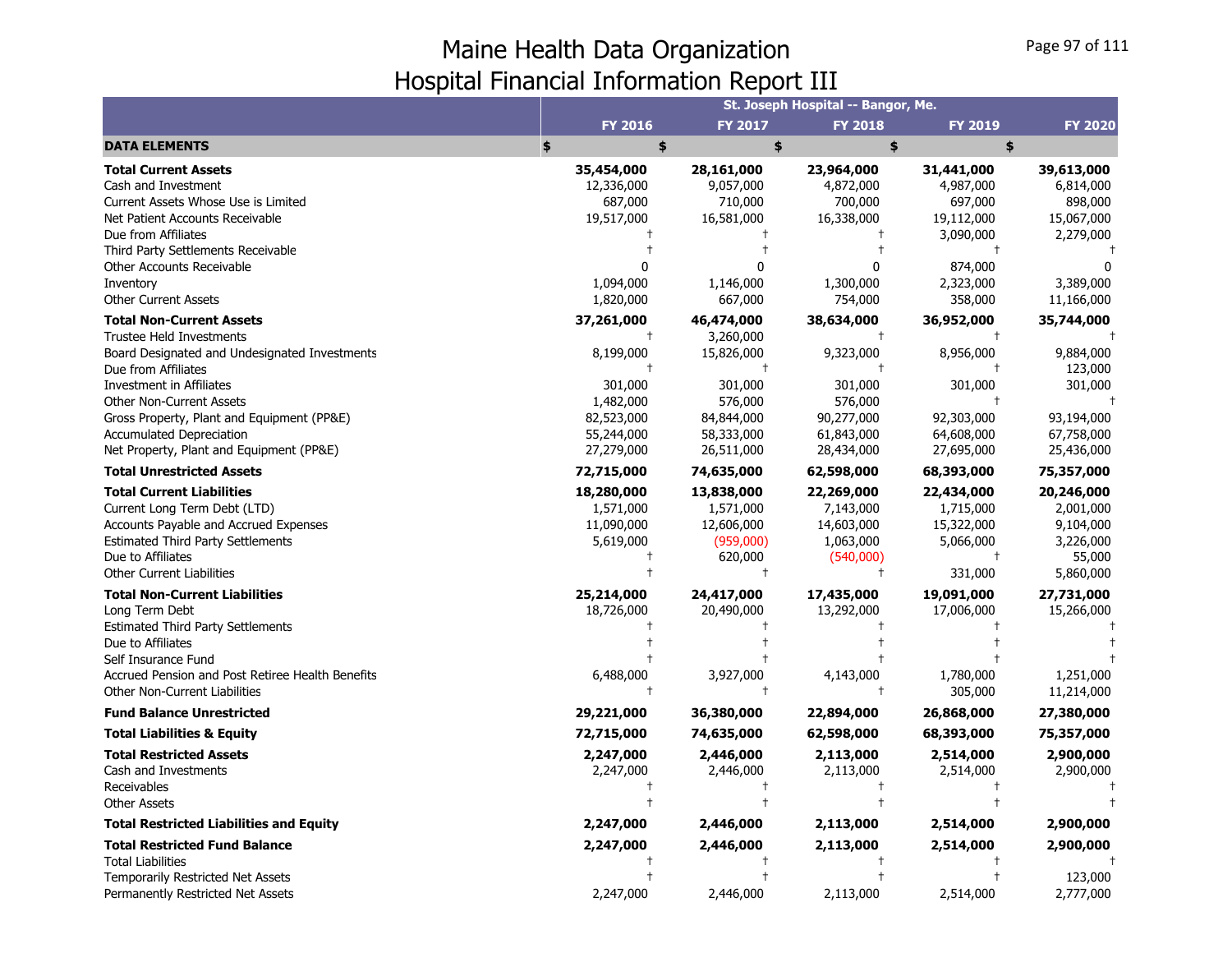|                                                                                                                                                                                                                                                                                                                             |                                                                                                                |                                                                                                                | St. Joseph Hospital -- Bangor, Me.                                                                             |                                                                                                                |                                                                                                                                |
|-----------------------------------------------------------------------------------------------------------------------------------------------------------------------------------------------------------------------------------------------------------------------------------------------------------------------------|----------------------------------------------------------------------------------------------------------------|----------------------------------------------------------------------------------------------------------------|----------------------------------------------------------------------------------------------------------------|----------------------------------------------------------------------------------------------------------------|--------------------------------------------------------------------------------------------------------------------------------|
|                                                                                                                                                                                                                                                                                                                             | <b>FY 2016</b>                                                                                                 | <b>FY 2017</b>                                                                                                 | <b>FY 2018</b>                                                                                                 | <b>FY 2019</b>                                                                                                 | <b>FY 2020</b>                                                                                                                 |
| † Data not available or not applicable                                                                                                                                                                                                                                                                                      |                                                                                                                |                                                                                                                |                                                                                                                |                                                                                                                |                                                                                                                                |
| <b>DATA ELEMENTS</b>                                                                                                                                                                                                                                                                                                        | \$<br>\$                                                                                                       |                                                                                                                | \$                                                                                                             | \$                                                                                                             | \$                                                                                                                             |
| <b>Total Gross Patient Service Revenue (GPSR)</b><br>Gross Inpatient Service Revenue<br>Gross Outpatient Service Revenue<br>Free Care (Charity Care)<br>Bad Debt (Provision for Bad Debt)<br>Contractuals<br>Changes in Prior Year Estimated/Final Settlements<br>Net Patient Service Revenue<br>Other Operating Revenue    | 300,091,000<br>93,453,000<br>206,638,000<br>4,751,000<br>13,125,000<br>148,396,000<br>133,819,000<br>1,837,000 | 317,576,000<br>103,511,000<br>214,065,000<br>4,471,000<br>8,864,000<br>167,208,000<br>137,033,000<br>2,211,000 | 344,542,000<br>111,922,000<br>232,620,000<br>5,767,000<br>9,787,000<br>192,651,000<br>136,337,000<br>3,429,000 | 402,881,000<br>127,462,000<br>275,419,000<br>3,427,000<br>8,131,000<br>240,791,000<br>150,532,000<br>4,396,000 | 368,710,000<br>100,274,000<br>268,436,000<br>1,544,000<br>7,418,000<br>226,430,000<br>(4,014,000)<br>137,332,000<br>13,538,000 |
| <b>Total Operating Revenue</b>                                                                                                                                                                                                                                                                                              | 135,656,000                                                                                                    | 139,244,000                                                                                                    | 139,766,000                                                                                                    | 154,928,000                                                                                                    | 150,870,000                                                                                                                    |
| <b>Total Operating Expenses</b><br>Depreciation and Amortization<br><b>Interest</b><br><b>Advertising Expenses</b><br>Allowed Advertising Expenses                                                                                                                                                                          | 131,802,000<br>4,109,000<br>908,000<br>190,000<br>190,000<br>$\ddagger$                                        | 138,371,000<br>3,907,000<br>849,000                                                                            | 152,933,000<br>3,472,000<br>948,000                                                                            | 153,468,000<br>3,304,000<br>831,000                                                                            | 151,375,000<br>3,092,000<br>741,000                                                                                            |
| Non-Allowed Advertising Expenses<br>Salaries and Benefits<br>Other Operating Expenses                                                                                                                                                                                                                                       | 69,287,000<br>57,308,000                                                                                       | 69,333,000<br>64,282,000                                                                                       | 68,375,000<br>80,138,000                                                                                       | 73,702,000<br>75,631,000                                                                                       | 74,313,000<br>73,229,000                                                                                                       |
| <b>Net Operating Income</b>                                                                                                                                                                                                                                                                                                 | 3,854,000                                                                                                      | 873,000                                                                                                        | (13, 167, 000)                                                                                                 | 1,460,000                                                                                                      | (505,000)                                                                                                                      |
| <b>Total Non-Operating Revenue</b>                                                                                                                                                                                                                                                                                          | 427,000                                                                                                        | 2,116,000                                                                                                      | (223,000)                                                                                                      | 661,000                                                                                                        | 534,000                                                                                                                        |
| <b>Total Investment Income</b><br><b>Interest and Dividends</b><br>Realized Gains/Losses on Sales of Securities<br>Permanently Impaired Security Writedowns<br>Gains/Losses on Joint Ventures/Equity Investments<br>Permanently Impaired Writedowns of Other Assets<br>Other Non-Operating Revenues (Gifts, Bequests, etc.) | 342,000<br>407,000<br>(65,000)<br>85,000                                                                       | 2,046,000<br>2,046,000<br>70,000                                                                               | (168,000)<br>(168,000)<br>(55,000)                                                                             | 294,000<br>294,000<br>367,000                                                                                  | 353,000<br>310,000<br>206,000<br>(163,000)<br>465,000<br>(284,000)                                                             |
| <b>Excess of Revenue over Expenses</b>                                                                                                                                                                                                                                                                                      | 4,281,000                                                                                                      | 2,989,000                                                                                                      | (13,390,000)                                                                                                   | 2,121,000                                                                                                      | 29,000                                                                                                                         |
| <b>Extraordinary Gains/Losses</b>                                                                                                                                                                                                                                                                                           | $^{+}$                                                                                                         | $\ddagger$                                                                                                     | $\ddagger$                                                                                                     |                                                                                                                |                                                                                                                                |
| <b>Total Surplus/Deficit</b>                                                                                                                                                                                                                                                                                                | 4,281,000                                                                                                      | 2,989,000                                                                                                      | (13, 390, 000)                                                                                                 | 2,121,000                                                                                                      | 29,000                                                                                                                         |
| <b>Total Change in Unrestricted Net Assets</b><br>Net Assets Released for Restrictions - Capital<br>Unrealized Gains/Losses on Investments<br>Minimum Pension Liability Adjustment<br>Transfers From/To Affiliates<br>Mergers<br>Consolidations with Support                                                                | 5,279,000<br>508,000<br>372,000<br>118,000                                                                     | 7,159,000<br>1,091,000<br>3,079,000                                                                            | (13, 486, 000)<br>(861,000)<br>765,000                                                                         | 3,974,000<br>1,853,000                                                                                         | 515,000<br>323,000<br>163,000                                                                                                  |
| <b>Other Changes</b>                                                                                                                                                                                                                                                                                                        |                                                                                                                |                                                                                                                |                                                                                                                |                                                                                                                |                                                                                                                                |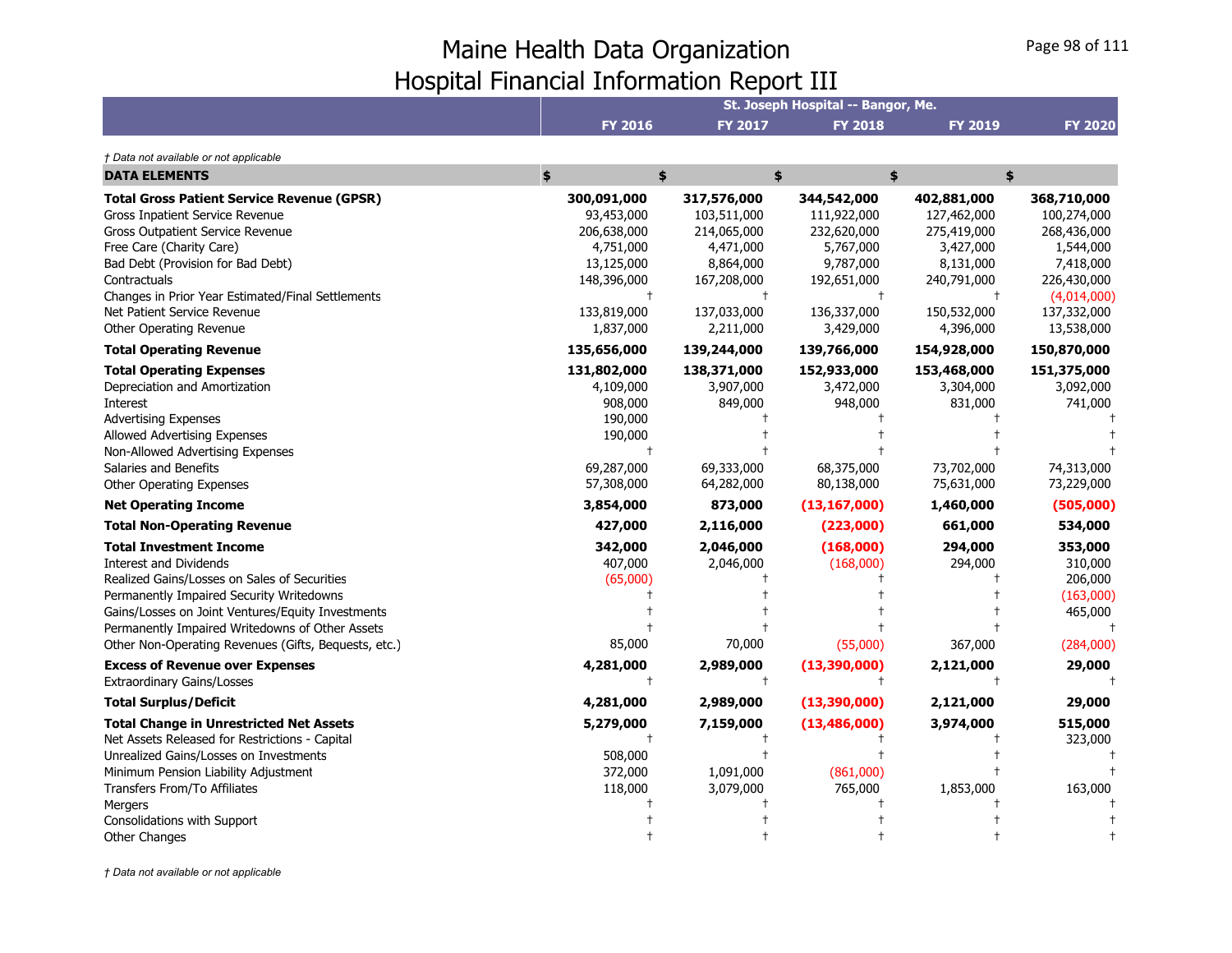|                                                                     |                |         | St. Joseph Hospital -- Bangor, Me. |                |                |
|---------------------------------------------------------------------|----------------|---------|------------------------------------|----------------|----------------|
|                                                                     | <b>FY 2016</b> | FY 2017 | <b>FY 2018</b>                     | <b>FY 2019</b> | <b>FY 2020</b> |
|                                                                     |                |         |                                    |                |                |
|                                                                     |                |         |                                    |                |                |
| <b>RATIOS</b>                                                       |                |         |                                    |                |                |
| Liquidity                                                           |                |         |                                    |                |                |
| Current Ratio with Board Designated and Undesignated Investments    | 2.388          | 3.179   | 1.495                              | 1.801          | 2.445          |
| Current Ratio without Board Designated and Undesignated Investments | 1.939          | 2.035   | 1.076                              | 1.401          | 1.957          |
| Days in Accounts Receivable                                         | 53.234         | 44.165  | 43.740                             | 46.342         | 40.045         |
| <b>Acid Test</b>                                                    | .712           | .706    | .250                               | .253           | .381           |
| Days Cash on Hand, Current                                          | 37.225         | 26.512  | 13.607                             | 13.816         | 18.983         |
| Days Cash on Hand, Incl Board Designated & Undesignated Investments | 60.661         | 69.472  | 36.375                             | 35.585         | 43.313         |
| Average Payment Period, Accounts Payable and Accrued Expenses       | 31.700         | 34.219  | 35.662                             | 37.243         | 22.410         |
| Average Payment Period, Current Liabilities                         | 52.252         | 37.563  | 54.383                             | 54.530         | 49.836         |
| <b>Capital Structure</b>                                            |                |         |                                    |                |                |
| <b>Equity Financing Ratio</b>                                       | .402           | .487    | .366                               | .393           | .363           |
| <b>Fixed Asset Financing</b>                                        | .686           | .773    | .467                               | .614           | .600           |
| Cash Flow Divided by Total Debt                                     | .193           | .180    | (.250)                             | .131           | .065           |
| Cash Flow Divided by Total Debt with Operating Income Only          | .183           | .125    | (.244)                             | .115           | .054           |
| Debt Service Coverage                                               | 3.751          | 3.200   | (3.561)                            | .785           | 1.572          |
| Debt Service Coverage with Operating Income Only                    | 3.578          | 2.326   | (3.472)                            | .702           | 1.355          |
| <b>Profitability</b>                                                |                |         |                                    |                |                |
| <b>Total Margin</b>                                                 | .031           | .021    | (.096)                             | .014           | .000           |
| <b>Operating Margin</b>                                             | .028           | .006    | (.094)                             | .009           | (.003)         |
| Non Operating Revenue Margin                                        | .100           | .708    | .017                               | .312           | 18.414         |
| Return on Assets                                                    | .059           | .040    | (.214)                             | .031           | .000           |
| Return on Equity                                                    | .147           | .082    | (.585)                             | .079           | .001           |
| Markup                                                              | 2.291          | 2.311   | 2.275                              | 2.654          | 2.525          |
| Deductible                                                          | .495           | .527    | .559                               | .598           | .614           |
| Markup Adjustment for Deductible                                    | 1.165          | 1.103   | 1.016                              | 1.085          | 1.029          |
| Reported Income Index                                               | .811           | .418    | .993                               | .534           | .057           |
| <b>Asset Efficiency</b>                                             |                |         |                                    |                |                |
| <b>Total Asset Turnover</b>                                         | 1.871          | 1.894   | 2.229                              | 2.275          | 2.009          |
| <b>Fixed Asset Turnover</b>                                         | 4.973          | 5.252   | 4.915                              | 5.594          | 5.931          |
| Average Age of Plant Depreciation Only                              | 13.445         | 14.930  | 17.812                             | 19.554         | 21.914         |
| <b>Other Financial Ratios</b>                                       |                |         |                                    |                |                |
| Total Operating Expense Growth                                      | .083           | .050    | .105                               | .003           | (.014)         |
| Total Operating Revenue Growth                                      | .100           | .026    | .004                               | .108           | (.026)         |
| Realized Gains Divided by NonOperating Revenue                      | (.152)         | .000    | .000                               | .000           | .386           |
| Realized Gains Divided by NetIncome                                 | (.015)         | .000    | .000                               | .000           | 7.103          |
| Long Term Debt to Equity                                            | .641           | .563    | .581                               | .633           | .558           |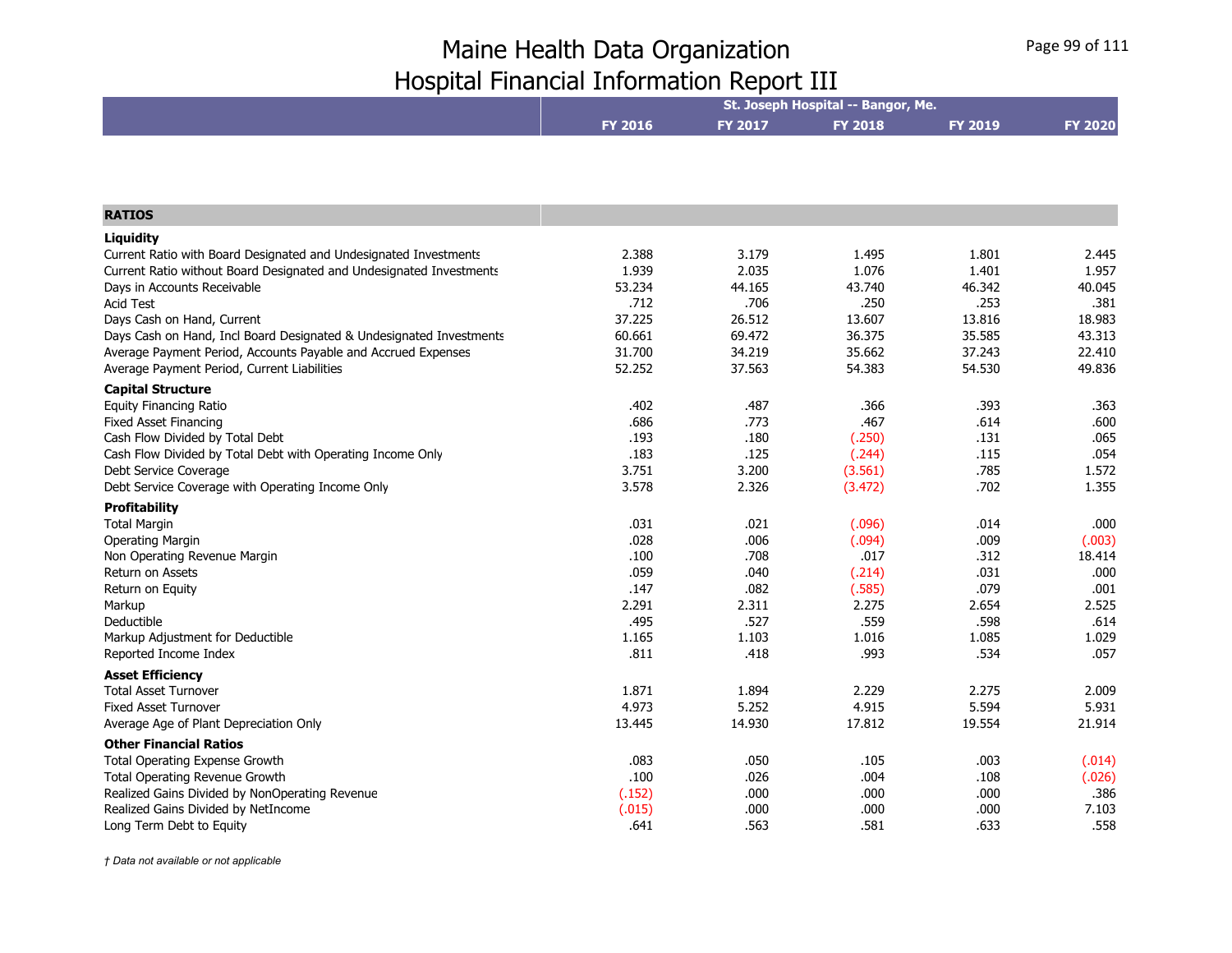|                                                                                                                                                                                                                                     |                                                                     | St. Mary's Regional Medical Center -- Lewiston, Me.                              |                                                                                     |                                                                          |                                                                            |
|-------------------------------------------------------------------------------------------------------------------------------------------------------------------------------------------------------------------------------------|---------------------------------------------------------------------|----------------------------------------------------------------------------------|-------------------------------------------------------------------------------------|--------------------------------------------------------------------------|----------------------------------------------------------------------------|
|                                                                                                                                                                                                                                     | FY 2016                                                             | <b>FY 2017</b>                                                                   | <b>FY 2018</b>                                                                      | FY 2019                                                                  | <b>FY 2020</b>                                                             |
| <b>DATA ELEMENTS</b>                                                                                                                                                                                                                | \$<br>\$                                                            | \$                                                                               |                                                                                     | \$<br>\$                                                                 |                                                                            |
| <b>Total Current Assets</b><br>Cash and Investment<br>Current Assets Whose Use is Limited                                                                                                                                           | 52,681,000<br>6,605,000<br>$\ddagger$                               | 54,520,000<br>2,860,000                                                          | 47,505,000<br>11,789,000                                                            | 64,276,000<br>8,831,000                                                  | 57,772,000<br>10,244,000                                                   |
| Net Patient Accounts Receivable<br>Due from Affiliates                                                                                                                                                                              | 18,805,000<br>21,109,000                                            | 2,549,000<br>20,935,000<br>22,363,000                                            | 3,787,000<br>27,201,000<br>Ť                                                        | 1,437,000<br>30,196,000<br>19,112,000                                    | 893,000<br>22,542,000<br>19,785,000                                        |
| Third Party Settlements Receivable<br>Other Accounts Receivable<br>Inventory                                                                                                                                                        | 0<br>1,446,000                                                      | $\mathbf{0}$<br>1,825,000                                                        | 0<br>1,633,000                                                                      | 1,608,000<br>1,735,000                                                   | 853,000<br>2,166,000                                                       |
| <b>Other Current Assets</b><br><b>Total Non-Current Assets</b>                                                                                                                                                                      | 4,716,000<br>98,379,000                                             | 3,988,000<br>97,909,000                                                          | 3,095,000<br>71,892,000                                                             | 1,357,000<br>73,797,000                                                  | 1,289,000<br>66,959,000                                                    |
| Trustee Held Investments<br>Board Designated and Undesignated Investments<br>Due from Affiliates                                                                                                                                    | $^{\dagger}$<br>33,151,000<br>$\mathsf{t}$                          | 5,466,000<br>30,232,000<br>$\ddagger$                                            | 5,400,000<br>4,992,000<br>$\ddagger$                                                | 4,073,000<br>4,954,000<br>$\ddagger$                                     | 3,938,000                                                                  |
| Investment in Affiliates<br><b>Other Non-Current Assets</b><br>Gross Property, Plant and Equipment (PP&E)<br><b>Accumulated Depreciation</b><br>Net Property, Plant and Equipment (PP&E)                                            | 2,544,000<br>5,037,000<br>140,633,000<br>82,986,000<br>57,647,000   | 2,680,000<br>21,000<br>147,946,000<br>88,436,000<br>59,510,000                   | 2,680,000<br>$^{+}$<br>152,602,000<br>93,782,000<br>58,820,000                      | 2,546,000<br>(12,000)<br>161,555,000<br>99,319,000<br>62,236,000         | 2,466,000<br>(20,000)<br>165,286,000<br>104,711,000<br>60,575,000          |
| <b>Total Unrestricted Assets</b>                                                                                                                                                                                                    | 151,060,000                                                         | 152,429,000                                                                      | 119,397,000                                                                         | 138,073,000                                                              | 124,731,000                                                                |
| <b>Total Current Liabilities</b><br>Current Long Term Debt (LTD)<br>Accounts Payable and Accrued Expenses<br><b>Estimated Third Party Settlements</b><br>Due to Affiliates<br><b>Other Current Liabilities</b>                      | 21,339,000<br>2,770,000<br>17,875,000<br>694,000<br>$^{\mathrm{+}}$ | 23,383,000<br>2,655,000<br>17,125,000<br>3,603,000<br>$^{\dagger}$<br>$\ddagger$ | 23,844,000<br>16,300,000<br>23,741,000<br>5,173,000<br>(21, 370, 000)<br>$\ddagger$ | 32,077,000<br>2,236,000<br>27,566,000<br>1,198,000<br>$\pm$<br>1,077,000 | 26,576,000<br>3,134,000<br>17,926,000<br>(498,000)<br>433,000<br>5,581,000 |
| <b>Total Non-Current Liabilities</b><br>Long Term Debt<br><b>Estimated Third Party Settlements</b><br>Due to Affiliates<br>Self Insurance Fund<br>Accrued Pension and Post Retiree Health Benefits<br>Other Non-Current Liabilities | 42,702,000<br>36,470,000<br>6,232,000                               | 40,462,000<br>40,424,000<br>38,000                                               | 32,983,000<br>24,958,000<br>$\ddagger$<br>8,000,000<br>25,000                       | 38,451,000<br>34,973,000<br>3,478,000                                    | 45,664,000<br>33,356,000<br>2,428,000<br>9,880,000                         |
| <b>Fund Balance Unrestricted</b>                                                                                                                                                                                                    | 87,019,000                                                          | 88,584,000                                                                       | 62,570,000                                                                          | 67,545,000                                                               | 52,491,000                                                                 |
| <b>Total Liabilities &amp; Equity</b>                                                                                                                                                                                               | 151,060,000                                                         | 152,429,000                                                                      | 119,397,000                                                                         | 138,073,000                                                              | 124,731,000                                                                |
| <b>Total Restricted Assets</b><br>Cash and Investments<br>Receivables<br>Other Assets                                                                                                                                               | 5,847,000<br>5,847,000                                              | 29,998,000<br>29,998,000                                                         | 7,806,000<br>7,806,000                                                              | 9,070,000<br>9,070,000                                                   | 9,413,000<br>9,413,000                                                     |
| <b>Total Restricted Liabilities and Equity</b>                                                                                                                                                                                      | 5,847,000                                                           | 29,998,000                                                                       | 7,806,000                                                                           | 9,070,000                                                                | 9,413,000                                                                  |
| <b>Total Restricted Fund Balance</b><br><b>Total Liabilities</b><br>Temporarily Restricted Net Assets                                                                                                                               | 5,847,000<br>5,140,000                                              | 29,998,000<br>$\ddagger$<br>6,201,000                                            | 7,806,000<br>$\ddagger$<br>7,099,000                                                | 9,070,000<br>$\ddagger$<br>8,351,000                                     | 9,413,000<br>7,512,000                                                     |
| Permanently Restricted Net Assets                                                                                                                                                                                                   | 707,000                                                             | 23,797,000                                                                       | 707,000                                                                             | 719,000                                                                  | 1,901,000                                                                  |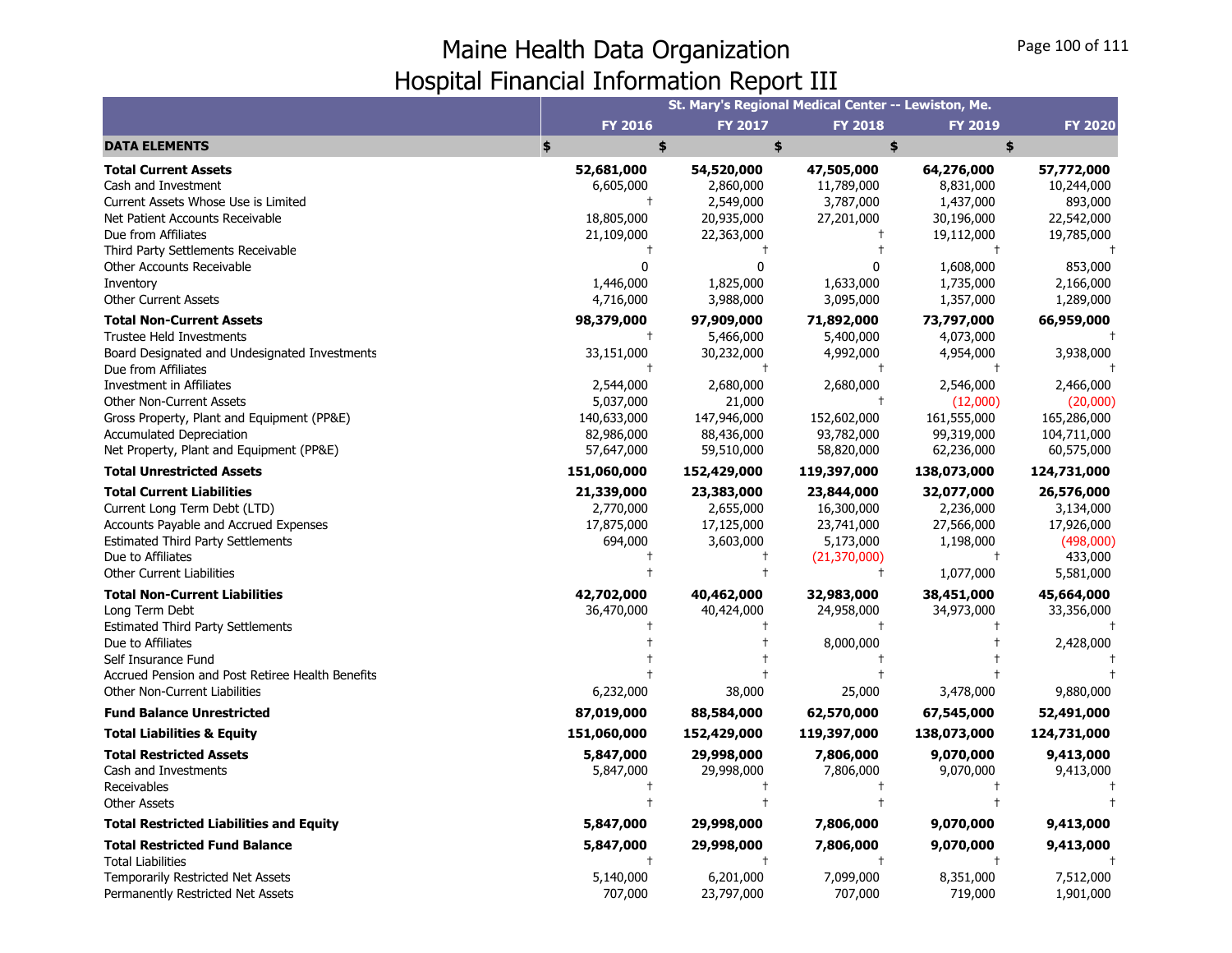| <b>FY 2016</b>                                                                                                                                        | <b>FY 2017</b>                                                                                                                                        |                                                                                                                   | <b>FY 2019</b>                                                                                                                     | <b>FY 2020</b>                                                                                                                                                                                 |
|-------------------------------------------------------------------------------------------------------------------------------------------------------|-------------------------------------------------------------------------------------------------------------------------------------------------------|-------------------------------------------------------------------------------------------------------------------|------------------------------------------------------------------------------------------------------------------------------------|------------------------------------------------------------------------------------------------------------------------------------------------------------------------------------------------|
|                                                                                                                                                       |                                                                                                                                                       |                                                                                                                   |                                                                                                                                    |                                                                                                                                                                                                |
| \$                                                                                                                                                    |                                                                                                                                                       | \$                                                                                                                | \$<br>\$                                                                                                                           |                                                                                                                                                                                                |
| 455,790,000<br>164,460,000<br>291,330,000<br>10,295,000<br>10,150,000<br>267,690,000<br>(3,200,000)<br>170,855,000<br>11,716,000                      | 485,206,000<br>156,840,000<br>328,366,000<br>12,290,000<br>10,827,000<br>283,149,000<br>178,940,000<br>13,609,000                                     | 527,714,000<br>173,204,000<br>354,510,000<br>13,770,000<br>12,547,000<br>323,275,000<br>178,122,000<br>16,423,000 | 576,277,000<br>189,378,000<br>386,899,000<br>9,624,000<br>11,260,000<br>349,648,000<br>$\overline{1}$<br>205,745,000<br>16,017,000 | 533,787,000<br>146,738,000<br>387,049,000<br>3,249,000<br>13,714,000<br>347,276,000<br>(3,979,000)<br>173,527,000<br>30,429,000                                                                |
|                                                                                                                                                       |                                                                                                                                                       |                                                                                                                   |                                                                                                                                    | 203,956,000                                                                                                                                                                                    |
| 180,722,000<br>5,361,000<br>1,870,000<br>350,000<br>41,000<br>309,000<br>98,126,000<br>75,015,000<br>1,849,000<br>1,849,000<br>1,247,000<br>1,247,000 | 193,544,000<br>5,353,000<br>1,691,000<br>293,000<br>3,000<br>290,000<br>105,009,000<br>81,198,000<br>(995,000)<br>2,588,000<br>3,842,000<br>3,842,000 | 217,761,000<br>5,529,000<br>1,392,000<br>11,000<br>11,000<br>107,612,000<br>103,217,000<br>(305,000)              | 222,682,000<br>5,657,000<br>1,875,000<br>110,763,000<br>104,387,000<br>(920,000)<br>104,000<br>339,000<br>339,000                  | 216,323,000<br>5,193,000<br>1,753,000<br>107,698,000<br>101,679,000<br>(12, 367, 000)<br>101,000<br>159,000<br>159,000<br>(58,000)                                                             |
|                                                                                                                                                       |                                                                                                                                                       |                                                                                                                   |                                                                                                                                    |                                                                                                                                                                                                |
| $^{+}$                                                                                                                                                |                                                                                                                                                       |                                                                                                                   | $^{+}$                                                                                                                             | (12, 266, 000)                                                                                                                                                                                 |
| 3,698,000                                                                                                                                             | 1,593,000                                                                                                                                             | (24,895,000)                                                                                                      | (816,000)                                                                                                                          | (12, 266, 000)                                                                                                                                                                                 |
| 1,986,000<br>191,000<br>(1,903,000)                                                                                                                   | 1,565,000<br>1,237,000<br>(1,265,000)                                                                                                                 | 140,000<br>(1,259,000)                                                                                            | 4,975,000<br>5,791,000                                                                                                             | (15,052,000)<br>214,000<br>(3,000,000)                                                                                                                                                         |
|                                                                                                                                                       | 182,571,000<br>602,000<br>3,698,000                                                                                                                   | \$<br>192,549,000<br>1,593,000                                                                                    | 194,545,000<br>(1, 254, 000)<br>(1,374,000)<br>$\ddagger$                                                                          | St. Mary's Regional Medical Center -- Lewiston, Me.<br><b>FY 2018</b><br>221,762,000<br>(23, 216, 000)<br>(1,679,000)<br>(305,000)<br>(235,000)<br>(24,895,000)<br>(816,000)<br>(26, 014, 000) |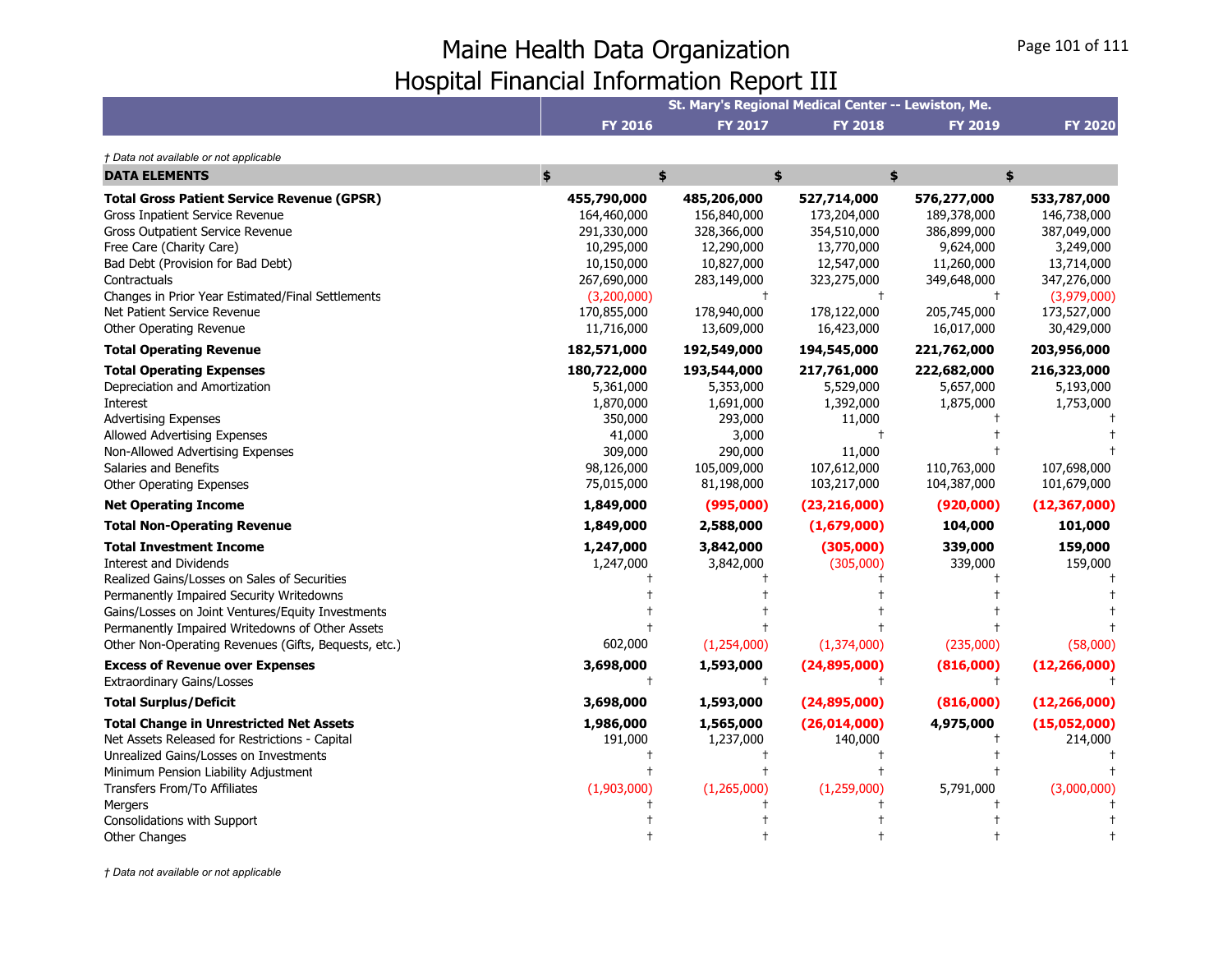|                                                                                         | St. Mary's Regional Medical Center -- Lewiston, Me. |              |                |                |                |
|-----------------------------------------------------------------------------------------|-----------------------------------------------------|--------------|----------------|----------------|----------------|
|                                                                                         | <b>FY 2016</b>                                      | FY 2017      | <b>FY 2018</b> | <b>FY 2019</b> | <b>FY 2020</b> |
|                                                                                         |                                                     |              |                |                |                |
|                                                                                         |                                                     |              |                |                |                |
|                                                                                         |                                                     |              |                |                |                |
| <b>RATIOS</b>                                                                           |                                                     |              |                |                |                |
| Liquidity                                                                               |                                                     |              |                |                |                |
| Current Ratio with Board Designated and Undesignated Investments                        | 4.022                                               | 3.625        | 2.202          | 2.158          | 2.322          |
| Current Ratio without Board Designated and Undesignated Investments                     | 2.469                                               | 2.332        | 1.992          | 2.004          | 2.174          |
| Days in Accounts Receivable                                                             | 40.173                                              | 42.703       | 55.739         | 53.569         | 47.415         |
| <b>Acid Test</b>                                                                        | .310                                                | .231         | .653           | .320           | .419           |
| Days Cash on Hand, Current                                                              | 13.748                                              | 10.491       | 26.788         | 17.269         | 19.254         |
| Days Cash on Hand, Incl Board Designated & Undesignated Investments                     | 82.749                                              | 69.126       | 35.373         | 25.601         | 26.062         |
| Average Payment Period, Accounts Payable and Accrued Expenses                           | 37.205                                              | 33.214       | 40.830         | 46.361         | 30.990         |
| Average Payment Period, Current Liabilities                                             | 44.415                                              | 45.352       | 41.007         | 53.948         | 45.944         |
| <b>Capital Structure</b>                                                                |                                                     |              |                |                |                |
| <b>Equity Financing Ratio</b>                                                           | .576                                                | .581         | .524           | .489           | .421           |
| <b>Fixed Asset Financing</b>                                                            | .633                                                | .679         | .424           | .562           | .551           |
| Cash Flow Divided by Total Debt                                                         | .141                                                | .109         | (.341)         | .069           | (.098)         |
| Cash Flow Divided by Total Debt with Operating Income Only                              | .113                                                | .068         | (.311)         | .067           | (.099)         |
| Debt Service Coverage                                                                   | 2.422                                               | 1.936        | (4.441)        | .370           | (1.334)        |
| Debt Service Coverage with Operating Income Only                                        | 2.012                                               | 1.356        | (4.026)        | .364           | (1.359)        |
| Profitability                                                                           |                                                     |              |                |                |                |
| <b>Total Margin</b>                                                                     | .020                                                | .008         | (.129)         | (.004)         | (.060)         |
| Operating Margin                                                                        | .010                                                | (.005)       | (.119)         | (.004)         | (.061)         |
| Non Operating Revenue Margin                                                            | .500                                                | 1.625        | .067           | (.127)         | (.008)         |
| Return on Assets                                                                        | .024                                                | .010         | (.209)         | (.006)         | (.098)         |
| Return on Equity                                                                        | .042                                                | .018         | (.398)         | (.012)         | (.234)         |
| Markup                                                                                  | 2.587                                               | 2.577        | 2.499          | 2.660          | 2.608          |
| Deductible                                                                              | .587                                                | .584         | .613           | .607           | .651           |
| Markup Adjustment for Deductible                                                        | 1.106                                               | 1.114        | 1.014          | 1.090          | 1.003          |
| Reported Income Index                                                                   | 1.862                                               | 1.018        | .957           | (.164)         | .815           |
| <b>Asset Efficiency</b>                                                                 |                                                     |              |                |                |                |
| <b>Total Asset Turnover</b>                                                             | 1.221                                               | 1.280        | 1.615          | 1.607          | 1.636          |
| <b>Fixed Asset Turnover</b>                                                             | 3.167                                               | 3.236        | 3.307          | 3.563          | 3.367          |
| Average Age of Plant Depreciation Only                                                  | 15.480                                              | 16.521       | 16.962         | 17.557         | 20.164         |
|                                                                                         |                                                     |              |                |                |                |
| <b>Other Financial Ratios</b>                                                           |                                                     |              |                |                |                |
| <b>Total Operating Expense Growth</b>                                                   | .015<br>.038                                        | .071<br>.055 | .125           | .023           | (.029)         |
| <b>Total Operating Revenue Growth</b><br>Realized Gains Divided by NonOperating Revenue | .000                                                | .000         | .010<br>.000   | .140<br>.000   | (.080)<br>.000 |
| Realized Gains Divided by NetIncome                                                     | .000                                                | .000         | .000           | .000           | .000           |
| Long Term Debt to Equity                                                                | .419                                                | .456         | .399           | .518           | .635           |
|                                                                                         |                                                     |              |                |                |                |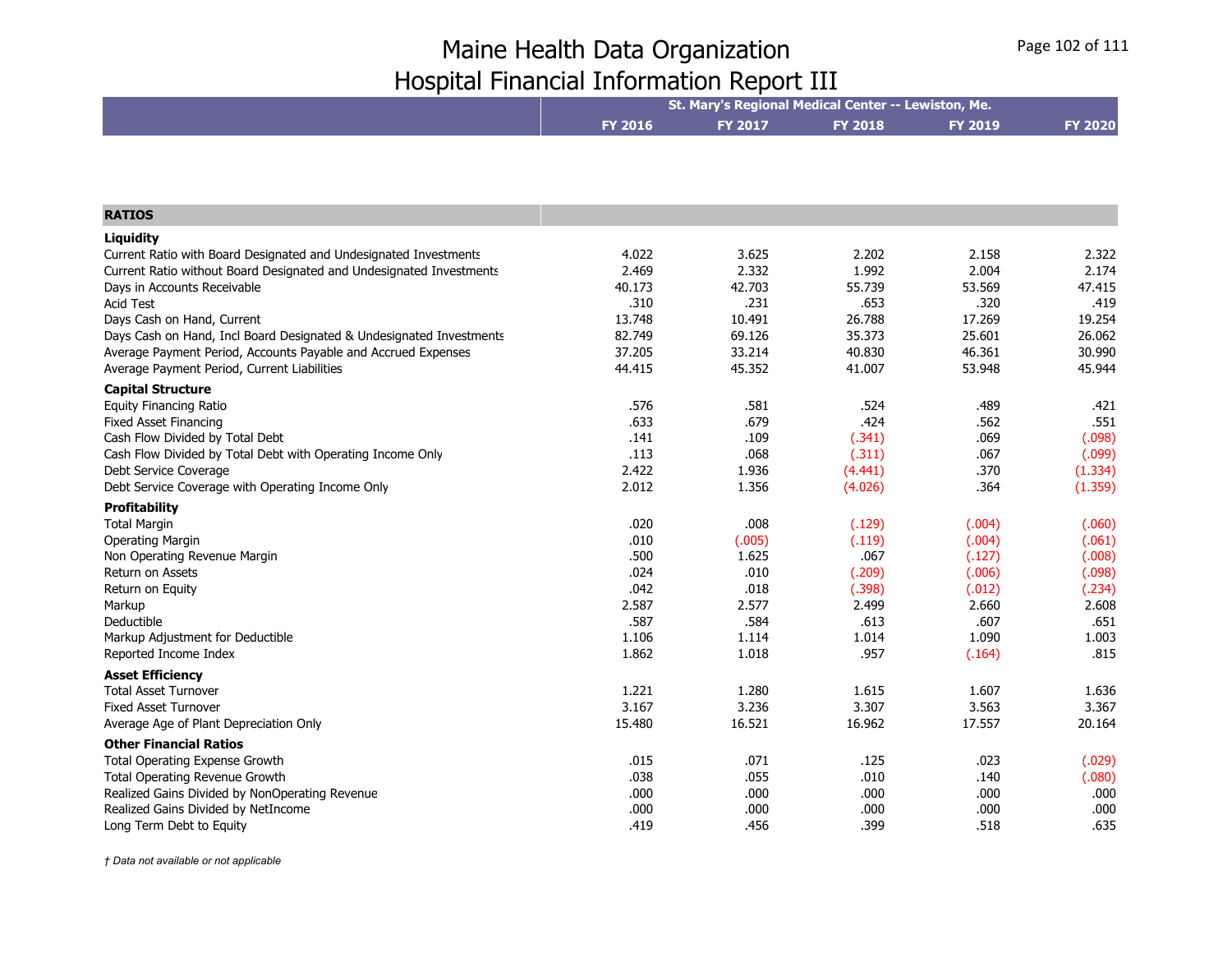|                                                               |                         |                     | Stephens Memorial Hospital -- Norway, Me. |                         |                         |
|---------------------------------------------------------------|-------------------------|---------------------|-------------------------------------------|-------------------------|-------------------------|
|                                                               | FY 2016                 | <b>FY 2017</b>      | <b>FY 2018</b>                            | <b>FY 2019</b>          | <b>FY 2020</b>          |
| <b>DATA ELEMENTS</b>                                          | \$<br>\$                | \$                  | \$                                        | \$                      |                         |
| <b>Total Current Assets</b>                                   | 22,821,601              | 22,487,141          | 27,497,694                                | 10,627,574              | 9,119,009               |
| Cash and Investment                                           | 13,579,927              | 13,699,915          | 19,157,937                                | 344,098                 | 42,349                  |
| Current Assets Whose Use is Limited                           | 1,020,383               | 1,049,345           | 1,062,996                                 |                         |                         |
| Net Patient Accounts Receivable                               | 6,417,310               | 5,834,722           | 5,391,345                                 | 6,798,647               | 5,047,050               |
| Due from Affiliates                                           |                         |                     | $\mathbf +$                               | 146,199                 | 35,847                  |
| Third Party Settlements Receivable                            |                         |                     | $\ddagger$                                | 1,589,337               | 2,227,334               |
| Other Accounts Receivable                                     |                         | U                   | 13,504                                    | 10,590                  | 4,305                   |
| Inventory                                                     | 1,253,915               | 1,386,744           | 1,340,188                                 | 1,440,699               | 1,473,116               |
| <b>Other Current Assets</b>                                   | 550,066                 | 516,415             | 531,724                                   | 298,004                 | 289,008                 |
| <b>Total Non-Current Assets</b>                               | 39,418,756              | 40,573,998          | 40,993,182                                | 29,912,059              | 35,850,339              |
| Trustee Held Investments                                      | 15,411                  | 94,280              | $\pm$                                     | $\mathbf +$             | 129,647                 |
| Board Designated and Undesignated Investments                 | 7,171,507               | 6,422,306           | 6,406,629                                 | 407,262                 | 640,346                 |
| Due from Affiliates                                           | $\ddagger$              | $^{+}$              | $\ddagger$                                |                         |                         |
| Investment in Affiliates                                      | 5,116,221               | 5,748,278           | 6,109,245                                 |                         |                         |
| <b>Other Non-Current Assets</b>                               | 6,909,505               | 6,919,337           | 6,560,518                                 | 6,021,496               | 4,825,421               |
| Gross Property, Plant and Equipment (PP&E)                    | 54,459,392              | 57,343,408          | 60,103,213                                | 63,824,816              | 72,404,170              |
| <b>Accumulated Depreciation</b>                               | 34,253,280              | 35,953,611          | 38,186,423                                | 40,341,515              | 42,149,245              |
| Net Property, Plant and Equipment (PP&E)                      | 20,206,112              | 21,389,797          | 21,916,790                                | 23,483,301              | 30,254,925              |
| <b>Total Unrestricted Assets</b>                              | 62,240,357              | 63,061,139          | 68,490,876                                | 40,539,633              | 44,969,348              |
| <b>Total Current Liabilities</b>                              | 11,772,173              | 10,407,827          | 14,589,944                                | 18,301,166              | 17,463,613              |
| Current Long Term Debt (LTD)                                  | 322,785                 | 327,782             | 366,589                                   | 371,468                 | 389,211                 |
| Accounts Payable and Accrued Expenses                         | 4,914,965               | 4,449,436           | 5,264,599                                 | 5,873,186               | 6,667,100               |
| <b>Estimated Third Party Settlements</b>                      | 5,511,455               | 3,774,424           | 5,716,543                                 | 8,585,430               | 7,220,532               |
| Due to Affiliates                                             | 919,186                 | 1,774,148           | 3,181,186                                 | 916,815                 | 1,006,902               |
| <b>Other Current Liabilities</b>                              | 103,782                 | 82,037              | 61,027                                    | 2,554,267               | 2,179,868               |
| <b>Total Non-Current Liabilities</b>                          | 9,005,491               | 8,789,552           | 8,128,147                                 | 6,586,710               | 5,781,638               |
| Long Term Debt                                                | 5,239,182               | 4,917,967           | 4,549,492                                 | 4,185,868<br>$\ddagger$ | 3,801,287<br>$\ddagger$ |
| <b>Estimated Third Party Settlements</b><br>Due to Affiliates | $\ddagger$<br>2,725,293 | $\ddagger$          | $\ddagger$<br>2,755,843                   |                         |                         |
| Self Insurance Fund                                           |                         | 3,019,020<br>$^{+}$ | $\ddagger$                                | 2,331,862               | 1,911,371               |
| Accrued Pension and Post Retiree Health Benefits              | $\ddagger$              | $\ddagger$          | $\ddagger$                                |                         |                         |
| Other Non-Current Liabilities                                 | 1,041,016               | 852,565             | 822,812                                   | 68,980                  | 68,980                  |
| <b>Fund Balance Unrestricted</b>                              | 41,462,693              | 43,863,760          | 45,772,785                                | 15,651,757              | 21,724,097              |
| <b>Total Liabilities &amp; Equity</b>                         | 62,240,357              | 63,061,139          | 68,490,876                                | 40,539,633              | 44,969,348              |
| <b>Total Restricted Assets</b>                                | 1,332,567               | 1,513,944           | 1,301,895                                 | 2,336,043               | 3,225,316               |
| Cash and Investments                                          | 1,332,567               | 1,513,944           | 1,301,895                                 | 2,336,043               | 3,225,316               |
| Receivables                                                   | $^{\mathrm{+}}$         | $\pm$               | $\pm$                                     |                         |                         |
| <b>Other Assets</b>                                           | $\ddagger$              | $\overline{1}$      | $\ddagger$                                |                         |                         |
| <b>Total Restricted Liabilities and Equity</b>                | 1,332,567               | 1,513,944           | 1,301,895                                 | 2,336,043               | 3,225,316               |
| <b>Total Restricted Fund Balance</b>                          | 1,332,567               | 1,513,944           | 1,301,895                                 | 2,336,043               | 3,225,316               |
| <b>Total Liabilities</b>                                      | $\ddagger$              | $\ddagger$          | $\ddagger$                                |                         |                         |
| Temporarily Restricted Net Assets                             | 774,156                 | 955,533             | 743,484                                   | 1,757,836               | 2,617,024               |
| Permanently Restricted Net Assets                             | 558,411                 | 558,411             | 558,411                                   | 578,207                 | 608,292                 |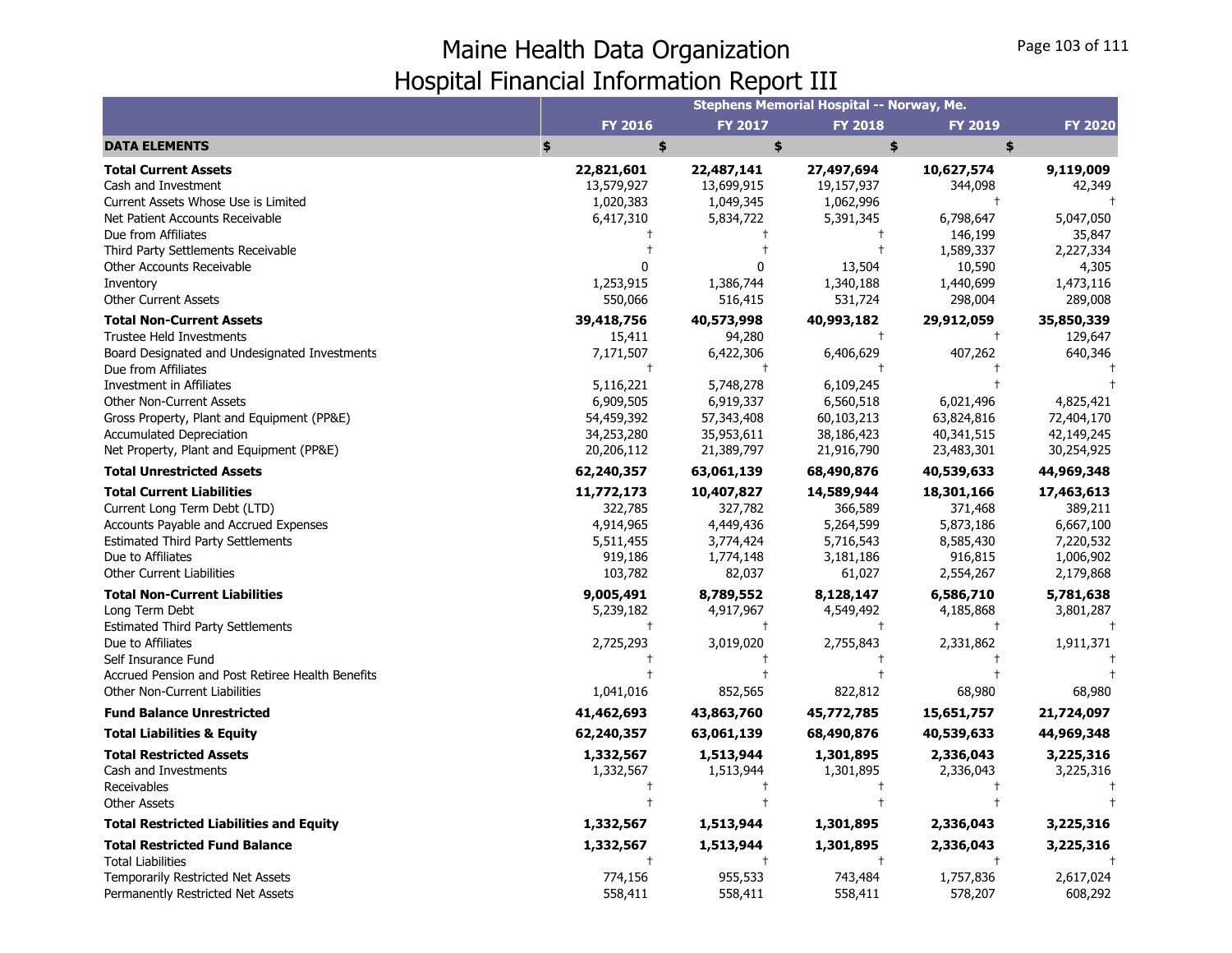|                                                      |                |                | Stephens Memorial Hospital -- Norway, Me. |                |                |
|------------------------------------------------------|----------------|----------------|-------------------------------------------|----------------|----------------|
|                                                      | <b>FY 2016</b> | <b>FY 2017</b> | <b>FY 2018</b>                            | <b>FY 2019</b> | <b>FY 2020</b> |
| † Data not available or not applicable               |                |                |                                           |                |                |
| <b>DATA ELEMENTS</b>                                 | \$<br>\$       |                | \$                                        | \$             | \$             |
| <b>Total Gross Patient Service Revenue (GPSR)</b>    | 105,653,334    | 113,502,664    | 125,946,061                               | 139,690,102    | 127,794,892    |
| Gross Inpatient Service Revenue                      | 22,316,422     | 22,716,578     | 23,768,445                                | 26,409,605     | 23,009,831     |
| <b>Gross Outpatient Service Revenue</b>              | 83,336,912     | 90,786,086     | 102,177,616                               | 113,280,497    | 104,785,061    |
| Free Care (Charity Care)                             | 2,258,915      | 2,369,820      | 2,332,859                                 | 1,516,274      | 1,591,746      |
| Bad Debt (Provision for Bad Debt)                    | 5,114,879      | 5,936,087      | 6,520,250                                 | 7,720,123      | 5,504,556      |
| Contractuals                                         | 36,219,944     | 39,938,636     | 47,330,138                                | 54,179,174     | 48,276,564     |
| Changes in Prior Year Estimated/Final Settlements    | (242,000)      | (400,000)      | (655,000)                                 |                |                |
| Net Patient Service Revenue                          | 62,301,596     | 65,658,121     | 70,417,814                                | 76,274,531     | 72,422,026     |
| Other Operating Revenue                              | 1,397,718      | 1,956,053      | 2,473,696                                 | 3,421,653      | 10,233,117     |
| <b>Total Operating Revenue</b>                       | 63,699,314     | 67,614,174     | 72,891,510                                | 79,696,184     | 82,655,143     |
| <b>Total Operating Expenses</b>                      | 60,599,381     | 64,167,435     | 70,832,100                                | 76,351,134     | 77,325,346     |
| Depreciation and Amortization                        | 2,441,293      | 2,841,214      | 3,135,744                                 | 3,575,300      | 3,727,045      |
| Interest                                             | 205,112        | 270,617        | 270,439                                   | 226,617        | 128,857        |
| <b>Advertising Expenses</b>                          | 61,985         | 62,618         | 57,761                                    |                |                |
| Allowed Advertising Expenses                         |                |                |                                           |                |                |
| Non-Allowed Advertising Expenses                     | 61,985         | 62,618         | 57,761                                    |                |                |
| Salaries and Benefits                                | 32,382,594     | 34,369,517     | 38,939,585                                | 41,625,349     | 41,666,863     |
| <b>Other Operating Expenses</b>                      | 25,508,397     | 26,623,469     | 28,428,571                                | 30,923,868     | 31,802,581     |
| <b>Net Operating Income</b>                          | 3,099,933      | 3,446,739      | 2,059,410                                 | 3,345,050      | 5,329,797      |
| <b>Total Non-Operating Revenue</b>                   | 346,493        | 356,122        | 41,282                                    | (427, 383)     | (166, 630)     |
| <b>Total Investment Income</b>                       | 67,010         | 61,139         | 77,709                                    | 27,778         | 14,250         |
| <b>Interest and Dividends</b>                        | 67,010         | 61,139         | 77,709                                    | 27,778         | 14,250         |
| Realized Gains/Losses on Sales of Securities         |                |                |                                           |                |                |
| Permanently Impaired Security Writedowns             |                |                |                                           |                |                |
| Gains/Losses on Joint Ventures/Equity Investments    |                |                |                                           |                | (180, 880)     |
| Permanently Impaired Writedowns of Other Assets      |                |                |                                           |                |                |
| Other Non-Operating Revenues (Gifts, Bequests, etc.) | 279,483        | 294,983        | (36, 427)                                 | (455, 161)     |                |
| <b>Excess of Revenue over Expenses</b>               | 3,446,426      | 3,802,861      | 2,100,692                                 | 2,917,667      | 5,163,167      |
| <b>Extraordinary Gains/Losses</b>                    | $^{+}$         | $\ddagger$     | $\ddagger$                                | $\ddagger$     |                |
| <b>Total Surplus/Deficit</b>                         | 3,446,426      | 3,802,861      | 2,100,692                                 | 2,917,667      | 5,163,167      |
| <b>Total Change in Unrestricted Net Assets</b>       | 1,837,417      | 2,401,067      | 1,909,025                                 | (22,702,511)   | 6,072,339      |
| Net Assets Released for Restrictions - Capital       |                |                | $\ddagger$                                | 83,664         | 223,037        |
| Unrealized Gains/Losses on Investments               | 243,036        | 519,454        | 260,907                                   | (443, 558)     | 13,340         |
| Minimum Pension Liability Adjustment                 |                |                | $\pm$                                     |                |                |
| Transfers From/To Affiliates                         | (1,868,718)    | (1,925,000)    | (466, 375)                                | (25, 260, 284) | 672,795        |
| Mergers                                              |                |                |                                           |                |                |
| Consolidations with Support                          | 16,673         | 3,752          | 13,801                                    |                |                |
| <b>Other Changes</b>                                 |                |                |                                           |                |                |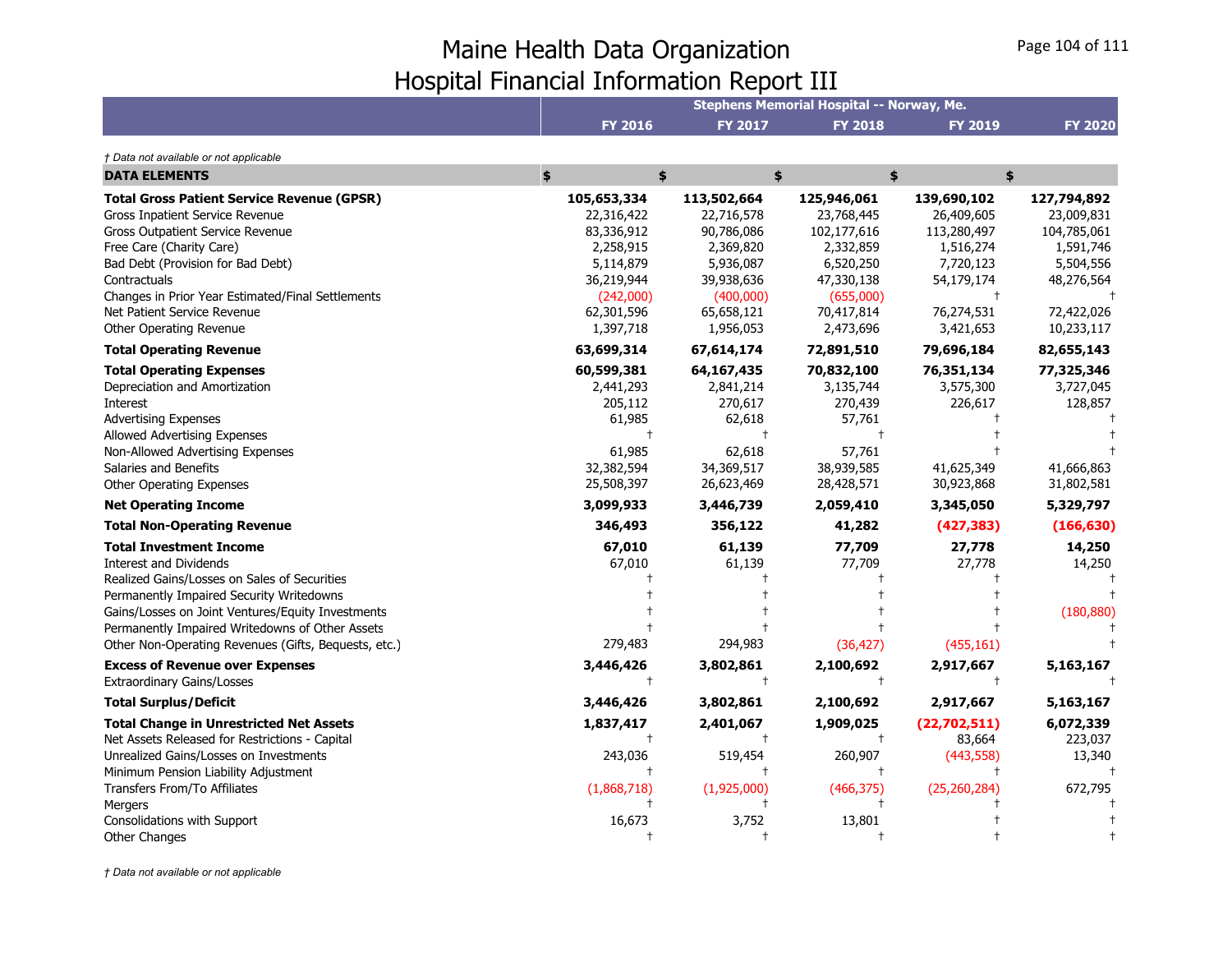|                                                                     |                |         | Stephens Memorial Hospital -- Norway, Me. |                |                |
|---------------------------------------------------------------------|----------------|---------|-------------------------------------------|----------------|----------------|
|                                                                     | <b>FY 2016</b> | FY 2017 | <b>FY 2018</b>                            | <b>FY 2019</b> | <b>FY 2020</b> |
|                                                                     |                |         |                                           |                |                |
|                                                                     |                |         |                                           |                |                |
| <b>RATIOS</b>                                                       |                |         |                                           |                |                |
| Liquidity                                                           |                |         |                                           |                |                |
| Current Ratio with Board Designated and Undesignated Investments    | 2.548          | 2.778   | 2.324                                     | .603           | .559           |
| Current Ratio without Board Designated and Undesignated Investments | 1.939          | 2.161   | 1.885                                     | .581           | .522           |
| Days in Accounts Receivable                                         | 37.596         | 32.436  | 27.945                                    | 32.534         | 25.437         |
| <b>Acid Test</b>                                                    | 1.240          | 1.417   | 1.386                                     | .019           | .002           |
| Days Cash on Hand, Current                                          | 91.632         | 87.784  | 109.026                                   | 1.726          | .210           |
| Days Cash on Hand, Incl Board Designated & Undesignated Investments | 136.640        | 126.008 | 143.568                                   | 3.768          | 3.386          |
| Average Payment Period, Accounts Payable and Accrued Expenses       | 30.846         | 26.482  | 28.385                                    | 29.456         | 33.065         |
| Average Payment Period, Current Liabilities                         | 73.882         | 61.945  | 78.665                                    | 91.788         | 86.608         |
| <b>Capital Structure</b>                                            |                |         |                                           |                |                |
| <b>Equity Financing Ratio</b>                                       | .666           | .696    | .668                                      | .386           | .483           |
| <b>Fixed Asset Financing</b>                                        | .259           | .230    | .208                                      | .178           | .126           |
| Cash Flow Divided by Total Debt                                     | .283           | .346    | .230                                      | .261           | .382           |
| Cash Flow Divided by Total Debt with Operating Income Only          | .267           | .328    | .229                                      | .278           | .390           |
| Debt Service Coverage                                               | 10.752         | 11.653  | 9.205                                     | 11.328         | 18.026         |
| Debt Service Coverage with Operating Income Only                    | 10.141         | 11.052  | 9.136                                     | 12.048         | 18.359         |
| <b>Profitability</b>                                                |                |         |                                           |                |                |
| <b>Total Margin</b>                                                 | .054           | .056    | .029                                      | .037           | .063           |
| <b>Operating Margin</b>                                             | .049           | .051    | .028                                      | .042           | .064           |
| Non Operating Revenue Margin                                        | .101           | .094    | .020                                      | (.146)         | (.032)         |
| Return on Assets                                                    | .055           | .060    | .031                                      | .072           | .115           |
| Return on Equity                                                    | .083           | .087    | .046                                      | .186           | .238           |
| Markup                                                              | 1.767          | 1.799   | 1.813                                     | 1.874          | 1.785          |
| Deductible                                                          | .343           | .352    | .376                                      | .388           | .378           |
| Markup Adjustment for Deductible                                    | 1.169          | 1.177   | 1.145                                     | 1.165          | 1.161          |
| Reported Income Index                                               | 1.876          | 1.584   | 1.100                                     | (.097)         | .850           |
| <b>Asset Efficiency</b>                                             |                |         |                                           |                |                |
| <b>Total Asset Turnover</b>                                         | 1.029          | 1.078   | 1.065                                     | 1.955          | 1.834          |
| <b>Fixed Asset Turnover</b>                                         | 3.152          | 3.161   | 3.326                                     | 3.394          | 2.732          |
| Average Age of Plant Depreciation Only                              | 14.031         | 12.654  | 12.178                                    | 11.283         | 11.309         |
| <b>Other Financial Ratios</b>                                       |                |         |                                           |                |                |
| <b>Total Operating Expense Growth</b>                               | .070           | .059    | .104                                      | .078           | .013           |
| Total Operating Revenue Growth                                      | .053           | .061    | .078                                      | .093           | .037           |
| Realized Gains Divided by NonOperating Revenue                      | .000           | .000    | .000                                      | .000           | .000           |
| Realized Gains Divided by NetIncome                                 | .000           | .000    | .000                                      | .000           | .000           |
| Long Term Debt to Equity                                            | .126           | .112    | .099                                      | .267           | .175           |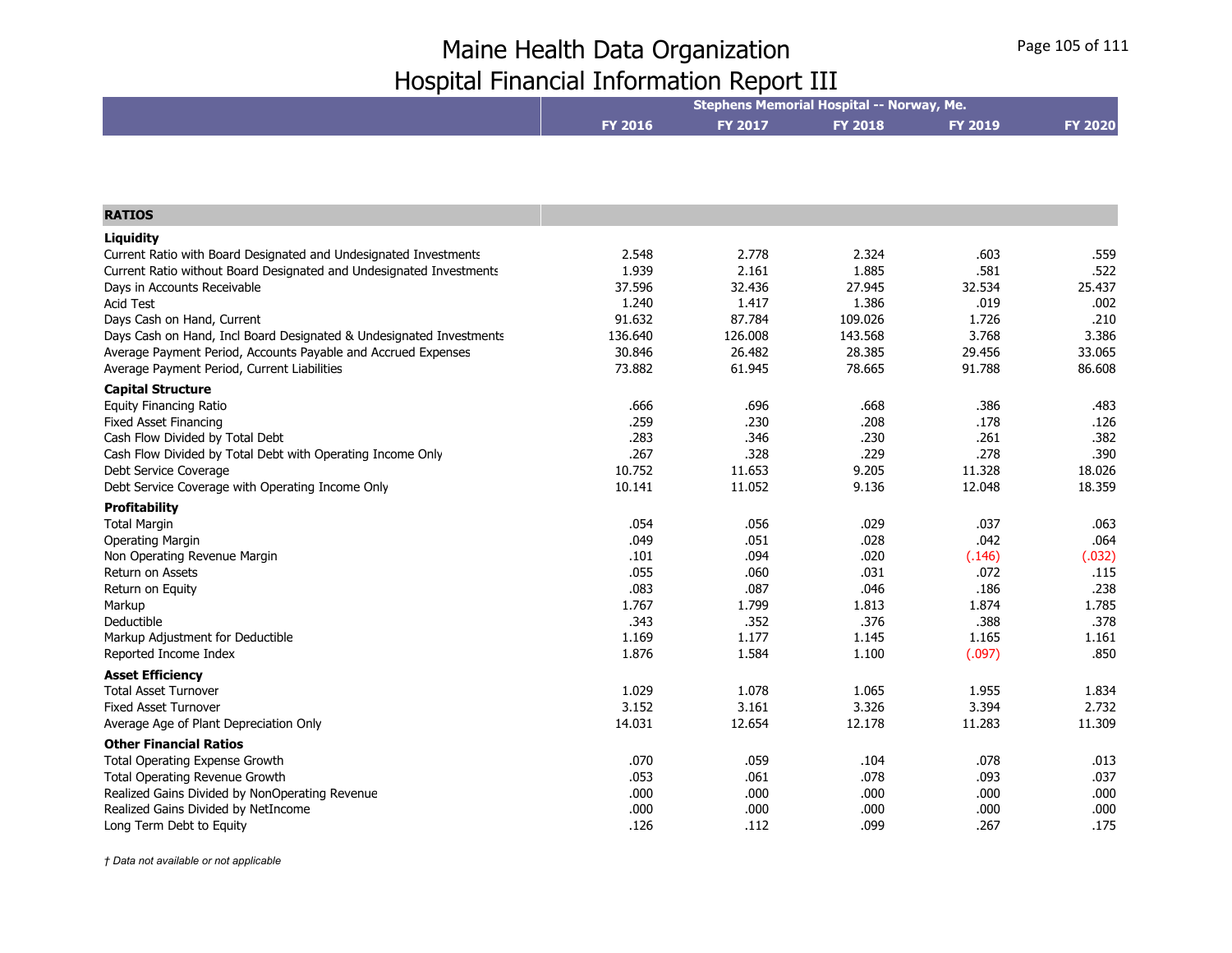**DATA ELEMENTS Total Current Assets**Cash and Investment

| dilli Dala Organization             |                |                                                      |                | $1.05C$ 100 01 111 |
|-------------------------------------|----------------|------------------------------------------------------|----------------|--------------------|
| <b>ncial Information Report III</b> |                |                                                      |                |                    |
|                                     |                | <b>Waldo County General Hospital -- Belfast, Me.</b> |                |                    |
| <b>FY 2016</b>                      | <b>FY 2017</b> | <b>FY 2018</b>                                       | <b>FY 2019</b> | <b>FY 2020</b>     |
| \$<br>\$                            |                | \$                                                   | \$             |                    |
| 19,236,283                          | 78,806,300     | 90,780,635                                           | 25,119,987     | 18,844,673         |
| 7,053,727                           | 69,306,700     | 71,409,115                                           | 319,531        | 805,096            |
| 146,791                             | 150,117        | 148,118                                              |                | 147,491            |
| 8,932,377                           | 10,024,912     | 8,999,940                                            | 9,384,221      | 7,571,976          |
|                                     | 3,317,406      | 9,105,318                                            | 7,126,815      | 451,902            |
|                                     | (6, 162, 002)  | (1,664,276)                                          | 6,307,727      | 8,215,679          |
| 0                                   |                |                                                      |                |                    |
| 2,910,375                           | 1,910,209      | 1,369,481                                            | 1,489,809      | 1,375,222          |
|                                     |                |                                                      |                |                    |

| Cash and Investment                              | 7,053,727   | 69,306,700    | 71,409,115  | 319,531     | 805,096     |
|--------------------------------------------------|-------------|---------------|-------------|-------------|-------------|
| Current Assets Whose Use is Limited              | 146,791     | 150,117       | 148,118     | $\pm$       | 147,491     |
| Net Patient Accounts Receivable                  | 8,932,377   | 10,024,912    | 8,999,940   | 9,384,221   | 7,571,976   |
| Due from Affiliates                              |             | 3,317,406     | 9,105,318   | 7,126,815   | 451,902     |
| Third Party Settlements Receivable               |             | (6, 162, 002) | (1,664,276) | 6,307,727   | 8,215,679   |
| Other Accounts Receivable                        |             | 0             | 0           | $\Omega$    |             |
| Inventory                                        | 2,910,375   | 1,910,209     | 1,369,481   | 1,489,809   | 1,375,222   |
| <b>Other Current Assets</b>                      | 193,013     | 258,958       | 1,412,939   | 491,884     | 277,307     |
| <b>Total Non-Current Assets</b>                  | 105,634,415 | 49,344,416    | 50,667,210  | 76,101,169  | 73,129,059  |
| <b>Trustee Held Investments</b>                  |             | $^{+}$        | $\pm$       |             |             |
| Board Designated and Undesignated Investments    | 60,292,845  | 5,144,665     | 5,333,549   | 25,447,850  | 26,687,799  |
| Due from Affiliates                              |             | 205,063       | 205,063     | 205,063     |             |
| Investment in Affiliates                         |             |               |             |             |             |
| <b>Other Non-Current Assets</b>                  | 15,419,861  | 12,010,554    | 10,510,410  | 8,467,537   | 6,906,650   |
| Gross Property, Plant and Equipment (PP&E)       | 77,651,099  | 80,707,464    | 87,287,469  | 99,627,281  | 101,999,949 |
| Accumulated Depreciation                         | 47,729,390  | 48,723,330    | 52,669,281  | 57,646,562  | 62,465,339  |
| Net Property, Plant and Equipment (PP&E)         | 29,921,709  | 31,984,134    | 34,618,188  | 41,980,719  | 39,534,610  |
| <b>Total Unrestricted Assets</b>                 | 124,870,698 | 128,150,716   | 141,447,845 | 101,221,156 | 91,973,732  |
| <b>Total Current Liabilities</b>                 | 17,727,761  | 9,874,394     | 12,751,172  | 8,143,136   | 9,771,966   |
| Current Long Term Debt (LTD)                     | 432,314     | 423,624       | 395,000     | 241,762     | 424,706     |
| Accounts Payable and Accrued Expenses            | 7,901,096   | 6,496,516     | 7,804,301   | 6,716,174   | 8,142,829   |
| <b>Estimated Third Party Settlements</b>         | 7,730,617   | $^{+}$        |             |             |             |
| Due to Affiliates                                | 1,663,734   | 2,856,129     | 4,511,671   | 1,119,766   | 1,156,651   |
| <b>Other Current Liabilities</b>                 |             | 98,125        | 40,200      | 65,434      | 47,780      |
| <b>Total Non-Current Liabilities</b>             | 15,863,303  | 12,477,907    | 11,155,297  | 7,501,919   | 6,347,208   |
| Long Term Debt                                   | 5,037,783   | 4,589,681     | 4,147,702   | 3,708,224   | 3,243,746   |
| <b>Estimated Third Party Settlements</b>         |             | $\ddagger$    | $\pm$       |             |             |
| Due to Affiliates                                | 4,670,520   | 4,955,597     | 4,476,858   | 3,793,695   | 3,103,462   |
| Self Insurance Fund                              |             |               |             |             |             |
| Accrued Pension and Post Retiree Health Benefits |             |               |             |             |             |
| Other Non-Current Liabilities                    | 6,155,000   | 2,932,629     | 2,530,737   |             |             |
| <b>Fund Balance Unrestricted</b>                 | 91,279,634  | 105,798,415   | 117,541,376 | 85,576,101  | 75,854,558  |
| <b>Total Liabilities &amp; Equity</b>            | 124,870,698 | 128,150,716   | 141,447,845 | 101,221,156 | 91,973,732  |
| <b>Total Restricted Assets</b>                   | 20,286,269  | 22,674,918    | 24,787,990  | 23,893,217  | 24,142,097  |
| Cash and Investments                             | 20,286,269  | 22,674,918    | 2,590,089   | 1,504,663   | 1,486,404   |
| Receivables                                      |             |               | $\ddagger$  | $\ddagger$  |             |
| <b>Other Assets</b>                              |             |               | 22,197,901  | 22,388,554  | 22,655,693  |
| <b>Total Restricted Liabilities and Equity</b>   | 20,286,269  | 22,674,918    | 24,787,990  | 23,893,217  | 24,142,097  |
| <b>Total Restricted Fund Balance</b>             | 20,286,269  | 22,674,918    | 24,787,990  | 23,893,217  | 24,142,097  |
| <b>Total Liabilities</b>                         |             |               |             |             |             |
| Temporarily Restricted Net Assets                | 1,829,229   | 2,036,036     | 2,177,538   | 2,224,462   | 2,262,781   |
| Permanently Restricted Net Assets                | 18,457,040  | 20,638,882    | 22,610,452  | 21,668,755  | 21,879,316  |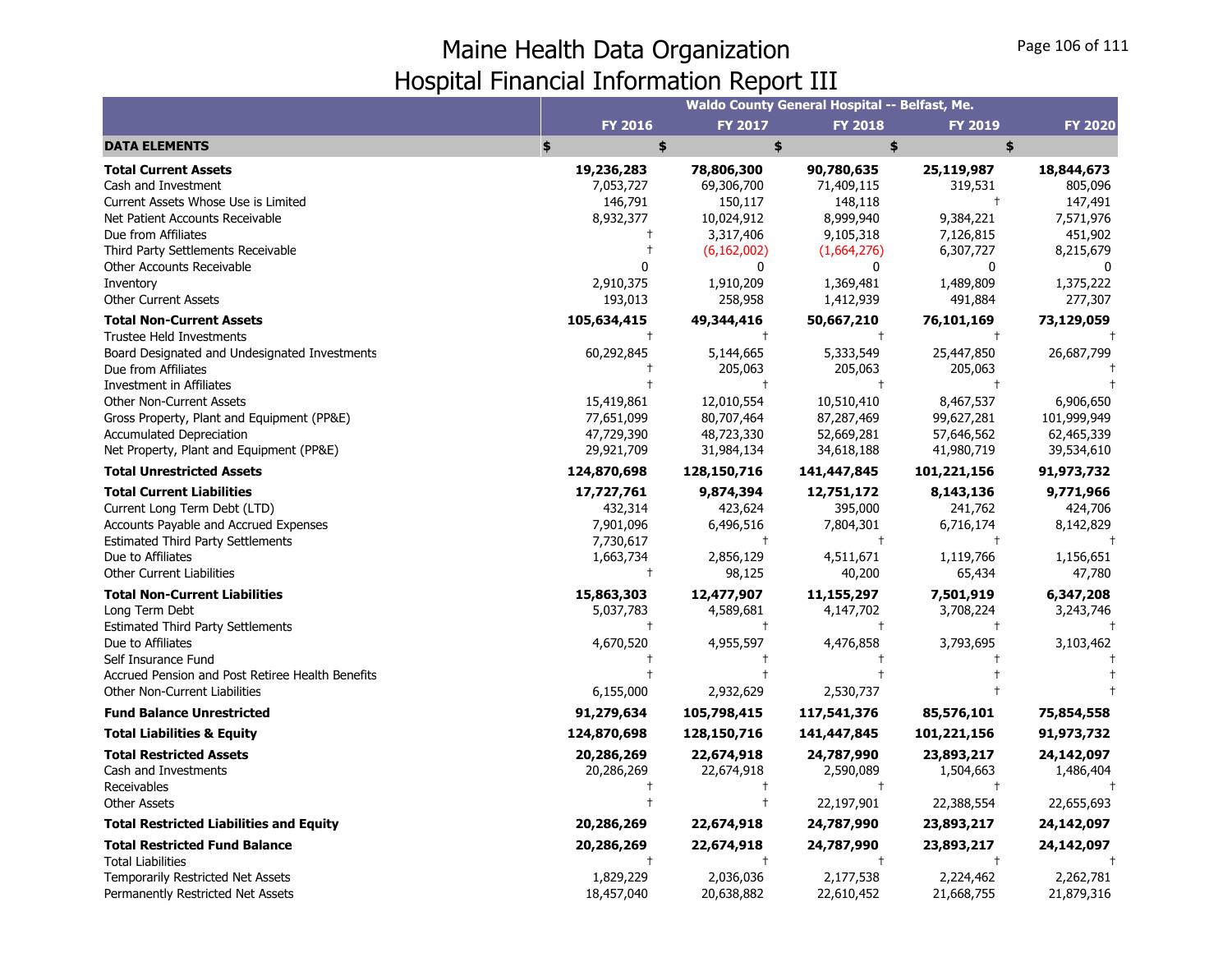|                                                      | Waldo County General Hospital -- Belfast, Me. |                |                |                |                |  |  |  |
|------------------------------------------------------|-----------------------------------------------|----------------|----------------|----------------|----------------|--|--|--|
|                                                      | <b>FY 2016</b>                                | <b>FY 2017</b> | <b>FY 2018</b> | <b>FY 2019</b> | <b>FY 2020</b> |  |  |  |
| † Data not available or not applicable               |                                               |                |                |                |                |  |  |  |
| <b>DATA ELEMENTS</b>                                 | \$<br>\$                                      |                | \$             | \$             | \$             |  |  |  |
| <b>Total Gross Patient Service Revenue (GPSR)</b>    | 145,865,101                                   | 155,961,875    | 160,021,056    | 172,162,878    | 157,335,027    |  |  |  |
| Gross Inpatient Service Revenue                      | 32,301,588                                    | 33,912,901     | 30,578,889     | 30,234,838     | 25,480,562     |  |  |  |
| Gross Outpatient Service Revenue                     | 113,563,513                                   | 122,048,974    | 129,442,167    | 141,928,040    | 131,854,465    |  |  |  |
| Free Care (Charity Care)                             | 5,201,743                                     | 5,587,668      | 5,619,998      | 2,189,285      | 2,702,107      |  |  |  |
| Bad Debt (Provision for Bad Debt)                    | 5,235,162                                     | 3,438,983      | 5,778,788      | 5,858,679      | 4,387,144      |  |  |  |
| Contractuals                                         | 48,273,104                                    | 52,211,278     | 52,627,364     | 60,684,547     | 54,445,396     |  |  |  |
| Changes in Prior Year Estimated/Final Settlements    | $\ddagger$                                    |                | $\pm$          |                |                |  |  |  |
| Net Patient Service Revenue                          | 87,155,092                                    | 94,723,946     | 95,994,906     | 103,430,367    | 95,800,380     |  |  |  |
| Other Operating Revenue                              | 4,249,725                                     | 5,543,608      | 7,074,019      | 6,757,990      | 14,300,336     |  |  |  |
| <b>Total Operating Revenue</b>                       | 91,404,817                                    | 100,267,554    | 103,068,925    | 110,188,357    | 110,100,716    |  |  |  |
| <b>Total Operating Expenses</b>                      | 85,192,030                                    | 92,617,562     | 98,403,356     | 104,262,398    | 105,661,803    |  |  |  |
| Depreciation and Amortization                        | 4,262,905                                     | 4,822,171      | 5,268,887      | 5,636,489      | 5,964,950      |  |  |  |
| Interest                                             | 114,518                                       | 258,484        | 291,440        | 276,766        | 246,433        |  |  |  |
| <b>Advertising Expenses</b>                          | 13,743                                        | 31,074         | 20,242         | 3,685          | (1, 514)       |  |  |  |
| Allowed Advertising Expenses                         | 13,743                                        | 31,074         | 20,242         | 3,685          | (1, 514)       |  |  |  |
| Non-Allowed Advertising Expenses                     |                                               | $\ddagger$     | $\ddagger$     |                |                |  |  |  |
| Salaries and Benefits                                | 50,561,744                                    | 53,133,188     | 54,916,121     | 59,810,447     | 61,984,923     |  |  |  |
| Other Operating Expenses                             | 30,239,120                                    | 34,372,645     | 37,906,666     | 38,535,011     | 37,467,011     |  |  |  |
| <b>Net Operating Income</b>                          | 6,212,787                                     | 7,649,992      | 4,665,569      | 5,925,959      | 4,438,913      |  |  |  |
| <b>Total Non-Operating Revenue</b>                   | 5,981,577                                     | 7,430,796      | 7,779,346      | 2,719,660      | 2,353,449      |  |  |  |
| <b>Total Investment Income</b>                       | 5,925,117                                     | 7,346,534      | 6,268,842      | 2,748,371      | 2,339,706      |  |  |  |
| <b>Interest and Dividends</b>                        | 1,897,546                                     | 1,730,910      | 2,129,624      | 2,082,998      | 1,657,333      |  |  |  |
| Realized Gains/Losses on Sales of Securities         | 4,027,571                                     | 5,615,624      | 4,139,218      | 665,373        | 682,373        |  |  |  |
| Permanently Impaired Security Writedowns             |                                               |                |                |                |                |  |  |  |
| Gains/Losses on Joint Ventures/Equity Investments    | (22, 645)                                     | 35,302         | (21, 473)      | 37,033         | (5, 139)       |  |  |  |
| Permanently Impaired Writedowns of Other Assets      |                                               | $\ddagger$     | $\pm$          |                |                |  |  |  |
| Other Non-Operating Revenues (Gifts, Bequests, etc.) | 79,105                                        | 48,960         | 1,531,977      | (65, 744)      | 18,882         |  |  |  |
| <b>Excess of Revenue over Expenses</b>               | 12,194,364                                    | 15,080,788     | 12,444,915     | 8,645,619      | 6,792,362      |  |  |  |
| <b>Extraordinary Gains/Losses</b>                    | $\ddagger$                                    | $\ddagger$     | $\ddagger$     | $^{+}$         |                |  |  |  |
| <b>Total Surplus/Deficit</b>                         | 12,194,364                                    | 15,080,788     | 12,444,915     | 8,645,619      | 6,792,362      |  |  |  |
| <b>Total Change in Unrestricted Net Assets</b>       | 11,204,757                                    | 14,518,788     | 11,841,069     | (32,052,234)   | 23,306,267     |  |  |  |
| Net Assets Released for Restrictions - Capital       |                                               |                |                | 102,094        |                |  |  |  |
| Unrealized Gains/Losses on Investments               |                                               |                |                |                |                |  |  |  |
| Minimum Pension Liability Adjustment                 |                                               |                |                |                |                |  |  |  |
| Transfers From/To Affiliates                         | (989, 607)                                    | (562,000)      | (591,780)      | (40, 799, 947) | 16,513,905     |  |  |  |
| Mergers                                              |                                               |                |                |                |                |  |  |  |
| Consolidations with Support                          |                                               |                |                |                |                |  |  |  |
| <b>Other Changes</b>                                 |                                               |                | (12,066)       |                |                |  |  |  |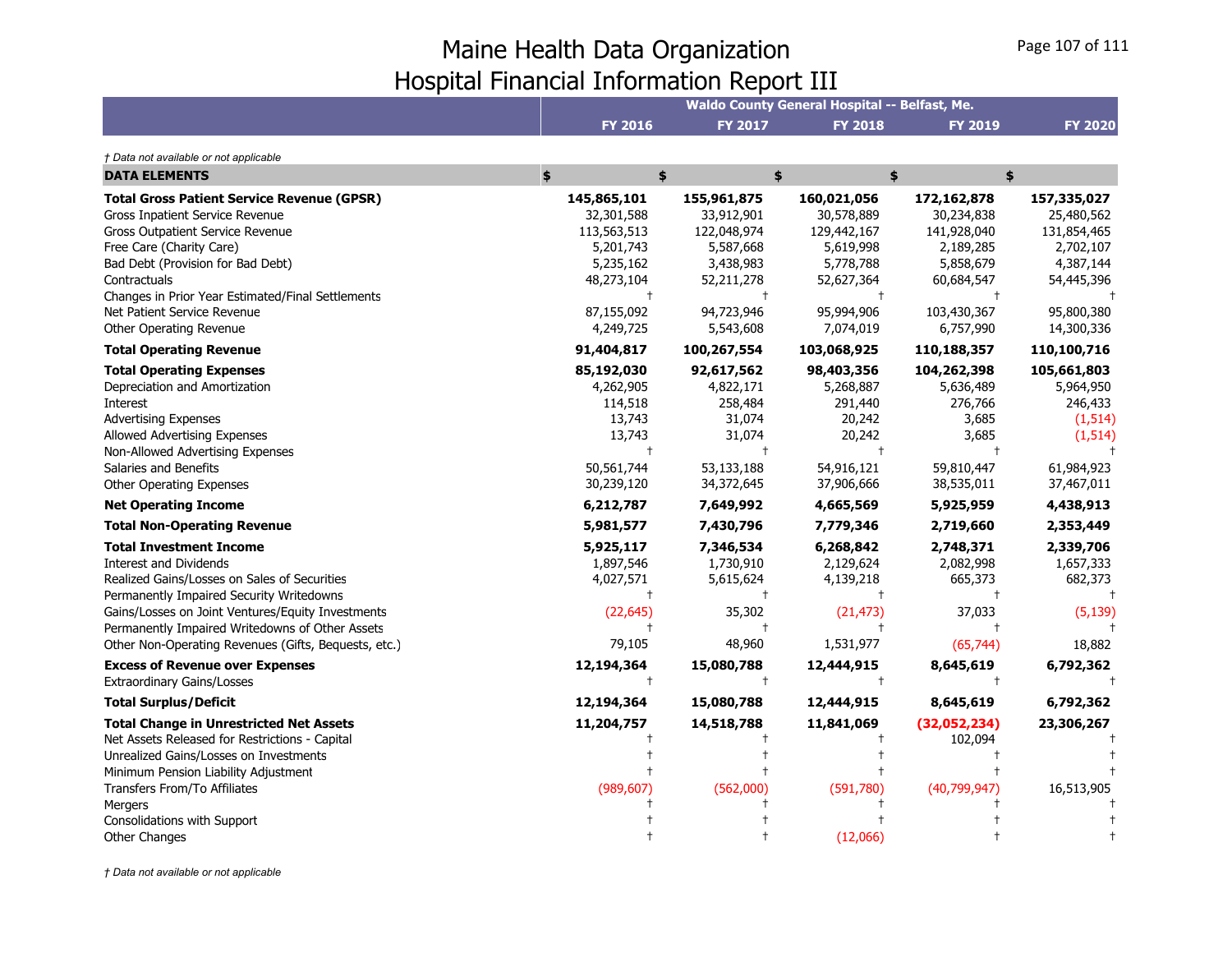|                                                                     | Waldo County General Hospital -- Belfast, Me. |         |                |                |                |  |  |
|---------------------------------------------------------------------|-----------------------------------------------|---------|----------------|----------------|----------------|--|--|
|                                                                     | <b>FY 2016</b>                                | FY 2017 | <b>FY 2018</b> | <b>FY 2019</b> | <b>FY 2020</b> |  |  |
|                                                                     |                                               |         |                |                |                |  |  |
|                                                                     |                                               |         |                |                |                |  |  |
| <b>RATIOS</b>                                                       |                                               |         |                |                |                |  |  |
| Liquidity                                                           |                                               |         |                |                |                |  |  |
| Current Ratio with Board Designated and Undesignated Investments    | 4.486                                         | 8.502   | 7.538          | 6.210          | 4.659          |  |  |
| Current Ratio without Board Designated and Undesignated Investments | 1.085                                         | 7.981   | 7.119          | 3.085          | 1.928          |  |  |
| Days in Accounts Receivable                                         | 37,408                                        | 38.629  | 34.220         | 33.116         | 28.849         |  |  |
| <b>Acid Test</b>                                                    | .406                                          | 7.034   | 5.612          | .039           | .097           |  |  |
| Days Cash on Hand, Current                                          | 32.475                                        | 288.759 | 280.437        | 1.183          | 3.488          |  |  |
| Days Cash on Hand, Incl Board Designated & Undesignated Investments | 304.403                                       | 310.148 | 301.340        | 95.361         | 101.194        |  |  |
| Average Payment Period, Accounts Payable and Accrued Expenses       | 35.635                                        | 27.009  | 30.586         | 24.856         | 29.812         |  |  |
| Average Payment Period, Current Liabilities                         | 79.954                                        | 41.052  | 49.973         | 30.137         | 35.776         |  |  |
| <b>Capital Structure</b>                                            |                                               |         |                |                |                |  |  |
| <b>Equity Financing Ratio</b>                                       | .731                                          | .826    | .831           | .845           | .825           |  |  |
| <b>Fixed Asset Financing</b>                                        | .168                                          | .143    | .120           | .088           | .082           |  |  |
| Cash Flow Divided by Total Debt                                     | .490                                          | .890    | .741           | .913           | .791           |  |  |
| Cash Flow Divided by Total Debt with Operating Income Only          | .312                                          | .558    | .416           | .739           | .645           |  |  |
| Debt Service Coverage                                               | 28.987                                        | 29.186  | 25.180         | 21.673         | 26.636         |  |  |
| Debt Service Coverage with Operating Income Only                    | 18.524                                        | 18.429  | 14.301         | 17.624         | 21.816         |  |  |
| <b>Profitability</b>                                                |                                               |         |                |                |                |  |  |
| <b>Total Margin</b>                                                 | .125                                          | .140    | .112           | .077           | .060           |  |  |
| Operating Margin                                                    | .068                                          | .076    | .045           | .054           | .040           |  |  |
| Non Operating Revenue Margin                                        | .491                                          | .493    | .625           | .315           | .346           |  |  |
| Return on Assets                                                    | .098                                          | .118    | .088           | .085           | .074           |  |  |
| Return on Equity                                                    | .134                                          | .143    | .106           | .101           | .090           |  |  |
| Markup                                                              | 1.762                                         | 1.744   | 1.698          | 1.716          | 1.624          |  |  |
| Deductible                                                          | .331                                          | .335    | .329           | .352           | .346           |  |  |
| Markup Adjustment for Deductible                                    | 1.195                                         | 1.180   | 1.163          | 1.134          | 1.109          |  |  |
| Reported Income Index                                               | 1.088                                         | 1.039   | 1.060          | (.270)         | (.699)         |  |  |
| <b>Asset Efficiency</b>                                             |                                               |         |                |                |                |  |  |
| <b>Total Asset Turnover</b>                                         | .780                                          | .840    | .784           | 1.115          | 1.223          |  |  |
| <b>Fixed Asset Turnover</b>                                         | 3.055                                         | 3.135   | 2.977          | 2.625          | 2.785          |  |  |
| Average Age of Plant Depreciation Only                              | 11.196                                        | 10.104  | 9.996          | 10.227         | 10.472         |  |  |
| <b>Other Financial Ratios</b>                                       |                                               |         |                |                |                |  |  |
| Total Operating Expense Growth                                      | .097                                          | .087    | .062           | .060           | .013           |  |  |
| <b>Total Operating Revenue Growth</b>                               | .083                                          | .097    | .028           | .069           | (.001)         |  |  |
| Realized Gains Divided by NonOperating Revenue                      | .673                                          | .756    | .532           | .245           | .290           |  |  |
| Realized Gains Divided by NetIncome                                 | .330                                          | .372    | .333           | .077           | .100           |  |  |
| Long Term Debt to Equity                                            | .055                                          | .043    | .035           | .043           | .043           |  |  |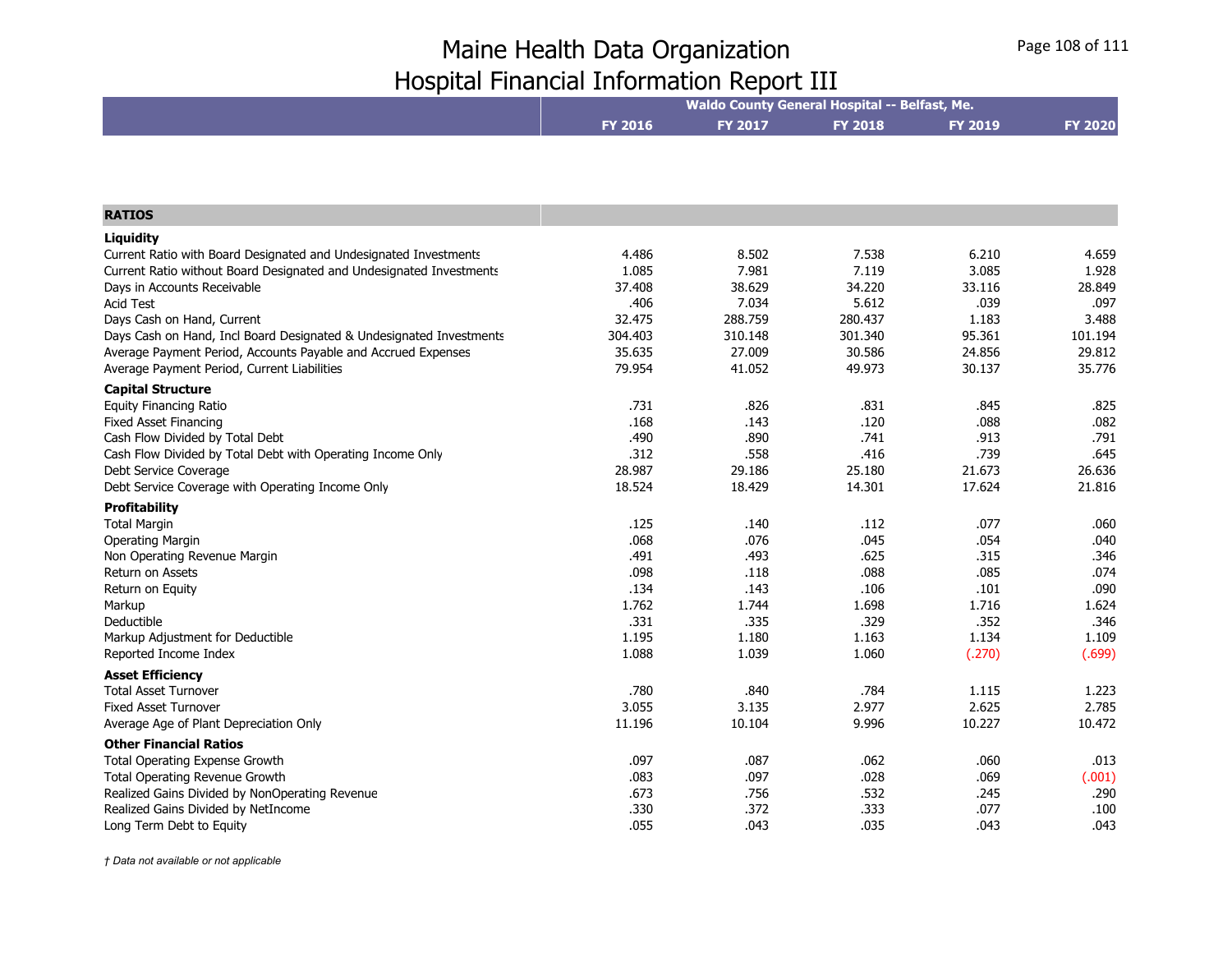## Maine Health Data Organization Hospital Financial Information Report III

|                                                  | York Hospital -- York, Me. |                      |                |                |                |
|--------------------------------------------------|----------------------------|----------------------|----------------|----------------|----------------|
|                                                  | <b>FY 2016</b>             | FY 2017              | <b>FY 2018</b> | <b>FY 2019</b> | <b>FY 2020</b> |
| <b>DATA ELEMENTS</b>                             | \$<br>\$                   | \$                   | \$             | \$             |                |
| <b>Total Current Assets</b>                      | 32,092,026                 | 29,938,102           | 32,080,619     | 35,406,117     | 49,577,137     |
| Cash and Investment                              | 4,209,245                  | 619,967              | 889,397        | 926,921        | 20,361,424     |
| Current Assets Whose Use is Limited              | 816,189                    | 785,562              | 699,563        | 672,493        | 646,474        |
| Net Patient Accounts Receivable                  | 21,866,724                 | 22,024,268           | 23,733,608     | 23,219,856     | 20,240,501     |
| Due from Affiliates                              |                            |                      | $^{\rm +}$     | $^{+}$         |                |
| Third Party Settlements Receivable               |                            |                      |                | 2,780,524      |                |
| Other Accounts Receivable                        | 512,010                    | 849,082              | 614,739        | 689,050        | 1,384,558      |
| Inventory                                        | 3,700,051                  | 4,568,888            | 4,971,473      | 5,745,350      | 5,477,026      |
| <b>Other Current Assets</b>                      | 987,807                    | 1,090,335            | 1,171,839      | 1,371,923      | 1,467,154      |
| <b>Total Non-Current Assets</b>                  | 96,338,203                 | 100,546,643          | 87,533,652     | 76,845,419     | 82,797,010     |
| <b>Trustee Held Investments</b>                  | $\ddagger$                 | $\pm$                | $\ddagger$     | 2,315,146      | 1,229,711      |
| Board Designated and Undesignated Investments    | 33,830,257                 | 35,446,422           | 28,950,395     | 21,931,868     | 24,117,341     |
| Due from Affiliates                              |                            |                      |                |                |                |
| Investment in Affiliates                         |                            |                      |                |                |                |
| <b>Other Non-Current Assets</b>                  | 12,344,984                 | 11,811,704           | 7,585,798      | 2,962,816      | 11,312,619     |
| Gross Property, Plant and Equipment (PP&E)       | 126,900,057                | 134,119,158          | 134,949,765    | 136,950,963    | 137,582,998    |
| <b>Accumulated Depreciation</b>                  | 76,737,095                 | 80,830,641           | 83,952,306     | 87,315,374     | 91,445,659     |
| Net Property, Plant and Equipment (PP&E)         | 50,162,962                 | 53,288,517           | 50,997,459     | 49,635,589     | 46,137,339     |
| <b>Total Unrestricted Assets</b>                 | 128,430,229                | 130,484,745          | 119,614,271    | 112,251,536    | 132,374,147    |
| <b>Total Current Liabilities</b>                 | 14,557,602                 | 16,969,375           | 17,741,655     | 18,912,967     | 29,001,370     |
| Current Long Term Debt (LTD)                     | 1,530,941                  | 1,593,941            | 1,413,479      | 1,425,628      | 1,320,013      |
| Accounts Payable and Accrued Expenses            | 13,026,661                 | 15,375,434           | 16,328,176     | 17,487,339     | 24,594,440     |
| <b>Estimated Third Party Settlements</b>         |                            |                      |                |                | 3,086,917      |
| Due to Affiliates                                |                            |                      |                |                |                |
| <b>Other Current Liabilities</b>                 |                            |                      |                |                |                |
| <b>Total Non-Current Liabilities</b>             | 44,542,680                 | 41,385,580           | 34,802,201     | 33,838,028     | 58,488,158     |
| Long Term Debt                                   | 15,920,567                 | 14,560,714           | 13,029,410     | 15,492,312     | 14,138,176     |
| <b>Estimated Third Party Settlements</b>         | 5,664,735                  | 2,023,079            | 977,936        |                |                |
| Due to Affiliates                                |                            |                      |                |                |                |
| Self Insurance Fund                              |                            |                      |                |                |                |
| Accrued Pension and Post Retiree Health Benefits | 10,442,828                 | 12,999,696           | 13,144,118     | 15,052,606     | 13,950,531     |
| Other Non-Current Liabilities                    | 12,514,550                 | 11,802,091           | 7,650,737      | 3,293,110      | 30,399,451     |
| <b>Fund Balance Unrestricted</b>                 | 69,329,947                 | 72,129,790           | 67,070,415     | 59,500,541     | 44,884,619     |
| <b>Total Liabilities &amp; Equity</b>            | 128,430,229                | 130,484,745          | 119,614,271    | 112,251,536    | 132,374,147    |
| <b>Total Restricted Assets</b>                   | 11,703,343                 | 13,337,701           | 12,558,375     | 16,116,712     | 18,572,340     |
| Cash and Investments                             | 11,703,343                 | 13,337,701           | 12,558,375     | 16,116,712     | 18,572,340     |
| Receivables                                      |                            | $\ddagger$           |                |                |                |
| <b>Other Assets</b>                              |                            | $\ddagger$           |                |                |                |
| <b>Total Restricted Liabilities and Equity</b>   | 11,703,343                 | 13,337,701           | 12,558,375     | 16,116,712     | 18,572,340     |
| <b>Total Restricted Fund Balance</b>             | 11,703,343                 | 13,337,701           | 12,558,375     | 16,116,712     | 18,572,340     |
| <b>Total Liabilities</b>                         |                            | $\ddot{\phantom{1}}$ | $\ddagger$     | $\ddagger$     |                |
| <b>Temporarily Restricted Net Assets</b>         | 8,354,947                  | 9,573,340            | 9,001,785      | 11,885,705     | 13,861,366     |
| Permanently Restricted Net Assets                | 3,348,396                  | 3,764,361            | 3,556,590      | 4,231,007      | 4,710,974      |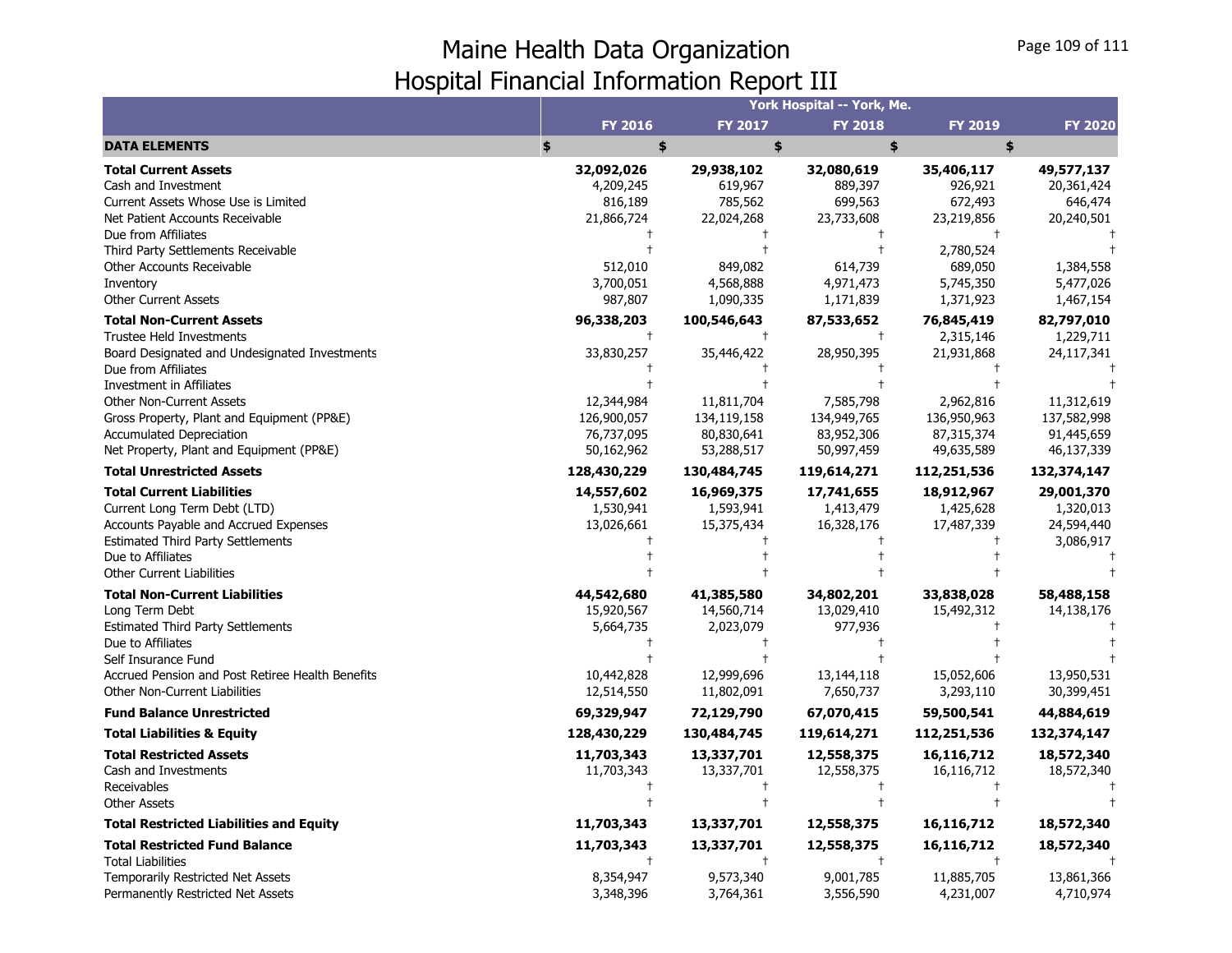## Maine Health Data Organization Hospital Financial Information Report III

|                                                      |                 | York Hospital -- York, Me. |                |                |                |  |
|------------------------------------------------------|-----------------|----------------------------|----------------|----------------|----------------|--|
|                                                      | <b>FY 2016</b>  | FY 2017                    | <b>FY 2018</b> | <b>FY 2019</b> | <b>FY 2020</b> |  |
| † Data not available or not applicable               |                 |                            |                |                |                |  |
| <b>DATA ELEMENTS</b>                                 | \$<br>\$        |                            | \$             | \$             | \$             |  |
| <b>Total Gross Patient Service Revenue (GPSR)</b>    | 363,395,355     | 375,801,795                | 398,032,326    | 423,713,518    | 413,486,388    |  |
| <b>Gross Inpatient Service Revenue</b>               | 81,871,618      | 91,979,232                 | 90,192,472     | 96,112,749     | 83,605,945     |  |
| <b>Gross Outpatient Service Revenue</b>              | 281,523,737     | 283,822,563                | 307,839,854    | 327,600,769    | 329,880,443    |  |
| Free Care (Charity Care)                             | 6,330,293       | 6,605,956                  | 4,046,744      | 1,937,823      | 845,331        |  |
| Bad Debt (Provision for Bad Debt)                    | 10,462,890      | 10,387,180                 | 9,416,903      | 9,027,739      | 9,085,028      |  |
| Contractuals                                         | 185,936,794     | 197,897,958                | 213,345,303    | 233,026,776    | 233,151,425    |  |
| Changes in Prior Year Estimated/Final Settlements    | $\ddagger$      | (2,000,000)                | (600,000)      | (700,000)      | 3,900,000      |  |
| Net Patient Service Revenue                          | 160,665,378     | 162,910,701                | 171,823,376    | 180,421,180    | 166,504,604    |  |
| Other Operating Revenue                              | 3,342,019       | 3,044,916                  | 3,422,472      | 3,806,953      | 8,128,006      |  |
| <b>Total Operating Revenue</b>                       | 164,007,397     | 165,955,617                | 175,245,848    | 184,228,133    | 174,632,610    |  |
| <b>Total Operating Expenses</b>                      | 166,383,741     | 168,610,124                | 177,289,438    | 191,385,645    | 189,177,913    |  |
| Depreciation and Amortization                        | 4,439,822       | 4,754,793                  | 4,891,674      | 4,388,403      | 4,387,030      |  |
| Interest                                             | 696,182         | 663,364                    | 599,274        | 495,619        | 517,171        |  |
| <b>Advertising Expenses</b>                          | 907,930         | 763,057                    | 976,872        | 1,246,012      | 560,865        |  |
| Allowed Advertising Expenses                         | 84,200          | 100,484                    | 852,314        | 143,249        | 140,999        |  |
| Non-Allowed Advertising Expenses                     | 823,730         | 662,573                    | 124,558        | 1,102,763      | 419,866        |  |
| Salaries and Benefits                                | 95,930,928      | 98,689,407                 | 101,760,094    | 109,313,075    | 107,277,228    |  |
| Other Operating Expenses                             | 64,408,879      | 63,739,503                 | 69,061,524     | 75,942,536     | 76,435,619     |  |
| <b>Net Operating Income</b>                          | (2, 376, 344)   | (2,654,507)                | (2,043,590)    | (7, 157, 512)  | (14, 545, 303) |  |
| <b>Total Non-Operating Revenue</b>                   | 1,891,864       | 7,022,902                  | (3,072,724)    | 3,234,048      | 771,530        |  |
| <b>Total Investment Income</b>                       | 1,785,540       | 4,821,359                  | (1,924,333)    | 4,123,623      | 2,419,662      |  |
| <b>Interest and Dividends</b>                        | 137,471         | 201,040                    | 180,008        | 74,877         | (35, 199)      |  |
| Realized Gains/Losses on Sales of Securities         | 1,648,069       | 4,620,319                  | (2, 104, 341)  | 4,048,746      | 2,454,861      |  |
| Permanently Impaired Security Writedowns             |                 |                            |                |                |                |  |
| Gains/Losses on Joint Ventures/Equity Investments    |                 |                            |                | (28, 912)      |                |  |
| Permanently Impaired Writedowns of Other Assets      | 75,085          | 1,566,358                  | (7, 828)       | (257,094)      | 151,867        |  |
| Other Non-Operating Revenues (Gifts, Bequests, etc.) | 31,239          | 635,185                    | (1, 140, 563)  | (603, 569)     | (1,799,999)    |  |
| <b>Excess of Revenue over Expenses</b>               | (484, 480)      | 4,368,395                  | (5, 116, 314)  | (3,923,464)    | (13, 773, 773) |  |
| <b>Extraordinary Gains/Losses</b>                    | $^{\dagger}$    | $\ddagger$                 | $\pm$          | $\ddagger$     |                |  |
| <b>Total Surplus/Deficit</b>                         | (484, 480)      | 4,368,395                  | (5, 116, 314)  | (3,923,464)    | (13, 773, 773) |  |
| <b>Total Change in Unrestricted Net Assets</b>       | (1,031,471)     | 2,799,843                  | (5,059,375)    | (7,569,874)    | (14, 615, 922) |  |
| Net Assets Released for Restrictions - Capital       | 348,946         | 193,104                    | 83,448         | 78,735         | 29,234         |  |
| Unrealized Gains/Losses on Investments               | $^{\mathrm{+}}$ |                            | $\pm$          |                |                |  |
| Minimum Pension Liability Adjustment                 | (895, 937)      | (1,761,656)                | (26, 509)      | (3,725,145)    | (871, 383)     |  |
| Transfers From/To Affiliates                         |                 |                            |                |                |                |  |
| Mergers                                              |                 |                            |                |                |                |  |
| Consolidations with Support                          |                 |                            |                |                |                |  |
| <b>Other Changes</b>                                 |                 |                            |                |                |                |  |